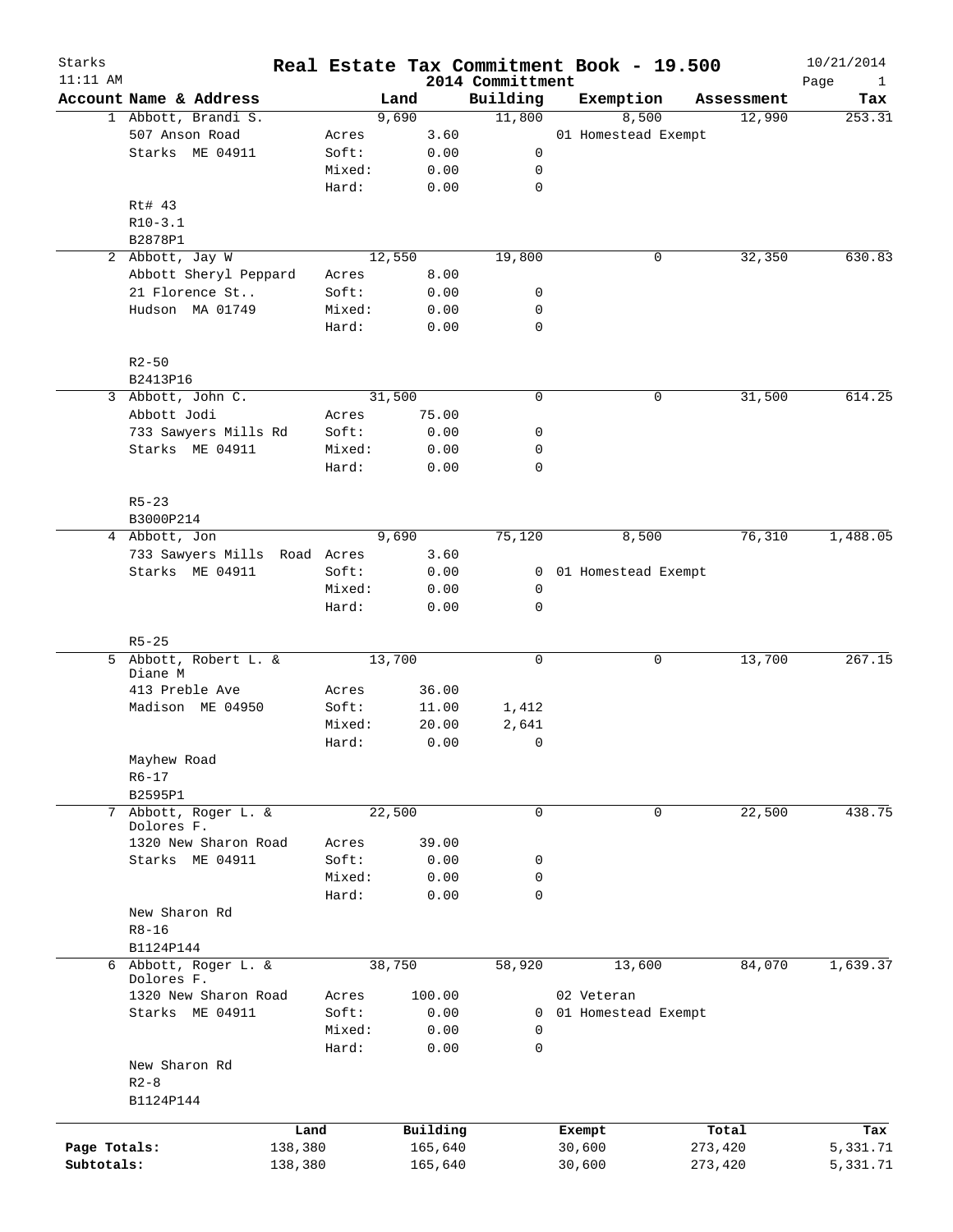| Starks<br>$11:11$ AM |                                                                            |        |        |        | 2014 Committment | Real Estate Tax Commitment Book - 19.500 |            | 10/21/2014<br>Page<br>2 |
|----------------------|----------------------------------------------------------------------------|--------|--------|--------|------------------|------------------------------------------|------------|-------------------------|
|                      | Account Name & Address                                                     |        | Land   |        | Building         | Exemption                                | Assessment | Tax                     |
|                      | 8 Abbott, Ryan                                                             |        | 10,600 |        | 43,850           | 8,500                                    | 45,950     | 896.03                  |
|                      | 1379 New Sharon Road                                                       | Acres  |        | 5.00   |                  |                                          |            |                         |
|                      | Starks ME 04911                                                            | Soft:  |        | 0.00   | $\mathbf{0}$     | 01 Homestead Exempt                      |            |                         |
|                      |                                                                            | Mixed: |        | 0.00   | 0                |                                          |            |                         |
|                      |                                                                            | Hard:  |        | 0.00   | 0                |                                          |            |                         |
|                      | New Sharon Road                                                            |        |        |        |                  |                                          |            |                         |
|                      | $R8 - 16.1$                                                                |        |        |        |                  |                                          |            |                         |
|                      | B2325P21                                                                   |        |        |        |                  |                                          |            |                         |
|                      | 72 Adams, Christine M.                                                     |        | 53,000 |        | 124,320          | 8,500                                    | 168,820    | 3,291.99                |
|                      | Adams, Scot L.                                                             | Acres  |        | 157.00 |                  |                                          |            |                         |
|                      | 544 Anson Road                                                             | Soft:  |        | 0.00   | $\mathbf{0}$     | 01 Homestead Exempt                      |            |                         |
|                      | Starks ME 04911                                                            | Mixed: |        | 0.00   | 0                |                                          |            |                         |
|                      |                                                                            | Hard:  |        | 0.00   | 0                |                                          |            |                         |
|                      | $R11-5$                                                                    |        |        |        |                  |                                          |            |                         |
|                      | B4347P133 12/06/2010 B1724P254                                             |        |        |        |                  |                                          |            |                         |
|                      | 10 Adams, Fayelene J.                                                      |        | 4,080  |        | $\mathbf 0$      | 0                                        | 4,080      | 79.56                   |
|                      | 226 Beans Corner Road                                                      | Acres  |        | 0.34   |                  |                                          |            |                         |
|                      | New Sharon ME 04955                                                        | Soft:  |        | 0.00   | 0                |                                          |            |                         |
|                      |                                                                            | Mixed: |        | 0.00   | 0                |                                          |            |                         |
|                      |                                                                            | Hard:  |        | 0.00   | $\mathbf 0$      |                                          |            |                         |
|                      | Beans Corner Rd                                                            |        |        |        |                  |                                          |            |                         |
|                      | $R1 - 12$                                                                  |        |        |        |                  |                                          |            |                         |
|                      | B2769P63                                                                   |        |        |        |                  |                                          |            |                         |
| 12                   | Adams, Robert W. &                                                         |        | 4,670  |        | 0                | 0                                        | 4,670      | 91.07                   |
|                      | Jeanette G.                                                                |        |        |        |                  |                                          |            |                         |
|                      | 312 Starks Road                                                            | Acres  |        | 35.00  |                  |                                          |            |                         |
|                      | New Sharon ME 04955                                                        | Soft:  |        | 0.00   | 0                |                                          |            |                         |
|                      |                                                                            | Mixed: |        | 0.00   | 0                |                                          |            |                         |
|                      |                                                                            | Hard:  |        | 35.00  | 4,622            |                                          |            |                         |
|                      | Between 134 & Brann                                                        |        |        |        |                  |                                          |            |                         |
|                      | Mills                                                                      |        |        |        |                  |                                          |            |                         |
|                      | $R1 - 15$                                                                  |        |        |        |                  |                                          |            |                         |
|                      | B868P410                                                                   |        |        |        |                  |                                          |            |                         |
|                      | 13 Adams, Robert W. &<br>Jeanette G.                                       |        | 12,850 |        | 0                | 0                                        | 12,850     | 250.58                  |
|                      | 312 Starks Road                                                            | Acres  |        | 10.00  |                  |                                          |            |                         |
|                      | New Sharon ME 04955                                                        | Soft:  |        | 0.00   | 0                |                                          |            |                         |
|                      |                                                                            | Mixed: |        | 0.00   | 0                |                                          |            |                         |
|                      |                                                                            | Hard:  |        | 0.00   | $\mathbf 0$      |                                          |            |                         |
|                      | Young Road                                                                 |        |        |        |                  |                                          |            |                         |
|                      | $R1 - 15.1$                                                                |        |        |        |                  |                                          |            |                         |
|                      | B2055P89                                                                   |        |        |        |                  |                                          |            |                         |
|                      | 655 Ainslie, Debra                                                         |        | 8,650  |        | 2,400            | $\mathbf 0$                              | 11,050     | 215.48                  |
|                      | 44 Pond Road                                                               | Acres  |        | 2.00   |                  |                                          |            |                         |
|                      | Sidney ME 04330                                                            | Soft:  |        | 0.00   | 0                |                                          |            |                         |
|                      |                                                                            | Mixed: |        | 0.00   | 0                |                                          |            |                         |
|                      |                                                                            | Hard:  |        | 0.00   | $\mathbf 0$      |                                          |            |                         |
|                      | River Rd                                                                   |        |        |        |                  |                                          |            |                         |
|                      | $R8 - 26$                                                                  |        |        |        |                  |                                          |            |                         |
|                      | B4621P70 01/22/2013 B4364P339 01/31/2011 B3789P336<br>11/07/2006 B2035P239 |        |        |        |                  |                                          |            |                         |

|              | Land    | Building | Exempt | Total   | Tax       |
|--------------|---------|----------|--------|---------|-----------|
| Page Totals: | 93,850  | 170,570  | 17,000 | 247,420 | 4,824.71  |
| Subtotals:   | 232,230 | 336,210  | 47,600 | 520,840 | 10,156.42 |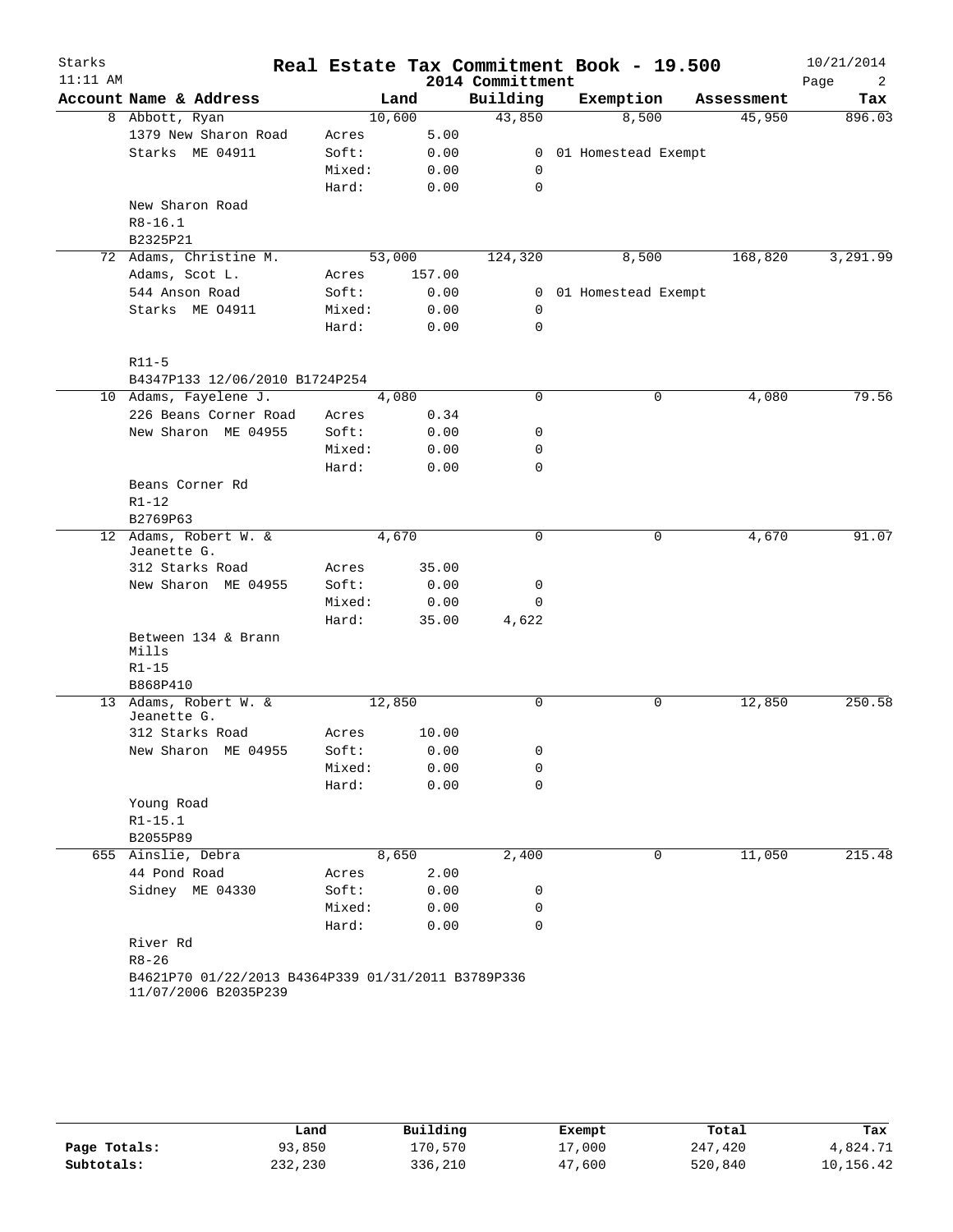| Starks<br>$11:11$ AM |                                                   |        |        |          |                              | Real Estate Tax Commitment Book - 19.500 |          |            | 10/21/2014       |
|----------------------|---------------------------------------------------|--------|--------|----------|------------------------------|------------------------------------------|----------|------------|------------------|
|                      | Account Name & Address                            |        | Land   |          | 2014 Committment<br>Building | Exemption                                |          | Assessment | Page<br>3<br>Tax |
|                      | 401 Ainslie, Debra                                |        | 7,160  |          | $\mathbf 0$                  |                                          | $\Omega$ | 7,160      | 139.62           |
|                      | 44 Pond Road                                      | Acres  |        | 0.80     |                              |                                          |          |            |                  |
|                      | Sidney ME 04330                                   | Soft:  |        | 0.00     | 0                            |                                          |          |            |                  |
|                      |                                                   | Mixed: |        | 0.00     | 0                            |                                          |          |            |                  |
|                      |                                                   | Hard:  |        | 0.00     | 0                            |                                          |          |            |                  |
|                      | $R8 - 24$                                         |        |        |          |                              |                                          |          |            |                  |
|                      | B4481P265 01/09/2012 B3870P88 06/21/2007 B802P683 |        |        |          |                              |                                          |          |            |                  |
|                      | 18 Ames, Peter E.                                 |        | 11,310 |          | 6,920                        |                                          | 0        | 18,230     | 355.49           |
|                      | Ames Roxanne M.                                   | Acres  |        | 6.09     |                              |                                          |          |            |                  |
|                      | 1326 Main St.                                     | Soft:  |        | 0.00     | 0                            |                                          |          |            |                  |
|                      | Readfield ME 04355                                | Mixed: |        | 0.00     | 0                            |                                          |          |            |                  |
|                      |                                                   | Hard:  |        | 0.00     | 0                            |                                          |          |            |                  |
|                      | West Mills Rd<br>$R7-11.3$                        |        |        |          |                              |                                          |          |            |                  |
|                      | B2456P349                                         |        |        |          |                              |                                          |          |            |                  |
|                      | 19 Anger Jr., Robert K.                           |        | 25,500 |          | 16,281                       |                                          | 0        | 41,781     | 814.73           |
|                      | Anger Sr. Robert K.                               | Acres  |        | 47.00    |                              |                                          |          |            |                  |
|                      | 249 Boston Post Rd.                               | Soft:  |        | 0.00     | 0                            |                                          |          |            |                  |
|                      | East Lyme CT 06333                                | Mixed: |        | 0.00     | 0                            |                                          |          |            |                  |
|                      |                                                   | Hard:  |        | 0.00     | 0                            |                                          |          |            |                  |
|                      | Locke Hill Rd                                     |        |        |          |                              |                                          |          |            |                  |
|                      | $R2 - 24.15$                                      |        |        |          |                              |                                          |          |            |                  |
|                      | B2778P86                                          |        |        |          |                              |                                          |          |            |                  |
|                      | 22 Armstrong, Kenneth                             |        | 23,500 |          | $\mathbf 0$                  |                                          | 0        | 23,500     | 458.25           |
|                      | 711 Lakewood Road                                 | Acres  |        | 43.00    |                              |                                          |          |            |                  |
|                      | Madison ME 04950                                  | Soft:  |        | 0.00     | 0                            |                                          |          |            |                  |
|                      |                                                   | Mixed: |        | 0.00     | 0                            |                                          |          |            |                  |
|                      |                                                   | Hard:  |        | 0.00     | $\mathbf 0$                  |                                          |          |            |                  |
|                      | R11-22                                            |        |        |          |                              |                                          |          |            |                  |
|                      | 23 Armstrong, Kenneth R                           |        | 7,380  |          | 13,200                       |                                          | 0        | 20,580     | 401.31           |
|                      | 711 Lakewood Road                                 | Acres  |        | 0.85     |                              |                                          |          |            |                  |
|                      | Madison ME 04950                                  | Soft:  |        | 0.00     | 0                            |                                          |          |            |                  |
|                      |                                                   | Mixed: |        | 0.00     | 0                            |                                          |          |            |                  |
|                      |                                                   | Hard:  |        | 0.00     | 0                            |                                          |          |            |                  |
|                      | R11-21                                            |        |        |          |                              |                                          |          |            |                  |
|                      | B2741P205                                         |        |        |          |                              |                                          |          |            |                  |
|                      | 711 Ashby, Deborah                                |        | 8,000  |          | 19,500                       | 8,500                                    |          | 19,000     | 370.50           |
|                      | P.O. Box 443                                      | Acres  |        | 1.00     |                              | 01 Homestead Exempt                      |          |            |                  |
|                      | Anson ME 04911                                    | Soft:  |        | 0.00     | $\mathsf 0$                  |                                          |          |            |                  |
|                      |                                                   | Mixed: |        | 0.00     | 0                            |                                          |          |            |                  |
|                      |                                                   | Hard:  |        | 0.00     | $\mathbf 0$                  |                                          |          |            |                  |
|                      | $R7-1.2A$                                         |        |        |          |                              |                                          |          |            |                  |
|                      | 24 Athearn, James A. &<br>Deborah F.              |        | 19,750 |          | 11,880                       |                                          | 0        | 31,630     | 616.79           |
|                      | Box 39                                            | Acres  |        | 24.00    |                              |                                          |          |            |                  |
|                      | Edgartown MA 02539                                | Soft:  |        | 0.00     | 0                            |                                          |          |            |                  |
|                      |                                                   | Mixed: |        | 0.00     | 0                            |                                          |          |            |                  |
|                      |                                                   | Hard:  |        | 0.00     | $\mathbf 0$                  |                                          |          |            |                  |
|                      | West Mills Rd.                                    |        |        |          |                              |                                          |          |            |                  |
|                      | $R3 - 12$<br>B812P665                             |        |        |          |                              |                                          |          |            |                  |
|                      |                                                   |        |        |          |                              |                                          |          |            |                  |
|                      |                                                   |        |        |          |                              |                                          |          |            |                  |
|                      | Land                                              |        |        | Building |                              | Exempt                                   |          | Total      | Tax              |
| Page Totals:         | 102,600                                           |        |        | 67,781   |                              | 8,500                                    |          | 161,881    | 3,156.69         |

**Subtotals:** 334,830 403,991 56,100 682,721 13,313.11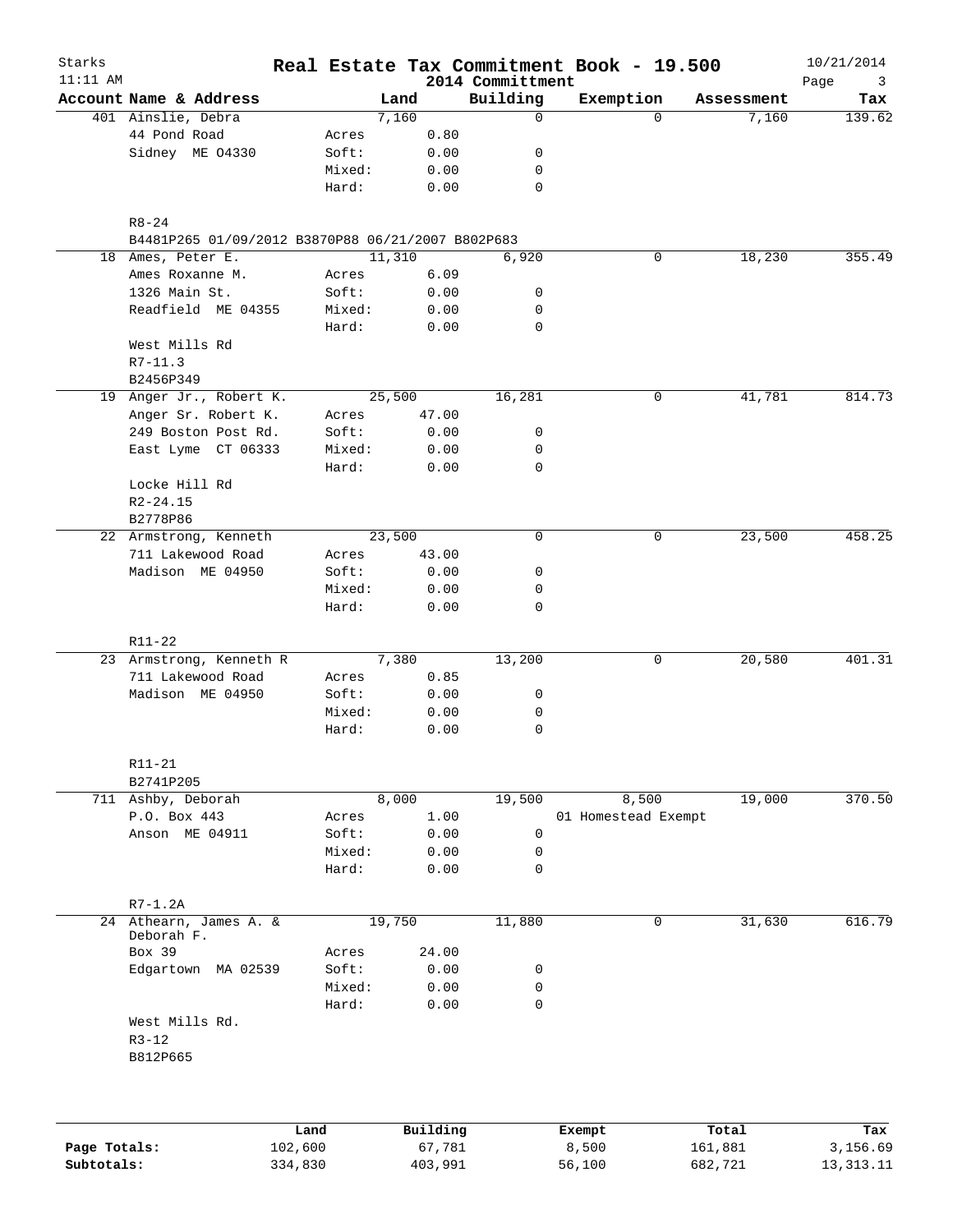| Starks     |                                              |        |        |       |                  | Real Estate Tax Commitment Book - 19.500 |            | 10/21/2014 |
|------------|----------------------------------------------|--------|--------|-------|------------------|------------------------------------------|------------|------------|
| $11:11$ AM |                                              |        |        |       | 2014 Committment |                                          |            | Page<br>4  |
|            | Account Name & Address                       |        | Land   |       | Building         | Exemption                                | Assessment | Tax        |
|            | 25 Athenian, Gary                            |        | 17,750 |       | 13,320           | 8,500                                    | 22,570     | 440.12     |
|            | 164 Dill Road                                | Acres  |        | 16.00 |                  |                                          |            |            |
|            | Starks ME 04911                              | Soft:  |        | 0.00  | $\mathbf{0}$     | 01 Homestead Exempt                      |            |            |
|            |                                              | Mixed: |        | 0.00  | 0                |                                          |            |            |
|            |                                              | Hard:  |        | 0.00  | $\mathbf 0$      |                                          |            |            |
|            | Dill Rd.                                     |        |        |       |                  |                                          |            |            |
|            | $R12-6$                                      |        |        |       |                  |                                          |            |            |
|            | B1992P161                                    |        |        |       |                  |                                          |            |            |
|            | 26 Atwood Twilight G. and<br>Meader, John T. |        | 3,840  |       | 13,320           | 8,500                                    | 8,660      | 168.87     |
|            | 33 Chicken Street                            | Acres  |        | 0.23  |                  |                                          |            |            |
|            | Starks ME 04911                              | Soft:  |        | 0.00  |                  | 0 01 Homestead Exempt                    |            |            |
|            |                                              | Mixed: |        | 0.00  | 0                |                                          |            |            |
|            |                                              | Hard:  |        | 0.00  | $\mathbf 0$      |                                          |            |            |
|            | Chicken St.                                  |        |        |       |                  |                                          |            |            |
|            | $U2 - 20$                                    |        |        |       |                  |                                          |            |            |
|            | B1163P27                                     |        |        |       |                  |                                          |            |            |
|            | 27 Aube, Edwin L. &<br>Lorraine M.           |        | 25,750 |       | 0                | $\mathbf 0$                              | 25,750     | 502.13     |
|            | 52 Lynds Road                                | Acres  |        | 52.00 |                  |                                          |            |            |
|            | Starks ME 04911                              | Soft:  |        | 0.00  | 0                |                                          |            |            |
|            |                                              | Mixed: |        | 0.00  | 0                |                                          |            |            |
|            |                                              | Hard:  |        | 0.00  | $\mathbf 0$      |                                          |            |            |
|            | Rt.43 Madison Rd.                            |        |        |       |                  |                                          |            |            |
|            | $R11 - 14$                                   |        |        |       |                  |                                          |            |            |
|            | B987P290                                     |        |        |       |                  |                                          |            |            |
|            | 28 Aube, Edwin L. &<br>Lorraine M.           |        | 27,250 |       | 50,040           | 8,500                                    | 68,790     | 1,341.41   |
|            | 52 Lynds Road                                | Acres  |        | 54.00 |                  |                                          |            |            |
|            | Starks ME 04911                              | Soft:  |        | 0.00  |                  | 0 01 Homestead Exempt                    |            |            |
|            |                                              | Mixed: |        | 0.00  | 0                |                                          |            |            |
|            |                                              | Hard:  |        | 0.00  | 0                |                                          |            |            |
|            | Rt.43 Madison Rd.<br>$R11 - 13$              |        |        |       |                  |                                          |            |            |
|            | B987P290                                     |        |        |       |                  |                                          |            |            |
|            | 14 Ayotte, Pierre                            |        | 11,830 |       | $\Omega$         | $\mathbf 0$                              | 11,830     | 230.69     |
|            | 286 Blackwell Hill Rd                        | Acres  |        | 8.43  |                  |                                          |            |            |
|            | Madison Me 04950                             | Soft:  |        | 0.00  | 0                |                                          |            |            |
|            |                                              | Mixed: |        | 0.00  | 0                |                                          |            |            |
|            |                                              | Hard:  |        | 0.00  | 0                |                                          |            |            |
|            | $R3 - 41.3$                                  |        |        |       |                  |                                          |            |            |
|            | B4242P223 09/28/2009 B3344P81                |        |        |       |                  |                                          |            |            |
|            | 496 Ayotte, Pierre                           |        | 9,300  |       | $\mathbf 0$      | $\mathbf 0$                              | 9,300      | 181.35     |
|            | 286 Blackwell Hill Rd                        | Acres  |        | 3.00  |                  |                                          |            |            |
|            | Madison Me 04950                             | Soft:  |        | 0.00  | 0                |                                          |            |            |
|            |                                              | Mixed: |        | 0.00  | 0                |                                          |            |            |
|            |                                              | Hard:  |        | 0.00  | 0                |                                          |            |            |
|            | Doyen Road                                   |        |        |       |                  |                                          |            |            |
|            | $R2 - 44$                                    |        |        |       |                  |                                          |            |            |
|            | B4242P222 11/30/2009 B2166P156               |        |        |       |                  |                                          |            |            |
|            |                                              |        |        |       |                  |                                          |            |            |

|              | Land    | Building | Exempt | Total   | Tax       |
|--------------|---------|----------|--------|---------|-----------|
| Page Totals: | 95,720  | 76,680   | 25,500 | 146,900 | 2,864.57  |
| Subtotals:   | 430,550 | 480,671  | 81,600 | 829,621 | 16,177.68 |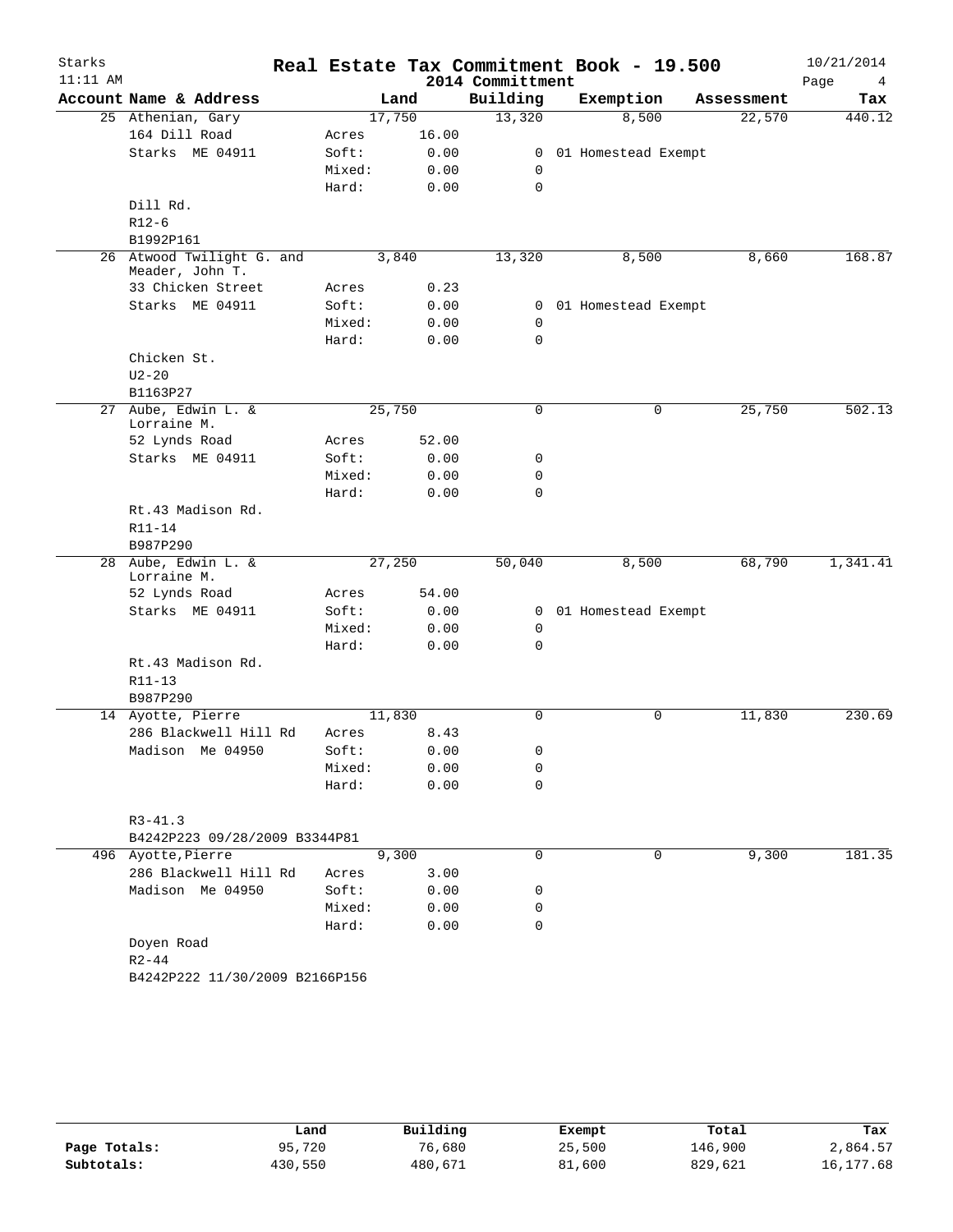| Starks<br>$11:11$ AM |                                                     |                 |        |               | 2014 Committment | Real Estate Tax Commitment Book - 19.500 |           |            | 10/21/2014<br>Page<br>5 |
|----------------------|-----------------------------------------------------|-----------------|--------|---------------|------------------|------------------------------------------|-----------|------------|-------------------------|
|                      | Account Name & Address                              |                 | Land   |               | Building         | Exemption                                |           | Assessment | Tax                     |
|                      | 267 Baines, Jack                                    |                 | 25,500 |               | 110,842          |                                          | 0         | 136,342    | 2,658.67                |
|                      | Baines, Terri-Lynn                                  | Acres           |        | 47.00         |                  |                                          |           |            |                         |
|                      | 82 Norton Dr                                        | Soft:           |        | 0.00          | 0                |                                          |           |            |                         |
|                      | South Thomaston ME<br>04858                         | Mixed:          |        | 0.00          | 0                |                                          |           |            |                         |
|                      |                                                     | Hard:           |        | 0.00          | $\mathbf 0$      |                                          |           |            |                         |
|                      | Peterson Rd                                         |                 |        |               |                  |                                          |           |            |                         |
|                      | $R11-8$                                             |                 |        |               |                  |                                          |           |            |                         |
|                      | B4244P125 02/26/2010 B2034P186                      |                 |        |               |                  |                                          |           |            |                         |
|                      | 30 Baker, Michael L                                 |                 | 3,740  |               | $\mathbf 0$      |                                          | 0         | 3,740      | 72.93                   |
|                      | Baker Carol A.                                      | Acres           |        | 34.30         |                  |                                          |           |            |                         |
|                      | 899 New Vineyard Rd.<br>New Vineyard Me 04956       | Soft:<br>Mixed: |        | 0.00<br>34.30 | 0<br>0           |                                          |           |            |                         |
|                      |                                                     | Hard:           |        | 0.00          | $\mathbf 0$      |                                          |           |            |                         |
|                      | Ind Line & Chick. St.                               |                 |        |               |                  |                                          |           |            |                         |
|                      | $R4 - 12$                                           |                 |        |               |                  |                                          |           |            |                         |
|                      | B2692P346                                           |                 |        |               |                  |                                          |           |            |                         |
|                      | 36 Bastarche, Marie                                 |                 | 8,500  |               | $\mathbf 0$      |                                          | 0         | 8,500      | 165.75                  |
|                      | 26 Woodbridge Ave                                   | Acres           |        | 3.30          |                  |                                          |           |            |                         |
|                      | E. Hartford CT 06108                                | Soft:           |        | 0.00          | 0                |                                          |           |            |                         |
|                      |                                                     | Mixed:          |        | 0.00          | 0                |                                          |           |            |                         |
|                      |                                                     | Hard:           |        | 0.00          | 0                |                                          |           |            |                         |
|                      | Madison Rd & Rt 43                                  |                 |        |               |                  |                                          |           |            |                         |
|                      | $R8 - 30$                                           |                 |        |               |                  |                                          |           |            |                         |
|                      | B787P17                                             |                 |        |               |                  |                                          |           |            |                         |
|                      | 577 Bavolar, James R.                               |                 | 13,530 |               | 13,225           |                                          | 0         | 26,755     | 521.72                  |
|                      | 1966 7th Avenue, #8                                 | Acres           |        | 9.50          |                  |                                          |           |            |                         |
|                      | New York City NY 10026 Soft:                        |                 |        | 0.00          | 0                |                                          |           |            |                         |
|                      |                                                     | Mixed:          |        | 0.00          | 0                |                                          |           |            |                         |
|                      |                                                     | Hard:           |        | 0.00          | 0                |                                          |           |            |                         |
|                      |                                                     |                 |        |               |                  |                                          |           |            |                         |
|                      | $R5 - 31$                                           |                 |        |               |                  |                                          |           |            |                         |
|                      | B4282P220 05/21/2010 B3754P304 10/04/2006 B1033P170 |                 |        |               |                  |                                          |           |            |                         |
|                      | 40 Beach, John G. &<br>Sabrina P.                   |                 | 38,750 |               | 0                |                                          | 0         | 38,750     | 755.63                  |
|                      | 130 Anson St.                                       | Acres           |        | 104.00        |                  |                                          |           |            |                         |
|                      | Farmington ME 04938                                 | Soft:           |        | 0.00          | 0                |                                          |           |            |                         |
|                      |                                                     | Mixed:          |        | 0.00          | $\mathsf 0$      |                                          |           |            |                         |
|                      |                                                     | Hard:           |        | 0.00          | 0                |                                          |           |            |                         |
|                      | Beans Corner Road                                   |                 |        |               |                  |                                          |           |            |                         |
|                      | $R1 - 13$                                           |                 |        |               |                  |                                          |           |            |                         |
|                      | B1917P219                                           |                 |        |               |                  |                                          |           |            |                         |
|                      | 41 Beal, Barbara A.                                 |                 | 10,450 |               | 0                |                                          | 0         | 10,450     | 203.78                  |
|                      | PO Box 295                                          | Acres           |        | 6.30          |                  |                                          |           |            |                         |
|                      | Dexter ME 04930                                     | Soft:           |        | 0.00          | 0                |                                          |           |            |                         |
|                      |                                                     | Mixed:          |        | 0.00          | 0                |                                          |           |            |                         |
|                      |                                                     | Hard:           |        | 0.00          | 0                |                                          |           |            |                         |
|                      |                                                     |                 |        |               |                  |                                          |           |            |                         |
|                      | $R2 - 51$                                           |                 |        |               |                  |                                          |           |            |                         |
|                      | B2244P219                                           |                 |        |               |                  |                                          |           |            |                         |
|                      | 42 Beaulieu, Jason Richard                          |                 | 4,310  |               | 9,000            | 8,500                                    |           | 4,810      | 93.80                   |
|                      | 45 Locke Hill Road                                  | Acres           |        | 0.29          |                  | 01 Homestead Exempt                      |           |            |                         |
|                      | Starks ME 04911                                     | Soft:           |        | 0.00          | 0                |                                          |           |            |                         |
|                      |                                                     | Mixed:          |        | 0.00          | 0<br>0           |                                          |           |            |                         |
|                      |                                                     | Hard:           |        | 0.00          |                  |                                          |           |            |                         |
|                      | Locke Hill Road<br>$U2-1$                           |                 |        |               |                  |                                          |           |            |                         |
|                      | B1919P342                                           |                 |        |               |                  |                                          |           |            |                         |
|                      |                                                     |                 |        |               |                  |                                          |           |            |                         |
|                      |                                                     | Land            |        | Building      |                  | Exempt                                   |           | Total      | Tax                     |
| Page Totals:         |                                                     | 104,780         |        | 133,067       |                  | 8,500                                    | 229,347   |            | 4,472.28                |
| Subtotals:           |                                                     | 535,330         |        | 613,738       |                  | 90,100                                   | 1,058,968 |            | 20,649.96               |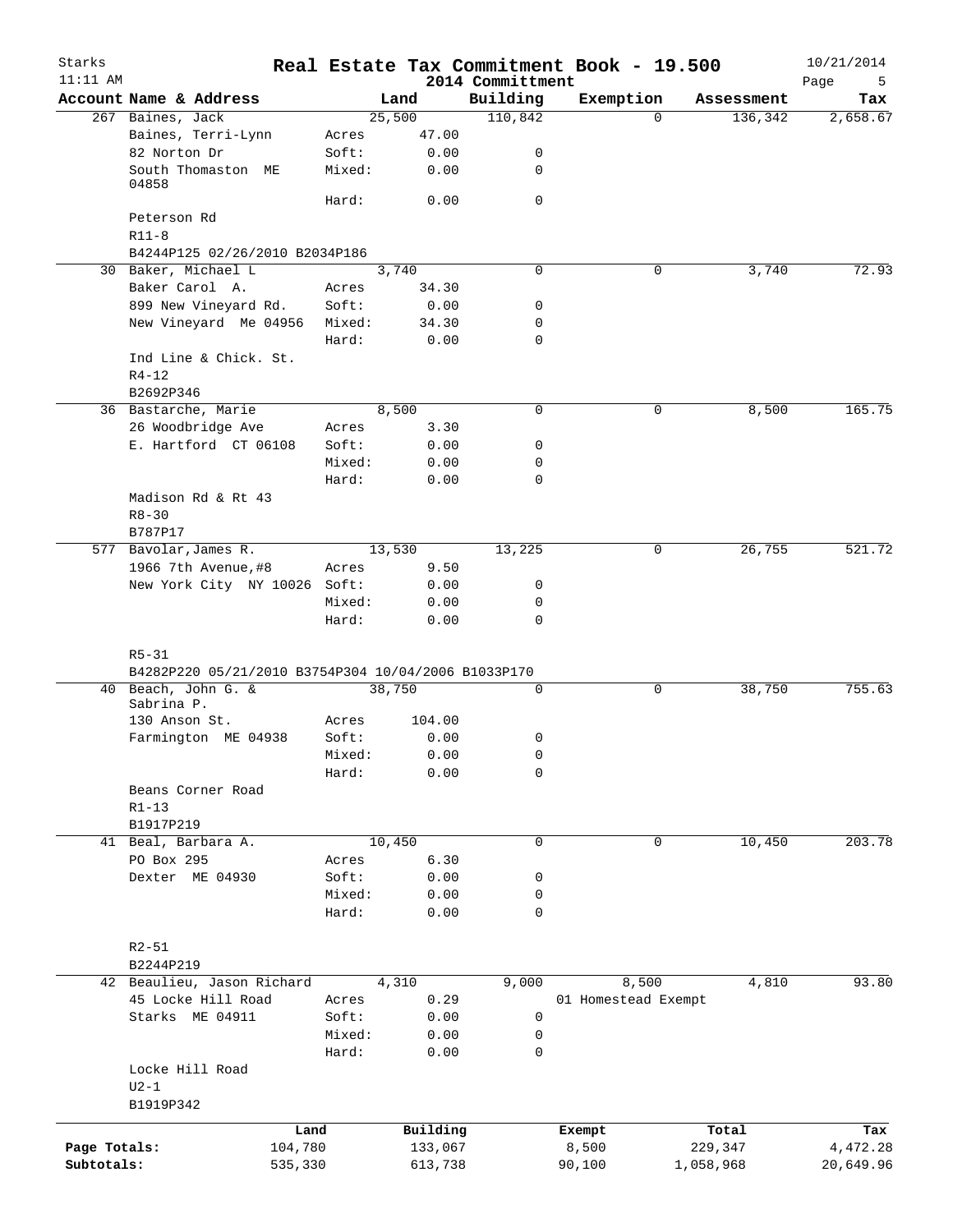| Starks     |                                                     |        |        |                  | Real Estate Tax Commitment Book - 19.500 |                    | 10/21/2014 |
|------------|-----------------------------------------------------|--------|--------|------------------|------------------------------------------|--------------------|------------|
| $11:11$ AM |                                                     |        |        | 2014 Committment |                                          |                    | Page<br>6  |
|            | Account Name & Address                              |        | Land   | Building         | Exemption                                | Assessment         | Tax        |
|            | 43 Beliveau, George B &<br>Pat H                    | 41,200 |        | $\mathbf 0$      |                                          | $\Omega$<br>41,200 | 803.40     |
|            | PO Box 1227                                         | Acres  | 113.80 |                  |                                          |                    |            |
|            | Rockwell NC 28138                                   | Soft:  | 0.00   | 0                |                                          |                    |            |
|            |                                                     | Mixed: | 0.00   | $\mathbf 0$      |                                          |                    |            |
|            |                                                     | Hard:  | 0.00   | $\mathbf 0$      |                                          |                    |            |
|            | West Mills Rd                                       |        |        |                  |                                          |                    |            |
|            | $R5 - 22$                                           |        |        |                  |                                          |                    |            |
|            | B846P1074                                           |        |        |                  |                                          |                    |            |
|            | 44 Beliveau, George B &<br>Pat H                    | 12,140 |        | 0                |                                          | 0<br>12,140        | 236.73     |
|            | PO Box 1227                                         | Acres  | 8.90   |                  |                                          |                    |            |
|            | Rockwell NC 28138                                   | Soft:  | 0.00   | 0                |                                          |                    |            |
|            |                                                     | Mixed: | 0.00   | 0                |                                          |                    |            |
|            |                                                     | Hard:  | 0.00   | $\mathbf 0$      |                                          |                    |            |
|            | West Mills Rd                                       |        |        |                  |                                          |                    |            |
|            | $R4 - 23.1$                                         |        |        |                  |                                          |                    |            |
|            | B846P1075                                           |        |        |                  |                                          |                    |            |
|            | 45 Bell, Jack L.                                    | 16,390 |        | 7,200            |                                          | 23,590<br>0        | 460.01     |
|            | Bell Elizabeth D.                                   | Acres  | 13.90  |                  |                                          |                    |            |
|            | 868 Main St.                                        | Soft:  | 0.00   | 0                |                                          |                    |            |
|            | Dennistown ME 04945                                 | Mixed: | 0.00   | 0                |                                          |                    |            |
|            |                                                     | Hard:  | 0.00   | $\mathbf 0$      |                                          |                    |            |
|            | Mayhew Rd                                           |        |        |                  |                                          |                    |            |
|            | $R6 - 9$                                            |        |        |                  |                                          |                    |            |
|            | B2508P189                                           |        |        |                  |                                          |                    |            |
|            | 767 Bellefleur, Brad                                |        | 0      | 15,000           | 8,500                                    | 6,500              | 126.75     |
|            | 1633 New Sharon Road<br>Starks ME 04911             |        |        |                  | 01 Homestead Exempt                      |                    |            |
|            |                                                     |        |        |                  |                                          |                    |            |
|            | <b>R8 80N</b>                                       |        |        |                  |                                          |                    |            |
|            | 629 Bellefleur, Eileen M.                           | 17,200 |        | $\mathbf 0$      |                                          | 17,200<br>0        | 335.40     |
|            | Bellefleur, Craig A.                                | Acres  | 17.80  |                  |                                          |                    |            |
|            | 2745 Hollow Lane                                    | Soft:  | 0.00   | 0                |                                          |                    |            |
|            | Leesburg FL 34748                                   | Mixed: | 0.00   | 0                |                                          |                    |            |
|            |                                                     | Hard:  | 0.00   | $\mathbf 0$      |                                          |                    |            |
|            | Newsharon Road                                      |        |        |                  |                                          |                    |            |
|            | $R8 - 8$                                            |        |        |                  |                                          |                    |            |
|            | B3917P197 09/10/2007 B2516P329                      |        |        |                  |                                          |                    |            |
|            | 324 Bellefleur, Sarah                               | 18,250 |        | $\Omega$         |                                          | 18,250<br>0        | 355.88     |
|            | Bellefleur, Brad                                    | Acres  | 22.00  |                  |                                          |                    |            |
|            | 33 Nichols Street                                   | Soft:  | 0.00   | 0                |                                          |                    |            |
|            | Madison ME 04950                                    | Mixed: | 0.00   | 0                |                                          |                    |            |
|            |                                                     | Hard:  | 0.00   | $\mathbf 0$      |                                          |                    |            |
|            |                                                     |        |        |                  |                                          |                    |            |
|            | $R8 - 7$                                            |        |        |                  |                                          |                    |            |
|            | B4495P121 02/21/2012 B4416P118 07/20/2011 B4312P360 |        |        |                  |                                          |                    |            |

09/02/2010 B2294P343

|              | Land    | Building | Exempt | Total     | Tax       |
|--------------|---------|----------|--------|-----------|-----------|
| Page Totals: | 105,180 | 22,200   | 8,500  | 118,880   | 2,318.17  |
| Subtotals:   | 640,510 | 635,938  | 98,600 | 1,177,848 | 22,968.13 |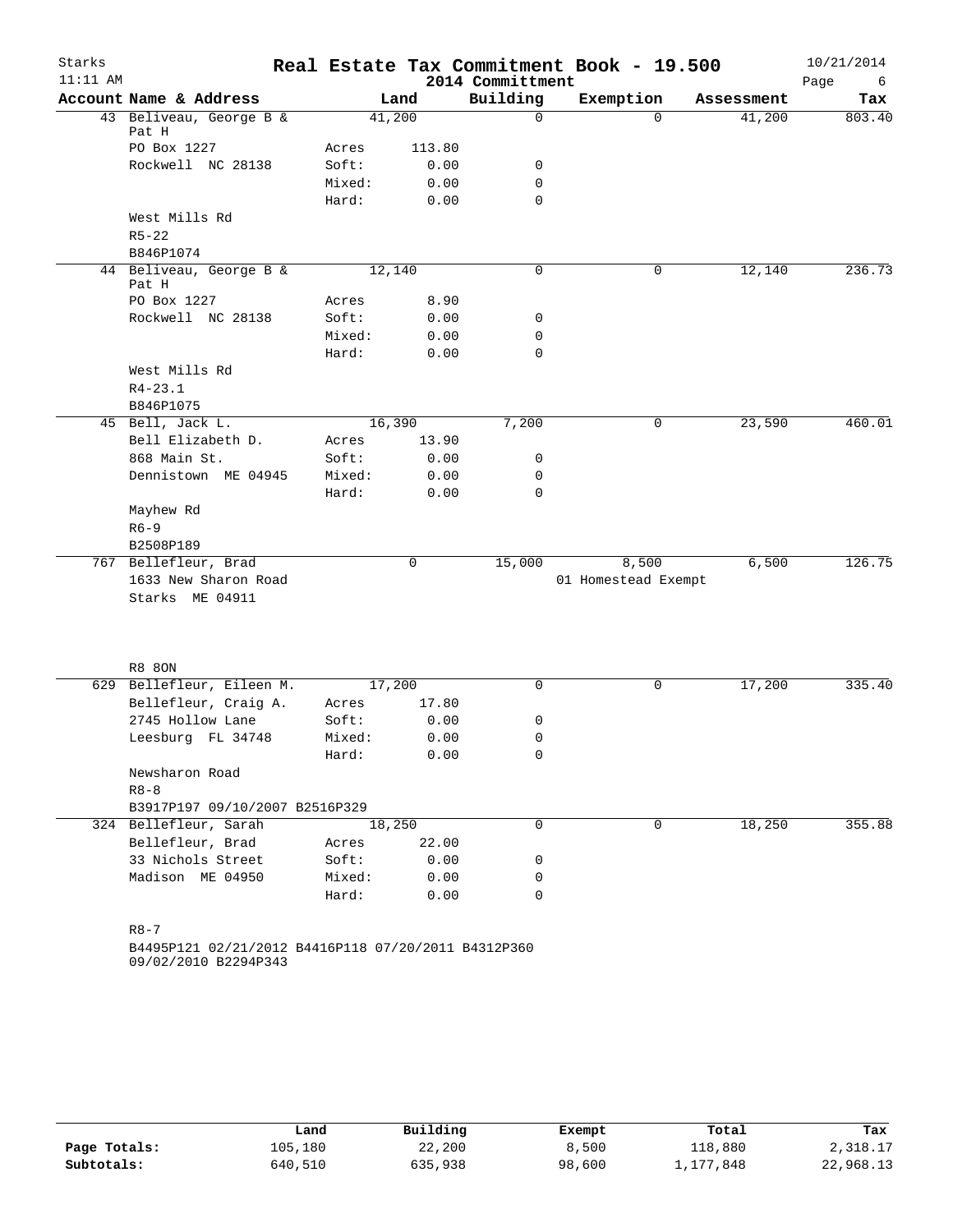| Starks     |                                |        |        |       | Real Estate Tax Commitment Book - 19.500 |                     |          |            | 10/21/2014 |
|------------|--------------------------------|--------|--------|-------|------------------------------------------|---------------------|----------|------------|------------|
| $11:11$ AM |                                |        |        |       | 2014 Committment                         |                     |          |            | Page<br>7  |
|            | Account Name & Address         |        | Land   |       | Building                                 | Exemption           |          | Assessment | Tax        |
|            | 46 Belmore, Thomas G.          |        | 14,220 |       | $\mathbf 0$                              |                     | $\Omega$ | 14,220     | 277.29     |
|            | Belmore Tracy L.               | Acres  |        | 12.10 |                                          |                     |          |            |            |
|            | 23 Plain Street                | Soft:  |        | 0.00  | 0                                        |                     |          |            |            |
|            | West Bridgewater MA<br>02379   | Mixed: |        | 0.00  | 0                                        |                     |          |            |            |
|            |                                | Hard:  |        | 0.00  | $\mathbf 0$                              |                     |          |            |            |
|            | $R1 - 42.2$                    |        |        |       |                                          |                     |          |            |            |
|            | B3418P224                      |        |        |       |                                          |                     |          |            |            |
|            | 533 Belyea, Charles L.         |        | 8,000  |       | 58,540                                   |                     | 0        | 66,540     | 1,297.53   |
|            | Belyea, Sandra L.              | Acres  |        | 1.00  |                                          |                     |          |            |            |
|            | Anson Road                     | Soft:  |        | 0.00  | 0                                        |                     |          |            |            |
|            | Starks ME 04911                | Mixed: |        | 0.00  | 0                                        |                     |          |            |            |
|            |                                | Hard:  |        | 0.00  | $\mathbf 0$                              |                     |          |            |            |
|            | Anson Rd.                      |        |        |       |                                          |                     |          |            |            |
|            | $R7 - 7.1$                     |        |        |       |                                          |                     |          |            |            |
|            | B4727P304 10/31/2013 B2815P225 |        |        |       |                                          |                     |          |            |            |
|            | 564 Belyea, Charles L.         |        | 5,930  |       | 4,000                                    |                     | 0        | 9,930      | 193.64     |
|            | 11 Anson Road                  | Acres  |        | 0.55  |                                          |                     |          |            |            |
|            | Starks ME 04911                | Soft:  |        | 0.00  | 0                                        |                     |          |            |            |
|            |                                | Mixed: |        | 0.00  | 0                                        |                     |          |            |            |
|            |                                | Hard:  |        | 0.00  | $\mathbf 0$                              |                     |          |            |            |
|            |                                |        |        |       |                                          |                     |          |            |            |
|            | $U1-9$                         |        |        |       |                                          |                     |          |            |            |
|            | B4236P69 01/29/2010 B2023P251  |        |        |       |                                          |                     |          |            |            |
|            | 47 Belyea, Charles L.          |        | 5,310  |       | 28,080                                   | 8,500               |          | 24,890     | 485.36     |
|            | 11 Anson Road                  | Acres  |        | 0.44  |                                          |                     |          |            |            |
|            | Starks ME 04911                | Soft:  |        | 0.00  | 0                                        | 01 Homestead Exempt |          |            |            |
|            |                                | Mixed: |        | 0.00  | 0                                        |                     |          |            |            |
|            |                                | Hard:  |        | 0.00  | $\mathbf 0$                              |                     |          |            |            |
|            | Rt. 43-Village                 |        |        |       |                                          |                     |          |            |            |
|            | $UI-6$ , $UI-7$                |        |        |       |                                          |                     |          |            |            |
|            | B889P339                       |        |        |       |                                          |                     |          |            |            |
| 423        | Benoit Lucien E.               |        | 7,850  |       | 0                                        |                     | 0        | 7,850      | 153.07     |
|            | Revocable Trust                |        |        |       |                                          |                     |          |            |            |
|            | 28 Ridge Hill Rd.              | Acres  |        | 55.00 |                                          |                     |          |            |            |
|            | No. Smithfield RI<br>02896     | Soft:  |        | 0.00  | 0                                        |                     |          |            |            |
|            |                                | Mixed: |        | 44.00 | 0                                        |                     |          |            |            |
|            |                                | Hard:  |        | 0.00  | 0                                        |                     |          |            |            |
|            | Young Road                     |        |        |       |                                          |                     |          |            |            |
|            | $R1-17$                        |        |        |       |                                          |                     |          |            |            |
|            | B2524P228 02/08/2010           |        |        |       |                                          |                     |          |            |            |
|            | 51 Benoit Revocable Trust,     |        | 8,900  |       | $\mathbf 0$                              |                     | 0        | 8,900      | 173.55     |
|            | Maureen                        |        |        |       |                                          |                     |          |            |            |
|            | 28 Ridge Hill Rd.              | Acres  |        | 67.00 |                                          |                     |          |            |            |
|            | N. Smithfield RI 02896 Soft:   |        |        | 11.00 | 1,412                                    |                     |          |            |            |
|            |                                | Mixed: |        | 42.00 | 5,547                                    |                     |          |            |            |
|            |                                | Hard:  |        | 14.00 | 1,849                                    |                     |          |            |            |
|            | Brann's Mills Rd<br>$R2 - 15$  |        |        |       |                                          |                     |          |            |            |
|            | B2746P169                      |        |        |       |                                          |                     |          |            |            |
|            |                                |        |        |       |                                          |                     |          |            |            |

|              | Land    | Building | Exempt  | Total     | Tax       |
|--------------|---------|----------|---------|-----------|-----------|
| Page Totals: | 50,210  | 90,620   | 8,500   | 132,330   | 2,580.44  |
| Subtotals:   | 690,720 | 726,558  | 107,100 | 1,310,178 | 25,548.57 |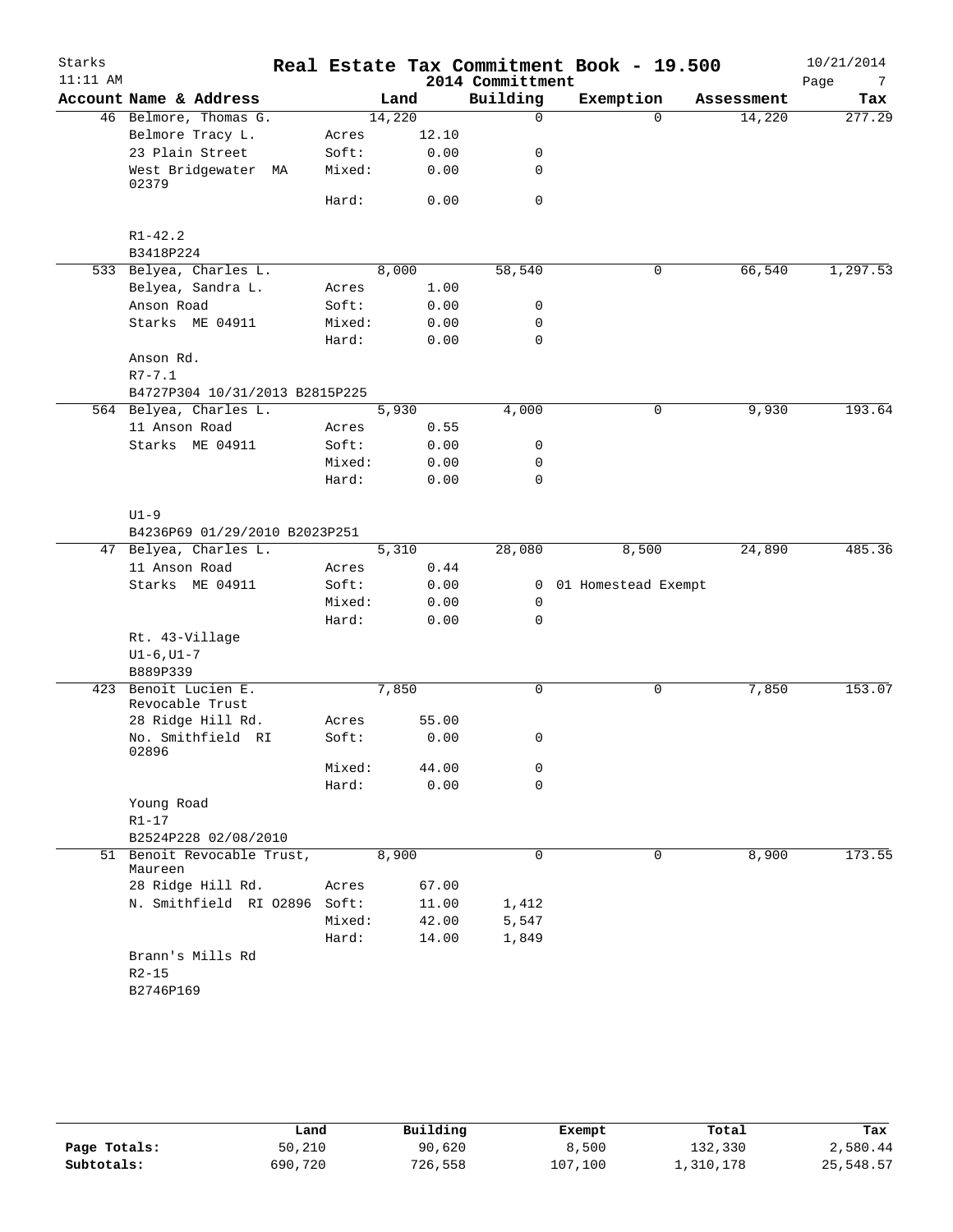| Starks<br>$11:11$ AM |                                                    |        |          | 2014 Committment | Real Estate Tax Commitment Book - 19.500 |            | 10/21/2014       |
|----------------------|----------------------------------------------------|--------|----------|------------------|------------------------------------------|------------|------------------|
|                      | Account Name & Address                             |        | Land     | Building         | Exemption                                | Assessment | Page<br>8<br>Tax |
|                      | 48 Benoit, Lucien                                  |        | 7,970    | $\mathbf 0$      | 0                                        | 7,970      | 155.42           |
|                      | Benoit, Maureen                                    | Acres  | 60.00    |                  |                                          |            |                  |
|                      | 28 Ridge Hill Rd                                   | Soft:  | 11.00    | 1,412            |                                          |            |                  |
|                      | N. Smithfield RI 02896 Mixed:                      |        | 34.00    | 4,490            |                                          |            |                  |
|                      |                                                    | Hard:  | 15.00    | 1,981            |                                          |            |                  |
|                      | Brann Mills Rd                                     |        |          |                  |                                          |            |                  |
|                      | $R2 - 13$                                          |        |          |                  |                                          |            |                  |
|                      | B797P1032                                          |        |          |                  |                                          |            |                  |
| 49                   | Benoit, Lucien E &                                 |        | 2,670    | 0                | 0                                        | 2,670      | 52.07            |
|                      | Maureen                                            |        |          |                  |                                          |            |                  |
|                      | 28 Ridge Hill Rd.                                  | Acres  | 20.00    |                  |                                          |            |                  |
|                      | N.Smithfield RI 02896                              | Soft:  | 0.00     | 0                |                                          |            |                  |
|                      |                                                    | Mixed: | 20.00    | 2,641            |                                          |            |                  |
|                      |                                                    | Hard:  | 0.00     | $\mathbf 0$      |                                          |            |                  |
|                      | Brann Mills Road                                   |        |          |                  |                                          |            |                  |
|                      | $R2 - 11$                                          |        |          |                  |                                          |            |                  |
|                      | B2180P182                                          |        |          |                  |                                          |            |                  |
|                      | 50 Benoit, Lucien E. &                             |        | 11,800   | 25,760           | 0                                        | 37,560     | 732.42           |
|                      | Maureen                                            |        |          |                  |                                          |            |                  |
|                      | 28 Ridge Hill Rd.                                  | Acres  | 14.00    |                  |                                          |            |                  |
|                      | N. Smithfield RI 02896 Soft:                       |        | 0.00     | 0                |                                          |            |                  |
|                      |                                                    | Mixed: | 0.00     | $\mathbf 0$      |                                          |            |                  |
|                      |                                                    | Hard:  | 9.00     | 1,189            |                                          |            |                  |
|                      | Brann Mills Rd                                     |        |          |                  |                                          |            |                  |
|                      | $R2 - 12$                                          |        |          |                  |                                          |            |                  |
|                      | B797P1031                                          |        |          |                  |                                          |            |                  |
|                      | 68 Benson, Eric R                                  |        | 7,390    | 62,347           | 0                                        | 69,737     | 1,359.87         |
|                      | Benson, Catherine M                                | Acres  | 1.60     |                  |                                          |            |                  |
|                      | 1202 Poplar Hill Rd.                               | Soft:  | 0.00     | 0                |                                          |            |                  |
|                      | Baltimore MD 21210                                 | Mixed: | 0.00     | 0                |                                          |            |                  |
|                      |                                                    | Hard:  | 0.00     | 0                |                                          |            |                  |
|                      | West Mills Rd.                                     |        |          |                  |                                          |            |                  |
|                      | $R4 - 28$                                          |        |          |                  |                                          |            |                  |
|                      | B4147P141 06/11/2009 B3881P46 07/17/2007 B1358P242 |        |          |                  |                                          |            |                  |
|                      | 52 Benton, Jonathon A.                             |        | 8,140    | 40,590           | 0                                        | 48,730     | 950.24           |
|                      | Benton Shelia M.                                   | Acres  | 2.75     |                  |                                          |            |                  |
|                      | 19 Sheridan Ave.                                   | Soft:  | 0.00     | 0                |                                          |            |                  |
|                      | Rochester NH 03867                                 | Mixed: | 0.00     | 0                |                                          |            |                  |
|                      |                                                    | Hard:  | 0.00     | 0                |                                          |            |                  |
|                      |                                                    |        |          |                  |                                          |            |                  |
|                      | $R8 - 39.3$                                        |        |          |                  |                                          |            |                  |
|                      | 218 Berry, Frank                                   |        | 6,260    | 0                | 0                                        | 6,260      | 122.07           |
|                      | 19 Free Street                                     | Acres  | 0.80     |                  |                                          |            |                  |
|                      | Skowhegan ME 04976                                 | Soft:  | 0.00     | 0                |                                          |            |                  |
|                      |                                                    | Mixed: | 0.00     | 0                |                                          |            |                  |
|                      |                                                    | Hard:  | 0.00     | 0                |                                          |            |                  |
|                      |                                                    |        |          |                  |                                          |            |                  |
|                      | $R8 - 23$                                          |        |          |                  |                                          |            |                  |
|                      | B4458P351 10/19/2011 B1655P328                     |        |          |                  |                                          |            |                  |
|                      | 74 Berto, Daniel A.                                |        | 8,590    | 39,400           | 0                                        | 47,990     | 935.81           |
|                      | Berto, Sandy B.                                    | Acres  | 1.90     |                  |                                          |            |                  |
|                      | 87 Rock Ave                                        | Soft:  | 0.00     | 0                |                                          |            |                  |
|                      | Pawtucket RI 02861                                 | Mixed: | 0.00     | 0                |                                          |            |                  |
|                      |                                                    | Hard:  | 0.00     | 0                |                                          |            |                  |
|                      |                                                    |        |          |                  |                                          |            |                  |
|                      | $R4 - 3.1$                                         |        |          |                  |                                          |            |                  |
|                      | B3385P43                                           |        |          |                  |                                          |            |                  |
|                      |                                                    |        |          |                  |                                          |            |                  |
|                      |                                                    |        |          |                  |                                          |            |                  |
|                      |                                                    | Land   | Building |                  | Exempt                                   | Total      | Tax              |
| Page Totals:         | 52,820                                             |        | 168,097  |                  | 0                                        | 220,917    | 4,307.90         |

**Subtotals:** 743,540 894,655 107,100 1,531,095 29,856.47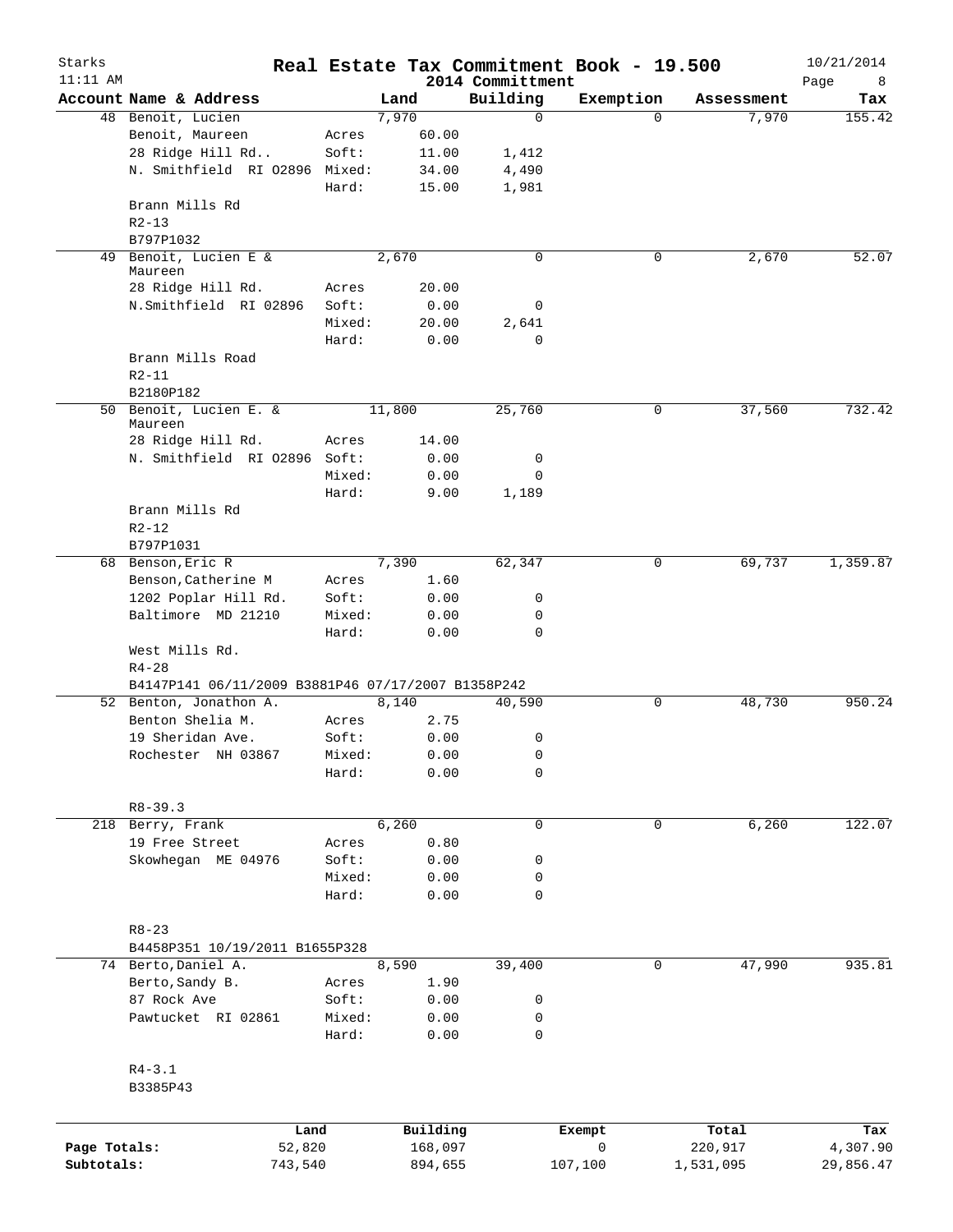| Starks<br>$11:11$ AM |                                                     |        |           | 2014 Committment | Real Estate Tax Commitment Book - 19.500 |             |            | 10/21/2014<br>Page<br>9 |
|----------------------|-----------------------------------------------------|--------|-----------|------------------|------------------------------------------|-------------|------------|-------------------------|
|                      | Account Name & Address                              |        | Land      | Building         | Exemption                                |             | Assessment | Tax                     |
|                      | 54 Bessey, Patty D.                                 |        | 5,660     | 19,680           | 8,500                                    |             | 16,840     | 328.38                  |
|                      | PO Box 101                                          | Acres  | 0.50      |                  |                                          |             |            |                         |
|                      | Kingfield ME 04947                                  | Soft:  | 0.00      | 0                | 01 Homestead Exempt                      |             |            |                         |
|                      |                                                     | Mixed: | 0.00      | 0                |                                          |             |            |                         |
|                      |                                                     | Hard:  | 0.00      | $\mathbf 0$      |                                          |             |            |                         |
|                      | Chicken St.                                         |        |           |                  |                                          |             |            |                         |
|                      | $U2 - 8$                                            |        |           |                  |                                          |             |            |                         |
|                      | B1408P341                                           |        |           |                  |                                          |             |            |                         |
|                      | 55 Bishop, John H. Jr.                              |        | 18,380    | $\mathbf 0$      |                                          | 0           | 18,380     | 358.41                  |
|                      | 476 Washington St                                   | Acres  | 22.50     |                  |                                          |             |            |                         |
|                      |                                                     | Soft:  |           | 0                |                                          |             |            |                         |
|                      | Gloucester MA 01930                                 |        | 0.00      |                  |                                          |             |            |                         |
|                      |                                                     | Mixed: | 0.00      | 0                |                                          |             |            |                         |
|                      |                                                     | Hard:  | 0.00      | $\mathbf 0$      |                                          |             |            |                         |
|                      | Locke Hill Rd.                                      |        |           |                  |                                          |             |            |                         |
|                      | $R2 - 58.1$                                         |        |           |                  |                                          |             |            |                         |
|                      | B929P276                                            |        |           |                  |                                          |             |            |                         |
|                      | 589 Bivans, David A.                                |        | 21,610    | 2,160            |                                          | 0           | 23,770     | 463.52                  |
|                      | Bivans, Karen F.                                    | Acres  | 35.45     |                  |                                          |             |            |                         |
|                      | 6325 Route 309                                      | Soft:  | 0.00      | 0                |                                          |             |            |                         |
|                      | New Tripoli PA 18066                                | Mixed: | 0.00      | 0                |                                          |             |            |                         |
|                      |                                                     | Hard:  | 0.00      | $\mathbf 0$      |                                          |             |            |                         |
|                      |                                                     |        |           |                  |                                          |             |            |                         |
|                      | $R8 - 38.2$                                         |        |           |                  |                                          |             |            |                         |
|                      |                                                     |        |           |                  |                                          |             |            |                         |
|                      | B4544P337 07/02/2012 B2866P284                      |        |           |                  |                                          |             |            |                         |
|                      | 591 Bivans, David A.                                |        | 25,860    | 94,770           | 8,500                                    |             | 112,130    | 2,186.54                |
|                      | Bivans, Karen F.                                    | Acres  | 48.42     |                  | 01 Homestead Exempt                      |             |            |                         |
|                      | 6325 Route 309                                      | Soft:  | 0.00      | 0                |                                          |             |            |                         |
|                      | New Tripoli PA 18066                                | Mixed: | 0.00      | 0                |                                          |             |            |                         |
|                      |                                                     | Hard:  | 0.00      | $\mathbf 0$      |                                          |             |            |                         |
|                      | Felker Hill Road                                    |        |           |                  |                                          |             |            |                         |
|                      | $R8 - 38.1$                                         |        |           |                  |                                          |             |            |                         |
|                      | B4544P337 07/02/2012 B3836P317 04/18/2007 B1303P344 |        |           |                  |                                          |             |            |                         |
|                      | 56 Bliss, Christine                                 |        | 17,250    | 0                |                                          | 0           | 17,250     | 336.38                  |
|                      | 1412 Main St., Apt 3                                | Acres  | 18.00     |                  |                                          |             |            |                         |
|                      | West Warwick RI 02893                               | Soft:  | 0.00      | 0                |                                          |             |            |                         |
|                      |                                                     | Mixed: | 0.00      | 0                |                                          |             |            |                         |
|                      |                                                     | Hard:  | 0.00      | $\mathbf 0$      |                                          |             |            |                         |
|                      |                                                     |        |           |                  |                                          |             |            |                         |
|                      | $R1 - 29.2$                                         |        |           |                  |                                          |             |            |                         |
|                      | B1551P244                                           |        |           |                  |                                          |             |            |                         |
| 57                   | Born, Robyn                                         |        | 19,700    | 0                |                                          | $\mathbf 0$ | 19,700     | 384.15                  |
|                      | 168 West Auburn Road                                | Acres  | 27.80     |                  |                                          |             |            |                         |
|                      | Auburn ME 04210                                     | Soft:  | 0.00      | 0                |                                          |             |            |                         |
|                      |                                                     | Mixed: | 0.00      | 0                |                                          |             |            |                         |
|                      |                                                     |        |           | 0                |                                          |             |            |                         |
|                      |                                                     | Hard:  | 0.00      |                  |                                          |             |            |                         |
|                      |                                                     |        |           |                  |                                          |             |            |                         |
|                      | $R6 - 7, R6 - 8$                                    |        |           |                  |                                          |             |            |                         |
|                      | B2705P9                                             |        |           |                  |                                          |             |            |                         |
| 58                   | Botelho, Chester & Anna<br>C.                       |        | 12,460    | $\mathbf 0$      |                                          | 0           | 12,460     | 242.97                  |
|                      | 52 Elm Lane                                         | Acres  | 9.40      |                  |                                          |             |            |                         |
|                      | Wales MA 01081                                      | Soft:  | 0.00      | 0                |                                          |             |            |                         |
|                      |                                                     |        | 0.00      |                  |                                          |             |            |                         |
|                      |                                                     | Mixed: |           | 0                |                                          |             |            |                         |
|                      |                                                     | Hard:  | 0.00      | $\mathbf 0$      |                                          |             |            |                         |
|                      | Brann Mills Rd.                                     |        |           |                  |                                          |             |            |                         |
|                      | $R1 - 20$                                           |        |           |                  |                                          |             |            |                         |
|                      |                                                     |        |           |                  |                                          |             |            |                         |
|                      |                                                     | Land   | Building  |                  | Exempt                                   |             | Total      | Tax                     |
| Page Totals:         | 120,920                                             |        | 116,610   |                  | 17,000                                   | 220,530     |            | 4,300.35                |
| Subtotals:           | 864,460                                             |        | 1,011,265 |                  | 124,100                                  | 1,751,625   |            | 34, 156.82              |
|                      |                                                     |        |           |                  |                                          |             |            |                         |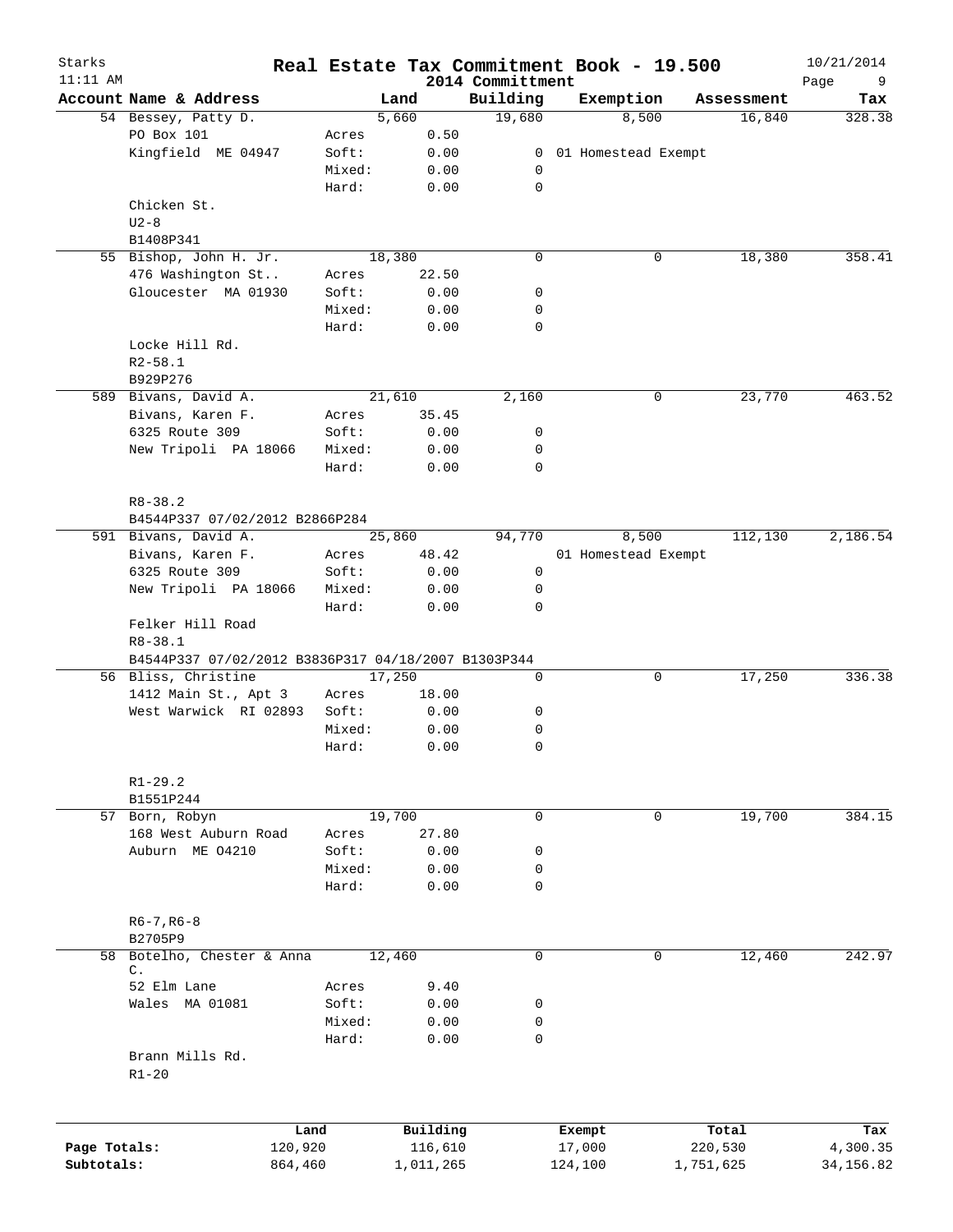| Starks       |                                                    |        |           |                              | Real Estate Tax Commitment Book - 19.500 |           |            | 10/21/2014        |
|--------------|----------------------------------------------------|--------|-----------|------------------------------|------------------------------------------|-----------|------------|-------------------|
| $11:11$ AM   | Account Name & Address                             |        | Land      | 2014 Committment<br>Building | Exemption                                |           | Assessment | Page<br>10<br>Tax |
|              | 59 Bouchard, Michael                               |        | 16,262    | 7,680                        |                                          | $\Omega$  | 23,942     | 466.87            |
|              | Bouchard Colette                                   | Acres  | 51.00     |                              |                                          |           |            |                   |
|              | 8 Pare St.                                         | Soft:  | 0.00      | 0                            |                                          |           |            |                   |
|              | Waterville Me 04901                                |        |           |                              |                                          |           |            |                   |
|              |                                                    | Mixed: | 45.00     | 5,663                        |                                          |           |            |                   |
|              |                                                    | Hard:  | 0.00      | 0                            |                                          |           |            |                   |
|              | Dill Road                                          |        |           |                              |                                          |           |            |                   |
|              | $R6 - 20$                                          |        |           |                              |                                          |           |            |                   |
|              | B3280P261                                          |        |           |                              |                                          |           |            |                   |
|              | 60 Boucher, Douglas A.                             |        | 20,330    | 12,600                       |                                          | 0         | 32,930     | 642.14            |
|              | 28 Champa Rd                                       | Acres  | 26.30     |                              |                                          |           |            |                   |
|              | Billerica MA 01821                                 | Soft:  | 0.00      | 0                            |                                          |           |            |                   |
|              |                                                    | Mixed: | 0.00      | 0                            |                                          |           |            |                   |
|              |                                                    | Hard:  | 0.00      | $\mathbf 0$                  |                                          |           |            |                   |
|              | West Mills Rd.                                     |        |           |                              |                                          |           |            |                   |
|              | $R4 - 36$                                          |        |           |                              |                                          |           |            |                   |
|              | B3838P176 03/21/2007 B995P252                      |        |           |                              |                                          |           |            |                   |
|              | 61 Boyle, John D.                                  |        | 12,850    | 0                            |                                          | 0         | 12,850     | 250.58            |
|              | P0 Box 127                                         | Acres  | 10.00     |                              |                                          |           |            |                   |
|              | Farmington ME 04938                                | Soft:  | 0.00      | 0                            |                                          |           |            |                   |
|              |                                                    | Mixed: | 0.00      | 0                            |                                          |           |            |                   |
|              |                                                    | Hard:  | 0.00      | $\mathbf 0$                  |                                          |           |            |                   |
|              | West Mills Rd. Rt. 148                             |        |           |                              |                                          |           |            |                   |
|              | $R5 - 34$                                          |        |           |                              |                                          |           |            |                   |
|              | B31280P640                                         |        |           |                              |                                          |           |            |                   |
|              | 62 Brackett, Jerry & Jane                          |        | 18,860    | 36,360                       | 17,850                                   |           | 37,370     | 728.72            |
|              | 487 Anson Road                                     | Acres  | 36.00     |                              | 02 Veteran                               |           |            |                   |
|              | Starks ME 04911                                    | Soft:  | 3.00      |                              | 385 01 Homestead Exempt                  |           |            |                   |
|              |                                                    | Mixed: | 0.00      | 0                            | 30 Blind                                 |           |            |                   |
|              |                                                    |        |           |                              |                                          |           |            |                   |
|              |                                                    | Hard:  | 20.00     | 2,641                        |                                          |           |            |                   |
|              | Rt. 43 Madison Rd.                                 |        |           |                              |                                          |           |            |                   |
|              | $R10-3$                                            |        |           |                              |                                          |           |            |                   |
|              | B2243P335                                          |        |           |                              |                                          |           |            |                   |
|              | 471 Brann Jr., David A.                            |        | 9,560     | 13,260                       | 8,500                                    |           | 14,320     | 279.24            |
|              | 23 Emery Road                                      | Acres  | 3.40      |                              |                                          |           |            |                   |
|              | Starks ME 04911                                    | Soft:  | 0.00      | 0                            | 01 Homestead Exempt                      |           |            |                   |
|              |                                                    | Mixed: | 0.00      | 0                            |                                          |           |            |                   |
|              |                                                    | Hard:  | 0.00      | 0                            |                                          |           |            |                   |
|              | Emery Rd                                           |        |           |                              |                                          |           |            |                   |
|              | $R3 - 30$                                          |        |           |                              |                                          |           |            |                   |
|              | B4729P315 11/08/2013 B3670P149 05/04/2006 B3634P79 |        |           |                              |                                          |           |            |                   |
|              | 02/16/2006 B2656P7                                 |        |           |                              |                                          |           |            |                   |
|              | 525 Brown, Estate of Herman                        |        | 9,670     | 24,920                       |                                          | 0         | 34,590     | 674.51            |
|              | c/o Thomas Rainey                                  | Acres  | 5.10      |                              |                                          |           |            |                   |
|              | 5300 Parkview Drive,                               | Soft:  | 0.00      | 0                            |                                          |           |            |                   |
|              | Apt 1107                                           |        |           |                              |                                          |           |            |                   |
|              | Lake Oswego OR 79035                               | Mixed: | 0.00      | 0                            |                                          |           |            |                   |
|              |                                                    | Hard:  | 0.00      | $\mathbf 0$                  |                                          |           |            |                   |
|              |                                                    |        |           |                              |                                          |           |            |                   |
|              | $R4 - 22$                                          |        |           |                              |                                          |           |            |                   |
|              | B3878P88 07/10/2007 B775P805                       |        |           |                              |                                          |           |            |                   |
|              | 63 Brown, Harry H.                                 |        | 21,200    | 30,560                       | 8,500                                    |           | 43,260     | 843.57            |
|              | 45 Abijah Hill Road                                | Acres  | 69.00     |                              |                                          |           |            |                   |
|              | Starks ME 04911                                    | Soft:  | 2.00      |                              | 257 01 Homestead Exempt                  |           |            |                   |
|              |                                                    | Mixed: | 0.00      | $\mathbf 0$                  |                                          |           |            |                   |
|              |                                                    | Hard:  | 58.00     | 7,659                        |                                          |           |            |                   |
|              | Bijah Hill Rd.                                     |        |           |                              |                                          |           |            |                   |
|              | $R2 - 41$                                          |        |           |                              |                                          |           |            |                   |
|              | B904P358                                           |        |           |                              |                                          |           |            |                   |
|              |                                                    |        |           |                              |                                          |           |            |                   |
|              |                                                    | Land   | Building  |                              | Exempt                                   |           | Total      | Tax               |
| Page Totals: | 108,732                                            |        | 125,380   |                              | 34,850                                   |           | 199,262    | 3,885.63          |
| Subtotals:   | 973,192                                            |        | 1,136,645 |                              | 158,950                                  | 1,950,887 |            | 38,042.45         |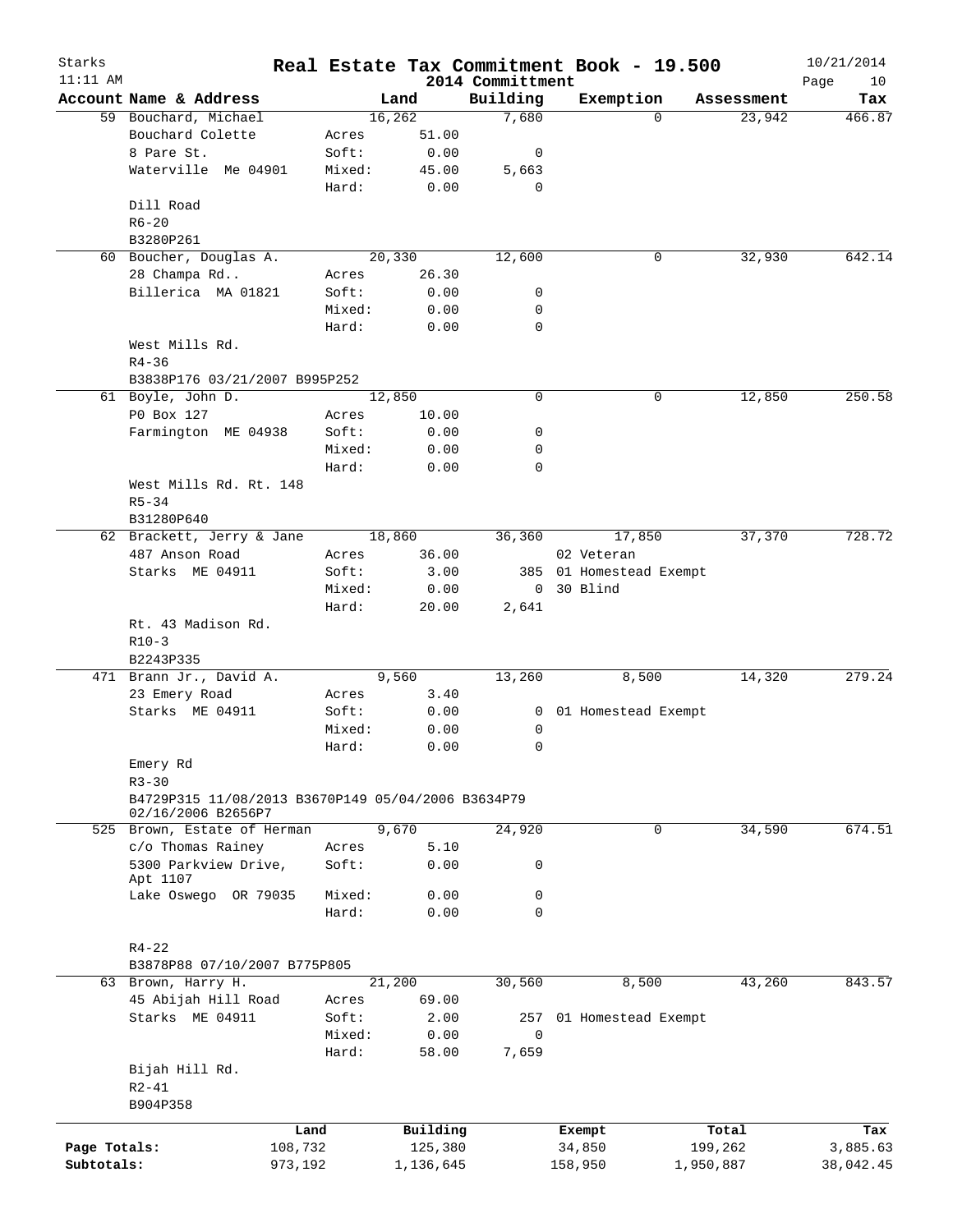| Starks<br>$11:11$ AM |                                |           |                |           |                              | Real Estate Tax Commitment Book - 19.500 |          |            | 10/21/2014        |
|----------------------|--------------------------------|-----------|----------------|-----------|------------------------------|------------------------------------------|----------|------------|-------------------|
|                      | Account Name & Address         |           |                | Land      | 2014 Committment<br>Building | Exemption                                |          | Assessment | Page<br>11<br>Tax |
|                      | 183 Brusila, Sara              |           |                | 19,000    | $\mathbf 0$                  |                                          | $\Omega$ | 19,000     | 370.50            |
|                      | 44 Emery Road                  |           | Acres          | 25.00     |                              |                                          |          |            |                   |
|                      | Starks ME 04911                |           | Soft:          | 0.00      | 0                            |                                          |          |            |                   |
|                      |                                |           | Mixed:         | 0.00      | 0                            |                                          |          |            |                   |
|                      |                                |           | Hard:          | 0.00      | $\mathbf 0$                  |                                          |          |            |                   |
|                      | $R3 - 34$                      |           |                |           |                              |                                          |          |            |                   |
|                      | B1783P272                      |           |                |           |                              |                                          |          |            |                   |
|                      | 184 Brusila, Sara              |           |                | 1,600     | $\mathbf 0$                  |                                          | 0        | 1,600      | 31.20             |
|                      | 44 Emery Road                  |           | Acres          | 12.00     |                              |                                          |          |            |                   |
|                      | Starks ME 04911                |           | Soft:          | 0.00      | 0                            |                                          |          |            |                   |
|                      |                                |           | Mixed:         | 12.00     | 1,585                        |                                          |          |            |                   |
|                      |                                |           | Hard:          | 0.00      | $\mathbf 0$                  |                                          |          |            |                   |
|                      | $R4 - 10$                      |           |                |           |                              |                                          |          |            |                   |
|                      | B1783P272                      |           |                |           |                              |                                          |          |            |                   |
|                      | 16 Brusila, Sara L.            |           |                | 20,300    | 26,280                       |                                          | 0        | 46,580     | 908.31            |
|                      | 44 Emery Road                  |           | Acres          | 26.20     |                              |                                          |          |            |                   |
|                      | Starks ME 04911                |           | Soft:          | 0.00      | 0                            |                                          |          |            |                   |
|                      |                                |           | Mixed:         | 0.00      | 0                            |                                          |          |            |                   |
|                      |                                |           | Hard:          | 0.00      | $\mathbf 0$                  |                                          |          |            |                   |
|                      | $R3 - 33$                      |           |                |           |                              |                                          |          |            |                   |
|                      | B4598P152 11/15/2012 B1783P272 |           |                |           |                              |                                          |          |            |                   |
|                      | 65 Brusila, Sara L.            |           |                | 47,650    | 83,400                       | 8,500                                    |          | 122,550    | 2,389.73          |
|                      | 44 Emery Road                  |           | Acres          | 135.60    |                              | 01 Homestead Exempt                      |          |            |                   |
|                      | Starks ME 04911                |           | Soft:          | 0.00      | 0                            |                                          |          |            |                   |
|                      |                                |           | Mixed:         | 0.00      | 0                            |                                          |          |            |                   |
|                      |                                |           | Hard:          | 0.00      | $\mathbf 0$                  |                                          |          |            |                   |
|                      | $R3 - 33.1$<br>B3179P109       |           |                |           |                              |                                          |          |            |                   |
|                      | 479 Bucciano Daniel            |           |                | 14,830    | 10,000                       | 8,500                                    |          | 16,330     | 318.44            |
|                      | 406 Sawyers Mills Rd           |           | Acres          | 11.50     |                              | 01 Homestead Exempt                      |          |            |                   |
|                      | Starks ME 04911                |           | Soft:          | 0.00      | 0                            |                                          |          |            |                   |
|                      |                                |           | Mixed:         | 0.00      | 0                            |                                          |          |            |                   |
|                      |                                |           | Hard:          | 0.00      | $\mathbf 0$                  |                                          |          |            |                   |
|                      |                                |           |                |           |                              |                                          |          |            |                   |
|                      | West Mills Road<br>$R4 - 33.2$ |           |                |           |                              |                                          |          |            |                   |
|                      | B4324P123 09/30/2010 B2168P341 |           |                |           |                              |                                          |          |            |                   |
|                      | 753 Burnell, Ruth Joy          |           |                | 9,210     | 0                            |                                          | 0        | 9,210      | 179.60            |
|                      | P.O. Box 347                   |           |                | 4.40      |                              |                                          |          |            |                   |
|                      | Comptche CA 95427              |           | Acres<br>Soft: |           | 0                            |                                          |          |            |                   |
|                      |                                |           |                | 0.00      | 0                            |                                          |          |            |                   |
|                      |                                |           | Mixed:         | 0.00      |                              |                                          |          |            |                   |
|                      |                                |           | Hard:          | 0.00      | $\mathbf 0$                  |                                          |          |            |                   |
|                      | R1 4.2                         |           |                |           |                              |                                          |          |            |                   |
|                      | 66 Burnham, Daryl & Doreen     |           |                | 9,690     | 18,600                       |                                          | 0        | 28,290     | 551.66            |
|                      | 46Burnham Rd                   |           | Acres          | 3.60      |                              |                                          |          |            |                   |
|                      | Hebron ME 04238                |           | Soft:          | 0.00      | 0                            |                                          |          |            |                   |
|                      |                                |           | Mixed:         | 0.00      | 0                            |                                          |          |            |                   |
|                      | Mt. Hunger Rd.                 |           | Hard:          | 0.00      | 0                            |                                          |          |            |                   |
|                      |                                |           |                |           |                              |                                          |          |            |                   |
|                      | $R5 - 9$                       |           |                |           |                              |                                          |          |            |                   |
|                      | B1822P6                        |           |                |           |                              |                                          |          |            |                   |
|                      |                                |           |                |           |                              |                                          |          |            |                   |
|                      |                                | Land      |                | Building  |                              | Exempt                                   |          | Total      | Tax               |
| Page Totals:         |                                | 122,280   |                | 138,280   |                              | 17,000                                   |          | 243,560    | 4,749.44          |
| Subtotals:           |                                | 1,095,472 |                | 1,274,925 |                              | 175,950                                  |          | 2,194,447  | 42,791.89         |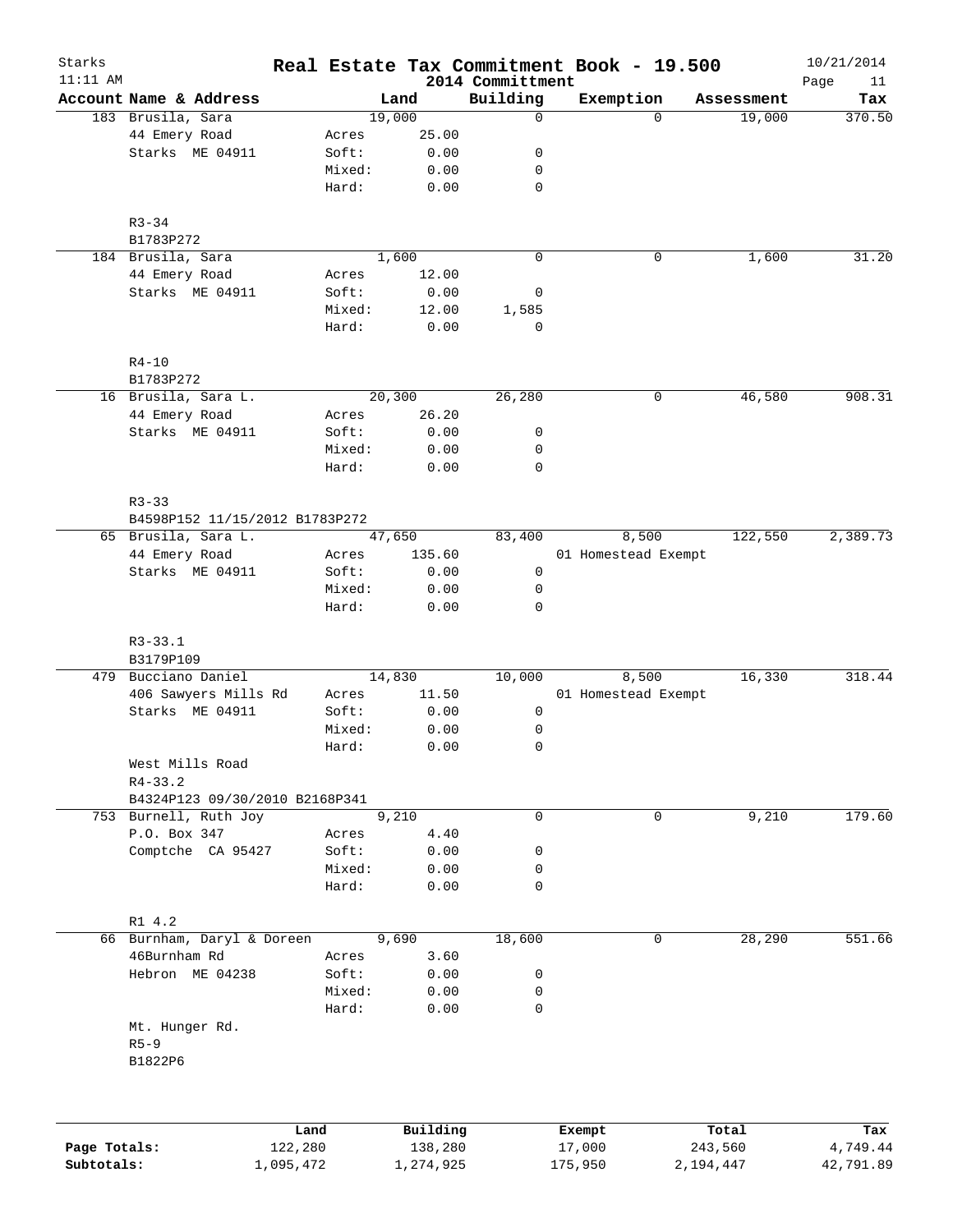| Starks     |                                       |                 |              |                  | Real Estate Tax Commitment Book - 19.500 |            | 10/21/2014 |  |
|------------|---------------------------------------|-----------------|--------------|------------------|------------------------------------------|------------|------------|--|
| $11:11$ AM |                                       |                 |              | 2014 Committment |                                          |            | 12<br>Page |  |
|            | Account Name & Address                |                 | Land         | Building         | Exemption                                | Assessment | Tax        |  |
|            | 67 Caffyn, Thomas E. &<br>Diane       |                 | 11,830       | 0                | $\Omega$                                 | 11,830     | 230.69     |  |
|            | 200 Sand Rd                           | Acres           | 8.43         |                  |                                          |            |            |  |
|            | Canaan ME 04924                       | Soft:           | 0.00         | 0                |                                          |            |            |  |
|            |                                       | Mixed:          | 0.00         | $\mathbf 0$      |                                          |            |            |  |
|            |                                       | Hard:           | 0.00         | 0                |                                          |            |            |  |
|            | Chicken St.                           |                 |              |                  |                                          |            |            |  |
|            | $R3 - 24$                             |                 |              |                  |                                          |            |            |  |
|            | B2473P148                             |                 |              |                  |                                          |            |            |  |
|            | 534 Caissie, Janice                   |                 | 17,170       | 18,410           | 0                                        | 35,580     | 693.81     |  |
|            | 751 Lowell Road                       | Acres           | 15.10        |                  |                                          |            |            |  |
|            | Groton MA 01450                       | Soft:           | 0.00         | 0                |                                          |            |            |  |
|            |                                       | Mixed:          | 0.00         | $\mathbf 0$      |                                          |            |            |  |
|            |                                       | Hard:           | 0.00         | 0                |                                          |            |            |  |
|            | $R9 - 7.3$                            |                 |              |                  |                                          |            |            |  |
|            | B4283P236 06/18/2010 B1444P259        |                 |              |                  |                                          |            |            |  |
|            | 69 Callon, Ross                       |                 | 23,500       | 0                | 0                                        | 23,500     | 458.25     |  |
|            | 11 Applewood Drive                    | Acres           | 43.00        |                  |                                          |            |            |  |
|            | Westford MA 01886                     | Soft:           | 0.00         | 0                |                                          |            |            |  |
|            |                                       | Mixed:          | 0.00         | 0                |                                          |            |            |  |
|            |                                       | Hard:           | 0.00         | 0                |                                          |            |            |  |
|            | West Mills Rd.                        |                 |              |                  |                                          |            |            |  |
|            | $R4 - 26$                             |                 |              |                  |                                          |            |            |  |
|            | B1037P151                             |                 |              |                  |                                          |            |            |  |
|            | 644 Carle, Matthew F.                 |                 | 16,560       | 0                | 0                                        | 16,560     | 322.92     |  |
|            | P.O. Box 15834                        | Acres           | 15.70        |                  |                                          |            |            |  |
|            | Rio Rancho NM 87174                   | Soft:           | 0.00<br>0.00 | 0<br>$\mathbf 0$ |                                          |            |            |  |
|            |                                       | Mixed:<br>Hard: | 0.00         | 0                |                                          |            |            |  |
|            |                                       |                 |              |                  |                                          |            |            |  |
|            | $R9 - 7.5$                            |                 |              |                  |                                          |            |            |  |
|            | B3545P99 08/08/2005 B1444P263         |                 |              |                  |                                          |            |            |  |
|            | 75 Carpenter Charles, J<br>Jr.        |                 | 19,220       | 0                | 0                                        | 19,220     | 374.79     |  |
|            | P.O. Box 2233                         | Acres           | 154.00       |                  |                                          |            |            |  |
|            | Skowhegan ME 04967                    | Soft:           | 0.00         | 0                |                                          |            |            |  |
|            |                                       | Mixed:          | 144.00       | 19,017           |                                          |            |            |  |
|            |                                       | Hard:           | 0.00         | 0                |                                          |            |            |  |
|            | Mt. Hunger Rd.                        |                 |              |                  |                                          |            |            |  |
|            | $R5-13, R5-14$                        |                 |              |                  |                                          |            |            |  |
|            | B3821P78 03/08/2007 B2538P124         |                 |              |                  |                                          |            |            |  |
|            | 76 Carrol, Robert N.& June<br>M. Nash |                 | 23,250       | 54,000           | 8,500                                    | 68,750     | 1,340.63   |  |
|            | P.O. Box 161                          | Acres           | 38.00        |                  | 01 Homestead Exempt                      |            |            |  |
|            | New Sharon ME 04955                   | Soft:           | 0.00         | 0                |                                          |            |            |  |
|            |                                       | Mixed:          | 0.00         | 0                |                                          |            |            |  |
|            |                                       | Hard:           | 0.00         | 0                |                                          |            |            |  |
|            | 129 Fred Young Road                   |                 |              |                  |                                          |            |            |  |
|            | $R1 - 3$                              |                 |              |                  |                                          |            |            |  |
|            | B2514P246                             |                 |              |                  |                                          |            |            |  |
|            |                                       |                 |              |                  |                                          |            |            |  |

|              | Land      | Building  | Exempt  | Total     | Tax       |
|--------------|-----------|-----------|---------|-----------|-----------|
| Page Totals: | 111,530   | 72,410    | 8,500   | 175,440   | 3,421.09  |
| Subtotals:   | ⊥,207,002 | 1,347,335 | 184,450 | 2,369,887 | 46,212.98 |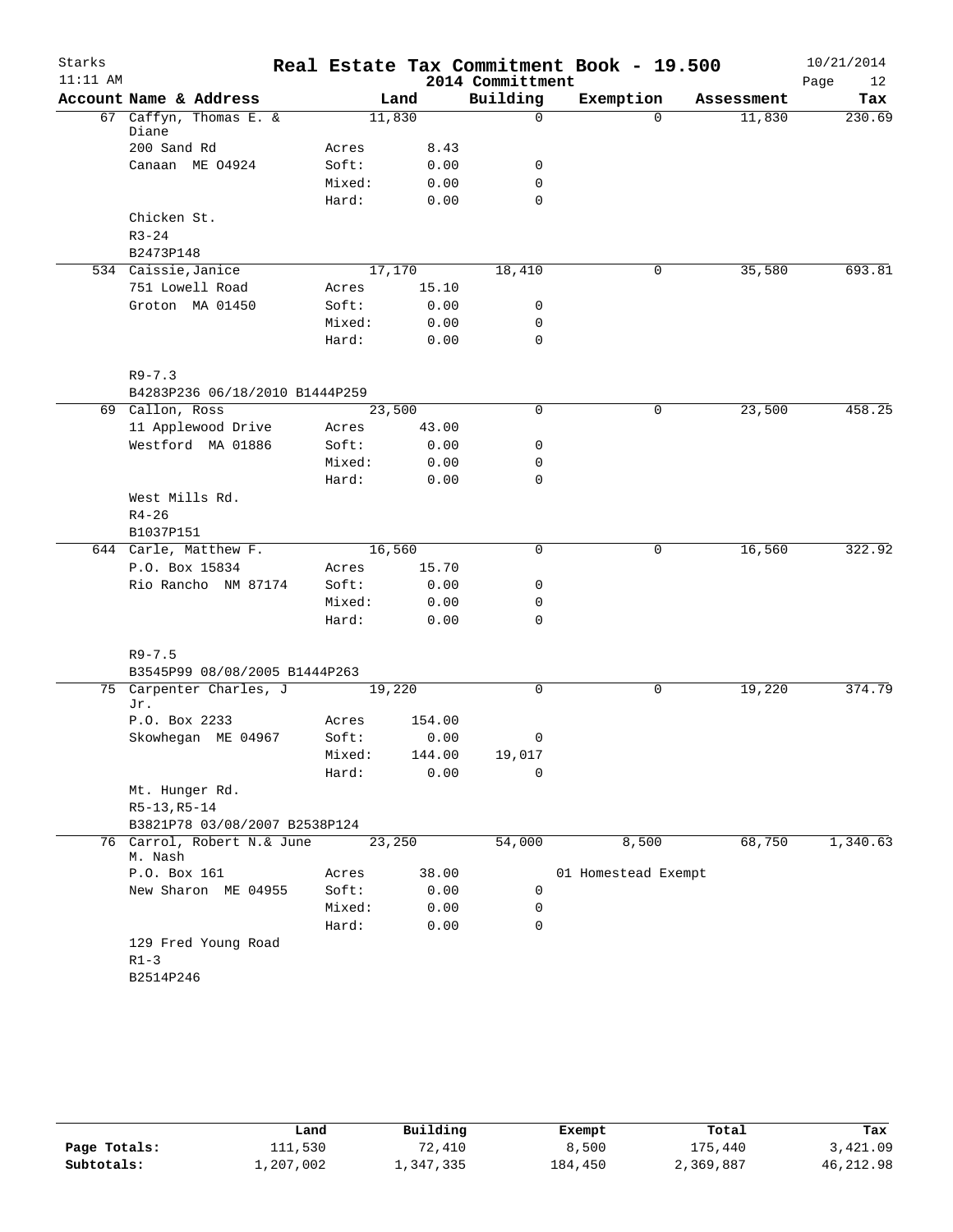| Starks<br>$11:11$ AM |                                               |         |        | 2014 Committment | Real Estate Tax Commitment Book - 19.500 |            | 10/21/2014<br>Page<br>13 |
|----------------------|-----------------------------------------------|---------|--------|------------------|------------------------------------------|------------|--------------------------|
|                      | Account Name & Address                        |         | Land   | Building         | Exemption                                | Assessment | Tax                      |
|                      | 77 Cassidy, Christine M                       | 13,070  |        | 41,670           | $\Omega$                                 | 54,740     | 1,067.43                 |
|                      | 305 Shag Bark Rd.                             | Acres   | 8.80   |                  |                                          |            |                          |
|                      | Taunton MA 02780                              | Soft:   | 0.00   | 0                |                                          |            |                          |
|                      |                                               | Mixed:  | 0.00   | 0                |                                          |            |                          |
|                      |                                               | Hard:   | 0.00   | 0                |                                          |            |                          |
|                      | West Mills Rd                                 |         |        |                  |                                          |            |                          |
|                      | $R7 - 11.5$                                   |         |        |                  |                                          |            |                          |
|                      | B2580P89                                      |         |        |                  |                                          |            |                          |
|                      | 78 Central Maine Power                        | 380,900 |        | 9,096,270        | 0                                        | 9,477,170  | 184,804.82               |
|                      | Att: Eric Roach<br>R.E.Dept.                  | Acres   | 293.00 |                  |                                          |            |                          |
|                      | C/O Utility Shared<br>Services Local Tax Dept | Soft:   | 0.00   | 0                |                                          |            |                          |
|                      | 70 Farm View Drive<br>Freeport Bldg.          | Mixed:  | 0.00   | 0                |                                          |            |                          |
|                      | New Gloucester,<br>МE<br>04260                | Hard:   | 0.00   | 0                |                                          |            |                          |
|                      | Distrib, Trans, & Land<br>$R4-26A$            |         |        |                  |                                          |            |                          |
|                      | 293 Cesario, Sonja                            | 15,450  |        | 0                | 0                                        | 15,450     | 301.27                   |
|                      | P.O. Box 55                                   | Acres   | 14.00  |                  |                                          |            |                          |
|                      | West Farmington ME<br>04992                   | Soft:   | 0.00   | 0                |                                          |            |                          |
|                      |                                               | Mixed:  | 0.00   | 0                |                                          |            |                          |
|                      |                                               | Hard:   | 0.00   | 0                |                                          |            |                          |
|                      | Thompson Bridge Road                          |         |        |                  |                                          |            |                          |
|                      | $R3 - 1.1$                                    |         |        |                  |                                          |            |                          |
|                      | B1055P303                                     |         |        |                  |                                          |            |                          |
|                      | 79 Cesario, Sonja P                           |         | 9,300  | 59,000           | 8,500                                    | 59,800     | 1,166.10                 |
|                      | P.O. Box 55                                   | Acres   | 3.00   |                  |                                          |            |                          |
|                      | West Farmington ME<br>04992                   | Soft:   | 0.00   |                  | 0 01 Homestead Exempt                    |            |                          |
|                      |                                               | Mixed:  | 0.00   | 0                |                                          |            |                          |
|                      |                                               | Hard:   | 0.00   | 0                |                                          |            |                          |
|                      | Norton Corner Rt. 43<br>$R3-1$<br>B2424P312   |         |        |                  |                                          |            |                          |
|                      | 80 Chambers, James S.                         | 21,500  |        | 20,400           | 0                                        | 41,900     | 817.05                   |
|                      | Chambers Louise R.                            | Acres   | 31.00  |                  |                                          |            |                          |
|                      | 1781 North Brookfield<br>Rd.                  | Soft:   | 0.00   | 0                |                                          |            |                          |
|                      | Oakham,<br>MA 01068                           | Mixed:  | 0.00   | 0                |                                          |            |                          |
|                      |                                               | Hard:   | 0.00   | 0                |                                          |            |                          |
|                      | $R3 - 37$                                     |         |        |                  |                                          |            |                          |
|                      | B3398P254                                     |         |        |                  |                                          |            |                          |
|                      | 124 Chapman, David                            | 18,500  |        | 30,960           | 8,500                                    | 40,960     | 798.72                   |
|                      | Chapman, Linda                                | Acres   | 19.00  |                  |                                          |            |                          |
|                      | 1034 New Sharon Road                          | Soft:   | 0.00   | 0                | 01 Homestead Exempt                      |            |                          |
|                      | Starks ME 04911                               | Mixed:  | 0.00   | 0                |                                          |            |                          |
|                      |                                               | Hard:   | 0.00   | 0                |                                          |            |                          |
|                      |                                               |         |        |                  |                                          |            |                          |
|                      | $R1 - 41.2$                                   |         |        |                  |                                          |            |                          |
|                      | B1497P11                                      |         |        |                  |                                          |            |                          |
|                      |                                               |         |        |                  |                                          |            |                          |

|              | Land      | Building   | Exempt  | Total      | Tax         |
|--------------|-----------|------------|---------|------------|-------------|
| Page Totals: | 458,720   | 9,248,300  | 17,000  | 9,690,020  | 188,955.39  |
| Subtotals:   | 1,665,722 | 10,595,635 | 201,450 | 12,059,907 | 235, 168.37 |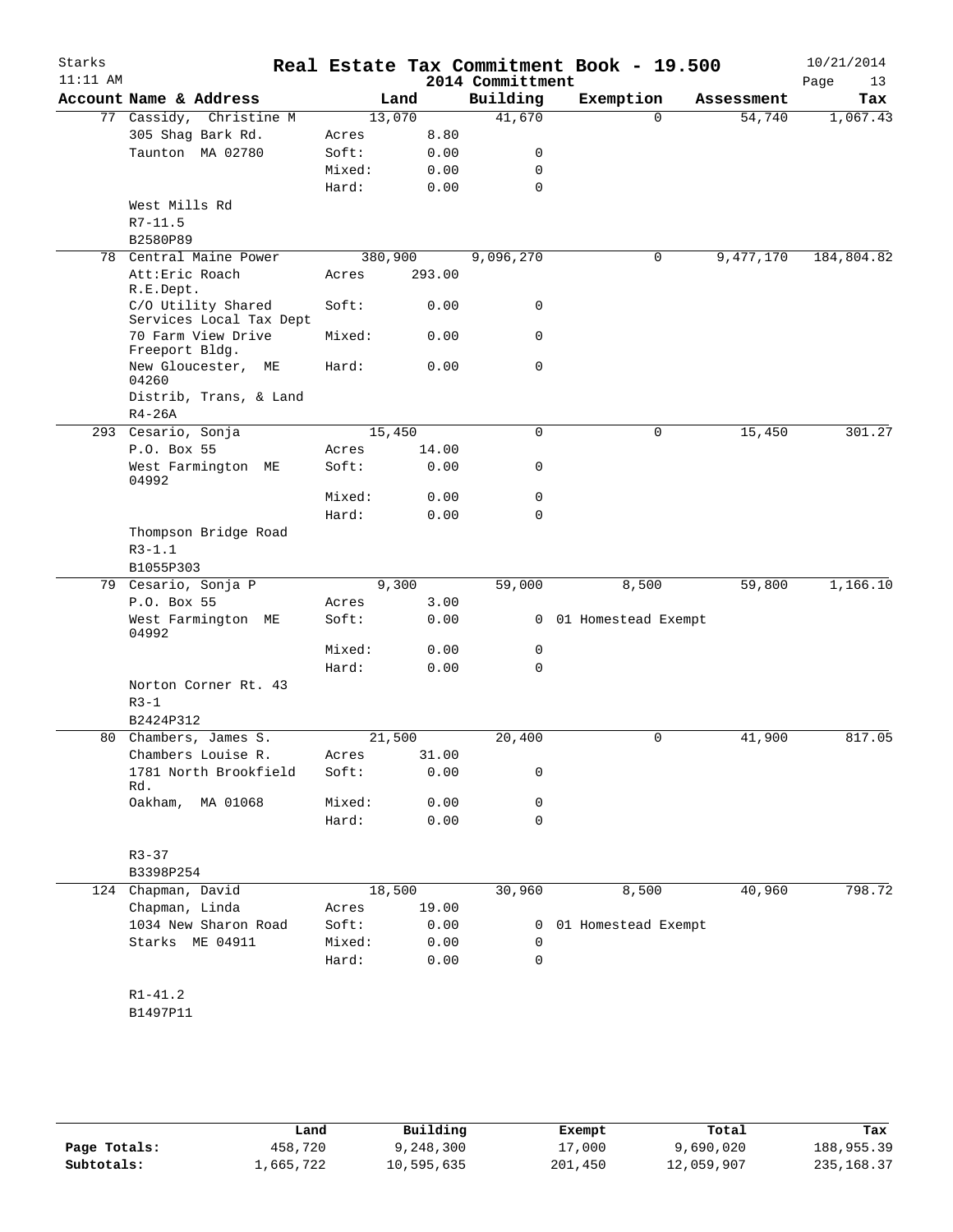| Starks<br>$11:11$ AM |                               |           |        |            | 2014 Committment | Real Estate Tax Commitment Book - 19.500 |          |            | 10/21/2014<br>Page<br>14 |
|----------------------|-------------------------------|-----------|--------|------------|------------------|------------------------------------------|----------|------------|--------------------------|
|                      | Account Name & Address        |           |        | Land       | Building         | Exemption                                |          | Assessment | Tax                      |
|                      | 84 Chick, Freeman             |           |        | 54,890     | $\mathbf 0$      |                                          | $\Omega$ | 54,890     | 1,070.36                 |
|                      | 97 Chick Rd                   |           | Acres  | 288.00     |                  |                                          |          |            |                          |
|                      | Industry ME 04938             |           | Soft:  | 8.00       | 1,027            |                                          |          |            |                          |
|                      |                               |           | Mixed: | 114.00     | 15,055           |                                          |          |            |                          |
|                      |                               |           | Hard:  | 134.00     | 17,696           |                                          |          |            |                          |
|                      | Upper Chicken St.             |           |        |            |                  |                                          |          |            |                          |
|                      | R4-1516                       |           |        |            |                  |                                          |          |            |                          |
|                      | B1021P252                     |           |        |            |                  |                                          |          |            |                          |
|                      | 83 Chick, Freeman             |           |        | 9,150      | $\mathbf 0$      |                                          | 0        | 9,150      | 178.43                   |
|                      | 97 Chick Rd                   |           | Acres  | 4.30       |                  |                                          |          |            |                          |
|                      | Industry ME 04938             |           | Soft:  | 0.00       | 0                |                                          |          |            |                          |
|                      |                               |           | Mixed: | 0.00       | 0                |                                          |          |            |                          |
|                      |                               |           | Hard:  | 0.00       | 0                |                                          |          |            |                          |
|                      |                               |           |        |            |                  |                                          |          |            |                          |
|                      | Upper Chicken St.             |           |        |            |                  |                                          |          |            |                          |
|                      | $R4 - 17$                     |           |        |            |                  |                                          |          |            |                          |
|                      | 82 Chick, Freeman             |           |        | 6,540      | 0                |                                          | 0        | 6,540      | 127.53                   |
|                      | 97 Chick Rd                   |           | Acres  | 49.00      |                  |                                          |          |            |                          |
|                      | Industry ME 04938             |           | Soft:  | 0.00       | 0                |                                          |          |            |                          |
|                      |                               |           | Mixed: | 0.00       | 0                |                                          |          |            |                          |
|                      |                               |           | Hard:  | 49.00      | 6,471            |                                          |          |            |                          |
|                      | Upper Chicken St.             |           |        |            |                  |                                          |          |            |                          |
|                      | $R4 - 18$                     |           |        |            |                  |                                          |          |            |                          |
|                      | B680P207                      |           |        |            |                  |                                          |          |            |                          |
|                      | 85 Chick, Freeman L.          |           |        | 15,800     | 13,200           |                                          | 0        | 29,000     | 565.50                   |
|                      | 97 Chick Rd                   |           | Acres  | 13.00      |                  |                                          |          |            |                          |
|                      | Industry ME 04938             |           | Soft:  | 0.00       | 0                |                                          |          |            |                          |
|                      |                               |           | Mixed: | 0.00       | 0                |                                          |          |            |                          |
|                      |                               |           | Hard:  | 0.00       | 0                |                                          |          |            |                          |
|                      | Rt. 148                       |           |        |            |                  |                                          |          |            |                          |
|                      | $R5 - 27$                     |           |        |            |                  |                                          |          |            |                          |
|                      | B2427P45                      |           |        |            |                  |                                          |          |            |                          |
|                      | 39 Chick, Freeman L.          |           |        | 7,000      | 22,320           |                                          | 0        | 29,320     | 571.74                   |
|                      | Chick, Freeman T.             |           | Acres  | 1.00       |                  |                                          |          |            |                          |
|                      | 97 Chick Road                 |           | Soft:  | 0.00       | 0                |                                          |          |            |                          |
|                      | Industry ME 04938             |           | Mixed: | 0.00       | 0                |                                          |          |            |                          |
|                      |                               |           | Hard:  | 0.00       | 0                |                                          |          |            |                          |
|                      | Industry Line & W.M. Rd       |           |        |            |                  |                                          |          |            |                          |
|                      | $R5 - 26$                     |           |        |            |                  |                                          |          |            |                          |
|                      | B3786P191 12/12/2006 B1416P72 |           |        |            |                  |                                          |          |            |                          |
|                      | 17 Chretien, Gary L.          |           |        | 17,000     | 0                |                                          | 0        | 17,000     | 331.50                   |
|                      | Chretien, Betty D.            |           | Acres  |            |                  |                                          |          |            |                          |
|                      | 272 Glen Harris Road          |           |        | 17.00      |                  |                                          |          |            |                          |
|                      |                               |           | Soft:  | 0.00       | 0                |                                          |          |            |                          |
|                      | New Sharon ME 04955           |           | Mixed: | 0.00       | 0                |                                          |          |            |                          |
|                      |                               |           | Hard:  | 0.00       | 0                |                                          |          |            |                          |
|                      |                               |           |        |            |                  |                                          |          |            |                          |
|                      | $R1 - 9$                      |           |        |            |                  |                                          |          |            |                          |
|                      | B3479P70 05/27/2005 B1869P1   |           |        |            |                  |                                          |          |            |                          |
|                      | 86 Christen, Pamela           |           |        | 25,350     | 72,080           |                                          | 0        | 97,430     | 1,899.89                 |
|                      | 47 Freedom Way Lane           |           | Acres  | 167.00     |                  |                                          |          |            |                          |
|                      | Starks ME 04911               |           | Soft:  | 0.00       | 0                |                                          |          |            |                          |
|                      |                               |           | Mixed: | 44.00      | 5,414            |                                          |          |            |                          |
|                      |                               |           | Hard:  | 89.00      | 11,753           |                                          |          |            |                          |
|                      | Chicken St.                   |           |        |            |                  |                                          |          |            |                          |
|                      | $R3-25, R3-26, R3-27$         |           |        |            |                  |                                          |          |            |                          |
|                      | B2132P223                     |           |        |            |                  |                                          |          |            |                          |
|                      |                               |           |        |            |                  |                                          |          |            |                          |
|                      |                               | Land      |        | Building   |                  | Exempt                                   |          | Total      | Tax                      |
| Page Totals:         |                               | 135,730   |        | 107,600    |                  | 0                                        |          | 243,330    | 4,744.95                 |
| Subtotals:           |                               | 1,801,452 |        | 10,703,235 |                  | 201,450                                  |          | 12,303,237 | 239,913.32               |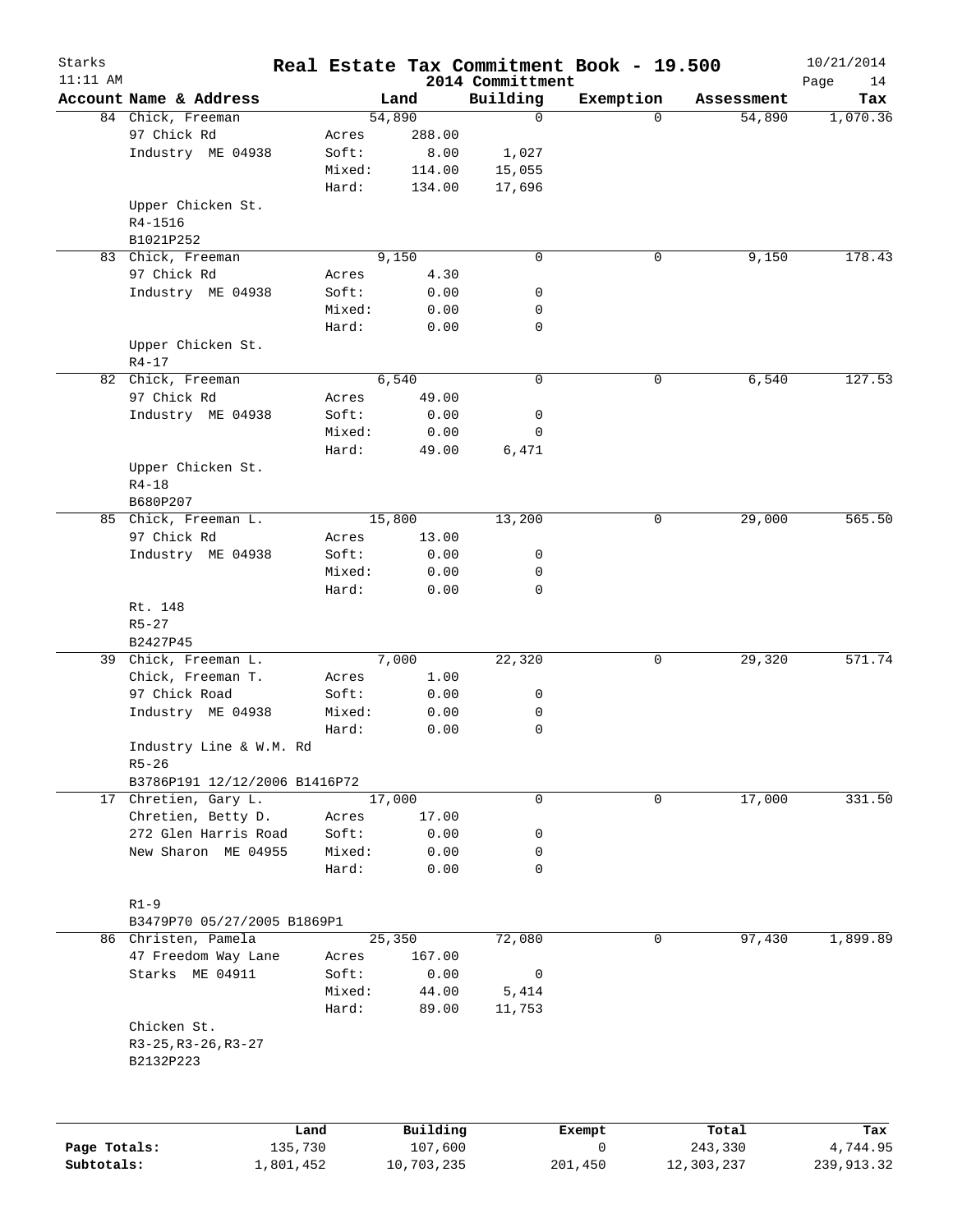| Starks<br>$11:11$ AM |                                |        |        | 2014 Committment | Real Estate Tax Commitment Book - 19.500 |            | 10/21/2014<br>Page<br>15 |
|----------------------|--------------------------------|--------|--------|------------------|------------------------------------------|------------|--------------------------|
|                      | Account Name & Address         |        | Land   | Building         | Exemption                                | Assessment | Tax                      |
|                      | 87 Churchill, Caleb            |        | 25,750 | 0                | $\Omega$                                 | 25,750     | 502.13                   |
|                      | 5 Hisler Mnt. Rd               | Acres  | 52.00  |                  |                                          |            |                          |
|                      | Somerville ME 04348            | Soft:  | 0.00   | 0                |                                          |            |                          |
|                      |                                | Mixed: | 0.00   | 0                |                                          |            |                          |
|                      |                                | Hard:  | 0.00   | $\mathbf 0$      |                                          |            |                          |
|                      | Brann Mills Road               |        |        |                  |                                          |            |                          |
|                      | $R2 - 18$                      |        |        |                  |                                          |            |                          |
|                      | B2035P100                      |        |        |                  |                                          |            |                          |
| 88                   | Churchill, David N.&           |        | 7,000  | 0                | 0                                        | 7,000      | 136.50                   |
|                      | Craig A                        |        |        |                  |                                          |            |                          |
|                      | 23 Forest St.                  | Acres  | 1.00   |                  |                                          |            |                          |
|                      | Rutland VT 05701               | Soft:  | 0.00   | 0                |                                          |            |                          |
|                      |                                | Mixed: | 0.00   | 0                |                                          |            |                          |
|                      |                                | Hard:  | 0.00   | 0                |                                          |            |                          |
|                      | Brann Mills Road               |        |        |                  |                                          |            |                          |
|                      | $R2 - 17.1$                    |        |        |                  |                                          |            |                          |
|                      | B1866P25                       |        |        |                  |                                          |            |                          |
|                      | 89 Churchill, William<br>C.Sr. |        | 20,250 | 65,080           | 8,500                                    | 76,830     | 1,498.19                 |
|                      | 59 Branns Mills Road           | Acres  | 26.00  |                  |                                          |            |                          |
|                      | Anson ME 04911                 | Soft:  | 0.00   |                  | 0 01 Homestead Exempt                    |            |                          |
|                      |                                | Mixed: | 0.00   | 0                |                                          |            |                          |
|                      |                                | Hard:  | 0.00   | $\Omega$         |                                          |            |                          |
|                      | Brann Mills Rd.                |        |        |                  |                                          |            |                          |
|                      | $R2 - 17$                      |        |        |                  |                                          |            |                          |
|                      | B1760P52                       |        |        |                  |                                          |            |                          |
|                      | 91 Clancy, Barbara M. &        |        | 16,750 | 0                | $\mathbf 0$                              | 16,750     | 326.63                   |
|                      | Janet M.                       |        |        |                  |                                          |            |                          |
|                      | 201 Barton Rd                  | Acres  | 16.00  |                  |                                          |            |                          |
|                      | Stow MA 01775                  | Soft:  | 0.00   | 0                |                                          |            |                          |
|                      |                                | Mixed: | 0.00   | 0                |                                          |            |                          |
|                      |                                | Hard:  | 0.00   | $\mathbf 0$      |                                          |            |                          |
|                      | Riverroad                      |        |        |                  |                                          |            |                          |
|                      | $R10 - 21$                     |        |        |                  |                                          |            |                          |
|                      | B1272P185                      |        |        |                  |                                          |            |                          |
|                      | 92 Clark, Carlton              |        | 28,500 | 21,300           | 0                                        | 49,800     | 971.10                   |
|                      | P.O. Box 306                   | Acres  | 59.00  |                  |                                          |            |                          |
|                      | Anson ME 04911                 | Soft:  | 0.00   | 0                |                                          |            |                          |
|                      |                                | Mixed: | 0.00   | 0                |                                          |            |                          |
|                      |                                | Hard:  | 0.00   | 0                |                                          |            |                          |
|                      | Sterry Hill Rd.                |        |        |                  |                                          |            |                          |
|                      | $R7 - 25$                      |        |        |                  |                                          |            |                          |
|                      | B839P702                       |        |        |                  |                                          |            |                          |
|                      | 93 Clark, James L              |        | 19,000 | 49,280           | 8,500                                    | 59,780     | 1,165.71                 |
|                      | Clark Michael R.               | Acres  | 21.00  |                  |                                          |            |                          |
|                      | 332 Anson Road                 | Soft:  | 0.00   | 0                | 01 Homestead Exempt                      |            |                          |
|                      | Starks ME 04911                | Mixed: | 0.00   | 0                |                                          |            |                          |
|                      |                                | Hard:  | 0.00   | 0                |                                          |            |                          |
|                      | Rt. 43 Madison Rd.             |        |        |                  |                                          |            |                          |
|                      | $R11 - 4.1$                    |        |        |                  |                                          |            |                          |
|                      | B1260P16                       |        |        |                  |                                          |            |                          |

|              | Land      | Building   | Exempt  | Total      | Tax          |
|--------------|-----------|------------|---------|------------|--------------|
| Page Totals: | 117,250   | 135,660    | 17,000  | 235,910    | 4,600.26     |
| Subtotals:   | 1,918,702 | 10,838,895 | 218,450 | 12,539,147 | 244, 513. 58 |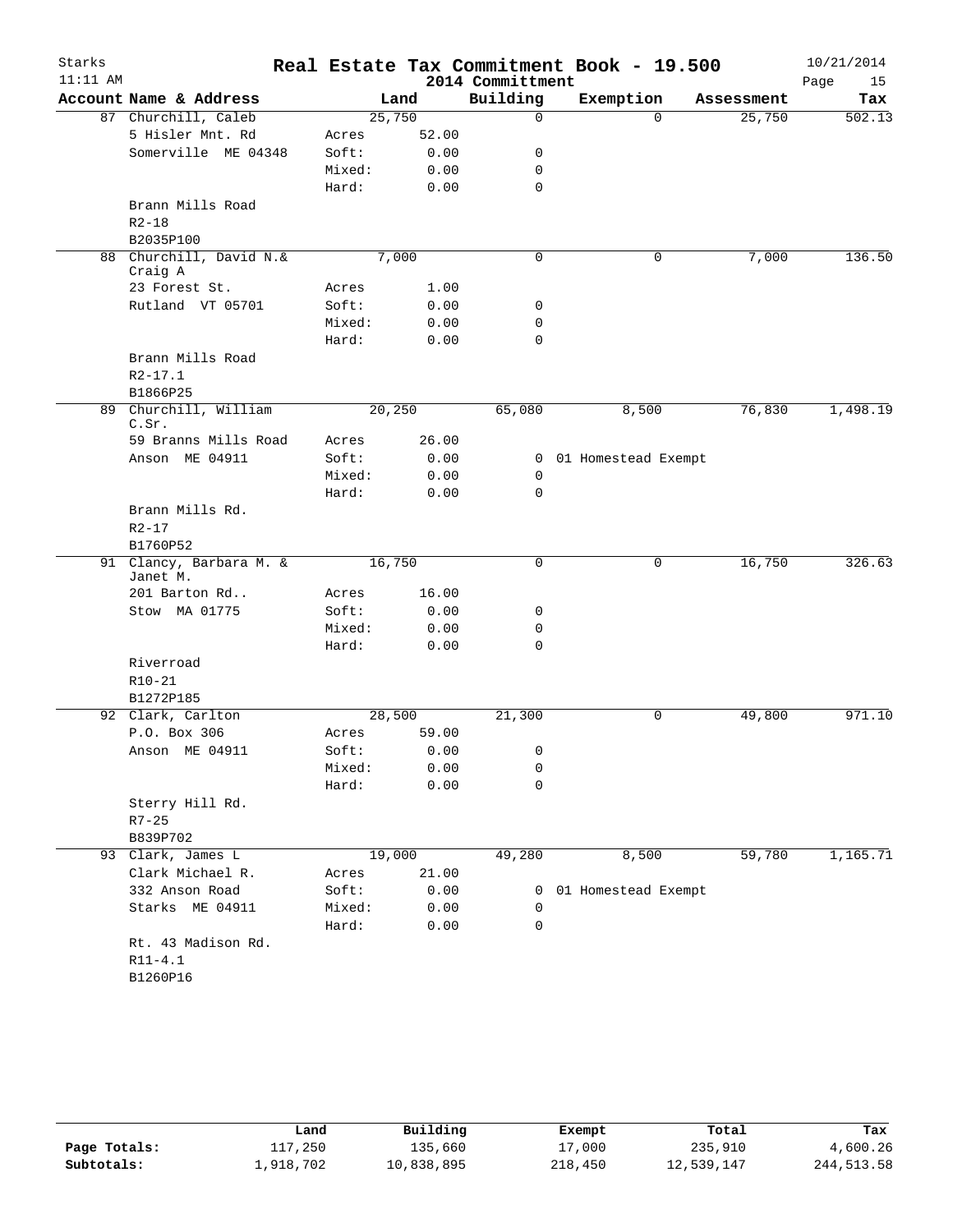| Starks<br>$11:11$ AM |                               |           |                 |        |              | 2014 Committment | Real Estate Tax Commitment Book - 19.500 |            | 10/21/2014<br>Page<br>16 |
|----------------------|-------------------------------|-----------|-----------------|--------|--------------|------------------|------------------------------------------|------------|--------------------------|
|                      | Account Name & Address        |           |                 | Land   |              | Building         | Exemption                                | Assessment | Tax                      |
|                      | 94 Clark, James L. &          |           |                 | 9,300  |              | 43,260           | 8,500                                    | 44,060     | 859.17                   |
|                      | Danyel M<br>332 Anson Road    |           | Acres           |        | 3.00         |                  |                                          |            |                          |
|                      | Starks ME 04911               |           | Soft:           |        | 0.00         | 0                | 01 Homestead Exempt                      |            |                          |
|                      |                               |           | Mixed:          |        | 0.00         | 0                |                                          |            |                          |
|                      |                               |           | Hard:           |        | 0.00         | $\mathbf 0$      |                                          |            |                          |
|                      | Route 43                      |           |                 |        |              |                  |                                          |            |                          |
|                      | $R11 - 4.3$                   |           |                 |        |              |                  |                                          |            |                          |
|                      | B2120P167                     |           |                 |        |              |                  |                                          |            |                          |
|                      | 95 Clark, Robert L. &         |           |                 | 15,800 |              | 109,840          | 8,500                                    | 117,140    | 2,284.23                 |
|                      | Donna L.                      |           |                 |        |              |                  |                                          |            |                          |
|                      | 634 Sandy River Road          |           | Acres           |        | 13.00        |                  |                                          |            |                          |
|                      | Starks ME 04911               |           | Soft:           |        | 0.00         | 0                | 01 Homestead Exempt                      |            |                          |
|                      |                               |           | Mixed:          |        | 0.00         | 0<br>$\mathbf 0$ |                                          |            |                          |
|                      | Riverroad                     |           | Hard:           |        | 0.00         |                  |                                          |            |                          |
|                      | R10-13.1                      |           |                 |        |              |                  |                                          |            |                          |
|                      | B1419P289                     |           |                 |        |              |                  |                                          |            |                          |
| 96                   | Clark, Russell                |           |                 | 8,650  |              | 51,000           | 13,600                                   | 46,050     | 897.98                   |
|                      | 12 Dill Road                  |           | Acres           |        | 2.00         |                  |                                          |            |                          |
|                      | Starks ME 04911               |           | Soft:           |        | 0.00         | 0                | 01 Homestead Exempt                      |            |                          |
|                      |                               |           | Mixed:          |        | 0.00         | 0                | 02 Veteran                               |            |                          |
|                      |                               |           | Hard:           |        | 0.00         | $\mathbf 0$      |                                          |            |                          |
|                      | Rt. 43 Madison Road           |           |                 |        |              |                  |                                          |            |                          |
|                      | $R12-4$                       |           |                 |        |              |                  |                                          |            |                          |
|                      | B827P431                      |           |                 |        |              |                  |                                          |            |                          |
|                      | 416 Clark, Kelly D            |           |                 | 3,750  |              | 25,800           | 0                                        | 29,550     | 576.23                   |
|                      | 42 Chicken Street             |           | Acres           |        | 0.22         |                  |                                          |            |                          |
|                      | Starks ME 04911               |           | Soft:           |        | 0.00         | 0                |                                          |            |                          |
|                      |                               |           | Mixed:          |        | 0.00         | $\mathbf 0$      |                                          |            |                          |
|                      |                               |           | Hard:           |        | 0.00         | $\mathbf 0$      |                                          |            |                          |
|                      | Chicken Street                |           |                 |        |              |                  |                                          |            |                          |
|                      | $U2-13$                       |           |                 |        |              |                  |                                          |            |                          |
|                      | B4242P16 02/22/2010 B2159P134 |           |                 |        |              |                  |                                          |            |                          |
| 97                   | Clarrage, Gerald W. Sr.       |           |                 | 9,600  |              | $\mathbf 0$      | 0                                        | 9,600      | 187.20                   |
|                      | & Janet A                     |           |                 |        |              |                  |                                          |            |                          |
|                      | 126 Mildram Rd.               |           | Acres           |        | 5.00         |                  |                                          |            |                          |
|                      | Wells ME 04090                |           | Soft:           |        | 0.00         | $\Omega$         |                                          |            |                          |
|                      |                               |           | Mixed:<br>Hard: |        | 0.00         | 0<br>$\mathbf 0$ |                                          |            |                          |
|                      | West Mills Rd.                |           |                 |        | 0.00         |                  |                                          |            |                          |
|                      | $R4 - 35.2$                   |           |                 |        |              |                  |                                          |            |                          |
|                      | B1322P152                     |           |                 |        |              |                  |                                          |            |                          |
|                      | 380 Clement, Reginald A.      |           |                 | 10,580 |              | 112,147          | 8,500                                    | 114,227    | 2,227.43                 |
|                      | Clement, Kathryn L.           |           | Acres           |        | 6.50         |                  | 01 Homestead Exempt                      |            |                          |
|                      | PO Box 81                     |           | Soft:           |        | 0.00         | 0                |                                          |            |                          |
|                      | Anson ME 04911                |           | Mixed:          |        | 0.00         | 0                |                                          |            |                          |
|                      |                               |           | Hard:           |        | 0.00         | 0                |                                          |            |                          |
|                      |                               |           |                 |        |              |                  |                                          |            |                          |
|                      | $R10 - 10$                    |           |                 |        |              |                  |                                          |            |                          |
|                      | 98 Colburn, Gary              |           |                 | 11,250 |              | 43,270           | 0                                        | 54,520     | 1,063.14                 |
|                      | 904 New Sharon Road           |           | Acres           |        | 6.00         |                  |                                          |            |                          |
|                      | Starks ME 04911               |           | Soft:           |        | 0.00         | 0                |                                          |            |                          |
|                      |                               |           | Mixed:          |        | 0.00         | 0                |                                          |            |                          |
|                      |                               |           | Hard:           |        | 0.00         | 0                |                                          |            |                          |
|                      | Rt.134 New Sharon Rd.         |           |                 |        |              |                  |                                          |            |                          |
|                      | $R1 - 47$                     |           |                 |        |              |                  |                                          |            |                          |
|                      | B1589P147                     |           |                 |        |              |                  |                                          |            |                          |
|                      |                               | Land      |                 |        | Building     |                  | Exempt                                   | Total      | Tax                      |
| Page Totals:         |                               | 68,930    |                 |        | 385,317      |                  | 39,100                                   | 415,147    | 8,095.38                 |
| Subtotals:           |                               | 1,987,632 |                 |        | 11, 224, 212 |                  | 257,550                                  | 12,954,294 | 252,608.96               |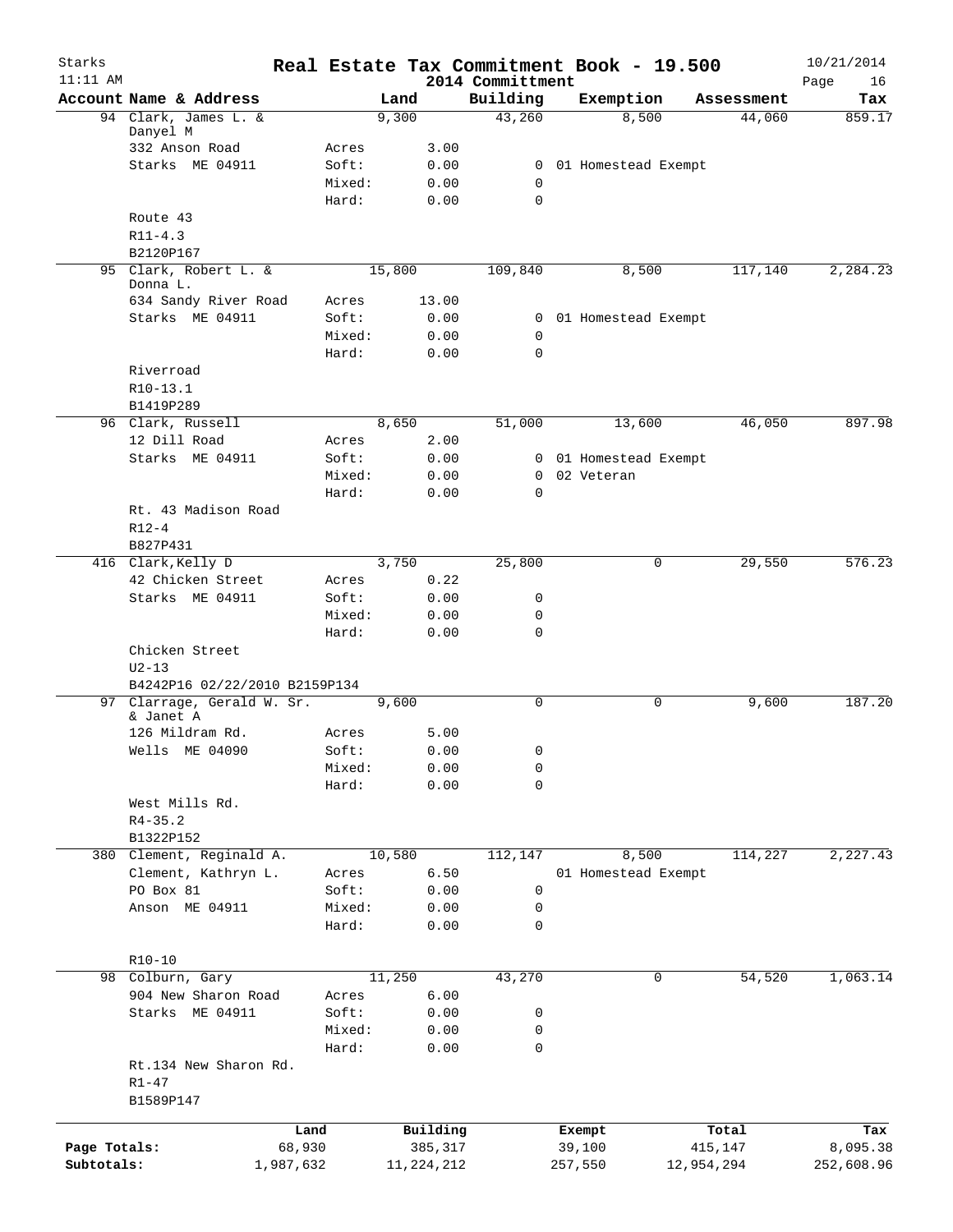| Starks     |                                      |        |        |       |                  | Real Estate Tax Commitment Book - 19.500 |            | 10/21/2014 |
|------------|--------------------------------------|--------|--------|-------|------------------|------------------------------------------|------------|------------|
| $11:11$ AM |                                      |        |        |       | 2014 Committment |                                          |            | Page<br>17 |
|            | Account Name & Address               |        | Land   |       | Building         | Exemption                                | Assessment | Tax        |
|            | 99 Cole, Norman F. &<br>Catherine L. |        | 5,710  |       | 27,660           | 8,500                                    | 24,870     | 484.97     |
|            | 2694 Industry Road                   | Acres  |        | 0.51  |                  |                                          |            |            |
|            | Starks ME 04911                      | Soft:  |        | 0.00  | $\overline{0}$   | 01 Homestead Exempt                      |            |            |
|            |                                      | Mixed: |        | 0.00  | $\mathbf 0$      |                                          |            |            |
|            |                                      | Hard:  |        | 0.00  | 0                |                                          |            |            |
|            | $U1-15$                              |        |        |       |                  |                                          |            |            |
|            | B1171P328                            |        |        |       |                  |                                          |            |            |
|            | 101 Cole, Robert W                   |        | 8,560  |       | 0                | 0                                        | 8,560      | 166.92     |
|            | 41 Chase St                          | Acres  |        | 3.40  |                  |                                          |            |            |
|            | Beverly MA 01915                     | Soft:  |        | 0.00  | 0                |                                          |            |            |
|            |                                      | Mixed: |        | 0.00  | 0                |                                          |            |            |
|            |                                      | Hard:  |        | 0.00  | 0                |                                          |            |            |
|            | $R5 - 30$                            |        |        |       |                  |                                          |            |            |
|            | B1895P264                            |        |        |       |                  |                                          |            |            |
|            | 100 Cole, Robert W                   |        | 11,190 |       | 1,200            | 0                                        | 12,390     | 241.61     |
|            | 41 Chase St                          | Acres  |        | 5.90  |                  |                                          |            |            |
|            | Beverly MA 01915                     | Soft:  |        | 0.00  | 0                |                                          |            |            |
|            |                                      | Mixed: |        | 0.00  | 0                |                                          |            |            |
|            |                                      | Hard:  |        | 0.00  | 0                |                                          |            |            |
|            | Rt. 148 West Mills Rd.               |        |        |       |                  |                                          |            |            |
|            | $R5 - 29$                            |        |        |       |                  |                                          |            |            |
|            | B1895P264                            |        |        |       |                  |                                          |            |            |
|            | 103 Comstock, Craig                  |        | 25,080 |       | 53,740           | 8,500                                    | 70,320     | 1,371.24   |
|            | 58 Comstock Road                     | Acres  |        | 67.00 |                  |                                          |            |            |
|            | Starks ME 04911                      | Soft:  |        | 15.00 |                  | 1,925 01 Homestead Exempt                |            |            |
|            |                                      | Mixed: |        | 8.00  | 1,056            |                                          |            |            |
|            |                                      | Hard:  |        | 23.00 | 3,037            |                                          |            |            |
|            | 19 & 26                              |        |        |       |                  |                                          |            |            |
|            | $R2 - 19$                            |        |        |       |                  |                                          |            |            |
|            | B809P728                             |        |        |       |                  |                                          |            |            |
|            | 491 Comstock, Craig                  |        | 5,670  |       | 0                | 0                                        | 5,670      | 110.57     |
|            | Comstock, Valerie                    | Acres  |        | 48.00 |                  |                                          |            |            |
|            | 58 Comstock Road                     | Soft:  |        | 10.00 | 1,150            |                                          |            |            |
|            | Starks ME 04911                      | Mixed: |        | 0.00  | 0                |                                          |            |            |
|            |                                      | Hard:  |        | 9.00  | 1,161            |                                          |            |            |
|            | Industry Road                        |        |        |       |                  |                                          |            |            |
|            | $R2 - 28$                            |        |        |       |                  |                                          |            |            |
|            | B3902P339 08/20/2007 B849P84         |        |        |       |                  |                                          |            |            |
|            | 104 Comstock, Craig &<br>Valerie L.  |        | 2,470  |       | 0                | $\mathbf 0$                              | 2,470      | 48.17      |
|            | 58 Comstock Road                     | Acres  |        | 19.00 |                  |                                          |            |            |
|            | Starks ME 04911                      | Soft:  |        | 19.00 | 2,438            |                                          |            |            |
|            |                                      | Mixed: |        | 0.00  | 0                |                                          |            |            |
|            |                                      | Hard:  |        | 0.00  | 0                |                                          |            |            |
|            | Branns Mill Rd.                      |        |        |       |                  |                                          |            |            |
|            | $R1 - 31.2$                          |        |        |       |                  |                                          |            |            |
|            |                                      |        |        |       |                  |                                          |            |            |
|            | B877P954                             |        |        |       |                  |                                          |            |            |

|              | Land      | Building   | Exempt  | Total      | Tax        |
|--------------|-----------|------------|---------|------------|------------|
| Page Totals: | 58,680    | 82,600     | 17,000  | 124,280    | 2,423.48   |
| Subtotals:   | 2,046,312 | 11,306,812 | 274,550 | 13,078,574 | 255,032.44 |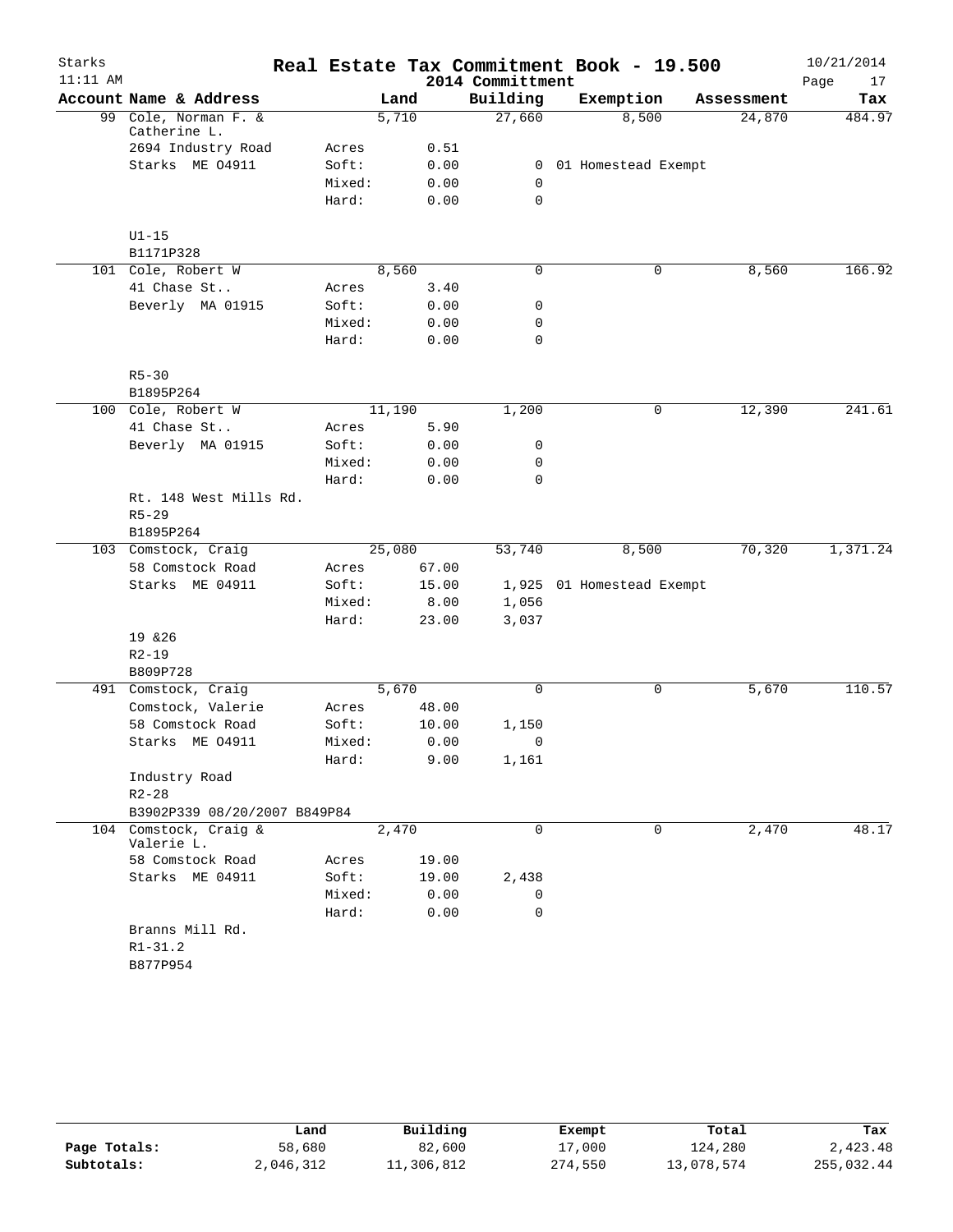| Starks<br>$11:11$ AM |                                |        |        |       | Real Estate Tax Commitment Book - 19.500<br>2014 Committment |                           |             |            | 10/21/2014<br>Page<br>18 |
|----------------------|--------------------------------|--------|--------|-------|--------------------------------------------------------------|---------------------------|-------------|------------|--------------------------|
|                      | Account Name & Address         |        | Land   |       | Building                                                     | Exemption                 |             | Assessment | Tax                      |
|                      | 105 Comstock, Craig &          |        | 1,340  |       | 0                                                            |                           | $\Omega$    | 1,340      | 26.13                    |
|                      | Valerie L.<br>58 Comstock Road | Acres  |        | 10.00 |                                                              |                           |             |            |                          |
|                      | Starks ME 04911                | Soft:  |        | 0.00  | 0                                                            |                           |             |            |                          |
|                      |                                | Mixed: |        | 10.00 | 1,321                                                        |                           |             |            |                          |
|                      |                                | Hard:  |        | 0.00  | $\Omega$                                                     |                           |             |            |                          |
|                      | Branns Mill Rd.                |        |        |       |                                                              |                           |             |            |                          |
|                      | $R1 - 31.1$                    |        |        |       |                                                              |                           |             |            |                          |
|                      | B877P954                       |        |        |       |                                                              |                           |             |            |                          |
|                      | 106 Connell, James             |        | 23,750 |       | 17,860                                                       |                           | 0           | 41,610     | 811.40                   |
|                      | Connell Sandra                 | Acres  |        | 40.00 |                                                              |                           |             |            |                          |
|                      | 292 County Rd.                 | Soft:  |        | 0.00  | 0                                                            |                           |             |            |                          |
|                      | Buzzards Bay MA 02532          | Mixed: |        | 0.00  | 0                                                            |                           |             |            |                          |
|                      |                                | Hard:  |        | 0.00  | 0                                                            |                           |             |            |                          |
|                      | $R1 - 29.3$                    |        |        |       |                                                              |                           |             |            |                          |
|                      | B1315P35<br>108 Cook, Peter    |        | 16,100 |       | 45,240                                                       | 8,500                     |             | 52,840     | 1,030.38                 |
|                      | 272 Anson Road                 | Acres  |        | 31.00 |                                                              |                           |             |            |                          |
|                      | Starks ME 04911                | Soft:  |        | 11.00 |                                                              | 1,412 01 Homestead Exempt |             |            |                          |
|                      |                                | Mixed: |        | 0.00  | $\mathbf 0$                                                  |                           |             |            |                          |
|                      |                                | Hard:  |        | 11.00 | 1,453                                                        |                           |             |            |                          |
|                      | Madison Rd                     |        |        |       |                                                              |                           |             |            |                          |
|                      | $R7 - 2$                       |        |        |       |                                                              |                           |             |            |                          |
|                      | B1793P287                      |        |        |       |                                                              |                           |             |            |                          |
|                      | 107 Cook, Peter                |        | 530    |       | $\Omega$                                                     |                           | $\mathbf 0$ | 530        | 10.34                    |
|                      | 272 Anson Road                 | Acres  |        | 4.00  |                                                              |                           |             |            |                          |
|                      | Starks ME 04911                | Soft:  |        | 0.00  | 0                                                            |                           |             |            |                          |
|                      |                                | Mixed: |        | 4.00  | 528                                                          |                           |             |            |                          |
|                      |                                | Hard:  |        | 0.00  | 0                                                            |                           |             |            |                          |
|                      | Madison Rd<br>$R7 - 3$         |        |        |       |                                                              |                           |             |            |                          |
|                      | 317 Coombs Walter, E and       |        | 21,280 |       | 11,760                                                       |                           | 0           | 33,040     | 644.28                   |
|                      | Phyllis E                      |        |        |       |                                                              |                           |             |            |                          |
|                      | 28 Growling Bear Dr.           | Acres  |        | 79.80 |                                                              |                           |             |            |                          |
|                      | Brunswick ME 04011             | Soft:  |        | 14.50 | 0                                                            |                           |             |            |                          |
|                      |                                | Mixed: |        | 16.00 | 4,226                                                        |                           |             |            |                          |
|                      |                                | Hard:  |        | 40.30 | 5,150                                                        |                           |             |            |                          |
|                      | $R4 - 4, R4 - 6$               |        |        |       |                                                              |                           |             |            |                          |
|                      | B3820P63 B1582P258             |        |        |       |                                                              |                           |             |            |                          |
|                      | 111 Costigan, Julie L.         |        | 8,780  |       | 32,120                                                       | 8,500                     |             | 32,400     | 631.80                   |
|                      | 14 Anson Road                  | Acres  |        | 2.20  |                                                              |                           |             |            |                          |
|                      | Starks ME 04911                | Soft:  |        | 0.00  | 0                                                            | 01 Homestead Exempt       |             |            |                          |
|                      |                                | Mixed: |        | 0.00  | 0                                                            |                           |             |            |                          |
|                      |                                | Hard:  |        | 0.00  | $\mathbf 0$                                                  |                           |             |            |                          |
|                      | $U2 - 28$                      |        |        |       |                                                              |                           |             |            |                          |
|                      | B1627P300                      |        |        |       |                                                              |                           |             |            |                          |
|                      | 756 Cothen, Joshua             |        |        | 0     | 9,000                                                        | 8,500                     |             | 500        | 9.75                     |
|                      | P.O. Box                       |        |        |       |                                                              | 01 Homestead Exempt       |             |            |                          |
|                      | Anson ME 04911                 |        |        |       |                                                              |                           |             |            |                          |

R7 11.1ON

|              | Land      | Building   | Exempt  | Total      | Tax        |
|--------------|-----------|------------|---------|------------|------------|
| Page Totals: | 71,780    | 115,980    | 25,500  | 162,260    | 3,164.08   |
| Subtotals:   | 2,118,092 | 11,422,792 | 300,050 | 13,240,834 | 258,196.52 |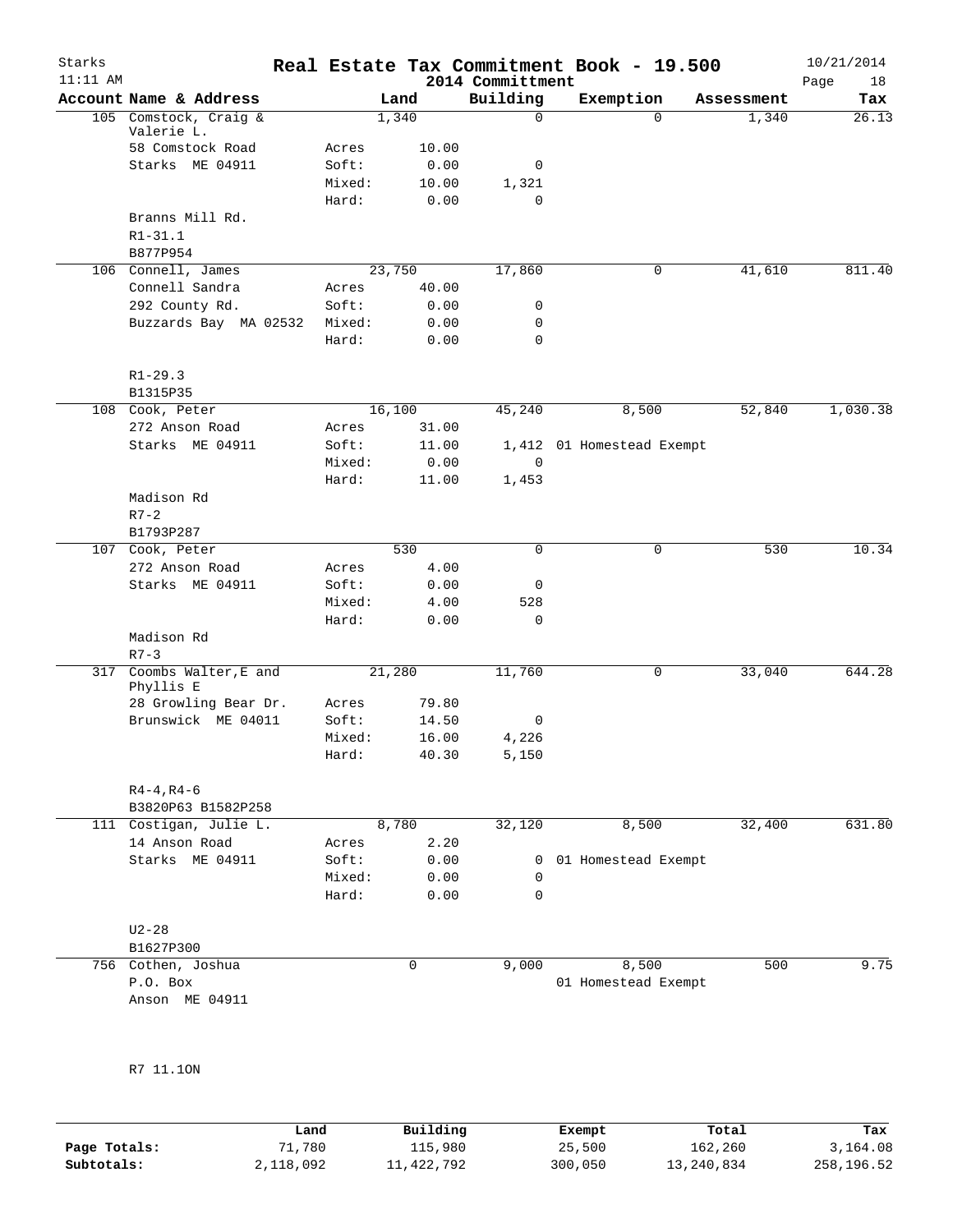| Starks<br>$11:11$ AM |                                                   |           |        |        |            |                              | Real Estate Tax Commitment Book - 19.500 |            |            | 10/21/2014        |
|----------------------|---------------------------------------------------|-----------|--------|--------|------------|------------------------------|------------------------------------------|------------|------------|-------------------|
|                      | Account Name & Address                            |           |        | Land   |            | 2014 Committment<br>Building | Exemption                                |            | Assessment | Page<br>19<br>Tax |
|                      | 112 Cotton, Dennis L.                             |           |        | 11,250 |            | 39,820                       | 8,500                                    |            | 42,570     | 830.12            |
|                      | 215 Sawyers Mills Road                            |           | Acres  |        | 6.00       |                              | 01 Homestead Exempt                      |            |            |                   |
|                      | Starks ME 04911                                   |           | Soft:  |        | 0.00       | 0                            |                                          |            |            |                   |
|                      |                                                   |           | Mixed: |        | 0.00       | 0                            |                                          |            |            |                   |
|                      |                                                   |           | Hard:  |        | 0.00       | $\mathbf 0$                  |                                          |            |            |                   |
|                      | West Mills Rd<br>$R7 - 11.4$                      |           |        |        |            |                              |                                          |            |            |                   |
|                      | B5043P146 09/17/2008 B2519P271                    |           |        |        |            |                              |                                          |            |            |                   |
|                      | 113 Couto, Francisco R. &                         |           |        | 13,170 |            | 6,020                        | 0                                        |            | 19,190     | 374.21            |
|                      | Celestina F                                       |           |        |        |            |                              |                                          |            |            |                   |
|                      | 36 Rogers Drive                                   |           | Acres  |        | 8.95       |                              |                                          |            |            |                   |
|                      | Stoughton MA 02072                                |           | Soft:  |        | 0.00       | 0                            |                                          |            |            |                   |
|                      |                                                   |           | Mixed: |        | 0.00       | $\mathbf 0$                  |                                          |            |            |                   |
|                      |                                                   |           | Hard:  |        | 0.00       | 0                            |                                          |            |            |                   |
|                      | $R5-5$                                            |           |        |        |            |                              |                                          |            |            |                   |
|                      | B1560P104                                         |           |        |        |            |                              |                                          |            |            |                   |
|                      | 115 Cowan, Edward                                 |           |        | 12,710 |            | 43,080                       | 8,500                                    |            | 47,290     | 922.16            |
|                      | PO Box 132                                        |           | Acres  |        | 8.24       |                              |                                          |            |            |                   |
|                      | Anson ME 04911                                    |           | Soft:  |        | 0.00       |                              | 0 01 Homestead Exempt                    |            |            |                   |
|                      |                                                   |           | Mixed: |        | 0.00       | 0                            |                                          |            |            |                   |
|                      |                                                   |           | Hard:  |        | 0.00       | 0                            |                                          |            |            |                   |
|                      | $R9 - 8$                                          |           |        |        |            |                              |                                          |            |            |                   |
|                      | B1469P206                                         |           |        |        |            |                              |                                          |            |            |                   |
|                      | 343 Cowell, Edward J.                             |           |        | 4,450  |            | 21,000                       | 0                                        |            | 25,450     | 496.28            |
|                      | 18 Anson Road                                     |           | Acres  |        | 0.31       |                              |                                          |            |            |                   |
|                      | Starks ME 04911                                   |           | Soft:  |        | 0.00       | 0                            |                                          |            |            |                   |
|                      |                                                   |           | Mixed: |        | 0.00       | 0                            |                                          |            |            |                   |
|                      |                                                   |           | Hard:  |        | 0.00       | 0                            |                                          |            |            |                   |
|                      | villate                                           |           |        |        |            |                              |                                          |            |            |                   |
|                      | $U2 - 29$                                         |           |        |        |            |                              |                                          |            |            |                   |
|                      | B4060P53 10/01/2008 B1779P53                      |           |        |        |            |                              |                                          |            |            |                   |
|                      | 117 Cram, Robert & Norma                          |           |        | 9,950  |            | 52,800                       | 8,500                                    |            | 54,250     | 1,057.88          |
|                      | 1054 New Sharon Road                              |           | Acres  |        | 4.00       |                              |                                          |            |            |                   |
|                      | Starks ME 04911                                   |           | Soft:  |        | 0.00       |                              | 0 01 Homestead Exempt                    |            |            |                   |
|                      |                                                   |           | Mixed: |        | 0.00       | 0                            |                                          |            |            |                   |
|                      |                                                   |           | Hard:  |        | 0.00       | 0                            |                                          |            |            |                   |
|                      | New Sharon Rd                                     |           |        |        |            |                              |                                          |            |            |                   |
|                      | $R1 - 41.1$                                       |           |        |        |            |                              |                                          |            |            |                   |
|                      | B1830P88                                          |           |        |        |            |                              |                                          |            |            |                   |
|                      | 118 Crockett, Stephen &                           |           |        | 23,500 |            | 18,960                       | 8,500                                    |            | 33,960     | 662.22            |
|                      | Diane                                             |           |        |        |            |                              |                                          |            |            |                   |
|                      | P.O.Box 467                                       |           | Acres  |        | 39.00      |                              |                                          |            |            |                   |
|                      | Anson ME 04911                                    |           | Soft:  |        | 0.00       | 0                            | 01 Homestead Exempt                      |            |            |                   |
|                      |                                                   |           | Mixed: |        | 0.00       | $\Omega$                     |                                          |            |            |                   |
|                      |                                                   |           | Hard:  |        | 0.00       | $\mathbf 0$                  |                                          |            |            |                   |
|                      | $R3 - 6.1$                                        |           |        |        |            |                              |                                          |            |            |                   |
|                      | B1443P326                                         |           |        |        |            |                              |                                          |            |            |                   |
|                      | 195 Cromwell, Gary R.                             |           |        | 5,679  |            | 0                            | 0                                        |            | 5,679      | 110.74            |
|                      | P.O. Box 314                                      |           | Acres  |        | 43.00      |                              |                                          |            |            |                   |
|                      | Anson ME 04911                                    |           | Soft:  |        | 0.00       | 0                            |                                          |            |            |                   |
|                      |                                                   |           | Mixed: |        | 43.00      | 5,679                        |                                          |            |            |                   |
|                      |                                                   |           | Hard:  |        | 0.00       | 0                            |                                          |            |            |                   |
|                      | R5-18, R5-19.4                                    |           |        |        |            |                              |                                          |            |            |                   |
|                      | B4149P12 06/09/2009 B4095P172 02/02/2009 B1299P75 |           |        |        |            |                              |                                          |            |            |                   |
|                      |                                                   | Land      |        |        | Building   |                              | Exempt                                   |            | Total      | Tax               |
| Page Totals:         |                                                   | 80,709    |        |        | 181,680    |                              | 34,000                                   | 228,389    |            | 4,453.61          |
| Subtotals:           |                                                   | 2,198,801 |        |        | 11,604,472 |                              | 334,050                                  | 13,469,223 |            | 262,650.13        |
|                      |                                                   |           |        |        |            |                              |                                          |            |            |                   |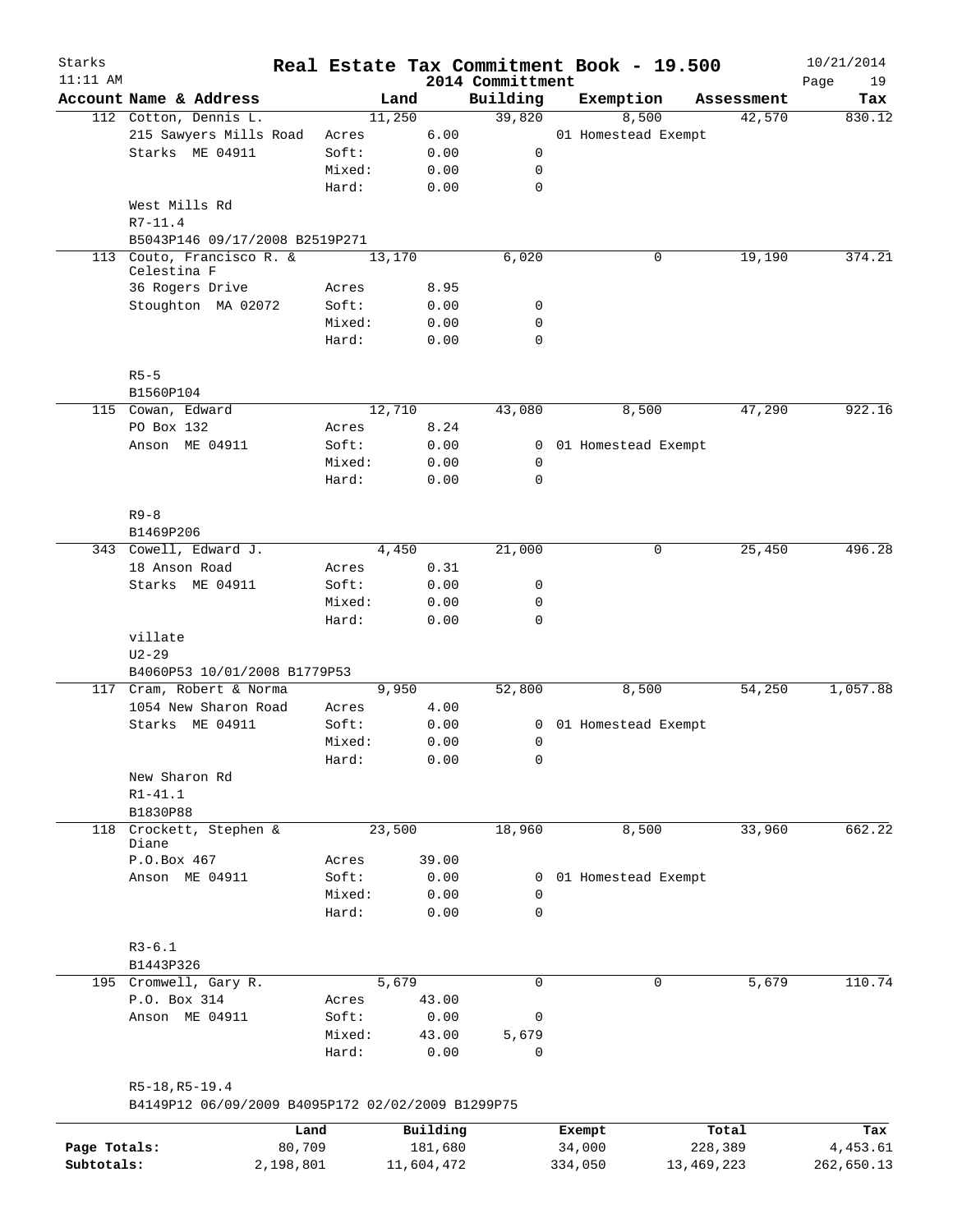| Starks<br>$11:11$ AM |                                               |        |        | 2014 Committment | Real Estate Tax Commitment Book - 19.500 |            | 10/21/2014<br>Page<br>20 |
|----------------------|-----------------------------------------------|--------|--------|------------------|------------------------------------------|------------|--------------------------|
|                      | Account Name & Address                        |        | Land   | Building         | Exemption                                | Assessment | Tax                      |
|                      | 254 Crouss II, Frederick R.                   |        | 22,750 | 0                | $\Omega$                                 | 22,750     | 443.63                   |
|                      | Methot, Mary E                                | Acres  | 40.00  |                  |                                          |            |                          |
|                      | 135 Packardville Road                         | Soft:  | 0.00   | 0                |                                          |            |                          |
|                      | Pelham MA 01002                               | Mixed: | 0.00   | 0                |                                          |            |                          |
|                      |                                               | Hard:  | 0.00   | $\mathbf 0$      |                                          |            |                          |
|                      |                                               |        |        |                  |                                          |            |                          |
|                      | $R2 - 24.13$<br>B4098P325 01/15/2009 B1785P43 |        |        |                  |                                          |            |                          |
|                      | 120 Curran, Thomas &                          |        | 13,050 | 0                | 0                                        | 13,050     | 254.48                   |
|                      | Jennifer                                      |        |        |                  |                                          |            |                          |
|                      | 3 Cobbler'S Lane                              | Acres  | 10.30  |                  |                                          |            |                          |
|                      | Beverly MA 01915                              | Soft:  | 0.00   | 0                |                                          |            |                          |
|                      |                                               | Mixed: | 0.00   | 0                |                                          |            |                          |
|                      |                                               | Hard:  | 0.00   | 0                |                                          |            |                          |
|                      | $R6 - 2.4$                                    |        |        |                  |                                          |            |                          |
|                      | B1786P253                                     |        |        |                  |                                          |            |                          |
|                      | 121 Curtis, Kevin C.                          |        | 5,060  | $\mathbf 0$      | $\mathbf 0$                              | 5,060      | 98.67                    |
|                      | 226 Fairbanks Road,                           | Acres  | 0.40   |                  |                                          |            |                          |
|                      | Apt. B<br>Farmington ME 04938                 | Soft:  | 0.00   | 0                |                                          |            |                          |
|                      |                                               | Mixed: | 0.00   | 0                |                                          |            |                          |
|                      |                                               | Hard:  | 0.00   | $\Omega$         |                                          |            |                          |
|                      | Route #43                                     |        |        |                  |                                          |            |                          |
|                      | $U2-2$                                        |        |        |                  |                                          |            |                          |
|                      | B2845P229                                     |        |        |                  |                                          |            |                          |
|                      | 122 Cushman, Steven J. &                      |        | 8,070  | 61,320           | 8,500                                    | 60,890     | 1,187.36                 |
|                      | Tabbatha                                      |        |        |                  |                                          |            |                          |
|                      | 237 Beans Corner Rd                           | Acres  | 1.10   |                  |                                          |            |                          |
|                      | New Sharon ME 04955                           | Soft:  | 0.00   |                  | 0 01 Homestead Exempt                    |            |                          |
|                      |                                               | Mixed: | 0.00   | 0                |                                          |            |                          |
|                      |                                               | Hard:  | 0.00   | $\mathbf 0$      |                                          |            |                          |
|                      | Beans Corner Road                             |        |        |                  |                                          |            |                          |
|                      | $R1-11$                                       |        |        |                  |                                          |            |                          |
|                      | B2610P207                                     |        |        |                  |                                          |            |                          |
|                      | 134 Davis et Al., George<br>Т.                |        | 8,950  | 0                | 0                                        | 8,950      | 174.53                   |
|                      | %Russell Schleich                             | Acres  | 4.00   |                  |                                          |            |                          |
|                      | 87 North Rd                                   | Soft:  | 0.00   | 0                |                                          |            |                          |
|                      | Harwinton CT 06791                            | Mixed: | 0.00   | 0                |                                          |            |                          |
|                      |                                               | Hard:  | 0.00   | 0                |                                          |            |                          |
|                      |                                               |        |        |                  |                                          |            |                          |
|                      | $R3 - 40.1$                                   |        |        |                  |                                          |            |                          |
|                      | B2203P195                                     |        |        |                  |                                          |            |                          |
|                      | 133 Davis, Charles                            |        | 10,280 | 52,996           | 0                                        | 63,276     | 1,233.88                 |
|                      | 6 Dean Street                                 | Acres  | 4.50   |                  |                                          |            |                          |
|                      | Norfolk MA 02056                              | Soft:  | 0.00   | 0                |                                          |            |                          |
|                      |                                               | Mixed: | 0.00   | 0                |                                          |            |                          |
|                      |                                               | Hard:  | 0.00   | 0                |                                          |            |                          |
|                      | $R1 - 39.1$                                   |        |        |                  |                                          |            |                          |
|                      | B3247P1                                       |        |        |                  |                                          |            |                          |
|                      |                                               |        |        |                  |                                          |            |                          |
|                      |                                               |        |        |                  |                                          |            |                          |

|              | Land      | Building   | Exempt  | Total      | Tax        |
|--------------|-----------|------------|---------|------------|------------|
| Page Totals: | 68,160    | 114,316    | 8,500   | 173,976    | 3,392.55   |
| Subtotals:   | 2,266,961 | 11,718,788 | 342,550 | 13,643,199 | 266,042.68 |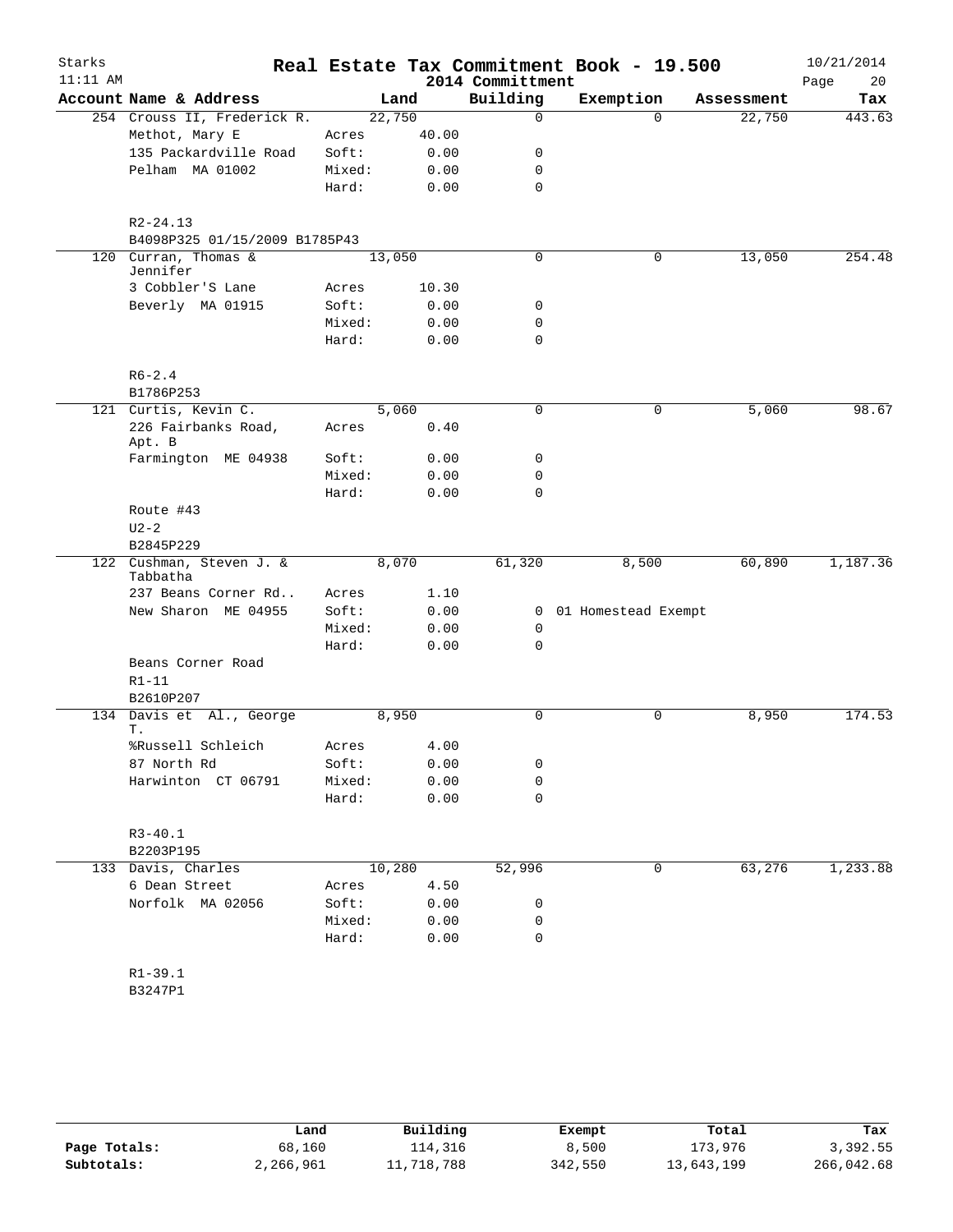| Starks<br>$11:11$ AM |                                       |                 |                     |                              | Real Estate Tax Commitment Book - 19.500 |                  | 10/21/2014        |
|----------------------|---------------------------------------|-----------------|---------------------|------------------------------|------------------------------------------|------------------|-------------------|
|                      | Account Name & Address                |                 | Land                | 2014 Committment<br>Building | Exemption                                | Assessment       | Page<br>21<br>Tax |
|                      | 738 Davis, Johanna<br>P.O. Box 74     |                 | 0                   | 9,000                        | 8,500<br>01 Homestead Exempt             | 500              | 9.75              |
|                      | Starks ME 04911                       |                 |                     |                              |                                          |                  |                   |
|                      | $R9-10N$                              |                 |                     |                              |                                          |                  |                   |
| 127                  | Davis, Lawny                          |                 | 12,850              | $\mathbf 0$                  | 0                                        | 12,850           | 250.58            |
|                      | PO Box 518                            | Acres           | 10.00               |                              |                                          |                  |                   |
|                      | Anson ME 04911                        | Soft:<br>Mixed: | 0.00<br>0.00        | 0<br>0                       |                                          |                  |                   |
|                      |                                       | Hard:           | 0.00                | 0                            |                                          |                  |                   |
|                      | $R12-10.3$                            |                 |                     |                              |                                          |                  |                   |
| 129                  | Davis, Mark T & Annette<br>Η.         |                 | 18,050              | 36,510                       | 8,500                                    | 46,060           | 898.17            |
|                      | 1618 New Sharon Road                  | Acres           | 17.20               |                              |                                          |                  |                   |
|                      | Starks ME 04911                       | Soft:           | 0.00                |                              | 0 01 Homestead Exempt                    |                  |                   |
|                      |                                       | Mixed:          | 0.00                | 0                            |                                          |                  |                   |
|                      |                                       | Hard:           | 0.00                | $\mathbf 0$                  |                                          |                  |                   |
|                      | New Sharon Road<br>$R2-6$             |                 |                     |                              |                                          |                  |                   |
|                      | B2569P319                             |                 |                     |                              |                                          |                  |                   |
|                      | 131 Davis, Sammy E. &<br>Angelina G   |                 | 9,040               | 55,742                       | 8,500                                    | 56,282           | 1,097.50          |
|                      | 545 Anson Road                        | Acres           | 2.60                |                              |                                          |                  |                   |
|                      | Starks ME 04911                       | Soft:           | 0.00                | $\mathbf{0}$                 | 01 Homestead Exempt                      |                  |                   |
|                      |                                       | Mixed:          | 0.00                | 0                            |                                          |                  |                   |
|                      |                                       | Hard:           | 0.00                | $\mathbf 0$                  |                                          |                  |                   |
|                      | Rt 43 Anson Rd<br>$R10-5$<br>B965P281 |                 |                     |                              |                                          |                  |                   |
|                      | 132 Davis, Terry And Euna             |                 | 22,500              | 38,352                       | 8,500                                    | 52,352           | 1,020.86          |
|                      | 1636 New Sharon Road                  | Acres           | 35.00               |                              | 01 Homestead Exempt                      |                  |                   |
|                      | Starks ME 04911                       | Soft:           | 0.00                | 0                            |                                          |                  |                   |
|                      |                                       | Mixed:          | 0.00                | 0                            |                                          |                  |                   |
|                      |                                       | Hard:           | 0.00                | $\mathbf 0$                  |                                          |                  |                   |
|                      | New Sharon Road                       |                 |                     |                              |                                          |                  |                   |
|                      | $R2 - 6.2$                            |                 |                     |                              |                                          |                  |                   |
|                      | B2514P1                               |                 | 9,670               | 0                            | 0                                        |                  |                   |
|                      | 135 De Celle, James<br>525 Cedar St.  | Acres           | 5.10                |                              |                                          | 9,670            | 188.57            |
|                      | Walpole MA 02081                      | Soft:           | 0.00                | 0                            |                                          |                  |                   |
|                      |                                       | Mixed:          | 0.00                | 0                            |                                          |                  |                   |
|                      |                                       | Hard:           | 0.00                | 0                            |                                          |                  |                   |
|                      | $R2 - 24.9.1$                         |                 |                     |                              |                                          |                  |                   |
|                      | B1717P56                              |                 |                     |                              |                                          |                  |                   |
|                      | 136 Deming, Roi A.                    |                 | 12,100              | 24,720                       | 8,500                                    | 28,320           | 552.24            |
|                      | 1195 New Sharon Road                  | Acres           | 7.30                |                              |                                          |                  |                   |
|                      | Starks ME 04911                       | Soft:<br>Mixed: | 0.00<br>0.00        | 0<br>0                       | 01 Homestead Exempt                      |                  |                   |
|                      |                                       | Hard:           | 0.00                | 0                            |                                          |                  |                   |
|                      | $R1 - 34.4$<br>B2209P236              |                 |                     |                              |                                          |                  |                   |
|                      |                                       |                 |                     |                              |                                          |                  |                   |
| Page Totals:         | Land<br>84,210                        |                 | Building<br>164,324 |                              | Exempt<br>42,500                         | Total<br>206,034 | Tax<br>4,017.67   |
| Subtotals:           | 2,351,171                             |                 | 11,883,112          |                              | 385,050                                  | 13,849,233       | 270,060.35        |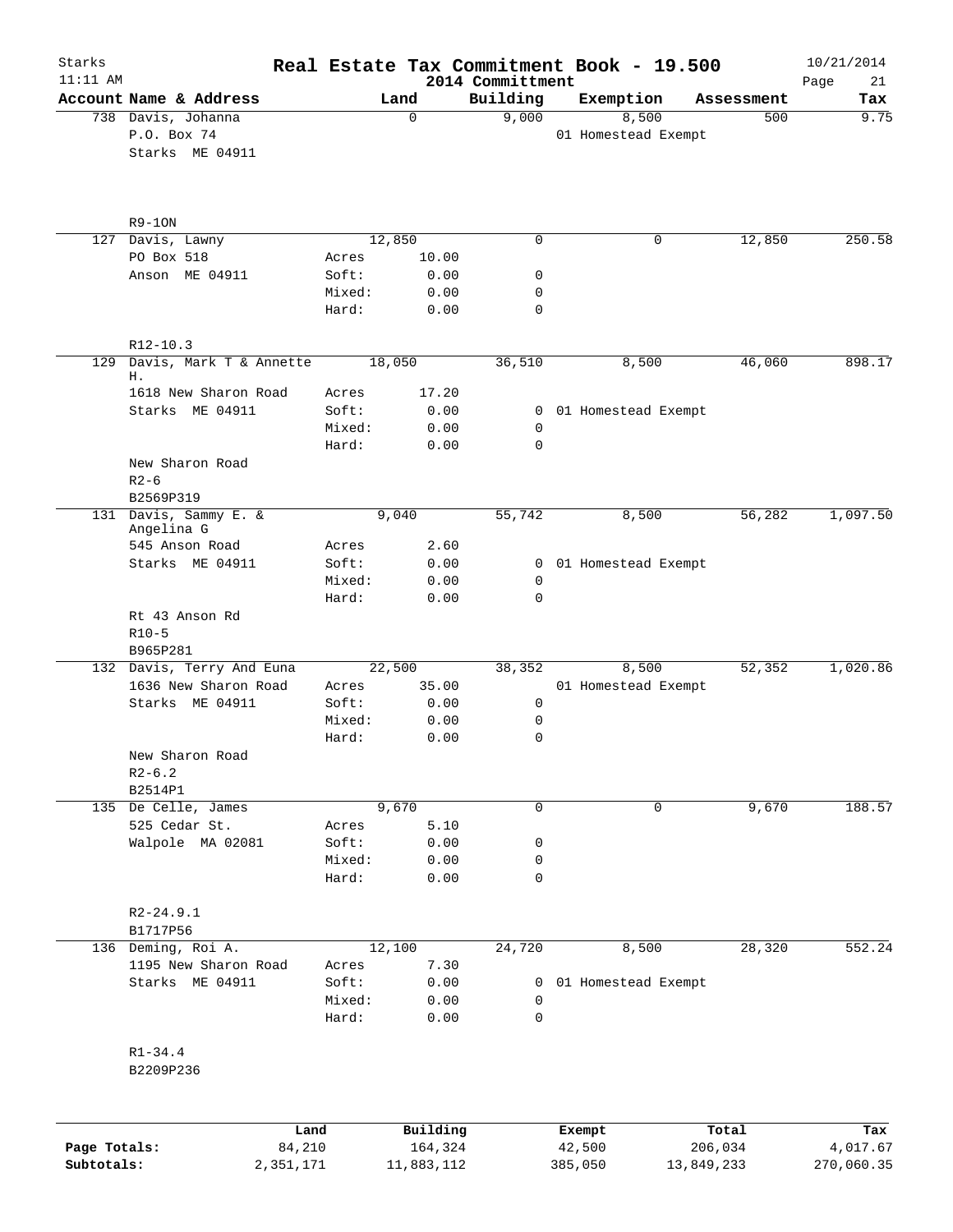| Starks       |                              |                |        |                         |                              | Real Estate Tax Commitment Book - 19.500 |                 | 10/21/2014        |
|--------------|------------------------------|----------------|--------|-------------------------|------------------------------|------------------------------------------|-----------------|-------------------|
| $11:11$ AM   | Account Name & Address       |                |        | Land                    | 2014 Committment<br>Building | Exemption                                | Assessment      | Page<br>22<br>Tax |
|              | 138 Denis, Emanuel           |                |        | 13,630                  | $\mathbf 0$                  | $\Omega$                                 | 13,630          | 265.79            |
|              | % Howard Brower              |                | Acres  | 11.20                   |                              |                                          |                 |                   |
|              | PO Box 242                   |                | Soft:  | 0.00                    | 0                            |                                          |                 |                   |
|              | Lincoln MA 01773             |                | Mixed: | 0.00                    | 0                            |                                          |                 |                   |
|              |                              |                | Hard:  | 0.00                    | $\mathbf 0$                  |                                          |                 |                   |
|              | 80 Fletcher Rd Belmont<br>Ma |                |        |                         |                              |                                          |                 |                   |
|              | $R6 - 2.17$<br>B883P1018     |                |        |                         |                              |                                          |                 |                   |
|              | 145 Denis, Emanuel T.        |                |        | 13,310                  | 0                            | 0                                        | 13,310          | 259.55            |
|              | % Howard Brower              |                | Acres  | 10.70                   |                              |                                          |                 |                   |
|              | PO Box 242                   |                | Soft:  | 0.00                    | 0                            |                                          |                 |                   |
|              | Lincoln MA 01773             |                | Mixed: | 0.00                    | 0                            |                                          |                 |                   |
|              |                              |                | Hard:  | 0.00                    | 0                            |                                          |                 |                   |
|              | $R6 - 2.15$                  |                |        |                         |                              |                                          |                 |                   |
|              | B883P1018                    |                |        |                         |                              |                                          |                 |                   |
|              | 139 Denis, Emanuel T.        |                |        | 1,600                   | $\mathbf 0$                  | 0                                        | 1,600           | 31.20             |
|              | P.O. Box 242                 |                | Acres  | 12.00                   |                              |                                          |                 |                   |
|              | Lincoln MA 01773             |                | Soft:  | 0.00                    | 0                            |                                          |                 |                   |
|              |                              |                | Mixed: | 12.00                   | 1,585                        |                                          |                 |                   |
|              |                              |                | Hard:  | 0.00                    | 0                            |                                          |                 |                   |
|              | $R6 - 2.10$                  |                |        |                         |                              |                                          |                 |                   |
|              | 149 Denis, Emanuel T.        |                |        | 12,850                  | $\Omega$                     | $\mathbf 0$                              | 12,850          | 250.58            |
|              | % Howard Brower              |                | Acres  | 10.00                   |                              |                                          |                 |                   |
|              | PO Box 242                   |                | Soft:  | 0.00                    | 0                            |                                          |                 |                   |
|              | Lincoln MA 01773             |                | Mixed: | 0.00                    | 0                            |                                          |                 |                   |
|              | Mayhew Rd                    |                | Hard:  | 0.00                    | 0                            |                                          |                 |                   |
|              | $R6 - 2.5$<br>B883P1018      |                |        |                         |                              |                                          |                 |                   |
|              | 141 Denis, Emanuel T.        |                |        | 13,050                  | 0                            | 0                                        | 13,050          | 254.48            |
|              | % Howard Brower              |                | Acres  | 10.30                   |                              |                                          |                 |                   |
|              | PO Box 242                   |                | Soft:  | 0.00                    | 0                            |                                          |                 |                   |
|              | Lincoln MA 01773             |                | Mixed: | 0.00                    | 0                            |                                          |                 |                   |
|              |                              |                | Hard:  | 0.00                    | $\mathbf 0$                  |                                          |                 |                   |
|              | $R6 - 2.9$                   |                |        |                         |                              |                                          |                 |                   |
|              | B883P1018                    |                |        |                         |                              |                                          |                 |                   |
|              | 150 Denis, Emanuel T.        |                |        | 13,240                  | 0                            | 0                                        | 13,240          | 258.18            |
|              | % Howard Brower              |                | Acres  | 10.60                   |                              |                                          |                 |                   |
|              | PO Box 242                   |                | Soft:  | 0.00                    | 0                            |                                          |                 |                   |
|              | Lincoln MA 01773             |                | Mixed: | 0.00                    | 0                            |                                          |                 |                   |
|              |                              |                | Hard:  | 0.00                    | $\mathbf 0$                  |                                          |                 |                   |
|              | $R6 - 2.7$                   |                |        |                         |                              |                                          |                 |                   |
|              | B883P1018                    |                |        |                         |                              |                                          |                 |                   |
|              | 146 Denis, Emanuel T.        |                |        | 1,470                   | $\Omega$                     | 0                                        | 1,470           | 28.67             |
|              | % Howard Brower              |                | Acres  | 11.00                   |                              |                                          |                 |                   |
|              | PO Box 242                   |                | Soft:  | 0.00                    | 0                            |                                          |                 |                   |
|              | Lincoln MA 01773             |                | Mixed: | 11.00                   | 1,453                        |                                          |                 |                   |
|              |                              |                | Hard:  | 0.00                    | 0                            |                                          |                 |                   |
|              | R6-2.14                      |                |        |                         |                              |                                          |                 |                   |
|              | B883P1018                    |                |        |                         |                              |                                          |                 |                   |
|              |                              |                |        |                         |                              |                                          |                 |                   |
| Page Totals: |                              | Land<br>69,150 |        | Building<br>$\mathbf 0$ |                              | Exempt<br>$\mathbf 0$                    | Total<br>69,150 | Tax<br>1,348.45   |
| Subtotals:   |                              | 2,420,321      |        | 11,883,112              |                              | 385,050                                  | 13,918,383      | 271,408.80        |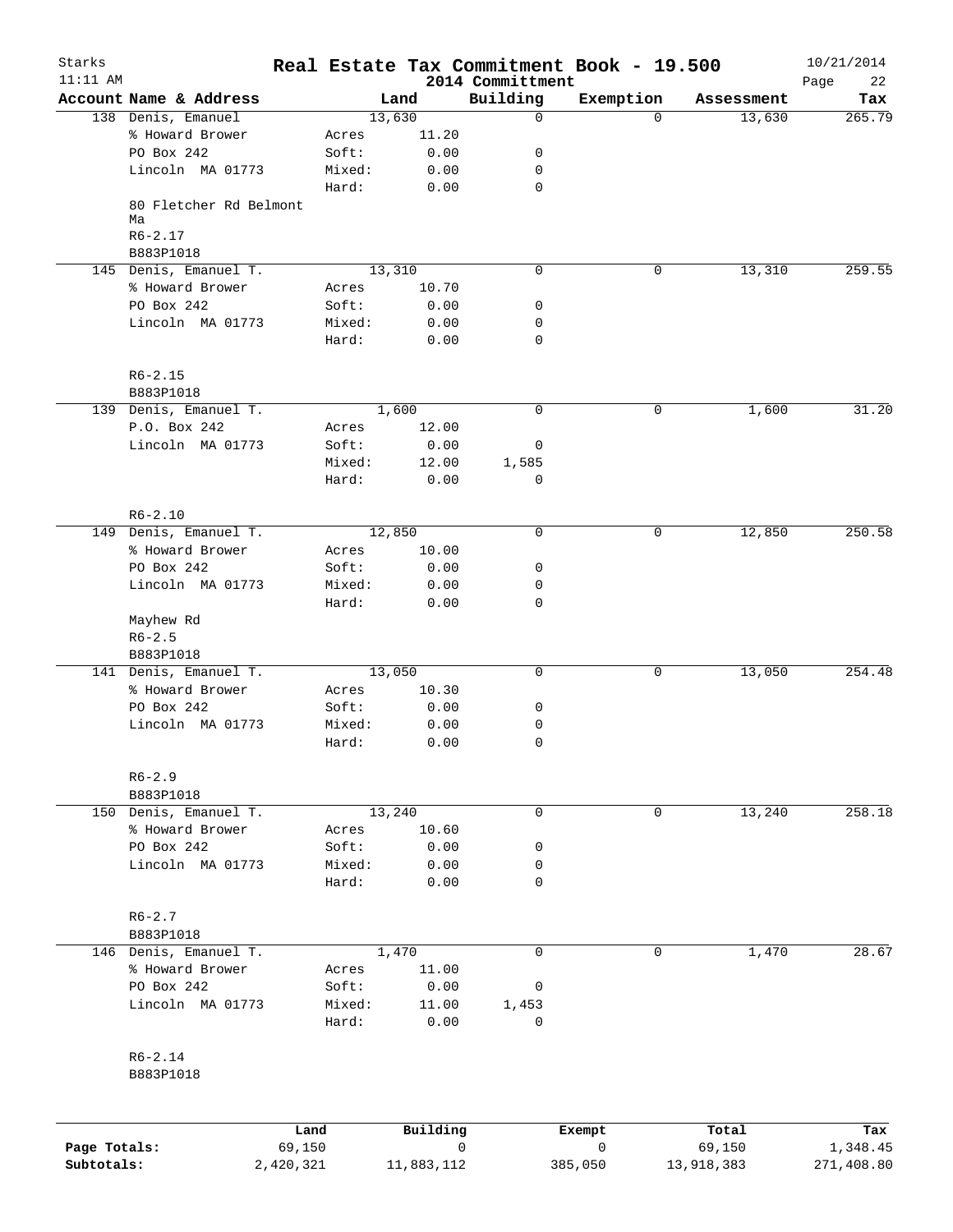| Starks       |                                    |        |            |                              | Real Estate Tax Commitment Book - 19.500 |              | 10/21/2014        |
|--------------|------------------------------------|--------|------------|------------------------------|------------------------------------------|--------------|-------------------|
| $11:11$ AM   | Account Name & Address             |        | Land       | 2014 Committment<br>Building | Exemption                                | Assessment   | 23<br>Page<br>Tax |
|              | 151 Dennison, Linda E.             |        | 14,850     | 59,020                       | $\Omega$                                 | 73,870       | 1,440.47          |
|              | 122 Thomas Road                    | Acres  | 11.53      |                              |                                          |              |                   |
|              | Gansevoort NY 12831                | Soft:  | 0.00       | 0                            |                                          |              |                   |
|              |                                    | Mixed: | 0.00       | 0                            |                                          |              |                   |
|              |                                    | Hard:  | 0.00       | $\mathbf 0$                  |                                          |              |                   |
|              |                                    |        |            |                              |                                          |              |                   |
|              | $R8 - 38 - 8$<br>B2740P56          |        |            |                              |                                          |              |                   |
|              | 152 Depetrillo III, Angelo         |        | 10,600     | 18,480                       | 8,500                                    | 20,580       | 401.31            |
|              | PO Box 365                         | Acres  | 5.00       |                              |                                          |              |                   |
|              | Anson ME 04911                     | Soft:  | 0.00       |                              | 0 01 Homestead Exempt                    |              |                   |
|              |                                    | Mixed: | 0.00       | 0                            |                                          |              |                   |
|              |                                    | Hard:  | 0.00       | 0                            |                                          |              |                   |
|              | $R5 - 3.3$                         |        |            |                              |                                          |              |                   |
|              | B953P1                             |        |            |                              |                                          |              |                   |
|              | 153 Derian Jr., Joseph A.          |        | 17,040     | 13,200                       | 0                                        | 30,240       | 589.68            |
|              | Derian Eileen M.                   | Acres  | 14.90      |                              |                                          |              |                   |
|              | 59 Algonquin Street                | Soft:  | 0.00       | 0                            |                                          |              |                   |
|              | Buzzards Bay MA 02532              | Mixed: | 0.00       | 0                            |                                          |              |                   |
|              |                                    | Hard:  | 0.00       | $\mathbf 0$                  |                                          |              |                   |
|              | $R8 - 38 - 13$                     |        |            |                              |                                          |              |                   |
|              | B2839P317                          |        |            |                              |                                          |              |                   |
|              | 266 DeRosa, Christopher            |        | 15,150     | 920                          | 0                                        | 16,070       | 313.37            |
|              | DeRosa, Doreen                     | Acres  | 12.00      |                              |                                          |              |                   |
|              | PO Box 64                          | Soft:  | 0.00       | 0                            |                                          |              |                   |
|              | Anson ME 04911                     | Mixed: | 0.00       | 0                            |                                          |              |                   |
|              |                                    | Hard:  | 0.00       | 0                            |                                          |              |                   |
|              | Faulkner Hill Rd<br>$R8 - 38 - 12$ |        |            |                              |                                          |              |                   |
|              | B3546P262 08/26/2005 B1782P71      |        |            |                              |                                          |              |                   |
|              | 154 Devine, Daniel J.              |        | 15,410     | 79,428                       | 8,500                                    | 86,338       | 1,683.59          |
|              | Devine Sheriann M.                 | Acres  | 12.40      |                              | 01 Homestead Exempt                      |              |                   |
|              | 473 Sandy River Rd                 | Soft:  | 0.00       | 0                            |                                          |              |                   |
|              | Starks ME 04911                    | Mixed: | 0.00       | 0                            |                                          |              |                   |
|              |                                    | Hard:  | 0.00       | 0                            |                                          |              |                   |
|              | $R9 - 7.4$                         |        |            |                              |                                          |              |                   |
|              | B1439P117                          |        |            |                              |                                          |              |                   |
| 29           | Diethelm, Christian N              |        | 12,850     | 0                            | $\mathbf 0$                              | 12,850       | 250.58            |
|              | 6709 Texas Hwy 11                  | Acres  | 10.00      |                              |                                          |              |                   |
|              | Hughes Springs TX<br>75656         | Soft:  | 0.00       | 0                            |                                          |              |                   |
|              |                                    | Mixed: | 0.00       | 0                            |                                          |              |                   |
|              |                                    | Hard:  | 0.00       | $\mathbf 0$                  |                                          |              |                   |
|              | Mayhew Rd.                         |        |            |                              |                                          |              |                   |
|              | $R6 - 3.1$                         |        |            |                              |                                          |              |                   |
|              | B3838P353 04/24/2007               |        |            |                              |                                          |              |                   |
|              |                                    |        |            |                              |                                          |              |                   |
|              | 158 Doiron, Jamie E.& Karen<br>L   |        | 24,250     | 45,720                       | 8,500                                    | 61,470       | 1,198.67          |
|              | 1195 Anson Road                    | Acres  | 42.00      |                              |                                          |              |                   |
|              | Starks ME 04911                    | Soft:  | 0.00       | $\mathbf{0}$                 | 01 Homestead Exempt                      |              |                   |
|              |                                    | Mixed: | 0.00       | 0                            |                                          |              |                   |
|              |                                    | Hard:  | 0.00       | 0                            |                                          |              |                   |
|              | Anson Rd                           |        |            |                              |                                          |              |                   |
|              | R12-15                             |        |            |                              |                                          |              |                   |
|              | B2591P263                          |        |            |                              |                                          |              |                   |
|              | Land                               |        | Building   |                              | Exempt                                   | Total        | Tax               |
| Page Totals: | 110,150                            |        | 216,768    |                              | 25,500                                   | 301,418      | 5,877.67          |
| Subtotals:   | 2,530,471                          |        | 12,099,880 |                              | 410,550                                  | 14, 219, 801 | 277,286.47        |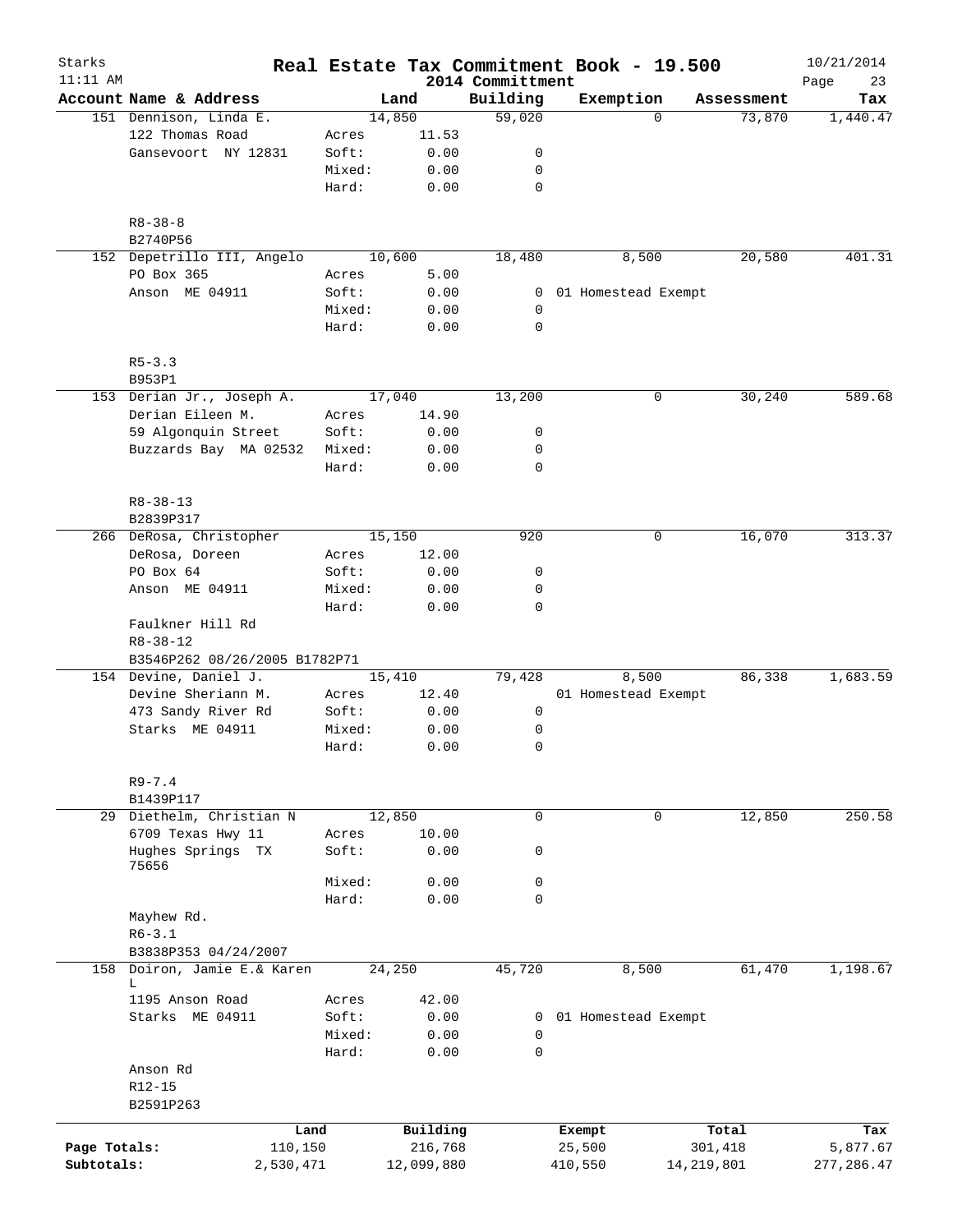| Starks<br>$11:11$ AM |                                               |        |        |       | 2014 Committment | Real Estate Tax Commitment Book - 19.500 |            | 10/21/2014<br>Page<br>24 |
|----------------------|-----------------------------------------------|--------|--------|-------|------------------|------------------------------------------|------------|--------------------------|
|                      | Account Name & Address                        |        | Land   |       | Building         | Exemption                                | Assessment | Tax                      |
|                      | 679 Doiron, Colleen A                         |        | 8,810  |       | 60,840           | 8,500                                    | 61,150     | 1,192.43                 |
|                      | 538 Sandy River Rd                            | Acres  |        | 2.25  |                  | 01 Homestead Exempt                      |            |                          |
|                      | Starks ME 04911                               | Soft:  |        | 0.00  | 0                |                                          |            |                          |
|                      |                                               | Mixed: |        | 0.00  | 0                |                                          |            |                          |
|                      |                                               | Hard:  |        | 0.00  | $\mathbf 0$      |                                          |            |                          |
|                      | River Road                                    |        |        |       |                  |                                          |            |                          |
|                      | $R9-5.4A$                                     |        |        |       |                  |                                          |            |                          |
|                      | B3671P229 05/04/2006 B3513P179 B1609P294      |        |        |       |                  |                                          |            |                          |
|                      | 476 Donovan, Emma R.                          |        | 13,960 |       | $\mathbf 0$      | 0                                        | 13,960     | 272.22                   |
|                      | 1931 Cordova Road No.<br>160                  | Acres  |        | 11.70 |                  |                                          |            |                          |
|                      | Ft. Lauderdale FL<br>33316                    | Soft:  |        | 0.00  | 0                |                                          |            |                          |
|                      |                                               | Mixed: |        | 0.00  | 0                |                                          |            |                          |
|                      |                                               | Hard:  |        | 0.00  | 0                |                                          |            |                          |
|                      | New Sharon Rd<br>Greenleafid<br>$R1 - 34.6$   |        |        |       |                  |                                          |            |                          |
|                      | B4741P329 12/16/2013 B2435P306                |        |        |       |                  |                                          |            |                          |
|                      | 475 Donovan, Emma R.                          |        | 9,600  |       | $\mathbf 0$      | $\mathbf 0$                              | 9,600      | 187.20                   |
|                      | 1931 Cordova Road No<br>160                   | Acres  |        | 5.00  |                  |                                          |            |                          |
|                      | Ft. Lauderdale FL<br>33316                    | Soft:  |        | 0.00  | 0                |                                          |            |                          |
|                      |                                               | Mixed: |        | 0.00  | 0                |                                          |            |                          |
|                      |                                               | Hard:  |        | 0.00  | $\mathbf 0$      |                                          |            |                          |
|                      | New Sharon Rd<br>$R1 - 34.1$                  |        |        |       |                  |                                          |            |                          |
|                      | B4741P329 12/16/2013 B2435P306                |        |        |       |                  |                                          |            |                          |
|                      | 455 Donovan, Gregory J.                       |        | 19,980 |       | 11,500           | 8,500                                    | 22,980     | 448.11                   |
|                      | 59 Homestead Road                             | Acres  |        | 28.90 |                  | 01 Homestead Exempt                      |            |                          |
|                      | Starks ME 04911                               | Soft:  |        | 0.00  | 0                |                                          |            |                          |
|                      |                                               | Mixed: |        | 0.00  | 0                |                                          |            |                          |
|                      |                                               | Hard:  |        | 0.00  | $\mathbf 0$      |                                          |            |                          |
|                      | Upper Chicken St.<br>$R4 - 7$                 |        |        |       |                  |                                          |            |                          |
|                      | B3836P137 04/17/2007 B2043P347                |        |        |       |                  |                                          |            |                          |
|                      | 477 Donovan, Robert J.                        |        | 9,600  |       | 0                | 0                                        | 9,600      | 187.20                   |
|                      | 547 Dunbar Hill Rd.                           | Acres  |        | 5.00  |                  |                                          |            |                          |
|                      | Embden Me 04958                               | Soft:  |        | 0.00  | 0                |                                          |            |                          |
|                      |                                               | Mixed: |        | 0.00  | 0                |                                          |            |                          |
|                      |                                               | Hard:  |        | 0.00  | 0                |                                          |            |                          |
|                      | $R1 - 34.2$<br>B4727P333 11/01/2013 B3039P121 |        |        |       |                  |                                          |            |                          |
|                      | 161 Dorr, David And                           |        | 9,860  |       | 0                | 0                                        | 9,860      | 192.27                   |
|                      | Elizabeth                                     |        |        |       |                  |                                          |            |                          |
|                      | RR 1212 Shaw Hill Rd.                         | Acres  |        | 5.40  |                  |                                          |            |                          |
|                      | Industry ME 04938                             | Soft:  |        | 0.00  | 0                |                                          |            |                          |
|                      |                                               | Mixed: |        | 0.00  | 0                |                                          |            |                          |
|                      |                                               | Hard:  |        | 0.00  | 0                |                                          |            |                          |
|                      | Rt. 134 New Sharon Rd<br>$R8 - 17$<br>B2308P6 |        |        |       |                  |                                          |            |                          |
|                      |                                               |        |        |       |                  |                                          |            |                          |

|              | Land      | Building   | Exempt  | Total      | Tax        |
|--------------|-----------|------------|---------|------------|------------|
| Page Totals: | 71,810    | 72,340     | 17,000  | 127,150    | 2,479.43   |
| Subtotals:   | 2,602,281 | 12,172,220 | 427,550 | 14,346,951 | 279,765.90 |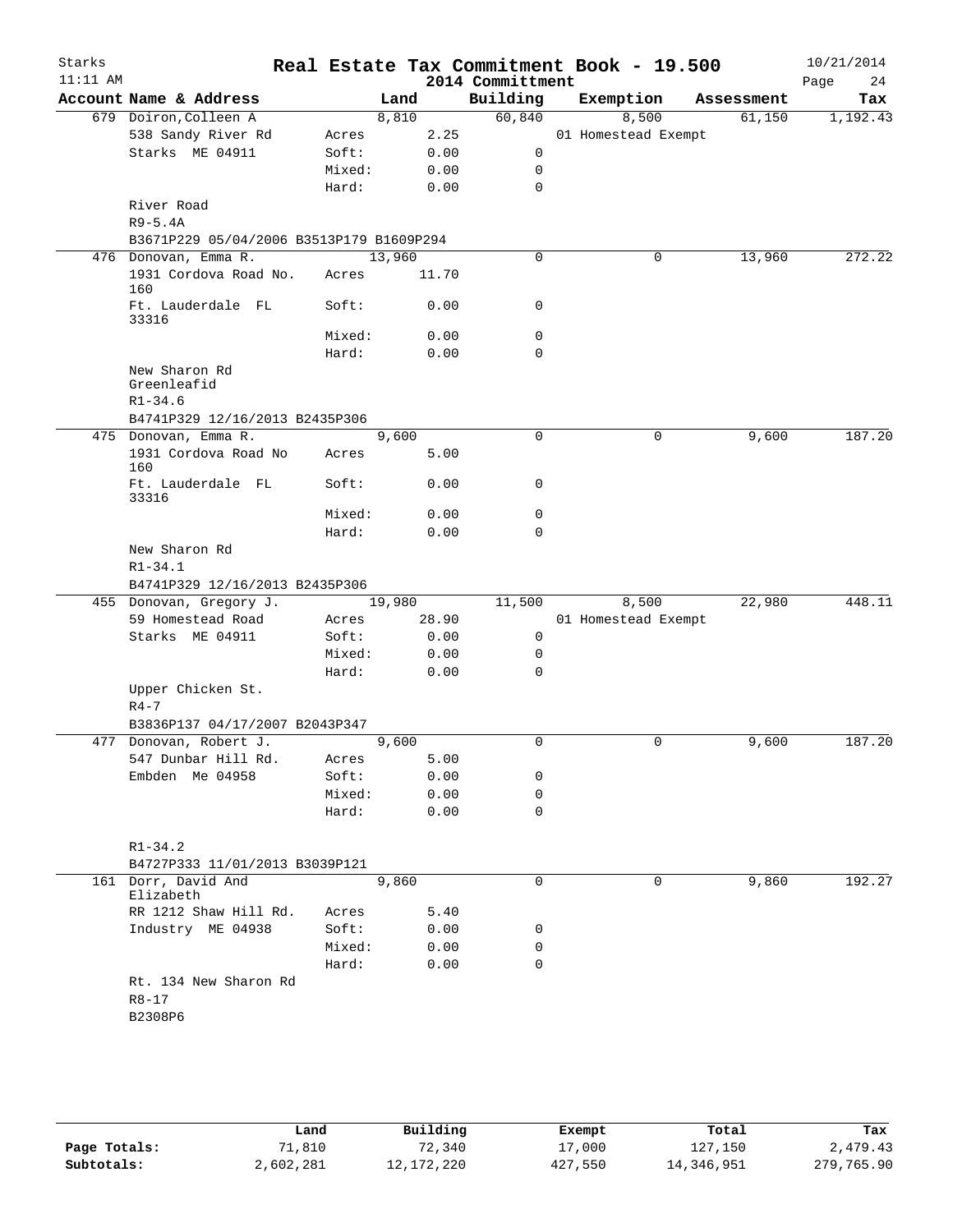| Starks<br>$11:11$ AM |                                                |           |                |                  | 2014 Committment | Real Estate Tax Commitment Book - 19.500 |            | 10/21/2014<br>Page<br>25 |
|----------------------|------------------------------------------------|-----------|----------------|------------------|------------------|------------------------------------------|------------|--------------------------|
|                      | Account Name & Address                         |           |                | Land             | Building         | Exemption                                | Assessment | Tax                      |
|                      | 162 Dorr, David G. &                           |           |                | 5,610            | $\mathbf 0$      | $\Omega$                                 | 5,610      | 109.40                   |
|                      | Elizabeth J.<br>RR 1 Box 1212 Shaw<br>Hill Rd. |           | Acres          | 42.00            |                  |                                          |            |                          |
|                      | Industry ME 04938                              |           | Soft:          | 0.00             | 0                |                                          |            |                          |
|                      |                                                |           | Mixed:         | 15.00            | 1,981            |                                          |            |                          |
|                      |                                                |           | Hard:          | 27.00            | 3,566            |                                          |            |                          |
|                      | New Sharon Rd<br>$R2 - 10$                     |           |                |                  |                  |                                          |            |                          |
|                      | 164 Doucette, Thomas J.                        |           |                | 13,660           | 39,930           | 0                                        | 53,590     | 1,045.01                 |
|                      | 2 Shortell Ave                                 |           | Acres          | 40.00            |                  |                                          |            |                          |
|                      | Beverly MA 01915                               |           | Soft:          | 18.00            | 2,310            |                                          |            |                          |
|                      |                                                |           | Mixed:         | 20.00            | 2,641            |                                          |            |                          |
|                      |                                                |           | Hard:          | 0.00             | 0                |                                          |            |                          |
|                      | Dill Road                                      |           |                |                  |                  |                                          |            |                          |
|                      | $R6 - 22.1$                                    |           |                |                  |                  |                                          |            |                          |
|                      | B1391P335                                      |           |                |                  |                  |                                          |            |                          |
|                      | 165 Dow, Cecil<br>978 Anson road               |           |                | 48,560<br>211.00 | 176,486          | 13,600                                   | 211,446    | 4,123.20                 |
|                      | Starks ME 04911                                |           | Acres<br>Soft: | 67.00            |                  | 02 Veteran<br>5,775 01 Homestead Exempt  |            |                          |
|                      |                                                |           | Mixed:         | 51.00            | 9,905            |                                          |            |                          |
|                      |                                                |           | Hard:          | 17.00            | $\mathbf 0$      |                                          |            |                          |
|                      | Rt 43 Madison Rd                               |           |                |                  |                  |                                          |            |                          |
|                      | $R12-2$                                        |           |                |                  |                  |                                          |            |                          |
| 166                  | Drane & June Ann                               |           |                | 11,250           | 10,440           | 0                                        | 21,690     | 422.96                   |
|                      | Mattos, Sandra<br>40 Malden Ave.               |           | Acres          | 6.00             |                  |                                          |            |                          |
|                      | Sanford Me 04073                               |           | Soft:          | 0.00             | 0                |                                          |            |                          |
|                      |                                                |           | Mixed:         | 0.00             | 0                |                                          |            |                          |
|                      |                                                |           | Hard:          | 0.00             | 0                |                                          |            |                          |
|                      | Brann Mills Road<br>$R2 - 16$<br>B2183P263     |           |                |                  |                  |                                          |            |                          |
|                      | 167 Dube, Brad A                               |           |                | 13,300           | 73,200           | 8,500                                    | 78,000     | 1,521.00                 |
|                      | Dube Sara L                                    |           | Acres          | 33.00            |                  |                                          |            |                          |
|                      | 405 Mayhew Road                                |           | Soft:          | 0.00             |                  | 0 01 Homestead Exempt                    |            |                          |
|                      | Starks ME 04911                                |           | Mixed:         | 30.00            | 3,962            |                                          |            |                          |
|                      |                                                |           | Hard:          | 0.00             | 0                |                                          |            |                          |
|                      | $R6 - 1.5$                                     |           |                |                  |                  |                                          |            |                          |
|                      | B3151P296                                      |           |                |                  |                  |                                          |            |                          |
|                      | 168 Dube, John                                 |           |                | 34,080           | 30,016           | $\mathbf{0}$                             | 64,096     | 1,249.87                 |
|                      | 500Evergrren St NE                             |           | Acres          | 170.00           |                  |                                          |            |                          |
|                      | Palm Bay FL 32907                              |           | Soft:          | 0.00             | $\mathbf 0$      |                                          |            |                          |
|                      |                                                |           | Mixed:         | 130.00           | 17,168           |                                          |            |                          |
|                      |                                                |           | Hard:          | 38.00            | 5,018            |                                          |            |                          |
|                      | $R6-1$                                         |           |                |                  |                  |                                          |            |                          |
|                      | B1671P186                                      |           |                |                  |                  |                                          |            |                          |
|                      | 169 Duhaime, Roberta J.                        |           |                | 22,750           | $\mathbf 0$      | 0                                        | 22,750     | 443.63                   |
|                      | 275 Bolton Rd.                                 |           | Acres          | 40.00            |                  |                                          |            |                          |
|                      | Bolton MA 01740                                |           | Soft:          | 0.00             | 0                |                                          |            |                          |
|                      |                                                |           | Mixed:         | 0.00             | 0                |                                          |            |                          |
|                      |                                                |           | Hard:          | 0.00             | 0                |                                          |            |                          |
|                      | R12-25                                         |           |                |                  |                  |                                          |            |                          |
|                      | B809P257                                       |           |                |                  |                  |                                          |            |                          |
|                      |                                                |           |                |                  |                  |                                          |            |                          |
|                      |                                                | Land      |                | Building         |                  | Exempt                                   | Total      | Tax                      |
| Page Totals:         |                                                | 149,210   |                | 330,072          |                  | 22,100                                   | 457,182    | 8,915.07                 |
| Subtotals:           |                                                | 2,751,491 |                | 12,502,292       |                  | 449,650                                  | 14,804,133 | 288,680.97               |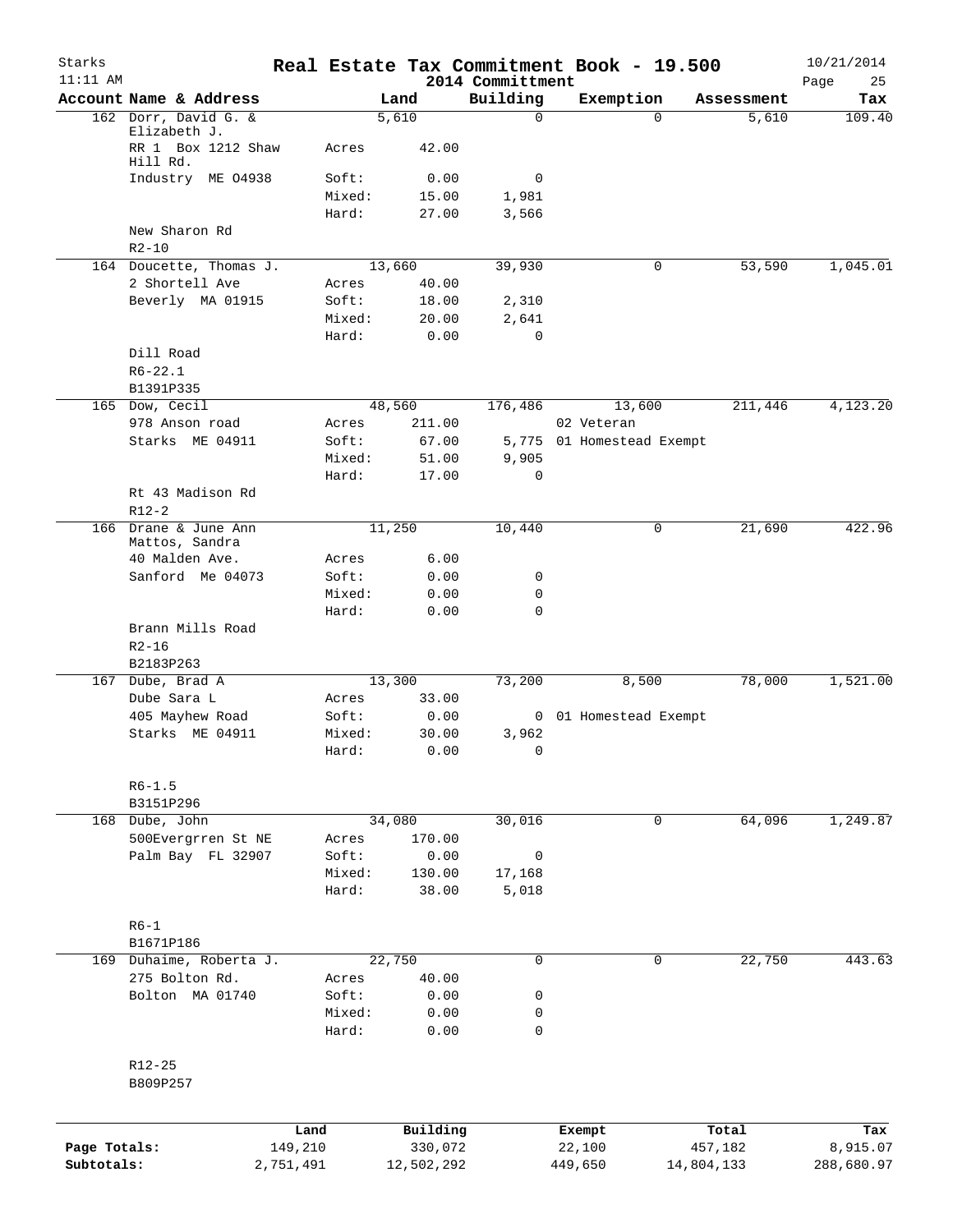| Starks       |                                                    |        |            |                              | Real Estate Tax Commitment Book - 19.500 |             |            | 10/21/2014        |
|--------------|----------------------------------------------------|--------|------------|------------------------------|------------------------------------------|-------------|------------|-------------------|
| $11:11$ AM   | Account Name & Address                             |        | Land       | 2014 Committment<br>Building | Exemption                                |             | Assessment | 26<br>Page<br>Tax |
|              | 170 Duley, Harold K.                               |        | 23,500     | 50,880                       |                                          | $\Omega$    | 74,380     | 1,450.41          |
|              | Duley, Shirley A.                                  | Acres  | 39.00      |                              |                                          |             |            |                   |
|              | 5 School Street                                    | Soft:  | 0.00       | 0                            |                                          |             |            |                   |
|              | P.O. Box 72                                        | Mixed: | 0.00       | 0                            |                                          |             |            |                   |
|              | Anson ME 04911                                     | Hard:  | 0.00       | $\mathbf 0$                  |                                          |             |            |                   |
|              | Rt.43                                              |        |            |                              |                                          |             |            |                   |
|              | $R12-1$                                            |        |            |                              |                                          |             |            |                   |
|              | B3490P192 05/24/2005 B1982P226                     |        |            |                              |                                          |             |            |                   |
|              | 173 Duley, Richard                                 |        | 21,250     | $\mathbf 0$                  |                                          | $\mathbf 0$ | 21,250     | 414.38            |
|              | P.O. Box 217                                       | Acres  | 34.00      |                              |                                          |             |            |                   |
|              | Anson ME 04911                                     | Soft:  | 0.00       | 0                            |                                          |             |            |                   |
|              |                                                    | Mixed: | 0.00       | 0                            |                                          |             |            |                   |
|              |                                                    | Hard:  | 0.00       | 0                            |                                          |             |            |                   |
|              | $R7 - 13$                                          |        |            |                              |                                          |             |            |                   |
|              | B4396P343 05/20/2011 B4034P20 08/02/2008 B1035P186 |        |            |                              |                                          |             |            |                   |
|              | 171 Duley, Richard                                 |        | 18,750     | 0                            |                                          | $\mathbf 0$ | 18,750     | 365.63            |
|              | P.O. Box 217                                       | Acres  | 24.00      |                              |                                          |             |            |                   |
|              | Anson ME 04911                                     | Soft:  | 0.00       | 0                            |                                          |             |            |                   |
|              |                                                    | Mixed: | 0.00       | 0                            |                                          |             |            |                   |
|              |                                                    | Hard:  | 0.00       | 0                            |                                          |             |            |                   |
|              | $R7-12$                                            |        |            |                              |                                          |             |            |                   |
|              | B4396P343 05/20/2011 B4034P20 08/02/2008 B1035P185 |        |            |                              |                                          |             |            |                   |
|              | 172 Duley, Richard                                 |        | 10,900     | $\mathbf 0$                  |                                          | 0           | 10,900     | 212.55            |
|              | P.O. Box 217                                       | Acres  | 7.00       |                              |                                          |             |            |                   |
|              | Anson ME 04911                                     | Soft:  | 0.00       | 0                            |                                          |             |            |                   |
|              |                                                    | Mixed: | 0.00       | 0                            |                                          |             |            |                   |
|              |                                                    | Hard:  | 0.00       | 0                            |                                          |             |            |                   |
|              | $R7 - 9$                                           |        |            |                              |                                          |             |            |                   |
|              | B4396P343 05/20/2011 B4034P20 08/02/2008 B1035P184 |        |            |                              |                                          |             |            |                   |
|              | 408 Durgin, James E.                               |        | 16,220     | 0                            |                                          | 0           | 16,220     | 316.29            |
|              | PO Box 142                                         | Acres  | 43.00      |                              |                                          |             |            |                   |
|              | East Waterboro ME<br>04030                         | Soft:  | 0.00       | 0                            |                                          |             |            |                   |
|              |                                                    | Mixed: | 35.00      | 4,622                        |                                          |             |            |                   |
|              |                                                    | Hard:  | 0.00       | 0                            |                                          |             |            |                   |
|              | Dill Road                                          |        |            |                              |                                          |             |            |                   |
|              | $R6 - 21.2$                                        |        |            |                              |                                          |             |            |                   |
|              | B3636P338 02/22/2006 B1306P109                     |        |            |                              |                                          |             |            |                   |
|              | 176 Dyke et Al, Darrell A.                         |        | 36,000     | 21,750                       | 8,500                                    |             | 49,250     | 960.38            |
|              | 2470 Industry Road                                 | Acres  | 89.00      |                              |                                          |             |            |                   |
|              | Starks ME 04911                                    | Soft:  | 0.00       | 0                            | 01 Homestead Exempt                      |             |            |                   |
|              |                                                    | Mixed: | 0.00       | 0                            |                                          |             |            |                   |
|              |                                                    | Hard:  | 0.00       | $\mathbf 0$                  |                                          |             |            |                   |
|              | Industry Rd                                        |        |            |                              |                                          |             |            |                   |
|              | $R2 - 37$                                          |        |            |                              |                                          |             |            |                   |
|              | B2619P106                                          |        |            |                              |                                          |             |            |                   |
|              | 179 Edwards, Ivan                                  |        | 10,250     | 0                            |                                          | $\mathbf 0$ | 10,250     | 199.88            |
|              | PO Box 586                                         | Acres  | 6.00       |                              |                                          |             |            |                   |
|              | Farmington ME 04938                                | Soft:  | 0.00       | 0                            |                                          |             |            |                   |
|              |                                                    | Mixed: | 0.00       | 0                            |                                          |             |            |                   |
|              |                                                    | Hard:  | 0.00       | 0                            |                                          |             |            |                   |
|              | $R10 - 16$                                         |        |            |                              |                                          |             |            |                   |
|              | B1916P158                                          |        |            |                              |                                          |             |            |                   |
|              |                                                    |        |            |                              |                                          |             |            |                   |
|              | Land                                               |        | Building   |                              | Exempt                                   |             | Total      | Tax               |
| Page Totals: | 136,870                                            |        | 72,630     |                              | 8,500                                    |             | 201,000    | 3,919.52          |
| Subtotals:   | 2,888,361                                          |        | 12,574,922 |                              | 458,150                                  | 15,005,133  |            | 292,600.49        |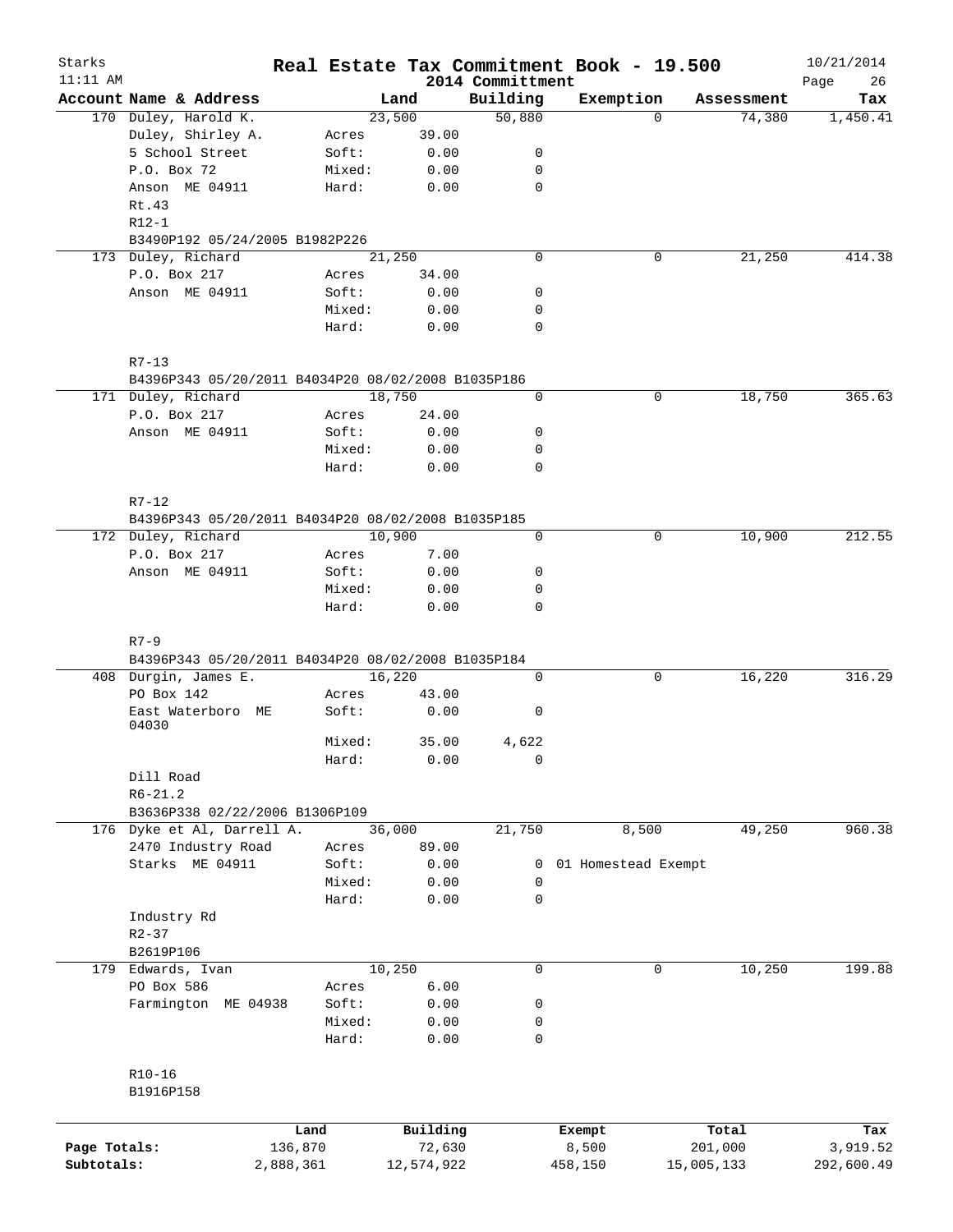| Starks     |                                              |                |        |              |                  | Real Estate Tax Commitment Book - 19.500 |            | 10/21/2014 |
|------------|----------------------------------------------|----------------|--------|--------------|------------------|------------------------------------------|------------|------------|
| $11:11$ AM |                                              |                |        |              | 2014 Committment |                                          |            | 27<br>Page |
|            | Account Name & Address                       |                | Land   |              | Building         | Exemption                                | Assessment | Tax        |
|            | 181 Elfahel (Waite),<br>Katrina.             |                | 8,590  |              | 32,400           | 8,500                                    | 32,490     | 633.55     |
|            | 31 Park Street, Apt #3                       | Acres          |        | 1.90         |                  |                                          |            |            |
|            | South Paris ME 04281                         | Soft:          |        | 0.00         | $\overline{0}$   | 01 Homestead Exempt                      |            |            |
|            |                                              | Mixed:         |        | 0.00         | $\mathbf 0$      |                                          |            |            |
|            |                                              | Hard:          |        | 0.00         | 0                |                                          |            |            |
|            | Route 43                                     |                |        |              |                  |                                          |            |            |
|            | $R8 - 42, R8 - 44.2$                         |                |        |              |                  |                                          |            |            |
|            | B2159P85                                     |                |        |              |                  |                                          |            |            |
|            | 180 Elfahel (Waite),<br>Katrina.             |                | 7,590  |              | 0                | 0                                        | 7,590      | 148.01     |
|            | 31 Park Street, Apt #3                       | Acres          |        | 1.90         |                  |                                          |            |            |
|            | South Paris ME 04281                         | Soft:          |        | 0.00         | 0                |                                          |            |            |
|            |                                              | Mixed:         |        | 0.00         | 0                |                                          |            |            |
|            |                                              | Hard:          |        | 0.00         | 0                |                                          |            |            |
|            | Route 43                                     |                |        |              |                  |                                          |            |            |
|            | $R7 - 5$                                     |                |        |              |                  |                                          |            |            |
|            | B2180P104                                    |                |        |              |                  |                                          |            |            |
|            | 182 Emerson, Penny Glazier                   |                | 8,490  |              | 23,040           | 8,500                                    | 23,030     | 449.09     |
|            | Emerson Peter                                | Acres          |        | 1.75         |                  |                                          |            |            |
|            | 2729 Industry Road                           | Soft:          |        | 0.00         | 0                | 01 Homestead Exempt                      |            |            |
|            | Starks ME 04911                              | Mixed:         |        | 0.00         | 0                |                                          |            |            |
|            |                                              | Hard:          |        | 0.00         | $\Omega$         |                                          |            |            |
|            | In Town                                      |                |        |              |                  |                                          |            |            |
|            | $UI-10, UI-11$                               |                |        |              |                  |                                          |            |            |
|            | B1625P303                                    |                |        |              |                  |                                          |            | 798.33     |
|            | 116 Erb, Briana F.                           |                | 13,200 |              | 36,240           | 8,500                                    | 40,940     |            |
|            | Campbell, Timothy J.<br>1145 New Sharon Road | Acres<br>Soft: |        | 9.00<br>0.00 | $\overline{0}$   | 01 Homestead Exempt                      |            |            |
|            | Starks ME 04911                              | Mixed:         |        | 0.00         | 0                |                                          |            |            |
|            |                                              | Hard:          |        | 0.00         | 0                |                                          |            |            |
|            |                                              |                |        |              |                  |                                          |            |            |
|            | $R1 - 37$                                    |                |        |              |                  |                                          |            |            |
|            | B4208P337 10/21/2009 B2279P224               |                |        |              |                  |                                          |            |            |
|            | 292 Esposito, Robert M.                      |                | 15,610 |              | 30,430           | 8,500                                    | 37,540     | 732.03     |
|            | 376 Branns Mill Road                         | Acres          |        | 12.70        |                  | 01 Homestead Exempt                      |            |            |
|            | Starks ME 04911                              | Soft:          |        | 0.00         | 0                |                                          |            |            |
|            |                                              | Mixed: 0.00    |        |              | $\overline{0}$   |                                          |            |            |
|            |                                              | Hard:          |        | 0.00         | 0                |                                          |            |            |
|            |                                              |                |        |              |                  |                                          |            |            |
|            | $R1 - 23$<br>B4544P160 06/29/2012 B948P220   |                |        |              |                  |                                          |            |            |
|            | 185 Evans Jr., William A.                    |                | 17,100 |              | 23,520           | 0                                        | 40,620     | 792.09     |
|            | Evans Diane E.                               | Acres          | 15.00  |              |                  |                                          |            |            |
|            | 48 Union St.                                 | Soft:          |        | 0.00         | 0                |                                          |            |            |
|            | South Berwick ME 04398 Mixed:                |                |        | 0.00         | 0                |                                          |            |            |
|            |                                              | Hard:          |        | 0.00         | $\Omega$         |                                          |            |            |
|            |                                              |                |        |              |                  |                                          |            |            |
|            | $R3 - 45$                                    |                |        |              |                  |                                          |            |            |
|            | B1886P307                                    |                |        |              |                  |                                          |            |            |
|            |                                              |                |        |              |                  |                                          |            |            |
|            |                                              |                |        |              |                  |                                          |            |            |

|              | Land      | Building   | Exempt  | Total      | Tax         |
|--------------|-----------|------------|---------|------------|-------------|
| Page Totals: | 70,580    | 145,630    | 34,000  | 182,210    | 3,553.10    |
| Subtotals:   | 2,958,941 | 12,720,552 | 492,150 | 15,187,343 | 296, 153.59 |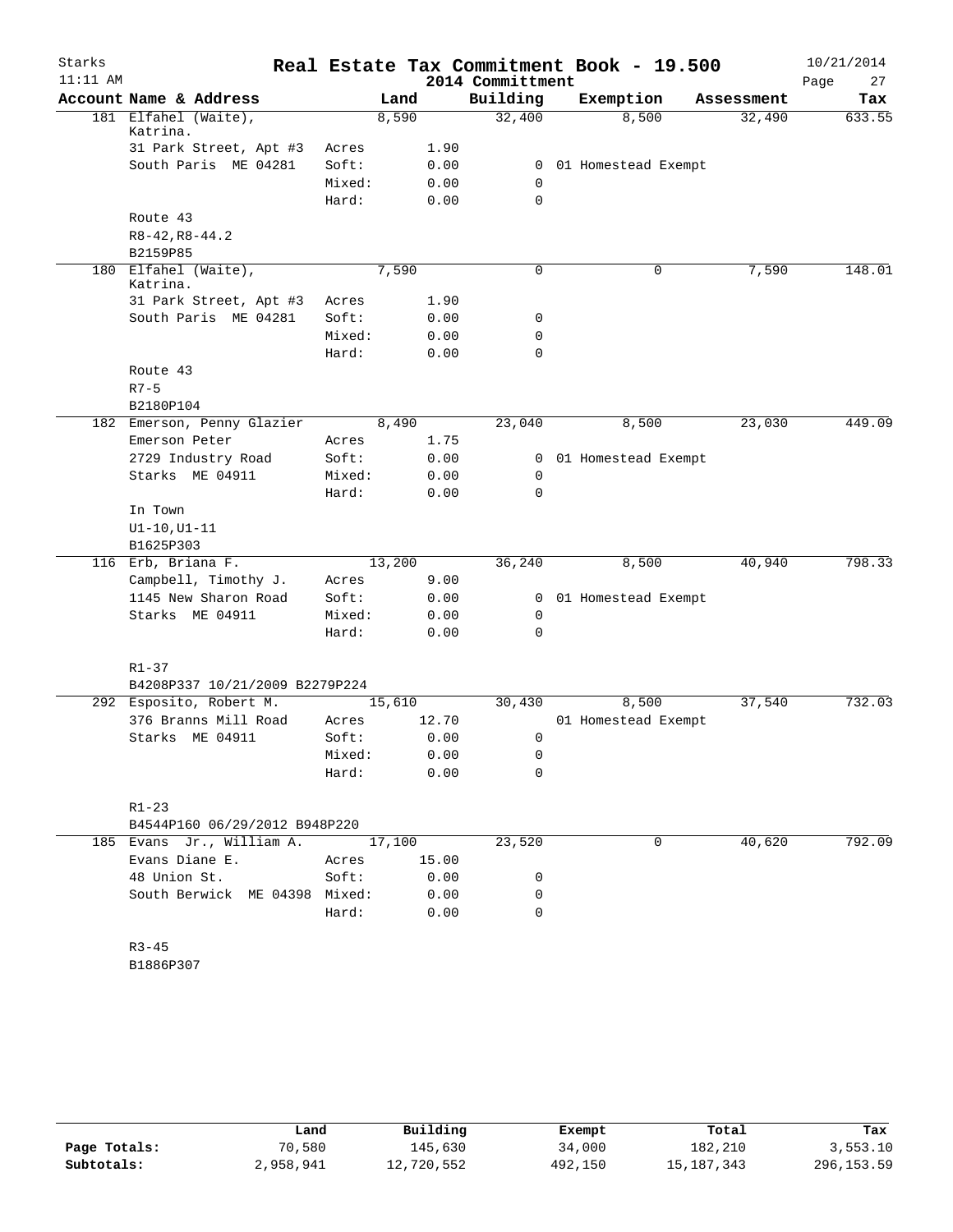| Starks<br>$11:11$ AM |                                                                            |                 |              |                              | Real Estate Tax Commitment Book - 19.500 |            | 10/21/2014        |
|----------------------|----------------------------------------------------------------------------|-----------------|--------------|------------------------------|------------------------------------------|------------|-------------------|
|                      | Account Name & Address                                                     |                 | Land         | 2014 Committment<br>Building | Exemption                                | Assessment | 28<br>Page<br>Tax |
|                      | 119 Fairbanks, Susan M                                                     |                 | 13,590       | 5,760                        | $\Omega$                                 | 19,350     | 377.33            |
|                      | Smith, Everett W.                                                          | Acres           | 9.60         |                              |                                          |            |                   |
|                      | 136 Long Swamp Rd.                                                         | Soft:           | 0.00         | 0                            |                                          |            |                   |
|                      | Berwick ME 03901                                                           | Mixed:          | 0.00         | 0                            |                                          |            |                   |
|                      |                                                                            | Hard:           | 0.00         | 0                            |                                          |            |                   |
|                      | $R7 - 10.4$                                                                |                 |              |                              |                                          |            |                   |
|                      | B3904P224 09/05/2007 B3769P232 10/30/2006 B1410P258<br>01/27/2011 B1388P74 |                 |              |                              |                                          |            |                   |
|                      | 187 Farnsworth, Raymond S.                                                 |                 | 42,330       | 50,640                       | 13,600                                   | 79,370     | 1,547.72          |
|                      | 182 Sterry Hill Road                                                       | Acres           | 152.00       |                              | 02 Veteran                               |            |                   |
|                      | Starks ME 04911                                                            | Soft:           | 20.00        |                              | 2,567 01 Homestead Exempt                |            |                   |
|                      |                                                                            | Mixed:          | 7.00         | 924                          |                                          |            |                   |
|                      |                                                                            | Hard:           | 109.00       | 14,395                       |                                          |            |                   |
|                      | $R5-1$                                                                     |                 |              |                              |                                          |            |                   |
|                      | 188 Farnsworth, Raymond S.                                                 |                 | 2,400        | 0                            | 0                                        | 2,400      | 46.80             |
|                      | 182 Sterry Hill Road                                                       | Acres           | 18.00        |                              |                                          |            |                   |
|                      | Starks ME 04911                                                            | Soft:           | 0.00         | 0                            |                                          |            |                   |
|                      |                                                                            | Mixed:          | 18.00        | 2,377                        |                                          |            |                   |
|                      |                                                                            | Hard:           | 0.00         | 0                            |                                          |            |                   |
|                      | $R5 - 2$                                                                   |                 |              |                              |                                          |            |                   |
|                      | B2256P298                                                                  |                 |              |                              |                                          |            |                   |
|                      | 156 Federal National                                                       |                 | 13,070       | 46,656                       | 0                                        | 59,726     | 1,164.66          |
|                      | Mortgage Association                                                       |                 |              |                              |                                          |            |                   |
|                      | P.O. 650043                                                                | Acres           | 8.80         |                              |                                          |            |                   |
|                      | Dallas TX 75265-0043                                                       | Soft:           | 0.00         | 0                            |                                          |            |                   |
|                      |                                                                            | Mixed:<br>Hard: | 0.00<br>0.00 | 0<br>0                       |                                          |            |                   |
|                      | 40 Mayhew Rd<br>$R7 - 11$                                                  |                 |              |                              |                                          |            |                   |
|                      | B4739P197 12/09/2013 B3521P253 B1893P99                                    |                 |              |                              |                                          |            |                   |
|                      | 110 Fee, Eamon P                                                           |                 | 15,000       | 25,300                       | 0                                        | 40,300     | 785.85            |
|                      | 6-8 Richardson St.                                                         | Acres           | 13.30        |                              |                                          |            |                   |
|                      | Winchester,<br>МA<br>01890-1817                                            | Soft:           | 0.00         | 0                            |                                          |            |                   |
|                      |                                                                            | Mixed:          | 0.00         | 0                            |                                          |            |                   |
|                      |                                                                            | Hard:           | 0.00         | 0                            |                                          |            |                   |
|                      |                                                                            |                 |              |                              |                                          |            |                   |
|                      | $R2 - 53.1$<br>B4127P180 04/17/2009 B3214P197                              |                 |              |                              |                                          |            |                   |
|                      | 190 Fellman, Carl                                                          |                 | 9,300        | 12,240                       | $\mathbf 0$                              | 21,540     | 420.03            |
|                      | Fellman Dorrea                                                             | Acres           | 3.00         |                              |                                          |            |                   |
|                      | 2014 Industry Road                                                         | Soft:           | 0.00         | 0                            |                                          |            |                   |
|                      | Starks ME 04911                                                            | Mixed:          | 0.00         | 0                            |                                          |            |                   |
|                      |                                                                            | Hard:           | 0.00         | 0                            |                                          |            |                   |
|                      |                                                                            |                 |              |                              |                                          |            |                   |
|                      | $R2 - 60$                                                                  |                 |              |                              |                                          |            |                   |
|                      | 191 Fenlason, Irene                                                        |                 | 14,010       | 42,360                       | 8,500                                    | 47,870     | 933.47            |
|                      | PO Box 268                                                                 | Acres           | 46.00        |                              |                                          |            |                   |
|                      | Anson ME 04911                                                             | Soft:           | 0.00         |                              | 0 01 Homestead Exempt                    |            |                   |
|                      |                                                                            | Mixed:          | 45.00        | 5,943                        |                                          |            |                   |
|                      |                                                                            | Hard:           | 0.00         | 0                            |                                          |            |                   |
|                      | River Road                                                                 |                 |              |                              |                                          |            |                   |
|                      | R9-5.4A1                                                                   |                 |              |                              |                                          |            |                   |
|                      | B2308P297                                                                  |                 |              |                              |                                          |            |                   |
|                      |                                                                            |                 |              |                              |                                          |            |                   |
|                      | Land                                                                       |                 | Building     |                              | Exempt                                   | Total      | Tax               |
| Page Totals:         | 109,700                                                                    |                 | 182,956      |                              | 22,100                                   | 270,556    | 5,275.86          |
| Subtotals:           | 3,068,641                                                                  |                 | 12,903,508   |                              | 514,250                                  | 15,457,899 | 301,429.45        |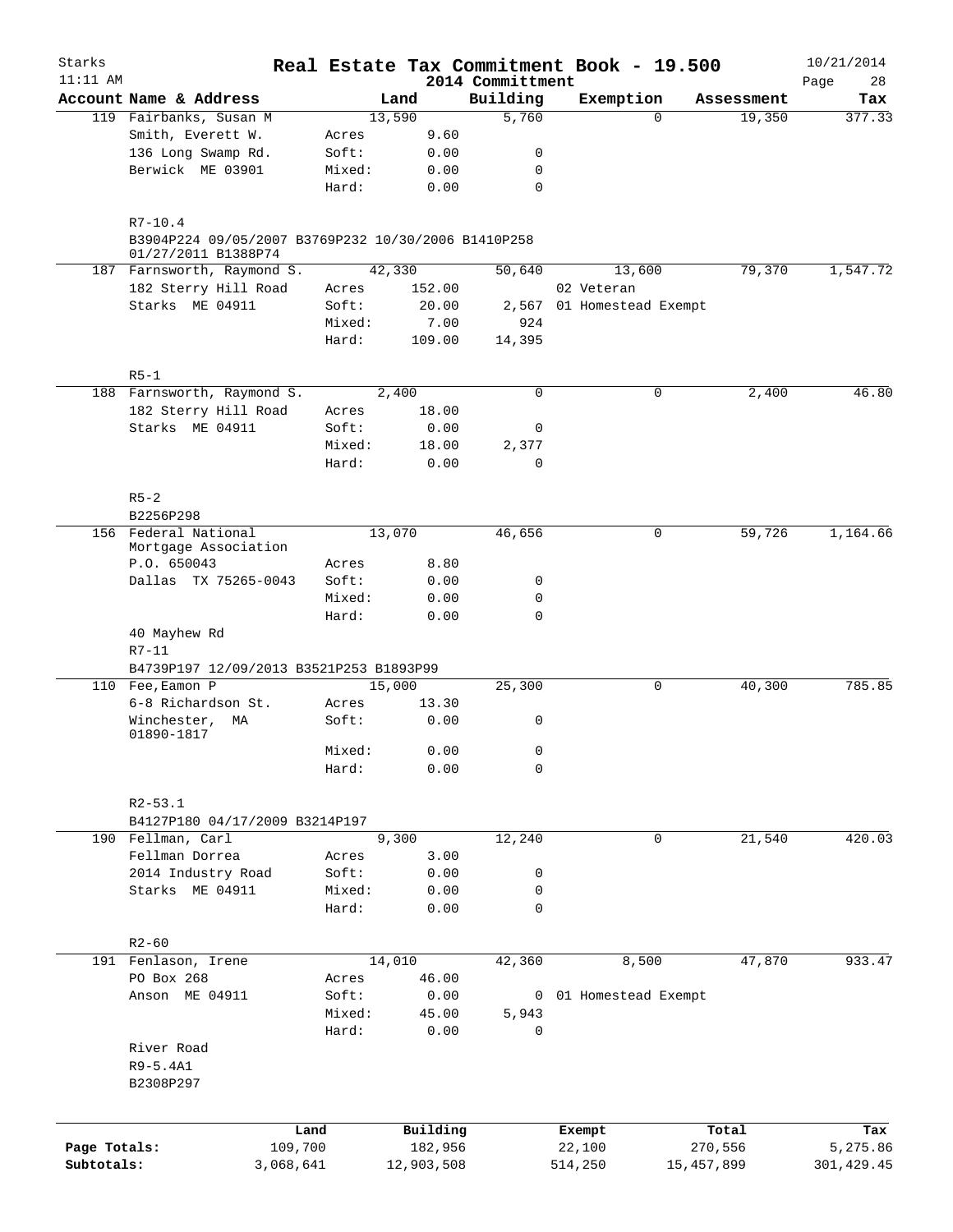| Starks       |                                           |             |        |            |                              | Real Estate Tax Commitment Book - 19.500 |            | 10/21/2014        |
|--------------|-------------------------------------------|-------------|--------|------------|------------------------------|------------------------------------------|------------|-------------------|
| $11:11$ AM   | Account Name & Address                    |             |        | Land       | 2014 Committment<br>Building | Exemption                                | Assessment | Page<br>29<br>Tax |
|              | 192 Fenlason, Irene M.                    |             |        | 9,340      | 0                            | $\Omega$                                 | 9,340      | 182.13            |
|              | PO Box 268                                |             | Acres  | 70.00      |                              |                                          |            |                   |
|              | Anson ME 04911                            |             | Soft:  | 0.00       | 0                            |                                          |            |                   |
|              |                                           |             | Mixed: | 70.00      | 9,244                        |                                          |            |                   |
|              |                                           |             | Hard:  | 0.00       | $\mathbf 0$                  |                                          |            |                   |
|              | River Road                                |             |        |            |                              |                                          |            |                   |
|              | $R9 - 5.4$                                |             |        |            |                              |                                          |            |                   |
|              | B2645P77                                  |             |        |            |                              |                                          |            |                   |
|              | 193 Ferland, Paul A. &                    |             |        | 11,560     | 9,000                        | 0                                        | 20,560     | 400.92            |
|              | Paulette D.                               |             |        |            |                              |                                          |            |                   |
|              | 480 De Mello Dr                           |             | Acres  | 28.00      |                              |                                          |            |                   |
|              | Tiverton RI 02878                         |             | Soft:  | 11.00      | 1,412                        |                                          |            |                   |
|              |                                           |             | Mixed: | 6.00       | 792                          |                                          |            |                   |
|              |                                           |             | Hard:  | 10.00      | 1,321                        |                                          |            |                   |
|              | $R8 - 11$                                 |             |        |            |                              |                                          |            |                   |
|              | B956P140                                  |             |        |            |                              |                                          |            |                   |
|              | 194 Field, Robert J                       |             |        | 10,600     | 41,880                       | 0                                        | 52,480     | 1,023.36          |
|              | Field Patricia L                          |             | Acres  | 5.00       |                              |                                          |            |                   |
|              | 98 Olde Ferry Road                        |             | Soft:  | 0.00       | 0                            |                                          |            |                   |
|              | Starks Me 04911                           |             | Mixed: | 0.00       | 0                            |                                          |            |                   |
|              |                                           |             | Hard:  | 0.00       | $\Omega$                     |                                          |            |                   |
|              | R12-11.5                                  |             |        |            |                              |                                          |            |                   |
|              | B3270P323                                 |             |        |            |                              |                                          |            |                   |
|              | 749 Fields Jr., Bruce W.                  |             |        | 8,000      | 6,048                        | 0                                        | 14,048     | 273.94            |
|              | 424 Oak Hill Road                         |             | Acres  | 1.00       |                              |                                          |            |                   |
|              | Smithfield ME 04978                       |             | Soft:  | 0.00       | 0                            |                                          |            |                   |
|              |                                           |             | Mixed: | 0.00       | 0                            |                                          |            |                   |
|              |                                           |             | Hard:  | 0.00       | 0                            |                                          |            |                   |
|              | R3 41.1A                                  |             |        |            |                              |                                          |            |                   |
|              | 174 Flaherty, Paul                        |             |        | 12,330     | 0                            | 0                                        | 12,330     | 240.44            |
|              | 56 Main Street                            |             | Acres  | 9.20       |                              |                                          |            |                   |
|              | Wilmington MA 01887                       |             | Soft:  | 0.00       | 0                            |                                          |            |                   |
|              |                                           |             | Mixed: | 0.00       | 0                            |                                          |            |                   |
|              |                                           |             | Hard:  | 0.00       | $\mathbf 0$                  |                                          |            |                   |
|              | $R12-11.1-4$                              |             |        |            |                              |                                          |            |                   |
|              | B4627P286 02/08/2013 B3778P312 11/14/2006 |             |        |            |                              |                                          |            |                   |
|              | 461 Flaherty, Paul                        |             |        | 13,330     | 47,400                       | 0                                        | 60,730     | 1,184.23          |
|              | 56 Main Street                            |             | Acres  | 9.20       |                              |                                          |            |                   |
|              | Wilmington MA 01887                       |             | Soft:  | 0.00       | 0                            |                                          |            |                   |
|              |                                           |             | Mixed: | 0.00       | 0                            |                                          |            |                   |
|              |                                           |             | Hard:  | 0.00       | $\mathbf 0$                  |                                          |            |                   |
|              | $R12-11.1-5$                              |             |        |            |                              |                                          |            |                   |
|              | B4627P286 02/08/2013 B3528P188 07/20/2005 |             |        |            |                              |                                          |            |                   |
|              | 680 Fleetwood, George                     |             |        | 9,950      | 9,350                        | 13,600                                   | 5,700      | 111.15            |
|              | PO Box 577                                |             | Acres  | 4.00       |                              | 01 Homestead Exempt                      |            |                   |
|              | Starks ME 04911                           |             | Soft:  | 0.00       | $\overline{0}$               | 02 Veteran                               |            |                   |
|              |                                           |             | Mixed: | 0.00       | $\mathbf 0$                  |                                          |            |                   |
|              |                                           |             | Hard:  | 0.00       | $\mathbf 0$                  |                                          |            |                   |
|              | $R8 - 38 - 5$                             |             |        |            |                              |                                          |            |                   |
|              | B1303P325                                 |             |        |            |                              |                                          |            |                   |
|              |                                           | Land        |        | Building   |                              | Exempt                                   | Total      | Tax               |
| Page Totals: |                                           | 75,110      |        | 113,678    |                              | 13,600                                   | 175,188    | 3,416.17          |
| Subtotals:   |                                           | 3, 143, 751 |        | 13,017,186 |                              | 527,850                                  | 15,633,087 | 304,845.62        |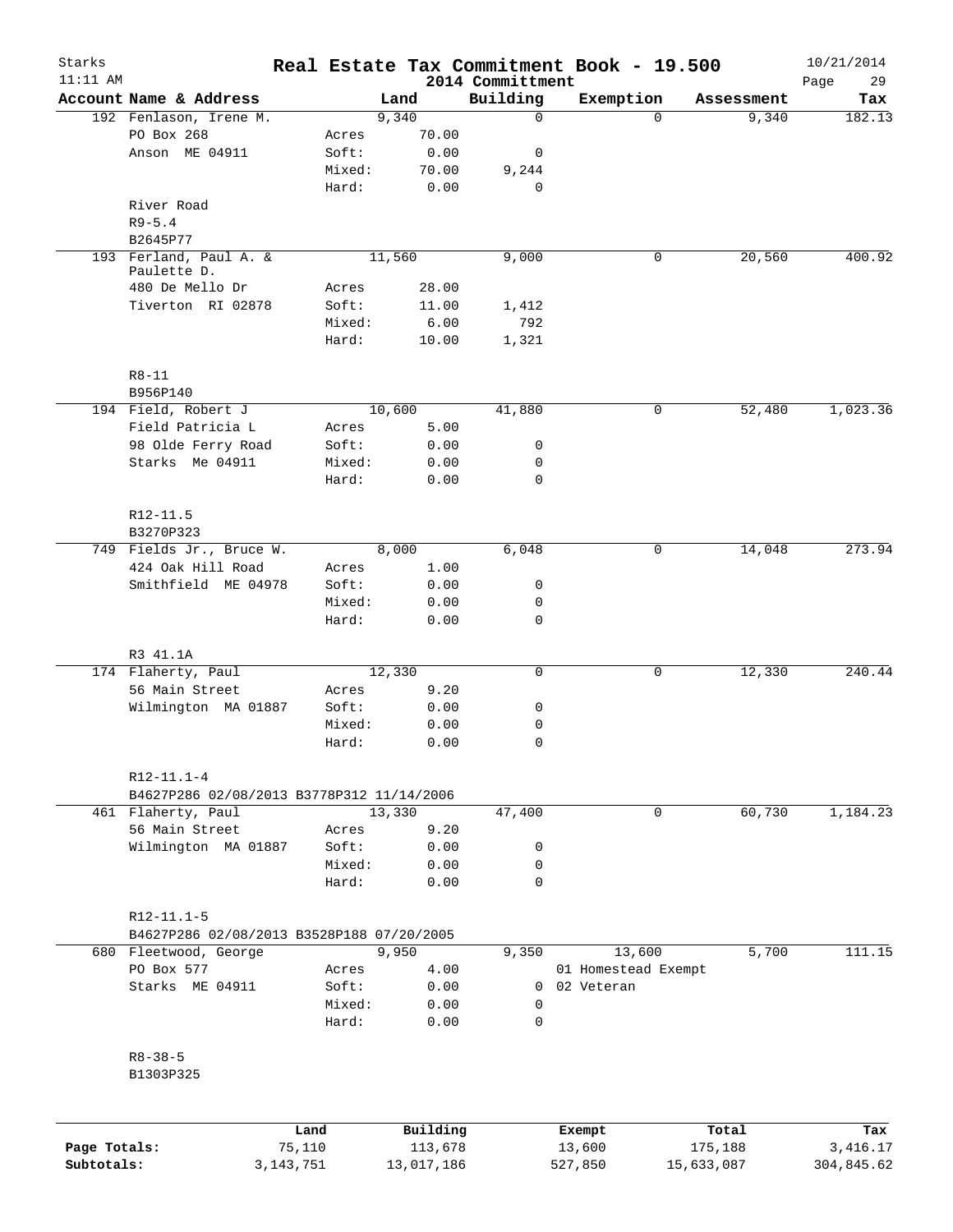| Starks     |                                                   |        |       |                  | Real Estate Tax Commitment Book - 19.500 |            | 10/21/2014 |
|------------|---------------------------------------------------|--------|-------|------------------|------------------------------------------|------------|------------|
| $11:11$ AM |                                                   |        |       | 2014 Committment |                                          |            | Page<br>30 |
|            | Account Name & Address                            |        | Land  | Building         | Exemption                                | Assessment | Tax        |
|            | 441 Fletcher, Zane S. and<br>Cynthia L.           | 18,750 |       | 17,250           | $\Omega$                                 | 36,000     | 702.00     |
|            | P.O. Box 119                                      | Acres  | 20.00 |                  |                                          |            |            |
|            | Anson ME 04911                                    | Soft:  | 0.00  | 0                |                                          |            |            |
|            |                                                   | Mixed: | 0.00  | 0                |                                          |            |            |
|            |                                                   | Hard:  | 0.00  | $\mathbf 0$      |                                          |            |            |
|            | $R8 - 6$                                          |        |       |                  |                                          |            |            |
|            | B4642P41 03/28/2013 B1622P166                     |        |       |                  |                                          |            |            |
|            | 687 Flynn, Cornelius                              | 10,600 |       | 72,538           | $\mathbf 0$                              | 83,138     | 1,621.19   |
|            | Flynn, Cynthia A.                                 | Acres  | 5.00  |                  |                                          |            |            |
|            | 241 North Road                                    | Soft:  | 0.00  | 0                |                                          |            |            |
|            | Hampden MA 01036                                  | Mixed: | 0.00  | 0                |                                          |            |            |
|            |                                                   | Hard:  | 0.00  | 0                |                                          |            |            |
|            | $R6 - 22.4B$                                      |        |       |                  |                                          |            |            |
|            | B3887P94 07/27/2007 B3655P237 03/29/2006          |        |       |                  |                                          |            |            |
|            | 196 Forbes, Ernestine Fay<br>and Thelma Joe Sacco | 30,000 |       | 0                | $\mathsf{O}$                             | 30,000     | 585.00     |
|            | 95 Dexter St                                      | Acres  | 67.00 |                  |                                          |            |            |
|            | Milton MA 02186                                   | Soft:  | 0.00  | 0                |                                          |            |            |
|            |                                                   | Mixed: | 0.00  | 0                |                                          |            |            |
|            |                                                   | Hard:  | 0.00  | $\mathbf 0$      |                                          |            |            |
|            | R11-11                                            |        |       |                  |                                          |            |            |
|            | B2666P278                                         |        |       |                  |                                          |            |            |
|            | 144 Ford, Jason                                   | 13,570 |       | 44,774           | 0                                        | 58,344     | 1,137.71   |
|            | Ford, Marcy                                       | Acres  | 11.10 |                  |                                          |            |            |
|            | 75 Bay Road                                       | Soft:  | 0.00  | 0                |                                          |            |            |
|            | Harwich MA 02645                                  | Mixed: | 0.00  | 0                |                                          |            |            |
|            |                                                   | Hard:  | 0.00  | $\mathbf 0$      |                                          |            |            |
|            | $R6 - 2.16$                                       |        |       |                  |                                          |            |            |
|            | B883P1018                                         |        |       |                  |                                          |            |            |
|            | 729 Four Seasons Rod & Gun<br>Club c/o Jay Wilson | 19,750 |       | 6,000            | $\mathsf{O}$                             | 25,750     | 502.13     |
|            | 154 Wentworth Rd                                  | Acres  | 24.00 |                  |                                          |            |            |
|            | Embden ME 04958                                   | Soft:  | 0.00  | 0                |                                          |            |            |
|            |                                                   | Mixed: | 0.00  | 0                |                                          |            |            |
|            |                                                   | Hard:  | 0.00  | $\mathbf 0$      |                                          |            |            |
|            | $R12 - 14.1$                                      |        |       |                  |                                          |            |            |
| 199        | Fournier, Eugene E. &<br>Dorothy L.               | 16,750 |       | 12,960           | $\mathbf 0$                              | 29,710     | 579.35     |
|            | 406 Swetts Pond Rd                                | Acres  | 20.60 |                  |                                          |            |            |
|            | Orrington ME 04474                                | Soft:  | 0.00  | 0                |                                          |            |            |
|            |                                                   | Mixed: | 0.00  | 0                |                                          |            |            |
|            |                                                   | Hard:  | 0.00  | $\mathbf 0$      |                                          |            |            |
|            | $R2 - 30, 32$                                     |        |       |                  |                                          |            |            |
|            | B896P38                                           |        |       |                  |                                          |            |            |

|              | Land      | Building   | Exempt  | Total      | Tax        |
|--------------|-----------|------------|---------|------------|------------|
| Page Totals: | 109,420   | 153,522    |         | 262,942    | 5,127.38   |
| Subtotals:   | 3,253,171 | 13,170,708 | 527,850 | 15,896,029 | 309,973.00 |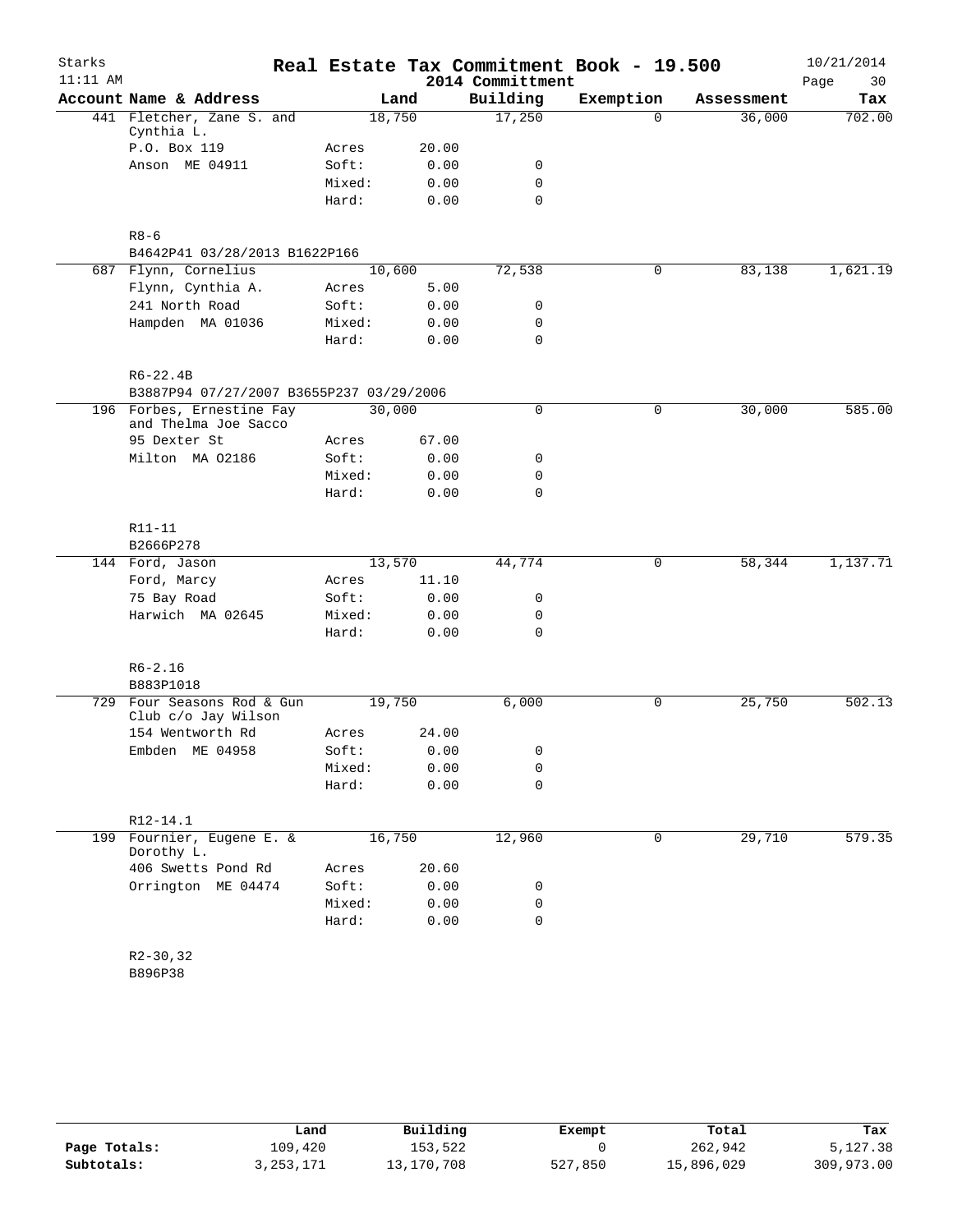| Starks<br>$11:11$ AM |                                       |           |              |                              | Real Estate Tax Commitment Book - 19.500 |            | 10/21/2014        |
|----------------------|---------------------------------------|-----------|--------------|------------------------------|------------------------------------------|------------|-------------------|
|                      | Account Name & Address                |           | Land         | 2014 Committment<br>Building | Exemption                                | Assessment | Page<br>31<br>Tax |
|                      | 745 Fox, William A.                   |           | 8,000        | 14,880                       | 8,500                                    | 14,380     | 280.41            |
|                      | Fox, Frances L.                       | Acres     | 1.00         |                              | 01 Homestead Exempt                      |            |                   |
|                      | 1115 New Sharon Road                  | Soft:     | 0.00         | 0                            |                                          |            |                   |
|                      | Starks ME 04911                       | Mixed:    | 0.00         | 0                            |                                          |            |                   |
|                      |                                       |           |              | $\mathbf 0$                  |                                          |            |                   |
|                      |                                       | Hard:     | 0.00         |                              |                                          |            |                   |
|                      | R1 38.1                               |           |              |                              |                                          |            |                   |
|                      | B4322P207 10/01/2010                  |           |              |                              |                                          |            |                   |
|                      | 201 Frederic, Joseph W.               |           | 20,000       | 67,680                       | 8,500                                    | 79,180     | 1,544.01          |
|                      | 219 Chicken Street                    | Acres     | 25.00        |                              |                                          |            |                   |
|                      | Starks ME 04911                       | Soft:     | 0.00         | 0                            | 01 Homestead Exempt                      |            |                   |
|                      |                                       | Mixed:    | 0.00         | 0                            |                                          |            |                   |
|                      |                                       | Hard:     | 0.00         | $\mathbf 0$                  |                                          |            |                   |
|                      | Chicken Street                        |           |              |                              |                                          |            |                   |
|                      | $R3 - 18.2$                           |           |              |                              |                                          |            |                   |
|                      | B2294P277                             |           |              |                              |                                          |            |                   |
|                      | 204 Frederic, Paul                    |           | 25,060       | 0                            | 0                                        | 25,060     | 488.67            |
|                      | 141 Chicken Street                    | Acres     | 66.00        |                              |                                          |            |                   |
|                      | Starks ME 04911                       | Soft:     | 0.00         | 0                            |                                          |            |                   |
|                      |                                       | Mixed:    | 32.00        | 4,226                        |                                          |            |                   |
|                      |                                       | Hard:     | 4.00         | 528                          |                                          |            |                   |
|                      |                                       |           |              |                              |                                          |            |                   |
|                      | $R4 - 34$                             |           |              |                              |                                          |            |                   |
|                      | B3092P256                             |           |              |                              |                                          |            |                   |
|                      | 203 Frederic, Paul                    |           | 50,580       | 143,834                      | 8,500                                    | 185,914    | 3,625.32          |
|                      | 141 Chicken Street                    | Acres     | 179.00       |                              | 01 Homestead Exempt                      |            |                   |
|                      | Starks ME 04911                       | Soft:     | 0.00         | 0                            |                                          |            |                   |
|                      |                                       | Mixed:    | 62.00        | 8,188                        |                                          |            |                   |
|                      |                                       | Hard:     | 6.00         | 792                          |                                          |            |                   |
|                      | Chicken St                            |           |              |                              |                                          |            |                   |
|                      | R3-18, R3-19.1                        |           |              |                              |                                          |            |                   |
|                      | B873P248                              |           |              |                              |                                          |            |                   |
|                      | 633 Frederic, Paul B.                 |           | 8,590        | 21,000                       | 0                                        | 29,590     | 577.01            |
|                      | 141 Chicken Street                    | Acres     | 1.90         |                              |                                          |            |                   |
|                      | Starks ME 04911                       | Soft:     | 0.00         | 0                            |                                          |            |                   |
|                      |                                       | Mixed:    | 0.00         | 0                            |                                          |            |                   |
|                      |                                       | Hard:     | 0.00         | 0                            |                                          |            |                   |
|                      | Chicken St                            |           |              |                              |                                          |            |                   |
|                      | $R3 - 20$                             |           |              |                              |                                          |            |                   |
|                      | B4746P213 B808P373                    |           |              |                              |                                          |            |                   |
|                      | 205 Friend, Tara M.                   |           | 12,100       | 39,600                       | 8,500                                    | 43,200     | 842.40            |
|                      | 2658 Industry Road                    |           |              |                              |                                          |            |                   |
|                      |                                       | Acres     | 7.30         |                              |                                          |            |                   |
|                      | Starks ME 04911                       | Soft:     | 0.00         | 0                            | 01 Homestead Exempt                      |            |                   |
|                      |                                       | Mixed:    | 0.00         | 0                            |                                          |            |                   |
|                      |                                       | Hard:     | 0.00         | 0                            |                                          |            |                   |
|                      | Rt. #43                               |           |              |                              |                                          |            |                   |
|                      | $R2 - 52$                             |           |              |                              |                                          |            |                   |
|                      | B2737P209                             |           |              |                              |                                          |            |                   |
|                      | 206 Frietas, Antonio G. &<br>Maria S. |           | 12,820       | 6,020                        | 0                                        | 18,840     | 367.38            |
|                      | 55 Sheehan St                         | Acres     | 8.42         |                              |                                          |            |                   |
|                      | Stoughton MA 02072                    | Soft:     | 0.00         | 0                            |                                          |            |                   |
|                      |                                       | Mixed:    | 0.00         | 0                            |                                          |            |                   |
|                      |                                       | Hard:     | 0.00         | 0                            |                                          |            |                   |
|                      | Mayhew Road                           |           |              |                              |                                          |            |                   |
|                      | $R5 - 5.1$                            |           |              |                              |                                          |            |                   |
|                      |                                       |           |              |                              |                                          |            |                   |
|                      |                                       | Land      | Building     |                              | Exempt                                   | Total      | Tax               |
| Page Totals:         |                                       | 137,150   | 293,014      |                              | 34,000                                   | 396,164    | 7,725.20          |
| Subtotals:           |                                       | 3,390,321 | 13, 463, 722 |                              | 561,850                                  | 16,292,193 | 317,698.20        |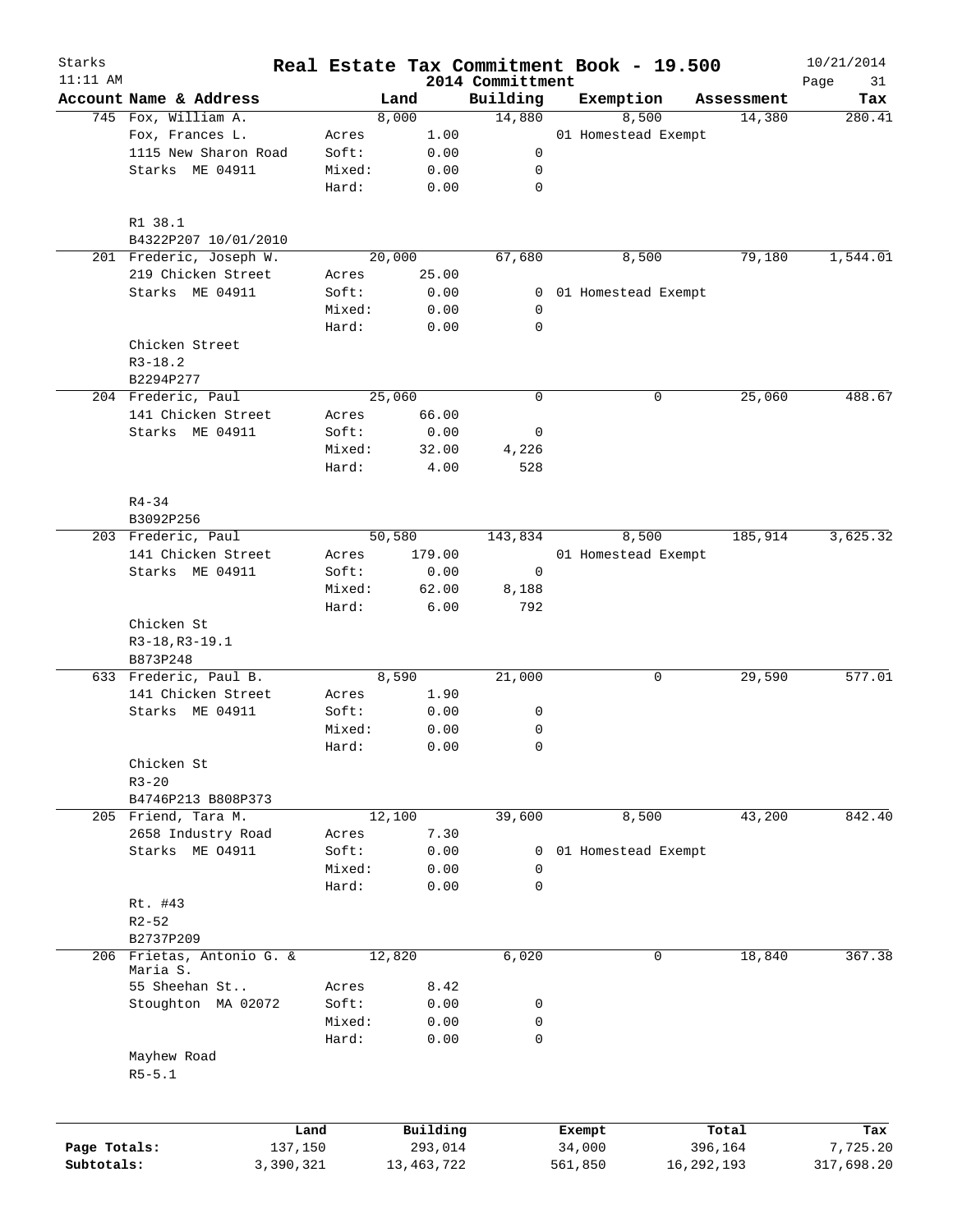| Starks       |                                     |                 |              |                              | Real Estate Tax Commitment Book - 19.500 |            | 10/21/2014        |
|--------------|-------------------------------------|-----------------|--------------|------------------------------|------------------------------------------|------------|-------------------|
| $11:11$ AM   | Account Name & Address              |                 | Land         | 2014 Committment<br>Building | Exemption                                | Assessment | Page<br>32<br>Tax |
|              | 207 Frith, Monica L.                |                 | 13,850       | 13,320                       | 8,500                                    | 18,670     | 364.07            |
|              | 262 Embden Pond Road                | Acres           | 10.00        |                              |                                          |            |                   |
|              | North Anson ME 04958                | Soft:           | 0.00         | 0                            | 01 Homestead Exempt                      |            |                   |
|              |                                     | Mixed:          | 0.00         | 0                            |                                          |            |                   |
|              |                                     | Hard:           | 0.00         | $\mathbf 0$                  |                                          |            |                   |
|              | Mayhew Road                         |                 |              |                              |                                          |            |                   |
|              | $R6 - 2.2$                          |                 |              |                              |                                          |            |                   |
|              | B2150P149                           |                 |              |                              |                                          |            |                   |
| 208          | Fusco, Joseph & Gregory             |                 | 11,900       | 22,920                       | 0                                        | 34,820     | 678.99            |
|              | & Joseph III                        |                 |              |                              |                                          |            |                   |
|              | 5 Loveland Lane                     | Acres           | 7.00         |                              |                                          |            |                   |
|              | Bristol CT 06010                    | Soft:           | 0.00         | 0                            |                                          |            |                   |
|              |                                     | Mixed:          | 0.00         | $\mathbf 0$                  |                                          |            |                   |
|              |                                     | Hard:           | 0.00         | $\mathbf 0$                  |                                          |            |                   |
|              | Emery Road                          |                 |              |                              |                                          |            |                   |
|              | $R3 - 40$                           |                 |              |                              |                                          |            |                   |
|              | B2153P50                            |                 |              |                              |                                          |            |                   |
|              |                                     |                 |              |                              |                                          |            | 609.38            |
|              | 209 Gaeta, Lorraine A.              |                 | 31,250       | $\mathbf 0$                  | 0                                        | 31,250     |                   |
|              | 133 Mayhew Road                     | Acres           | 74.00        |                              |                                          |            |                   |
|              | Starks ME 04911                     | Soft:           | 0.00         | 0                            |                                          |            |                   |
|              |                                     | Mixed:          | 0.00         | $\mathbf 0$                  |                                          |            |                   |
|              |                                     | Hard:           | 0.00         | $\mathbf 0$                  |                                          |            |                   |
|              |                                     |                 |              |                              |                                          |            |                   |
|              | $R11-1$                             |                 |              |                              |                                          |            |                   |
|              | B2793P226                           |                 |              |                              |                                          |            |                   |
|              | 210 Gaeta, Lorraine Ann             |                 | 19,000       | $\mathbf 0$                  | 0                                        | 19,000     | 370.50            |
|              | 133 Mayhew Road                     | Acres           | 25.00        |                              |                                          |            |                   |
|              | Starks ME 04911                     | Soft:           | 0.00         | 0                            |                                          |            |                   |
|              |                                     | Mixed:          | 0.00         | $\mathbf 0$                  |                                          |            |                   |
|              |                                     | Hard:           | 0.00         | $\mathbf 0$                  |                                          |            |                   |
|              |                                     |                 |              |                              |                                          |            |                   |
|              | $R11-2$                             |                 |              |                              |                                          |            |                   |
|              | B1468P169                           |                 |              |                              |                                          |            |                   |
|              | 211 Gaeta, Lorraine Ann             |                 | 49,500       | 71,700                       | 8,500                                    | 112,700    | 2,197.65          |
|              | 133 Mayhew Road                     | Acres           | 143.00       |                              |                                          |            |                   |
|              | Starks ME 04911                     | Soft:           | 0.00         | 0                            | 01 Homestead Exempt                      |            |                   |
|              |                                     | Mixed:          | 0.00         | 0                            |                                          |            |                   |
|              |                                     | Hard:           | 0.00         | 0                            |                                          |            |                   |
|              |                                     |                 |              |                              |                                          |            |                   |
|              | $R7 - 15$                           |                 |              |                              |                                          |            |                   |
|              | B868P796                            |                 |              |                              |                                          |            |                   |
|              | 71 Gailis Peter                     |                 | 13,850       | 64,520                       | 0                                        | 78,370     | 1,528.22          |
|              | Gailis, Susan                       | Acres           | 10.00        |                              |                                          |            |                   |
|              | 31 Winthrop street                  | Soft:           | 0.00         | 0                            |                                          |            |                   |
|              | Salem Ma 01970                      | Mixed:          | 0.00         | 0                            |                                          |            |                   |
|              |                                     | Hard:           |              | $\mathbf 0$                  |                                          |            |                   |
|              |                                     |                 | 0.00         |                              |                                          |            |                   |
|              | Mayhew Road, Starks                 |                 |              |                              |                                          |            |                   |
|              | $R7 - 10.6$                         |                 |              |                              |                                          |            |                   |
|              | B4087P99 12/20/2008 B1302P75        |                 |              |                              |                                          |            |                   |
| 649          | Gambale Kathleen M and<br>Joseph J. |                 | 16,100       | 24,960                       | $\mathbf 0$                              | 41,060     | 800.67            |
|              |                                     |                 |              |                              |                                          |            |                   |
|              | 18 Barnes Rd<br>Salem MA 01970      | Acres<br>Soft:  | 15.00        |                              |                                          |            |                   |
|              |                                     |                 | 0.00         | 0                            |                                          |            |                   |
|              |                                     | Mixed:<br>Hard: | 0.00<br>0.00 | $\mathbf 0$<br>$\mathbf 0$   |                                          |            |                   |
|              |                                     |                 |              |                              |                                          |            |                   |
|              |                                     |                 |              |                              |                                          |            |                   |
|              | $R1 - 29.5$                         |                 |              |                              |                                          |            |                   |
|              | B3736P201 09/01/2007 B1524P234      |                 |              |                              |                                          |            |                   |
|              |                                     | Land            | Building     |                              | Exempt                                   | Total      | Tax               |
| Page Totals: | 155,450                             |                 | 197,420      |                              | 17,000                                   | 335,870    | 6,549.48          |
| Subtotals:   | 3,545,771                           |                 | 13,661,142   |                              | 578,850                                  | 16,628,063 | 324, 247.68       |
|              |                                     |                 |              |                              |                                          |            |                   |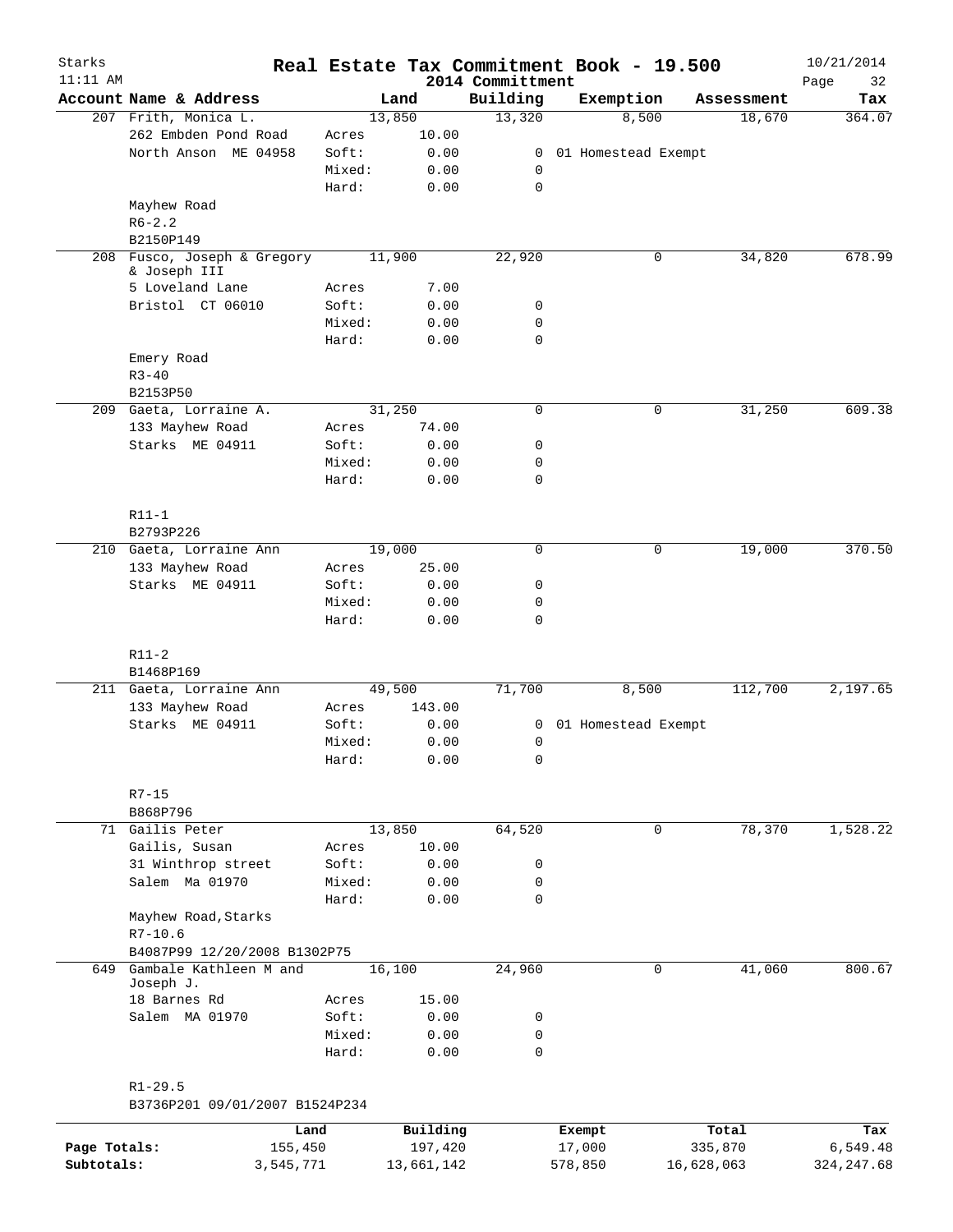| Starks       |                                                       |           |        |            | Real Estate Tax Commitment Book - 19.500 |                     |       |            | 10/21/2014        |
|--------------|-------------------------------------------------------|-----------|--------|------------|------------------------------------------|---------------------|-------|------------|-------------------|
| $11:11$ AM   | Account Name & Address                                |           |        | Land       | 2014 Committment<br>Building             | Exemption           |       | Assessment | Page<br>33<br>Tax |
|              | 229 Gauthier, Carmen                                  |           |        | 11,580     | 66,240                                   |                     | 8,500 | 69,320     | 1,351.74          |
|              | 157 Emery Road                                        |           | Acres  | 6.50       |                                          | 01 Homestead Exempt |       |            |                   |
|              | Starks ME 04911                                       |           | Soft:  | 0.00       | 0                                        |                     |       |            |                   |
|              |                                                       |           | Mixed: | 0.00       | 0                                        |                     |       |            |                   |
|              |                                                       |           | Hard:  | 0.00       | $\mathbf 0$                              |                     |       |            |                   |
|              | $R3 - 36$                                             |           |        |            |                                          |                     |       |            |                   |
|              | B4759P248 02/24/2014 B1168P20                         |           |        |            |                                          |                     |       |            |                   |
|              | 567 Gecoy, Rocco R. &                                 |           |        | 13,030     | 72,329                                   |                     | 0     | 85,359     | 1,664.50          |
|              | Carolyn G.<br>4 Otter Pond Road                       |           | Acres  | 10.28      |                                          |                     |       |            |                   |
|              | Lynnfield MA 01940                                    |           | Soft:  | 0.00       | 0                                        |                     |       |            |                   |
|              |                                                       |           | Mixed: | 0.00       | 0                                        |                     |       |            |                   |
|              |                                                       |           | Hard:  | 0.00       | $\mathbf 0$                              |                     |       |            |                   |
|              | $R6 - 21.3$                                           |           |        |            |                                          |                     |       |            |                   |
|              | B4009P310 06/12/2008 B1485P12                         |           |        |            |                                          |                     |       |            |                   |
|              | 701 Gibbs, Sandra E.                                  |           |        | 12,420     | 28,900                                   |                     | 0     | 41,320     | 805.74            |
|              | 67 Heald Street Apt 2B                                |           | Acres  | 7.80       |                                          |                     |       |            |                   |
|              | Madison ME 04950                                      |           | Soft:  | 0.00       | 0                                        |                     |       |            |                   |
|              |                                                       |           | Mixed: | 0.00       | 0                                        |                     |       |            |                   |
|              |                                                       |           | Hard:  | 0.00       | $\mathbf 0$                              |                     |       |            |                   |
|              | $R5 - 6.3$                                            |           |        |            |                                          |                     |       |            |                   |
|              | B4505P321 03/20/2012 B3793P275 12/28/2006             |           |        |            |                                          |                     |       |            |                   |
|              | 214 Gierczak, John M.                                 |           |        | 16,750     | $\Omega$                                 |                     | 0     | 16,750     | 326.63            |
|              | Gierczak Emma E.                                      |           | Acres  | 5.50       |                                          |                     |       |            |                   |
|              | 453 Beans Corner Rd.                                  |           | Soft:  | 0.00       | 0                                        |                     |       |            |                   |
|              | New Sharon ME 04955                                   |           | Mixed: | 0.00       | $\mathbf 0$                              |                     |       |            |                   |
|              |                                                       |           | Hard:  | 0.00       | 0                                        |                     |       |            |                   |
|              | New Sharon Town Line<br>$R1 - 5$                      |           |        |            |                                          |                     |       |            |                   |
|              | B876P159<br>216 Gifford, Walter B.                    |           |        | 32,000     | 117,816                                  |                     | 8,500 | 141,316    | 2,755.66          |
|              | 115 Locke Hill Rd                                     |           | Acres  | 73.00      |                                          | 01 Homestead Exempt |       |            |                   |
|              | Starks ME 04911                                       |           | Soft:  | 0.00       | 0                                        |                     |       |            |                   |
|              |                                                       |           | Mixed: | 0.00       | 0                                        |                     |       |            |                   |
|              |                                                       |           | Hard:  | 0.00       | 0                                        |                     |       |            |                   |
|              | $R3 - 7$                                              |           |        |            |                                          |                     |       |            |                   |
|              | B1537P108                                             |           |        |            |                                          |                     |       |            |                   |
|              | 217 Gifford, Walter B.                                |           |        | 8,650      | 9,000                                    |                     | 0     | 17,650     | 344.18            |
|              | 115 Locke Hill Road                                   |           | Acres  | 2.00       |                                          |                     |       |            |                   |
|              | Starks ME 04911                                       |           | Soft:  | 0.00       | 0                                        |                     |       |            |                   |
|              |                                                       |           | Mixed: | 0.00       | 0                                        |                     |       |            |                   |
|              |                                                       |           | Hard:  | 0.00       | 0                                        |                     |       |            |                   |
|              | Locke Cemetery Road                                   |           |        |            |                                          |                     |       |            |                   |
|              | $R3 - 8$                                              |           |        |            |                                          |                     |       |            |                   |
|              | B2226P169                                             |           |        |            |                                          |                     |       |            |                   |
|              | 147 Glidden, Errol R.                                 |           |        | 14,760     | 31,514                                   |                     | 0     | 46, 274    | 902.34            |
|              | 340 Porterfield Road                                  |           | Acres  | 11.40      |                                          |                     |       |            |                   |
|              | Porter ME 04068                                       |           | Soft:  | 0.00       | 0                                        |                     |       |            |                   |
|              |                                                       |           | Mixed: | 0.00       | 0                                        |                     |       |            |                   |
|              | Mayhew Road Subdivison                                |           | Hard:  | 0.00       | 0                                        |                     |       |            |                   |
|              | $R6 - 2.11$<br>B3996P286 05/13/2009 B3554P1 B883P1018 |           |        |            |                                          |                     |       |            |                   |
|              |                                                       |           |        |            |                                          |                     |       |            |                   |
|              |                                                       | Land      |        | Building   |                                          | Exempt              |       | Total      | Tax               |
| Page Totals: |                                                       | 109,190   |        | 325,799    |                                          | 17,000              |       | 417,989    | 8,150.79          |
| Subtotals:   |                                                       | 3,654,961 |        | 13,986,941 |                                          | 595,850             |       | 17,046,052 | 332, 398.47       |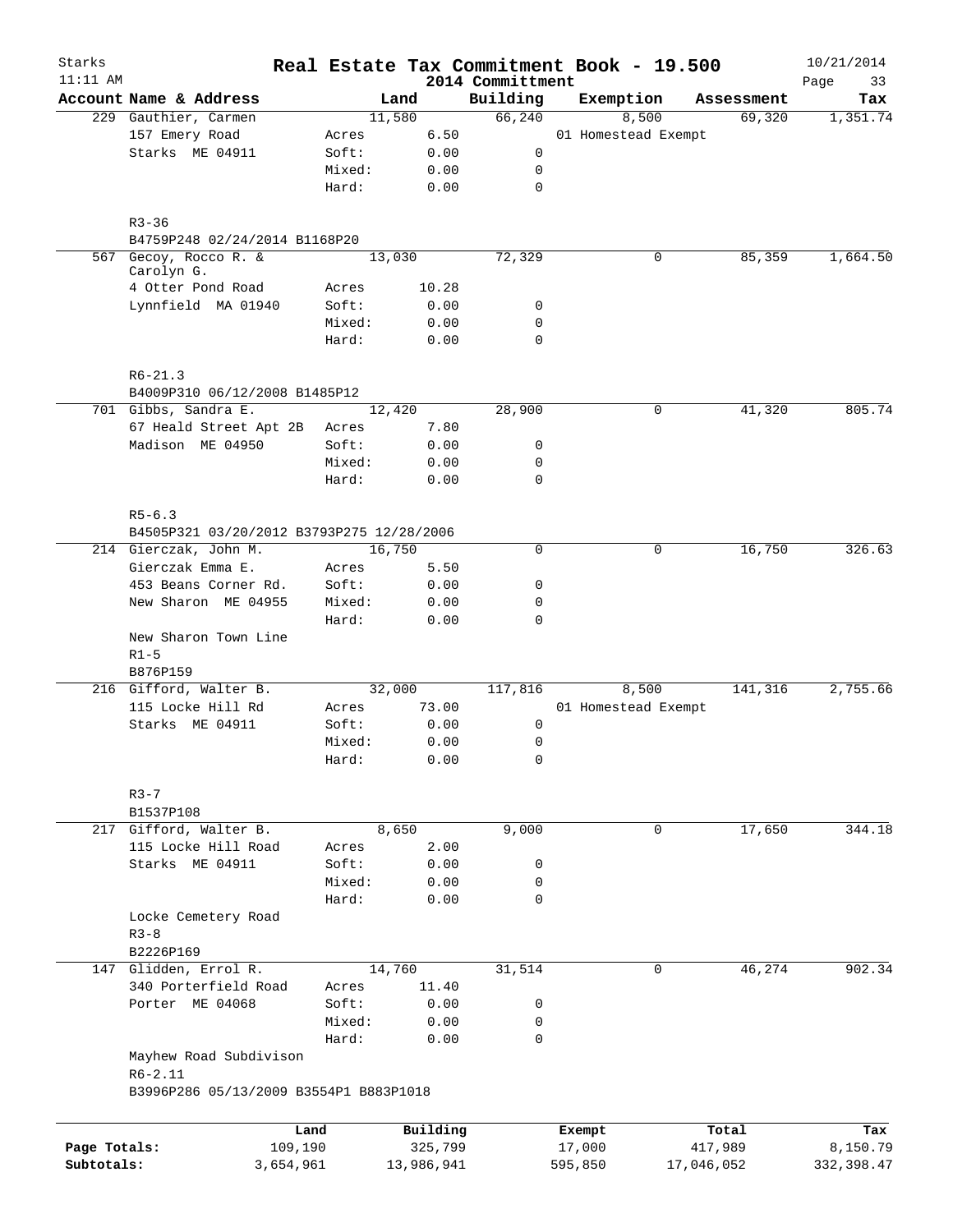| Starks<br>$11:11$ AM |                                                    |                 |          | 2014 Committment | Real Estate Tax Commitment Book - 19.500 |            | 10/21/2014        |
|----------------------|----------------------------------------------------|-----------------|----------|------------------|------------------------------------------|------------|-------------------|
|                      | Account Name & Address                             | Land            |          | Building         | Exemption                                | Assessment | Page<br>34<br>Tax |
|                      | 220 Goff, Patricia R.                              | 10,830          |          | 18,540           | $\Omega$                                 | 29,370     | 572.72            |
|                      | 535 Chick Crossing Rd.                             | Acres           | 5.35     |                  |                                          |            |                   |
|                      | Wells ME 04090                                     | Soft:           | 0.00     | 0                |                                          |            |                   |
|                      |                                                    | Mixed:          | 0.00     | 0                |                                          |            |                   |
|                      |                                                    | Hard:           | 0.00     | $\mathbf 0$      |                                          |            |                   |
|                      | $R4 - 35.1$                                        |                 |          |                  |                                          |            |                   |
|                      | B1322P150                                          |                 |          |                  |                                          |            |                   |
|                      | 434 Gordon-Taylor, Lisa M.                         | 8,230           |          | 74,760           | 8,500                                    | 74,490     | 1,452.56          |
|                      | 2693 Industry Road                                 | Acres           | 1.35     |                  |                                          |            |                   |
|                      | Starks Me 04911                                    | Soft:           | 0.00     | 0                | 01 Homestead Exempt                      |            |                   |
|                      |                                                    | Mixed:          | 0.00     | 0                |                                          |            |                   |
|                      |                                                    | Hard:           | 0.00     | $\mathbf 0$      |                                          |            |                   |
|                      | Route #43                                          |                 |          |                  |                                          |            |                   |
|                      | $R8 - 1.2$<br>B4759P69 02/21/2014 B2107P158        |                 |          |                  |                                          |            |                   |
|                      | 224 Graef, Adriane H                               | 32,250          |          | $\mathbf 0$      | 0                                        | 32,250     | 628.88            |
|                      | 14 Chipmunk Trail                                  | Acres           | 78.00    |                  |                                          |            |                   |
|                      | Sandy Hook CT 06482                                | Soft:           | 0.00     | 0                |                                          |            |                   |
|                      |                                                    | Mixed:          | 0.00     | 0                |                                          |            |                   |
|                      |                                                    | Hard:           | 0.00     | 0                |                                          |            |                   |
|                      | Rt. 148 Anson Town Line                            |                 |          |                  |                                          |            |                   |
|                      | R5-16, R5-17.1                                     |                 |          |                  |                                          |            |                   |
|                      | B1789P142                                          |                 |          |                  |                                          |            |                   |
| 160                  | Graham, Thomas Jr.                                 | 13,590          |          | 64,002           | 13,600                                   | 63,992     | 1,247.84          |
|                      | Graham, Catherine                                  | Acres           | 9.60     |                  | 01 Homestead Exempt                      |            |                   |
|                      | 61 Mayhew Road                                     | Soft:           | 0.00     | $\mathbf{0}$     | 02 Veteran                               |            |                   |
|                      | Starks ME 04911                                    | Mixed:          | 0.00     | 0                |                                          |            |                   |
|                      |                                                    | Hard:           | 0.00     | $\mathbf 0$      |                                          |            |                   |
|                      |                                                    |                 |          |                  |                                          |            |                   |
|                      | $R7 - 10.5$                                        |                 |          |                  |                                          |            |                   |
|                      | B3955P192 01/22/2008 B3803P283 01/22/2007 B2048P69 |                 |          |                  |                                          |            |                   |
|                      | 226 Gray, David E                                  | 12,160          |          | 54,054           | 0                                        | 66,214     | 1,291.17          |
|                      | 151 Contact Drive                                  | Acres           | 7.40     |                  |                                          |            |                   |
|                      | West Haven                                         | Soft:           | 0.00     | 0                |                                          |            |                   |
|                      | Milford Ct 06516                                   | Mixed:          | 0.00     | 0                |                                          |            |                   |
|                      |                                                    | Hard:           | 0.00     | $\mathbf 0$      |                                          |            |                   |
|                      | Emery Road                                         |                 |          |                  |                                          |            |                   |
|                      | $R3 - 35$                                          |                 |          |                  |                                          |            |                   |
|                      | B2887P310<br>228 Gray, Richard                     |                 |          |                  |                                          |            | 2,059.01          |
|                      | 1294 Anson Road                                    | 32,250<br>Acres | 74.00    | 81,840           | 8,500                                    | 105,590    |                   |
|                      | Starks ME 04911                                    | Soft:           | 0.00     | 16,813           |                                          |            |                   |
|                      |                                                    | Mixed:          | 0.00     |                  | 19,545 01 Homestead Exempt               |            |                   |
|                      |                                                    | Hard:           | 0.00     | $\mathbf 0$      |                                          |            |                   |
|                      | Route 43                                           |                 |          |                  |                                          |            |                   |
|                      | R12-20,21                                          |                 |          |                  |                                          |            |                   |
|                      | B4237P4 01/22/2010 B1165P87                        |                 |          |                  |                                          |            |                   |
|                      | 737 Gray, Richard E.                               | 4,330           |          | $\mathbf 0$      | 0                                        | 4,330      | 84.44             |
|                      | 1294 Anson Road                                    | Acres           | 40.00    |                  |                                          |            |                   |
|                      | Starks ME 04911                                    | Soft:           | 36.00    | 0                |                                          |            |                   |
|                      |                                                    | Mixed:          | 4.00     | 0                |                                          |            |                   |
|                      |                                                    | Hard:           | 0.00     | $\mathbf 0$      |                                          |            |                   |
|                      |                                                    |                 |          |                  |                                          |            |                   |
|                      | $R12 - 26$                                         |                 |          |                  |                                          |            |                   |
|                      | B4237P1 01/22/2010                                 |                 |          |                  |                                          |            |                   |
|                      |                                                    |                 |          |                  |                                          |            |                   |
|                      |                                                    | Land            | Building |                  | Exempt                                   | Total      | Tax               |

**Page Totals:** 113,640 293,196 30,600 376,236 7,336.62 **Subtotals:** 3,768,601 14,280,137 626,450 17,422,288 339,735.09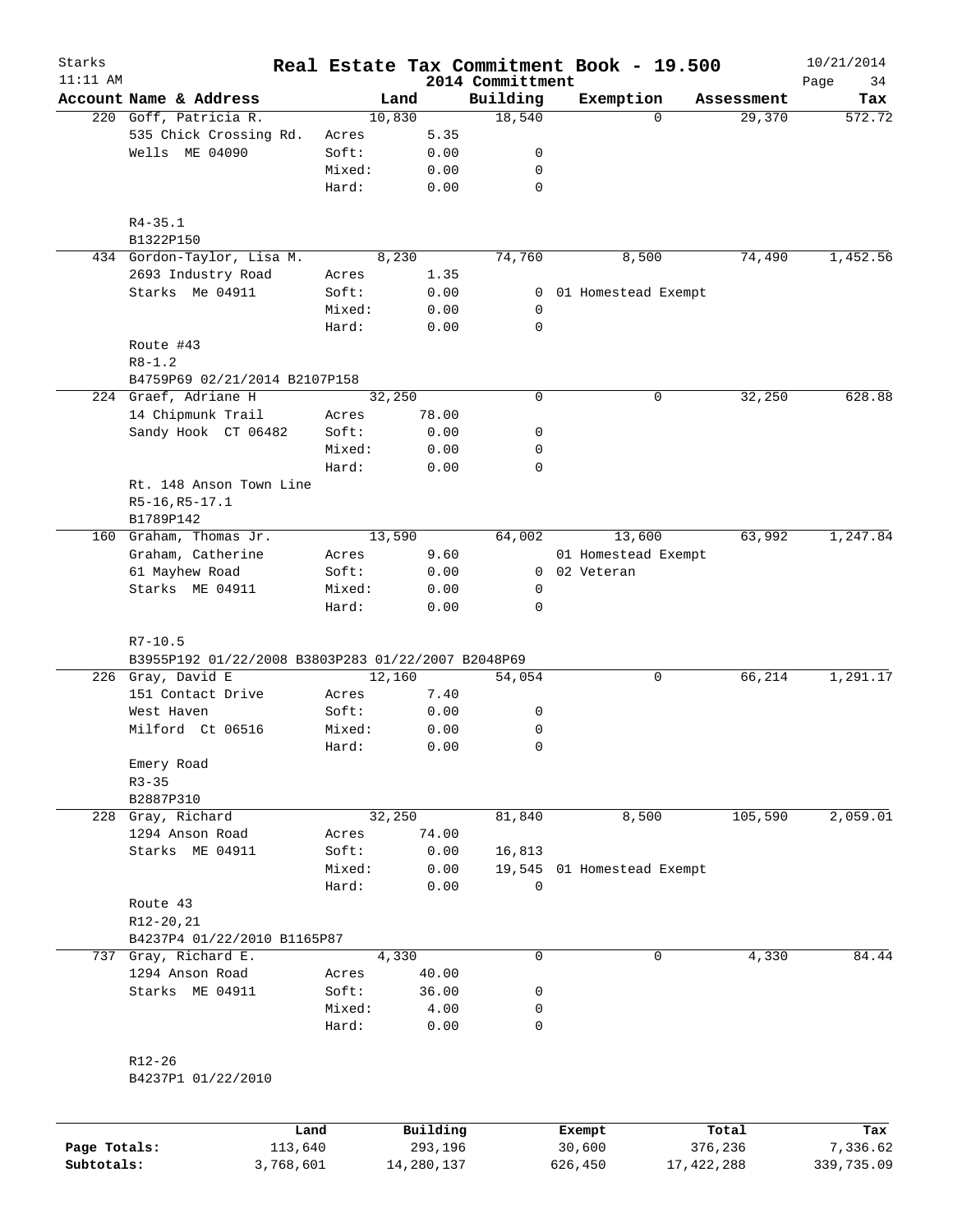| Starks       |                                                                                |        |              |                              | Real Estate Tax Commitment Book - 19.500 |            | 10/21/2014        |
|--------------|--------------------------------------------------------------------------------|--------|--------------|------------------------------|------------------------------------------|------------|-------------------|
| $11:11$ AM   | Account Name & Address                                                         |        | Land         | 2014 Committment<br>Building | Exemption                                | Assessment | Page<br>35<br>Tax |
|              | 230 Greenleaf, Andrea                                                          | 11,100 |              | $\mathbf 0$                  | $\Omega$                                 | 11,100     | 216.45            |
|              | 4060 Snyder Ridge Lane                                                         | Acres  | 7.30         |                              |                                          |            |                   |
|              | Winston-Salem NC 27107                                                         | Soft:  | 0.00         | 0                            |                                          |            |                   |
|              |                                                                                | Mixed: | 0.00         | 0                            |                                          |            |                   |
|              |                                                                                | Hard:  | 0.00         | $\mathbf 0$                  |                                          |            |                   |
|              | $R1 - 16$                                                                      |        |              |                              |                                          |            |                   |
|              | 231 Greenleaf, Scott                                                           | 8,650  |              | 17,892                       | 8,500                                    | 18,042     | 351.82            |
|              | 1081 New Sharon Road                                                           | Acres  | 2.00         |                              | 01 Homestead Exempt                      |            |                   |
|              | Starks ME 04911                                                                | Soft:  | 0.00         | $\mathbf 0$                  |                                          |            |                   |
|              |                                                                                | Mixed: | 0.00         | 0                            |                                          |            |                   |
|              |                                                                                | Hard:  | 0.00         | 0                            |                                          |            |                   |
|              | Rt. 134                                                                        |        |              |                              |                                          |            |                   |
|              | $R1 - 42.1$                                                                    |        |              |                              |                                          |            |                   |
|              | B1497P10                                                                       |        |              |                              |                                          |            |                   |
|              | 143 Guinen, Robert S.                                                          | 14,045 |              | 37,560                       | 8,500                                    | 43,105     | 840.55            |
|              | Guinen, Glen                                                                   | Acres  | 10.30        |                              | 01 Homestead Exempt                      |            |                   |
|              | R.Guinen, Linda A.                                                             |        |              |                              |                                          |            |                   |
|              | 5 Redneck Rd.                                                                  | Soft:  | 0.00         | 0                            |                                          |            |                   |
|              | Starks ME 04911                                                                | Mixed: | 0.00         | 0                            |                                          |            |                   |
|              |                                                                                | Hard:  | 0.00         | $\Omega$                     |                                          |            |                   |
|              |                                                                                |        |              |                              |                                          |            |                   |
|              | $R6 - 2.18$                                                                    |        |              |                              |                                          |            |                   |
|              | B4142P135 05/26/2009 B3505P311 06/18/2005 B883P1018                            |        |              |                              |                                          |            |                   |
|              | 561 Gulnick, Sandra L.                                                         | 13,830 |              | 15,451                       | 8,500                                    | 20,781     | 405.23            |
|              | 32 Thompson Bridge Road Acres                                                  |        | 11.50        |                              | 01 Homestead Exempt                      |            |                   |
|              | Starks Me 04911                                                                | Soft:  | 0.00         | 0                            |                                          |            |                   |
|              |                                                                                | Mixed: | 0.00         | 0                            |                                          |            |                   |
|              |                                                                                | Hard:  | 0.00         | $\Omega$                     |                                          |            |                   |
|              | Emery Road                                                                     |        |              |                              |                                          |            |                   |
|              | $R3 - 41.1$                                                                    |        |              |                              |                                          |            |                   |
|              | B4343P96 11/23/2010 B4242P226 09/28/2009 B2452P124<br>233 Gulnick, William J & |        |              | 42,840                       |                                          |            | 691.08            |
|              | Carol L                                                                        | 6,200  |              |                              | 13,600                                   | 35,440     |                   |
|              | 6 Anson Road                                                                   | Acres  | 0.60         |                              |                                          |            |                   |
|              | Starks ME 04911                                                                | Soft:  | 0.00         |                              | 0 01 Homestead Exempt                    |            |                   |
|              |                                                                                | Mixed: | 0.00         |                              | 0 02 Veteran                             |            |                   |
|              |                                                                                | Hard:  | 0.00         | $\overline{0}$               |                                          |            |                   |
|              | 6 Anson Road                                                                   |        |              |                              |                                          |            |                   |
|              | $U2 - 25, U2 - 26$                                                             |        |              |                              |                                          |            |                   |
|              | B2467P318                                                                      |        |              |                              |                                          |            |                   |
|              | 234 Guthrie, James D. Jr.                                                      | 17,230 |              | $\mathbf 0$                  | 0                                        | 17,230     | 335.99            |
|              | 217 Fitzgerald Road                                                            | Acres  | 43.00        |                              |                                          |            |                   |
|              | Rindge NH 03461                                                                | Soft:  | 7.00         | 898                          |                                          |            |                   |
|              |                                                                                | Mixed: | 0.00         | $\mathbf 0$                  |                                          |            |                   |
|              |                                                                                | Hard:  | 26.00        | 3,434                        |                                          |            |                   |
|              | Industry Line                                                                  |        |              |                              |                                          |            |                   |
|              | $R4-13A$                                                                       |        |              |                              |                                          |            |                   |
|              | B2690P12                                                                       |        |              |                              |                                          |            |                   |
|              | 235 Guthrie, James D., Jr                                                      | 47,000 |              | 24,960                       | 0                                        | 71,960     | 1,403.22          |
|              | 217 Fitzgerald Road                                                            | Acres  | 133.00       |                              |                                          |            |                   |
|              | Rindge NH 03461                                                                | Soft:  | 0.00         | 0                            |                                          |            |                   |
|              |                                                                                | Mixed: | 0.00         | 0                            |                                          |            |                   |
|              |                                                                                | Hard:  | 0.00         | 0                            |                                          |            |                   |
|              | Gordon Road                                                                    |        |              |                              |                                          |            |                   |
|              | $R4-11, R4-13$                                                                 |        |              |                              |                                          |            |                   |
|              | B1800P1                                                                        |        |              |                              |                                          |            |                   |
|              |                                                                                |        |              |                              |                                          |            |                   |
|              |                                                                                |        |              |                              |                                          |            |                   |
|              | Land                                                                           |        | Building     |                              | Exempt                                   | Total      | Tax               |
| Page Totals: | 118,055                                                                        |        | 138,703      |                              | 39,100                                   | 217,658    | 4,244.34          |
| Subtotals:   | 3,886,656                                                                      |        | 14, 418, 840 |                              | 17,639,946<br>665,550                    |            | 343,979.43        |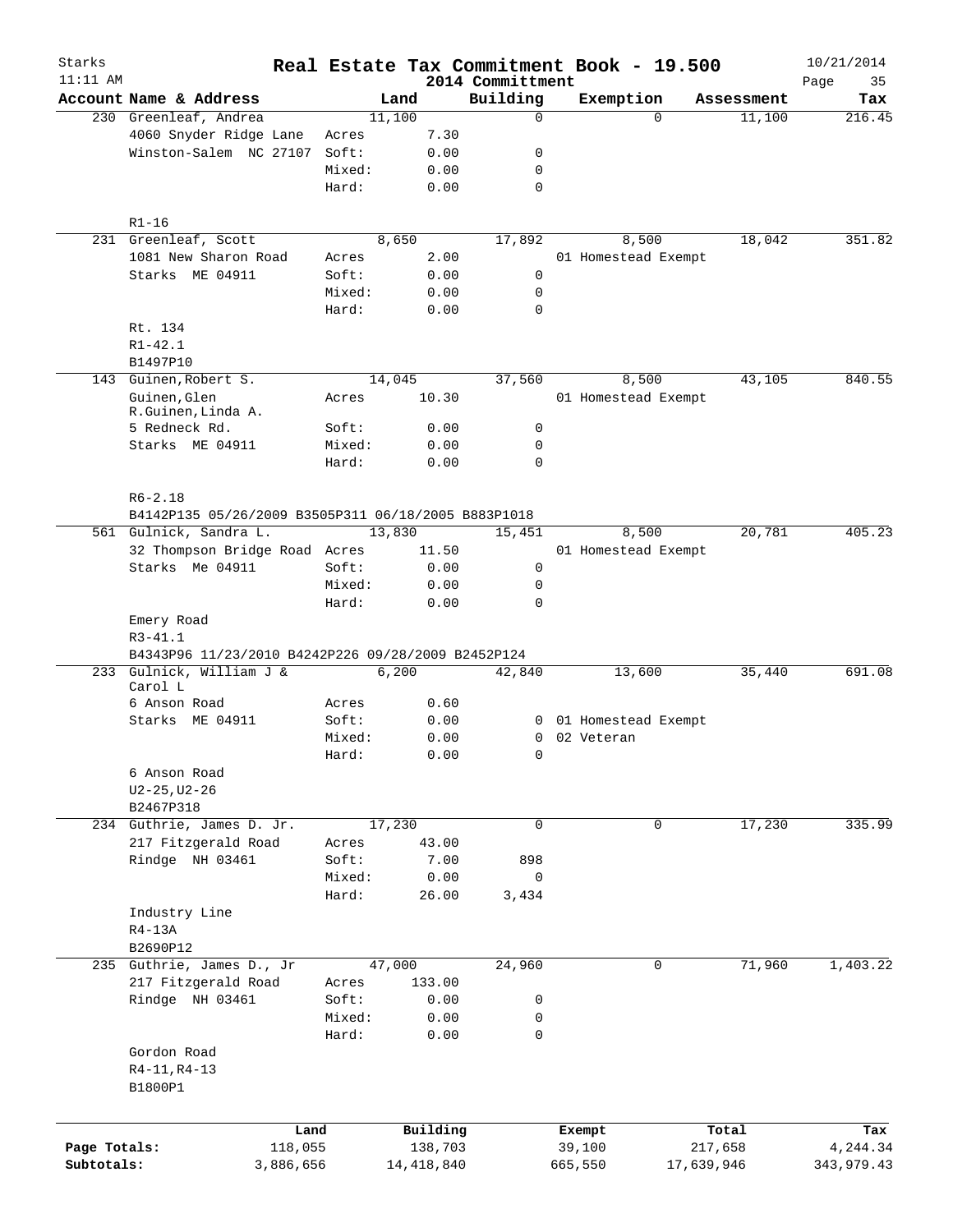| Starks<br>$11:11$ AM |                                                         |  |                 |              | 2014 Committment | Real Estate Tax Commitment Book - 19.500 |              |            | 10/21/2014<br>Page<br>36 |
|----------------------|---------------------------------------------------------|--|-----------------|--------------|------------------|------------------------------------------|--------------|------------|--------------------------|
|                      | Account Name & Address                                  |  |                 | Land         | Building         | Exemption                                |              | Assessment | Tax                      |
|                      | 237 Haley Jr., Charles J.                               |  | 24,530          |              | 5,440            |                                          | $\Omega$     | 29,970     | 584.42                   |
|                      | Haley Linda S                                           |  | Acres           | 47.10        |                  |                                          |              |            |                          |
|                      | P.O. Box 58                                             |  | Soft:           | 0.00         | 0                |                                          |              |            |                          |
|                      | Anson ME 04911                                          |  | Mixed:          | 0.00         | 0                |                                          |              |            |                          |
|                      |                                                         |  | Hard:           | 0.00         | 0                |                                          |              |            |                          |
|                      | $R8 - 1$<br>B1026P1                                     |  |                 |              |                  |                                          |              |            |                          |
|                      | 238 Hall, Leslie E. &<br>Suzanne T.                     |  | 18,750          |              | 19,050           |                                          | $\mathsf{O}$ | 37,800     | 737.10                   |
|                      | 167 Main St Rt. 26                                      |  | Acres           | 20.00        |                  |                                          |              |            |                          |
|                      | Oxford ME 04270                                         |  | Soft:           | 0.00         | 0                |                                          |              |            |                          |
|                      |                                                         |  | Mixed:          | 0.00         | 0                |                                          |              |            |                          |
|                      |                                                         |  | Hard:           | 0.00         | $\mathbf 0$      |                                          |              |            |                          |
|                      | West Mills Road<br>$R5 - 19.2$                          |  |                 |              |                  |                                          |              |            |                          |
|                      | B1077P93                                                |  |                 |              |                  |                                          |              |            |                          |
|                      | 163 Ham Revocable Living<br>Trust, Douglas and<br>Karen |  | 18,750          |              | 76,580           |                                          | 0            | 95,330     | 1,858.94                 |
|                      | 84 Estes Road                                           |  | Acres           | 20.00        |                  |                                          |              |            |                          |
|                      | Rochester NH 03867                                      |  | Soft:           | 0.00         | 0                |                                          |              |            |                          |
|                      |                                                         |  | Mixed:          | 0.00         | 0                |                                          |              |            |                          |
|                      |                                                         |  | Hard:           | 0.00         | $\mathbf 0$      |                                          |              |            |                          |
|                      | Dill Road<br>$R6 - 22.4$                                |  |                 |              |                  |                                          |              |            |                          |
|                      | B4457P215 10/26/2011 B1391P335                          |  |                 |              |                  |                                          |              |            |                          |
|                      | 240 Hamilton, Thomas H. &<br>Laura J.                   |  | 6,690           |              | 0                |                                          | 0            | 6,690      | 130.46                   |
|                      | 1266 Randy Ave. Se                                      |  | Acres           | 0.70         |                  |                                          |              |            |                          |
|                      | Palm Bay FL 32909                                       |  | Soft:           | 0.00         | 0                |                                          |              |            |                          |
|                      |                                                         |  | Mixed:          | 0.00         | 0                |                                          |              |            |                          |
|                      |                                                         |  | Hard:           | 0.00         | $\mathbf 0$      |                                          |              |            |                          |
|                      | $R3 - 23$                                               |  |                 |              |                  |                                          |              |            |                          |
|                      | B896P792                                                |  |                 |              | 33,000           |                                          |              | 25,330     | 493.94                   |
|                      | 241 Hand, Roger & Carolee                               |  | 5,930           | 0.55         |                  | 13,600                                   |              |            |                          |
|                      | 2731 Industry Road                                      |  | Acres           |              |                  | 02 Veteran                               |              |            |                          |
|                      | Starks ME 04911                                         |  | Soft:           | 0.00         | 0                | 01 Homestead Exempt                      |              |            |                          |
|                      |                                                         |  | Mixed:<br>Hard: | 0.00<br>0.00 | 0<br>$\mathbf 0$ |                                          |              |            |                          |
|                      |                                                         |  |                 |              |                  |                                          |              |            |                          |
|                      | $U1-8$                                                  |  |                 |              |                  |                                          |              |            |                          |
|                      | B1269P206                                               |  |                 |              |                  |                                          |              |            |                          |
|                      | 242 Hanlon, Jeffery R                                   |  | 10,600          |              | 16,730           |                                          | 0            | 27,330     | 532.93                   |
|                      | 2 Caron St.                                             |  | Acres           | 5.00         |                  |                                          |              |            |                          |
|                      | Lisbon ME 04935                                         |  | Soft:           | 0.00         | 0                |                                          |              |            |                          |
|                      |                                                         |  | Mixed:          | 0.00         | 0                |                                          |              |            |                          |
|                      |                                                         |  | Hard:           | 0.00         | $\mathbf 0$      |                                          |              |            |                          |
|                      | Mayhew Road                                             |  |                 |              |                  |                                          |              |            |                          |
|                      | $R6 - 2.1$                                              |  |                 |              |                  |                                          |              |            |                          |
|                      | B2674P179                                               |  |                 |              |                  |                                          |              |            |                          |
|                      |                                                         |  |                 |              |                  |                                          |              |            |                          |
|                      |                                                         |  |                 |              |                  |                                          |              |            |                          |
|                      |                                                         |  |                 |              |                  |                                          |              |            |                          |

|              | Land      | Building   | Exempt  | Total      | Tax         |
|--------------|-----------|------------|---------|------------|-------------|
| Page Totals: | 85,250    | 150,800    | 13,600  | 222,450    | 4,337.79    |
| Subtotals:   | 3,971,906 | 14,569,640 | 679,150 | 17,862,396 | 348, 317.22 |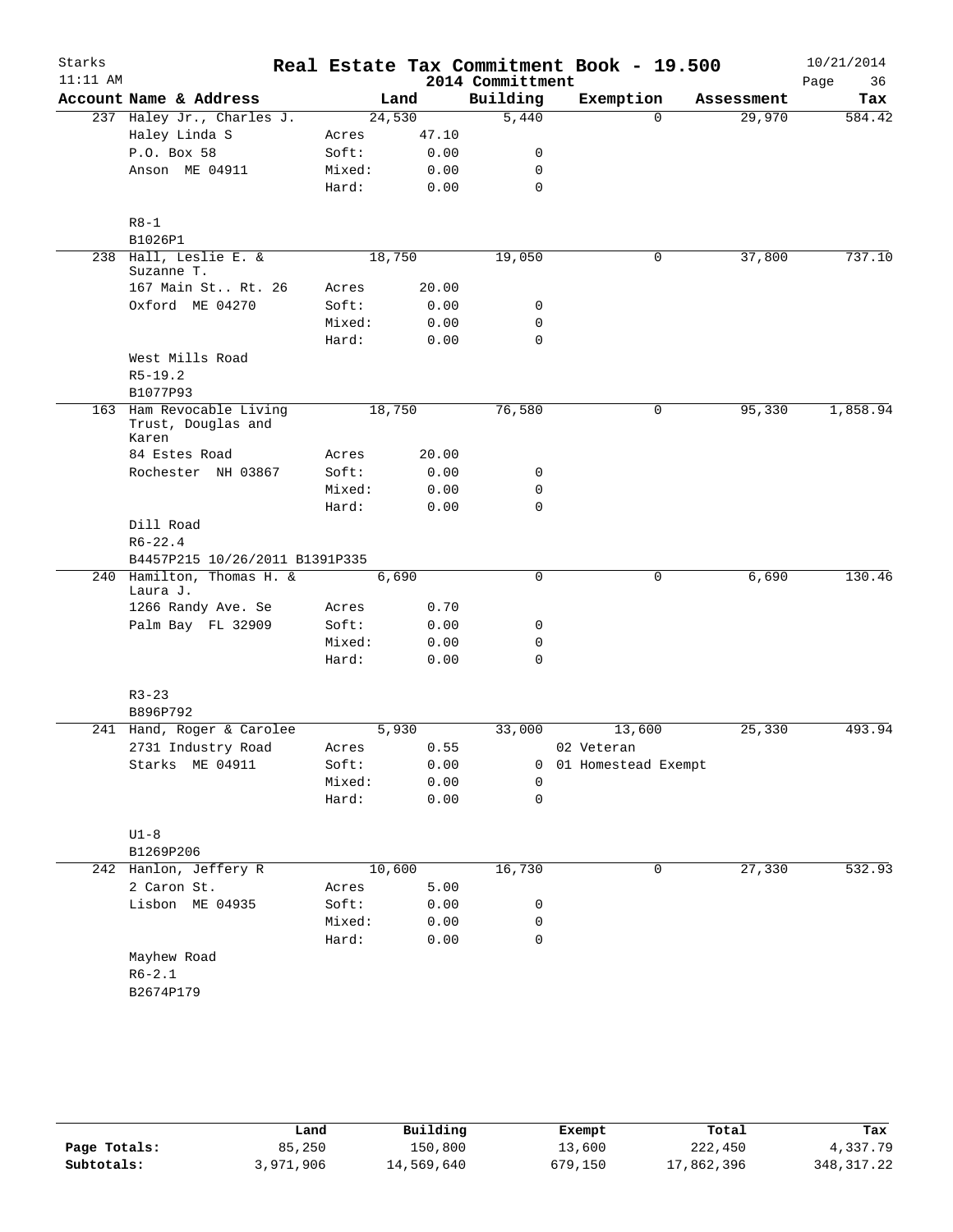| Starks       |                                          |           |               |                              | Real Estate Tax Commitment Book - 19.500 |            |            | 10/21/2014        |
|--------------|------------------------------------------|-----------|---------------|------------------------------|------------------------------------------|------------|------------|-------------------|
| $11:11$ AM   | Account Name & Address                   |           | Land          | 2014 Committment<br>Building | Exemption                                |            | Assessment | Page<br>37<br>Tax |
|              | 212 Hanlon, Jeffrey R.                   |           | 18,830        | 10,970                       |                                          | $\Omega$   | 29,800     | 581.10            |
|              | 2 Caron Street                           | Acres     | 20.30         |                              |                                          |            |            |                   |
|              | Lisbon ME 04250                          | Soft:     | 0.00          | 0                            |                                          |            |            |                   |
|              |                                          | Mixed:    | 0.00          | 0                            |                                          |            |            |                   |
|              |                                          | Hard:     | 0.00          | $\mathbf 0$                  |                                          |            |            |                   |
|              | Sterry Hill Road                         |           |               |                              |                                          |            |            |                   |
|              | $R4-40.1, R4-40.2$                       |           |               |                              |                                          |            |            |                   |
|              | B2203P52                                 |           |               |                              |                                          |            |            |                   |
|              | 419 Harrick, Michael C.                  |           | 12,850        | $\mathbf 0$                  |                                          | 0          | 12,850     | 250.58            |
|              | 57 Dodgingtown Road<br>Apt. 4            | Acres     | 10.00         |                              |                                          |            |            |                   |
|              | Newtown CT 06470                         | Soft:     | 0.00          | 0                            |                                          |            |            |                   |
|              |                                          | Mixed:    | 0.00          | $\mathbf 0$                  |                                          |            |            |                   |
|              |                                          | Hard:     | 0.00          | $\mathbf 0$                  |                                          |            |            |                   |
|              | Mayhew Rd                                |           |               |                              |                                          |            |            |                   |
|              | $R7 - 10.3$                              |           |               |                              |                                          |            |            |                   |
|              | B3540P264 B1314P9                        |           |               |                              |                                          |            |            |                   |
|              | 244 Harris, Adrian                       |           | 27,130        | $\mathbf 0$                  |                                          | 0          | 27,130     | 529.04            |
|              | PO Box 329                               | Acres     | 57.50         |                              |                                          |            |            |                   |
|              | Farmington ME 04938                      | Soft:     | 0.00          | 0                            |                                          |            |            |                   |
|              |                                          | Mixed:    | 0.00          | $\mathbf 0$                  |                                          |            |            |                   |
|              |                                          | Hard:     | 0.00          | $\mathbf 0$                  |                                          |            |            |                   |
|              | $R1 - 39$<br>B2591P303                   |           |               |                              |                                          |            |            |                   |
|              | 245 Harris, Nelson N                     |           | 10,670        | 13,320                       | 8,500                                    |            | 15,490     | 302.06            |
|              | P.O.Box 504                              | Acres     | 5.10          |                              |                                          |            |            |                   |
|              | Anson ME 04911                           | Soft:     | 0.00          | $\mathbf{0}$                 | 01 Homestead Exempt                      |            |            |                   |
|              |                                          | Mixed:    | 0.00          | $\mathbf 0$                  |                                          |            |            |                   |
|              |                                          | Hard:     | 0.00          | $\mathbf 0$                  |                                          |            |            |                   |
|              | Mayhew Road                              |           |               |                              |                                          |            |            |                   |
|              | $R6-2.1A$                                |           |               |                              |                                          |            |            |                   |
|              | B1364P44                                 |           |               |                              |                                          |            |            |                   |
|              | 246 Harris, Paul D. &<br>Elaine C.       |           | 27,250        | 2,300                        |                                          | 0          | 29,550     | 576.23            |
|              | 86 Beechwood St.                         | Acres     | 58.00         |                              |                                          |            |            |                   |
|              | Thomaston ME 04861                       | Soft:     | 0.00          | 0                            |                                          |            |            |                   |
|              |                                          | Mixed:    | 0.00          | $\mathsf 0$                  |                                          |            |            |                   |
|              |                                          | Hard:     | 0.00          | 0                            |                                          |            |            |                   |
|              | $R7-16.3, 16.4, 16.5$<br>B1302P114       |           |               |                              |                                          |            |            |                   |
|              | 748 Hartigan, David                      |           | 20, 250       | $\mathsf{O}$                 |                                          | 0          | 20, 250    | 394.88            |
|              | P.O. Box 86                              | Acres     | 30.00         |                              |                                          |            |            |                   |
|              | Anson ME 04911                           | Soft:     | 0.00          | 0                            |                                          |            |            |                   |
|              |                                          | Mixed:    | 0.00          | 0                            |                                          |            |            |                   |
|              |                                          | Hard:     | 0.00          | $\mathbf 0$                  |                                          |            |            |                   |
|              | R11 25                                   |           |               |                              |                                          |            |            |                   |
|              | B4724P33 10/22/2013 B4291P154 07/13/2010 |           | 28,750        | 9,000                        | 8,500                                    |            | 29,250     | 570.38            |
|              | 746 Hartigan, David<br>PO Box 86         | Acres     |               |                              | 01 Homestead Exempt                      |            |            |                   |
|              | Starks ME 04911                          | Soft:     | 60.00<br>0.00 | 0                            |                                          |            |            |                   |
|              |                                          | Mixed:    | 0.00          | 0                            |                                          |            |            |                   |
|              |                                          | Hard:     | 0.00          | $\mathbf 0$                  |                                          |            |            |                   |
|              | R7 15.1<br>B4330P182 10/23/2010          |           |               |                              |                                          |            |            |                   |
|              |                                          | Land      | Building      |                              | Exempt                                   | Total      |            | Tax               |
| Page Totals: |                                          | 145,730   | 35,590        |                              | 17,000                                   | 164,320    |            | 3,204.27          |
| Subtotals:   |                                          | 4,117,636 | 14,605,230    |                              | 696,150                                  | 18,026,716 |            | 351,521.49        |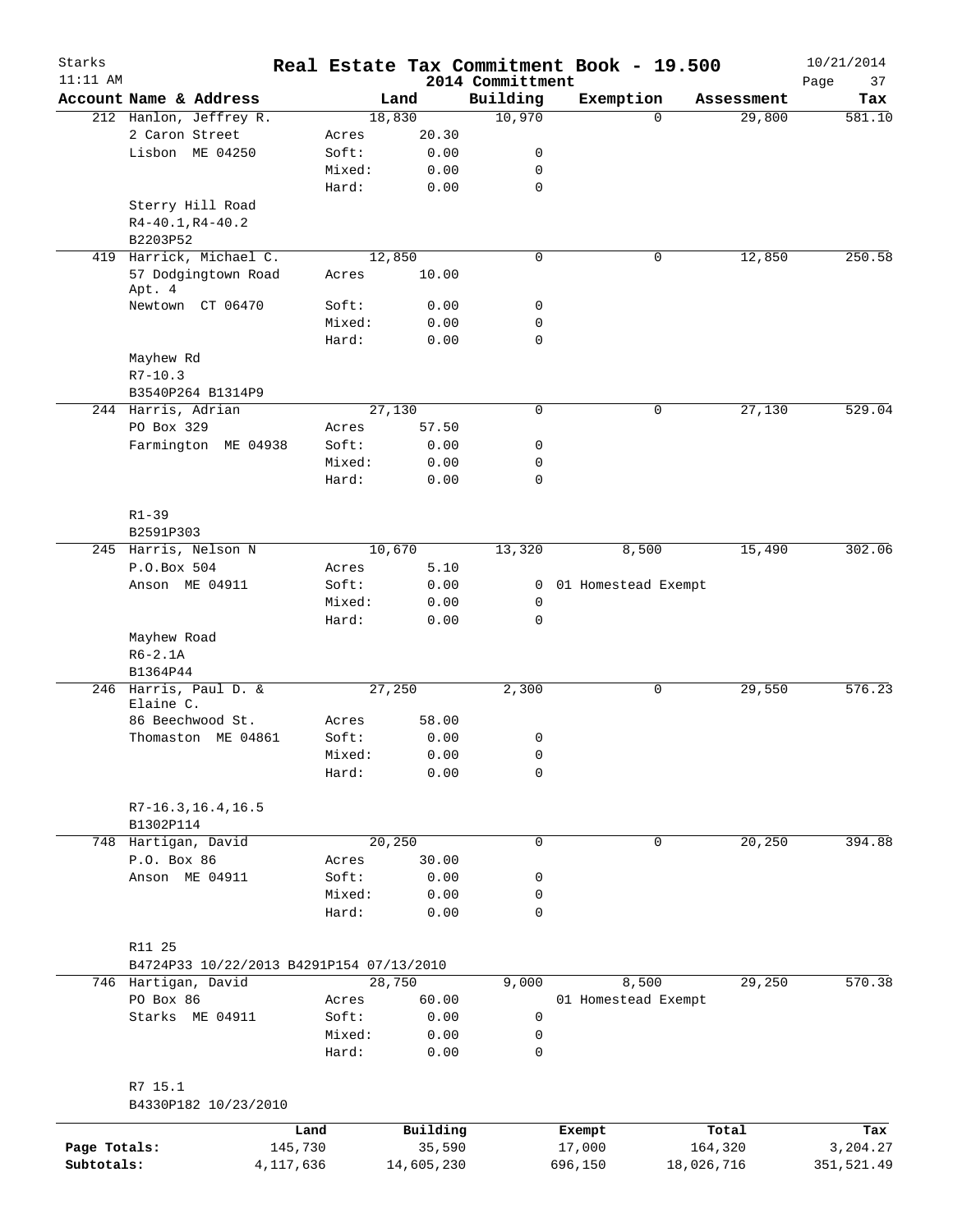| Starks<br>$11:11$ AM |                                         |        |                     | 2014 Committment | Real Estate Tax Commitment Book - 19.500 |                  | 10/21/2014<br>38<br>Page |
|----------------------|-----------------------------------------|--------|---------------------|------------------|------------------------------------------|------------------|--------------------------|
|                      | Account Name & Address                  |        | Land                | Building         | Exemption                                | Assessment       | Tax                      |
|                      | 747 Hartigan, David                     |        | 20,250              | $\mathbf 0$      | $\Omega$                                 | 20,250           | 394.88                   |
|                      | PO Box 86                               | Acres  | 30.00               |                  |                                          |                  |                          |
|                      | Starks ME 04911                         | Soft:  | 0.00                | 0                |                                          |                  |                          |
|                      |                                         | Mixed: | 0.00                | 0                |                                          |                  |                          |
|                      |                                         | Hard:  | 0.00                | 0                |                                          |                  |                          |
|                      | R11 24                                  |        |                     |                  |                                          |                  |                          |
|                      | B4330P179 10/23/2010                    |        |                     |                  |                                          |                  |                          |
|                      | 249 Hartigan, Dennis P.                 |        | 18,180              | 26,880           | 0                                        | 45,060           | 878.67                   |
|                      | Hartigan Susan C.                       | Acres  | 17.70               |                  |                                          |                  |                          |
|                      | PO Box 72                               | Soft:  | 0.00                | 0                |                                          |                  |                          |
|                      | North Berwick ME 03906 Mixed:           |        | 0.00                | 0                |                                          |                  |                          |
|                      |                                         | Hard:  | 0.00                | 0                |                                          |                  |                          |
|                      | New Sharon Rd                           |        |                     |                  |                                          |                  |                          |
|                      | $R2 - 45$                               |        |                     |                  |                                          |                  |                          |
|                      | B1827P184                               |        |                     |                  |                                          |                  |                          |
|                      | 250 Hartigan, Joseph W.                 |        | 18,320              | 46,680           | 8,500                                    | 56,500           | 1,101.75                 |
|                      | Hartigan Roberta M.                     | Acres  | 72.50               |                  |                                          |                  |                          |
|                      | 106 Anson Road                          | Soft:  | 0.00                |                  | 0 01 Homestead Exempt                    |                  |                          |
|                      | Starks ME 04911                         | Mixed: | 70.00               | 9,244            |                                          |                  |                          |
|                      |                                         | Hard:  | 0.00                | 0                |                                          |                  |                          |
|                      | $R7 - 6$                                |        |                     |                  |                                          |                  |                          |
|                      | B1271P100                               |        |                     |                  |                                          |                  |                          |
|                      | 32 Hartigan, Joseph W.                  |        | 20,000              | $\mathbf 0$      | 0                                        | 20,000           | 390.00                   |
|                      | Hartigan, Roberta M.                    | Acres  | 25.00               |                  |                                          |                  |                          |
|                      | 106 Anson Rd.                           | Soft:  | 0.00                | 0                |                                          |                  |                          |
|                      | Starks ME 04911-0125                    | Mixed: | 0.00                | 0                |                                          |                  |                          |
|                      | Mayhew Rd                               | Hard:  | 0.00                | 0                |                                          |                  |                          |
|                      | $R7 - 16.2$                             |        |                     |                  |                                          |                  |                          |
|                      | B4515P150 04/17/2012 B3599P123 B133P123 |        |                     |                  |                                          |                  |                          |
|                      | 255 Hawxwelll, Jaren W                  |        | 18,250              | 0                | 0                                        | 18,250           | 355.88                   |
|                      | 3 Anthony Street                        | Acres  | 22.00               |                  |                                          |                  |                          |
|                      | Berkley MA 02779                        | Soft:  | 0.00                | 0                |                                          |                  |                          |
|                      |                                         | Mixed: | 0.00                | 0                |                                          |                  |                          |
|                      |                                         | Hard:  | 0.00                | 0                |                                          |                  |                          |
|                      | $R1 - 48$                               |        |                     |                  |                                          |                  |                          |
|                      | B3976P101 03/28/2008 B807P218           |        |                     |                  |                                          |                  |                          |
|                      | 257 Hayden Family Trust                 |        | 10,010              | 0                | 0                                        | 10,010           | 195.20                   |
|                      | 398 Anson Road                          | Acres  | 75.00               |                  |                                          |                  |                          |
|                      | Starks ME 04911                         | Soft:  | 0.00                | 0                |                                          |                  |                          |
|                      |                                         | Mixed: | 25.00               | 3,302            |                                          |                  |                          |
|                      |                                         | Hard:  | 50.00               | 6,603            |                                          |                  |                          |
|                      | $R5 - 8$                                |        |                     |                  |                                          |                  |                          |
|                      | B897P626 B0P135                         |        |                     |                  |                                          |                  |                          |
|                      | 703 Hayden, Joseph P.                   |        | 10,610              | 62,655           | 8,500                                    | 64,765           | 1,262.92                 |
|                      | Steward, Ashley M.                      | Acres  | 20.00               |                  | 01 Homestead Exempt                      |                  |                          |
|                      | 370 Anson Road                          | Soft:  | 0.00                | 0                |                                          |                  |                          |
|                      | Starks ME 04911                         | Mixed: | 18.00               | 0                |                                          |                  |                          |
|                      |                                         | Hard:  | 0.00                | 0                |                                          |                  |                          |
|                      | Anson Road                              |        |                     |                  |                                          |                  |                          |
|                      | $R11 - 4.5$<br>B3772P184 11/14/2006     |        |                     |                  |                                          |                  |                          |
|                      |                                         |        |                     |                  |                                          |                  |                          |
|                      |                                         |        |                     |                  |                                          |                  |                          |
| Page Totals:         | Land<br>115,620                         |        | Building<br>136,215 |                  | Exempt<br>17,000                         | Total<br>234,835 | Tax<br>4,579.30          |
| Subtotals:           | 4,233,256                               |        | 14,741,445          |                  | 713,150                                  | 18, 261, 551     | 356,100.79               |
|                      |                                         |        |                     |                  |                                          |                  |                          |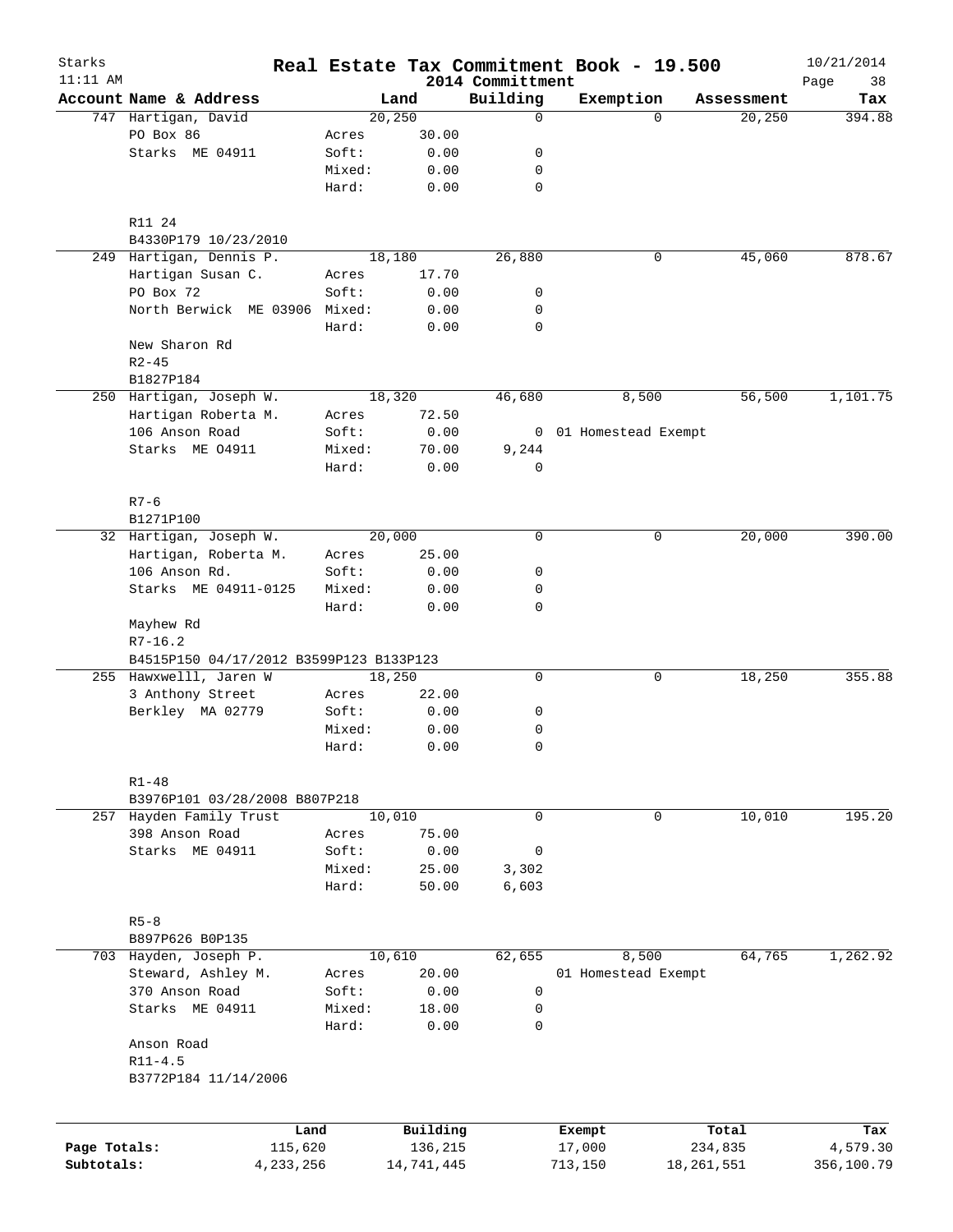| Starks     |                                             |                |        |        |                  | Real Estate Tax Commitment Book - 19.500 |            | 10/21/2014 |
|------------|---------------------------------------------|----------------|--------|--------|------------------|------------------------------------------|------------|------------|
| $11:11$ AM |                                             |                |        |        | 2014 Committment |                                          |            | 39<br>Page |
|            | Account Name & Address                      |                | Land   |        | Building         | Exemption                                | Assessment | Tax        |
|            | 735 Hayden, Joseph P.O.                     |                | 9,950  |        | 10,000           | $\Omega$                                 | 19,950     | 389.03     |
|            | 370 Anson Road                              | Acres          |        | 4.00   |                  |                                          |            |            |
|            | Starks ME 04911                             | Soft:          |        | 0.00   | 0                |                                          |            |            |
|            |                                             | Mixed:         |        | 0.00   | 0                |                                          |            |            |
|            |                                             | Hard:          |        | 0.00   | $\mathbf 0$      |                                          |            |            |
|            | $R-10$ 2A                                   |                |        |        |                  |                                          |            |            |
|            | 258 Hayden, Joseph Paul &<br>Pauline        |                | 9,300  |        | 77,880           | 8,500                                    | 78,680     | 1,534.26   |
|            | 417 Anson Road                              | Acres          |        | 3.00   |                  |                                          |            |            |
|            | Starks ME 04911                             | Soft:          |        | 0.00   |                  | 0 01 Homestead Exempt                    |            |            |
|            |                                             | Mixed:         |        | 0.00   | 0                |                                          |            |            |
|            |                                             | Hard:          |        | 0.00   | $\mathbf 0$      |                                          |            |            |
|            | $R10-2$                                     |                |        |        |                  |                                          |            |            |
|            | B1210P219                                   |                |        |        |                  |                                          |            |            |
|            | 256 Hayden, Lorraine P.                     |                | 10,600 |        | 58,650           | 13,600                                   | 55,650     | 1,085.18   |
|            | 529 Anson Road                              | Acres          |        | 5.00   |                  | 02 Veteran                               |            |            |
|            | Starks ME 04911                             | Soft:          |        | 0.00   | $\overline{0}$   | 01 Homestead Exempt                      |            |            |
|            |                                             | Mixed:         |        | 0.00   | 0                |                                          |            |            |
|            |                                             | Hard:          |        | 0.00   | $\mathbf 0$      |                                          |            |            |
|            | $R10-4$                                     |                |        |        |                  |                                          |            |            |
|            | B3491P195 05/09/2005                        |                |        |        |                  |                                          |            |            |
|            | 259 Hebert, Estate of<br>Beula              |                | 10,120 |        | 37,320           | 0                                        | 47,440     | 925.08     |
|            | 2 Sawyers Mills Road                        | Acres          |        | 17.00  |                  |                                          |            |            |
|            | Starks ME 04911                             | Soft:          |        | 4.00   | 513              |                                          |            |            |
|            |                                             | Mixed:         |        | 12.00  | 1,585            |                                          |            |            |
|            |                                             | Hard:          |        | 0.00   | 0                |                                          |            |            |
|            | Rt 43 Madison Rd                            |                |        |        |                  |                                          |            |            |
|            | $R3 - 9, R7 - 7$                            |                |        |        |                  |                                          |            |            |
|            | B598P321                                    |                |        |        |                  |                                          |            |            |
|            | 260 Hebert, Kerry D.<br>Hebert Jennifer     |                | 28,810 | 147.00 | 131,428          | 8,500                                    | 151,738    | 2,958.89   |
|            | 31 Mt. Hunger Road                          | Acres<br>Soft: |        | 5.00   |                  | 554 01 Homestead Exempt                  |            |            |
|            | Starks ME 04911                             | Mixed:         |        | 74.00  | 8,258            |                                          |            |            |
|            |                                             | Hard:          |        | 60.00  | 7,452            |                                          |            |            |
|            | Mayhew Rd                                   |                |        |        |                  |                                          |            |            |
|            | $R5 - 7$                                    |                |        |        |                  |                                          |            |            |
|            | B2716P181                                   |                |        |        |                  |                                          |            |            |
|            | 261 Hemmingway, Harold &                    |                | 12,400 |        | 0                | $\mathbf 0$                              | 12,400     | 241.80     |
|            | Wayne Walker<br>202 Farmington Falls<br>Rd. | Acres          |        | 9.30   |                  |                                          |            |            |
|            | Farmington ME 04938                         | Soft:          |        | 0.00   | 0                |                                          |            |            |
|            |                                             | Mixed:         |        | 0.00   | $\mathbf 0$      |                                          |            |            |
|            |                                             | Hard:          |        | 0.00   | $\mathbf 0$      |                                          |            |            |
|            | $R2 - 14$                                   |                |        |        |                  |                                          |            |            |
|            | B846P42                                     |                |        |        |                  |                                          |            |            |

|              | Land      | Building   | Exempt  | Total      | Tax         |
|--------------|-----------|------------|---------|------------|-------------|
| Page Totals: | 81,180    | 315,278    | 30,600  | 365,858    | 7,134.24    |
| Subtotals:   | 4,314,436 | 15,056,723 | 743,750 | 18,627,409 | 363, 235.03 |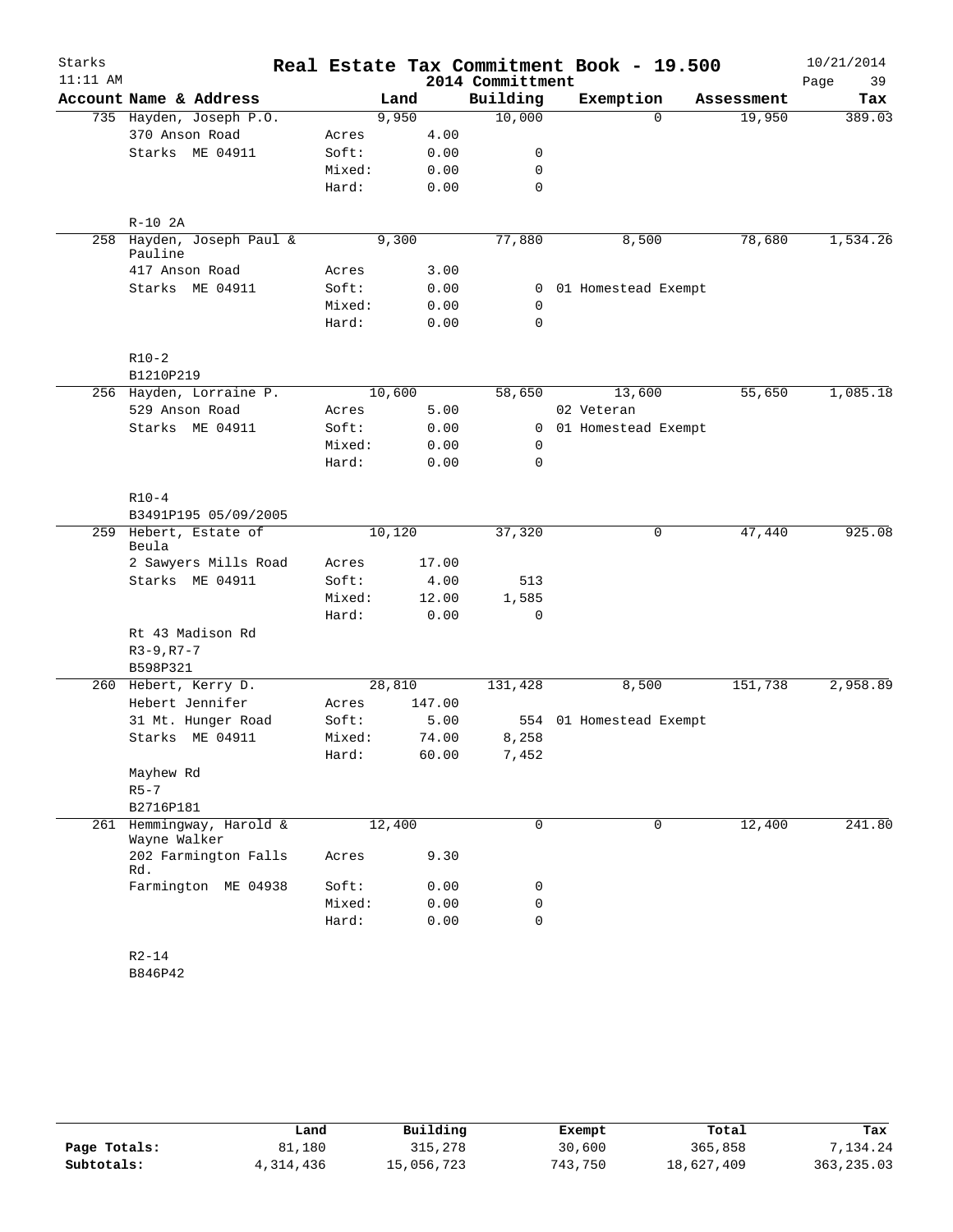| $11:11$ AM |                                                   |                 |              | 2014 Committment | Real Estate Tax Commitment Book - 19.500 |            | 10/21/2014<br>Page<br>40 |
|------------|---------------------------------------------------|-----------------|--------------|------------------|------------------------------------------|------------|--------------------------|
|            | Account Name & Address                            |                 | Land         | Building         | Exemption                                | Assessment | Tax                      |
|            | 262 Henckel, Troy L                               |                 | 17,230       | 5,900            | $\Omega$                                 | 23,130     | 451.04                   |
|            | 7024 Desert Canyon                                | Acres           | 15.20        |                  |                                          |            |                          |
|            | El Paso TX 79912                                  | Soft:           | 0.00         | 0                |                                          |            |                          |
|            |                                                   | Mixed:          | 0.00         | 0                |                                          |            |                          |
|            |                                                   | Hard:           | 0.00         | $\mathbf 0$      |                                          |            |                          |
|            | New Sharon Road                                   |                 |              |                  |                                          |            |                          |
|            | $R8 - 8.1$                                        |                 |              |                  |                                          |            |                          |
|            | B2526P17                                          |                 |              |                  |                                          |            |                          |
|            | 263 Henderson, LLC                                |                 | 10,300       | $\mathbf 0$      | 0                                        | 10,300     | 200.85                   |
|            | 25 Riverside Lane                                 | Acres           | 79.00        |                  |                                          |            |                          |
|            | Ellsworth ME 04605                                | Soft:           | 65.00        | 8,342            |                                          |            |                          |
|            |                                                   | Mixed:          | 0.00         | 0                |                                          |            |                          |
|            |                                                   | Hard:           | 14.00        | 1,849            |                                          |            |                          |
|            | $R1 - 45$                                         |                 |              |                  |                                          |            |                          |
|            | B3604P242 11/08/2005 B880P1084                    |                 |              |                  |                                          |            |                          |
|            | 264 Hennings, Arlo &                              |                 | 9,410        | 0                | $\mathsf{O}$                             | 9,410      | 183.50                   |
|            | Pauline                                           |                 |              |                  |                                          |            |                          |
|            | 509 Farmington Falls Rd Acres                     |                 | 4.70         |                  |                                          |            |                          |
|            | Farmington ME 04938                               | Soft:           | 0.00         | 0                |                                          |            |                          |
|            |                                                   | Mixed:          | 0.00         | 0                |                                          |            |                          |
|            |                                                   | Hard:           | 0.00         | $\mathbf 0$      |                                          |            |                          |
|            |                                                   |                 |              |                  |                                          |            |                          |
|            | $R7 - 17$                                         |                 |              |                  |                                          |            |                          |
|            | 634 Henri, Allan                                  |                 | 8,950        | $\mathbf 0$      | $\mathbf 0$                              | 8,950      | 174.53                   |
|            | 47 Mountain Road                                  | Acres           | 4.00         |                  |                                          |            |                          |
|            | Biddeford ME 04005                                | Soft:           | 0.00         | 0                |                                          |            |                          |
|            |                                                   | Mixed:          | 0.00         | $\mathbf 0$      |                                          |            |                          |
|            |                                                   | Hard:           | 0.00         | 0                |                                          |            |                          |
|            | $R5 - 4$                                          |                 |              |                  |                                          |            |                          |
|            | B4406P77 05/24/2011 B3827P177 03/23/2007 B825P640 |                 |              |                  |                                          |            |                          |
|            | 269 Hill, James. P                                |                 | 20,750       | 18,960           | 0                                        | 39,710     | 774.35                   |
|            | Hill Lisa M                                       | Acres           | 28.00        |                  |                                          |            |                          |
|            | 23 Judith Lane #12                                | Soft:           | 0.00         |                  |                                          |            |                          |
|            |                                                   |                 |              | 0                |                                          |            |                          |
|            | Waltham MA 02452                                  | Mixed:          | 0.00         | 0                |                                          |            |                          |
|            |                                                   | Hard:           | 0.00         | 0                |                                          |            |                          |
|            | West Mill Road                                    |                 |              |                  |                                          |            |                          |
|            | $R5 - 23.1, R5 - 23.2$                            |                 |              |                  |                                          |            |                          |
|            |                                                   |                 |              |                  |                                          |            |                          |
|            | B1460P131                                         |                 |              | 0                | 0                                        |            |                          |
|            | 270 Hill, Richard                                 |                 | 13,180       |                  |                                          | 13,180     |                          |
|            | 8 Melrose Ave # 2                                 | Acres           | 10.50        |                  |                                          |            |                          |
|            | Haverhill MA 01830                                | Soft:           | 0.00         | 0                |                                          |            |                          |
|            |                                                   | Mixed:<br>Hard: | 0.00<br>0.00 | 0<br>0           |                                          |            | 257.01                   |
|            |                                                   |                 |              |                  |                                          |            |                          |
|            | R2-24.11                                          |                 |              |                  |                                          |            |                          |
|            | B1481P291                                         |                 |              |                  |                                          |            |                          |
|            | 457 Hilton, Ernest                                |                 | 10,470       | 6,000            | $\mathbf 0$                              | 16,470     |                          |
|            | P.O. Box 162                                      | Acres           | 4.80         |                  |                                          |            |                          |
|            | Madison ME 04950                                  | Soft:           | 0.00         | 0                |                                          |            |                          |
|            |                                                   | Mixed:          | 0.00         | 0                |                                          |            |                          |
|            |                                                   | Hard:           | 0.00         | $\mathbf 0$      |                                          |            | 321.17                   |

|              | Land      | Building   | Exempt  | Total      | Tax        |
|--------------|-----------|------------|---------|------------|------------|
| Page Totals: | 90,290    | 30,860     |         | 121,150    | 2,362.45   |
| Subtotals:   | 4,404,726 | 15,087,583 | 743,750 | 18,748,559 | 365,597.48 |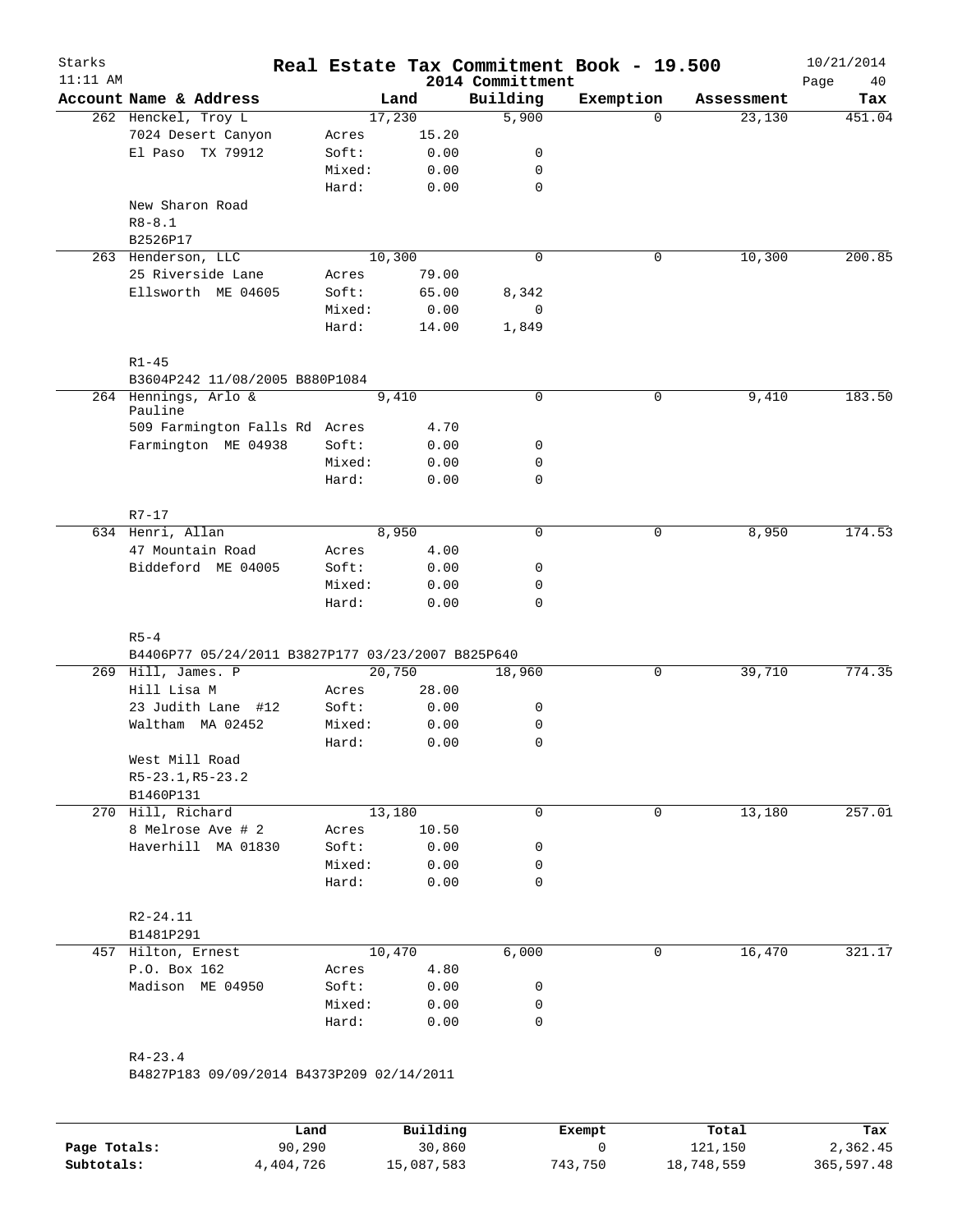| Starks<br>$11:11$ AM |                                                     |           |        |              | 2014 Committment | Real Estate Tax Commitment Book - 19.500 |            | 10/21/2014<br>Page<br>41 |
|----------------------|-----------------------------------------------------|-----------|--------|--------------|------------------|------------------------------------------|------------|--------------------------|
|                      | Account Name & Address                              |           |        | Land         | Building         | Exemption                                | Assessment | Tax                      |
|                      | 572 Hilton, Ernest W.                               |           |        | 3,270        | $\mathbf 0$      | $\Omega$                                 | 3,270      | 63.77                    |
|                      | Hilton, Gwendolyn R.                                |           | Acres  | 30.00        |                  |                                          |            |                          |
|                      | 8 Olde Ferry Road                                   |           | Soft:  | 0.00         | 0                |                                          |            |                          |
|                      | Starks ME 04911                                     |           | Mixed: | 30.00        | 3,962            |                                          |            |                          |
|                      |                                                     |           | Hard:  | 0.00         | 0                |                                          |            |                          |
|                      | Bet. Chin & Gordon Rds<br>$R3 - 38$                 |           |        |              |                  |                                          |            |                          |
|                      | B3683P195 05/25/2006 B2604P115                      |           |        |              |                  |                                          |            |                          |
|                      | 394 Hilton, Ernest W.                               |           |        | 1,530        | $\Omega$         | 0                                        | 1,530      | 29.84                    |
|                      | Hilton, Gwendolyn R.                                |           | Acres  | 11.50        |                  |                                          |            |                          |
|                      | 8 Olde Ferry Road                                   |           | Soft:  | 2.00         | 257              |                                          |            |                          |
|                      | Starks ME 04911                                     |           | Mixed: | 9.00         | 1,189            |                                          |            |                          |
|                      |                                                     |           | Hard:  | 0.50         | 66               |                                          |            |                          |
|                      | Mayhew Rd                                           |           |        |              |                  |                                          |            |                          |
|                      | $R6 - 2.13$                                         |           |        |              |                  |                                          |            |                          |
|                      | B3579P170 10/24/2005 B1737P20                       |           |        |              |                  |                                          |            |                          |
|                      | 573 Hilton, Ernest W.                               |           |        | 13,850       | 0                | 0                                        | 13,850     | 270.08                   |
|                      | 8 Olde Ferry Road                                   |           | Acres  | 10.00        |                  |                                          |            |                          |
|                      | Starks ME 04911                                     |           | Soft:  | 0.00         | 0                |                                          |            |                          |
|                      |                                                     |           | Mixed: | 0.00         | 0                |                                          |            |                          |
|                      |                                                     |           | Hard:  | 0.00         | $\mathbf 0$      |                                          |            |                          |
|                      |                                                     |           |        |              |                  |                                          |            |                          |
|                      | $R3 - 43$                                           |           |        |              |                  |                                          |            |                          |
|                      | B3749P110 09/22/2006 B3749P109 09/22/2006 B1370P188 |           |        |              |                  |                                          |            |                          |
|                      | 706 Hilton, Ernest W.                               |           |        | 6,650        | 0                | 0                                        | 6,650      | 129.68                   |
|                      | Hilton, Gwendolyn R.                                |           | Acres  | 50.00        |                  |                                          |            |                          |
|                      | 8 Olde Ferry Road                                   |           | Soft:  | 7.00         | 898              |                                          |            |                          |
|                      | Starks ME 04911                                     |           | Mixed: | 43.00        | 5,679            |                                          |            |                          |
|                      |                                                     |           | Hard:  | 0.00         | 0                |                                          |            |                          |
|                      | Mayhew Road                                         |           |        |              |                  |                                          |            |                          |
|                      | $R6 - 16.1$                                         |           |        |              |                  |                                          |            |                          |
| 277                  | Hilton, Ernest W. &                                 |           |        | 10,120       | 0                | 0                                        | 10,120     | 197.34                   |
|                      | Gwendolyn R.                                        |           |        |              |                  |                                          |            |                          |
|                      | 8 Olde Ferry Road                                   |           | Acres  | 78.00        |                  |                                          |            |                          |
|                      | Starks ME 04911                                     |           | Soft:  | 78.00        | 10,011           |                                          |            |                          |
|                      |                                                     |           | Mixed: | 0.00         | 0                |                                          |            |                          |
|                      |                                                     |           | Hard:  | 0.00         | 0                |                                          |            |                          |
|                      |                                                     |           |        |              |                  |                                          |            |                          |
|                      | $R6 - 6$                                            |           |        |              |                  |                                          |            |                          |
|                      | B1244P164                                           |           |        |              |                  |                                          |            |                          |
|                      | 273 Hilton, Ernest W. &                             |           |        | 13,430       | 0                | 0                                        | 13,430     | 261.89                   |
|                      | Gwendolyn R.                                        |           |        |              |                  |                                          |            |                          |
|                      | 8 Olde Ferry Road                                   |           | Acres  | 101.00       |                  |                                          |            |                          |
|                      | Starks ME 04911                                     |           | Soft:  | 13.00        | 1,668            |                                          |            |                          |
|                      |                                                     |           | Mixed: | 78.00        | 10,301           |                                          |            |                          |
|                      |                                                     |           | Hard:  | 10.00        | 1,321            |                                          |            |                          |
|                      | Off Johnston Ferry Rd                               |           |        |              |                  |                                          |            |                          |
|                      | $R12 - 13$                                          |           |        |              |                  |                                          |            |                          |
|                      | B2527P326                                           |           |        |              |                  |                                          |            |                          |
|                      | 276 Hilton, Ernest W. &<br>Gwendolyn R.             |           |        | 69,010       | 79,680           | 8,500                                    | 140,190    | 2,733.71                 |
|                      | 8 Olde Ferry Road                                   |           | Acres  | 366.00       |                  |                                          |            |                          |
|                      | Starks ME 04911                                     |           | Soft:  | 157.00       |                  | 20,149 01 Homestead Exempt               |            |                          |
|                      |                                                     |           | Mixed: | 0.00         | $\mathbf 0$      |                                          |            |                          |
|                      |                                                     |           | Hard:  | 149.00       | 19,677           |                                          |            |                          |
|                      | Lots, 7, 8, 9.1                                     |           |        |              |                  |                                          |            |                          |
|                      | $R12-7, 8, 9.1$                                     |           |        |              |                  |                                          |            |                          |
|                      | B1244P164                                           |           |        |              |                  |                                          |            |                          |
|                      |                                                     |           |        |              |                  |                                          |            |                          |
|                      |                                                     | Land      |        | Building     |                  | Exempt                                   | Total      | Tax                      |
| Page Totals:         |                                                     | 117,860   |        | 79,680       |                  | 8,500                                    | 189,040    | 3,686.31                 |
| Subtotals:           |                                                     | 4,522,586 |        | 15, 167, 263 |                  | 752,250                                  | 18,937,599 | 369, 283. 79             |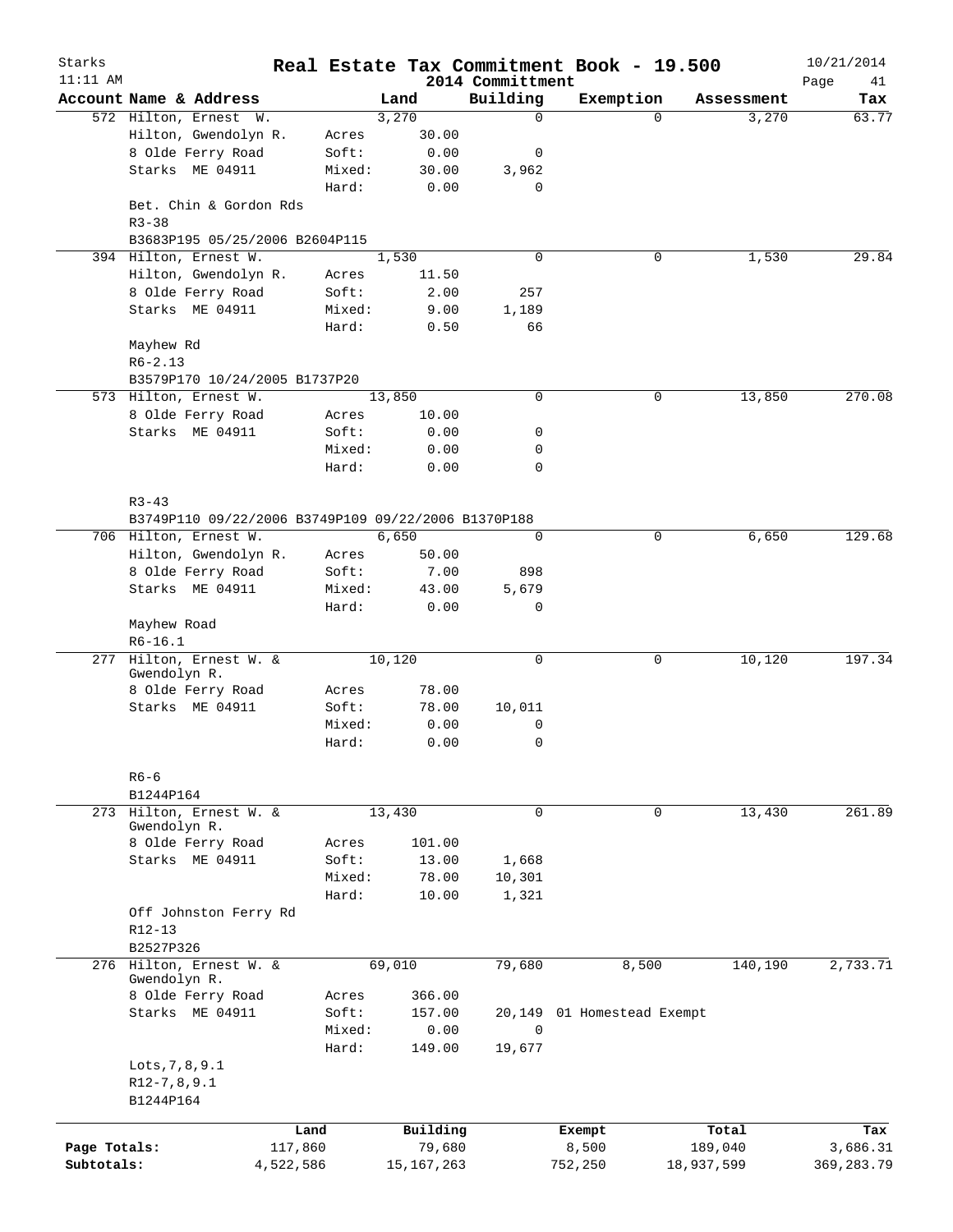| Starks<br>$11:11$ AM |                                          |        |                |                  | Real Estate Tax Commitment Book - 19.500 |            | 10/21/2014 |
|----------------------|------------------------------------------|--------|----------------|------------------|------------------------------------------|------------|------------|
|                      |                                          |        |                | 2014 Committment |                                          |            | Page<br>42 |
|                      | Account Name & Address                   |        | Land<br>47,090 | Building         | Exemption<br>$\Omega$                    | Assessment | Tax        |
|                      | 275 Hilton, Ernest W. &<br>Gwendolyn R.  |        |                | 34,920           |                                          | 82,010     | 1,599.20   |
|                      | 8 Olde Ferry Road                        | Acres  | 195.00         |                  |                                          |            |            |
|                      | Starks ME 04911                          | Soft:  | 40.00          | 5,134            |                                          |            |            |
|                      |                                          | Mixed: | 36.00          | 4,754            |                                          |            |            |
|                      |                                          | Hard:  | 55.00          | 7,263            |                                          |            |            |
|                      | $R12 - 16$                               |        |                |                  |                                          |            |            |
|                      | B1313P327                                |        |                |                  |                                          |            |            |
|                      | 274 Hilton, Ernest W. &<br>Gwendolyn R.  |        | 8,000          | 23,160           | 0                                        | 31,160     | 607.62     |
|                      | 8 Olde Ferry Road                        | Acres  | 1.00           |                  |                                          |            |            |
|                      | Starks ME 04911                          | Soft:  | 0.00           | 0                |                                          |            |            |
|                      |                                          | Mixed: | 0.00           | 0                |                                          |            |            |
|                      |                                          | Hard:  | 0.00           | $\mathbf 0$      |                                          |            |            |
|                      | $R12-9$                                  |        |                |                  |                                          |            |            |
|                      | B1244P163                                |        |                |                  |                                          |            |            |
|                      | 278 Hilton, James L. and<br>Elizabeth M. |        | 15,450         | 0                | 0                                        | 15,450     | 301.27     |
|                      | 797 Sandy River Rd                       | Acres  | 14.00          |                  |                                          |            |            |
|                      | Norridgewock ME 04957                    | Soft:  | 0.00           | 0                |                                          |            |            |
|                      |                                          | Mixed: | 0.00           | 0                |                                          |            |            |
|                      |                                          | Hard:  | 0.00           | $\mathbf 0$      |                                          |            |            |
|                      | $R10-16.1$                               |        |                |                  |                                          |            |            |
|                      | B3714P222 07/26/2006 B1708P211           |        |                |                  |                                          |            |            |
|                      | 271 Hilton, Paul                         |        | 41,110         | $\mathbf 0$      | $\mathbf 0$                              | 41,110     | 801.65     |
|                      | Guillette, Patricia                      | Acres  | 181.00         |                  |                                          |            |            |
|                      | 72 South Maple Street                    | Soft:  | 92.00          | 11,807           |                                          |            |            |
|                      | Hadley MA 01035                          | Mixed: | 25.00          | 3,302            |                                          |            |            |
|                      |                                          | Hard:  | 25.00          | 3,302            |                                          |            |            |
|                      | River Road And Route 43                  |        |                |                  |                                          |            |            |
|                      | $R10-9$                                  |        |                |                  |                                          |            |            |
|                      | B3584P102 10/29/2005 B2104P144           |        |                |                  |                                          |            |            |
|                      | 272 Hilton, Paul                         |        | 29,050         | 3,840            | $\mathbf 0$                              | 32,890     | 641.36     |
|                      | Guillette, Patricia                      | Acres  | 86.00          |                  |                                          |            |            |
|                      | 72 South Maple Street                    | Soft:  | 8.00           | 1,027            |                                          |            |            |
|                      | Hadley MA 01035                          | Mixed: | 0.00           | 0                |                                          |            |            |
|                      |                                          | Hard:  | 45.00          | 5,943            |                                          |            |            |
|                      | River Road                               |        |                |                  |                                          |            |            |
|                      | $R10-8$                                  |        |                |                  |                                          |            |            |
|                      | B3584P102 10/29/2005 B2104P144           |        |                |                  |                                          |            |            |
|                      | 248 Hjort, Jonathan                      |        | 25,000         | $\mathbf 0$      | $\mathbf 0$                              | 25,000     | 487.50     |
|                      | 20 Industry R.D                          | Acres  | 49.00          |                  |                                          |            |            |
|                      | New Sharon ME 04955                      | Soft:  | 0.00           | 0                |                                          |            |            |
|                      |                                          | Mixed: | 0.00           | 0                |                                          |            |            |
|                      |                                          | Hard:  | 0.00           | 0                |                                          |            |            |
|                      | $R1 - 6$                                 |        |                |                  |                                          |            |            |
|                      | B2739P81 11/15/2000 B2075P189            |        |                |                  |                                          |            |            |
|                      |                                          |        |                |                  |                                          |            |            |

|              | Land      | Building   | Exempt  | Total      | Tax        |
|--------------|-----------|------------|---------|------------|------------|
| Page Totals: | 165,700   | 61,920     |         | 227,620    | 4,438.60   |
| Subtotals:   | 4,688,286 | 15,229,183 | 752,250 | 19,165,219 | 373,722.39 |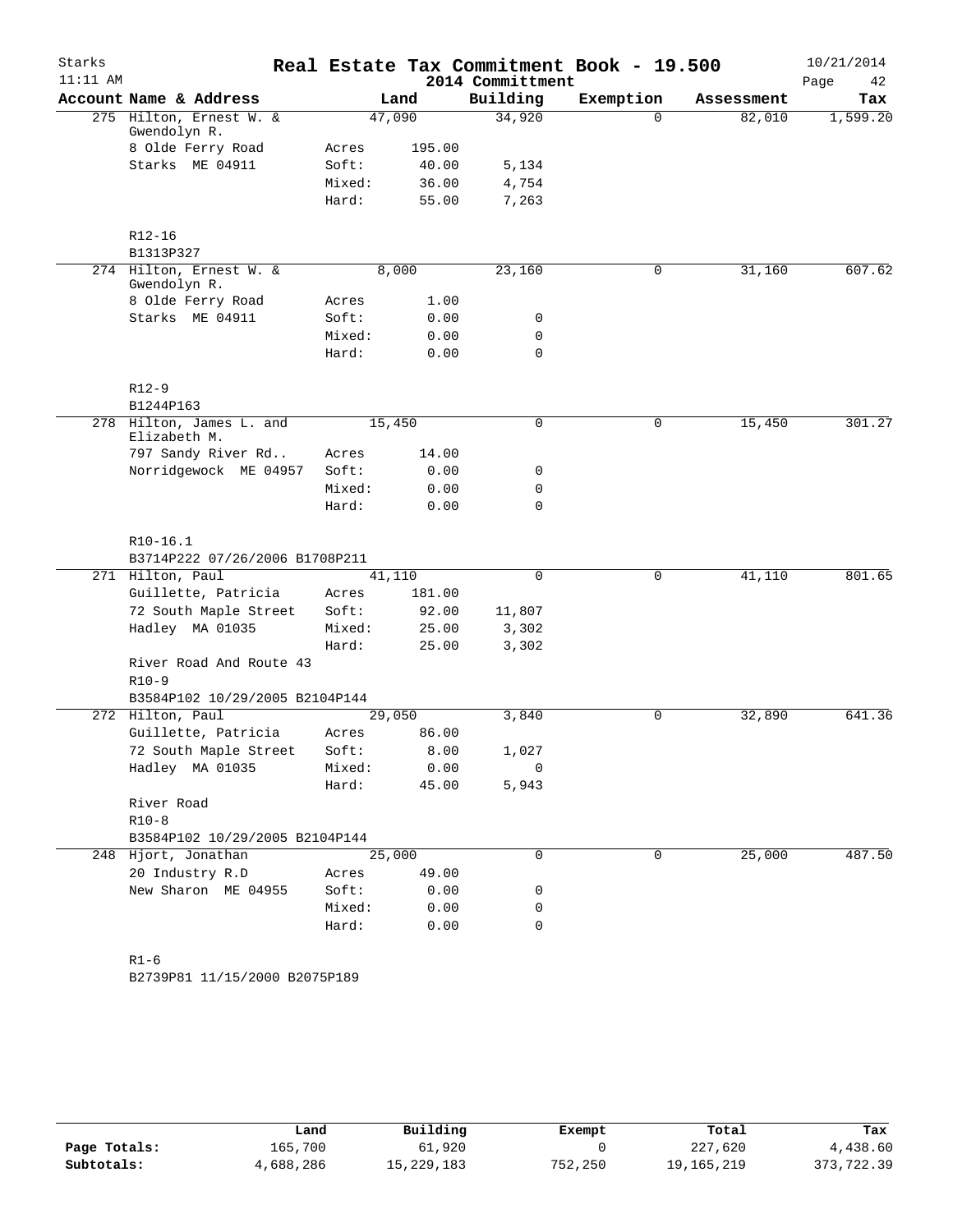| Starks     |                                                                             |                |        |               |                  | Real Estate Tax Commitment Book - 19.500 |            | 10/21/2014 |
|------------|-----------------------------------------------------------------------------|----------------|--------|---------------|------------------|------------------------------------------|------------|------------|
| $11:11$ AM |                                                                             |                |        |               | 2014 Committment |                                          |            | Page<br>43 |
|            | Account Name & Address                                                      |                | Land   |               | Building         | Exemption                                | Assessment | Tax        |
|            | 279 Hjort, Jonathan R.                                                      |                | 9,930  |               | 0                | $\Omega$                                 | 9,930      | 193.64     |
|            | 20 Industry Rd                                                              | Acres          |        | 5.50          |                  |                                          |            |            |
|            | New Sharon Me 04955                                                         | Soft:          |        | 0.00          | 0                |                                          |            |            |
|            |                                                                             | Mixed:         |        | 0.00          | 0                |                                          |            |            |
|            |                                                                             | Hard:          |        | 0.00          | $\mathbf 0$      |                                          |            |            |
|            | Beans Corner Road                                                           |                |        |               |                  |                                          |            |            |
|            | $R1 - 7$                                                                    |                |        |               |                  |                                          |            |            |
|            | B1645P334                                                                   |                |        |               |                  |                                          |            |            |
|            | 575 Hjort, Jonathan R.                                                      |                | 9,930  |               | $\mathbf 0$      | $\mathbf 0$                              | 9,930      | 193.64     |
|            | 20 Industry Rd.                                                             | Acres          |        | 5.50          |                  |                                          |            |            |
|            | New Sharon ME 04955                                                         | Soft:          |        | 0.00          | 0                |                                          |            |            |
|            |                                                                             | Mixed:         |        | 0.00          | 0                |                                          |            |            |
|            |                                                                             | Hard:          |        | 0.00          | $\mathbf 0$      |                                          |            |            |
|            | Beans Cor. Rd.                                                              |                |        |               |                  |                                          |            |            |
|            | $R1 - 7.1$                                                                  |                |        |               |                  |                                          |            |            |
|            | B3255P337 06/21/2010 B2676P108                                              |                |        |               |                  |                                          |            |            |
|            | 363 Hoar, Leigh E.                                                          |                | 18,500 |               | 68,300           | 8,500                                    | 78,300     | 1,526.85   |
|            | P.O. Box 73                                                                 | Acres          |        | 19.00         |                  | 01 Homestead Exempt                      |            |            |
|            | West Farmington<br>МE<br>04992                                              | Soft:          |        | 0.00          | 0                |                                          |            |            |
|            |                                                                             | Mixed:         |        | 0.00          | 0                |                                          |            |            |
|            |                                                                             | Hard:          |        | 0.00          | $\Omega$         |                                          |            |            |
|            | Anson Road                                                                  |                |        |               |                  |                                          |            |            |
|            | R8-31.22                                                                    |                |        |               |                  |                                          |            |            |
|            | B3986P168 04/11/2008 B3960P223 12/11/2007 B3642P300<br>02/28/2006 B2081P120 |                |        |               |                  |                                          |            |            |
|            | 280 Hogg, Mark E.                                                           |                | 14,110 |               | 21,240           | 0                                        | 35,350     | 689.33     |
|            | % Joan Hogg                                                                 | Acres          |        | 10.40         |                  |                                          |            |            |
|            | 808 Gulf Blvd.                                                              | Soft:          |        | 0.00          | 0                |                                          |            |            |
|            | Indian Rocks Bch FL                                                         | Mixed:         |        | 0.00          | 0                |                                          |            |            |
|            | 33785                                                                       | Hard:          |        | 0.00          | 0                |                                          |            |            |
|            | $R4 - 41$                                                                   |                |        |               |                  |                                          |            |            |
|            | B1142P216                                                                   |                |        |               |                  |                                          |            |            |
|            | 281 Holmes, Eric G                                                          |                | 10,410 |               | 13,320           | 8,500                                    | 15,230     | 296.99     |
|            | 60 Academy St.                                                              | Acres          |        | 78.00         |                  |                                          |            |            |
|            | Auburn ME 04210                                                             | Soft:          |        | 0.00          |                  | 0 01 Homestead Exempt                    |            |            |
|            |                                                                             | Mixed:         |        | 2.00          | 264              |                                          |            |            |
|            |                                                                             | Hard:          |        | 76.00         | 10,037           |                                          |            |            |
|            | Mayhew Rd                                                                   |                |        |               |                  |                                          |            |            |
|            | $R7-16.1$                                                                   |                |        |               |                  |                                          |            |            |
|            | B2583P332                                                                   |                |        |               |                  |                                          |            |            |
| 282        | Hooker, Robert A. &                                                         |                | 20,950 |               | 600              | $\mathbf 0$                              | 21,550     | 420.23     |
|            | Marilyn N.                                                                  |                |        |               |                  |                                          |            |            |
|            | 252 Poor Farm Road<br>Starks ME 04911                                       | Acres<br>Soft: |        | 40.00<br>0.00 | 0                |                                          |            |            |
|            |                                                                             |                |        |               |                  |                                          |            |            |
|            |                                                                             | Mixed:         |        | 18.00         | 2,377            |                                          |            |            |
|            |                                                                             | Hard:          |        | 6.00          | 792              |                                          |            |            |
|            |                                                                             |                |        |               |                  |                                          |            |            |
|            | $R1 - 29.1$                                                                 |                |        |               |                  |                                          |            |            |
|            | B1118P4                                                                     |                |        |               |                  |                                          |            |            |

|              | Land      | Building   | Exempt  | Total      | Tax        |
|--------------|-----------|------------|---------|------------|------------|
| Page Totals: | 83,830    | 103,460    | 17,000  | 170,290    | 3,320.68   |
| Subtotals:   | 4,772,116 | 15,332,643 | 769,250 | 19,335,509 | 377,043.07 |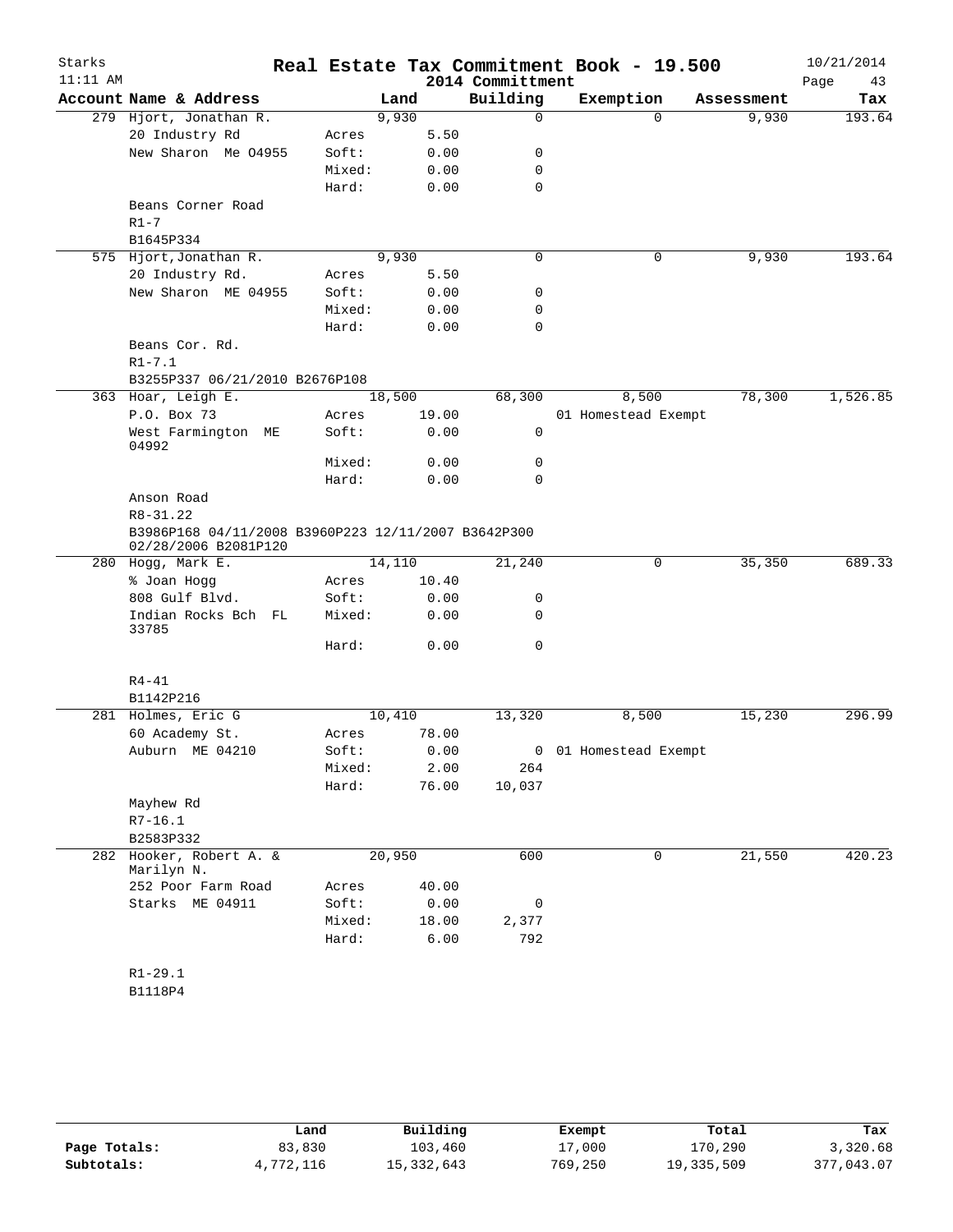| Starks<br>$11:11$ AM |                                       |        |        | Real Estate Tax Commitment Book - 19.500<br>2014 Committment |                       |             |            | 10/21/2014<br>Page<br>44 |
|----------------------|---------------------------------------|--------|--------|--------------------------------------------------------------|-----------------------|-------------|------------|--------------------------|
|                      | Account Name & Address                |        | Land   | Building                                                     | Exemption             |             | Assessment | Tax                      |
|                      | 283 Hooker, Robert And<br>Marilyn     | 13,370 |        | 54,420                                                       | 8,500                 |             | 59,290     | 1,156.16                 |
|                      | 252 Poor Farm Road                    | Acres  | 18.00  |                                                              |                       |             |            |                          |
|                      | Starks ME 04911                       | Soft:  | 0.00   |                                                              | 0 01 Homestead Exempt |             |            |                          |
|                      |                                       | Mixed: | 11.00  | 1,453                                                        |                       |             |            |                          |
|                      |                                       | Hard:  | 0.00   | $\mathbf 0$                                                  |                       |             |            |                          |
|                      | $R1 - 29.6$                           |        |        |                                                              |                       |             |            |                          |
|                      | B1157P262                             |        |        |                                                              |                       |             |            |                          |
|                      | 284 Hopp, William O.                  | 14,500 |        | 13,200                                                       |                       | 0           | 27,700     | 540.15                   |
|                      | 22 Taylor St.                         | Acres  | 11.00  |                                                              |                       |             |            |                          |
|                      | Stamford CT 06902                     | Soft:  | 0.00   | 0                                                            |                       |             |            |                          |
|                      |                                       | Mixed: | 0.00   | $\mathbf 0$                                                  |                       |             |            |                          |
|                      |                                       | Hard:  | 0.00   | $\Omega$                                                     |                       |             |            |                          |
|                      | $R4 - 31$                             |        |        |                                                              |                       |             |            |                          |
|                      | B804P567                              |        |        |                                                              |                       |             |            |                          |
|                      | 285 Horelick, Estate of,<br>Walter    | 27,250 |        | 0                                                            |                       | 0           | 27,250     | 531.38                   |
|                      | %Peter Horelick Jr.                   | Acres  | 58.00  |                                                              |                       |             |            |                          |
|                      | 425 Burr Rd.                          | Soft:  | 0.00   | 0                                                            |                       |             |            |                          |
|                      | Southbury CT 06488                    | Mixed: | 0.00   | 0                                                            |                       |             |            |                          |
|                      |                                       | Hard:  | 0.00   | 0                                                            |                       |             |            |                          |
|                      | $R6 - 5$                              |        |        |                                                              |                       |             |            |                          |
|                      | B627P10                               |        |        |                                                              |                       |             |            |                          |
|                      | 286 Horner, Joseph C. &<br>Cathleen A | 10,860 |        | 84,420                                                       | 8,500                 |             | 86,780     | 1,692.21                 |
|                      | 18 Doyon Road                         | Acres  | 5.40   |                                                              |                       |             |            |                          |
|                      | Anson ME 04911                        | Soft:  | 0.00   |                                                              | 0 01 Homestead Exempt |             |            |                          |
|                      |                                       | Mixed: | 0.00   | 0                                                            |                       |             |            |                          |
|                      |                                       | Hard:  | 0.00   | 0                                                            |                       |             |            |                          |
|                      | Rt. 43                                |        |        |                                                              |                       |             |            |                          |
|                      | $R2 - 43$                             |        |        |                                                              |                       |             |            |                          |
|                      | B2294P344                             |        |        |                                                              |                       |             |            |                          |
|                      | 287 Hoskins, Douglas W &<br>Maxine    | 10,120 |        | 0                                                            |                       | $\mathbf 0$ | 10,120     | 197.34                   |
|                      | 14 Hardy St                           | Acres  | 5.80   |                                                              |                       |             |            |                          |
|                      | Madison ME 04950                      | Soft:  | 0.00   | 0                                                            |                       |             |            |                          |
|                      |                                       | Mixed: | 0.00   | 0                                                            |                       |             |            |                          |
|                      |                                       | Hard:  | 0.00   | 0                                                            |                       |             |            |                          |
|                      | $R10-19$                              |        |        |                                                              |                       |             |            |                          |
|                      | B2414P233                             |        |        |                                                              |                       |             |            |                          |
| 290                  | Hoskins, Douglas W. &<br>Maxine       | 46,750 |        | 38,040                                                       |                       | 0           | 84,790     | 1,653.41                 |
|                      | 14 Hardy St                           | Acres  | 132.00 |                                                              |                       |             |            |                          |
|                      | Madison ME 04950                      | Soft:  | 0.00   | 0                                                            |                       |             |            |                          |
|                      |                                       | Mixed: | 0.00   | 0                                                            |                       |             |            |                          |
|                      |                                       | Hard:  | 0.00   | $\mathbf 0$                                                  |                       |             |            |                          |
|                      | Sandy River Rd<br>$R10 - 22$          |        |        |                                                              |                       |             |            |                          |
|                      | B2414P233                             |        |        |                                                              |                       |             |            |                          |
|                      |                                       |        |        |                                                              |                       |             |            |                          |
|                      |                                       |        |        |                                                              |                       |             |            |                          |

|              | Land      | Building   | Exempt  | Total      | Tax        |
|--------------|-----------|------------|---------|------------|------------|
| Page Totals: | 122,850   | 190,080    | 17,000  | 295,930    | 5,770.65   |
| Subtotals:   | 4,894,966 | 15,522,723 | 786,250 | 19,631,439 | 382,813.72 |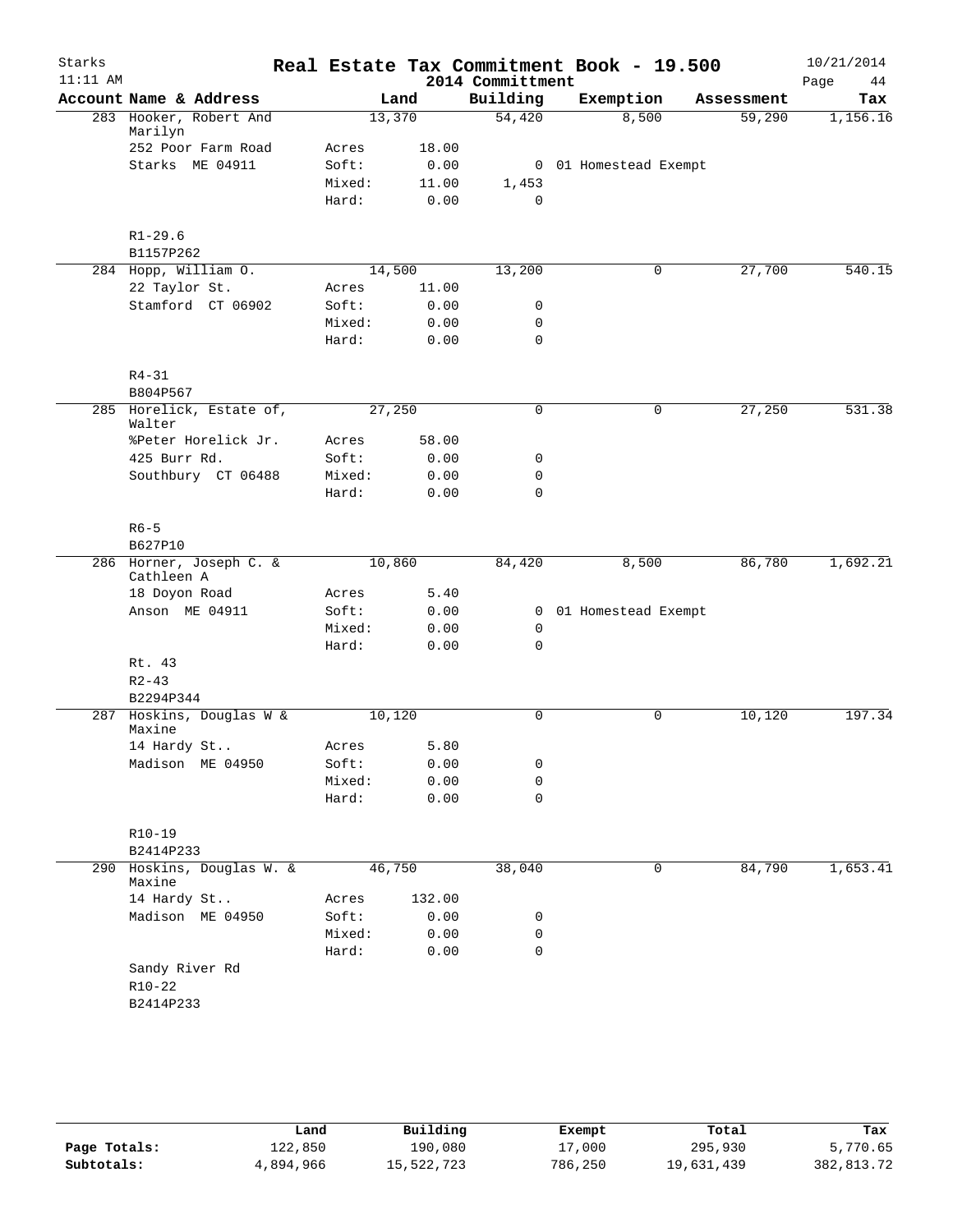| Starks     |                                       |        |        |                  | Real Estate Tax Commitment Book - 19.500 |            | 10/21/2014 |
|------------|---------------------------------------|--------|--------|------------------|------------------------------------------|------------|------------|
| $11:11$ AM |                                       |        |        | 2014 Committment |                                          |            | 45<br>Page |
|            | Account Name & Address                |        | Land   | Building         | Exemption                                | Assessment | Tax        |
|            | 289 Hoskins, Douglas W. &<br>Maxine   |        | 7,650  | $\Omega$         | $\Omega$                                 | 7,650      | 149.18     |
|            | 14 Hardy St                           | Acres  | 2.00   |                  |                                          |            |            |
|            | Madison ME 04950                      | Soft:  | 0.00   | $\mathbf 0$      |                                          |            |            |
|            |                                       | Mixed: | 0.00   | $\mathbf 0$      |                                          |            |            |
|            |                                       | Hard:  | 0.00   | $\mathbf 0$      |                                          |            |            |
|            | $R10 - 20$                            |        |        |                  |                                          |            |            |
|            | B2414P233                             |        |        |                  |                                          |            |            |
|            | 288 Hoskins, Douglas W. &<br>Maxine   |        | 8,760  | $\mathbf 0$      | 0                                        | 8,760      | 170.82     |
|            | 14 Hardy St                           | Acres  | 3.70   |                  |                                          |            |            |
|            | Madison ME 04950                      | Soft:  | 0.00   | 0                |                                          |            |            |
|            |                                       | Mixed: | 0.00   | 0                |                                          |            |            |
|            |                                       | Hard:  | 0.00   | $\mathbf 0$      |                                          |            |            |
|            | $R10-15$                              |        |        |                  |                                          |            |            |
|            | B2414P233                             |        |        |                  |                                          |            |            |
|            | 291 Hoskins, Douglas W. &<br>Maxine.  |        | 18,500 | $\mathbf 0$      | 0                                        | 18,500     | 360.75     |
|            | 14 Hardy St                           | Acres  | 23.00  |                  |                                          |            |            |
|            | Madison ME 04950                      | Soft:  | 0.00   | 0                |                                          |            |            |
|            |                                       | Mixed: | 0.00   | $\mathbf 0$      |                                          |            |            |
|            |                                       | Hard:  | 0.00   | $\mathbf 0$      |                                          |            |            |
|            | $R10-23$                              |        |        |                  |                                          |            |            |
|            | B2414P233                             |        |        |                  |                                          |            |            |
|            | 294 Huettner, Barbara H.              |        | 8,650  | 29,640           | 8,500                                    | 29,790     | 580.91     |
|            | 375 Anson Road                        | Acres  | 2.00   |                  |                                          |            |            |
|            | Starks ME 04911                       | Soft:  | 0.00   |                  | 0 01 Homestead Exempt                    |            |            |
|            |                                       | Mixed: | 0.00   | 0                |                                          |            |            |
|            |                                       | Hard:  | 0.00   | $\mathbf 0$      |                                          |            |            |
|            | $R8 - 31.1$                           |        |        |                  |                                          |            |            |
|            | B3570P27 01/30/1989 B1286P244         |        |        |                  |                                          |            |            |
|            | 728 Huggins, Gary D. &<br>Kimberly J. |        | 19,450 | $\mathbf 0$      | 0                                        | 19,450     | 379.28     |
|            | P.O. Box 431                          | Acres  | 26.80  |                  |                                          |            |            |
|            | Norridgewock ME 04957                 | Soft:  | 0.00   | 0                |                                          |            |            |
|            |                                       | Mixed: | 0.00   | 0                |                                          |            |            |
|            |                                       | Hard:  | 0.00   | $\mathbf 0$      |                                          |            |            |
|            | R11-11.2                              |        |        |                  |                                          |            |            |
|            | B4043P296 08/12/2008                  |        |        |                  |                                          |            |            |
|            | 296 Hughgill, Robert C.<br>&Mary J.   |        | 8,790  | 0                | 0                                        | 8,790      | 171.41     |
|            | 277 Locke Hill Road                   | Acres  | 60.00  |                  |                                          |            |            |
|            | Starks ME 04911                       | Soft:  | 41.00  | 5,262            |                                          |            |            |
|            |                                       | Mixed: | 19.00  | 3,434            |                                          |            |            |
|            |                                       | Hard:  | 0.00   | 0                |                                          |            |            |
|            | Locke Hill Road                       |        |        |                  |                                          |            |            |
|            | $R3 - 3$                              |        |        |                  |                                          |            |            |

|              | Land      | Building   | Exempt  | Total      | Tax        |
|--------------|-----------|------------|---------|------------|------------|
| Page Totals: | 1,800     | 29,640     | 8,500   | 92,940     | 1,812.35   |
| Subtotals:   | 4,966,766 | 15,552,363 | 794,750 | 19,724,379 | 384,626.07 |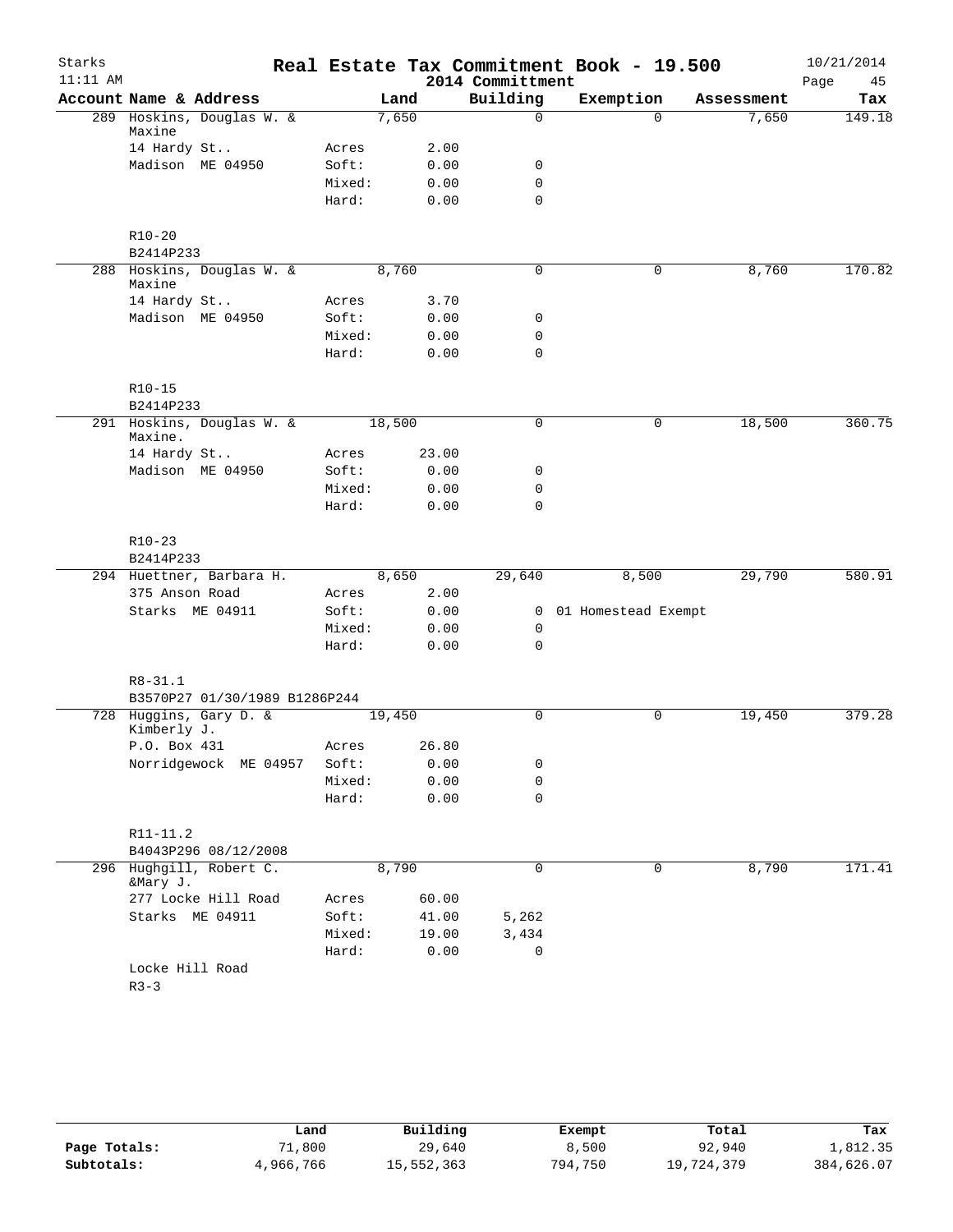| Starks<br>$11:11$ AM |                                 |         |        | 2014 Committment | Real Estate Tax Commitment Book - 19.500 |            | 10/21/2014<br>Page<br>46 |
|----------------------|---------------------------------|---------|--------|------------------|------------------------------------------|------------|--------------------------|
|                      | Account Name & Address          |         | Land   | Building         | Exemption                                | Assessment | Tax                      |
|                      | 295 Hughgill, Robert C.         |         | 10,860 | 51,630           | 8,500                                    | 53,990     | 1,052.81                 |
|                      | &Mary J.<br>277 Locke Hill Road | Acres   | 5.40   |                  |                                          |            |                          |
|                      | Starks ME 04911                 | Soft:   | 0.00   | 0                | 01 Homestead Exempt                      |            |                          |
|                      |                                 | Mixed:  | 0.00   | 0                |                                          |            |                          |
|                      |                                 | Hard:   | 0.00   | 0                |                                          |            |                          |
|                      | Locke Hill Road                 |         |        |                  |                                          |            |                          |
|                      | $R3 - 3.1$                      |         |        |                  |                                          |            |                          |
|                      | B2208P1060                      |         |        |                  |                                          |            |                          |
|                      | 297 Hull, Jon A. & Dawn H.      |         | 31,250 | 61,440           | 8,500                                    | 84,190     | 1,641.71                 |
|                      | 55 Cemetary Road                | Acres   | 70.00  |                  |                                          |            |                          |
|                      | Starks ME 04911                 | Soft:   | 0.00   | 0                | 01 Homestead Exempt                      |            |                          |
|                      |                                 | Mixed:  | 0.00   | $\mathbf 0$      |                                          |            |                          |
|                      |                                 | Hard:   | 0.00   | 0                |                                          |            |                          |
|                      |                                 |         |        |                  |                                          |            |                          |
|                      | $R3 - 24.2$                     |         |        |                  |                                          |            |                          |
|                      | B1531P17                        |         |        |                  |                                          |            |                          |
| 298                  | Hunnefield Sr., James           |         | 16,880 | 0                | 0                                        | 16,880     | 329.16                   |
|                      | L<br>Marsh Jr. William          | Acres   | 16.50  |                  |                                          |            |                          |
|                      | 9 Brown ST.                     | Soft:   | 0.00   | 0                |                                          |            |                          |
|                      |                                 | Mixed:  | 0.00   | 0                |                                          |            |                          |
|                      | Skowhegan ME 04976              | Hard:   |        | 0                |                                          |            |                          |
|                      |                                 |         | 0.00   |                  |                                          |            |                          |
|                      | Poor Farm Road<br>$R2 - 39$     |         |        |                  |                                          |            |                          |
|                      | B2128P90                        |         |        |                  |                                          |            |                          |
| 299                  | Irvine, Carl H Jr.              |         | 7,380  | 18,000           | 8,500                                    | 16,880     | 329.16                   |
|                      | Irvine Margaret                 | P Acres | 0.85   |                  |                                          |            |                          |
|                      | 66 Chicken Street               | Soft:   | 0.00   | 0                | 01 Homestead Exempt                      |            |                          |
|                      | Starks ME 04911                 | Mixed:  |        |                  |                                          |            |                          |
|                      |                                 | Hard:   | 0.00   | 0<br>0           |                                          |            |                          |
|                      |                                 |         | 0.00   |                  |                                          |            |                          |
|                      | $U2-16$                         |         |        |                  |                                          |            |                          |
|                      | B1394P74                        |         |        |                  |                                          |            |                          |
|                      | 300 Jackson, David L.           |         | 3,830  | 0                | 0                                        | 3,830      | 74.69                    |
|                      | PO Box 293                      | Acres   | 0.30   |                  |                                          |            |                          |
|                      | Anson ME 04911                  | Soft:   | 0.00   | 0                |                                          |            |                          |
|                      |                                 | Mixed:  | 0.00   | 0                |                                          |            |                          |
|                      |                                 | Hard:   | 0.00   | 0                |                                          |            |                          |
|                      |                                 |         |        |                  |                                          |            |                          |
|                      | $R8 - 41$                       |         |        |                  |                                          |            |                          |
|                      | 301 Jackson, David L.           |         | 10,100 | 0                | 0                                        | 10,100     | 196.95                   |
|                      | PO Box 293                      | Acres   | 5.77   |                  |                                          |            |                          |
|                      | Anson ME 04911                  | Soft:   | 0.00   | 0                |                                          |            |                          |
|                      |                                 | Mixed:  | 0.00   | 0                |                                          |            |                          |
|                      |                                 | Hard:   | 0.00   | 0                |                                          |            |                          |
|                      |                                 |         |        |                  |                                          |            |                          |
|                      | R12-10.1, R12-10.2<br>B1692P100 |         |        |                  |                                          |            |                          |
|                      | 302 Jackson, Jeff               |         | 0      | 13,440           | 8,500                                    | 4,940      | 96.33                    |
|                      | PO Box 33                       |         |        |                  | 01 Homestead Exempt                      |            |                          |
|                      | Anson ME 04911                  |         |        |                  |                                          |            |                          |
|                      |                                 |         |        |                  |                                          |            |                          |
|                      |                                 |         |        |                  |                                          |            |                          |
|                      |                                 |         |        |                  |                                          |            |                          |
|                      | $R8-410N$                       |         |        |                  |                                          |            |                          |

**Page Totals:** 80,300 144,510 34,000 190,810 3,720.81<br>**Subtotals:** 5,047,066 15,696,873 828,750 19,915,189 388,346.88 **Subtotals:** 5,047,066 15,696,873 828,750 19,915,189 388,346.88 **Land Building Exempt Total Tax**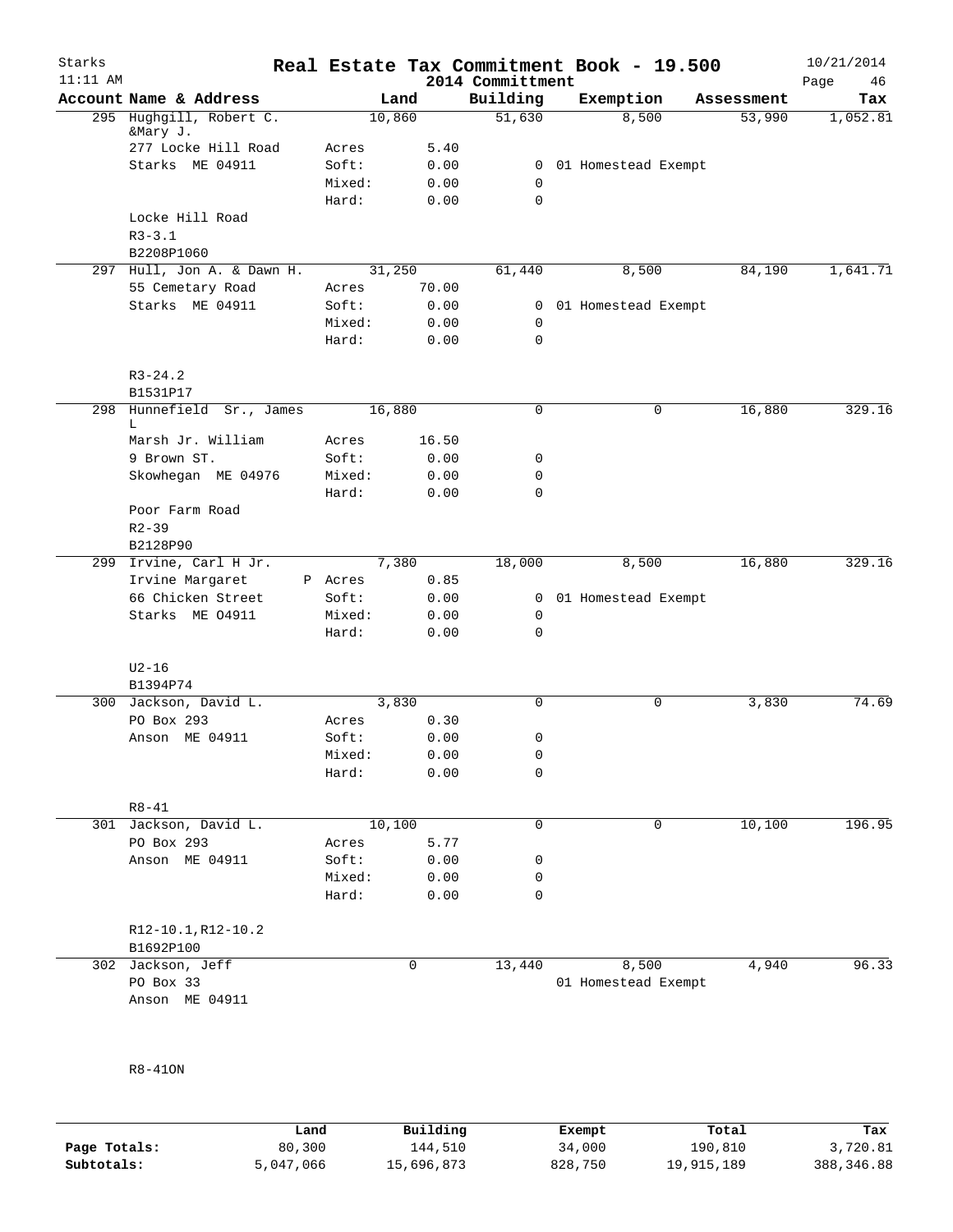| Starks<br>$11:11$ AM |                                       |         |            |                              | Real Estate Tax Commitment Book - 19.500 |              | 10/21/2014        |
|----------------------|---------------------------------------|---------|------------|------------------------------|------------------------------------------|--------------|-------------------|
|                      | Account Name & Address                |         | Land       | 2014 Committment<br>Building | Exemption                                | Assessment   | Page<br>47<br>Tax |
|                      | 303 Jarvinen, Donald                  |         | 8,330      | 34,288                       | $\Omega$                                 | 42,618       | 831.05            |
|                      | Jarvinen Ann M.                       | Acres   | 1.50       |                              |                                          |              |                   |
|                      | 795 Congress St.                      | Soft:   | 0.00       | 0                            |                                          |              |                   |
|                      | Duxbury MA 02332                      | Mixed:  | 0.00       | 0                            |                                          |              |                   |
|                      |                                       | Hard:   | 0.00       | 0                            |                                          |              |                   |
|                      | $R4 - 33.1$                           |         |            |                              |                                          |              |                   |
|                      | B1788P55                              |         |            |                              |                                          |              |                   |
|                      | 304 Jarvinen, Donald                  |         | 18,500     | 0                            | 0                                        | 18,500       | 360.75            |
|                      | Jarvinen Anne M.                      | Acres   | 23.00      |                              |                                          |              |                   |
|                      | 795 Congress St.                      | Soft:   | 0.00       | 0                            |                                          |              |                   |
|                      | Duxbury MA 02332                      | Mixed:  | 0.00       | 0                            |                                          |              |                   |
|                      |                                       | Hard:   | 0.00       | 0                            |                                          |              |                   |
|                      | $R4 - 33$                             |         |            |                              |                                          |              |                   |
|                      | 305 Jarvinen, Donald                  |         | 11,360     | $\mathbf 0$                  | 0                                        | 11,360       | 221.52            |
|                      | Jarvinen Anne M.                      | Acres   | 7.70       |                              |                                          |              |                   |
|                      | 795 Congress St.                      | Soft:   | 0.00       | 0                            |                                          |              |                   |
|                      | Duxbury MA 02332                      | Mixed:  | 0.00       | 0                            |                                          |              |                   |
|                      |                                       | Hard:   | 0.00       | 0                            |                                          |              |                   |
|                      | West Mills Rd                         |         |            |                              |                                          |              |                   |
|                      | $R4 - 27$                             |         |            |                              |                                          |              |                   |
|                      | B2973P182                             |         |            |                              |                                          |              |                   |
| 308                  | Johnson & Maxine E.<br>Wolph, David   |         | 25,720     | 78,000                       | 13,600                                   | 90,120       | 1,757.34          |
|                      | PO Box 288                            | Acres   | 84.50      |                              | 02 Veteran                               |              |                   |
|                      | Anson ME 04911                        | Soft:   | 0.00       |                              | 0 01 Homestead Exempt                    |              |                   |
|                      |                                       | Mixed:  | 65.00      | 8,584                        |                                          |              |                   |
|                      |                                       | Hard:   | 0.00       | $\Omega$                     |                                          |              |                   |
|                      | Dill Road                             |         |            |                              |                                          |              |                   |
|                      | $R6 - 23.1A, R6 - 23.1B$              |         |            |                              |                                          |              |                   |
|                      | B2074P139                             |         |            |                              |                                          |              |                   |
| 420                  | Johnson Kenneth R. and<br>Kathleen M. |         | 18,250     | 0                            | 0                                        | 18,250       | 355.88            |
|                      | 1404 New Sharon Road                  | Acres   | 22.00      |                              |                                          |              |                   |
|                      | Starks Me 04911                       | Soft:   | 0.00       | 0                            |                                          |              |                   |
|                      |                                       | Mixed:  | 0.00       | 0                            |                                          |              |                   |
|                      |                                       | Hard:   | 0.00       | $\cap$                       |                                          |              |                   |
|                      | $R8 - 10.8$                           |         |            |                              |                                          |              |                   |
|                      | B3719P133 07/31/2006 B1020P215        |         |            |                              |                                          |              |                   |
|                      | 306 Johnson, Kenneth &<br>Kathleen    |         | 10,600     | 64,672                       | 8,500                                    | 66,772       | 1,302.05          |
|                      | 1404 New Sharon Road                  | Acres   | 5.00       |                              | 01 Homestead Exempt                      |              |                   |
|                      | Starks ME 04911                       | Soft:   | 0.00       | 0                            |                                          |              |                   |
|                      |                                       | Mixed:  | 0.00       | 0                            |                                          |              |                   |
|                      |                                       | Hard:   | 0.00       | $\mathbf 0$                  |                                          |              |                   |
|                      | R8-10.10                              |         |            |                              |                                          |              |                   |
|                      | B1550P132                             |         |            |                              |                                          |              |                   |
| 307                  | Johnson, Kenneth C.                   |         | 31,500     | 22,320                       | 8,500                                    | 45,320       | 883.74            |
|                      | 95 Johnson Road                       | Acres   | 71.00      |                              |                                          |              |                   |
|                      | Starks ME 04911                       | Soft:   | 0.00       | 0                            | 01 Homestead Exempt                      |              |                   |
|                      |                                       | Mixed:  | 0.00       | 0                            |                                          |              |                   |
|                      |                                       | Hard:   | 0.00       | 0                            |                                          |              |                   |
|                      | $R6 - 18$                             |         |            |                              |                                          |              |                   |
|                      | B1270P43                              |         |            |                              |                                          |              |                   |
|                      |                                       | Land    | Building   |                              | Exempt                                   | Total        | Tax               |
| Page Totals:         |                                       | 124,260 | 199,280    |                              | 30,600                                   | 292,940      | 5,712.33          |
| Subtotals:           | 5,171,326                             |         | 15,896,153 |                              | 859,350                                  | 20, 208, 129 | 394,059.21        |
|                      |                                       |         |            |                              |                                          |              |                   |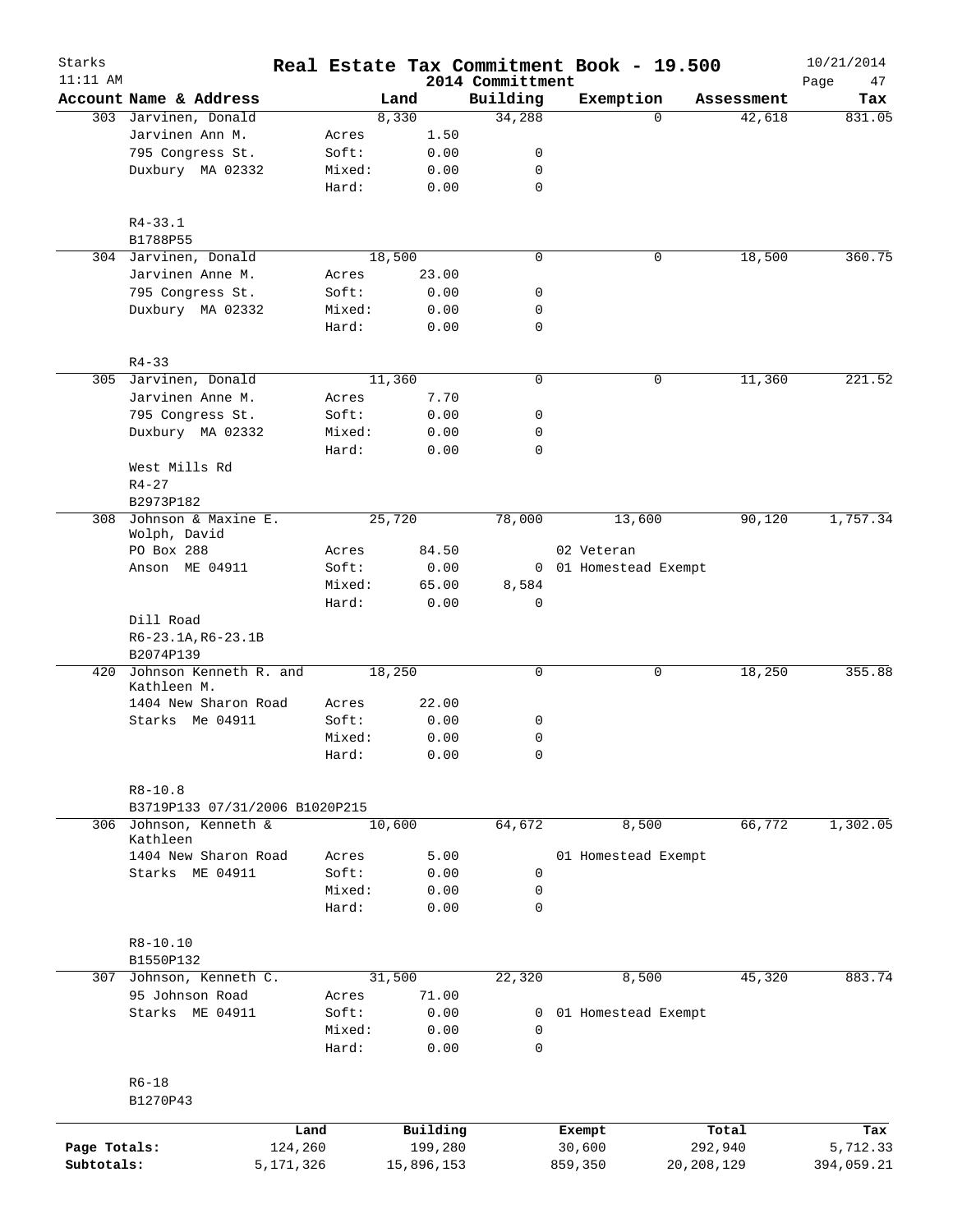| Starks       |                                                                                       |                 |              |                              | Real Estate Tax Commitment Book - 19.500 |              | 10/21/2014        |
|--------------|---------------------------------------------------------------------------------------|-----------------|--------------|------------------------------|------------------------------------------|--------------|-------------------|
| $11:11$ AM   | Account Name & Address                                                                |                 | Land         | 2014 Committment<br>Building | Exemption                                | Assessment   | Page<br>48<br>Tax |
|              | 651 Johnson, Kyle W                                                                   |                 | 8,650        | 64,216                       | $\mathbf{0}$                             | 72,866       | 1,420.89          |
|              | P.O.Box 364                                                                           | Acres           | 2.00         |                              |                                          |              |                   |
|              | Solon ME 04979                                                                        | Soft:           | 0.00         | 0                            |                                          |              |                   |
|              |                                                                                       | Mixed:          | 0.00         | 0                            |                                          |              |                   |
|              |                                                                                       | Hard:           | 0.00         | $\mathbf 0$                  |                                          |              |                   |
|              |                                                                                       |                 |              |                              |                                          |              |                   |
|              | $R1 - 32.1$                                                                           |                 |              |                              |                                          |              |                   |
|              | B3852P166 05/24/2007 B1607P348                                                        |                 |              |                              |                                          |              |                   |
|              | 386 Johnson, Christopher                                                              |                 | 12,850       | 7,028                        | 0                                        | 19,878       | 387.62            |
|              | Johnson, Marily                                                                       | Acres           | 10.00        |                              |                                          |              |                   |
|              | 29 Union St                                                                           | Soft:           | 0.00         | 0                            |                                          |              |                   |
|              | Taunton Ma 02780                                                                      | Mixed:          | 0.00         | 0                            |                                          |              |                   |
|              |                                                                                       | Hard:           | 0.00         | 0                            |                                          |              |                   |
|              | $R2 - 24.6$                                                                           |                 |              |                              |                                          |              |                   |
|              | B4145P256 06/08/2009 B4037P178 08/11/2008 B1976P205                                   |                 |              |                              |                                          |              |                   |
|              | 310 Jordan, Bruce A. &                                                                |                 | 11,250       | 16,990                       | 0                                        | 28,240       | 550.68            |
|              | Lorraine A.                                                                           |                 |              |                              |                                          |              |                   |
|              | 83 Chute Rd                                                                           | Acres           | 6.00         |                              |                                          |              |                   |
|              | Windham ME 04062                                                                      | Soft:           | 0.00         | 0                            |                                          |              |                   |
|              |                                                                                       | Mixed:          | 0.00         | 0                            |                                          |              |                   |
|              |                                                                                       | Hard:           | 0.00         | $\mathbf 0$                  |                                          |              |                   |
|              | $R1 - 47.1$                                                                           |                 |              |                              |                                          |              |                   |
|              | B1589P148                                                                             |                 |              |                              |                                          |              |                   |
|              | 311 Jordan, Jean M.                                                                   |                 | 16,520       | 41,724                       | 0                                        | 58,244       | 1,135.76          |
|              | 173 Lake Drive                                                                        | Acres           | 14.10        |                              |                                          |              |                   |
|              | East Hampton CT 06424                                                                 | Soft:           | 0.00         | 0                            |                                          |              |                   |
|              |                                                                                       | Mixed:          | 0.00         | 0                            |                                          |              |                   |
|              |                                                                                       | Hard:           | 0.00         | 0                            |                                          |              |                   |
|              |                                                                                       |                 |              |                              |                                          |              |                   |
|              | $R4-23.3, R4-23.2$<br>B2799P205                                                       |                 |              |                              |                                          |              |                   |
|              | 313 Kahler, John                                                                      |                 | 9,500        | $\mathbf 0$                  | 0                                        | 9,500        | 185.25            |
|              | 110 Northbridge Rd.                                                                   | Acres           | 3.30         |                              |                                          |              |                   |
|              | Mendon MA 01756                                                                       |                 |              | 0                            |                                          |              |                   |
|              |                                                                                       | Soft:           | 0.00         | 0                            |                                          |              |                   |
|              |                                                                                       | Mixed:<br>Hard: | 0.00<br>0.00 | 0                            |                                          |              |                   |
|              |                                                                                       |                 |              |                              |                                          |              |                   |
|              | R10-17                                                                                |                 |              |                              |                                          |              |                   |
|              | B4704P328 08/30/2013 B801P524                                                         |                 |              |                              |                                          |              |                   |
|              | 312 Kahler, John                                                                      |                 | 3,360        | 0                            | 0                                        | 3,360        | 65.52             |
|              | 110 Northbridge Rd.                                                                   | Acres           | 0.23         |                              |                                          |              |                   |
|              | Mendon MA 01756                                                                       | Soft:           | 0.00         | 0                            |                                          |              |                   |
|              |                                                                                       | Mixed:<br>Hard: | 0.00<br>0.00 | 0<br>0                       |                                          |              |                   |
|              |                                                                                       |                 |              |                              |                                          |              |                   |
|              | $R10 - 18$                                                                            |                 |              |                              |                                          |              |                   |
|              | B4704P328 08/30/2013 B79P1112                                                         |                 |              |                              |                                          |              |                   |
|              | 221 Kane, Michael S.                                                                  |                 | 7,520        | 6,789                        | 0                                        | 14,309       | 279.03            |
|              | Kane, Rhonda S.                                                                       | Acres           | 1.80         |                              |                                          |              |                   |
|              | 60 Varnum Pond Road                                                                   | Soft:           | 0.00         | 0                            |                                          |              |                   |
|              | Temple Me 04984                                                                       | Mixed:          | 0.00         | 0                            |                                          |              |                   |
|              |                                                                                       | Hard:           | 0.00         | 0                            |                                          |              |                   |
|              | Poor Farm Road                                                                        |                 |              |                              |                                          |              |                   |
|              | $R2 - 39.2$                                                                           |                 |              |                              |                                          |              |                   |
|              | B4708P198 09/09/2013 B4343P95 11/23/2010 B4255P294<br>03/31/2010 B4242P227 09/28/2009 |                 |              |                              |                                          |              |                   |
|              |                                                                                       | Land            | Building     |                              | Exempt                                   | Total        | Tax               |
| Page Totals: | 69,650                                                                                |                 | 136,747      |                              | 0                                        | 206,397      | 4,024.75          |
| Subtotals:   | 5,240,976                                                                             |                 | 16,032,900   |                              | 859,350                                  | 20, 414, 526 | 398,083.96        |
|              |                                                                                       |                 |              |                              |                                          |              |                   |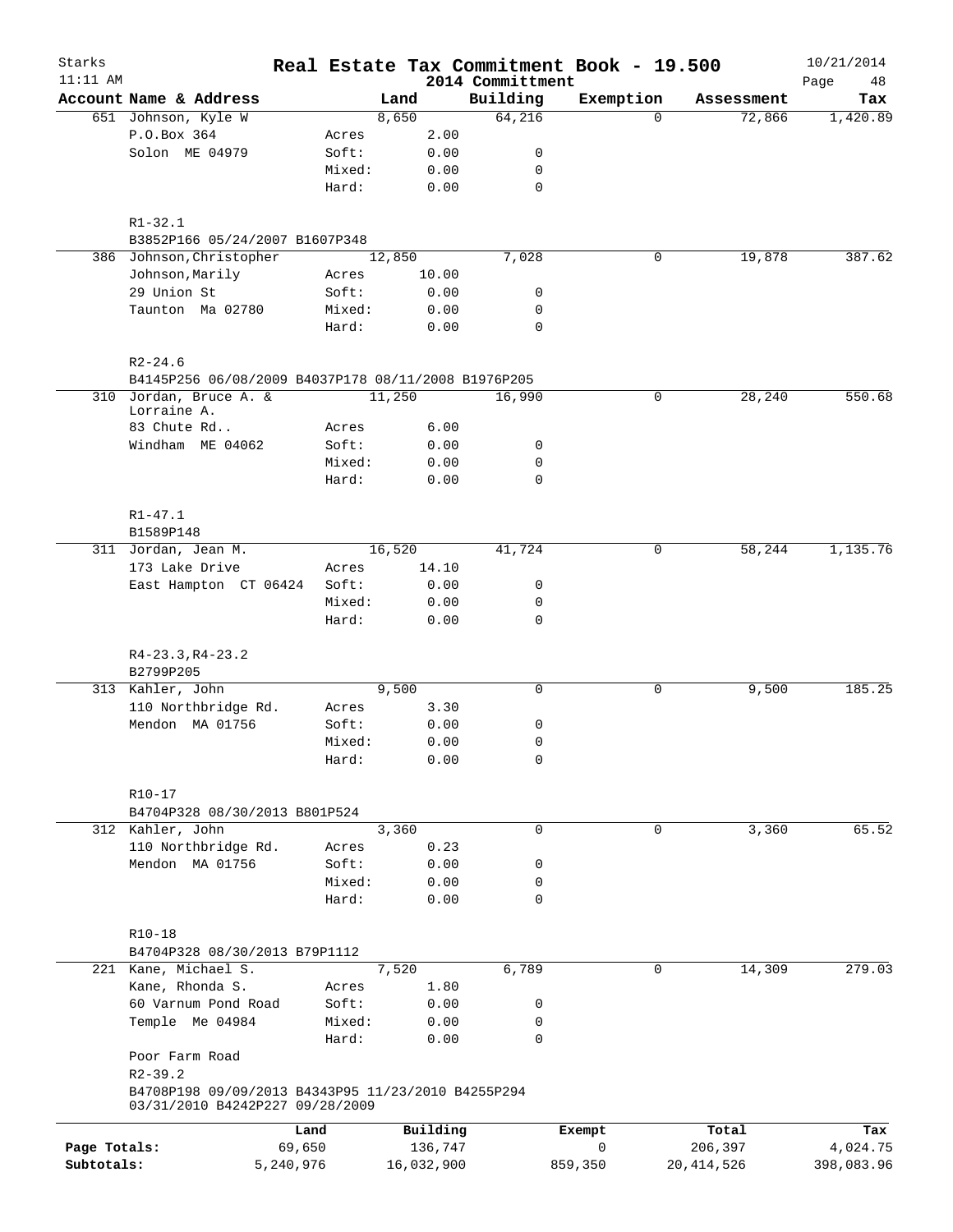| Starks       |                                             |           |              |                              | Real Estate Tax Commitment Book - 19.500 |            |            | 10/21/2014        |
|--------------|---------------------------------------------|-----------|--------------|------------------------------|------------------------------------------|------------|------------|-------------------|
| $11:11$ AM   | Account Name & Address                      |           | Land         | 2014 Committment<br>Building | Exemption                                |            | Assessment | Page<br>49<br>Tax |
|              | 314 Karnowski, Douglas J.                   |           | 7,330        | $\mathbf 0$                  |                                          | $\Omega$   | 7,330      | 142.94            |
|              | PO Box 1116                                 | Acres     | 1.50         |                              |                                          |            |            |                   |
|              | Barre VT 05641                              | Soft:     | 0.00         | 0                            |                                          |            |            |                   |
|              |                                             | Mixed:    | 0.00         | $\mathbf 0$                  |                                          |            |            |                   |
|              |                                             | Hard:     | 0.00         | $\mathbf 0$                  |                                          |            |            |                   |
|              | New Sharon Road                             |           |              |                              |                                          |            |            |                   |
|              | $R8 - 15.1$                                 |           |              |                              |                                          |            |            |                   |
|              | B2186P24                                    |           |              |                              |                                          |            |            |                   |
|              | 316 Keister Irrevocable                     |           | 18,750       | $\mathbf 0$                  |                                          | 0          | 18,750     | 365.63            |
|              | Grant<br>C/O Jeremy D. and                  | Acres     | 24.00        |                              |                                          |            |            |                   |
|              | Meredith S. Keister                         |           |              |                              |                                          |            |            |                   |
|              | 263 Lohr Rd                                 | Soft:     | 0.00         | 0                            |                                          |            |            |                   |
|              | Mifflenburg PA 17844                        | Mixed:    | 0.00         | 0                            |                                          |            |            |                   |
|              |                                             | Hard:     | 0.00         | $\mathbf 0$                  |                                          |            |            |                   |
|              | River Road                                  |           |              |                              |                                          |            |            |                   |
|              | $R9 - 7.1, R9 - 7.2$                        |           |              |                              |                                          |            |            |                   |
|              | B4383P245 04/12/2011 B1719P130              |           |              |                              |                                          |            |            |                   |
|              | 516 Kelley, Roger E.                        |           | 8,590        | 51,480                       |                                          | 0          | 60,070     | 1,171.37          |
|              | Kelley, Connie H.                           | Acres     | 1.90         |                              |                                          |            |            |                   |
|              | 71 Franklin Avenue                          | Soft:     | 0.00         | 0                            |                                          |            |            |                   |
|              | Houlton ME 04730                            | Mixed:    | 0.00         | 0<br>$\Omega$                |                                          |            |            |                   |
|              |                                             | Hard:     | 0.00         |                              |                                          |            |            |                   |
|              | Locke Hill Rd                               |           |              |                              |                                          |            |            |                   |
|              | $R3 - 4.2$<br>B4729P61 11/06/2013 B2585P269 |           |              |                              |                                          |            |            |                   |
|              | 318 Kenerson, Paul E.                       |           | 22,500       | 72,186                       | 13,600                                   |            | 81,086     | 1,581.18          |
|              | 256 Mayhew Road                             | Acres     | 35.00        |                              | 01 Homestead Exempt                      |            |            |                   |
|              | Starks ME 04911                             | Soft:     | 0.00         | $\mathbf{0}$                 | 02 Veteran                               |            |            |                   |
|              |                                             | Mixed:    | 0.00         | 0                            |                                          |            |            |                   |
|              |                                             | Hard:     | 0.00         | $\mathbf 0$                  |                                          |            |            |                   |
|              |                                             |           |              |                              |                                          |            |            |                   |
|              | $R7 - 24$                                   |           |              |                              |                                          |            |            |                   |
|              | B3416P338 12/02/2004 B1505P80               |           |              |                              |                                          |            |            |                   |
|              | 320 Kennedy, Justin M                       |           | 20,250       | $\mathbf 0$                  |                                          | 0          | 20,250     | 394.88            |
|              | 261 Vermont Street                          | Acres     | 30.00        |                              |                                          |            |            |                   |
|              | W. Roxbury MA 02132                         | Soft:     | 0.00         | 0                            |                                          |            |            |                   |
|              |                                             | Mixed:    | 0.00         | 0                            |                                          |            |            |                   |
|              |                                             | Hard:     | 0.00         | 0                            |                                          |            |            |                   |
|              | $R8 - 31.21$                                |           |              |                              |                                          |            |            |                   |
|              | B904P595                                    |           |              |                              |                                          |            |            |                   |
|              | 739 Kiger, Nathan A                         |           | 17,100       | 98,784                       | 8,500                                    |            | 107,384    | 2,093.99          |
|              | Kiger, Katie L.                             | Acres     | 15.00        |                              | 01 Homestead Exempt                      |            |            |                   |
|              | 90 Chicken Street                           | Soft:     | 0.00         | 0                            |                                          |            |            |                   |
|              | Starks ME 04911                             | Mixed:    | 0.00         | 0                            |                                          |            |            |                   |
|              |                                             | Hard:     | 0.00         | $\mathbf 0$                  |                                          |            |            |                   |
|              | R3 16.1                                     |           |              |                              |                                          |            |            |                   |
|              | B4288P231 06/30/2010                        |           |              |                              |                                          |            |            |                   |
|              | 321 Kimball, Lemuel C. &                    |           | 0            | 9,000                        |                                          | 0          | 9,000      | 175.50            |
|              | Melissa K                                   |           |              |                              |                                          |            |            |                   |
|              | PO Box 173                                  |           |              |                              |                                          |            |            |                   |
|              | Anson ME 04911                              |           |              |                              |                                          |            |            |                   |
|              |                                             |           |              |                              |                                          |            |            |                   |
|              | Anson Road                                  |           |              |                              |                                          |            |            |                   |
|              | $R7-1.20N$                                  |           |              |                              |                                          |            |            |                   |
|              |                                             | Land      | Building     |                              | Exempt                                   |            | Total      | Tax               |
| Page Totals: |                                             | 94,520    | 231,450      |                              | 22,100                                   |            | 303,870    | 5,925.49          |
| Subtotals:   |                                             | 5,335,496 | 16, 264, 350 |                              | 881,450                                  | 20,718,396 |            | 404,009.45        |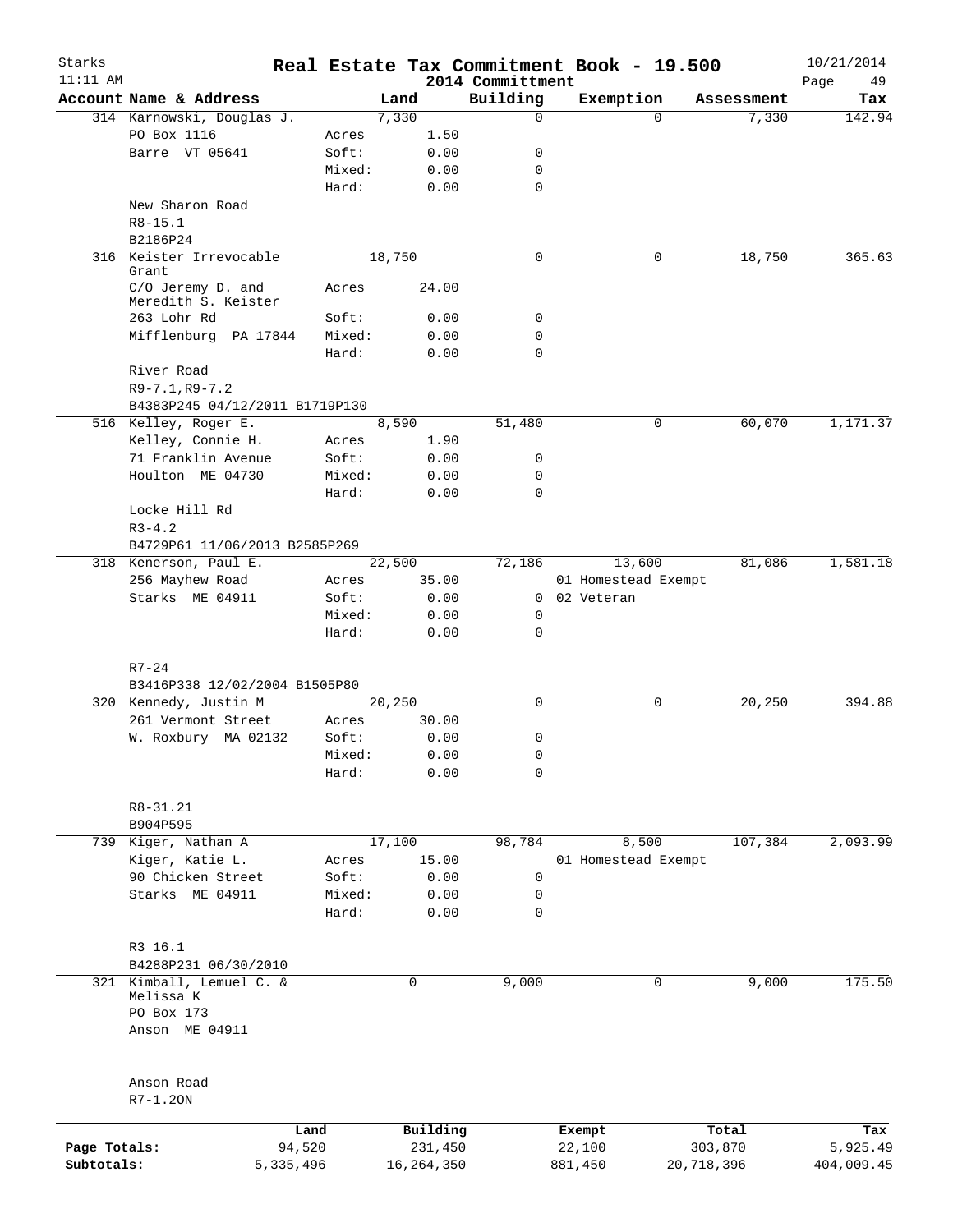| Starks<br>$11:11$ AM |                                      |                 |              |                              | Real Estate Tax Commitment Book - 19.500 |             |            | 10/21/2014        |
|----------------------|--------------------------------------|-----------------|--------------|------------------------------|------------------------------------------|-------------|------------|-------------------|
|                      | Account Name & Address               |                 | Land         | 2014 Committment<br>Building | Exemption                                |             | Assessment | Page<br>50<br>Tax |
|                      | 35 Kimball, Lemuel P.                |                 | 23,480       | 0                            |                                          | $\Omega$    | 23,480     | 457.86            |
|                      | Kimball, Cynthia M.                  | Acres           | 42.90        |                              |                                          |             |            |                   |
|                      | P.O. Box 173                         | Soft:           | 0.00         | 0                            |                                          |             |            |                   |
|                      | Anson ME 04911                       | Mixed:          | 0.00         | 0                            |                                          |             |            |                   |
|                      |                                      | Hard:           | 0.00         | $\mathbf 0$                  |                                          |             |            |                   |
|                      | Rt. 43<br>$R7 - 1.4$                 |                 |              |                              |                                          |             |            |                   |
|                      | B4754P58 01/29/2014 B1565P325        |                 |              |                              |                                          |             |            |                   |
|                      | 322 Kimball, Lemuel P. and           |                 | 26,600       | 41,868                       | 13,600                                   |             | 54,868     | 1,069.93          |
|                      | Cynthia M.<br>PO Box 173             | Acres           | 106.00       |                              |                                          |             |            |                   |
|                      | Anson ME 04911                       | Soft:           | 16.00        |                              | 2,053 01 Homestead Exempt                |             |            |                   |
|                      |                                      | Mixed:          | 29.00        |                              | 3,830 02 Veteran                         |             |            |                   |
|                      |                                      | Hard:           | 51.00        | 6,735                        |                                          |             |            |                   |
|                      | Route 43                             |                 |              |                              |                                          |             |            |                   |
|                      | $R7 - 1.2$                           |                 |              |                              |                                          |             |            |                   |
|                      | B2143P24                             |                 |              |                              |                                          |             |            |                   |
|                      | 406 Kleppinger, Marie                |                 | 8,950        | $\mathbf 0$                  |                                          | 0           | 8,950      | 174.53            |
|                      | 61 Centennial Road                   | Acres           | 4.00         |                              |                                          |             |            |                   |
|                      | Telford PA 18969-1211                | Soft:           | 0.00         | 0                            |                                          |             |            |                   |
|                      |                                      | Mixed:          | 0.00         | 0                            |                                          |             |            |                   |
|                      |                                      | Hard:           | 0.00         | 0                            |                                          |             |            |                   |
|                      |                                      |                 |              |                              |                                          |             |            |                   |
|                      | $R2 - 23.1$                          |                 |              |                              |                                          |             |            |                   |
|                      | B3611P190 12/16/2005 B1031P75        |                 |              |                              |                                          |             |            |                   |
|                      | 709 Koetsch, Bernard E.              |                 | 8,000        | 11,600                       |                                          | 0           | 19,600     | 382.20            |
|                      | 41 Summer St.                        | Acres           | 1.00         |                              |                                          |             |            |                   |
|                      | Stratford CT 06614                   | Soft:           | 0.00         | 0                            |                                          |             |            |                   |
|                      |                                      | Mixed:<br>Hard: | 0.00<br>0.00 | 0<br>0                       |                                          |             |            |                   |
|                      |                                      |                 |              |                              |                                          |             |            |                   |
|                      | $R2 - 34.1$                          |                 |              |                              |                                          |             |            |                   |
|                      | B1096P287 08/08/1983                 |                 |              |                              |                                          |             |            |                   |
|                      | 159 Koetsch, Bernard E.              |                 | 21,750       | 21,930                       |                                          | 0           | 43,680     | 851.76            |
|                      | 41 Summer Street                     | Acres           | 36.00        |                              |                                          |             |            |                   |
|                      | Stratford CT 06614                   | Soft:           | 0.00         | 0                            |                                          |             |            |                   |
|                      |                                      | Mixed:          | 0.00         | 0                            |                                          |             |            |                   |
|                      |                                      | Hard:           | 0.00         | 0                            |                                          |             |            |                   |
|                      | $R2 - 34$                            |                 |              |                              |                                          |             |            |                   |
|                      | B2457P279 B1096P289 08/08/1983       |                 |              |                              |                                          |             |            |                   |
|                      | 325 Kopacz, Kenneth                  |                 | 20,250       | 0                            |                                          | $\mathbf 0$ | 20,250     | 394.88            |
|                      | PO Box 236                           | Acres           | 30.00        |                              |                                          |             |            |                   |
|                      | Haddam CT 06438                      | Soft:           | 0.00         | 0                            |                                          |             |            |                   |
|                      |                                      | Mixed:          | 0.00         | 0                            |                                          |             |            |                   |
|                      |                                      | Hard:           | 0.00         | 0                            |                                          |             |            |                   |
|                      |                                      |                 |              |                              |                                          |             |            |                   |
|                      | $R2 - 9.1$                           |                 |              |                              |                                          |             |            |                   |
|                      | B790P721                             |                 |              |                              |                                          |             |            |                   |
|                      | 326 Kozielewicz, Edward &<br>Marilyn |                 | 16,320       | 13,320                       | 8,500                                    |             | 21,140     | 412.23            |
|                      | PO Box 93R St                        | Acres           | 13.80        |                              |                                          |             |            |                   |
|                      | Anson ME 04911                       | Soft:           | 0.00         |                              | 0 01 Homestead Exempt                    |             |            |                   |
|                      |                                      | Mixed:          | 0.00         | 0                            |                                          |             |            |                   |
|                      |                                      | Hard:           | 0.00         | $\mathbf 0$                  |                                          |             |            |                   |
|                      |                                      |                 |              |                              |                                          |             |            |                   |
|                      | $R6 - 10$                            |                 |              |                              |                                          |             |            |                   |
|                      | B1313P215                            |                 |              |                              |                                          |             |            |                   |
|                      |                                      | Land            | Building     |                              | Exempt                                   |             | Total      | Tax               |
| Page Totals:         | 125,350                              |                 | 88,718       |                              | 22,100                                   |             | 191,968    | 3,743.39          |
| Subtotals:           | 5,460,846                            |                 | 16, 353, 068 |                              | 903,550                                  | 20,910,364  |            | 407,752.84        |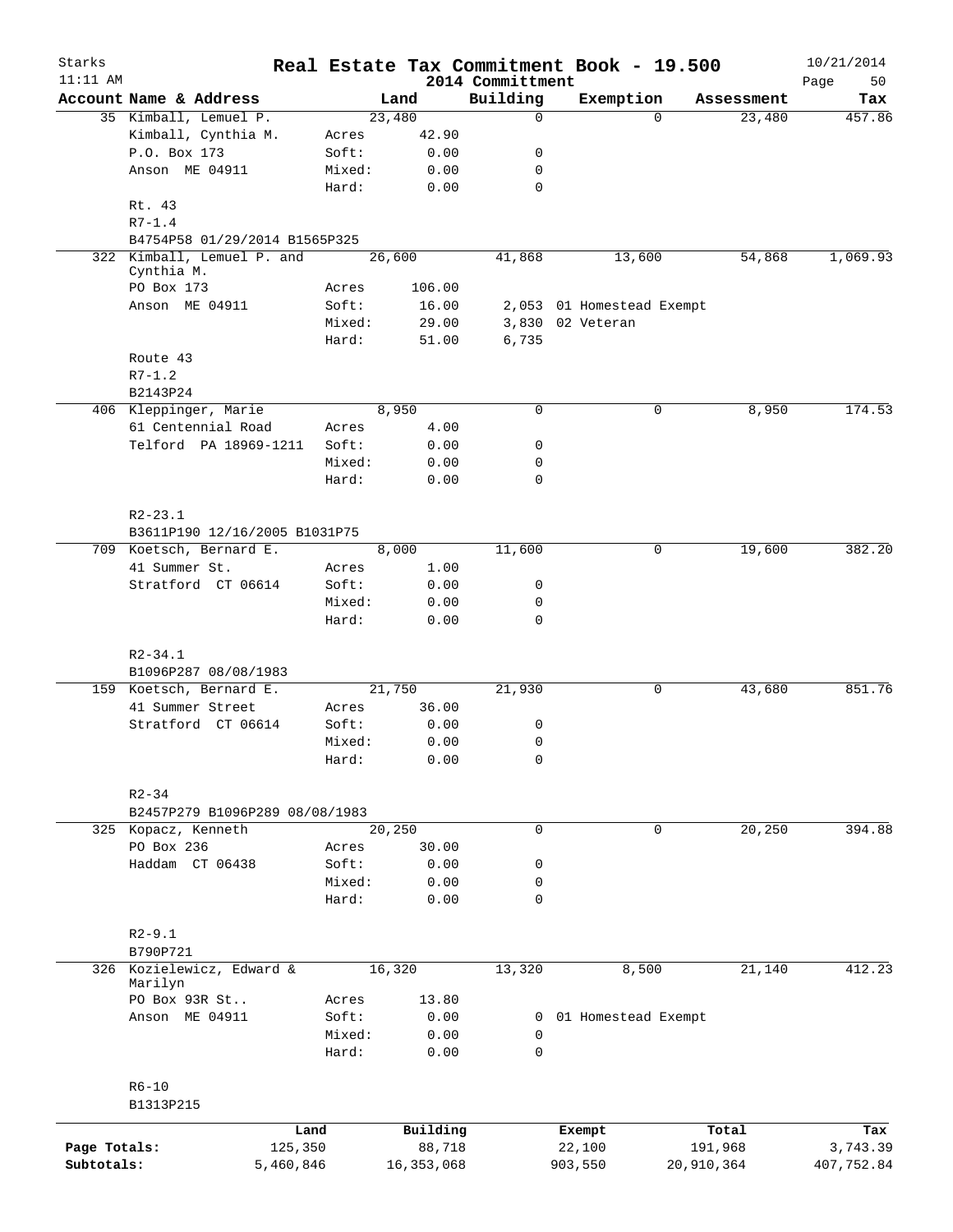| Starks<br>$11:11$ AM |                                        |        |        | 2014 Committment | Real Estate Tax Commitment Book - 19.500 |            | 10/21/2014<br>Page<br>51 |
|----------------------|----------------------------------------|--------|--------|------------------|------------------------------------------|------------|--------------------------|
|                      | Account Name & Address                 |        | Land   | Building         | Exemption                                | Assessment | Tax                      |
|                      | 327 Krebs, Carleton L. &<br>Marcia J.  | 86,190 |        | 85,370           | $\Omega$                                 | 171,560    | 3,345.42                 |
|                      | 86 Krebs Road                          | Acres  | 383.00 |                  |                                          |            |                          |
|                      | Starks ME 04911                        | Soft:  | 2.00   | 257              |                                          |            |                          |
|                      |                                        | Mixed: | 62.00  | 8,188            |                                          |            |                          |
|                      |                                        | Hard:  | 136.00 | 17,960           |                                          |            |                          |
|                      | Faulkner Hill Rd                       |        |        |                  |                                          |            |                          |
|                      | $R8-19, R8-20$                         |        |        |                  |                                          |            |                          |
|                      | B926P2                                 |        |        |                  |                                          |            |                          |
|                      | 328 Krebs, Carleton L. &<br>Marcia J.  | 8,000  |        | 32,400           | 13,600                                   | 26,800     | 522.60                   |
|                      | 86 Krebs Road                          | Acres  | 1.00   |                  | 02 Veteran                               |            |                          |
|                      | Starks ME 04911                        | Soft:  | 0.00   | $\mathbf{0}$     | 01 Homestead Exempt                      |            |                          |
|                      |                                        | Mixed: | 0.00   | 0                |                                          |            |                          |
|                      |                                        | Hard:  | 0.00   | $\mathbf 0$      |                                          |            |                          |
|                      | $R8 - 18$                              |        |        |                  |                                          |            |                          |
|                      | B926P2                                 |        |        |                  |                                          |            |                          |
|                      | 329 Krebs, Carlton L. and<br>Marcia J. | 16,690 |        | $\mathbf 0$      | 0                                        | 16,690     | 325.46                   |
|                      | 86 Krebs Road                          | Acres  | 15.90  |                  |                                          |            |                          |
|                      | Anson ME 04911                         | Soft:  | 0.00   | 0                |                                          |            |                          |
|                      |                                        | Mixed: | 0.00   | 0                |                                          |            |                          |
|                      |                                        | Hard:  | 0.00   | 0                |                                          |            |                          |
|                      | River Road                             |        |        |                  |                                          |            |                          |
|                      | $R9 - 7.6$<br>B2766P274                |        |        |                  |                                          |            |                          |
|                      | 361 Krebs, Daniel S.                   | 21,500 |        | 50,280           | 0                                        | 71,780     | 1,399.71                 |
|                      | Krebs, Hiroko                          | Acres  | 31.00  |                  |                                          |            |                          |
|                      | 86 Krebs Road                          | Soft:  | 0.00   | 0                |                                          |            |                          |
|                      | Starks ME 04911                        | Mixed: | 0.00   | 0                |                                          |            |                          |
|                      |                                        | Hard:  | 0.00   | 0                |                                          |            |                          |
|                      |                                        |        |        |                  |                                          |            |                          |
|                      | $R2 - 33$<br>B4433P294 08/25/2011      |        |        |                  |                                          |            |                          |
|                      | 755 Krebs, David S. &                  | 23,250 |        | 9,000            | 8,500                                    | 23,750     | 463.13                   |
|                      | Billie Jo                              |        |        |                  |                                          |            |                          |
|                      | 86 Krebs Road                          | Acres  | 70.00  |                  | 01 Homestead Exempt                      |            |                          |
|                      | Starks ME 04911                        | Soft:  | 0.00   | 0                |                                          |            |                          |
|                      |                                        | Mixed: | 0.00   | 0                |                                          |            |                          |
|                      |                                        | Hard:  | 0.00   | $\mathbf 0$      |                                          |            |                          |
|                      | R8 46.1                                |        |        |                  |                                          |            |                          |
|                      | B4381P342 04/04/2011                   |        |        |                  |                                          |            |                          |
|                      | 330 Krebs, Dennis &<br>Angelica        | 8,650  |        | 77,130           | 8,500                                    | 77,280     | 1,506.96                 |
|                      | 1440 New Sharon Road                   | Acres  | 2.00   |                  |                                          |            |                          |
|                      | Starks ME 04911                        | Soft:  | 0.00   | 0                | 01 Homestead Exempt                      |            |                          |
|                      |                                        | Mixed: | 0.00   | 0                |                                          |            |                          |
|                      |                                        | Hard:  | 0.00   | 0                |                                          |            |                          |
|                      | $R8 - 10$                              |        |        |                  |                                          |            |                          |
|                      | B1532P279                              |        |        |                  |                                          |            |                          |
|                      |                                        |        |        |                  |                                          |            |                          |
|                      |                                        |        |        |                  |                                          |            |                          |

|              | Land      | Building   | Exempt  | Total      | Tax         |
|--------------|-----------|------------|---------|------------|-------------|
| Page Totals: | 164,280   | 254,180    | 30,600  | 387,860    | 7,563.28    |
| Subtotals:   | 5,625,126 | 16,607,248 | 934,150 | 21,298,224 | 415, 316.12 |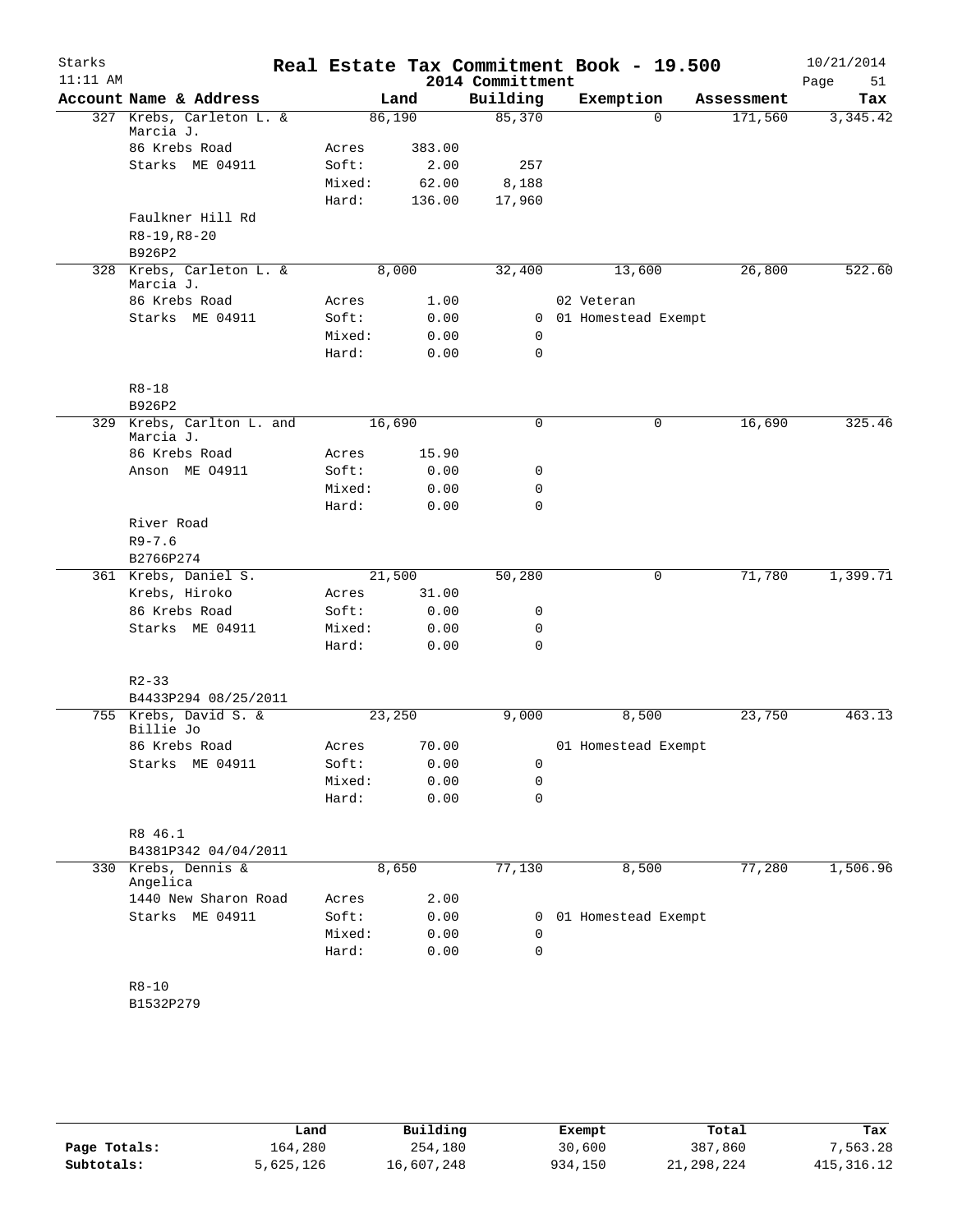| Starks<br>$11:11$ AM |                                                    |        |        | 2014 Committment | Real Estate Tax Commitment Book - 19.500 |                   | 10/21/2014<br>Page<br>52 |
|----------------------|----------------------------------------------------|--------|--------|------------------|------------------------------------------|-------------------|--------------------------|
|                      | Account Name & Address                             |        | Land   | Building         | Exemption                                | Assessment        | Tax                      |
|                      | 331 Kurovics, Lee G.                               |        | 7,590  | $\mathsf{O}$     |                                          | 7,590<br>$\Omega$ | 148.01                   |
|                      | 29 Brookhaven Blvd                                 | Acres  | 1.90   |                  |                                          |                   |                          |
|                      | Port Jefferson Station                             | Soft:  | 0.00   | 0                |                                          |                   |                          |
|                      | NY 11776                                           |        |        |                  |                                          |                   |                          |
|                      |                                                    | Mixed: | 0.00   | 0                |                                          |                   |                          |
|                      |                                                    | Hard:  | 0.00   | $\Omega$         |                                          |                   |                          |
|                      |                                                    |        |        |                  |                                          |                   |                          |
|                      | $R4 - 29$                                          |        |        |                  |                                          |                   |                          |
|                      | B4555P196 07/18/2012 B3891P183 08/03/2007 B831P621 |        |        |                  |                                          |                   |                          |
|                      | 424 Lagin-Nasse, Julianna &                        |        | 26,750 | 15,090           | 8,500                                    | 33,340            | 650.13                   |
|                      | Lagin, Nancy                                       | Acres  | 52.00  |                  |                                          |                   |                          |
|                      | 17 Fred Young Road                                 | Soft:  | 0.00   | $\mathbf{0}$     | 01 Homestead Exempt                      |                   |                          |
|                      | Starks ME 04911                                    | Mixed: | 0.00   | $\mathbf 0$      |                                          |                   |                          |
|                      |                                                    | Hard:  | 0.00   | $\Omega$         |                                          |                   |                          |
|                      | Young Road                                         |        |        |                  |                                          |                   |                          |
|                      | $R1 - 17.2$                                        |        |        |                  |                                          |                   |                          |
|                      | B4386P228 04/05/2011 B2524P228                     |        |        |                  |                                          |                   |                          |
|                      | 336 Lagueux, Claude                                |        | 18,500 | 0                |                                          | 0<br>18,500       | 360.75                   |
|                      | 9 Middle Street                                    | Acres  | 23.00  |                  |                                          |                   |                          |
|                      | Madison ME 04950                                   | Soft:  | 0.00   | 0                |                                          |                   |                          |
|                      |                                                    | Mixed: | 0.00   | 0                |                                          |                   |                          |
|                      |                                                    | Hard:  | 0.00   | 0                |                                          |                   |                          |
|                      | River Rd.                                          |        |        |                  |                                          |                   |                          |
|                      | $R9 - 5.3$                                         |        |        |                  |                                          |                   |                          |
|                      | B2201P136                                          |        |        |                  |                                          |                   |                          |
|                      | 335 Lagueux, Claude                                |        | 19,250 | $\Omega$         |                                          | 19,250<br>0       | 375.38                   |
|                      | 25 Cannonball Drive                                | Acres  | 26.00  |                  |                                          |                   |                          |
|                      | Danbury CT 06810                                   | Soft:  | 0.00   | 0                |                                          |                   |                          |
|                      |                                                    | Mixed: | 0.00   | 0                |                                          |                   |                          |
|                      |                                                    | Hard:  | 0.00   | $\mathbf 0$      |                                          |                   |                          |
|                      | River Rd.                                          |        |        |                  |                                          |                   |                          |
|                      | $R9 - 5.2$                                         |        |        |                  |                                          |                   |                          |
|                      | B2201P1369                                         |        |        |                  |                                          |                   |                          |
|                      | 334 Lagueux, Claude                                |        | 19,250 | $\mathbf 0$      |                                          | 0<br>19,250       | 375.38                   |
|                      | 25 Cannonball Drive                                | Acres  | 26.00  |                  |                                          |                   |                          |
|                      | Danbury CT 06810                                   | Soft:  | 0.00   | 0                |                                          |                   |                          |
|                      |                                                    | Mixed: | 0.00   | 0                |                                          |                   |                          |
|                      |                                                    | Hard:  | 0.00   | 0                |                                          |                   |                          |
|                      | River Road                                         |        |        |                  |                                          |                   |                          |
|                      | $R9-5.1A$                                          |        |        |                  |                                          |                   |                          |
|                      | B2201P136                                          |        |        |                  |                                          |                   |                          |
|                      | 333 Lagueux, Claude                                |        | 14,240 | 33,600           |                                          | 47,840<br>0       | 932.88                   |
|                      | 25 Cannonball Drive                                | Acres  | 10.60  |                  |                                          |                   |                          |
|                      | Danbury CT 06810                                   | Soft:  | 0.00   | 0                |                                          |                   |                          |
|                      |                                                    | Mixed: | 0.00   | 0                |                                          |                   |                          |
|                      |                                                    | Hard:  | 0.00   | 0                |                                          |                   |                          |
|                      | West Mills Road                                    |        |        |                  |                                          |                   |                          |
|                      | R3-14.2A                                           |        |        |                  |                                          |                   |                          |
|                      | B2874P19                                           |        |        |                  |                                          |                   |                          |
|                      | 323 Lagueux, Claude                                |        | 16,750 | 0                |                                          | 0<br>16,750       | 326.63                   |
|                      | 9 Middle Street                                    | Acres  | 16.00  |                  |                                          |                   |                          |
|                      | Madison ME 04950                                   | Soft:  | 0.00   | 0                |                                          |                   |                          |
|                      |                                                    |        |        | 0                |                                          |                   |                          |
|                      |                                                    | Mixed: | 0.00   |                  |                                          |                   |                          |
|                      |                                                    | Hard:  | 0.00   | 0                |                                          |                   |                          |
|                      |                                                    |        |        |                  |                                          |                   |                          |
|                      | $R9-4$                                             |        |        |                  |                                          |                   |                          |

|              | Land      | Building   | Exempt  | Total      | Tax        |
|--------------|-----------|------------|---------|------------|------------|
| Page Totals: | 122,330   | 48,690     | 8,500   | 162,520    | 3,169.16   |
| Subtotals:   | 5,747,456 | 16,655,938 | 942,650 | 21,460,744 | 418,485.28 |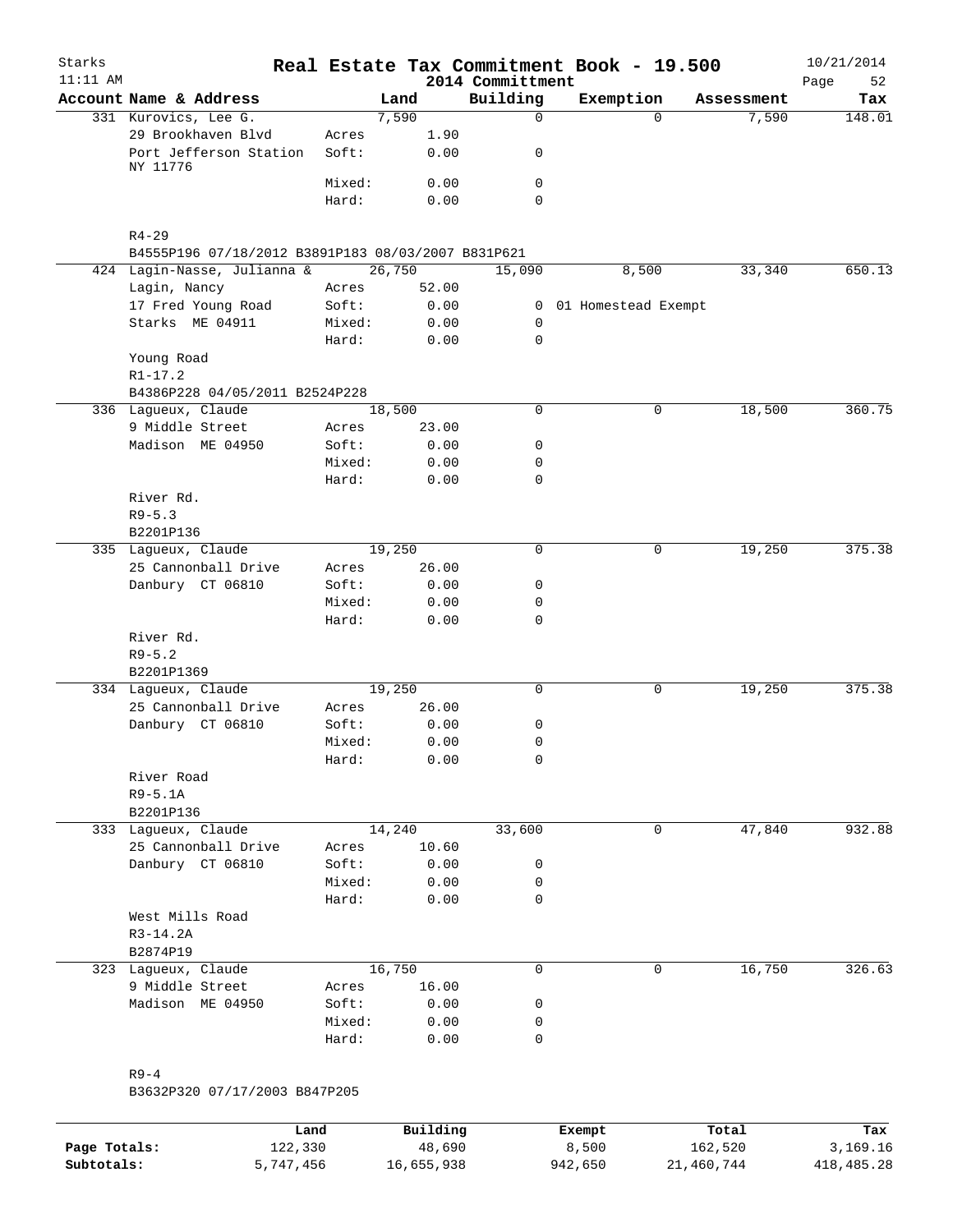| Starks       |                                                      |        |            |                              | Real Estate Tax Commitment Book - 19.500 |                    | 10/21/2014        |
|--------------|------------------------------------------------------|--------|------------|------------------------------|------------------------------------------|--------------------|-------------------|
| $11:11$ AM   | Account Name & Address                               |        | Land       | 2014 Committment<br>Building | Exemption                                | Assessment         | Page<br>53<br>Tax |
|              | 377 Lamorelle, Rene F.                               |        | 8,000      | 31,056                       |                                          | $\Omega$<br>39,056 | 761.59            |
|              | 108 Faulkner Hill Road                               | Acres  | 1.00       |                              |                                          |                    |                   |
|              | Starks ME 04911                                      | Soft:  | 0.00       | 0                            |                                          |                    |                   |
|              |                                                      | Mixed: | 0.00       | 0                            |                                          |                    |                   |
|              |                                                      | Hard:  | 0.00       | $\mathbf 0$                  |                                          |                    |                   |
|              |                                                      |        |            |                              |                                          |                    |                   |
|              | R8-38.1A<br>B4493P1 02/10/2012 B3456P1               |        |            |                              |                                          |                    |                   |
|              | 157 Lane III, John A.                                |        | 54,750     | $\mathbf 0$                  |                                          | 54,750<br>0        | 1,067.63          |
|              | 32 Grange Road                                       | Acres  | 168.00     |                              |                                          |                    |                   |
|              | East Madison ME 04950                                | Soft:  | 0.00       | 0                            |                                          |                    |                   |
|              |                                                      | Mixed: | 0.00       | 0                            |                                          |                    |                   |
|              |                                                      | Hard:  | 0.00       | 0                            |                                          |                    |                   |
|              | $R10-1$                                              |        |            |                              |                                          |                    |                   |
|              | B3569P99 10/04/2005 B1245P329<br>340 Laney, Cindy A. |        | 14,500     | 24,710                       |                                          | 39,210<br>0        | 764.60            |
|              | P.O. Box 87                                          | Acres  | 11.00      |                              |                                          |                    |                   |
|              |                                                      |        |            |                              |                                          |                    |                   |
|              | Anson ME 04911                                       | Soft:  | 0.00       | 0                            |                                          |                    |                   |
|              |                                                      | Mixed: | 0.00       | 0                            |                                          |                    |                   |
|              |                                                      | Hard:  | 0.00       | $\mathbf 0$                  |                                          |                    |                   |
|              | River Rd.                                            |        |            |                              |                                          |                    |                   |
|              | $R10-16.2$                                           |        |            |                              |                                          |                    |                   |
|              | B1920P96                                             |        |            |                              |                                          |                    |                   |
|              | 341 Langrell, Sr., Edward<br>Α.                      |        | 20,500     | $\mathbf 0$                  |                                          | 0<br>20,500        | 399.75            |
|              | Langrell Frances A.                                  | Acres  | 31.00      |                              |                                          |                    |                   |
|              | P.O. Box 174                                         | Soft:  | 0.00       | 0                            |                                          |                    |                   |
|              | Dennisville NJ 08214                                 | Mixed: | 0.00       | $\mathbf 0$                  |                                          |                    |                   |
|              |                                                      | Hard:  | 0.00       | $\mathbf 0$                  |                                          |                    |                   |
|              | $R5 - 33$                                            |        |            |                              |                                          |                    |                   |
|              | B1300P37                                             |        |            |                              |                                          |                    |                   |
|              | 342 Larose, Albert N. &<br>Linda D.                  |        | 22,500     | 17,300                       | 8,500                                    | 31,300             | 610.35            |
|              | 118 Olde Ferry Road                                  | Acres  | 35.00      |                              |                                          |                    |                   |
|              | Starks ME 04911                                      | Soft:  | 0.00       |                              | 0 01 Homestead Exempt                    |                    |                   |
|              |                                                      | Mixed: | 0.00       | $\overline{0}$               |                                          |                    |                   |
|              |                                                      | Hard:  | 0.00       | 0                            |                                          |                    |                   |
|              | R12-11.4                                             |        |            |                              |                                          |                    |                   |
|              | B1362P65                                             |        |            |                              |                                          |                    |                   |
|              | 339 Larouche, John G.                                |        | 13,850     | 35,500                       |                                          | 49,350<br>0        | 962.33            |
|              | Larouche, Joyce J.                                   | Acres  | 10.00      |                              |                                          |                    |                   |
|              | 17 Pearl Street                                      | Soft:  | 0.00       | 0                            |                                          |                    |                   |
|              | Madison ME 04950                                     | Mixed: | 0.00       | 0                            |                                          |                    |                   |
|              |                                                      | Hard:  | 0.00       | $\mathbf 0$                  |                                          |                    |                   |
|              | $R2 - 24.5$                                          |        |            |                              |                                          |                    |                   |
|              | B4681P355 07/08/2013 B3547P314 08/30/2005 B1024P186  |        |            |                              |                                          |                    |                   |
|              | 391 Larson, Allen L.                                 |        | 18,440     | 16,660                       |                                          | 35,100<br>0        | 684.45            |
|              | Larson, Heather M.                                   | Acres  | 18.75      |                              |                                          |                    |                   |
|              | 3 Brainard Road                                      | Soft:  | 0.00       | 0                            |                                          |                    |                   |
|              | Niantic CT 06857                                     | Mixed: | 0.00       | 0                            |                                          |                    |                   |
|              |                                                      | Hard:  | 0.00       | $\mathsf{O}$                 |                                          |                    |                   |
|              | $R8 - 38.6$                                          |        |            |                              |                                          |                    |                   |
|              | B3607P158 12/16/2005 B2684P51                        |        |            |                              |                                          |                    |                   |
|              |                                                      | Land   | Building   |                              | Exempt                                   | Total              | Tax               |
| Page Totals: | 152,540                                              |        | 125,226    |                              | 8,500                                    | 269,266            | 5,250.70          |
| Subtotals:   | 5,899,996                                            |        | 16,781,164 |                              | 951,150                                  | 21,730,010         | 423,735.98        |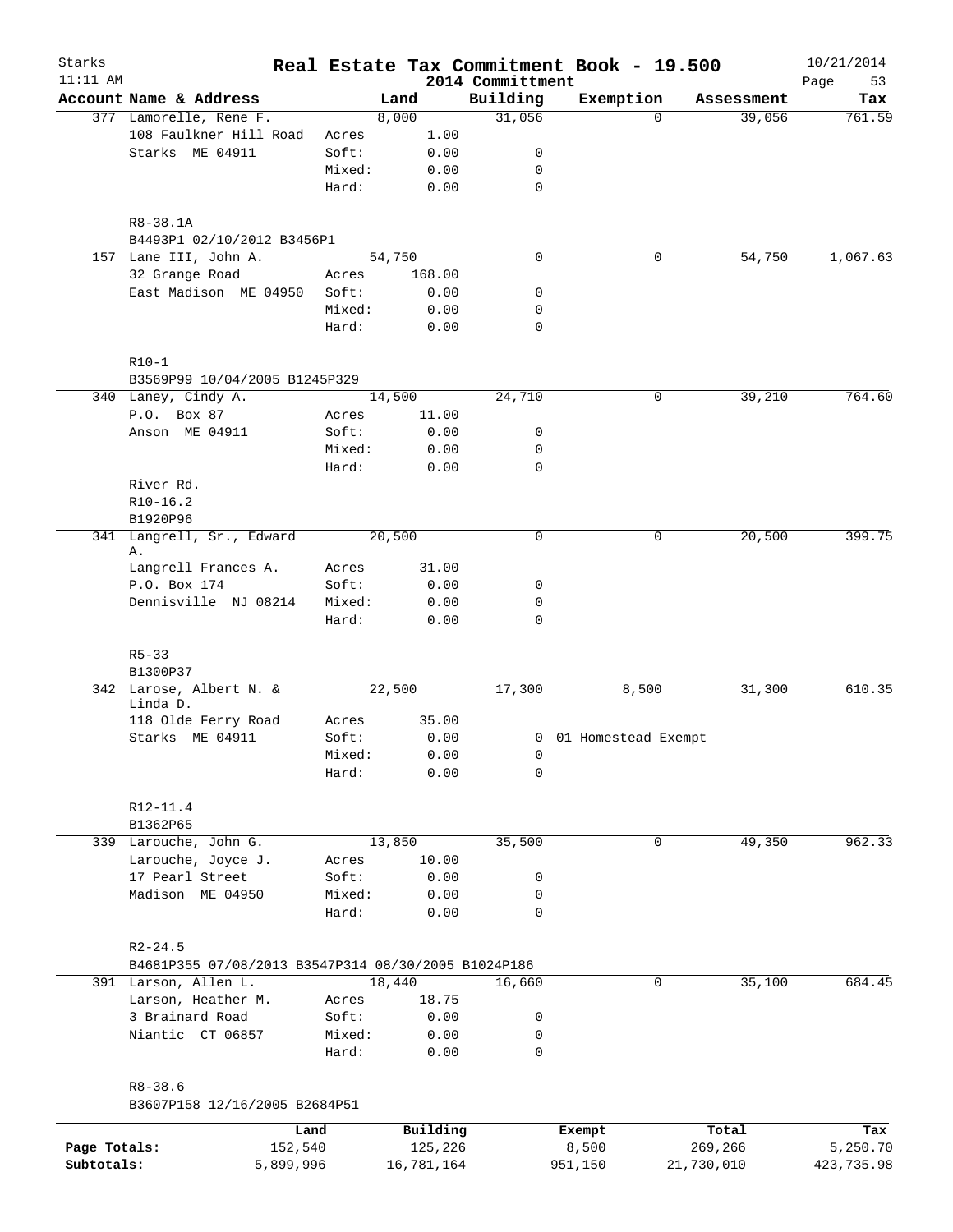| Starks     |                                                                    |        |        |                     | Real Estate Tax Commitment Book - 19.500 |            | 10/21/2014 |
|------------|--------------------------------------------------------------------|--------|--------|---------------------|------------------------------------------|------------|------------|
| $11:11$ AM |                                                                    |        |        | 2014 Committment    |                                          |            | Page<br>54 |
|            | Account Name & Address                                             |        | Land   | Building            | Exemption                                | Assessment | Tax        |
|            | 344 Laux Jr., Kenneth G.                                           |        | 10,600 | $\overline{43,010}$ | 8,500                                    | 45,110     | 879.65     |
|            | 2152 Industry Road                                                 | Acres  | 16.00  |                     |                                          |            |            |
|            | Starks ME 04911                                                    | Soft:  | 0.00   | $\mathbf{0}$        | 01 Homestead Exempt                      |            |            |
|            |                                                                    | Mixed: | 0.00   | 0                   |                                          |            |            |
|            |                                                                    | Hard:  | 0.00   | $\mathbf 0$         |                                          |            |            |
|            | Industry Rd & Rt 43                                                |        |        |                     |                                          |            |            |
|            | $R2 - 24.9$                                                        |        |        |                     |                                          |            |            |
|            | B2086P253                                                          |        |        |                     |                                          |            |            |
|            | 186 Laux, Kenneth G.                                               |        | 24,750 | 12,580              | $\mathsf{O}$                             | 37,330     | 727.94     |
|            | 2152 Industry Road                                                 | Acres  | 44.00  |                     |                                          |            |            |
|            | Starks ME 04911                                                    | Soft:  | 0.00   | 0                   |                                          |            |            |
|            |                                                                    | Mixed: | 0.00   | 0                   |                                          |            |            |
|            |                                                                    | Hard:  | 0.00   | 0                   |                                          |            |            |
|            | Industry Road                                                      |        |        |                     |                                          |            |            |
|            | $R2 - 24.12$                                                       |        |        |                     |                                          |            |            |
|            | B4102P211 02/14/2009 B2666P302                                     |        |        |                     |                                          |            |            |
|            | 688 Leahy, Barry F                                                 |        | 14,500 | 18,820              | 0                                        | 33,320     | 649.74     |
|            | 110 Middle Rd.                                                     | Acres  | 11.00  |                     |                                          |            |            |
|            | Newbury Ma 01951                                                   | Soft:  | 0.00   | 0                   |                                          |            |            |
|            |                                                                    | Mixed: | 0.00   | 0                   |                                          |            |            |
|            |                                                                    | Hard:  | 0.00   | 0                   |                                          |            |            |
|            |                                                                    |        |        |                     |                                          |            |            |
|            | $R8 - 38 - 5A$                                                     |        |        |                     |                                          |            |            |
|            | B4222P251 12/11/2009 B3508P266 06/22/2005<br>345 Leal, Robert J. & |        | 13,440 | 0                   | 0                                        | 13,440     | 262.08     |
|            | Kathleen                                                           |        |        |                     |                                          |            |            |
|            | 9 Kerry Lane                                                       | Acres  | 10.90  |                     |                                          |            |            |
|            | Hopkinton MA 01748                                                 | Soft:  | 0.00   | 0                   |                                          |            |            |
|            |                                                                    | Mixed: | 0.00   | 0                   |                                          |            |            |
|            |                                                                    | Hard:  | 0.00   | 0                   |                                          |            |            |
|            | Mayhew Road                                                        |        |        |                     |                                          |            |            |
|            | $R6 - 2.8$                                                         |        |        |                     |                                          |            |            |
|            | B1862P70                                                           |        |        |                     |                                          |            |            |
|            | 347 Leighton, Gary & Lynda                                         |        | 30,360 | 35,314              | 8,500                                    | 57,174     | 1,114.89   |
|            | 101 Ridge Road                                                     | Acres  | 111.00 |                     |                                          |            |            |
|            | Anson ME 04911                                                     | Soft:  | 5.00   |                     | 2,438 01 Homestead Exempt                |            |            |
|            |                                                                    | Mixed: | 34.00  | 3,566               |                                          |            |            |
|            |                                                                    | Hard:  | 61.00  | 6,471               |                                          |            |            |
|            | River Rd.                                                          |        |        |                     |                                          |            |            |
|            | $R9 - 5.1, 5.4$                                                    |        |        |                     |                                          |            |            |
|            | B1014P17                                                           |        |        |                     |                                          |            |            |
|            | 349 Lejoy, Susan L                                                 |        | 9,470  | 0                   | 0                                        | 9,470      | 184.67     |
|            | McCleary, Ann J.                                                   | Acres  | 4.80   |                     |                                          |            |            |
|            | P.O. Box 644                                                       | Soft:  | 0.00   | 0                   |                                          |            |            |
|            | West Farmington ME<br>04992                                        | Mixed: | 0.00   | 0                   |                                          |            |            |
|            |                                                                    | Hard:  | 0.00   | 0                   |                                          |            |            |
|            | $R4 - 19$                                                          |        |        |                     |                                          |            |            |

B4463P273 11/07/2011 B4397P212 05/27/2011 B2085P213

|              | Land      | Building   | Exempt  | Total      | Tax        |
|--------------|-----------|------------|---------|------------|------------|
| Page Totals: | 103,120   | 109,724    | 17,000  | 195,844    | 3,818.97   |
| Subtotals:   | 6,003,116 | 16,890,888 | 968,150 | 21,925,854 | 427,554.95 |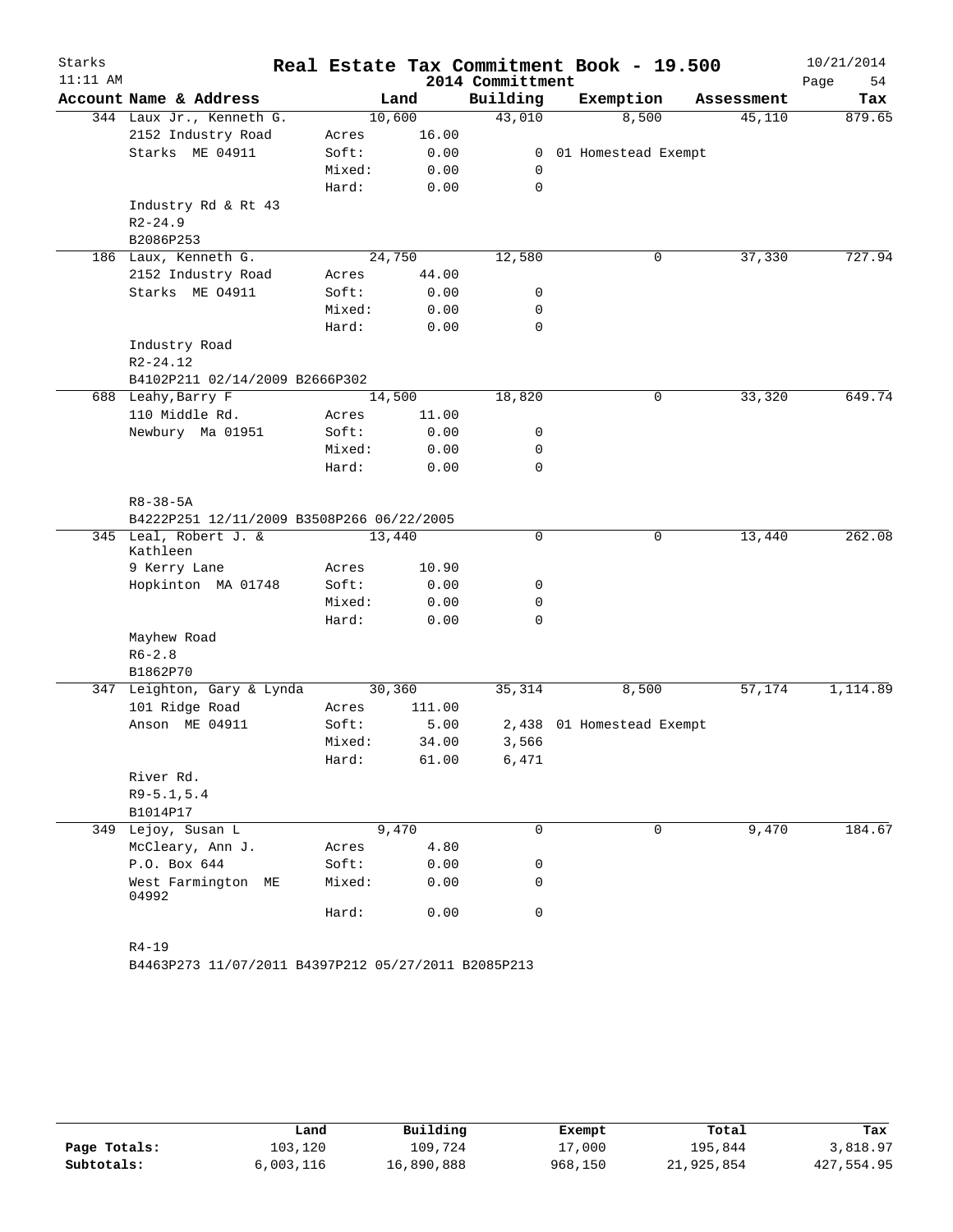| Starks     |                                                             |        |        |                  | Real Estate Tax Commitment Book - 19.500 |                       | 10/21/2014 |
|------------|-------------------------------------------------------------|--------|--------|------------------|------------------------------------------|-----------------------|------------|
| $11:11$ AM |                                                             |        |        | 2014 Committment |                                          |                       | Page<br>55 |
|            | Account Name & Address                                      |        | Land   | Building         | Exemption                                | Assessment            | Tax        |
|            | 348 Lejoy, Susan L.                                         | 10,030 |        | 26,070           |                                          | 36,100<br>$\Omega$    | 703.95     |
|            | P.O. Box 644                                                | Acres  | 4.12   |                  |                                          |                       |            |
|            | West Farmington ME<br>04992                                 | Soft:  | 0.00   | 0                |                                          |                       |            |
|            |                                                             | Mixed: | 0.00   | 0                |                                          |                       |            |
|            |                                                             | Hard:  | 0.00   | $\Omega$         |                                          |                       |            |
|            |                                                             |        |        |                  |                                          |                       |            |
|            | $R4 - 20, R4 - 21$                                          |        |        |                  |                                          |                       |            |
|            | B4463P273 11/07/2011 B977P199                               |        |        |                  |                                          |                       |            |
|            | 315 Lemay Trapper C.<br>Lemay Carlene A. and                | 20,000 | 25.00  | 108,614          | 8,500                                    | 120,114               | 2,342.22   |
|            | George E Lemay, Jr.                                         | Acres  |        |                  | 01 Homestead Exempt                      |                       |            |
|            | 188 Locke Hill Road                                         | Soft:  | 0.00   | 0                |                                          |                       |            |
|            | Starks ME 04911                                             | Mixed: | 0.00   | 0                |                                          |                       |            |
|            |                                                             | Hard:  | 0.00   | $\Omega$         |                                          |                       |            |
|            | Locke Hill Rd                                               |        |        |                  |                                          |                       |            |
|            | $R2 - 56.1$                                                 |        |        |                  |                                          |                       |            |
|            | B3785P343 12/13/2006 B2726P20<br>351 Lemay, George E. Jr. & |        |        |                  |                                          |                       | 1,404.39   |
|            | Carlene A                                                   | 48,000 |        | 32,520           | 8,500                                    | 72,020                |            |
|            | 274 Sandy River Road                                        | Acres  | 137.00 |                  |                                          |                       |            |
|            | Starks ME 04911                                             | Soft:  | 0.00   |                  | 0 01 Homestead Exempt                    |                       |            |
|            |                                                             | Mixed: | 0.00   | $\mathbf 0$      |                                          |                       |            |
|            |                                                             | Hard:  | 0.00   | $\Omega$         |                                          |                       |            |
|            | River Road                                                  |        |        |                  |                                          |                       |            |
|            | $R8-27, R8-28, R8-29$<br>B1142P75                           |        |        |                  |                                          |                       |            |
|            | 350 Lemay, George E. Jr. &                                  |        | 9,950  | 1,320            |                                          | 0<br>11,270           | 219.77     |
|            | Carlene A                                                   |        |        |                  |                                          |                       |            |
|            | 274 Sandy River Road                                        | Acres  | 4.00   |                  |                                          |                       |            |
|            | Starks ME 04911                                             | Soft:  | 0.00   | 0                |                                          |                       |            |
|            |                                                             | Mixed: | 0.00   | 0                |                                          |                       |            |
|            |                                                             | Hard:  | 0.00   | $\mathbf 0$      |                                          |                       |            |
|            | River Road                                                  |        |        |                  |                                          |                       |            |
|            | $R9 - 2$                                                    |        |        |                  |                                          |                       |            |
|            | B1142P75                                                    |        |        |                  |                                          |                       |            |
|            | 760 Lemay, George E. Jr.<br>and Carlene                     |        | 8,000  | 85,500           |                                          | 0<br>93,500           | 1,823.25   |
|            | 274 Sandy River Road                                        | Acres  | 1.00   |                  |                                          |                       |            |
|            | Starks ME 04911                                             | Soft:  | 0.00   | 0                |                                          |                       |            |
|            |                                                             | Mixed: | 0.00   | 0                |                                          |                       |            |
|            |                                                             | Hard:  | 0.00   | $\mathbf 0$      |                                          |                       |            |
|            | $R9 - 3$                                                    |        |        |                  |                                          |                       |            |
|            | B4536P55 02/08/2012                                         |        |        |                  |                                          |                       |            |
|            | 353 Leonard, Terry K.                                       | 15,150 |        | 48,840           |                                          | 63,990<br>$\mathbf 0$ | 1,247.81   |
|            | P.O. Box 568                                                | Acres  | 12.00  |                  |                                          |                       |            |
|            | Anson ME 04911                                              | Soft:  | 0.00   | 0                |                                          |                       |            |
|            |                                                             | Mixed: | 0.00   | 0                |                                          |                       |            |
|            |                                                             | Hard:  | 0.00   | 0                |                                          |                       |            |
|            | $R2 - 10.1$                                                 |        |        |                  |                                          |                       |            |
|            | B2746P133                                                   |        |        |                  |                                          |                       |            |
|            |                                                             |        |        |                  |                                          |                       |            |
|            |                                                             |        |        |                  |                                          |                       |            |

|              | Land      | Building   | Exempt  | Total      | Tax          |
|--------------|-----------|------------|---------|------------|--------------|
| Page Totals: | 111,130   | 302,864    | 17,000  | 396,994    | 7,741.39     |
| Subtotals:   | 6,114,246 | 17,193,752 | 985,150 | 22,322,848 | 435, 296, 34 |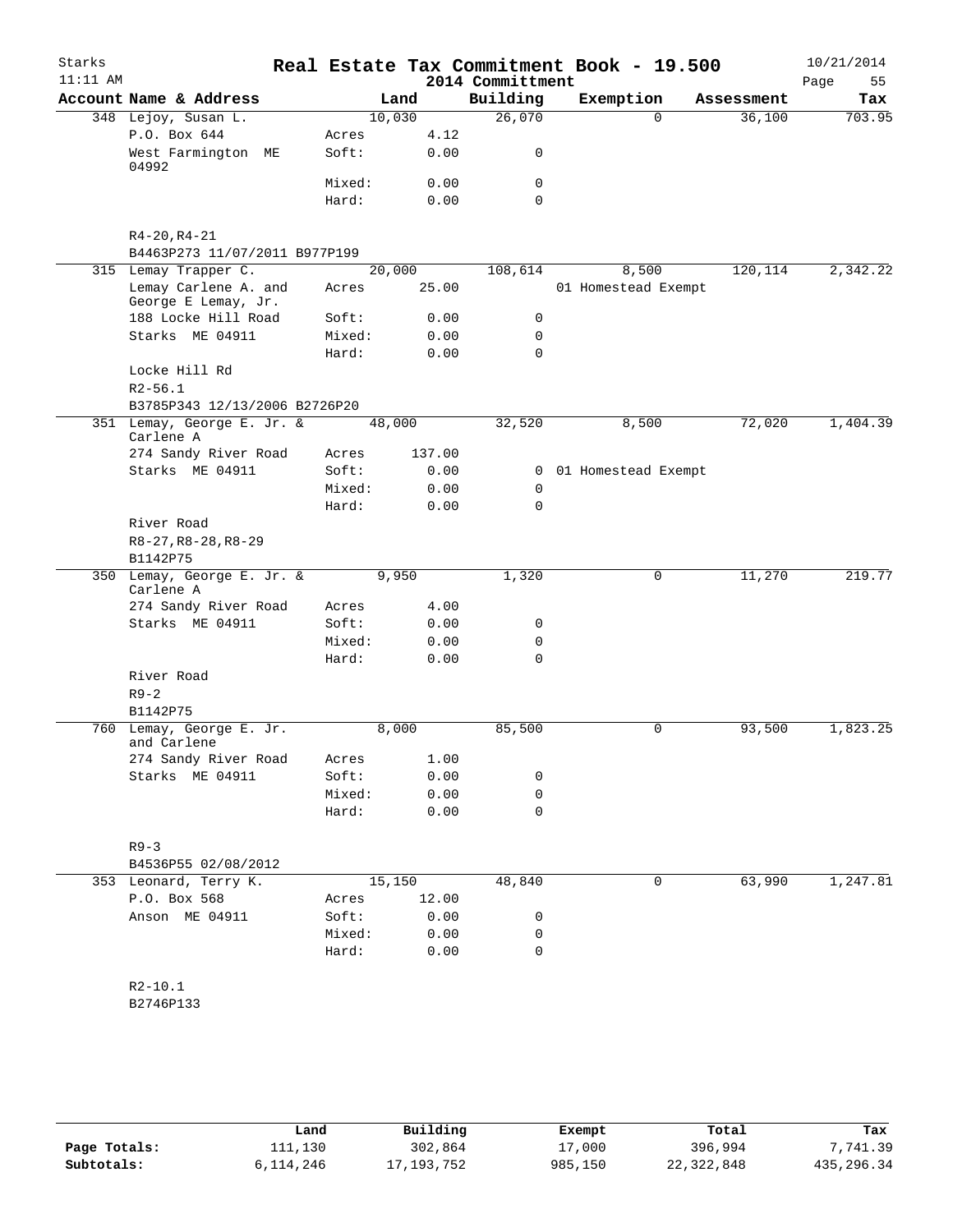| Starks<br>$11:11$ AM |                                           |        |        | 2014 Committment | Real Estate Tax Commitment Book - 19.500 |              |            | 10/21/2014<br>Page<br>56 |
|----------------------|-------------------------------------------|--------|--------|------------------|------------------------------------------|--------------|------------|--------------------------|
|                      | Account Name & Address                    |        | Land   | Building         | Exemption                                |              | Assessment | Tax                      |
|                      | 354 Lepage, Gordon D. &<br>Carole M.      |        | 11,150 | $\mathbf 0$      |                                          | $\Omega$     | 11,150     | 217.43                   |
|                      | 81 Beans Corner Rd                        | Acres  | 101.00 |                  |                                          |              |            |                          |
|                      | New Sharon ME 04955                       | Soft:  | 45.00  | 6,032            |                                          |              |            |                          |
|                      |                                           | Mixed: | 56.00  | 6,075            |                                          |              |            |                          |
|                      |                                           | Hard:  | 0.00   | 1,056            |                                          |              |            |                          |
|                      | $R1 - 51$<br>B1479P326                    |        |        |                  |                                          |              |            |                          |
|                      | 392 Lequin, Thomas                        |        | 26,250 | 91,712           | 8,500                                    |              | 109,462    | 2,134.51                 |
|                      | 1018 New Sharon Road                      | Acres  | 50.00  |                  | 01 Homestead Exempt                      |              |            |                          |
|                      | Starks ME 04911                           | Soft:  | 0.00   | $\mathsf{O}$     |                                          |              |            |                          |
|                      |                                           | Mixed: | 0.00   | 0                |                                          |              |            |                          |
|                      |                                           | Hard:  | 0.00   | $\mathbf 0$      |                                          |              |            |                          |
|                      | $R1 - 43$<br>B4615P241 01/04/2013 B2041P8 |        |        |                  |                                          |              |            |                          |
|                      | 332 Lessard, Allen R.                     |        | 8,000  | 11,280           |                                          | $\mathsf{O}$ | 19,280     | 375.96                   |
|                      | P.O. Box 201                              |        |        |                  |                                          |              |            |                          |
|                      | Madison ME 04950                          | Acres  | 1.00   |                  |                                          |              |            |                          |
|                      |                                           | Soft:  | 0.00   | 0                |                                          |              |            |                          |
|                      |                                           | Mixed: | 0.00   | 0                |                                          |              |            |                          |
|                      |                                           | Hard:  | 0.00   | $\mathbf 0$      |                                          |              |            |                          |
|                      | Emery Road<br>$R3 - 31$                   |        |        |                  |                                          |              |            |                          |
|                      | B4557P150 08/02/2012 B2023P202            |        |        |                  |                                          |              |            |                          |
|                      | 652 Lewis, Jeremiah D.                    |        | 9,430  | $\mathbf 0$      |                                          | $\mathbf 0$  | 9,430      | 183.89                   |
|                      | 2701 Industry Road                        | Acres  | 3.20   |                  |                                          |              |            |                          |
|                      | Starks ME 04911                           | Soft:  | 0.00   | 0                |                                          |              |            |                          |
|                      |                                           | Mixed: | 0.00   | $\mathbf 0$      |                                          |              |            |                          |
|                      |                                           | Hard:  | 0.00   | $\mathbf 0$      |                                          |              |            |                          |
|                      | $U1-13$                                   |        |        |                  |                                          |              |            |                          |
|                      | B4445P303 09/29/2011 B4295P140            |        |        |                  |                                          |              |            |                          |
|                      | 319 Lewis, Jeremiah D.                    |        | 8,000  | 21,840           | 8,500                                    |              | 21,340     | 416.13                   |
|                      | 2701 Industry Road                        | Acres  | 1.00   |                  |                                          |              |            |                          |
|                      | Starks ME 04911                           | Soft:  | 0.00   | 0                | 01 Homestead Exempt                      |              |            |                          |
|                      |                                           | Mixed: | 0.00   | 0                |                                          |              |            |                          |
|                      |                                           | Hard:  | 0.00   | 0                |                                          |              |            |                          |
|                      | $R8 - 1.1$                                |        |        |                  |                                          |              |            |                          |
|                      | B3582P227 10/28/2005 B1044P251            |        |        |                  |                                          |              |            |                          |
|                      | 717 Lewis, Jeremiah D.                    |        | 22,750 | $\mathbf 0$      |                                          | $\mathbf 0$  | 22,750     | 443.63                   |
|                      | 2701 Industry Road                        | Acres  | 40.00  |                  |                                          |              |            |                          |
|                      | Starks ME 04911                           | Soft:  | 0.00   | 0                |                                          |              |            |                          |
|                      |                                           | Mixed: | 0.00   | 0                |                                          |              |            |                          |
|                      |                                           | Hard:  | 0.00   | $\mathbf 0$      |                                          |              |            |                          |
|                      | $R2 - 40.1$                               |        |        |                  |                                          |              |            |                          |
|                      | B3958P338 12/18/2007                      |        |        |                  |                                          |              |            |                          |
|                      | 357 Libby, Kevin & Mary                   |        | 0      | 18,840           |                                          | $\mathbf 0$  | 18,840     | 367.38                   |
|                      | 1638 New Sharon Road<br>Starks ME 04911   |        |        |                  |                                          |              |            |                          |
|                      |                                           |        |        |                  |                                          |              |            |                          |
|                      |                                           |        |        |                  |                                          |              |            |                          |
|                      | $R2-6.10N$                                |        |        |                  |                                          |              |            |                          |
|                      |                                           |        |        |                  |                                          |              |            |                          |
|                      |                                           |        |        |                  |                                          |              |            |                          |

|              | Land      | Building   | Exempt    | Total      | Tax        |
|--------------|-----------|------------|-----------|------------|------------|
| Page Totals: | 85,580    | 143,672    | 17,000    | 212,252    | 4,138.93   |
| Subtotals:   | 6,199,826 | 17,337,424 | 1,002,150 | 22,535,100 | 439,435.27 |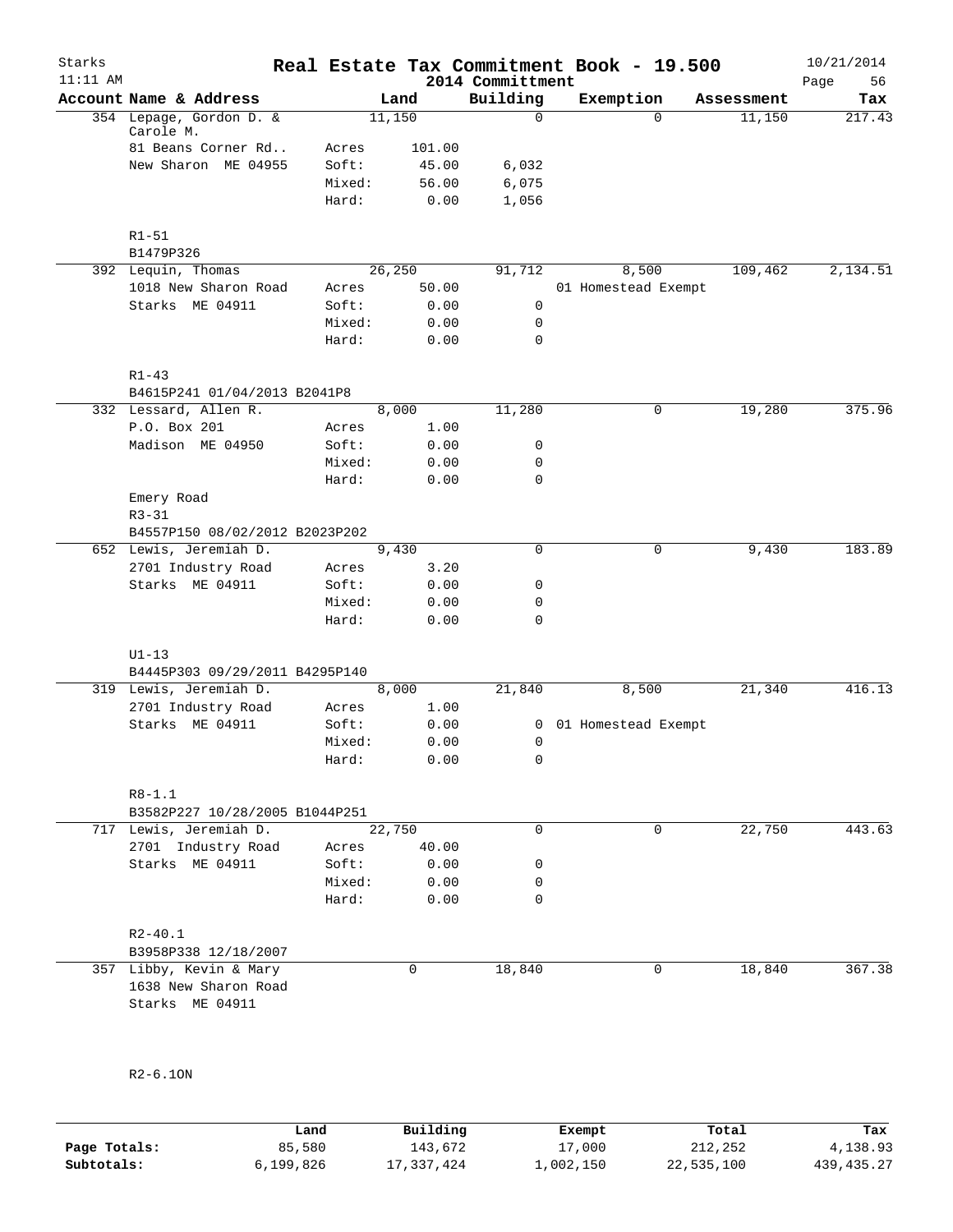| Starks       |                                |        |                |                    | Real Estate Tax Commitment Book - 19.500 |                      | 10/21/2014    |
|--------------|--------------------------------|--------|----------------|--------------------|------------------------------------------|----------------------|---------------|
| $11:11$ AM   | Account Name & Address         |        |                | 2014 Committment   |                                          |                      | 57<br>Page    |
|              | 356 Libby, Kevin A             |        | Land<br>16,650 | Building<br>33,480 | Exemption<br>8,500                       | Assessment<br>41,630 | Tax<br>811.79 |
|              | Mary E.                        | Acres  | 3.00           |                    |                                          |                      |               |
|              | 1638 New Sharon Road           |        |                |                    |                                          |                      |               |
|              |                                | Soft:  | 0.00           | $\mathbf{0}$       | 01 Homestead Exempt                      |                      |               |
|              | Starks ME 04911                | Mixed: | 0.00           | 0                  |                                          |                      |               |
|              |                                | Hard:  | 0.00           | 0                  |                                          |                      |               |
|              | $R2-6.1$                       |        |                |                    |                                          |                      |               |
|              | B2859P147                      |        |                |                    |                                          |                      |               |
|              | 385 Libby, Timothy D,          |        | 5,710          | 21,600             | 8,500                                    | 18,810               | 366.80        |
|              | Libby, June A.                 | Acres  | 0.51           |                    | 01 Homestead Exempt                      |                      |               |
|              | 43 Chicken Street              | Soft:  | 0.00           | 0                  |                                          |                      |               |
|              | Starks ME 04911                | Mixed: | 0.00           | 0                  |                                          |                      |               |
|              |                                | Hard:  | 0.00           | $\mathbf 0$        |                                          |                      |               |
|              | Chicken Street                 |        |                |                    |                                          |                      |               |
|              | $U2-18$                        |        |                |                    |                                          |                      |               |
|              | B4082P196 12/14/2008 B2540P192 |        |                |                    |                                          |                      |               |
|              | 358 Lickteig, John H.          |        | 22,950         | $\mathbf 0$        |                                          | 0<br>22,950          | 447.53        |
|              | 25 Wall St.                    | Acres  | 105.00         |                    |                                          |                      |               |
|              | Milford CT 06460               | Soft:  | 0.00           | 0                  |                                          |                      |               |
|              |                                | Mixed: | 12.00          | 1,585              |                                          |                      |               |
|              |                                | Hard:  | 88.00          | 11,621             |                                          |                      |               |
|              |                                |        |                |                    |                                          |                      |               |
|              | $R5 - 17$                      |        |                |                    |                                          |                      |               |
|              | B1284P287                      |        |                |                    |                                          |                      |               |
|              | 359 Liddell, John N. Sr.       |        | 14,500         | 22,560             | 8,500                                    | 28,560               | 556.92        |
|              | 2617 Industry Road             | Acres  | 18.00          |                    |                                          |                      |               |
|              | Starks ME 04911                | Soft:  | 0.00           | 0                  | 01 Homestead Exempt                      |                      |               |
|              |                                | Mixed: | 0.00           | 0                  |                                          |                      |               |
|              |                                | Hard:  | 0.00           | $\mathbf 0$        |                                          |                      |               |
|              | $R2 - 42.1$                    |        |                |                    |                                          |                      |               |
|              | B1534P330                      |        |                |                    |                                          |                      |               |
|              | 619 Linton, Bruce R. and       |        | 14,510         | 16,870             |                                          | 0<br>31,380          | 611.91        |
|              | Lola B.                        |        |                |                    |                                          |                      |               |
|              | 584 Maple Ridge Road           | Acres  | 11.02          |                    |                                          |                      |               |
|              | Winslow ME 04901               | Soft:  | 0.00           | 0                  |                                          |                      |               |
|              |                                | Mixed: | 0.00           | 0                  |                                          |                      |               |
|              |                                | Hard:  | 0.00           | 0                  |                                          |                      |               |
|              | Sawyer's Mills Road            |        |                |                    |                                          |                      |               |
|              | $R3-14.2B$                     |        |                |                    |                                          |                      |               |
|              | B4067P143 10/27/2008 B2628P8   |        |                |                    |                                          |                      |               |
| 360          | Liscinsky, Et. Al,             |        | 22,250         | $\mathbf 0$        |                                          | 22,250<br>0          | 433.88        |
|              | Stephen<br>34 Hair St          |        |                |                    |                                          |                      |               |
|              |                                | Acres  | 38.00          |                    |                                          |                      |               |
|              | Statford CT 06497              | Soft:  | 0.00           | 0                  |                                          |                      |               |
|              |                                | Mixed: | 0.00           | 0                  |                                          |                      |               |
|              |                                | Hard:  | 0.00           | $\mathbf 0$        |                                          |                      |               |
|              | $R4 - 2$                       |        |                |                    |                                          |                      |               |
|              | B1387P315                      |        |                |                    |                                          |                      |               |
|              | 365 Locke Hill Land Trust      |        | 16,560         | 20,830             | 8,500                                    | 28,890               | 563.36        |
|              | % James Keidel Trustee         |        | 14.17          |                    |                                          |                      |               |
|              |                                | Acres  |                |                    |                                          |                      |               |
|              | P.O. Box 434                   | Soft:  | 0.00           | 0                  | 01 Homestead Exempt                      |                      |               |
|              | Anson ME 04911                 | Mixed: | 0.00           | 0                  |                                          |                      |               |
|              |                                | Hard:  | 0.00           | $\mathbf 0$        |                                          |                      |               |
|              | Locke Hill Rd.                 |        |                |                    |                                          |                      |               |
|              | $R3 - 4$                       |        |                |                    |                                          |                      |               |
|              | B1603P46                       |        |                |                    |                                          |                      |               |
|              |                                | Land   | Building       |                    | Exempt                                   | Total                | Tax           |
| Page Totals: | 113,130                        |        | 115,340        |                    | 34,000                                   | 194,470              | 3,792.19      |
| Subtotals:   | 6,312,956                      |        | 17, 452, 764   |                    | 1,036,150                                | 22,729,570           | 443, 227.46   |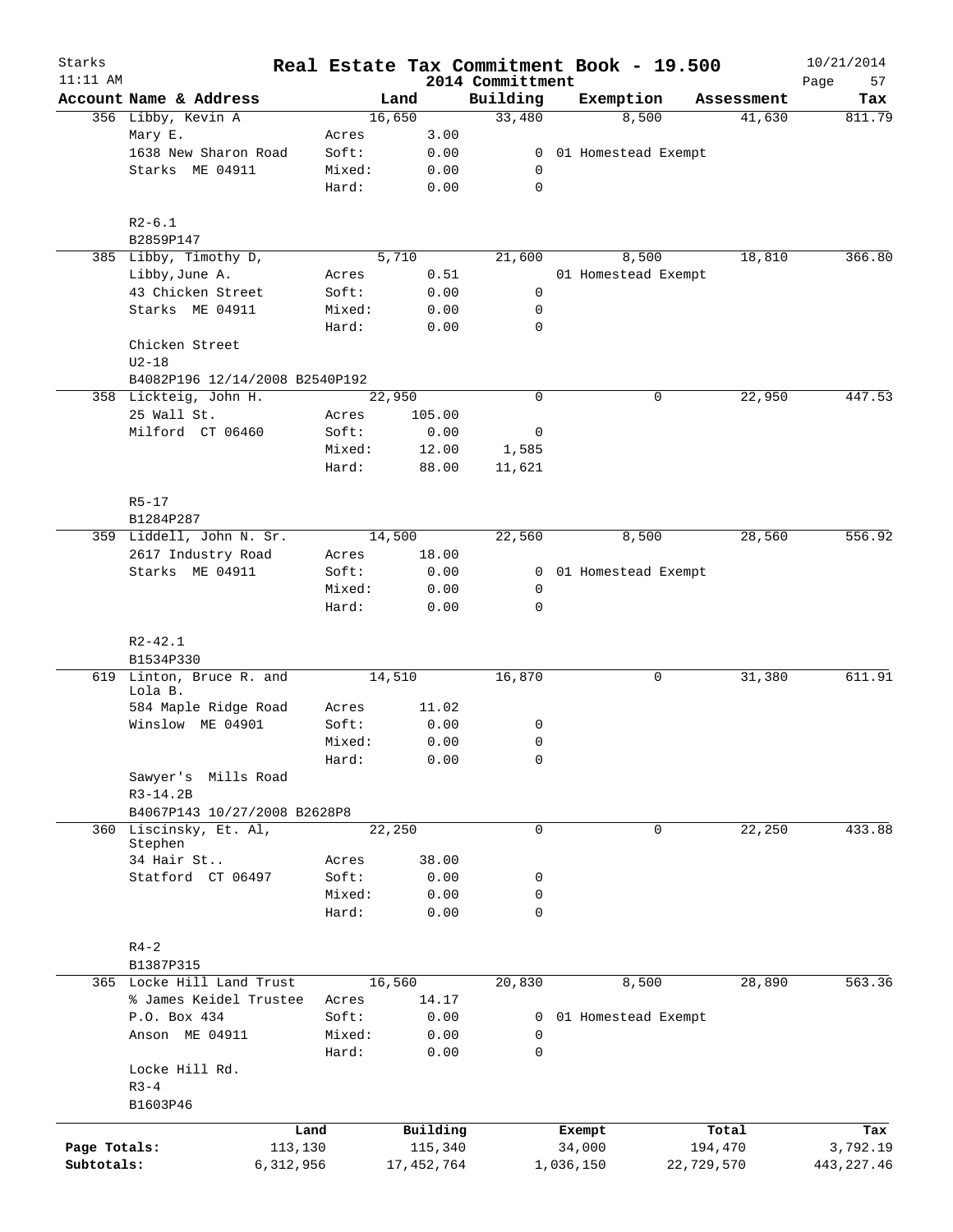|            |                                         |                 |              |                  | Real Estate Tax Commitment Book - 19.500 |            | 10/21/2014 |
|------------|-----------------------------------------|-----------------|--------------|------------------|------------------------------------------|------------|------------|
| $11:11$ AM |                                         |                 |              | 2014 Committment |                                          |            | Page<br>58 |
|            | Account Name & Address                  |                 | Land         | Building         | Exemption                                | Assessment | Tax        |
|            | 367 Locke Hill Road Realty<br>Trust     | 20,750          |              | 21,720           | $\Omega$                                 | 42,470     | 828.17     |
|            | Rose M. Wallace c/o<br>Brian W. Coulson | Acres           | 28.00        |                  |                                          |            |            |
|            | 57 Locust Road                          | Soft:           | 0.00         | 0                |                                          |            |            |
|            | Orleans MA 02653                        | Mixed:<br>Hard: | 0.00<br>0.00 | 0<br>$\Omega$    |                                          |            |            |
|            | Locke Hill Rd                           |                 |              |                  |                                          |            |            |
|            | $R3 - 4.1$<br>B2668P1                   |                 |              |                  |                                          |            |            |
|            | 364 Locke, Crystal A.                   |                 | 8,460        | 50,160           | 8,500                                    | 50,120     | 977.34     |
|            | 4 Ricci Road                            | Acres           | 1.70         |                  |                                          |            |            |
|            | Starks ME 04911                         | Soft:           | 0.00         | $\mathbf{0}$     | 01 Homestead Exempt                      |            |            |
|            |                                         | Mixed:          | 0.00         | 0                |                                          |            |            |
|            |                                         | Hard:           | 0.00         | $\mathbf 0$      |                                          |            |            |
|            | R11-20                                  |                 |              |                  |                                          |            |            |
|            | B865P294                                |                 |              |                  |                                          |            |            |
|            | 742 Locke, Duane M.                     | 10,600          |              | 31,238           | 8,500                                    | 33,338     | 650.09     |
|            | 182 Mayhew Road                         | Acres           | 5.00         |                  | 01 Homestead Exempt                      |            |            |
|            | Starks ME 04911                         | Soft:           | 0.00         | 0                |                                          |            |            |
|            |                                         | Mixed:          | 0.00         | 0                |                                          |            |            |
|            |                                         | Hard:           | 0.00         | 0                |                                          |            |            |
|            | R7 16.2A                                |                 |              |                  |                                          |            |            |
|            | B4380P7 03/25/2011                      |                 |              |                  |                                          |            |            |
|            | 362 Locke, Linwood                      | 13,850          |              | 88,855           | 8,500                                    | 94,205     | 1,837.00   |
|            | Locke, Carol                            |                 |              |                  | 01 Homestead Exempt                      |            |            |
|            | 433 Mayhew Road<br>Starks ME 04911      |                 |              |                  |                                          |            |            |
|            | $R6 - 3$                                |                 |              |                  |                                          |            |            |
|            | B3869P189 06/26/2007 B3299P231          |                 |              |                  |                                          |            |            |
|            | 142 Locke, Linwood                      | 12,980          |              | $\Omega$         | 0                                        | 12,980     | 253.11     |
|            | Locke, Carol                            | Acres           | 10.20        |                  |                                          |            |            |
|            | 433 Mayhew Road                         | Soft:           | 0.00         | 0                |                                          |            |            |
|            | Starks ME 04911                         | Mixed:          | 0.00         | 0                |                                          |            |            |
|            |                                         | Hard:           | 0.00         | 0                |                                          |            |            |
|            | $R6 - 2.19$                             |                 |              |                  |                                          |            |            |
|            | B883P1018                               |                 |              |                  |                                          |            |            |
|            | 369 Lovell, Diane J.                    | 12,750          |              | 79,360           | 13,600                                   | 78,510     | 1,530.95   |
|            | 364 Branns Mills Road                   | Acres           | 33.00        |                  | 02 Veteran                               |            |            |
|            | Starks ME 04911                         | Soft:           | 9.00         |                  | 1,155 01 Homestead Exempt                |            |            |
|            |                                         |                 | 15.00        | 1,981            |                                          |            |            |
|            |                                         | Mixed:          |              |                  |                                          |            |            |

|              | Land      | Building   | Exempt    | Total      | Tax        |
|--------------|-----------|------------|-----------|------------|------------|
| Page Totals: | 79,390    | 271,333    | 39,100    | 311,623    | 6,076.66   |
| Subtotals:   | 6,392,346 | 17,724,097 | 1,075,250 | 23,041,193 | 449,304.12 |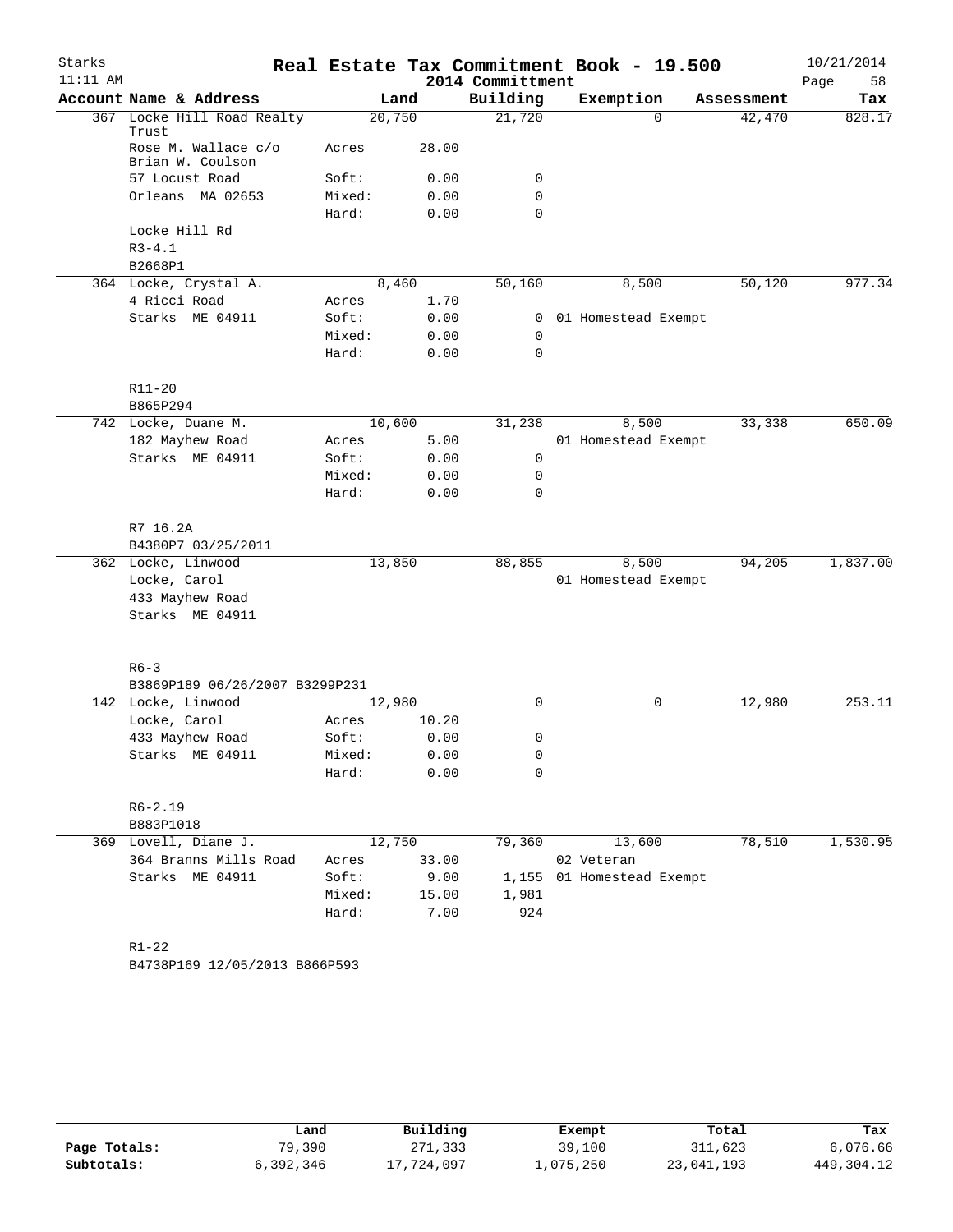| Starks     |                                       |                 |              |                  | Real Estate Tax Commitment Book - 19.500 |            | 10/21/2014 |
|------------|---------------------------------------|-----------------|--------------|------------------|------------------------------------------|------------|------------|
| $11:11$ AM |                                       |                 |              | 2014 Committment |                                          |            | Page<br>59 |
|            | Account Name & Address                |                 | Land         | Building         | Exemption                                | Assessment | Tax        |
|            | 371 Lu & Suong Ngoc Tran,             | 25,250          |              | $\mathbf 0$      | $\Omega$                                 | 25,250     | 492.38     |
|            | Hai Van<br>23 Cross St                | Acres           | 50.00        |                  |                                          |            |            |
|            | Lawrence MA 01842                     | Soft:           | 0.00         | 0                |                                          |            |            |
|            |                                       | Mixed:          | 0.00         | $\mathbf 0$      |                                          |            |            |
|            |                                       | Hard:           | 0.00         | $\Omega$         |                                          |            |            |
|            |                                       |                 |              |                  |                                          |            |            |
|            | $R4 - 14.2$                           |                 |              |                  |                                          |            |            |
|            | B1057P44                              |                 |              |                  |                                          |            |            |
|            | 370 Lu & Suong Ngoc Tran,<br>Hai Van  | 21,350          |              | 0                | 0                                        | 21,350     | 416.33     |
|            | 23 Cross St                           | Acres           | 34.40        |                  |                                          |            |            |
|            | Lawrence MA 01842                     | Soft:           | 0.00         | 0                |                                          |            |            |
|            |                                       | Mixed:          | 0.00         | 0                |                                          |            |            |
|            |                                       | Hard:           | 0.00         | $\mathbf 0$      |                                          |            |            |
|            |                                       |                 |              |                  |                                          |            |            |
|            | $R4 - 14.1$                           |                 |              |                  |                                          |            |            |
|            | B1072P98<br>372 Luce, Brian R         | 11,160          |              | 86,930           | 8,500                                    | 89,590     | 1,747.01   |
|            | PO Box 271                            | Acres           | 5.86         |                  | 01 Homestead Exempt                      |            |            |
|            |                                       | Soft:           |              | 0                |                                          |            |            |
|            | Anson ME 04911                        |                 | 0.00         |                  |                                          |            |            |
|            |                                       | Mixed:<br>Hard: | 0.00<br>0.00 | 0<br>$\Omega$    |                                          |            |            |
|            |                                       |                 |              |                  |                                          |            |            |
|            | Rt.43 Madison Rd.<br>$R12 - 11.1 - 2$ |                 |              |                  |                                          |            |            |
|            | B2634P1                               |                 |              |                  |                                          |            |            |
| 373        | Luce, Dale E & Barbara                | 11,250          |              | 57,960           | 8,500                                    | 60,710     | 1,183.85   |
|            | Ann                                   |                 |              |                  |                                          |            |            |
|            | 9 Dill Road                           | Acres           | 6.00         |                  |                                          |            |            |
|            | Starks ME 04911                       | Soft:           | 0.00         |                  | 0 01 Homestead Exempt                    |            |            |
|            |                                       | Mixed:          | 0.00         | 0                |                                          |            |            |
|            |                                       | Hard:           | 0.00         | 0                |                                          |            |            |
|            |                                       |                 |              |                  |                                          |            |            |
|            | $R12-3$                               |                 |              |                  |                                          |            |            |
|            | B897P1057                             |                 |              |                  |                                          |            |            |
|            | 123 Luce, N. F. Inc.                  | 12,850          |              | 0                | $\mathbf 0$                              | 12,850     | 250.58     |
|            | PO Box 550                            | Acres           | 10.00        |                  |                                          |            |            |
|            | Anson ME 04911                        | Soft:           | 0.00         | 0                |                                          |            |            |
|            |                                       | Mixed:          | 0.00         | 0                |                                          |            |            |
|            |                                       | Hard:           | 0.00         | 0                |                                          |            |            |
|            | $R2 - 24.8$                           |                 |              |                  |                                          |            |            |
|            | B4602P329 11/27/2012 B1170P179        |                 |              |                  |                                          |            |            |
|            | 374 Luce, Norman                      | 38,950          |              | 98,520           | 8,500                                    | 128,970    | 2,514.92   |
|            | PO Box 22                             | Acres           | 133.00       |                  |                                          |            |            |
|            | Anson ME 04911                        | Soft:           | 35.00        | 4,492            | 01 Homestead Exempt                      |            |            |
|            |                                       | Mixed:          | 33.00        | 4,358            |                                          |            |            |
|            |                                       | Hard:           | 0.00         | 0                |                                          |            |            |
|            |                                       |                 |              |                  |                                          |            |            |
|            | $R6-12, R6-14$                        |                 |              |                  |                                          |            |            |
|            | B867P243                              |                 |              |                  |                                          |            |            |
|            |                                       |                 |              |                  |                                          |            |            |
|            |                                       |                 |              |                  |                                          |            |            |

|              | Land      | Building   | Exempt    | Total      | Tax        |
|--------------|-----------|------------|-----------|------------|------------|
| Page Totals: | 120,810   | 243,410    | 25,500    | 338,720    | 6,605.07   |
| Subtotals:   | 6,513,156 | 17,967,507 | 1,100,750 | 23,379,913 | 455,909.19 |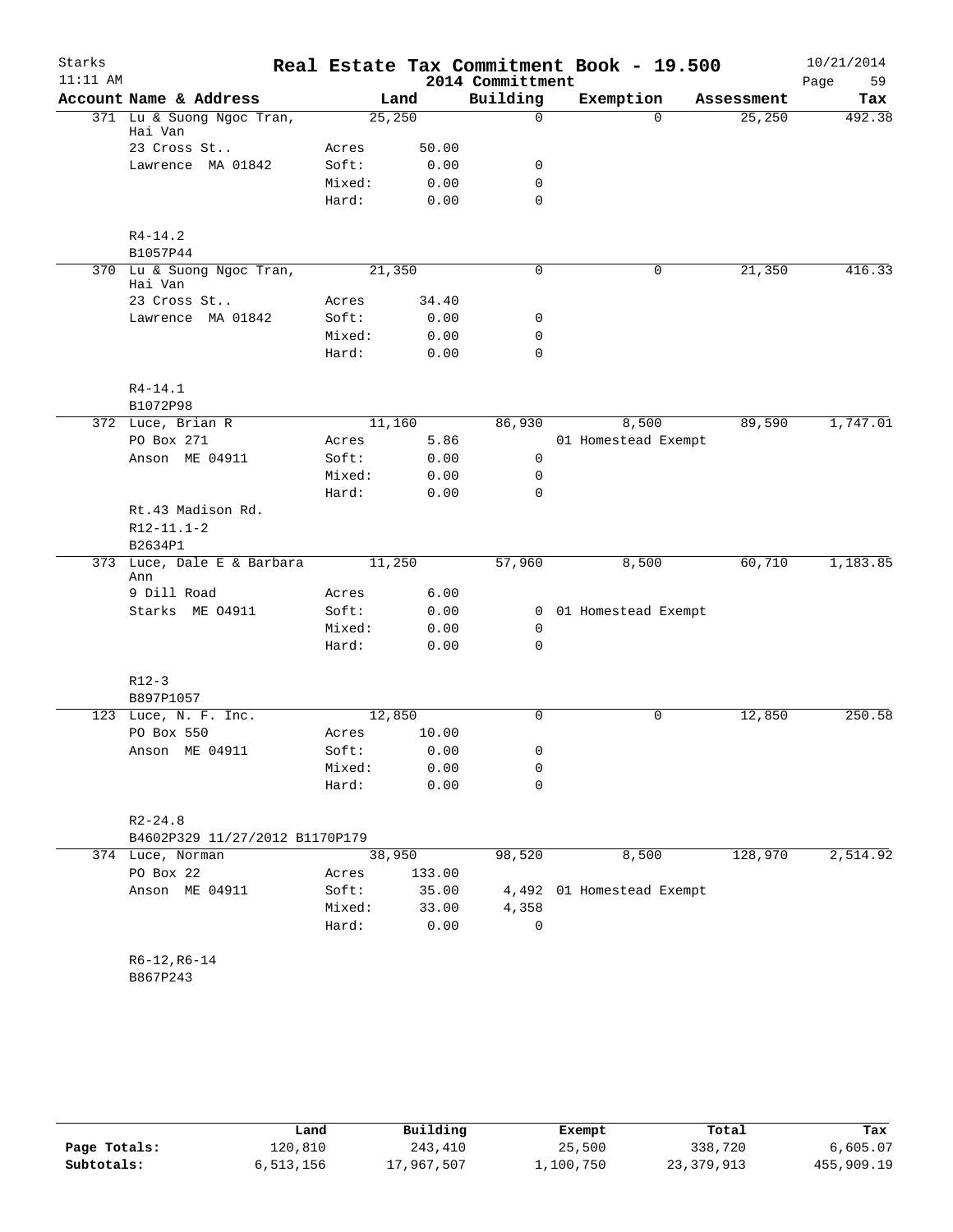| Starks       |                                                     |                |        |         |                    |                              |                 | Real Estate Tax Commitment Book - 19.500 |                     | 10/21/2014      |
|--------------|-----------------------------------------------------|----------------|--------|---------|--------------------|------------------------------|-----------------|------------------------------------------|---------------------|-----------------|
| $11:11$ AM   | Account Name & Address                              |                |        | Land    |                    | 2014 Committment<br>Building |                 |                                          |                     | Page<br>60      |
|              | 375 Luce, Norman                                    |                |        | 8,240   |                    | 0                            | Exemption       | $\Omega$                                 | Assessment<br>8,240 | Tax<br>160.68   |
|              | PO Box 22                                           |                | Acres  |         | 2.90               |                              |                 |                                          |                     |                 |
|              | Anson ME 04911                                      |                | Soft:  |         | 0.00               | 0                            |                 |                                          |                     |                 |
|              |                                                     |                | Mixed: |         | 0.00               | 0                            |                 |                                          |                     |                 |
|              |                                                     |                | Hard:  |         | 0.00               | $\mathbf 0$                  |                 |                                          |                     |                 |
|              |                                                     |                |        |         |                    |                              |                 |                                          |                     |                 |
|              | R12-24                                              |                |        |         |                    |                              |                 |                                          |                     |                 |
|              | B2810P154                                           |                |        |         |                    |                              |                 |                                          |                     |                 |
|              | 33 Luce, Norman F.                                  |                |        | 12,070  |                    | 0                            |                 | 0                                        | 12,070              | 235.37          |
|              | P.O. Box 22                                         |                | Acres  |         | 8.80               |                              |                 |                                          |                     |                 |
|              | Anson ME 04911                                      |                | Soft:  |         | 0.00               | 0                            |                 |                                          |                     |                 |
|              |                                                     |                | Mixed: |         | 0.00               | 0                            |                 |                                          |                     |                 |
|              |                                                     |                | Hard:  |         | 0.00               | 0                            |                 |                                          |                     |                 |
|              | Mayhew Rd                                           |                |        |         |                    |                              |                 |                                          |                     |                 |
|              | $R6 - 13$                                           |                |        |         |                    |                              |                 |                                          |                     |                 |
|              | B823P788                                            |                |        |         |                    |                              |                 |                                          |                     |                 |
|              | 34 Luce, Norman F.                                  |                |        | 21,250  |                    | 0                            |                 | 0                                        | 21,250              | 414.38          |
|              | Luce, Beth B.                                       |                | Acres  |         | 30.00              |                              |                 |                                          |                     |                 |
|              | P.O. Box 22                                         |                | Soft:  |         | 0.00               | 0                            |                 |                                          |                     |                 |
|              | Anson ME 04911                                      |                | Mixed: |         | 0.00               | 0                            |                 |                                          |                     |                 |
|              |                                                     |                | Hard:  |         | 0.00               | 0                            |                 |                                          |                     |                 |
|              | Bet. Dill & Rt.43                                   |                |        |         |                    |                              |                 |                                          |                     |                 |
|              | $R6 - 16$                                           |                |        |         |                    |                              |                 |                                          |                     |                 |
|              | B3821P278 01/23/2007 B823P788                       |                |        |         |                    |                              |                 |                                          |                     |                 |
|              | 376 Luce, Norman F. & Beth                          |                |        | 16,280  |                    | 0                            |                 | 0                                        | 16,280              | 317.46          |
|              | В.                                                  |                |        |         |                    |                              |                 |                                          |                     |                 |
|              | PO Box 22                                           |                | Acres  |         | 122.00             |                              |                 |                                          |                     |                 |
|              | Anson ME 04911                                      |                | Soft:  |         | 0.00               | 0                            |                 |                                          |                     |                 |
|              |                                                     |                | Mixed: |         | 40.00              | 5,282                        |                 |                                          |                     |                 |
|              |                                                     |                | Hard:  |         | 82.00              | 10,829                       |                 |                                          |                     |                 |
|              | Madison Rd                                          |                |        |         |                    |                              |                 |                                          |                     |                 |
|              | $R7 - 4$                                            |                |        |         |                    |                              |                 |                                          |                     |                 |
|              | B1139P165                                           |                |        |         |                    |                              |                 |                                          |                     |                 |
|              | 90 Luce, Norman F.                                  |                |        | 16, 260 |                    | 0                            |                 | 0                                        | 16,260              | 317.07          |
|              | Luce, Beth B.                                       |                | Acres  |         | 15.25              |                              |                 |                                          |                     |                 |
|              | P.O. Box 22                                         |                | Soft:  |         | 0.00               | 0                            |                 |                                          |                     |                 |
|              | Anson ME 04911                                      |                | Mixed: |         | 0.00               | 0                            |                 |                                          |                     |                 |
|              |                                                     |                | Hard:  |         | 0.00               | 0                            |                 |                                          |                     |                 |
|              | Rt. 43 Madison Rd.                                  |                |        |         |                    |                              |                 |                                          |                     |                 |
|              | $R12-11.1-3$                                        |                |        |         |                    |                              |                 |                                          |                     |                 |
|              | B3833P66 04/10/2007                                 |                |        |         |                    |                              |                 |                                          |                     |                 |
|              | 378 Lundwall, Kathryn T.                            |                |        | 10,600  |                    | 35,154                       |                 | 8,500                                    | 37,254              | 726.45          |
|              | P.O. Box 371                                        |                | Acres  |         | 5.00               |                              |                 | 01 Homestead Exempt                      |                     |                 |
|              | Madison ME 04950                                    |                | Soft:  |         | 0.00               | $\mathbf 0$                  |                 |                                          |                     |                 |
|              |                                                     |                | Mixed: |         | 0.00               | 0                            |                 |                                          |                     |                 |
|              |                                                     |                | Hard:  |         | 0.00               | $\mathbf 0$                  |                 |                                          |                     |                 |
|              |                                                     |                |        |         |                    |                              |                 |                                          |                     |                 |
|              | $R4 - 39.1$                                         |                |        |         |                    |                              |                 |                                          |                     |                 |
|              | B3294P88                                            |                |        |         |                    |                              |                 |                                          |                     |                 |
|              | 232 Lust, Kenneth E.                                |                |        | 9,690   |                    | 47,460                       |                 | $\mathbf 0$                              | 57,150              | 1,114.43        |
|              | 325 Sawyers Mills Rd.                               |                | Acres  |         | 3.60               |                              |                 |                                          |                     |                 |
|              | Starks Me 04911                                     |                | Soft:  |         | 0.00               | 0                            |                 |                                          |                     |                 |
|              |                                                     |                | Mixed: |         | 0.00               | 0                            |                 |                                          |                     |                 |
|              |                                                     |                | Hard:  |         | 0.00               | 0                            |                 |                                          |                     |                 |
|              | West Mills Rd                                       |                |        |         |                    |                              |                 |                                          |                     |                 |
|              | $R4 - 39$                                           |                |        |         |                    |                              |                 |                                          |                     |                 |
|              | B4521P237 05/04/2012 B4348P170 12/10/2010 B1127P322 |                |        |         |                    |                              |                 |                                          |                     |                 |
|              |                                                     |                |        |         |                    |                              |                 |                                          |                     |                 |
| Page Totals: |                                                     | Land<br>94,390 |        |         | Building<br>82,614 |                              | Exempt<br>8,500 |                                          | Total<br>168,504    | Tax<br>3,285.84 |
| Subtotals:   |                                                     | 6,607,546      |        |         | 18,050,121         |                              | 1,109,250       | 23,548,417                               |                     | 459,195.03      |
|              |                                                     |                |        |         |                    |                              |                 |                                          |                     |                 |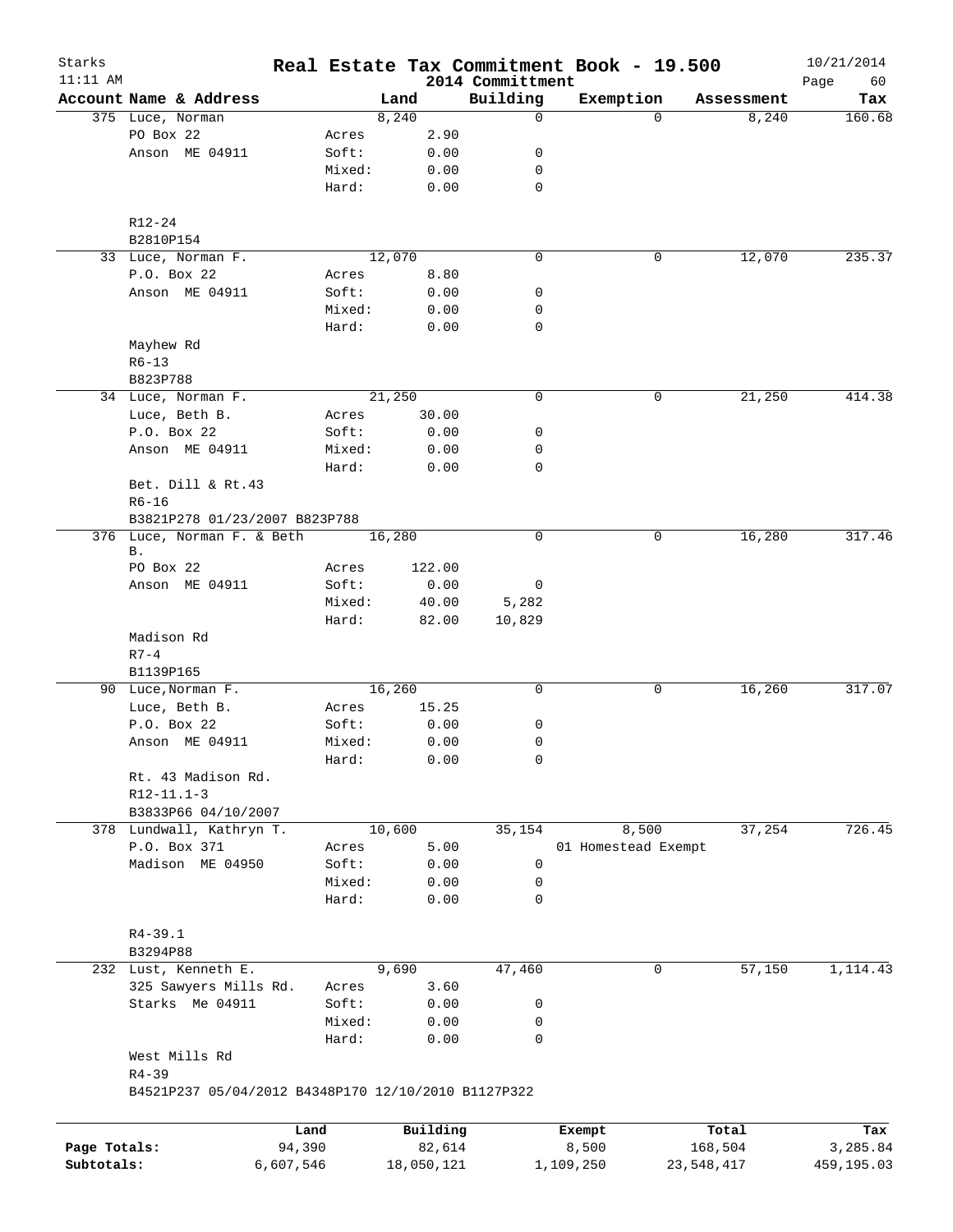| Starks       |                                                     |        |              |                              | Real Estate Tax Commitment Book - 19.500 |            | 10/21/2014        |
|--------------|-----------------------------------------------------|--------|--------------|------------------------------|------------------------------------------|------------|-------------------|
| $11:11$ AM   | Account Name & Address                              |        | Land         | 2014 Committment<br>Building | Exemption                                | Assessment | Page<br>61<br>Tax |
|              | 637 Lydon, William                                  |        | 13,850       | 52,416                       | $\Omega$                                 | 66,266     | 1,292.19          |
|              | Lydon, Irene                                        | Acres  | 10.00        |                              |                                          |            |                   |
|              | 9 Finney Street                                     | Soft:  | 0.00         | 0                            |                                          |            |                   |
|              | Carver MA 02330                                     | Mixed: | 0.00         | 0                            |                                          |            |                   |
|              |                                                     | Hard:  | 0.00         | $\mathbf 0$                  |                                          |            |                   |
|              | $R2 - 48$                                           |        |              |                              |                                          |            |                   |
|              | B3541P244 08/19/2005 B868P244                       |        |              |                              |                                          |            |                   |
| 379          | Lynds, William I. &<br>Janette Irrevocable<br>Trust |        | 34,590       | 49,706                       | $\mathbf 0$                              | 84,296     | 1,643.77          |
|              | Howard Lynds                                        | Acres  | 137.00       |                              |                                          |            |                   |
|              | 160 Huff Road                                       | Soft:  | 2.00         | 257                          |                                          |            |                   |
|              | Cornville ME 04976                                  | Mixed: | 110.00       | 14,527                       |                                          |            |                   |
|              |                                                     | Hard:  | 3.00         | 396                          |                                          |            |                   |
|              | R11-11.1,7,92<br>B4621P318 07/21/2011 B1991P332     |        |              |                              |                                          |            |                   |
|              | 381 Madison Electric Works                          |        | 7,650        | 0                            | 0                                        | 7,650      | 149.18            |
|              | 6 Business Park Drive                               | Acres  | 2.00         |                              |                                          |            |                   |
|              | Madison ME 04950                                    | Soft:  | 0.00         | 0                            |                                          |            |                   |
|              |                                                     | Mixed: | 0.00         | $\mathbf 0$                  |                                          |            |                   |
|              |                                                     | Hard:  | 0.00         | $\mathbf 0$                  |                                          |            |                   |
|              |                                                     |        |              |                              |                                          |            |                   |
|              | $R12 - 23.1$                                        |        |              |                              |                                          |            |                   |
|              | B987P232<br>382 Madison Electric Works              |        | 9,600        | 0                            | 0                                        |            | 187.20            |
|              | 6 Business Park Drive                               | Acres  | 5.00         |                              |                                          | 9,600      |                   |
|              | Madison ME 04911                                    | Soft:  | 0.00         | 0                            |                                          |            |                   |
|              |                                                     | Mixed: | 0.00         | 0                            |                                          |            |                   |
|              |                                                     | Hard:  | 0.00         | $\mathbf 0$                  |                                          |            |                   |
|              |                                                     |        |              |                              |                                          |            |                   |
|              | R12-19.1                                            |        |              |                              |                                          |            |                   |
|              | B3878P84 06/27/2007 B987P232                        |        |              |                              |                                          |            |                   |
|              | 383 Madison Paper<br>Industries                     |        | 38,250       | 134,400                      | 0                                        | 172,650    | 3,366.68          |
|              | PO Box 129                                          | Acres  | 74.00        |                              |                                          |            |                   |
|              | Madison ME 04950                                    | Soft:  | 0.00         | 0                            |                                          |            |                   |
|              |                                                     | Mixed: | 0.00         | 0                            |                                          |            |                   |
|              |                                                     | Hard:  | 0.00         | 0                            |                                          |            |                   |
|              |                                                     |        |              |                              |                                          |            |                   |
|              | $R12 - 14$                                          |        |              |                              |                                          |            |                   |
|              | 758 Maine Fiber Company<br>One City Center          |        | 42,101       | $\mathbf 0$                  | $\mathbf 0$                              | 42,101     | 820.97            |
|              | Portland ME 04101                                   |        |              |                              |                                          |            |                   |
|              |                                                     |        |              |                              |                                          |            |                   |
|              |                                                     |        |              |                              |                                          |            |                   |
| 387          | U2 30-ON<br>Mann, James N. & Donna                  |        | 8,070        | 46,950                       | 0                                        | 55,020     | 1,072.89          |
|              | G.                                                  |        |              |                              |                                          |            |                   |
|              | PO Box 165                                          | Acres  | 1.10         |                              |                                          |            |                   |
|              | New Sharon ME 04955                                 | Soft:  | 0.00         | 0                            |                                          |            |                   |
|              |                                                     | Mixed: | 0.00         | 0                            |                                          |            |                   |
|              |                                                     | Hard:  | 0.00         | $\mathbf 0$                  |                                          |            |                   |
|              |                                                     |        |              |                              |                                          |            |                   |
|              | $R1-1$<br>B1380P94                                  |        |              |                              |                                          |            |                   |
|              |                                                     |        |              |                              |                                          |            |                   |
|              | Land                                                |        | Building     |                              | Exempt                                   | Total      | Tax               |
| Page Totals: | 154,111                                             |        | 283,472      |                              | 0                                        | 437,583    | 8,532.88          |
| Subtotals:   | 6,761,657                                           |        | 18, 333, 593 |                              | 1,109,250                                | 23,986,000 | 467,727.91        |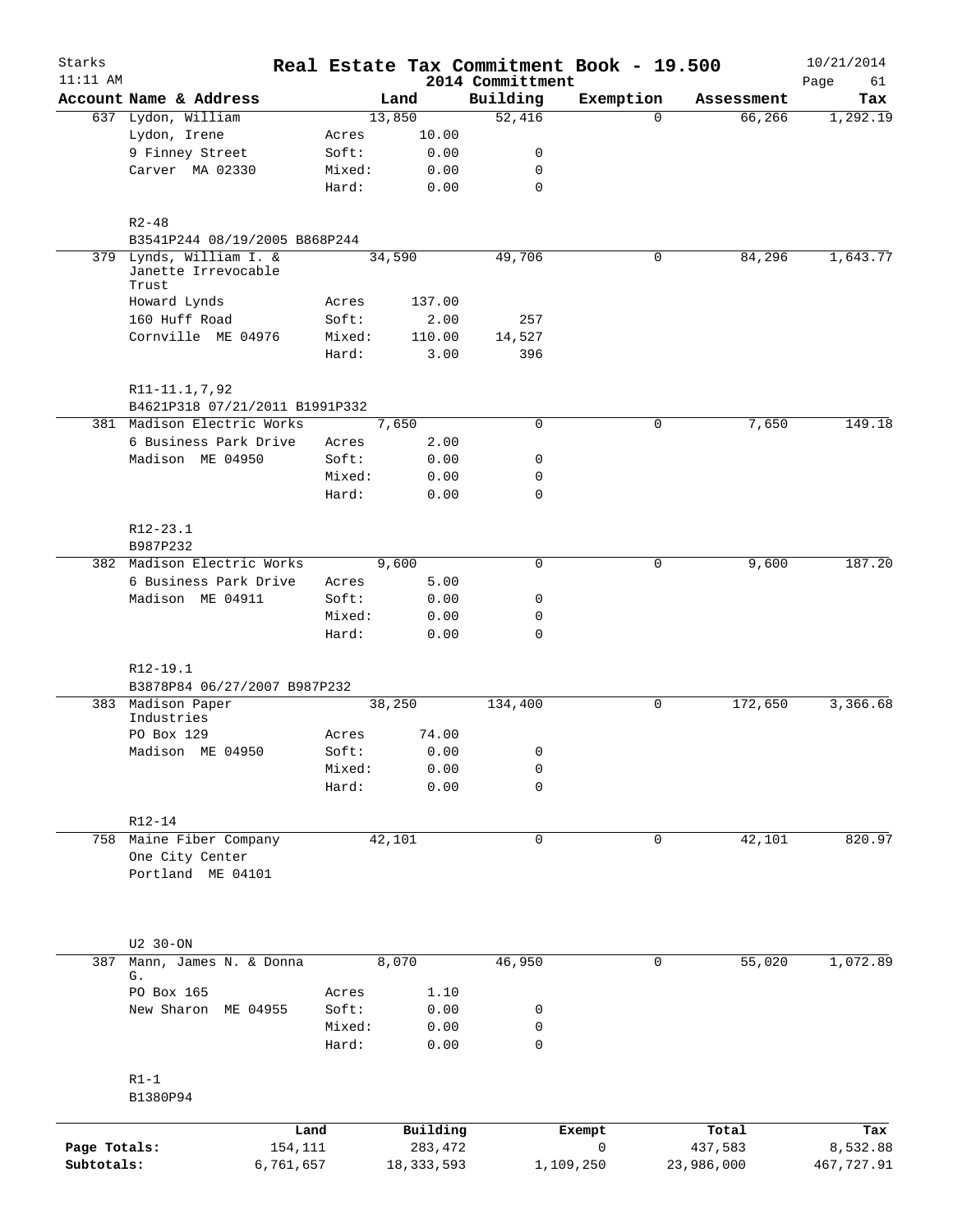| Starks<br>$11:11$ AM |                                      |        |        | 2014 Committment | Real Estate Tax Commitment Book - 19.500 |            | 10/21/2014<br>Page<br>62 |
|----------------------|--------------------------------------|--------|--------|------------------|------------------------------------------|------------|--------------------------|
|                      | Account Name & Address               |        | Land   | Building         | Exemption                                | Assessment | Tax                      |
|                      | 422 Mansfield, John M.               |        | 10,540 | 36,000           | 8,500                                    | 38,040     | 741.78                   |
|                      | 308 Bassett Rd.                      | Acres  | 4.90   |                  | 01 Homestead Exempt                      |            |                          |
|                      | Winslow ME 04901                     | Soft:  | 0.00   | 0                |                                          |            |                          |
|                      |                                      | Mixed: | 0.00   | 0                |                                          |            |                          |
|                      |                                      | Hard:  | 0.00   | $\mathbf 0$      |                                          |            |                          |
|                      | $R7 - 18$                            |        |        |                  |                                          |            |                          |
|                      | B4513P86 04/03/2012 B2881P6          |        |        |                  |                                          |            |                          |
|                      | 368 Mansfield, John Michael          |        | 10,596 | 31,280           | 8,500                                    | 33,376     | 650.83                   |
|                      | Mansfield, Kelly Jayne               | Acres  | 29.00  |                  | 01 Homestead Exempt                      |            |                          |
|                      | 4 Park Street #1A                    | Soft:  | 0.00   | 0                |                                          |            |                          |
|                      | Madison ME 04950                     | Mixed: | 24.00  | 3,169            |                                          |            |                          |
|                      |                                      | Hard:  | 0.00   | $\mathbf 0$      |                                          |            |                          |
|                      | $R3 - 4.3B$                          |        |        |                  |                                          |            |                          |
|                      | B1292P204                            |        |        |                  |                                          |            |                          |
|                      | 715 Mansfield, Kelly Jayne           |        | 2,391  | 0                | 0                                        | 2,391      | 46.62                    |
|                      | 4 Park Street #1A                    | Acres  | 29.00  |                  |                                          |            |                          |
|                      | Madison ME 04950                     | Soft:  | 4.00   | 0                |                                          |            |                          |
|                      |                                      | Mixed: | 23.00  | 0                |                                          |            |                          |
|                      |                                      | Hard:  | 2.00   | 0                |                                          |            |                          |
|                      | $R3 - 4.3$                           |        |        |                  |                                          |            |                          |
|                      | B4500P245 02/27/2012                 |        |        |                  |                                          |            |                          |
|                      | 388 Marchesseault, Ronald<br>$P. \&$ | 19,000 |        | 0                | 0                                        | 19,000     | 370.50                   |
|                      | Marchesseault, Ingrid                | Acres  | 25.00  |                  |                                          |            |                          |
|                      | PO Box 222, Newport<br>Rd            | Soft:  | 0.00   | 0                |                                          |            |                          |
|                      | Oneco CT 06373                       | Mixed: | 0.00   | 0                |                                          |            |                          |
|                      |                                      | Hard:  | 0.00   | 0                |                                          |            |                          |
|                      | $R1 - 41.3$                          |        |        |                  |                                          |            |                          |
|                      | B1104P98                             |        |        |                  |                                          |            |                          |
|                      | 699 Marschall, Martina L.            |        | 11,110 | 32,361           | 0                                        | 43, 471    | 847.68                   |
|                      | 26 Harold Avery Road                 | Acres  | 29.50  |                  |                                          |            |                          |
|                      | Ashland NH 03217                     | Soft:  | 0.00   | 0                |                                          |            |                          |
|                      |                                      | Mixed: | 28.50  | 3,764            |                                          |            |                          |
|                      |                                      | Hard:  | 0.00   | 0                |                                          |            |                          |
|                      | Dill Road                            |        |        |                  |                                          |            |                          |
|                      | $R6 - 1.7$                           |        |        |                  |                                          |            |                          |
|                      | B3719P1 08/03/2006                   |        |        |                  |                                          |            |                          |
|                      | 389 Martikke, George &<br>Rosalie    |        | 20,500 | 7,680            | 0                                        | 28,180     | 549.51                   |
|                      | 97 Chicken Street                    | Acres  | 27.00  |                  |                                          |            |                          |
|                      | Starks ME 04911                      | Soft:  | 0.00   | 0                |                                          |            |                          |
|                      |                                      | Mixed: | 0.00   | 0                |                                          |            |                          |
|                      |                                      | Hard:  | 0.00   | $\mathbf 0$      |                                          |            |                          |
|                      | $R3 - 16$                            |        |        |                  |                                          |            |                          |
|                      | B2402P116                            |        |        |                  |                                          |            |                          |

|              | Land      | Building   | Exempt    | Total        | Tax        |
|--------------|-----------|------------|-----------|--------------|------------|
| Page Totals: | 74,137    | 107,321    | 17,000    | 164,458      | 3,206.92   |
| Subtotals:   | 6,835,794 | 18,440,914 | 1,126,250 | 24, 150, 458 | 470,934.83 |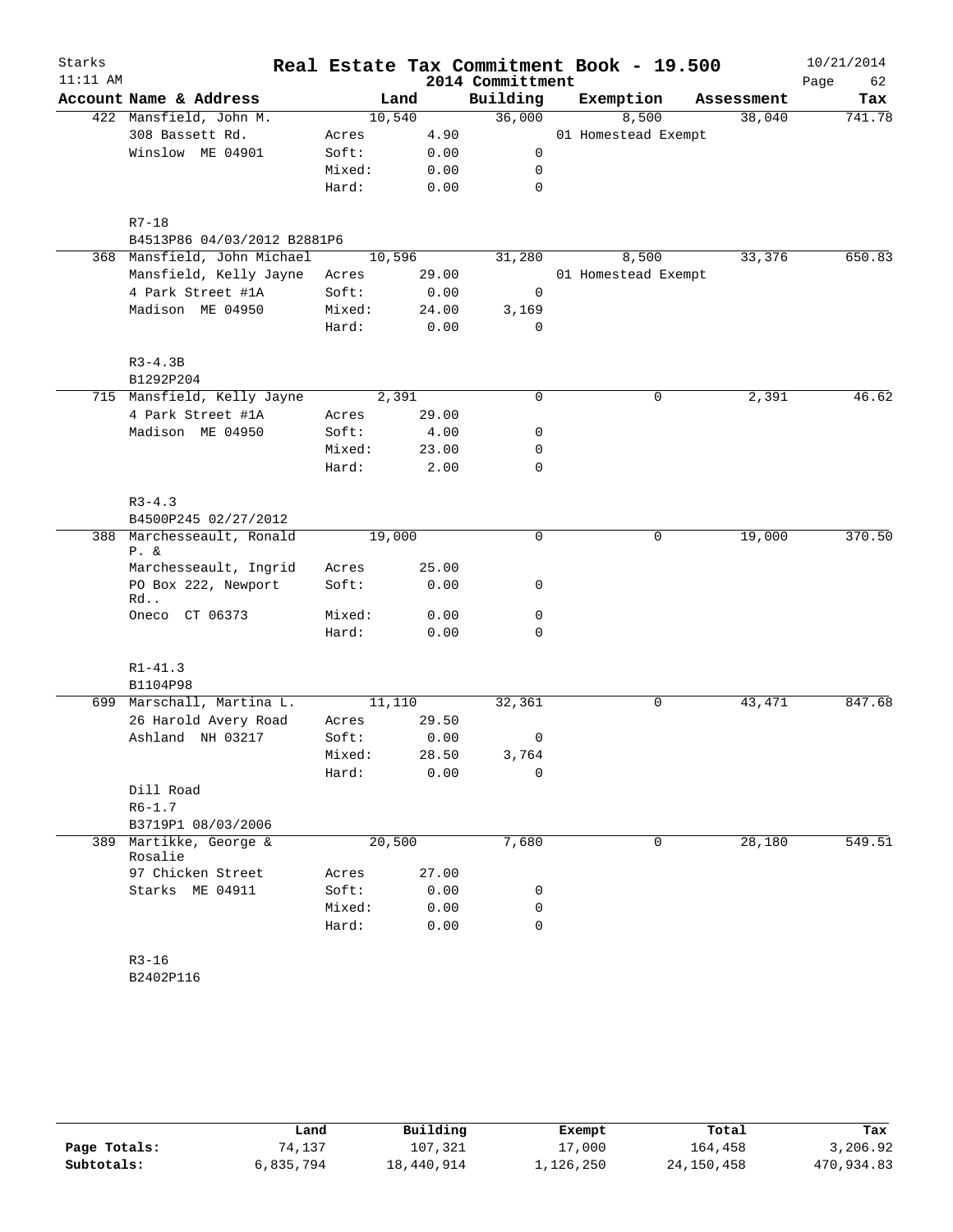| Starks     |                                                                            |        |       |                  | Real Estate Tax Commitment Book - 19.500 |            | 10/21/2014 |
|------------|----------------------------------------------------------------------------|--------|-------|------------------|------------------------------------------|------------|------------|
| $11:11$ AM |                                                                            |        |       | 2014 Committment |                                          |            | Page<br>63 |
|            | Account Name & Address                                                     |        | Land  | Building         | Exemption                                | Assessment | Tax        |
|            | 390 Martikke, George F&<br>Rosalie                                         | 19,000 |       | 38,520           | 8,500                                    | 49,020     | 955.89     |
|            | 97 Chicken Street                                                          | Acres  | 21.00 |                  |                                          |            |            |
|            | Starks ME 04911                                                            | Soft:  | 0.00  |                  | 0 01 Homestead Exempt                    |            |            |
|            |                                                                            | Mixed: | 0.00  | 0                |                                          |            |            |
|            |                                                                            | Hard:  | 0.00  | $\mathbf 0$      |                                          |            |            |
|            | Chicken Street                                                             |        |       |                  |                                          |            |            |
|            | $R3 - 15$                                                                  |        |       |                  |                                          |            |            |
|            | B2234P301                                                                  |        |       |                  |                                          |            |            |
|            | 215 Martin, Edward A.                                                      | 13,270 |       | 59,410           | 0                                        | 72,680     | 1,417.26   |
|            | 115 Locke Hill Rd.                                                         | Acres  | 9.10  |                  |                                          |            |            |
|            | Starks ME 04911                                                            | Soft:  | 0.00  | 0                |                                          |            |            |
|            |                                                                            | Mixed: | 0.00  | 0                |                                          |            |            |
|            |                                                                            | Hard:  | 0.00  | 0                |                                          |            |            |
|            | Lockehill Rd.                                                              |        |       |                  |                                          |            |            |
|            | $R2 - 54$                                                                  |        |       |                  |                                          |            |            |
|            | B4677P113 06/25/2013 B4211P246 10/30/2009 B3929P326<br>11/05/2007 B956P224 |        |       |                  |                                          |            |            |
|            | 355 Martin, Maurice                                                        | 25,750 |       | 121,620          | 8,500                                    | 138,870    | 2,707.97   |
|            | Martin, Sarah                                                              | Acres  | 48.00 |                  |                                          |            |            |
|            | 24 Abijah Hill Road                                                        | Soft:  | 0.00  |                  | 0 01 Homestead Exempt                    |            |            |
|            | Bijah Hill Rd.                                                             | Mixed: | 0.00  | 0                |                                          |            |            |
|            | Starks ME 04911                                                            | Hard:  | 0.00  | 0                |                                          |            |            |
|            | Bijah Hill Rd                                                              |        |       |                  |                                          |            |            |
|            | $R2 - 40$                                                                  |        |       |                  |                                          |            |            |
|            | B4667P196 05/31/2013 B3958P338 12/18/2007 B875P991                         |        |       |                  |                                          |            |            |
|            | 395 McCahan, Kenneth R                                                     | 21,330 |       | 48,960           | 0                                        | 70,290     | 1,370.66   |
|            | McCahan Gabrielle A                                                        | Acres  | 30.30 |                  |                                          |            |            |
|            | 300 Locke Hill Road                                                        | Soft:  | 0.00  | 0                |                                          |            |            |
|            | Starks Me 04911                                                            | Mixed: | 0.00  | 0                |                                          |            |            |
|            |                                                                            | Hard:  | 0.00  | 0                |                                          |            |            |
|            |                                                                            |        |       |                  |                                          |            |            |
|            | $R2 - 58$                                                                  |        |       |                  |                                          |            |            |
|            | B2922P8                                                                    |        |       |                  |                                          |            |            |
|            | 396 Mccarten, Michael P. &                                                 | 12,850 |       | $\mathbf 0$      | 0                                        | 12,850     | 250.58     |
|            | Brown, Jeffrey L.                                                          | Acres  | 10.00 |                  |                                          |            |            |
|            | 159 Cottage Street                                                         | Soft:  | 0.00  | 0                |                                          |            |            |
|            | Athol MA 01331                                                             | Mixed: | 0.00  | 0                |                                          |            |            |
|            |                                                                            | Hard:  | 0.00  | $\mathbf 0$      |                                          |            |            |
|            |                                                                            |        |       |                  |                                          |            |            |
|            | R8-38.11                                                                   |        |       |                  |                                          |            |            |
|            | B1297P183                                                                  |        |       |                  |                                          |            |            |
| 397        | McCarthy, Joseph K. &<br>Maryanne                                          | 23,380 |       | 89,080           | 8,500                                    | 103,960    | 2,027.22   |
|            | 265 Beans Corner Road                                                      | Acres  | 38.53 |                  |                                          |            |            |
|            | New Sharon ME 04955                                                        | Soft:  | 0.00  | 0                | 01 Homestead Exempt                      |            |            |
|            |                                                                            | Mixed: | 0.00  | $\Omega$         |                                          |            |            |
|            |                                                                            | Hard:  | 0.00  | 0                |                                          |            |            |
|            | Bean's corner Rd.                                                          |        |       |                  |                                          |            |            |
|            | $R1 - 8$                                                                   |        |       |                  |                                          |            |            |
|            | B2614P308                                                                  |        |       |                  |                                          |            |            |
|            |                                                                            |        |       |                  |                                          |            |            |

|              | Land      | Building   | Exempt    | Total      | Tax        |
|--------------|-----------|------------|-----------|------------|------------|
| Page Totals: | 115,580   | 357,590    | 25,500    | 447,670    | 8,729.58   |
| Subtotals:   | 6,951,374 | 18,798,504 | 1,151,750 | 24,598,128 | 479,664.41 |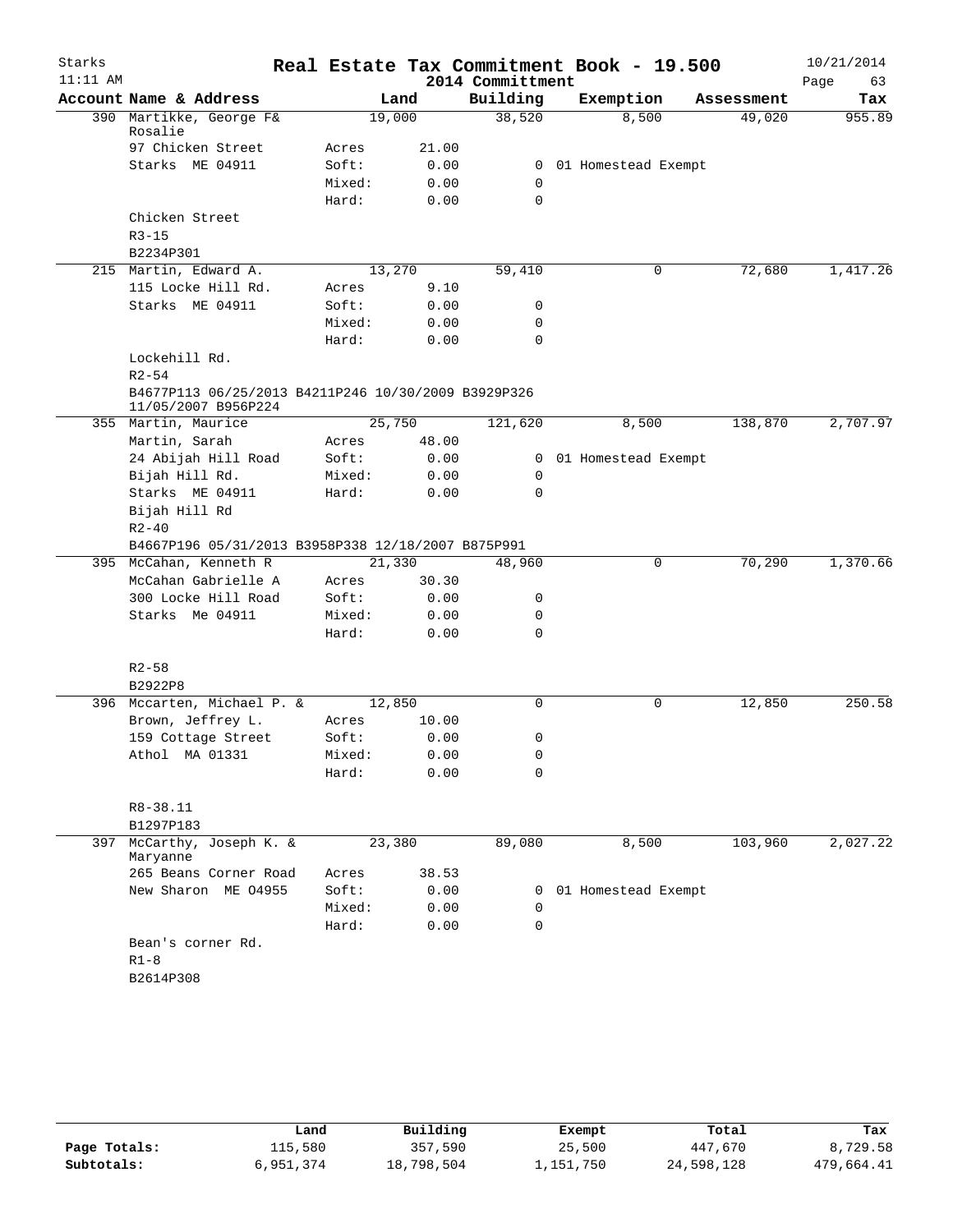| Starks     |                                                     |        |       |                  | Real Estate Tax Commitment Book - 19.500 |            | 10/21/2014 |
|------------|-----------------------------------------------------|--------|-------|------------------|------------------------------------------|------------|------------|
| $11:11$ AM |                                                     |        |       | 2014 Committment |                                          |            | 64<br>Page |
|            | Account Name & Address                              |        | Land  | Building         | Exemption                                | Assessment | Tax        |
|            | 398 McConnachie, Alice                              | 18,000 |       | 47,500           | 8,500                                    | 57,000     | 1,111.50   |
|            | 190 Sawyers Mills Road                              | Acres  | 17.00 |                  |                                          |            |            |
|            | Starks ME 04911                                     | Soft:  | 0.00  |                  | 0 01 Homestead Exempt                    |            |            |
|            |                                                     | Mixed: | 0.00  | 0                |                                          |            |            |
|            |                                                     | Hard:  | 0.00  | $\mathbf 0$      |                                          |            |            |
|            | $R3-11A$<br>B1144P264                               |        |       |                  |                                          |            |            |
|            | 399 McCue, John J. & Cathy                          | 18,610 |       | 7,680            | 0                                        | 26,290     | 512.66     |
|            | Υ.                                                  |        |       |                  |                                          |            |            |
|            | 360 Hardscrabble Road                               | Acres  | 19.43 |                  |                                          |            |            |
|            | Wayne ME 04284                                      | Soft:  | 0.00  | 0                |                                          |            |            |
|            |                                                     | Mixed: | 0.00  | $\mathbf 0$      |                                          |            |            |
|            |                                                     | Hard:  | 0.00  | $\mathbf 0$      |                                          |            |            |
|            | $R8 - 38.3$                                         |        |       |                  |                                          |            |            |
|            | B1412P239                                           |        |       |                  |                                          |            |            |
|            | 309 McDonald, Ashley                                | 17,100 |       | $\mathsf{O}$     | 0                                        | 17,100     | 333.45     |
|            | McDonald, Sue Ann                                   | Acres  | 15.00 |                  |                                          |            |            |
|            | P.O. Box 98                                         | Soft:  | 0.00  | 0                |                                          |            |            |
|            | New Vineyard ME 04956                               | Mixed: | 0.00  | $\mathbf 0$      |                                          |            |            |
|            |                                                     | Hard:  | 0.00  | $\mathbf 0$      |                                          |            |            |
|            | $R8 - 32$                                           |        |       |                  |                                          |            |            |
|            | B4691P107 07/23/2013 B3548P155 08/08/2005 B2259P283 |        |       |                  |                                          |            |            |
|            | 400 McDowell, Ronald J. &<br>Anna M.                |        | 7,360 | $\mathbf 0$      | 0                                        | 7,360      | 143.52     |
|            | 2569 Carlo Henry Rd.                                | Acres  | 1.55  |                  |                                          |            |            |
|            | Lake Charles LA 70607                               | Soft:  | 0.00  | 0                |                                          |            |            |
|            |                                                     | Mixed: | 0.00  | 0                |                                          |            |            |
|            |                                                     | Hard:  | 0.00  | $\mathbf 0$      |                                          |            |            |
|            | $R3 - 39$                                           |        |       |                  |                                          |            |            |
|            | B836P345                                            |        |       |                  |                                          |            |            |
|            | 402 Mcfarlane, Jeffery &                            | 27,500 |       | $\mathbf 0$      | 0                                        | 27,500     | 536.25     |
|            | Anita                                               |        |       |                  |                                          |            |            |
|            | 220 West Mills Road                                 | Acres  | 59.00 |                  |                                          |            |            |
|            | Industry ME 04938                                   | Soft:  | 0.00  | 0                |                                          |            |            |
|            |                                                     | Mixed: | 0.00  | 0                |                                          |            |            |
|            |                                                     | Hard:  | 0.00  | $\mathbf 0$      |                                          |            |            |
|            | Thompson Bridge Road                                |        |       |                  |                                          |            |            |
|            | $R3 - 44$                                           |        |       |                  |                                          |            |            |
|            | B2515P153                                           |        |       |                  |                                          |            |            |
| 403        | Mcfarlane, Jeffrey &<br>Anita                       | 14,060 |       | $\mathbf 0$      | 0                                        | 14,060     | 274.17     |
|            | 220 West Mills Road                                 | Acres  | 50.00 |                  |                                          |            |            |
|            | Industry ME 04938                                   | Soft:  | 0.00  | 0                |                                          |            |            |
|            |                                                     | Mixed: | 18.00 | 2,377            |                                          |            |            |
|            |                                                     | Hard:  | 30.00 | 3,962            |                                          |            |            |
|            | Thompson Bridge Road                                |        |       |                  |                                          |            |            |
|            | $R3 - 46.1$                                         |        |       |                  |                                          |            |            |
|            | B1373P349                                           |        |       |                  |                                          |            |            |

|              | Land      | Building   | Exempt    | Total      | Tax        |
|--------------|-----------|------------|-----------|------------|------------|
| Page Totals: | 102,630   | 55,180     | 8,500     | 149,310    | 2,911.55   |
| Subtotals:   | 7,054,004 | 18,853,684 | 1,160,250 | 24,747,438 | 482,575.96 |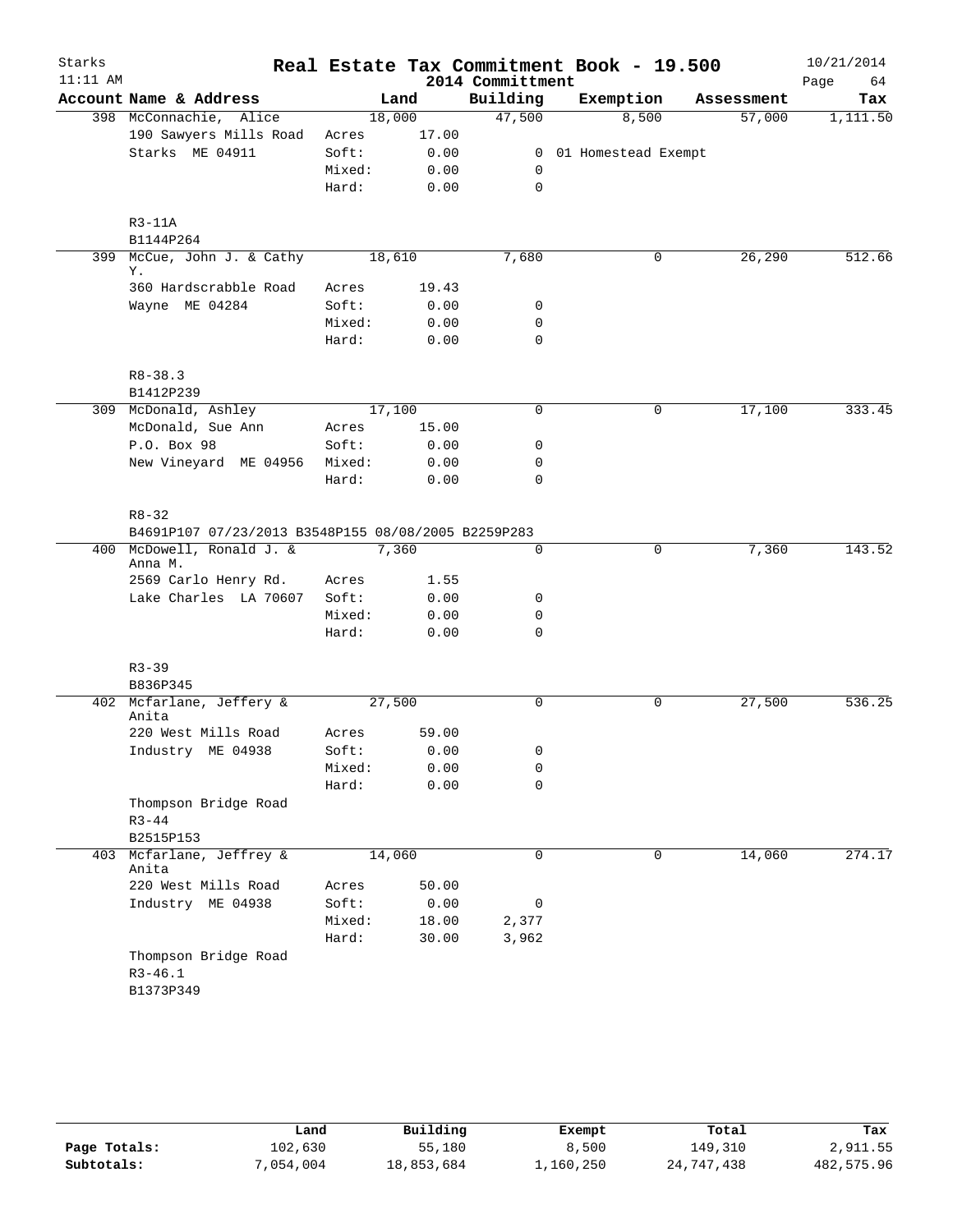| Starks<br>$11:11$ AM |                                          |                 |              |               |                              | Real Estate Tax Commitment Book - 19.500 |              | 10/21/2014        |
|----------------------|------------------------------------------|-----------------|--------------|---------------|------------------------------|------------------------------------------|--------------|-------------------|
|                      | Account Name & Address                   |                 | Land         |               | 2014 Committment<br>Building | Exemption                                | Assessment   | Page<br>65<br>Tax |
|                      | 515 McKenney, David S.                   |                 | 28,500       |               | $\mathbf 0$                  | $\Omega$                                 | 28,500       | 555.75            |
|                      | 3709 Glades End Road                     | Acres           |              | 59.00         |                              |                                          |              |                   |
|                      | Richmond VA 23233                        | Soft:           |              | 0.00          | 0                            |                                          |              |                   |
|                      |                                          | Mixed:          |              | 0.00          | 0                            |                                          |              |                   |
|                      |                                          | Hard:           |              | 0.00          | $\mathbf 0$                  |                                          |              |                   |
|                      | $R8 - 44$                                |                 |              |               |                              |                                          |              |                   |
|                      | B4438P138 09/12/2011 B810P934            |                 |              |               |                              |                                          |              |                   |
|                      | 404 McLaughlin, Chris                    |                 | 11,250       |               | 65,360                       | 8,500                                    | 68,110       | 1,328.15          |
|                      | 404 Anson Road                           | Acres           |              | 6.00          |                              |                                          |              |                   |
|                      | Starks ME 04911                          | Soft:           |              | 0.00          |                              | 0 01 Homestead Exempt                    |              |                   |
|                      |                                          | Mixed:          |              | 0.00          | $\mathbf 0$                  |                                          |              |                   |
|                      |                                          | Hard:           |              | 0.00          | 0                            |                                          |              |                   |
|                      | $R11-3$                                  |                 |              |               |                              |                                          |              |                   |
|                      | B2053P120                                |                 |              |               |                              |                                          |              |                   |
| 769                  | McLaughlin, Christopher<br>S.            |                 | 8,460        |               | 31,320                       | 0                                        | 39,780       | 775.71            |
|                      | 410 Anson Road                           | Acres           |              | 1.70          |                              |                                          |              |                   |
|                      | Starks ME 04911                          | Soft:           |              | 0.00          | 0                            |                                          |              |                   |
|                      |                                          | Mixed:          |              | 0.00          | 0                            |                                          |              |                   |
|                      |                                          | Hard:           |              | 0.00          | $\mathbf 0$                  |                                          |              |                   |
|                      |                                          |                 |              |               |                              |                                          |              |                   |
|                      | R11 3.1<br>B4670P164 06/10/2013          |                 |              |               |                              |                                          |              |                   |
|                      | 405 McPherson, Wayne                     |                 | 9,540        |               | $\mathbf 0$                  | 0                                        | 9,540        | 186.03            |
|                      | 20 Isthmus Rd.                           | Acres           |              | 4.90          |                              |                                          |              |                   |
|                      |                                          |                 |              |               |                              |                                          |              |                   |
|                      | Rumford Me 04276                         | Soft:           |              | 0.00          | 0                            |                                          |              |                   |
|                      |                                          | Mixed:<br>Hard: |              | 0.00<br>0.00  | $\mathbf 0$<br>$\mathbf 0$   |                                          |              |                   |
|                      |                                          |                 |              |               |                              |                                          |              |                   |
|                      | $R2 - 27$                                |                 |              |               |                              |                                          |              |                   |
|                      | B3217P114                                |                 |              |               |                              |                                          |              | 3,048.05          |
|                      | 407 Meagher, Brian                       |                 | 43,010       |               | 121,800                      | 8,500                                    | 156, 310     |                   |
|                      | 896 Anson Road                           | Acres           |              | 159.00        |                              |                                          |              |                   |
|                      | Starks ME 04911                          | Soft:           |              | 0.00          |                              | 0 01 Homestead Exempt                    |              |                   |
|                      |                                          | Mixed:<br>Hard: |              | 90.00<br>0.00 | 11,885<br>0                  |                                          |              |                   |
|                      |                                          |                 |              |               |                              |                                          |              |                   |
|                      | $R11 - 23$                               |                 |              |               |                              |                                          |              |                   |
|                      | B3930P297 11/02/2007 B1327P95            |                 |              |               |                              |                                          |              |                   |
|                      | 754 Melancon Inter Vivos<br>Family Trust |                 | 12,620       |               | 5,000                        | 0                                        | 17,620       | 343.59            |
|                      | C/O Shirley Storman                      | Acres           |              | 8.10          |                              |                                          |              |                   |
|                      | 486 Anson Road                           | Soft:           |              | 0.00          | 0                            |                                          |              |                   |
|                      | Starks ME 04911                          | Mixed:          |              | 0.00          | 0                            |                                          |              |                   |
|                      |                                          | Hard:           |              | 0.00          | $\mathbf 0$                  |                                          |              |                   |
|                      | R 11 4.2A                                |                 |              |               |                              |                                          |              |                   |
|                      | B4676P10 06/20/2013 B4362P13 01/24/2011  |                 |              |               |                              |                                          |              |                   |
|                      | 410 Melancon, B. Peter                   |                 | 21,850       |               | 55,840                       | 8,500                                    | 69,190       | 1,349.21          |
|                      | 472 Leighton Road                        | Acres           |              | 11.00         |                              |                                          |              |                   |
|                      | Augusta ME 04332                         | Soft:           |              | 0.00          |                              | 0 01 Homestead Exempt                    |              |                   |
|                      |                                          | Mixed:          |              | 0.00          | 0                            |                                          |              |                   |
|                      |                                          | Hard:           |              | 0.00          | $\mathbf 0$                  |                                          |              |                   |
|                      | Rt.43 Anson Rd                           |                 |              |               |                              |                                          |              |                   |
|                      | $R11 - 4.2$                              |                 |              |               |                              |                                          |              |                   |
|                      | B1576P78                                 |                 |              |               |                              |                                          |              |                   |
|                      |                                          | Land            |              | Building      |                              | Exempt                                   | Total        | Tax               |
| Page Totals:         | 135,230                                  |                 |              | 279,320       |                              | 25,500                                   | 389,050      | 7,586.49          |
| Subtotals:           | 7,189,234                                |                 | 19, 133, 004 |               |                              | 1,185,750                                | 25, 136, 488 | 490,162.45        |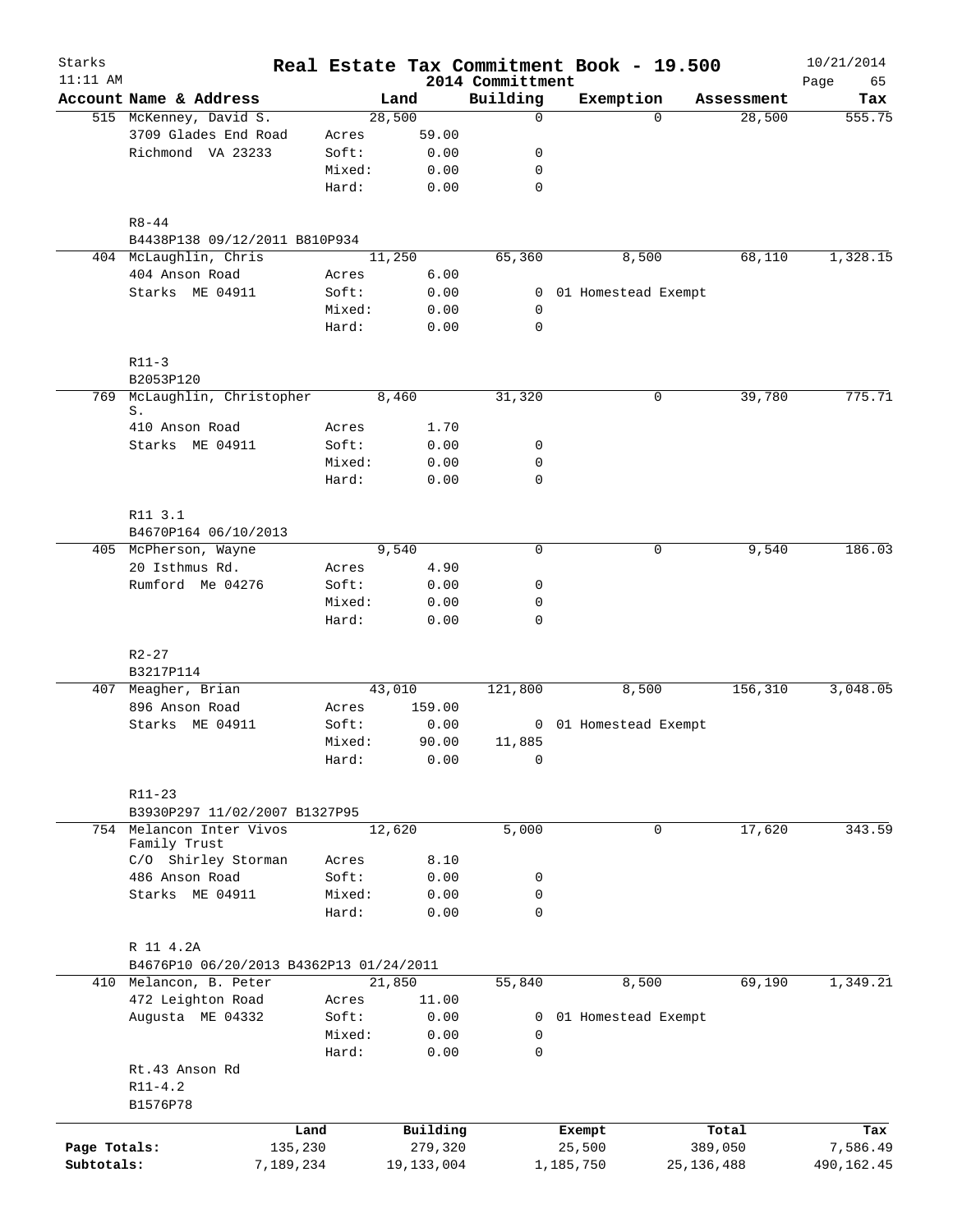| Starks     |                                                    |        |        |        |                  | Real Estate Tax Commitment Book - 19.500 |            | 10/21/2014 |
|------------|----------------------------------------------------|--------|--------|--------|------------------|------------------------------------------|------------|------------|
| $11:11$ AM |                                                    |        |        |        | 2014 Committment |                                          |            | Page<br>66 |
|            | Account Name & Address                             |        | Land   |        | Building         | Exemption                                | Assessment | Tax        |
|            | 411 Melancon, Shirley J.                           |        | 19,000 |        | 81,920           | 8,500                                    | 92,420     | 1,802.19   |
|            | 486 Anson Road                                     | Acres  |        | 21.00  |                  |                                          |            |            |
|            | Starks ME 04911                                    | Soft:  |        | 0.00   |                  | 0 01 Homestead Exempt                    |            |            |
|            |                                                    | Mixed: |        | 0.00   | 0                |                                          |            |            |
|            |                                                    | Hard:  |        | 0.00   | 0                |                                          |            |            |
|            | Rt.43                                              |        |        |        |                  |                                          |            |            |
|            | $R11-4$                                            |        |        |        |                  |                                          |            |            |
|            | B4636P59 02/15/2013 B4362P13 01/24/2011 B2525P184  |        |        |        |                  |                                          |            |            |
|            | 508 Melancon-Quimby, Robin                         |        | 4,230  |        | 2,160            | 0                                        | 6,390      | 124.61     |
|            | 28 Chicken Street                                  | Acres  |        | 0.28   |                  |                                          |            |            |
|            | Starks ME 04911                                    | Soft:  |        | 0.00   | 0                |                                          |            |            |
|            |                                                    | Mixed: |        | 0.00   | 0                |                                          |            |            |
|            |                                                    | Hard:  |        | 0.00   | 0                |                                          |            |            |
|            | Chicken Street                                     |        |        |        |                  |                                          |            |            |
|            | $U2-10$                                            |        |        |        |                  |                                          |            |            |
|            | B2167P73<br>412 Melancon-Quimby, Robin             |        | 6,450  |        | 19,920           | 8,500                                    | 17,870     | 348.47     |
|            | 28 Chicken Street                                  | Acres  |        | 0.65   |                  |                                          |            |            |
|            | Starks ME 04911                                    | Soft:  |        | 0.00   |                  | 0 01 Homestead Exempt                    |            |            |
|            |                                                    | Mixed: |        | 0.00   | $\mathbf 0$      |                                          |            |            |
|            |                                                    | Hard:  |        | 0.00   | 0                |                                          |            |            |
|            |                                                    |        |        |        |                  |                                          |            |            |
|            | $U2-9$                                             |        |        |        |                  |                                          |            |            |
|            | B1254P161                                          |        |        |        |                  |                                          |            |            |
| 505        | Melancon-Quimby, Robin                             |        | 38,750 |        | $\mathbf 0$      | 0                                        | 38,750     | 755.63     |
|            | М.                                                 |        |        |        |                  |                                          |            |            |
|            | Quimby, Francis J.                                 | Acres  |        | 104.00 |                  |                                          |            |            |
|            | 28 Chicken Street                                  | Soft:  |        | 0.00   | 0                |                                          |            |            |
|            | Starks ME 04911                                    | Mixed: |        | 0.00   | 0                |                                          |            |            |
|            |                                                    | Hard:  |        | 0.00   | 0                |                                          |            |            |
|            | River Rd                                           |        |        |        |                  |                                          |            |            |
|            | $R10 - 24$                                         |        |        |        |                  |                                          |            |            |
|            | B4658P165 05/13/2013 B2926P5                       |        |        |        |                  |                                          |            | 730.86     |
|            | 518 Miller, Joseph and<br>Judith                   |        | 22,000 |        | 15,480           | 0                                        | 37,480     |            |
|            | 182 Olde Ferry Road                                | Acres  |        | 33.00  |                  |                                          |            |            |
|            | Starks ME 04911                                    | Soft:  |        | 0.00   | 0                |                                          |            |            |
|            |                                                    | Mixed: |        | 0.00   | 0                |                                          |            |            |
|            |                                                    | Hard:  |        | 0.00   | 0                |                                          |            |            |
|            |                                                    |        |        |        |                  |                                          |            |            |
|            | $U2-3$                                             |        |        |        |                  |                                          |            |            |
|            | B4578P104 09/13/2012 B4053P148 09/12/2008 B800P901 |        |        |        |                  |                                          |            |            |
| 413        | Miller, Joseph R.&                                 |        | 40,740 |        | 175,950          | 8,500                                    | 208,190    | 4,059.71   |
|            | Judith L.                                          |        |        |        |                  |                                          |            |            |
|            | 182 Olde Ferry Road                                | Acres  |        | 128.00 |                  |                                          |            |            |
|            | Starks ME 04911                                    | Soft:  |        | 0.00   | 0                | 01 Homestead Exempt                      |            |            |
|            |                                                    | Mixed: |        | 0.00   | 0                |                                          |            |            |
|            |                                                    | Hard:  |        | 43.00  | 5,679            |                                          |            |            |
|            | Olde Ferry Road<br>$R12 - 11.2$                    |        |        |        |                  |                                          |            |            |
|            | B2208P25                                           |        |        |        |                  |                                          |            |            |
|            |                                                    |        |        |        |                  |                                          |            |            |
|            |                                                    |        |        |        |                  |                                          |            |            |

|              | Land      | Building   | Exempt    | Total      | Tax        |
|--------------|-----------|------------|-----------|------------|------------|
| Page Totals: | 131.170   | 295,430    | 25,500    | 401,100    | 7,821.47   |
| Subtotals:   | 7,320,404 | 19,428,434 | 1,211,250 | 25,537,588 | 497,983.92 |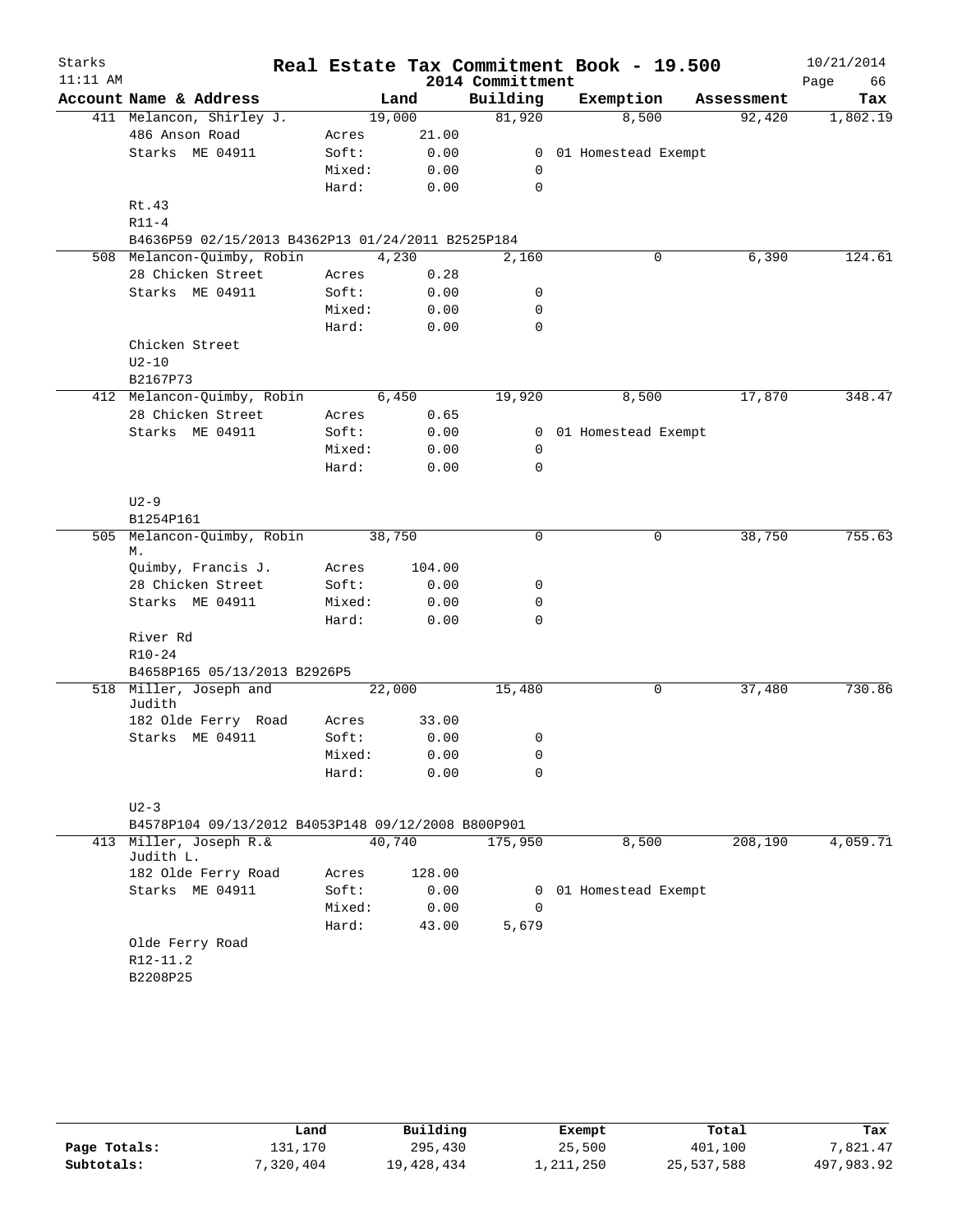| Starks     |                               |        |        |        |                  | Real Estate Tax Commitment Book - 19.500 |            | 10/21/2014 |
|------------|-------------------------------|--------|--------|--------|------------------|------------------------------------------|------------|------------|
| $11:11$ AM |                               |        |        |        | 2014 Committment |                                          |            | Page<br>67 |
|            | Account Name & Address        |        | Land   |        | Building         | Exemption                                | Assessment | Tax        |
|            | 414 Millett, Colin C. &       |        | 9,300  |        | 16, 170          | 8,500                                    | 16,970     | 330.92     |
|            | Elaine M.                     |        |        |        |                  |                                          |            |            |
|            | 510 Branns Mills Road         | Acres  |        | 3.00   |                  |                                          |            |            |
|            | Starks ME 04911               | Soft:  |        | 0.00   | $\mathbf{0}$     | 01 Homestead Exempt                      |            |            |
|            |                               | Mixed: |        | 0.00   | 0                |                                          |            |            |
|            |                               | Hard:  |        | 0.00   | $\mathbf 0$      |                                          |            |            |
|            | Branns Mill Road              |        |        |        |                  |                                          |            |            |
|            | $R1 - 32.1$<br>B2047P312      |        |        |        |                  |                                          |            |            |
|            | 595 Morey , Shaun             |        | 13,960 |        | 1,200            | 0                                        | 15,160     | 295.62     |
|            | Trefethen, Amanda             | Acres  |        | 10.17  |                  |                                          |            |            |
|            | 714 Vincent Park              | Soft:  |        | 0.00   | 0                |                                          |            |            |
|            | Redondo Beach CA 90277 Mixed: |        |        | 0.00   | 0                |                                          |            |            |
|            |                               | Hard:  |        | 0.00   | $\mathbf 0$      |                                          |            |            |
|            |                               |        |        |        |                  |                                          |            |            |
|            | $R8 - 38.10$                  |        |        |        |                  |                                          |            |            |
|            | B3808P206 01/30/2007 B1298P52 |        |        |        |                  |                                          |            |            |
|            | 418 Morris, Wayne R. &        |        | 5,660  |        | 13,320           | 8,500                                    | 10,480     | 204.36     |
|            | Sylvie B.                     |        |        |        |                  |                                          |            |            |
|            | 6 Chicken Street              | Acres  |        | 0.50   |                  |                                          |            |            |
|            | Starks ME 04911               | Soft:  |        | 0.00   |                  | 0 01 Homestead Exempt                    |            |            |
|            |                               | Mixed: |        | 0.00   | 0                |                                          |            |            |
|            |                               | Hard:  |        | 0.00   | 0                |                                          |            |            |
|            |                               |        |        |        |                  |                                          |            |            |
|            | $U2-6$                        |        |        |        |                  |                                          |            |            |
|            | B940P145                      |        |        |        |                  |                                          |            |            |
|            | 421 Murphy, James F.          |        | 48,130 |        | 61,440           | 0                                        | 109,570    | 2,136.61   |
|            | PO Box 27                     | Acres  |        | 198.00 |                  |                                          |            |            |
|            | Farmington ME 04938           | Soft:  |        | 25.00  | 3,209            |                                          |            |            |
|            |                               | Mixed: |        | 63.00  | 8,320            |                                          |            |            |
|            |                               | Hard:  |        | 41.00  | 5,414            |                                          |            |            |
|            | Route 43                      |        |        |        |                  |                                          |            |            |
|            | R11-17, R11-18                |        |        |        |                  |                                          |            |            |
|            | B1639P130                     |        |        |        |                  |                                          |            |            |
| 425        | Nelson, Craig M. &            |        | 21,770 |        | 17,820           | 8,500                                    | 31,090     | 606.26     |
|            | Mclauchlan, Martha N.         | Acres  |        | 40.00  |                  |                                          |            |            |
|            | 102 Sterry Hill Road          | Soft:  |        | 0.00   |                  | 0 01 Homestead Exempt                    |            |            |
|            | Starks ME 04911               | Mixed: |        | 0.00   | $\overline{0}$   |                                          |            |            |
|            |                               | Hard:  |        | 17.00  | 2,245            |                                          |            |            |
|            |                               |        |        |        |                  |                                          |            |            |
|            | $R4 - 42$                     |        |        |        |                  |                                          |            |            |
|            | B1136P196                     |        |        |        |                  |                                          |            |            |
|            | 426 Nelson, Mark & Claire     |        | 6,670  |        | $\Omega$         | 0                                        | 6,670      | 130.07     |
|            | 171 Locke Hill Road           | Acres  |        | 50.00  |                  |                                          |            |            |
|            | Starks ME 04911               | Soft:  |        | 0.00   | 0                |                                          |            |            |
|            |                               | Mixed: |        | 0.00   | 0                |                                          |            |            |
|            |                               | Hard:  |        | 50.00  | 6,603            |                                          |            |            |
|            | Lock Hill Road                |        |        |        |                  |                                          |            |            |
|            | $R2 - 55$                     |        |        |        |                  |                                          |            |            |
|            | B2281P73                      |        |        |        |                  |                                          |            |            |
|            |                               |        |        |        |                  |                                          |            |            |

|              | Land      | Building   | Exempt    | Total      | Tax        |
|--------------|-----------|------------|-----------|------------|------------|
| Page Totals: | 105,490   | 109,950    | 25,500    | 189,940    | 3,703.84   |
| Subtotals:   | 7,425,894 | 19,538,384 | 1,236,750 | 25,727,528 | 501,687.76 |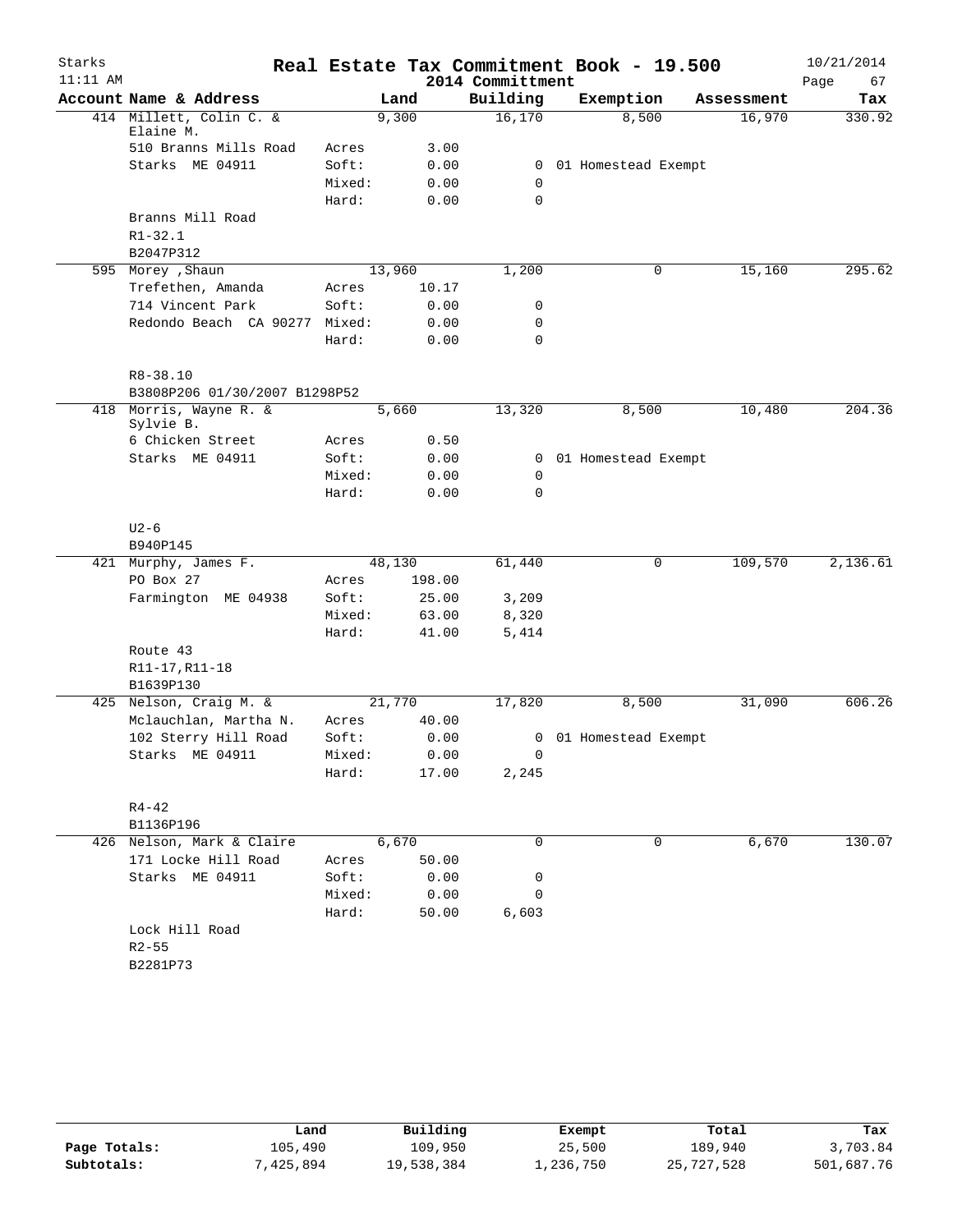| Starks     |                                                                           |        |       |                  | Real Estate Tax Commitment Book - 19.500 |            | 10/21/2014 |
|------------|---------------------------------------------------------------------------|--------|-------|------------------|------------------------------------------|------------|------------|
| $11:11$ AM |                                                                           |        |       | 2014 Committment |                                          |            | Page<br>68 |
|            | Account Name & Address                                                    | Land   |       | Building         | Exemption                                | Assessment | Tax        |
|            | 427 Nelson, Mark & Claire<br>Nadeau                                       | 11,900 |       | 44,700           | 8,500                                    | 48,100     | 937.95     |
|            | 171 Locke Hill Road                                                       | Acres  | 7.00  |                  |                                          |            |            |
|            | Starks ME 04911                                                           | Soft:  | 0.00  |                  | 0 01 Homestead Exempt                    |            |            |
|            |                                                                           | Mixed: | 0.00  | 0                |                                          |            |            |
|            |                                                                           | Hard:  | 0.00  | $\mathbf 0$      |                                          |            |            |
|            | $R3-6.2$                                                                  |        |       |                  |                                          |            |            |
|            | B883P23                                                                   |        |       |                  |                                          |            |            |
|            | 428 Nelson, Mark G. and<br>Claire                                         | 7,850  |       | 0                | 0                                        | 7,850      | 153.07     |
|            | 171 Locke Hill Road                                                       | Acres  | 2.30  |                  |                                          |            |            |
|            | Starks ME 04911                                                           | Soft:  | 0.00  | 0                |                                          |            |            |
|            |                                                                           | Mixed: | 0.00  | 0                |                                          |            |            |
|            |                                                                           | Hard:  | 0.00  | $\mathbf 0$      |                                          |            |            |
|            | Locke Hill Rd<br>$R3 - 5$                                                 |        |       |                  |                                          |            |            |
|            | B2785P130                                                                 |        |       |                  |                                          |            |            |
|            | 268 Newman Jr., Arthur E.                                                 | 29,380 |       | 67,450           | $\mathsf{O}$                             | 96,830     | 1,888.19   |
|            | 541 Commercial Street                                                     | Acres  | 62.50 |                  |                                          |            |            |
|            | Weymouth MA 02188                                                         | Soft:  | 0.00  | 0                |                                          |            |            |
|            |                                                                           | Mixed: | 0.00  | 0                |                                          |            |            |
|            |                                                                           | Hard:  | 0.00  | $\mathbf 0$      |                                          |            |            |
|            | $R8 - 46$                                                                 |        |       |                  |                                          |            |            |
|            | B4743P350 12/20/2103 B4471P356 12/07/2011 B4372P87<br>02/24/2011 B1025P82 |        |       |                  |                                          |            |            |
|            | 429 Newsom, John                                                          | 14,370 |       | 17,160           | 8,500                                    | 23,030     | 449.09     |
|            | 1518 New Sharon Road                                                      | Acres  | 10.80 |                  |                                          |            |            |
|            | Starks ME 04911                                                           | Soft:  | 0.00  | $\mathbf{0}$     | 01 Homestead Exempt                      |            |            |
|            |                                                                           | Mixed: | 0.00  | 0                |                                          |            |            |
|            |                                                                           | Hard:  | 0.00  | 0                |                                          |            |            |
|            | New Sharon Rd                                                             |        |       |                  |                                          |            |            |
|            | $R8 - 10.6$                                                               |        |       |                  |                                          |            |            |
|            | B1605P178                                                                 |        |       |                  |                                          |            |            |
|            | 430 Newton, Kirt                                                          | 9,300  |       | 56,040           | 8,500                                    | 56,840     | 1,108.38   |
|            | 2069 Hill Road                                                            | Acres  | 3.00  |                  |                                          |            |            |
|            | Canaan ME 04924                                                           | Soft:  | 0.00  |                  | 0 01 Homestead Exempt                    |            |            |
|            |                                                                           | Mixed: | 0.00  | 0                |                                          |            |            |
|            |                                                                           | Hard:  | 0.00  | $\Omega$         |                                          |            |            |
|            | Route 134                                                                 |        |       |                  |                                          |            |            |
|            | $R1 - 32.3$                                                               |        |       |                  |                                          |            |            |
|            | B2152P225                                                                 |        |       |                  |                                          |            |            |
|            | 148 Nichols Bradford S.                                                   | 14,970 |       | 90,133           | 8,500                                    | 96,603     | 1,883.76   |
|            | Nichols, Carol M.                                                         | Acres  | 22.00 |                  | 01 Homestead Exempt                      |            |            |
|            | 261 Mayhew Rd                                                             | Soft:  | 0.00  | 0                |                                          |            |            |
|            | Starks Me 04911                                                           | Mixed: | 11.00 | 1,453            |                                          |            |            |
|            |                                                                           | Hard:  | 0.00  | 0                |                                          |            |            |
|            | $R6 - 1.4, 5$                                                             |        |       |                  |                                          |            |            |
|            |                                                                           |        |       |                  |                                          |            |            |

B3574P262 08/18/2005 B3404P322 11/05/2004 B883P1018

|              | Land      | Building   | Exempt    | Total      | Tax        |
|--------------|-----------|------------|-----------|------------|------------|
| Page Totals: | 87.770    | 275,483    | 34,000    | 329,253    | 6,420.44   |
| Subtotals:   | 7,513,664 | 19,813,867 | 1,270,750 | 26,056,781 | 508,108.20 |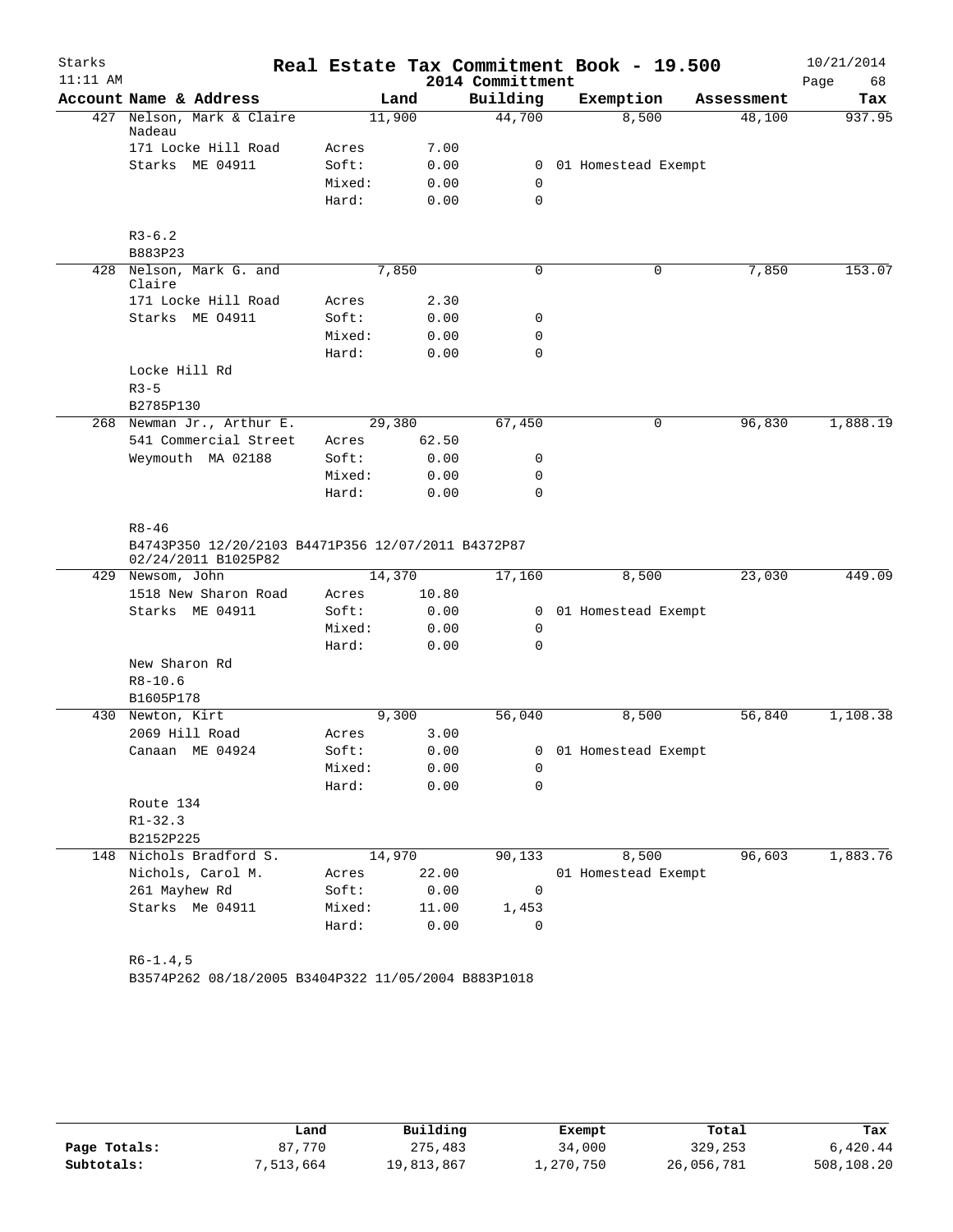| Starks     |                                                                  |                |        |       |                  | Real Estate Tax Commitment Book - 19.500 |             |            | 10/21/2014 |
|------------|------------------------------------------------------------------|----------------|--------|-------|------------------|------------------------------------------|-------------|------------|------------|
| $11:11$ AM |                                                                  |                |        |       | 2014 Committment |                                          |             |            | Page<br>69 |
|            | Account Name & Address                                           |                | Land   |       | Building         | Exemption                                |             | Assessment | Tax        |
|            | 431 Nichols, Chrystal L.<br>and Michael A.                       |                | 9,760  |       | 24,780           |                                          | 8,500       | 26,040     | 507.78     |
|            | 258 Locke Hill Road                                              | Acres          |        | 3.70  |                  |                                          |             |            |            |
|            | Starks ME 04911                                                  | Soft:          |        | 0.00  | 0                | 01 Homestead Exempt                      |             |            |            |
|            |                                                                  | Mixed:         |        | 0.00  | $\mathbf 0$      |                                          |             |            |            |
|            |                                                                  | Hard:          |        | 0.00  | $\mathbf 0$      |                                          |             |            |            |
|            | village                                                          |                |        |       |                  |                                          |             |            |            |
|            | $U1-5$                                                           |                |        |       |                  |                                          |             |            |            |
|            | B2663P30                                                         |                |        |       |                  |                                          |             |            |            |
|            | 432 Nichols, Raynold B. &<br>Jeanne A.                           |                | 8,430  |       | 71,830           |                                          | 8,500       | 71,760     | 1,399.32   |
|            | 69 Anson Road                                                    | Acres          |        | 1.66  |                  |                                          |             |            |            |
|            | Starks ME 04911                                                  | Soft:          |        | 0.00  | 0                | 01 Homestead Exempt                      |             |            |            |
|            |                                                                  | Mixed:         |        | 0.00  | 0                |                                          |             |            |            |
|            |                                                                  | Hard:          |        | 0.00  | $\mathbf 0$      |                                          |             |            |            |
|            | $UI - 1, 2$                                                      |                |        |       |                  |                                          |             |            |            |
|            | B1046P23                                                         |                |        |       |                  |                                          |             |            |            |
|            | 648 Nichols, Sam H.                                              |                | 23,000 |       | 9,000            |                                          | 8,500       | 23,500     | 458.25     |
|            | Nichols, Sheri J.                                                | Acres          |        | 37.00 |                  | 01 Homestead Exempt                      |             |            |            |
|            | 781 Starks Road                                                  | Soft:          |        | 0.00  | 0                |                                          |             |            |            |
|            | New Sharon ME 04955                                              | Mixed:         |        | 0.00  | 0                |                                          |             |            |            |
|            |                                                                  | Hard:          |        | 0.00  | $\mathbf 0$      |                                          |             |            |            |
|            | $R1 - 33$<br>B4448P149 09/30/2011 B3632P164 02/10/2006 B1430P228 |                |        |       |                  |                                          |             |            |            |
|            | 433 Nickerson, Deborah                                           |                | 10,250 |       | 0                |                                          | $\mathbf 0$ | 10,250     | 199.88     |
|            | 44 Algonquin Trail,<br>Unit B, Bldg. 64                          | Acres          |        | 6.00  |                  |                                          |             |            |            |
|            | Ashland MA 01721                                                 | Soft:          |        | 0.00  | 0                |                                          |             |            |            |
|            |                                                                  | Mixed:         |        | 0.00  | $\mathbf 0$      |                                          |             |            |            |
|            |                                                                  | Hard:          |        | 0.00  | $\mathbf 0$      |                                          |             |            |            |
|            |                                                                  |                |        |       |                  |                                          |             |            |            |
|            | $R8 - 11.1$                                                      |                |        |       |                  |                                          |             |            |            |
|            | B4624P135 01/22/2013 B1393P322<br>435 Noble, Debra J.            |                |        |       | $\Omega$         |                                          | $\mathbf 0$ | 16,390     | 319.61     |
|            | 82 Myrtle Ave.                                                   |                | 16,390 | 13.90 |                  |                                          |             |            |            |
|            | Webster MA 01570                                                 | Acres<br>Soft: |        | 0.00  | 0                |                                          |             |            |            |
|            |                                                                  | Mixed:         |        | 0.00  | 0                |                                          |             |            |            |
|            |                                                                  | Hard:          |        | 0.00  | $\mathbf 0$      |                                          |             |            |            |
|            | Mayhew Rd                                                        |                |        |       |                  |                                          |             |            |            |
|            | $R6 - 11$                                                        |                |        |       |                  |                                          |             |            |            |
|            | B1982P158                                                        |                |        |       |                  |                                          |             |            |            |
|            | 140 Nolfi, Kathleen A.                                           |                | 14,220 |       | 0                |                                          | $\mathbf 0$ | 14,220     | 277.29     |
|            | 80 High Street, Unit<br>#302                                     | Acres          |        | 12.10 |                  |                                          |             |            |            |
|            | Dedham MA 02026                                                  | Soft:          |        | 0.00  | 0                |                                          |             |            |            |
|            |                                                                  | Mixed:         |        | 0.00  | 0                |                                          |             |            |            |
|            |                                                                  | Hard:          |        | 0.00  | $\mathbf 0$      |                                          |             |            |            |
|            | $R6 - 2.12$                                                      |                |        |       |                  |                                          |             |            |            |
|            | B4756P257 01/10/2014 B883P1018                                   |                |        |       |                  |                                          |             |            |            |

|              | Land     | Building   | Exempt    | Total        | Tax        |
|--------------|----------|------------|-----------|--------------|------------|
| Page Totals: | 82,050   | 105,610    | 25,500    | 162,160      | 3,162.13   |
| Subtotals:   | ,595,714 | 19,919,477 | 1,296,250 | 26, 218, 941 | 511,270.33 |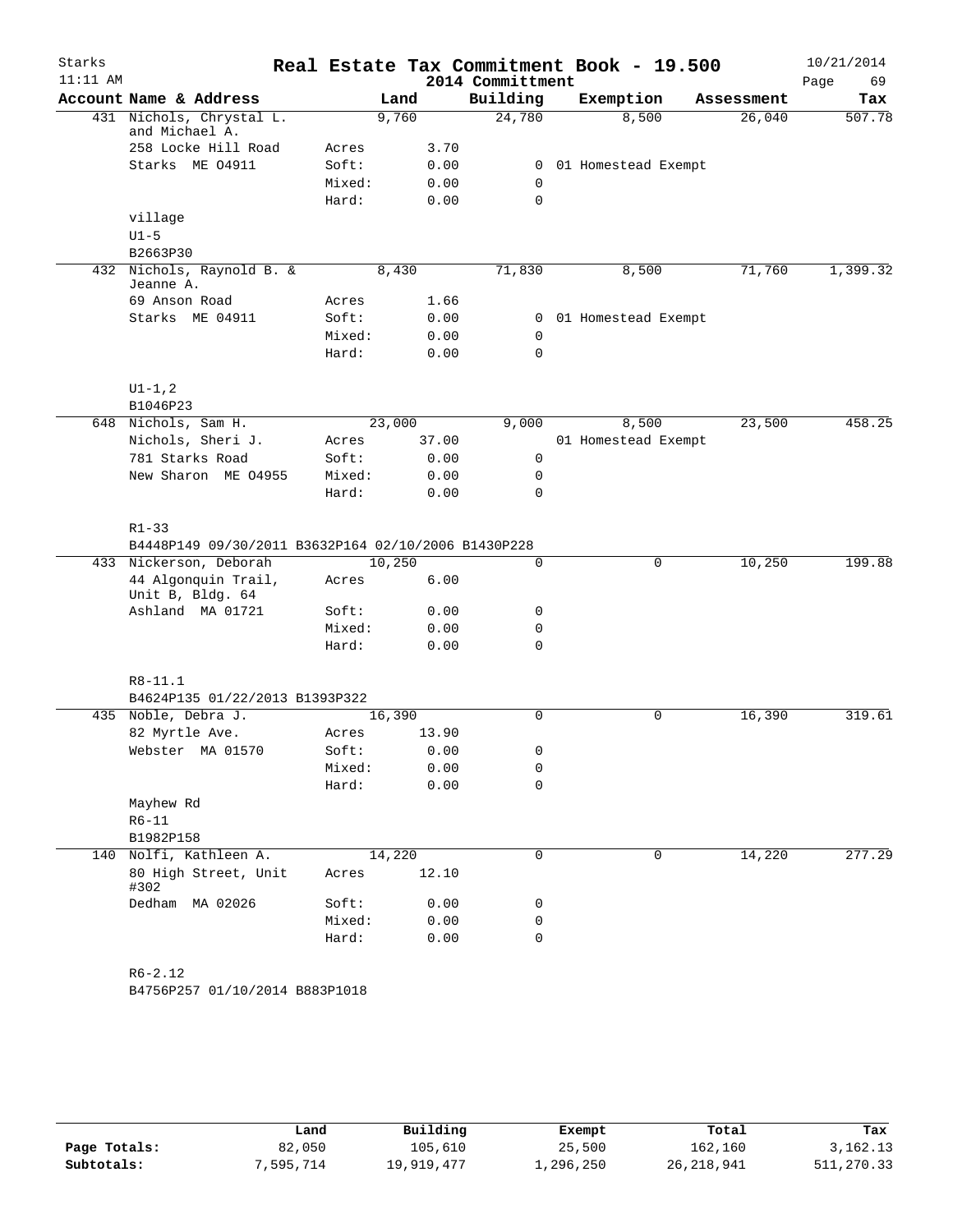| Starks<br>$11:11$ AM |                                                                 |                 |              | 2014 Committment | Real Estate Tax Commitment Book - 19.500 |            | 10/21/2014        |
|----------------------|-----------------------------------------------------------------|-----------------|--------------|------------------|------------------------------------------|------------|-------------------|
|                      | Account Name & Address                                          |                 | Land         | Building         | Exemption                                | Assessment | Page<br>70<br>Tax |
|                      | 436 Norton, David L.                                            |                 | 8,300        | 0                | $\Omega$                                 | 8,300      | 161.85            |
|                      | Norton Sheryl A.                                                | Acres           | 3.00         |                  |                                          |            |                   |
|                      | 11 Mountain View Drive                                          | Soft:           | 0.00         | 0                |                                          |            |                   |
|                      | Madison ME 04950                                                | Mixed:          | 0.00         | 0                |                                          |            |                   |
|                      |                                                                 | Hard:           | 0.00         | $\mathbf 0$      |                                          |            |                   |
|                      | $R3 - 38.1$                                                     |                 |              |                  |                                          |            |                   |
|                      | B2962P16                                                        |                 |              |                  |                                          |            |                   |
| 437                  | Norton, Dayle A.                                                |                 | 15,150       | 4,800            | $\mathsf{O}$                             | 19,950     | 389.03            |
|                      | c/o Angela Smith                                                | Acres           | 12.00        |                  |                                          |            |                   |
|                      | 59 Blind Road                                                   | Soft:           | 0.00         | 0                |                                          |            |                   |
|                      | Livermore Falls<br>МE<br>04254                                  | Mixed:          | 0.00         | 0                |                                          |            |                   |
|                      | Rt. 134 Farmington Rd.                                          | Hard:           | 0.00         | $\mathbf 0$      |                                          |            |                   |
|                      | $R8 - 5$                                                        |                 |              |                  |                                          |            |                   |
|                      | B1273P152                                                       |                 |              |                  |                                          |            |                   |
|                      | 690 Norton, Erin E.                                             |                 | 16,750       | 131,880          | 8,500                                    | 140,130    | 2,732.54          |
|                      | Norton, Jared M.                                                | Acres           | 16.00        |                  | 01 Homestead Exempt                      |            |                   |
|                      | 398 Anson Road                                                  | Soft:           | 0.00         | 0                |                                          |            |                   |
|                      | Starks ME 04911                                                 | Mixed:          | 0.00         | 0                |                                          |            |                   |
|                      |                                                                 | Hard:           | 0.00         | 0                |                                          |            |                   |
|                      | $R11 - 4.4$                                                     |                 |              |                  |                                          |            |                   |
|                      | B3531P248 06/06/2005                                            |                 |              |                  |                                          |            |                   |
|                      | 252 Norton, Jordon David                                        |                 | 5,930        | 28,200           | 8,500                                    | 25,630     | 499.79            |
|                      | Hartigan, Julia R.                                              | Acres           | 0.55         |                  |                                          |            |                   |
|                      | 12 Anson Road                                                   | Soft:           | 0.00         | 0                | 01 Homestead Exempt                      |            |                   |
|                      | Starks ME 04911                                                 | Mixed:          | 0.00         | $\mathbf 0$      |                                          |            |                   |
|                      |                                                                 | Hard:           | 0.00         | 0                |                                          |            |                   |
|                      | Main St.<br>$U2 - 27$                                           |                 |              |                  |                                          |            |                   |
|                      | B3939P294 11/19/2007 B2360P217                                  |                 |              |                  |                                          |            |                   |
|                      | 565 Norton, Jared M                                             |                 | 14,630       | 0                | $\mathsf{O}$                             | 14,630     | 285.29            |
|                      | 398 Anson Rd.                                                   | Acres           | 11.20        |                  |                                          |            |                   |
|                      | Starks ME 04911                                                 | Soft:           | 0.00         | 0                |                                          |            |                   |
|                      |                                                                 | Mixed:          | 0.00         | 0                |                                          |            |                   |
|                      |                                                                 | Hard:           | 0.00         | 0                |                                          |            |                   |
|                      | R7-11.1                                                         |                 |              |                  |                                          |            |                   |
|                      | B3196P134                                                       |                 |              |                  |                                          |            |                   |
| 438                  | Nunes, Roderick & Diane<br>М.                                   |                 | 21,250       | 17,640           | $\mathsf{O}$                             | 38,890     | 758.36            |
|                      | 1 County Lane                                                   | Acres           | 30.00        |                  |                                          |            |                   |
|                      | Hope RI 02831                                                   | Soft:           | 0.00         | 0                |                                          |            |                   |
|                      |                                                                 | Mixed:          | 0.00         | 0                |                                          |            |                   |
|                      |                                                                 | Hard:           | 0.00         | $\mathbf 0$      |                                          |            |                   |
|                      | West Mills Road                                                 |                 |              |                  |                                          |            |                   |
|                      | $R5 - 19.3$                                                     |                 |              |                  |                                          |            |                   |
|                      | B1341P23                                                        |                 |              |                  |                                          |            |                   |
|                      | 247 Obert, Robert                                               |                 | 22,000       | 86,900           | 0                                        | 108,900    | 2,123.55          |
|                      |                                                                 |                 |              |                  |                                          |            |                   |
|                      | 37 Gray Birch Drive                                             | Acres           | 33.00        |                  |                                          |            |                   |
|                      | Augusta ME 04330                                                | Soft:           | 0.00         | 0                |                                          |            |                   |
|                      |                                                                 | Mixed:<br>Hard: | 0.00<br>0.00 | 0<br>0           |                                          |            |                   |
|                      |                                                                 |                 |              |                  |                                          |            |                   |
|                      | $R7 - 19$<br>B3818P303 03/05/2007 B3703P15 06/28/2006 B1473P294 |                 |              |                  |                                          |            |                   |
|                      | Land                                                            |                 | Building     |                  | Exempt                                   | Total      | Tax               |
|                      |                                                                 |                 |              |                  |                                          |            |                   |

|              | Land      | Building   | Exempt    | Total      | Tax        |
|--------------|-----------|------------|-----------|------------|------------|
| Page Totals: | 104,010   | 269,420    | 17,000    | 356,430    | 6,950.41   |
| Subtotals:   | 7,699,724 | 20,188,897 | ⊥,313,250 | 26,575,371 | 518,220.74 |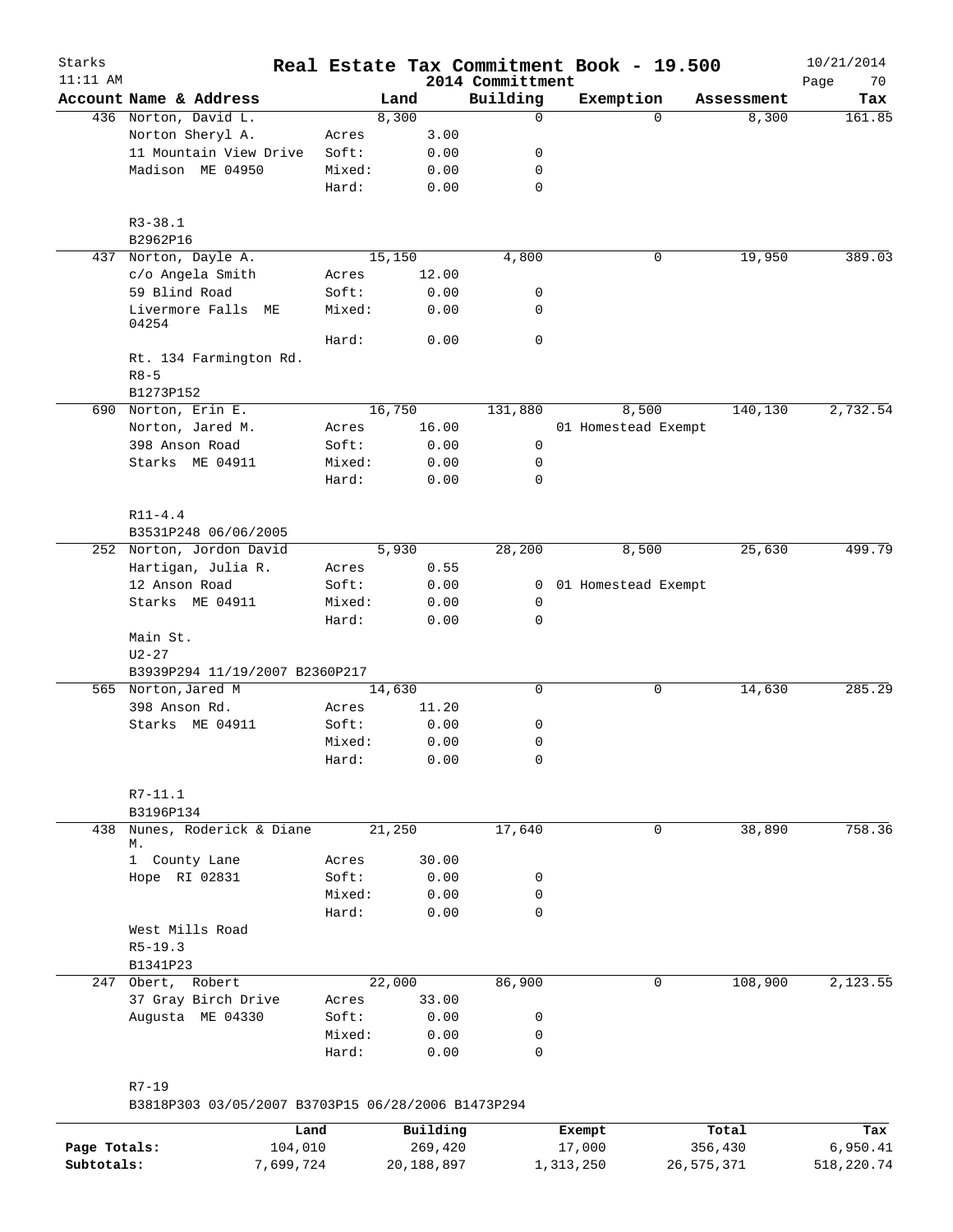| Starks<br>$11:11$ AM |                                                                                     |                |        |              | 2014 Committment | Real Estate Tax Commitment Book - 19.500 |          |            | 10/21/2014<br>Page<br>71 |
|----------------------|-------------------------------------------------------------------------------------|----------------|--------|--------------|------------------|------------------------------------------|----------|------------|--------------------------|
|                      | Account Name & Address                                                              |                | Land   |              | Building         | Exemption                                |          | Assessment | Tax                      |
|                      | 81 O'Conner, Dennis P.                                                              |                | 9,630  |              | 6,720            |                                          | $\Omega$ | 16,350     | 318.83                   |
|                      | 178 Limac Circle                                                                    | Acres          |        | 3.50         |                  |                                          |          |            |                          |
|                      | Center Conway NH 03813                                                              | Soft:          |        | 0.00         | 0                |                                          |          |            |                          |
|                      |                                                                                     | Mixed:         |        | 0.00         | 0                |                                          |          |            |                          |
|                      |                                                                                     | Hard:          |        | 0.00         | $\mathbf 0$      |                                          |          |            |                          |
|                      | $R3 - 29$                                                                           |                |        |              |                  |                                          |          |            |                          |
|                      | B3991P259 04/17/2008 B1262P4                                                        |                |        |              |                  |                                          |          |            |                          |
|                      | 439 O'Donald, Gale                                                                  |                | 8,850  |              | 13,320           |                                          | 8,500    | 13,670     | 266.57                   |
|                      | 1767 New Sharon Road                                                                | Acres          |        | 2.30         |                  |                                          |          |            |                          |
|                      | Starks ME 04911                                                                     | Soft:          |        | 0.00         | 0                | 01 Homestead Exempt                      |          |            |                          |
|                      |                                                                                     | Mixed:         |        | 0.00         | 0                |                                          |          |            |                          |
|                      |                                                                                     | Hard:          |        | 0.00         | $\mathbf 0$      |                                          |          |            |                          |
|                      | Route #134                                                                          |                |        |              |                  |                                          |          |            |                          |
|                      | $R8 - 3$                                                                            |                |        |              |                  |                                          |          |            |                          |
|                      | B2255P185                                                                           |                |        |              |                  |                                          |          |            |                          |
|                      | 440 O'Hara, Francais G.                                                             |                | 15,280 |              | 40,490           |                                          | 0        | 55,770     | 1,087.52                 |
|                      | 60 Oxford Road                                                                      | Acres          |        | 12.20        |                  |                                          |          |            |                          |
|                      | Dracut MA 01826                                                                     | Soft:          |        | 0.00         | 0                |                                          |          |            |                          |
|                      |                                                                                     | Mixed:         |        | 0.00         | 0                |                                          |          |            |                          |
|                      |                                                                                     | Hard:          |        | 0.00         | $\mathbf 0$      |                                          |          |            |                          |
|                      | West Mills Road                                                                     |                |        |              |                  |                                          |          |            |                          |
|                      | R7-11.5A                                                                            |                |        |              |                  |                                          |          |            |                          |
|                      | B2459P220                                                                           |                |        |              |                  |                                          |          |            |                          |
|                      | 442 Olafson Sr., Anders N.                                                          |                | 10,800 |              | 79,730           |                                          | 8,500    | 82,030     | 1,599.59                 |
|                      | 350 Branns Mills Road                                                               | Acres          |        | 5.30         |                  | 01 Homestead Exempt                      |          |            |                          |
|                      | Starks ME 04911                                                                     | Soft:          |        | 0.00         | 0                |                                          |          |            |                          |
|                      |                                                                                     | Mixed:         |        | 0.00         | 0                |                                          |          |            |                          |
|                      |                                                                                     | Hard:          |        | 0.00         | $\Omega$         |                                          |          |            |                          |
|                      | Brann Mills Rd.<br>$R1 - 21$<br>B4252P138 03/26/2010 B3798P219 12/22/2006 B2541P141 |                |        |              |                  |                                          |          |            |                          |
|                      | 448 Oliver, Carla J.                                                                |                |        |              |                  |                                          |          | 80,908     |                          |
|                      | 182 Chicken Street                                                                  |                | 9,300  | 3.00         | 80,108           | 01 Homestead Exempt                      | 8,500    |            | 1,577.71                 |
|                      | Starks ME 04911                                                                     | Acres<br>Soft: |        | 0.00         | 0                |                                          |          |            |                          |
|                      |                                                                                     | Mixed:         |        | 0.00         | 0                |                                          |          |            |                          |
|                      |                                                                                     | Hard:          |        | 0.00         | $\mathbf 0$      |                                          |          |            |                          |
|                      |                                                                                     |                |        |              |                  |                                          |          |            |                          |
|                      | $R3-19.2$<br>B1661P23                                                               |                |        |              |                  |                                          |          |            |                          |
|                      | 759 Oliver, Christopher                                                             |                |        | 0            | 10,000           |                                          | 8,500    | 1,500      | 29.25                    |
|                      | Oliver, Stacey                                                                      |                |        |              |                  | 01 Homestead Exempt                      |          |            |                          |
|                      | 182 Chicken Street                                                                  |                |        |              |                  |                                          |          |            |                          |
|                      | Starks ME 04911                                                                     |                |        |              |                  |                                          |          |            |                          |
|                      |                                                                                     |                |        |              |                  |                                          |          |            |                          |
|                      |                                                                                     |                |        |              |                  |                                          |          |            |                          |
|                      | R3 19.20N                                                                           |                |        |              |                  |                                          |          |            |                          |
| 443                  | Oliver, Ervin G. &                                                                  |                | 13,180 |              | $\mathbf 0$      |                                          | 0        | 13,180     | 257.01                   |
|                      | Marilyn L.<br>3349 Highway 280 West                                                 | Acres          |        | 10.50        |                  |                                          |          |            |                          |
|                      | Vidalia GA 30474                                                                    | Soft:          |        | 0.00         | 0                |                                          |          |            |                          |
|                      |                                                                                     | Mixed:         |        | 0.00         | 0                |                                          |          |            |                          |
|                      |                                                                                     | Hard:          |        | 0.00         | $\mathbf 0$      |                                          |          |            |                          |
|                      | Route 43 & New Sharon                                                               |                |        |              |                  |                                          |          |            |                          |
|                      | Road<br>$R2-1, 2, 3$                                                                |                |        |              |                  |                                          |          |            |                          |
|                      | B4738P172 12/05/2013 B854P773                                                       |                |        |              |                  |                                          |          |            |                          |
|                      |                                                                                     |                |        |              |                  |                                          |          |            |                          |
|                      | Land                                                                                |                |        | Building     |                  | Exempt                                   |          | Total      | Tax                      |
| Page Totals:         | 67,040                                                                              |                |        | 230,368      |                  | 34,000                                   |          | 263,408    | 5,136.48                 |
| Subtotals:           | 7,766,764                                                                           |                |        | 20, 419, 265 |                  | 1,347,250                                |          | 26,838,779 | 523, 357. 22             |
|                      |                                                                                     |                |        |              |                  |                                          |          |            |                          |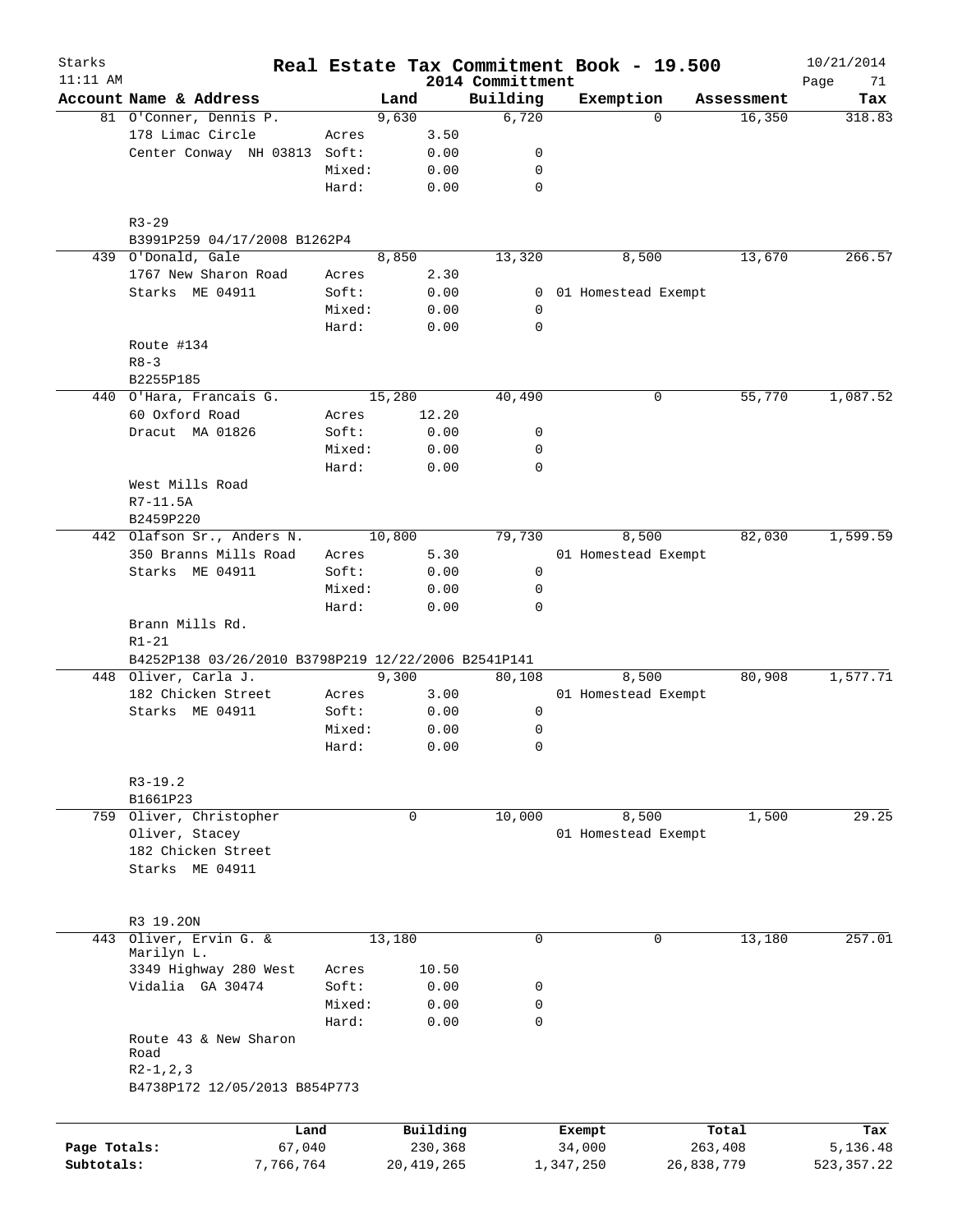| Starks       |                                |                 |        |              |                              | Real Estate Tax Commitment Book - 19.500 |              |            | 10/21/2014        |
|--------------|--------------------------------|-----------------|--------|--------------|------------------------------|------------------------------------------|--------------|------------|-------------------|
| $11:11$ AM   | Account Name & Address         |                 | Land   |              | 2014 Committment<br>Building | Exemption                                |              | Assessment | Page<br>72<br>Tax |
|              | 444 Oliver, Herbert E.         |                 | 5,000  |              | 20,450                       | 8,500                                    |              | 16,950     | 330.53            |
|              | Oliver Tina M.                 | Acres           |        | 0.25         |                              |                                          |              |            |                   |
|              | 1712 New Sharon Road           | Soft:           |        | 0.00         | $\mathbf{0}$                 | 01 Homestead Exempt                      |              |            |                   |
|              | Starks ME 04911                | Mixed:          |        | 0.00         | 0                            |                                          |              |            |                   |
|              |                                | Hard:           |        | 0.00         | $\mathsf{O}$                 |                                          |              |            |                   |
|              | $R2-5$                         |                 |        |              |                              |                                          |              |            |                   |
|              | B3214P158                      |                 |        |              |                              |                                          |              |            |                   |
|              | 445 Oliver, Marilyn L.         |                 | 7,200  |              | $\mathbf 0$                  |                                          | $\mathsf{O}$ | 7,200      | 140.40            |
|              | 3349 Highway 280 West          | Acres           |        | 1.30         |                              |                                          |              |            |                   |
|              | Vidalia GA 30474               | Soft:           |        | 0.00         | 0                            |                                          |              |            |                   |
|              |                                | Mixed:          |        | 0.00         | 0                            |                                          |              |            |                   |
|              |                                | Hard:           |        | 0.00         | 0                            |                                          |              |            |                   |
|              | $R8 - 1.3$                     |                 |        |              |                              |                                          |              |            |                   |
|              | B3341P315                      |                 |        |              |                              |                                          |              |            |                   |
|              | 447 Oliver, Richard E.         |                 | 18,800 |              | 31,440                       | 8,500                                    |              | 41,740     | 813.93            |
|              | 2197 Industry RD.              | Acres           |        | 20.20        |                              |                                          |              |            |                   |
|              | Starks ME 04911                | Soft:           |        | 0.00         |                              | 0 01 Homestead Exempt                    |              |            |                   |
|              |                                | Mixed:          |        | 0.00         | 0                            |                                          |              |            |                   |
|              |                                | Hard:           |        | 0.00         | 0                            |                                          |              |            |                   |
|              | Industry Rd                    |                 |        |              |                              |                                          |              |            |                   |
|              | $R2 - 22, R2 - 23$             |                 |        |              |                              |                                          |              |            |                   |
|              | B3040P215 11/20/2002 B1947P180 |                 |        |              |                              |                                          |              |            |                   |
|              | 450 Orfanos, Efthimios         |                 | 12,920 |              | $\mathbf 0$                  |                                          | 0            | 12,920     | 251.94            |
|              | Orfanos Ekaterini              | Acres           |        | 10.10        |                              |                                          |              |            |                   |
|              |                                |                 |        |              |                              |                                          |              |            |                   |
|              | 18 Colgate Rd                  | Soft:           |        | 0.00         | 0                            |                                          |              |            |                   |
|              | Beverly MA 01915               | Mixed:<br>Hard: |        | 0.00<br>0.00 | 0<br>$\mathbf 0$             |                                          |              |            |                   |
|              |                                |                 |        |              |                              |                                          |              |            |                   |
|              | $R6 - 1.2$<br>B2915P227        |                 |        |              |                              |                                          |              |            |                   |
|              | 449 Orfanos, Efthimios         |                 | 13,050 |              | $\mathbf 0$                  |                                          | 0            | 13,050     | 254.48            |
|              | Orfanos Ekaterini              | Acres           |        | 10.30        |                              |                                          |              |            |                   |
|              | 18 Colgate Rd                  | Soft:           |        | 0.00         | 0                            |                                          |              |            |                   |
|              | Beverly MA 01915               | Mixed:          |        | 0.00         | 0                            |                                          |              |            |                   |
|              |                                | Hard:           |        | 0.00         | 0                            |                                          |              |            |                   |
|              | Mayhew Road                    |                 |        |              |                              |                                          |              |            |                   |
|              | $R6 - 1.1$                     |                 |        |              |                              |                                          |              |            |                   |
|              |                                |                 |        |              |                              |                                          |              |            |                   |
|              | B2915P227                      |                 |        |              |                              |                                          |              |            |                   |
|              | 451 Orfanos, Efthimios M       |                 | 12,920 |              | 0                            |                                          | 0            | 12,920     | 251.94            |
|              | Orfanos Ekaterini              | Acres           |        | 10.10        |                              |                                          |              |            |                   |
|              | 18 Colgate Rd                  | Soft:           |        | 0.00         | 0                            |                                          |              |            |                   |
|              | Beverly MA 01915               | Mixed:          |        | 0.00         | 0                            |                                          |              |            |                   |
|              |                                | Hard:           |        | 0.00         | 0                            |                                          |              |            |                   |
|              | Mayhew Road                    |                 |        |              |                              |                                          |              |            |                   |
|              | $R6 - 1.3$                     |                 |        |              |                              |                                          |              |            |                   |
|              | B2915P227                      |                 |        |              |                              |                                          |              |            |                   |
| 452          | Orlowski, Steve &              |                 | 15,150 |              | 9,800                        |                                          | $\mathbf 0$  | 24,950     | 486.53            |
|              | Marilyn                        |                 |        |              |                              |                                          |              |            |                   |
|              | Orlowski, Marilyn              | Acres           |        | 12.00        |                              |                                          |              |            |                   |
|              | 17 Reo                         | Soft:           |        | 0.00         | 0                            |                                          |              |            |                   |
|              | West Peabody MA 01960          | Mixed:          |        | 0.00         | 0                            |                                          |              |            |                   |
|              |                                | Hard:           |        | 0.00         | 0                            |                                          |              |            |                   |
|              | Rt. #43                        |                 |        |              |                              |                                          |              |            |                   |
|              | $R2 - 42$                      |                 |        |              |                              |                                          |              |            |                   |
|              | B2054P43                       |                 |        |              |                              |                                          |              |            |                   |
|              |                                |                 |        |              |                              |                                          |              |            |                   |
|              |                                | Land            |        | Building     |                              | Exempt                                   |              | Total      | Tax               |
| Page Totals: | 85,040                         |                 |        | 61,690       |                              | 17,000                                   |              | 129,730    | 2,529.75          |
| Subtotals:   | 7,851,804                      |                 |        | 20,480,955   |                              | 1,364,250                                | 26,968,509   |            | 525,886.97        |
|              |                                |                 |        |              |                              |                                          |              |            |                   |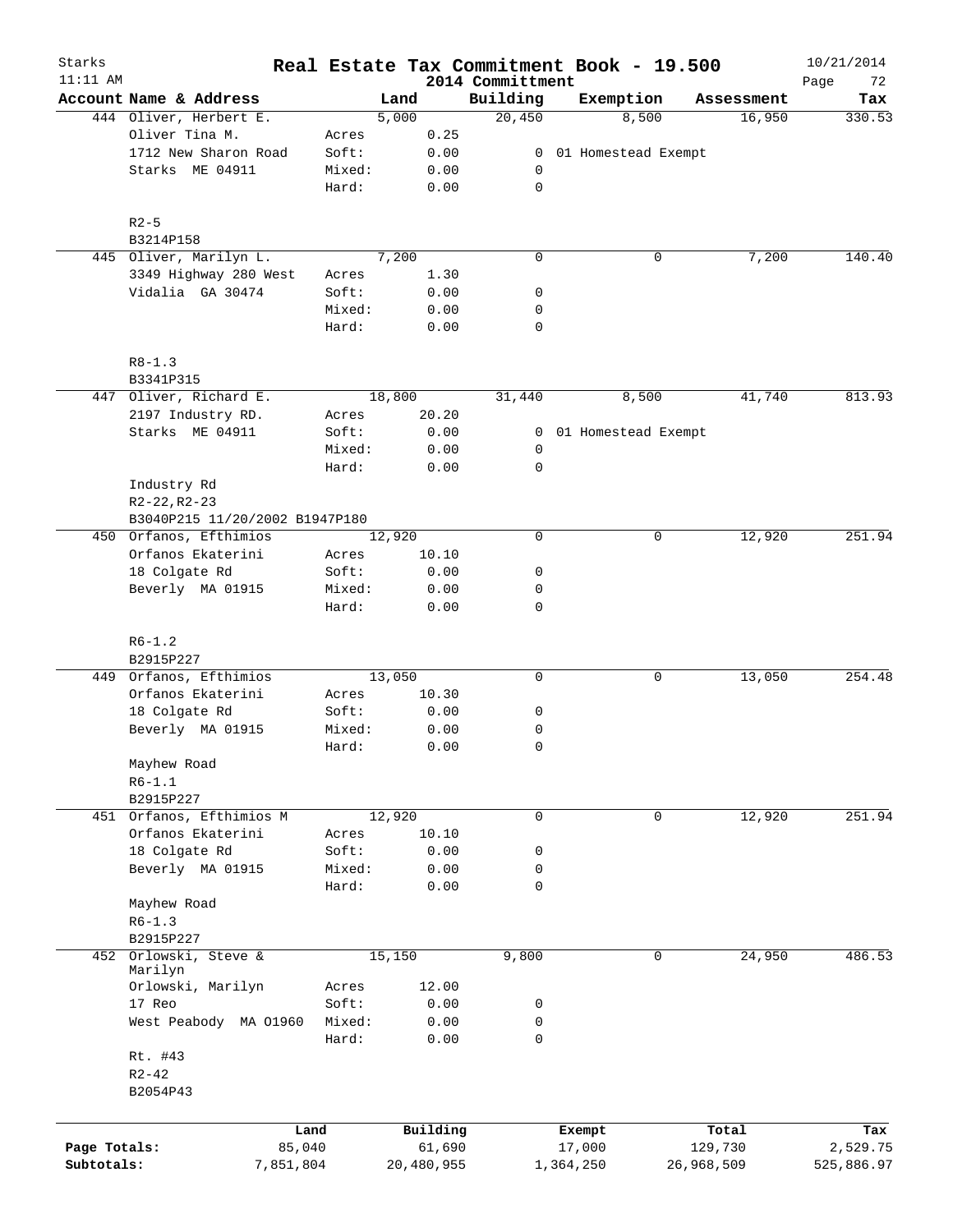| Starks<br>$11:11$ AM |                                                                |        |                                 | 2014 Committment | Real Estate Tax Commitment Book - 19.500 |              | 10/21/2014<br>73<br>Page |
|----------------------|----------------------------------------------------------------|--------|---------------------------------|------------------|------------------------------------------|--------------|--------------------------|
|                      | Account Name & Address                                         |        | Land                            | Building         | Exemption                                | Assessment   | Tax                      |
|                      | 454 Osathanondh MD., Rapin                                     |        | 22,750                          | $\mathbf 0$      | $\Omega$                                 | 22,750       | 443.63                   |
|                      | 1 Pickerel Terrace                                             | Acres  | 40.00                           |                  |                                          |              |                          |
|                      | Wellesley MA 02482                                             | Soft:  | 0.00                            | 0                |                                          |              |                          |
|                      |                                                                | Mixed: | 0.00                            | 0                |                                          |              |                          |
|                      |                                                                | Hard:  | 0.00                            | $\mathbf 0$      |                                          |              |                          |
|                      | $R6 - 22.5$                                                    |        |                                 |                  |                                          |              |                          |
|                      | B1311P279                                                      |        |                                 |                  |                                          |              |                          |
|                      | 453 Osathanondh MD., Rapin                                     |        | 9,710                           | $\mathbf 0$      | 0                                        | 9,710        | 189.35                   |
|                      | 1 Pickerel Terrace                                             | Acres  | 5.17                            |                  |                                          |              |                          |
|                      | Wellesley MA 02482                                             | Soft:  | 0.00                            | 0                |                                          |              |                          |
|                      |                                                                | Mixed: | 0.00                            | 0                |                                          |              |                          |
|                      |                                                                | Hard:  | 0.00                            | $\mathbf 0$      |                                          |              |                          |
|                      | $R6 - 22.3$                                                    |        |                                 |                  |                                          |              |                          |
|                      | B1311P279                                                      |        |                                 |                  |                                          |              |                          |
|                      | 456 Osgood, Wanda                                              |        | 25,050                          | 37,402           | 8,500                                    | 53,952       | 1,052.06                 |
|                      | P.O. Box 50                                                    | Acres  | 45.21                           |                  |                                          |              |                          |
|                      | Anson ME 04911                                                 | Soft:  | 0.00                            |                  | 0 01 Homestead Exempt                    |              |                          |
|                      |                                                                | Mixed: | 0.00                            | 0                |                                          |              |                          |
|                      |                                                                | Hard:  | 0.00                            | 0                |                                          |              |                          |
|                      | $R8 - 38 - 4$                                                  |        |                                 |                  |                                          |              |                          |
|                      | B2934P88                                                       |        |                                 |                  |                                          |              |                          |
|                      | 458 Ouellette, Kenneth W                                       |        | 28,000                          | $\mathbf 0$      | 0                                        | 28,000       | 546.00                   |
|                      | Emery Matthew P.                                               | Acres  | 61.00                           |                  |                                          |              |                          |
|                      | 3 High Bluff Lane                                              | Soft:  | 0.00                            | 0                |                                          |              |                          |
|                      | Scarborough ME 04074                                           | Mixed: | 0.00                            | 0                |                                          |              |                          |
|                      |                                                                | Hard:  | 0.00                            | $\mathbf 0$      |                                          |              |                          |
|                      | Route 134                                                      |        |                                 |                  |                                          |              |                          |
|                      | $R2 - 38.1$                                                    |        |                                 |                  |                                          |              |                          |
|                      | B2176P135                                                      |        |                                 |                  |                                          |              |                          |
| 459                  | Ouellette, Kenneth W.                                          |        | 10,600                          | 23,390           | 0                                        | 33,990       | 662.81                   |
|                      | Richard E. White Robert Acres<br>E. Horr, William H.<br>Frankl |        | 5.00                            |                  |                                          |              |                          |
|                      | 3 High Bluff Lane                                              | Soft:  | 0.00                            | 0                |                                          |              |                          |
|                      | Scarborough ME 04093                                           | Mixed: | ${\bf 0}$ . ${\bf 0}$ ${\bf 0}$ | 0                |                                          |              |                          |
|                      |                                                                | Hard:  | 0.00                            | 0                |                                          |              |                          |
|                      | R2-38.1C                                                       |        |                                 |                  |                                          |              |                          |
|                      | B3346P192                                                      |        |                                 |                  |                                          |              |                          |
|                      | 460 Pachedo, David R.                                          |        | 14,630                          | 12,000           | 0                                        | 26,630       | 519.29                   |
|                      | Pachedo Suzanne L.                                             | Acres  | 11.20                           |                  |                                          |              |                          |
|                      | 246 John Franklin Rd.                                          | Soft:  | 0.00                            | 0                |                                          |              |                          |
|                      | Hope RI 02831                                                  | Mixed: | 0.00                            | 0                |                                          |              |                          |
|                      |                                                                | Hard:  | 0.00                            | 0                |                                          |              |                          |
|                      | $R5-19.3A$                                                     |        |                                 |                  |                                          |              |                          |
|                      | B2063P129                                                      |        |                                 |                  |                                          |              |                          |
|                      | 462 Palmer, James W                                            |        | 8,650                           | 19,200           | 8,500                                    | 19,350       | 377.33                   |
|                      | Box 261 Chicken Street                                         | Acres  | 2.00                            |                  |                                          |              |                          |
|                      | Starks ME 04911                                                | Soft:  | 0.00                            | 0                | 01 Homestead Exempt                      |              |                          |
|                      |                                                                | Mixed: | 0.00                            | 0                |                                          |              |                          |
|                      |                                                                | Hard:  | 0.00                            | $\mathbf 0$      |                                          |              |                          |
|                      | Chicken St.                                                    |        |                                 |                  |                                          |              |                          |
|                      | $R4-1$                                                         |        |                                 |                  |                                          |              |                          |
|                      | B2667P167                                                      |        |                                 |                  |                                          |              |                          |
|                      | Land                                                           |        | Building                        |                  | Exempt                                   | Total        | Tax                      |
| Page Totals:         | 119,390                                                        |        | 91,992                          |                  | 17,000                                   | 194,382      | 3,790.47                 |
| Subtotals:           | 7,971,194                                                      |        | 20,572,947                      |                  | 1,381,250                                | 27, 162, 891 | 529,677.44               |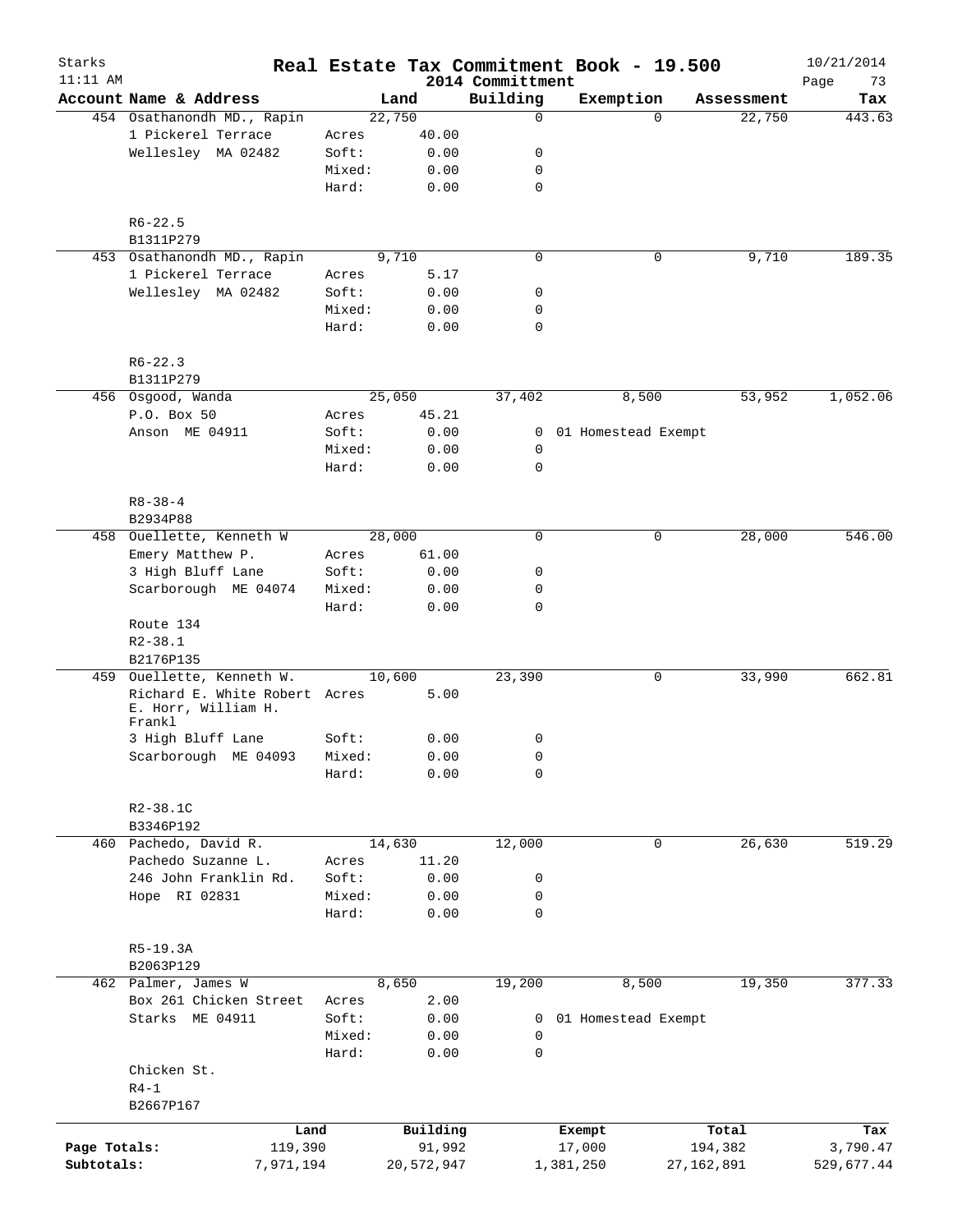| Starks     |                                 |                 |        |              |                  | Real Estate Tax Commitment Book - 19.500 |             |            | 10/21/2014 |
|------------|---------------------------------|-----------------|--------|--------------|------------------|------------------------------------------|-------------|------------|------------|
| $11:11$ AM |                                 |                 |        |              | 2014 Committment |                                          |             |            | Page<br>74 |
|            | Account Name & Address          |                 | Land   |              | Building         | Exemption                                |             | Assessment | Tax        |
|            | 464 Parrillo, Dennis V.         |                 | 11,360 |              | 0                |                                          | $\Omega$    | 11,360     | 221.52     |
|            | 63 St.ubtown Rd.                | Acres           |        | 7.70         |                  |                                          |             |            |            |
|            | Hope Valley RI 02832            | Soft:           |        | 0.00         | 0                |                                          |             |            |            |
|            |                                 | Mixed:          |        | 0.00         | 0                |                                          |             |            |            |
|            |                                 | Hard:           |        | 0.00         | $\mathbf 0$      |                                          |             |            |            |
|            | $R3 - 22$                       |                 |        |              |                  |                                          |             |            |            |
|            | B1387P315                       |                 |        |              |                  |                                          |             |            |            |
|            | 465 Patenaude, Alan             |                 | 14,180 |              | 9,600            | 8,500                                    |             | 15,280     | 297.96     |
|            | 141 Faulkner Hill Road          | Acres           |        | 10.50        |                  | 01 Homestead Exempt                      |             |            |            |
|            | Starks ME 04911                 | Soft:           |        | 0.00         | 0                |                                          |             |            |            |
|            |                                 | Mixed:<br>Hard: |        | 0.00<br>0.00 | 0<br>$\mathbf 0$ |                                          |             |            |            |
|            | Faulkner Hill Rd                |                 |        |              |                  |                                          |             |            |            |
|            | Starks, Me                      |                 |        |              |                  |                                          |             |            |            |
|            | $R8 - 38 - 14$                  |                 |        |              |                  |                                          |             |            |            |
|            | B3233P283                       |                 |        |              |                  |                                          |             |            |            |
|            | 466 Patenaude, Alan             |                 |        | 0            | 9,600            |                                          | 0           | 9,600      | 187.20     |
|            | 141 Faulkner Hill Road          |                 |        |              |                  |                                          |             |            |            |
|            | Starks ME 04911                 |                 |        |              |                  |                                          |             |            |            |
|            |                                 |                 |        |              |                  |                                          |             |            |            |
|            | Faulkner Hill Rd.               |                 |        |              |                  |                                          |             |            |            |
|            | R8-38-140N                      |                 |        |              |                  |                                          |             |            |            |
|            | B1297P187                       |                 |        |              |                  |                                          |             |            |            |
|            | 468 Patenaude, Donald           |                 | 10,980 |              | 0                |                                          | $\mathbf 0$ | 10,980     | 214.11     |
|            | Joseph                          |                 |        |              |                  |                                          |             |            |            |
|            | P.O. Box 111                    | Acres           |        | 7.12         |                  |                                          |             |            |            |
|            | Ashauay RI 02804                | Soft:           |        | 0.00         | 0                |                                          |             |            |            |
|            |                                 | Mixed:          |        | 0.00         | 0                |                                          |             |            |            |
|            |                                 | Hard:           |        | 0.00         | 0                |                                          |             |            |            |
|            | $R1 - 17.1$                     |                 |        |              |                  |                                          |             |            |            |
|            | B3470P168 03/18/2005 B1511P261  |                 |        |              |                  |                                          |             |            |            |
|            | 470 Patenaude, Marc             |                 | 8,650  |              | 8,400            | 8,500                                    |             | 8,550      | 166.73     |
|            | P.O. Box Box 143                | Acres           |        | 2.00         |                  | 01 Homestead Exempt                      |             |            |            |
|            | Anson Me 04911                  | Soft:           |        | 0.00         | 0                |                                          |             |            |            |
|            |                                 | Mixed:          |        | 0.00         | 0                |                                          |             |            |            |
|            |                                 | Hard:           |        | 0.00         | 0                |                                          |             |            |            |
|            | Felkner Hill Rd                 |                 |        |              |                  |                                          |             |            |            |
|            | R8-38.15A                       |                 |        |              |                  |                                          |             |            |            |
|            | B3233P285                       |                 |        |              |                  |                                          |             |            |            |
|            | 472 Patten, Bruce K&Cheryl<br>W |                 | 16,750 |              | 0                |                                          | 0           | 16,750     | 326.63     |
|            | 1161 E. Pond Rd                 | Acres           |        | 16.00        |                  |                                          |             |            |            |
|            | Smithfield ME 04978             | Soft:           |        | 0.00         | 0                |                                          |             |            |            |
|            |                                 | Mixed:          |        | 0.00         | 0                |                                          |             |            |            |
|            |                                 | Hard:           |        | 0.00         | 0                |                                          |             |            |            |
|            |                                 |                 |        |              |                  |                                          |             |            |            |
|            | $R8 - 33$<br>B1885P35           |                 |        |              |                  |                                          |             |            |            |
|            |                                 |                 |        |              |                  |                                          |             |            |            |

|              | Land      | Building   | Exempt    | Total        | Tax        |
|--------------|-----------|------------|-----------|--------------|------------|
| Page Totals: | 61,920    | 27,600     | 17,000    | 72,520       | 1,414.15   |
| Subtotals:   | 8,033,114 | 20,600,547 | ⊥,398,250 | 27, 235, 411 | 531,091.59 |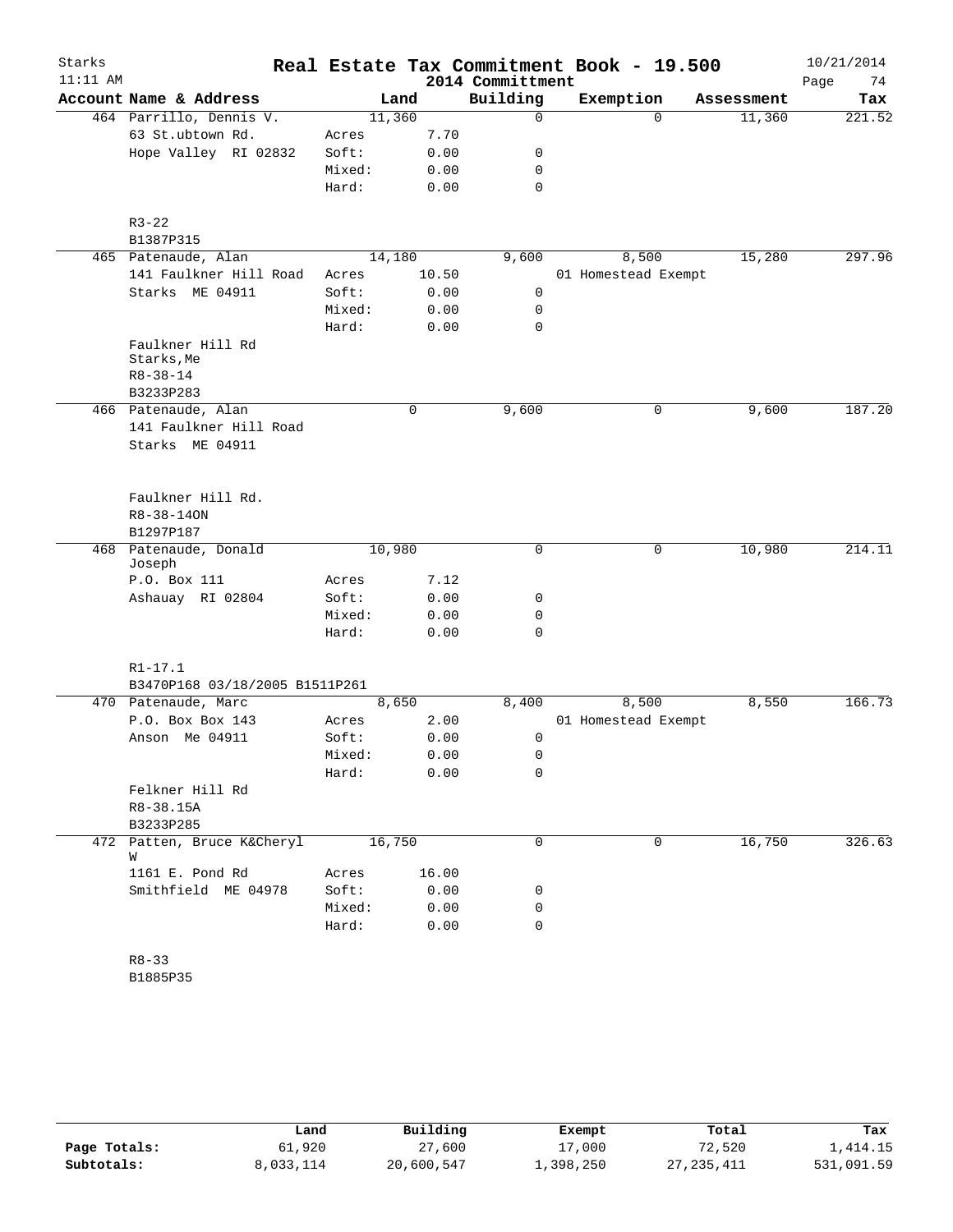| Starks     |                                           |                 |        |                  | Real Estate Tax Commitment Book - 19.500 |            | 10/21/2014 |
|------------|-------------------------------------------|-----------------|--------|------------------|------------------------------------------|------------|------------|
| $11:11$ AM |                                           |                 |        | 2014 Committment |                                          |            | Page<br>75 |
|            | Account Name & Address                    |                 | Land   | Building         | Exemption                                | Assessment | Tax        |
|            | 474 Patten, Bruce K.&Cheryl<br>W          |                 | 8,130  | 12,360           | $\Omega$                                 | 20,490     | 399.56     |
|            | 1161 E. Pond Rd                           | Acres           | 1.20   |                  |                                          |            |            |
|            | Smithfield ME 04978                       | Soft:           | 0.00   | 0                |                                          |            |            |
|            |                                           | Mixed:          | 0.00   | 0                |                                          |            |            |
|            |                                           | Hard:           | 0.00   | 0                |                                          |            |            |
|            | $R8 - 34$                                 |                 |        |                  |                                          |            |            |
|            | B1025P352                                 |                 |        |                  |                                          |            |            |
|            | 480 Peppermint, Cary                      |                 | 13,840 | 23,040           | 0                                        | 36,880     | 719.16     |
|            | Nadir Christine                           | Acres           | 49.00  |                  |                                          |            |            |
|            | 11 Lansdale Street                        | Soft:           | 5.00   | 642              |                                          |            |            |
|            | Rochester NY 14620                        | Mixed:          | 28.00  | 3,698            |                                          |            |            |
|            |                                           | Hard:           | 14.00  | 1,849            |                                          |            |            |
|            | $R2 - 24.14$                              |                 |        |                  |                                          |            |            |
|            | B1131P49                                  |                 |        |                  |                                          |            |            |
|            | 481 Pereira, Joseph                       |                 | 11,690 | 90,820           | 0                                        | 102,510    | 1,998.95   |
|            | Pereira Linda                             | Acres           | 15.00  |                  |                                          |            |            |
|            | 22 Anthony St.                            | Soft:           | 0.00   | 0                |                                          |            |            |
|            | Berkley MA 02779                          | Mixed:          | 10.00  | 1,159            |                                          |            |            |
|            |                                           | Hard:           | 0.00   | 0                |                                          |            |            |
|            | Chicken St.                               |                 |        |                  |                                          |            |            |
|            | $R3 - 30.2$                               |                 |        |                  |                                          |            |            |
|            | B1446P338                                 |                 |        |                  |                                          |            |            |
|            | 482 Pereira, Linda                        |                 | 1,740  | $\mathbf 0$      | 0                                        | 1,740      | 33.93      |
|            | Pereira Joseph                            | Acres           | 15.00  |                  |                                          |            |            |
|            | 22 Anthony St.                            | Soft:           | 0.00   | 0                |                                          |            |            |
|            | Berkley MA 02779                          | Mixed:          | 15.00  | 1,739            |                                          |            |            |
|            |                                           | Hard:           | 0.00   | 0                |                                          |            |            |
|            | $R4-8$                                    |                 |        |                  |                                          |            |            |
|            | B2581P349<br>483 Perkins, Raymond, E.     |                 | 18,780 |                  |                                          |            | 814.24     |
|            |                                           |                 | 20.13  | 31,476           | 8,500                                    | 41,756     |            |
|            | 203 Sawyers Mills Road<br>Starks ME 04911 | Acres           | 0.00   |                  |                                          |            |            |
|            |                                           | Soft:<br>Mixed: |        | 0<br>0           | 01 Homestead Exempt                      |            |            |
|            |                                           |                 | 0.00   |                  |                                          |            |            |
|            | West Mills Rd                             | Hard:           | 0.00   | 0                |                                          |            |            |
|            | $R7 - 11.2$                               |                 |        |                  |                                          |            |            |
|            | B2655P104                                 |                 |        |                  |                                          |            |            |
|            | 484 Perreult, Alfred R. Et                |                 | 16,100 | 0                | $\Omega$                                 | 16,100     | 313.95     |
|            | Al<br>Box 291                             | Acres           | 15.00  |                  |                                          |            |            |
|            | Orleans MA 02653                          | Soft:           | 0.00   | 0                |                                          |            |            |
|            |                                           | Mixed:          | 0.00   | 0                |                                          |            |            |
|            |                                           | Hard:           | 0.00   | 0                |                                          |            |            |
|            |                                           |                 |        |                  |                                          |            |            |
|            | $R6 - 19$                                 |                 |        |                  |                                          |            |            |

B1144P42

|              | Land      | Building   | Exempt    | Total      | Tax        |
|--------------|-----------|------------|-----------|------------|------------|
| Page Totals: | 70,280    | 157,696    | 8,500     | 219,476    | 4,279.79   |
| Subtotals:   | 8,103,394 | 20,758,243 | 1,406,750 | 27,454,887 | 535,371.38 |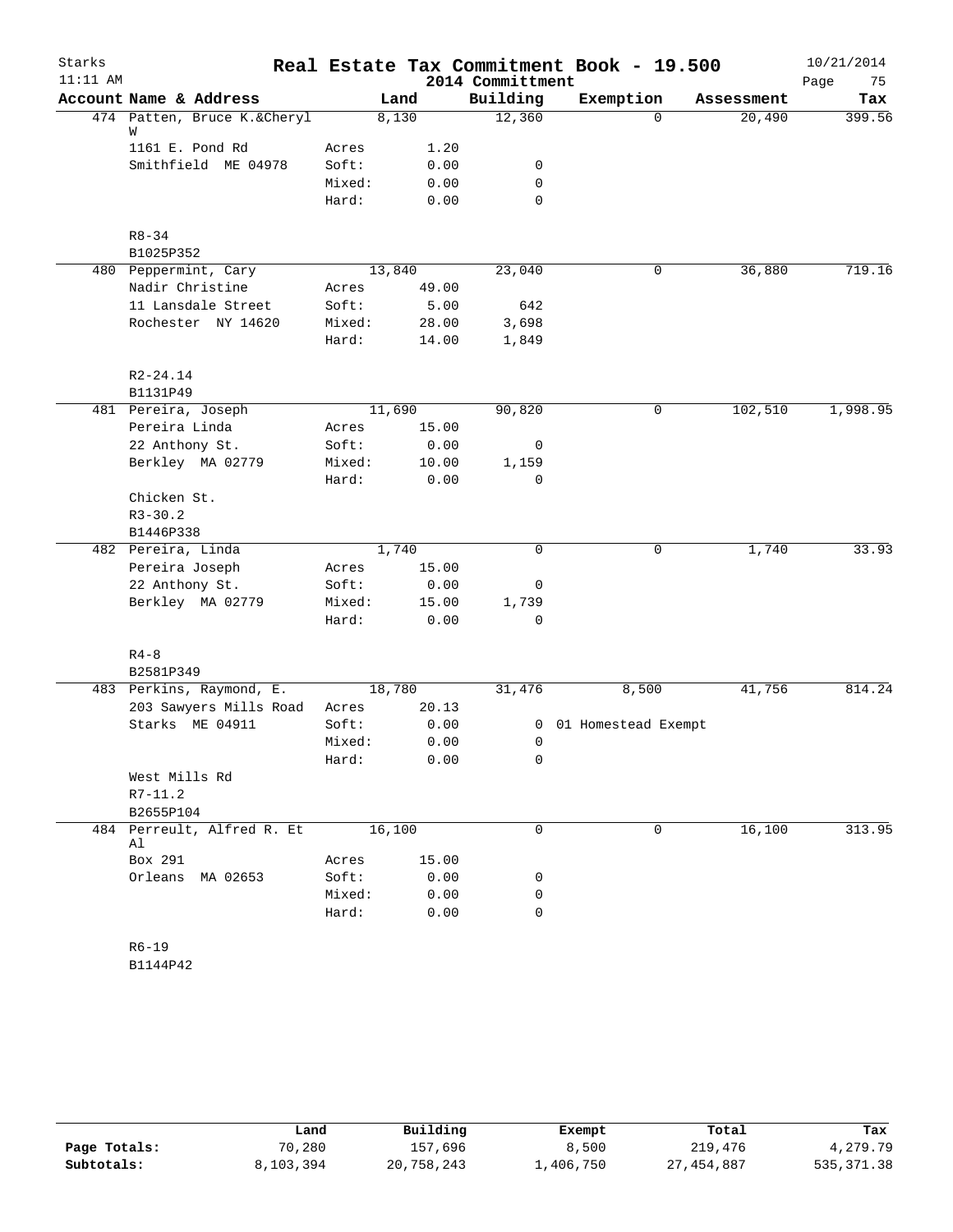| Starks     |                                     |        |       |                  | Real Estate Tax Commitment Book - 19.500 |            | 10/21/2014 |
|------------|-------------------------------------|--------|-------|------------------|------------------------------------------|------------|------------|
| $11:11$ AM |                                     |        |       | 2014 Committment |                                          |            | Page<br>76 |
|            | Account Name & Address              |        | Land  | Building         | Exemption                                | Assessment | Tax        |
|            | 486 Peters, Bruce                   | 22,750 |       | $\mathbf 0$      | $\Omega$                                 | 22,750     | 443.63     |
|            | 83 Mansfield Rd<br>Apt.215.         | Acres  | 40.00 |                  |                                          |            |            |
|            | New London CT 06320                 | Soft:  | 0.00  | 0                |                                          |            |            |
|            |                                     | Mixed: | 0.00  | $\mathbf 0$      |                                          |            |            |
|            |                                     | Hard:  | 0.00  | $\mathbf 0$      |                                          |            |            |
|            | R11-15                              |        |       |                  |                                          |            |            |
|            | B1755P164                           |        |       |                  |                                          |            |            |
|            | 485 Peters, Bruce                   | 17,250 |       | $\mathbf 0$      | $\mathbf 0$                              | 17,250     | 336.38     |
|            | 83 Mansfield Rd<br>Apt.215.         | Acres  | 18.00 |                  |                                          |            |            |
|            | New London CT 06320                 | Soft:  | 0.00  | 0                |                                          |            |            |
|            |                                     | Mixed: | 0.00  | 0                |                                          |            |            |
|            |                                     | Hard:  | 0.00  | $\mathbf 0$      |                                          |            |            |
|            | R11-16                              |        |       |                  |                                          |            |            |
|            | B815P268                            |        |       |                  |                                          |            |            |
|            | 488 Peterson Family Trust           | 14,800 |       | 0                | 0                                        | 14,800     | 288.60     |
|            | 13 Waugh Road                       | Acres  | 13.00 |                  |                                          |            |            |
|            | Starks ME 04911                     | Soft:  | 0.00  | 0                |                                          |            |            |
|            |                                     | Mixed: | 0.00  | 0                |                                          |            |            |
|            |                                     | Hard:  | 0.00  | $\mathbf 0$      |                                          |            |            |
|            | $R11-6$                             |        |       |                  |                                          |            |            |
|            | B516P191                            |        |       |                  |                                          |            |            |
|            | 489 Peterson Family Trust           | 19,500 |       | 0                | 0                                        | 19,500     | 380.25     |
|            | 13 Waugh Road                       | Acres  | 27.00 |                  |                                          |            |            |
|            | Starks ME 04911                     | Soft:  | 0.00  | 0                |                                          |            |            |
|            |                                     | Mixed: | 0.00  | 0                |                                          |            |            |
|            |                                     | Hard:  | 0.00  | $\mathbf 0$      |                                          |            |            |
|            | Anson Road                          |        |       |                  |                                          |            |            |
|            | $R11-9$                             |        |       |                  |                                          |            |            |
|            | B564P357                            |        |       |                  |                                          |            |            |
|            | 487 Peterson Family Trust           | 17,880 |       | 91,480           | 8,500                                    | 100,860    | 1,966.77   |
|            | 13 Waugh Road                       | Acres  | 16.50 |                  |                                          |            |            |
|            | Starks ME 04911                     | Soft:  | 0.00  |                  | 0 01 Homestead Exempt                    |            |            |
|            |                                     | Mixed: | 0.00  | 0                |                                          |            |            |
|            |                                     | Hard:  | 0.00  | 0                |                                          |            |            |
|            | $R11 - 8.1$                         |        |       |                  |                                          |            |            |
|            | B1652P102                           |        |       |                  |                                          |            |            |
|            | 202 Peterson, Eric J. &<br>Laura R. | 15,150 |       | 64,080           | 0                                        | 79,230     | 1,544.99   |
|            | 33 South Street                     | Acres  | 11.00 |                  |                                          |            |            |
|            | Byfield MA 01922-1122               | Soft:  | 0.00  | 0                |                                          |            |            |
|            |                                     | Mixed: | 0.00  | 0                |                                          |            |            |
|            |                                     | Hard:  | 0.00  | 0                |                                          |            |            |
|            | Chicken Street                      |        |       |                  |                                          |            |            |
|            | $R3 - 28$                           |        |       |                  |                                          |            |            |
|            | B1660P3                             |        |       |                  |                                          |            |            |
|            |                                     |        |       |                  |                                          |            |            |

|              | Land      | Building   | Exempt    | Total      | Tax        |
|--------------|-----------|------------|-----------|------------|------------|
| Page Totals: | 107,330   | 155,560    | 8,500     | 254,390    | 4,960.62   |
| Subtotals:   | 8,210,724 | 20,913,803 | ⊥,415,250 | 27,709,277 | 540,332.00 |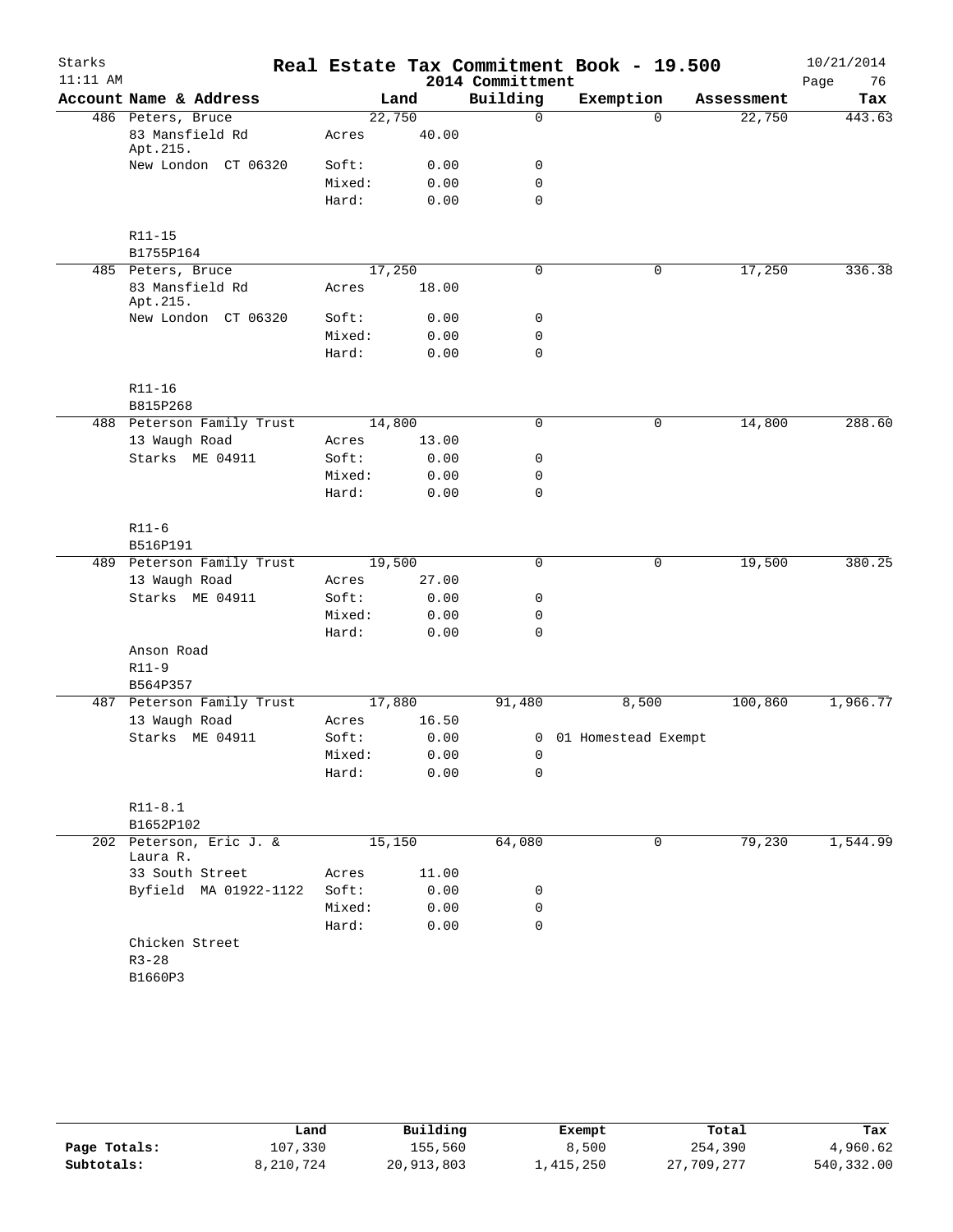| Starks<br>$11:11$ AM |                                        |        |        |       | Real Estate Tax Commitment Book - 19.500<br>2014 Committment |             |            | 10/21/2014<br>77 |
|----------------------|----------------------------------------|--------|--------|-------|--------------------------------------------------------------|-------------|------------|------------------|
|                      | Account Name & Address                 |        | Land   |       | Building                                                     | Exemption   | Assessment | Page<br>Tax      |
|                      | 490 Phillips et All, Laurie            |        | 9,140  |       | 11,520                                                       | $\Omega$    | 20,660     | 402.87           |
|                      | J.                                     |        |        |       |                                                              |             |            |                  |
|                      | 1023 Rangley Road                      | Acres  |        | 2.75  |                                                              |             |            |                  |
|                      | Phillips ME 04966                      | Soft:  |        | 0.00  | 0                                                            |             |            |                  |
|                      |                                        | Mixed: |        | 0.00  | 0                                                            |             |            |                  |
|                      |                                        | Hard:  |        | 0.00  | 0                                                            |             |            |                  |
|                      | New Sharon Rd.                         |        |        |       |                                                              |             |            |                  |
|                      | $R8 - 16.2$                            |        |        |       |                                                              |             |            |                  |
|                      | B2678P266                              |        |        |       |                                                              |             |            |                  |
|                      | 724 Phillips, Steven A. &<br>Teresa B. |        | 7,325  |       | 0                                                            | 0           | 7,325      | 142.84           |
|                      | 39 Cleveland Road                      | Acres  |        | 1.50  |                                                              |             |            |                  |
|                      | Embden ME 04958                        | Soft:  |        | 0.00  | 0                                                            |             |            |                  |
|                      |                                        | Mixed: |        | 0.00  | 0                                                            |             |            |                  |
|                      |                                        | Hard:  |        | 0.00  | 0                                                            |             |            |                  |
|                      | $R5 - 31.1$                            |        |        |       |                                                              |             |            |                  |
|                      | B4066P160 10/21/2008                   |        |        |       |                                                              |             |            |                  |
|                      | 542 Phoenix, Lolly                     |        | 18,670 |       | 27,712                                                       | $\mathbf 0$ | 46,382     | 904.45           |
|                      | P.O.Box 12                             | Acres  |        | 23.69 |                                                              |             |            |                  |
|                      | North New Portland ME<br>04961         | Soft:  |        | 0.00  | 0                                                            |             |            |                  |
|                      |                                        | Mixed: |        | 0.00  | 0                                                            |             |            |                  |
|                      |                                        | Hard:  |        | 0.00  | $\Omega$                                                     |             |            |                  |
|                      | Sawyers Mills Rd                       |        |        |       |                                                              |             |            |                  |
|                      | $R4 - 35$                              |        |        |       |                                                              |             |            |                  |
|                      | B253P280                               |        |        |       |                                                              |             |            |                  |
|                      | 492 Piche, Bradley M.                  |        | 18,000 |       | 15,220                                                       | 0           | 33,220     | 647.79           |
|                      | Barnes Lorrin M.                       | Acres  |        | 17.00 |                                                              |             |            |                  |
|                      | 23 Upland Road                         | Soft:  |        | 0.00  | 0                                                            |             |            |                  |
|                      | Brockton MA 02301                      | Mixed: |        | 0.00  | 0                                                            |             |            |                  |
|                      |                                        | Hard:  |        | 0.00  | 0                                                            |             |            |                  |
|                      | New Sharon Rd                          |        |        |       |                                                              |             |            |                  |
|                      | $R8 - 9$                               |        |        |       |                                                              |             |            |                  |
|                      | B2605P240                              |        |        |       |                                                              |             |            |                  |
|                      | 493 Pizzo, Angelo                      |        | 11,900 |       | 0                                                            | $\mathbf 0$ | 11,900     | 232.05           |
|                      | Pizzo, Ann                             | Acres  |        | 7.00  |                                                              |             |            |                  |
|                      | 21 Garrison St                         | Soft:  |        | 0.00  | 0                                                            |             |            |                  |
|                      | Cranston RI 02920                      | Mixed: |        | 0.00  | 0                                                            |             |            |                  |
|                      |                                        | Hard:  |        | 0.00  | 0                                                            |             |            |                  |
|                      | $R5 - 3.2$                             |        |        |       |                                                              |             |            |                  |
|                      | B1863P288                              |        |        |       |                                                              |             |            |                  |
|                      | 494 Pond, Robert D El.                 |        | 21,000 |       | 27,000                                                       | 0           | 48,000     | 936.00           |
|                      | c/o Richard Pond                       | Acres  |        | 29.00 |                                                              |             |            |                  |
|                      | 182 Casco Rd.                          | Soft:  |        | 0.00  | 0                                                            |             |            |                  |
|                      | Naples ME 04055                        | Mixed: |        | 0.00  | 0                                                            |             |            |                  |
|                      |                                        | Hard:  |        | 0.00  | 0                                                            |             |            |                  |
|                      | Emery Road                             |        |        |       |                                                              |             |            |                  |
|                      | $R3 - 30.1$                            |        |        |       |                                                              |             |            |                  |
|                      | B1957P320                              |        |        |       |                                                              |             |            |                  |
|                      |                                        |        |        |       |                                                              |             |            |                  |

|              | Land      | Building   | Exempt    | Total      | Tax        |
|--------------|-----------|------------|-----------|------------|------------|
| Page Totals: | 86,035    | 81,452     |           | 167,487    | 3,266.00   |
| Subtotals:   | 8,296,759 | 20,995,255 | ⊥,415,250 | 27,876,764 | 543,598.00 |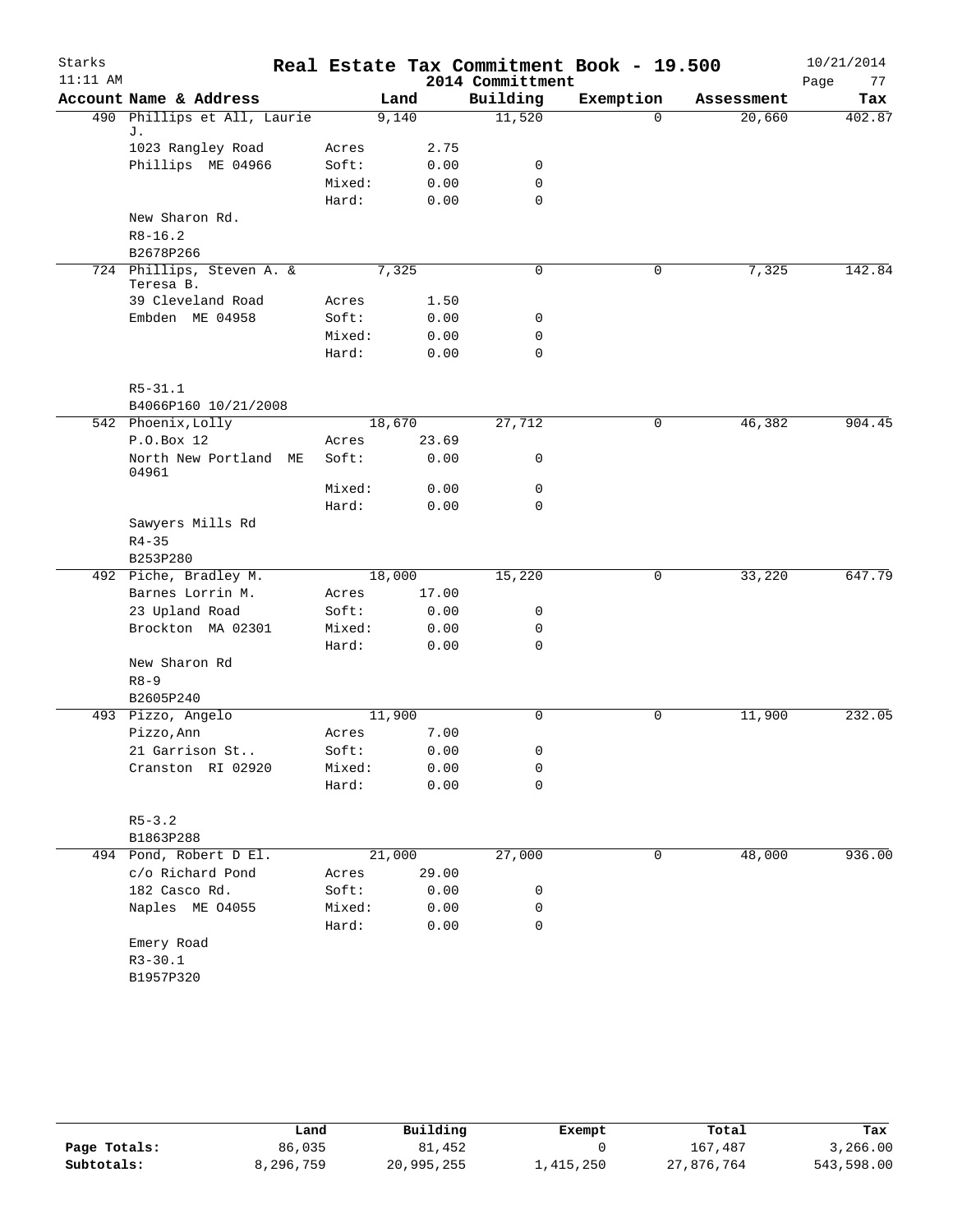| Starks<br>$11:11$ AM |                                                        |        |        | Real Estate Tax Commitment Book - 19.500<br>2014 Committment |           |                     |            | 10/21/2014<br>78<br>Page |
|----------------------|--------------------------------------------------------|--------|--------|--------------------------------------------------------------|-----------|---------------------|------------|--------------------------|
|                      | Account Name & Address                                 |        | Land   | Building                                                     | Exemption |                     | Assessment | Tax                      |
|                      | 495 Porter, Dennis A.                                  |        | 14,050 | 36,050                                                       |           | $\Omega$            | 50,100     | 976.95                   |
|                      | P.O. Box 410                                           | Acres  | 10.30  |                                                              |           |                     |            |                          |
|                      | Berlin MA 01503                                        | Soft:  | 0.00   | 0                                                            |           |                     |            |                          |
|                      |                                                        | Mixed: | 0.00   | $\mathbf 0$                                                  |           |                     |            |                          |
|                      |                                                        | Hard:  | 0.00   | $\mathbf 0$                                                  |           |                     |            |                          |
|                      | Mayhew Rd.                                             |        |        |                                                              |           |                     |            |                          |
|                      | $R7 - 10.1$                                            |        |        |                                                              |           |                     |            |                          |
|                      | B4468P149 11/23/2011 B3826P118 03/10/2007 B2169P319    |        |        |                                                              |           |                     |            |                          |
|                      | 478 Powers, Jeri-Ann                                   |        | 13,850 | 61,290                                                       |           | 8,500               | 66,640     | 1,299.48                 |
|                      | 1219 New Sharon Road                                   | Acres  | 10.00  |                                                              |           | 01 Homestead Exempt |            |                          |
|                      | Starks ME 04911                                        | Soft:  | 0.00   | $\mathbf 0$                                                  |           |                     |            |                          |
|                      |                                                        | Mixed: | 0.00   | 0                                                            |           |                     |            |                          |
|                      |                                                        | Hard:  | 0.00   | $\mathbf 0$                                                  |           |                     |            |                          |
|                      |                                                        |        |        |                                                              |           |                     |            |                          |
|                      | $R1 - 34.3$                                            |        |        |                                                              |           |                     |            |                          |
|                      | B3005P124                                              |        |        |                                                              |           |                     |            |                          |
|                      | 733 Powers, Jessica                                    |        | 7,650  | $\mathbf 0$                                                  |           | 0                   | 7,650      | 149.18                   |
|                      | 176 Middle Street                                      | Acres  | 2.00   |                                                              |           |                     |            |                          |
|                      | Farmington ME 04938                                    | Soft:  | 0.00   | 0                                                            |           |                     |            |                          |
|                      |                                                        | Mixed: | 0.00   | 0                                                            |           |                     |            |                          |
|                      |                                                        | Hard:  | 0.00   | 0                                                            |           |                     |            |                          |
|                      |                                                        |        |        |                                                              |           |                     |            |                          |
|                      | $R4 - 9B$                                              |        |        |                                                              |           |                     |            |                          |
|                      | 732 Powers, Jessica                                    |        | 11,575 | 9,000                                                        |           | 8,500               | 12,075     | 235.46                   |
|                      | 176 Middle Street                                      | Acres  | 6.50   |                                                              |           | 01 Homestead Exempt |            |                          |
|                      | Farmington ME 04938                                    | Soft:  | 0.00   | 0                                                            |           |                     |            |                          |
|                      |                                                        | Mixed: | 0.00   | 0                                                            |           |                     |            |                          |
|                      |                                                        | Hard:  | 0.00   | $\mathbf 0$                                                  |           |                     |            |                          |
|                      | $R-3$ 32B                                              |        |        |                                                              |           |                     |            |                          |
|                      | 213 Presbytery of Northern                             |        | 9,210  | 0                                                            |           | 0                   | 9,210      | 179.60                   |
|                      | New England, The<br>Trustees o                         |        |        |                                                              |           |                     |            |                          |
|                      | 33 Appledoor Road                                      | Acres  | 4.40   |                                                              |           |                     |            |                          |
|                      | Bedford NH 03110                                       | Soft:  | 0.00   | 0                                                            |           |                     |            |                          |
|                      |                                                        | Mixed: | 0.00   | 0                                                            |           |                     |            |                          |
|                      |                                                        | Hard:  | 0.00   | 0                                                            |           |                     |            |                          |
|                      |                                                        |        |        |                                                              |           |                     |            |                          |
|                      | $R1 - 35$                                              |        |        |                                                              |           |                     |            |                          |
|                      | B4612P58 12/20/2012 B780P630<br>498 Prescott, Daniel E |        | 36,000 | 10,180                                                       |           | $\mathbf 0$         | 46,180     | 900.51                   |
|                      | 484 Oak Pond Rd                                        | Acres  | 89.00  |                                                              |           |                     |            |                          |
|                      | Skowhegan ME 04976                                     | Soft:  | 0.00   | 0                                                            |           |                     |            |                          |
|                      |                                                        | Mixed: | 0.00   | 0                                                            |           |                     |            |                          |
|                      |                                                        | Hard:  | 0.00   | $\mathbf 0$                                                  |           |                     |            |                          |
|                      |                                                        |        |        |                                                              |           |                     |            |                          |
|                      | $R1 - 14$                                              |        |        |                                                              |           |                     |            |                          |
|                      | B1767P192                                              |        |        |                                                              |           |                     |            |                          |
|                      | 763 Prescott, Ellen                                    |        | 14,610 | $\mathbf 0$                                                  |           | $\mathbf 0$         | 14,610     | 284.90                   |
|                      | 11 Reed Road                                           | Acres  | 12.70  |                                                              |           |                     |            |                          |
|                      | Industry ME 04938                                      | Soft:  | 0.00   | 0                                                            |           |                     |            |                          |
|                      |                                                        | Mixed: | 0.00   | 0                                                            |           |                     |            |                          |
|                      |                                                        | Hard:  | 0.00   | 0                                                            |           |                     |            |                          |
|                      |                                                        |        |        |                                                              |           |                     |            |                          |
|                      | R1 14.1                                                |        |        |                                                              |           |                     |            |                          |
|                      | B4640P39 03/21/2013                                    |        |        |                                                              |           |                     |            |                          |
|                      |                                                        |        |        |                                                              |           |                     |            |                          |
|                      |                                                        |        |        |                                                              |           |                     |            |                          |

|              | Land      | Building     | Exempt    | Total      | Tax        |
|--------------|-----------|--------------|-----------|------------|------------|
| Page Totals: | 106,945   | 116,520      | 17,000    | 206,465    | 4,026.08   |
| Subtotals:   | 8,403,704 | 21, 111, 775 | 1,432,250 | 28,083,229 | 547,624.08 |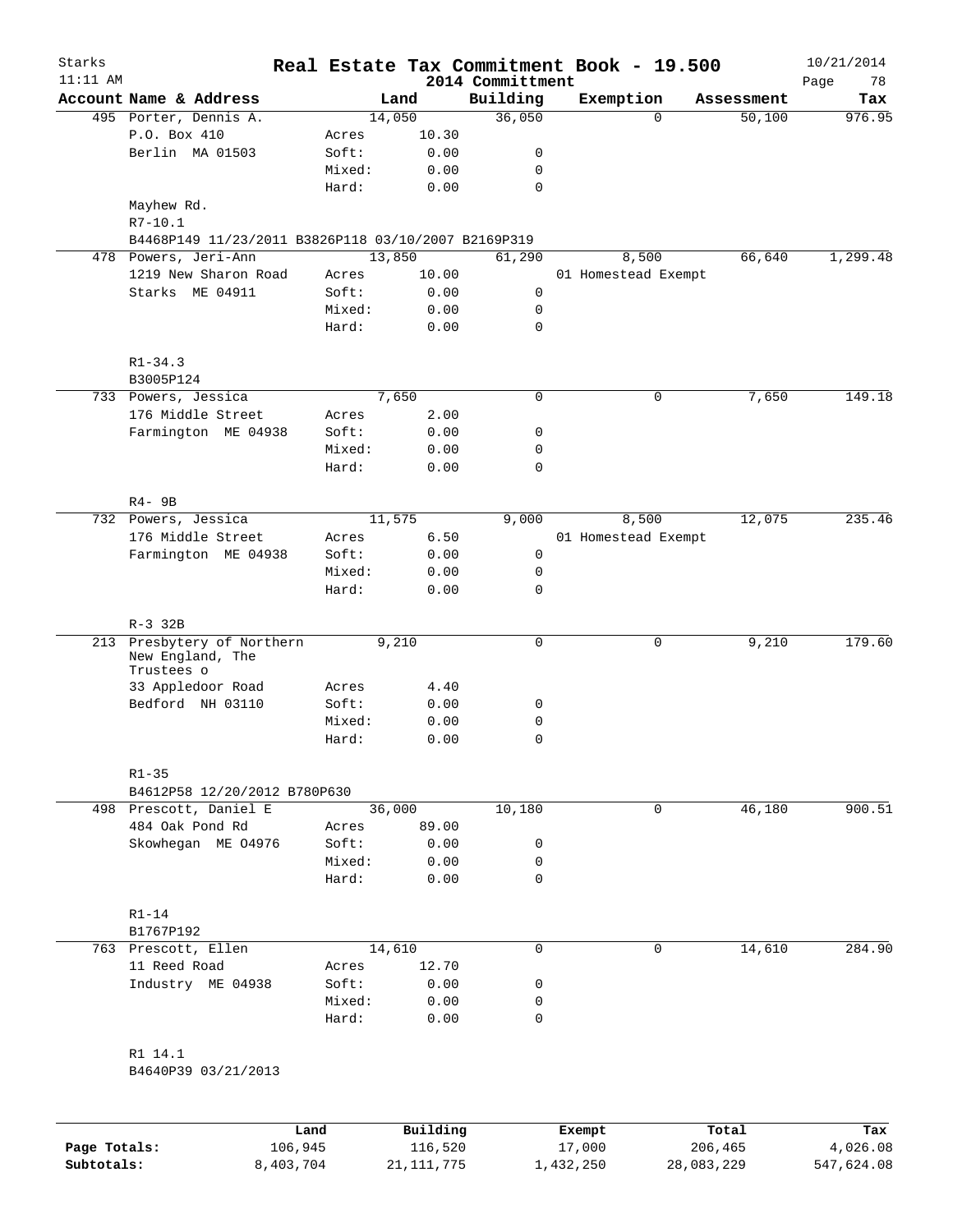| Starks<br>$11:11$ AM |                                                |        |                 |                              | Real Estate Tax Commitment Book - 19.500 |              | 10/21/2014        |
|----------------------|------------------------------------------------|--------|-----------------|------------------------------|------------------------------------------|--------------|-------------------|
|                      | Account Name & Address                         |        | Land            | 2014 Committment<br>Building | Exemption                                | Assessment   | Page<br>79<br>Tax |
|                      | 762 Prescott, Gerald S.                        |        | 14,610          | 0                            | $\Omega$                                 | 14,610       | 284.90            |
|                      | 115 Walton Mill Road                           | Acres  | 12.70           |                              |                                          |              |                   |
|                      | Cornville ME 04976                             | Soft:  | 0.00            | 0                            |                                          |              |                   |
|                      |                                                | Mixed: | 0.00            | 0                            |                                          |              |                   |
|                      |                                                | Hard:  | 0.00            | $\mathbf 0$                  |                                          |              |                   |
|                      |                                                |        |                 |                              |                                          |              |                   |
|                      | R1 14.2                                        |        |                 |                              |                                          |              |                   |
|                      | B4640P42 03/21/2013                            |        |                 |                              |                                          |              |                   |
|                      | 499 Pressey, Robert & Mary                     |        | 8,000           | 49,920                       | 0                                        | 57,920       | 1,129.44          |
|                      | 2532 Rockfish Rd.                              | Acres  | 1.00            |                              |                                          |              |                   |
|                      | Raeford NC 28376                               | Soft:  | 0.00            | 0                            |                                          |              |                   |
|                      |                                                | Mixed: | 0.00            | 0                            |                                          |              |                   |
|                      |                                                | Hard:  | 0.00            | $\mathbf 0$                  |                                          |              |                   |
|                      |                                                |        |                 |                              |                                          |              |                   |
|                      | $R2 - 7.1$                                     |        |                 |                              |                                          |              |                   |
|                      | B1405P169                                      |        |                 |                              | 8,500                                    |              | 770.06            |
|                      | 500 Pressey, Ruby, Heirs Of<br>29 Pressey Road |        | 23,750<br>40.00 | 24,240                       |                                          | 39,490       |                   |
|                      |                                                | Acres  |                 |                              |                                          |              |                   |
|                      | Starks ME 04911                                | Soft:  | 0.00            |                              | 0 01 Homestead Exempt                    |              |                   |
|                      |                                                | Mixed: | 0.00            | 0                            |                                          |              |                   |
|                      |                                                | Hard:  | 0.00            | $\mathbf 0$                  |                                          |              |                   |
|                      | $R2 - 7$                                       |        |                 |                              |                                          |              |                   |
|                      | B1413P314                                      |        |                 |                              |                                          |              |                   |
|                      | 15 Price, Harold                               |        | 10,270          | 21,660                       | 0                                        | 31,930       | 622.64            |
|                      | 16 Pearl St.                                   | Acres  | 18.00           |                              |                                          |              |                   |
|                      | Madison ME 04950                               | Soft:  | 0.00            | 0                            |                                          |              |                   |
|                      |                                                | Mixed: | 17.00           | 2,245                        |                                          |              |                   |
|                      |                                                | Hard:  | 0.00            | $\mathbf 0$                  |                                          |              |                   |
|                      | Dill Road                                      |        |                 |                              |                                          |              |                   |
|                      | $R6 - 2.2A - 2$                                |        |                 |                              |                                          |              |                   |
|                      | B2746P114                                      |        |                 |                              |                                          |              |                   |
|                      | 501 Price, Harold E                            |        | 4,410           | 0                            | 0                                        | 4,410        | 86.00             |
|                      | 16 Pearl St.                                   | Acres  | 33.00           |                              |                                          |              |                   |
|                      | Madison ME 04950                               | Soft:  | 0.00            | 0                            |                                          |              |                   |
|                      |                                                | Mixed: | 33.00           | 4,358                        |                                          |              |                   |
|                      |                                                | Hard:  | 0.00            | $\mathbf 0$                  |                                          |              |                   |
|                      | Dill Road                                      |        |                 |                              |                                          |              |                   |
|                      | $R6 - 2.2A - 1$                                |        |                 |                              |                                          |              |                   |
|                      | B2746P114                                      |        |                 |                              |                                          |              |                   |
|                      | 225 Proctor, Sarah K                           |        | 9,300           | 37,260                       | 8,500                                    | 38,060       | 742.17            |
|                      | 2450 Industry Road                             | Acres  | 3.00            |                              | 01 Homestead Exempt                      |              |                   |
|                      | Starks ME 04911                                | Soft:  | 0.00            | 0                            |                                          |              |                   |
|                      |                                                | Mixed: | 0.00            | 0                            |                                          |              |                   |
|                      |                                                | Hard:  | 0.00            | $\mathbf 0$                  |                                          |              |                   |
|                      |                                                |        |                 |                              |                                          |              |                   |
|                      | $R2 - 35, R2 - 36$                             |        |                 |                              |                                          |              |                   |
|                      | B4141P94 05/26/2009 B2669P274                  |        |                 |                              |                                          |              |                   |
|                      | 502 Quimby, Clifton &                          |        | 44,500          | 55,440                       | 8,500                                    | 91,440       | 1,783.08          |
|                      | Florence<br>766 Sandy River Road               | Acres  | 123.00          |                              |                                          |              |                   |
|                      | Starks ME 04911                                | Soft:  | 0.00            | 0                            | 01 Homestead Exempt                      |              |                   |
|                      |                                                | Mixed: | 0.00            | 0                            |                                          |              |                   |
|                      |                                                | Hard:  | 0.00            | $\mathbf 0$                  |                                          |              |                   |
|                      |                                                |        |                 |                              |                                          |              |                   |
|                      | R10-14, R10-14A                                |        |                 |                              |                                          |              |                   |
|                      |                                                |        |                 |                              |                                          |              |                   |
|                      | Land                                           |        | Building        |                              | Exempt                                   | Total        | Tax               |
| Page Totals:         | 114,840                                        |        | 188,520         |                              | 25,500                                   | 277,860      | 5,418.29          |
| Subtotals:           | 8,518,544                                      |        | 21,300,295      |                              | 1,457,750                                | 28, 361, 089 | 553,042.37        |
|                      |                                                |        |                 |                              |                                          |              |                   |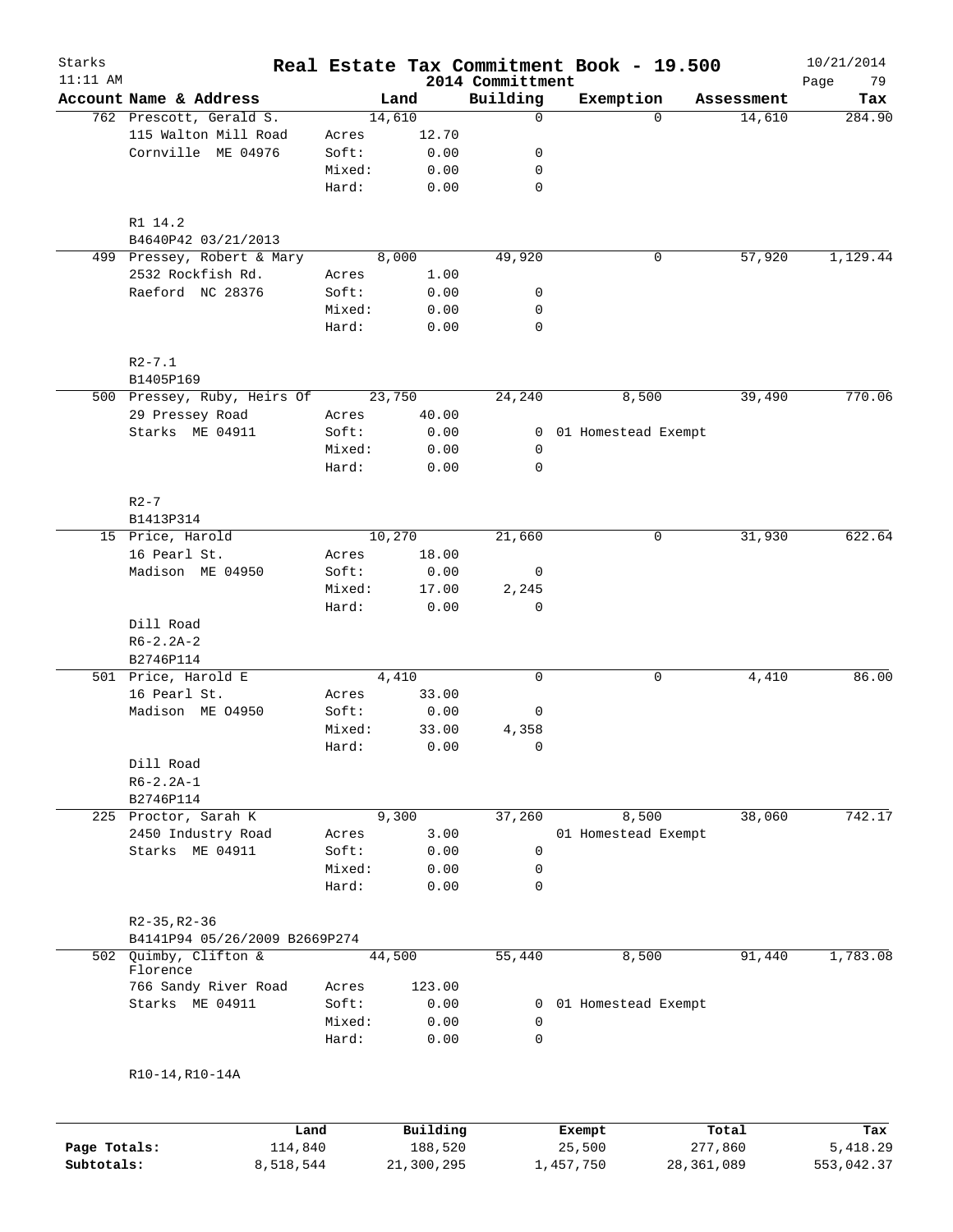| Starks     |                                           |                |                |                  | Real Estate Tax Commitment Book - 19.500 |            | 10/21/2014 |
|------------|-------------------------------------------|----------------|----------------|------------------|------------------------------------------|------------|------------|
| $11:11$ AM |                                           |                |                | 2014 Committment |                                          |            | Page<br>80 |
|            | Account Name & Address                    |                | Land           | Building         | Exemption                                | Assessment | Tax        |
|            | 503 Quimby, Clifton B. Et<br>Al           | 61,750         |                | $\Omega$         | $\Omega$                                 | 61,750     | 1,204.13   |
|            | 766 Sandy River Road                      | Acres          | 196.00         |                  |                                          |            |            |
|            | Starks ME 04911                           | Soft:          | 0.00           | $\mathbf 0$      |                                          |            |            |
|            |                                           | Mixed:         | 0.00           | $\mathbf 0$      |                                          |            |            |
|            |                                           | Hard:          | 0.00           | $\mathbf 0$      |                                          |            |            |
|            | $R10-13$                                  |                |                |                  |                                          |            |            |
|            | B824P667                                  |                |                |                  |                                          |            |            |
|            | 504 Quimby, Clinton                       |                | $\mathbf 0$    | 9,000            | 8,500                                    | 500        | 9.75       |
|            | 766 Sandy River Road<br>Starks ME 04911   |                |                |                  | 01 Homestead Exempt                      |            |            |
|            | R10-130n                                  |                |                |                  |                                          |            |            |
| 506        | Quimby, Herbert &<br>Janice               | 19,000         |                | 76,046           | 8,500                                    | 86,546     | 1,687.65   |
|            | 565 Sandy River Road                      | Acres          | 21.00          |                  |                                          |            |            |
|            | Starks ME 04911                           | Soft:          | 0.00           |                  | 0 01 Homestead Exempt                    |            |            |
|            |                                           | Mixed:         | 0.00           | 0                |                                          |            |            |
|            |                                           | Hard:          | 0.00           | $\mathbf 0$      |                                          |            |            |
|            | River Road                                |                |                |                  |                                          |            |            |
|            | $R10 - 25$<br>B879P745                    |                |                |                  |                                          |            |            |
|            | 507 Quimby, Shaun G.                      |                | 8,650          | 46,800           | 8,500                                    | 46,950     | 915.53     |
|            | Ingraham Heather L.                       | Acres          | 2.00           |                  |                                          |            |            |
|            | P.O.Box 645                               | Soft:          | 0.00           |                  | 0 01 Homestead Exempt                    |            |            |
|            | Starks ME 04911                           | Mixed:         | 0.00           | 0                |                                          |            |            |
|            |                                           | Hard:          | 0.00           | $\mathbf 0$      |                                          |            |            |
|            | Faulkner Hill Road                        |                |                |                  |                                          |            |            |
|            | $R8 - 39.2$                               |                |                |                  |                                          |            |            |
|            | B2653P340                                 |                |                |                  |                                          |            |            |
|            | 109 R & G Ventures LLC                    |                | 9,840          | $\mathbf 0$      | 0                                        | 9,840      | 191.88     |
|            | c/o Bethanie Benoit<br>21 Ridge Hill Road | Acres<br>Soft: | 18.00<br>17.00 | 2,182            |                                          |            |            |
|            | North Smithfield RI                       | Mixed:         | 0.00           | 0                |                                          |            |            |
|            | 02896                                     | Hard:          | 0.00           | $\mathbf 0$      |                                          |            |            |
|            | Branns mills rd                           |                |                |                  |                                          |            |            |
|            | $R1 - 30$                                 |                |                |                  |                                          |            |            |
|            | B1116P17                                  |                |                |                  |                                          |            |            |
| 197        | R. J. Fortier<br>Hydropower, Inc.         |                | 5,710          | 28,200           | 0                                        | 33,910     | 661.25     |
|            | P.O. Box 621                              | Acres          | 0.51           |                  |                                          |            |            |
|            | 160 Main Street                           | Soft:          | 0.00           | 0                |                                          |            |            |
|            | Sabattus, ME 04280                        | Mixed:         | 0.00           | 0                |                                          |            |            |
|            |                                           | Hard:          | 0.00           | 0                |                                          |            |            |
|            |                                           |                |                |                  |                                          |            |            |

U1-4 B2056P309

|              | Land      | Building   | Exempt    | Total      | Tax        |
|--------------|-----------|------------|-----------|------------|------------|
| Page Totals: | 104,950   | 160,046    | 25,500    | 239,496    | 4,670.19   |
| Subtotals:   | 8,623,494 | 21,460,341 | 1,483,250 | 28,600,585 | 557,712.56 |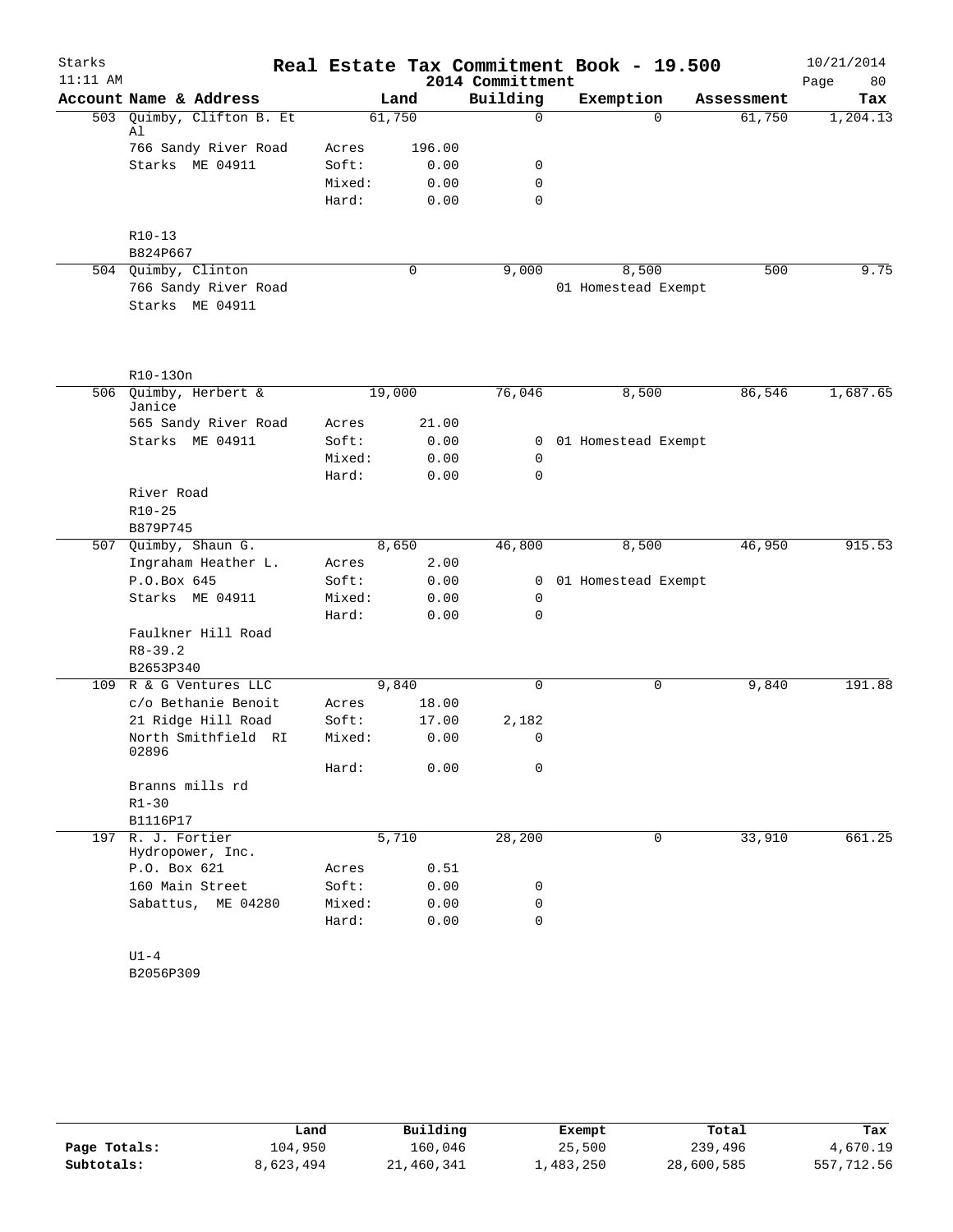| Starks       |                                       |                 |        |              |                              | Real Estate Tax Commitment Book - 19.500 |            | 10/21/2014        |
|--------------|---------------------------------------|-----------------|--------|--------------|------------------------------|------------------------------------------|------------|-------------------|
| $11:11$ AM   | Account Name & Address                |                 | Land   |              | 2014 Committment<br>Building | Exemption                                | Assessment | Page<br>81<br>Tax |
|              | 510 Rackliff, Michael A.              |                 | 4,450  |              | 26,160                       | $\Omega$                                 | 30,610     | 596.90            |
|              | Rackliff Rebecca J.                   | Acres           |        | 0.31         |                              |                                          |            |                   |
|              | 38 Chicken Street                     | Soft:           |        | 0.00         | 0                            |                                          |            |                   |
|              | Starks ME 04911                       | Mixed:          |        | 0.00         | 0                            |                                          |            |                   |
|              |                                       | Hard:           |        | 0.00         | $\mathbf 0$                  |                                          |            |                   |
|              | $U2-12$                               |                 |        |              |                              |                                          |            |                   |
|              | B1440P52                              |                 |        |              |                              |                                          |            |                   |
|              | 512 Rackliff, Steve T. &<br>Nellie L. |                 | 8,650  |              | 31,120                       | 8,500                                    | 31,270     | 609.77            |
|              | 27 Gordon Road                        | Acres           |        | 2.00         |                              | 01 Homestead Exempt                      |            |                   |
|              | Starks ME 04911                       | Soft:           |        | 0.00         | $\mathbf 0$                  |                                          |            |                   |
|              |                                       | Mixed:<br>Hard: |        | 0.00<br>0.00 | 0<br>0                       |                                          |            |                   |
|              | $R3 - 37.1$                           |                 |        |              |                              |                                          |            |                   |
|              | B2980P74                              |                 |        |              |                              |                                          |            |                   |
|              | 511 Rackliff, Steven T.               |                 | 16,650 |              | 35,400                       | 8,500                                    | 43,550     | 849.23            |
|              | 2704 Industry Road                    | Acres           |        | 3.00         |                              | 01 Homestead Exempt                      |            |                   |
|              | Starks ME 04911                       | Soft:           |        | 0.00         | $\mathbf 0$                  |                                          |            |                   |
|              |                                       | Mixed:          |        | 0.00         | $\mathbf 0$                  |                                          |            |                   |
|              |                                       | Hard:           |        | 0.00         | 0                            |                                          |            |                   |
|              | $U1-16$                               |                 |        |              |                              |                                          |            |                   |
|              | B4619P269 01/18/2013 B1757P76         |                 |        |              |                              |                                          |            |                   |
|              | 514 Rackliff, Steven T. Jr.           |                 | 3,840  |              | 25,800                       | 0                                        | 29,640     | 577.98            |
|              | 2704 Industry Road                    | Acres           |        | 0.23         |                              |                                          |            |                   |
|              | Starks ME 04911                       | Soft:           |        | 0.00         | 0                            |                                          |            |                   |
|              |                                       | Mixed:          |        | 0.00         | 0                            |                                          |            |                   |
|              |                                       | Hard:           |        | 0.00         | 0                            |                                          |            |                   |
|              | $U1-17$                               |                 |        |              |                              |                                          |            |                   |
|              | B898P724<br>517 Randall, Barbara J.   |                 | 31,000 |              | 13,320                       | 8,500                                    | 35,820     | 698.49            |
|              | P.O.Box 449 692-B                     | Acres           |        | 38.00        |                              |                                          |            |                   |
|              | Anson ME 04911                        | Soft:           |        | 0.00         |                              | 0 01 Homestead Exempt                    |            |                   |
|              |                                       | Mixed:          |        | 0.00         | 0                            |                                          |            |                   |
|              |                                       | Hard:           |        | 0.00         | 0                            |                                          |            |                   |
|              | $R5 - 12$                             |                 |        |              |                              |                                          |            |                   |
|              | B1509P262                             |                 |        |              |                              |                                          |            |                   |
|              | 704 Randall, Robert M. Sr.            |                 | 4,620  |              | $\mathbf 0$                  | 0                                        | 4,620      | 90.09             |
|              | Randall, Kathleen A.                  | Acres           |        | 38.00        |                              |                                          |            |                   |
|              | 692-A West Mills Road                 | Soft:           |        | 0.00         | 0                            |                                          |            |                   |
|              | Anson ME 04911                        | Mixed:          |        | 0.00         | 0                            |                                          |            |                   |
|              |                                       | Hard:           |        | 38.00        | 0                            |                                          |            |                   |
|              | $R5 - 12.1$                           |                 |        |              |                              |                                          |            |                   |
|              | 761 Reichenbach, Anita                |                 | 37,500 |              | $\mathbf 0$                  | 0                                        | 37,500     | 731.25            |
|              | 141 West River Road                   | Acres           |        | 99.00        |                              |                                          |            |                   |
|              | Apt. 113                              | Soft:           |        | 0.00         | 0                            |                                          |            |                   |
|              | Waterville ME 04901                   | Mixed:<br>Hard: |        | 0.00<br>0.00 | 0<br>0                       |                                          |            |                   |
|              | $R3 - 47$                             |                 |        |              |                              |                                          |            |                   |
|              | B4053P148 09/12/2008                  |                 |        |              |                              |                                          |            |                   |
|              |                                       |                 |        |              |                              |                                          |            |                   |
|              | Land                                  |                 |        | Building     |                              | Exempt                                   | Total      | Tax               |
| Page Totals: | 106,710                               |                 |        | 131,800      |                              | 25,500                                   | 213,010    | 4,153.71          |

**Subtotals:** 8,730,204 21,592,141 1,508,750 28,813,595 561,866.27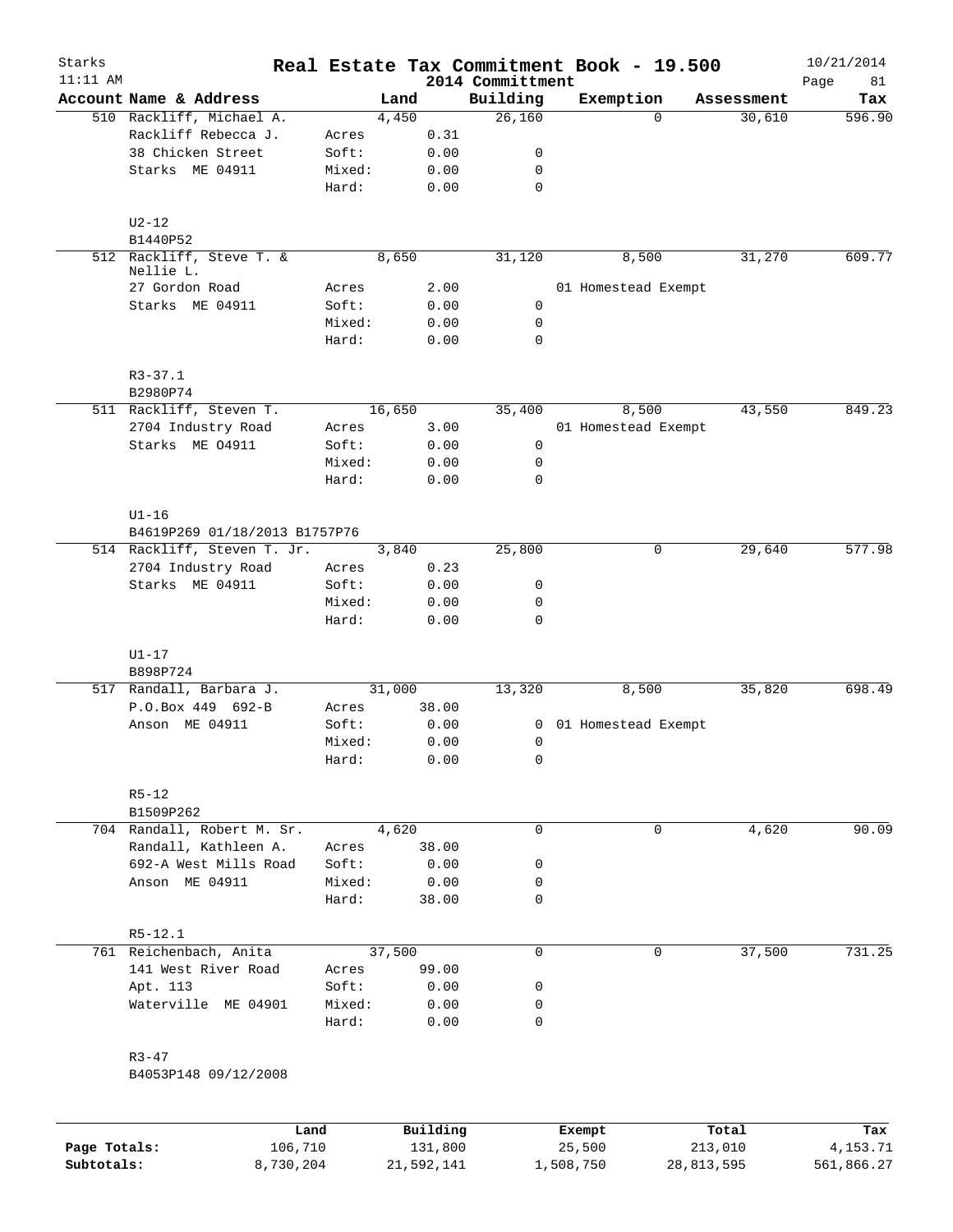| Starks<br>$11:11$ AM |                                                                  |                 |              | 2014 Committment | Real Estate Tax Commitment Book - 19.500 |            | 10/21/2014<br>82<br>Page |
|----------------------|------------------------------------------------------------------|-----------------|--------------|------------------|------------------------------------------|------------|--------------------------|
|                      | Account Name & Address                                           |                 | Land         | Building         | Exemption                                | Assessment | Tax                      |
|                      | 520 Reitano Et Al, David                                         |                 | 22,750       | 0                | $\Omega$                                 | 22,750     | 443.63                   |
|                      | PO Box 1226                                                      | Acres           | 40.00        |                  |                                          |            |                          |
|                      | Seabrook NH 03874                                                | Soft:           | 0.00         | 0                |                                          |            |                          |
|                      |                                                                  | Mixed:          | 0.00         | 0                |                                          |            |                          |
|                      |                                                                  | Hard:           | 0.00         | $\mathbf 0$      |                                          |            |                          |
|                      | $R2 - 59.1$                                                      |                 |              |                  |                                          |            |                          |
|                      | B1021P73                                                         |                 |              |                  |                                          |            |                          |
|                      | 522 Ricci, John                                                  |                 | 40,250       | 92,760           | 8,500                                    | 124,510    | 2,427.95                 |
|                      | PO Box 407                                                       | Acres           | 106.00       |                  |                                          |            |                          |
|                      | Anson ME 04911                                                   | Soft:           | 0.00         | 0                | 01 Homestead Exempt                      |            |                          |
|                      |                                                                  | Mixed:<br>Hard: | 0.00<br>0.00 | 0<br>$\mathbf 0$ |                                          |            |                          |
|                      | $R11 - 19$                                                       |                 |              |                  |                                          |            |                          |
|                      | B1291P242                                                        |                 |              |                  |                                          |            |                          |
|                      | 523 Richards, Wayne M                                            |                 | 15,800       | 37,708           | 0                                        | 53,508     | 1,043.41                 |
|                      | Richards Linda L.                                                | Acres           | 13.00        |                  |                                          |            |                          |
|                      | 392 Plain Street                                                 | Soft:           | 0.00         | 0                |                                          |            |                          |
|                      | Hanover Ma 02339                                                 | Mixed:          | 0.00         | 0                |                                          |            |                          |
|                      |                                                                  | Hard:           | 0.00         | 0                |                                          |            |                          |
|                      | $R5 - 3.1$                                                       |                 |              |                  |                                          |            |                          |
|                      | B1045P50                                                         |                 |              |                  |                                          |            |                          |
|                      | 524 Richards, Wayne M.                                           |                 | 21,250       | $\mathbf 0$      | 0                                        | 21,250     | 414.38                   |
|                      | Richards Linda                                                   | Acres           | 34.00        |                  |                                          |            |                          |
|                      | 392 Plain Street                                                 | Soft:           | 0.00         | 0                |                                          |            |                          |
|                      | Hanover MA 02339                                                 | Mixed:          | 0.00         | 0                |                                          |            |                          |
|                      |                                                                  | Hard:           | 0.00         | $\mathbf 0$      |                                          |            |                          |
|                      | $R7 - 24.1$                                                      |                 |              |                  |                                          |            |                          |
|                      | B3416P336                                                        |                 |              |                  |                                          |            |                          |
|                      | 527 Riley, Margot                                                |                 | 30,750       | 60,480           | 0                                        | 91,230     | 1,778.99                 |
|                      | c/o Lincoln Academy                                              | Acres           | 68.00        |                  |                                          |            |                          |
|                      | 81 Academy Hill                                                  | Soft:           | 0.00         | 0                |                                          |            |                          |
|                      | Newcastle ME 04553                                               | Mixed:<br>Hard: | 0.00<br>0.00 | 0<br>$\mathbf 0$ |                                          |            |                          |
|                      |                                                                  |                 |              |                  |                                          |            |                          |
|                      | $R2-9$<br>B1514P319                                              |                 |              |                  |                                          |            |                          |
|                      | 175 Ring, Marie L.                                               |                 | 23,750       | 79,472           | 8,500                                    | 94,722     | 1,847.08                 |
|                      | 1005 New Sharon Road                                             | Acres           | 40.00        |                  | 01 Homestead Exempt                      |            |                          |
|                      | Starks ME 04911                                                  | Soft:           | 0.00         | 0                |                                          |            |                          |
|                      |                                                                  | Mixed:          | 0.00         | 0                |                                          |            |                          |
|                      |                                                                  | Hard:           | 0.00         | $\mathbf 0$      |                                          |            |                          |
|                      | $R1 - 42$<br>B4086P285 01/02/2009 B3879P247 07/10/2007 B1609P227 |                 |              |                  |                                          |            |                          |
|                      | 528 Rioux Family Revocable                                       |                 | 6,930        | $\Omega$         | 0                                        | 6,930      | 135.14                   |
|                      | Trust                                                            |                 |              |                  |                                          |            |                          |
|                      | 17 Sherridan Ave.                                                | Acres           | 0.75         |                  |                                          |            |                          |
|                      | Rochester NH 03867                                               | Soft:           | 0.00         | 0                |                                          |            |                          |
|                      |                                                                  | Mixed:          | 0.00         | $\mathbf 0$      |                                          |            |                          |
|                      |                                                                  | Hard:           | 0.00         | $\mathbf 0$      |                                          |            |                          |
|                      | $R8 - 35$<br>B4462P239 11/07/2011 B1401P213                      |                 |              |                  |                                          |            |                          |
|                      |                                                                  |                 |              |                  |                                          |            |                          |
|                      |                                                                  | Land            | Building     |                  | Exempt                                   | Total      | Tax                      |

**Page Totals:** 161,480 270,420 17,000 414,900 8,090.58 **Subtotals:** 8,891,684 21,862,561 1,525,750 29,228,495 569,956.85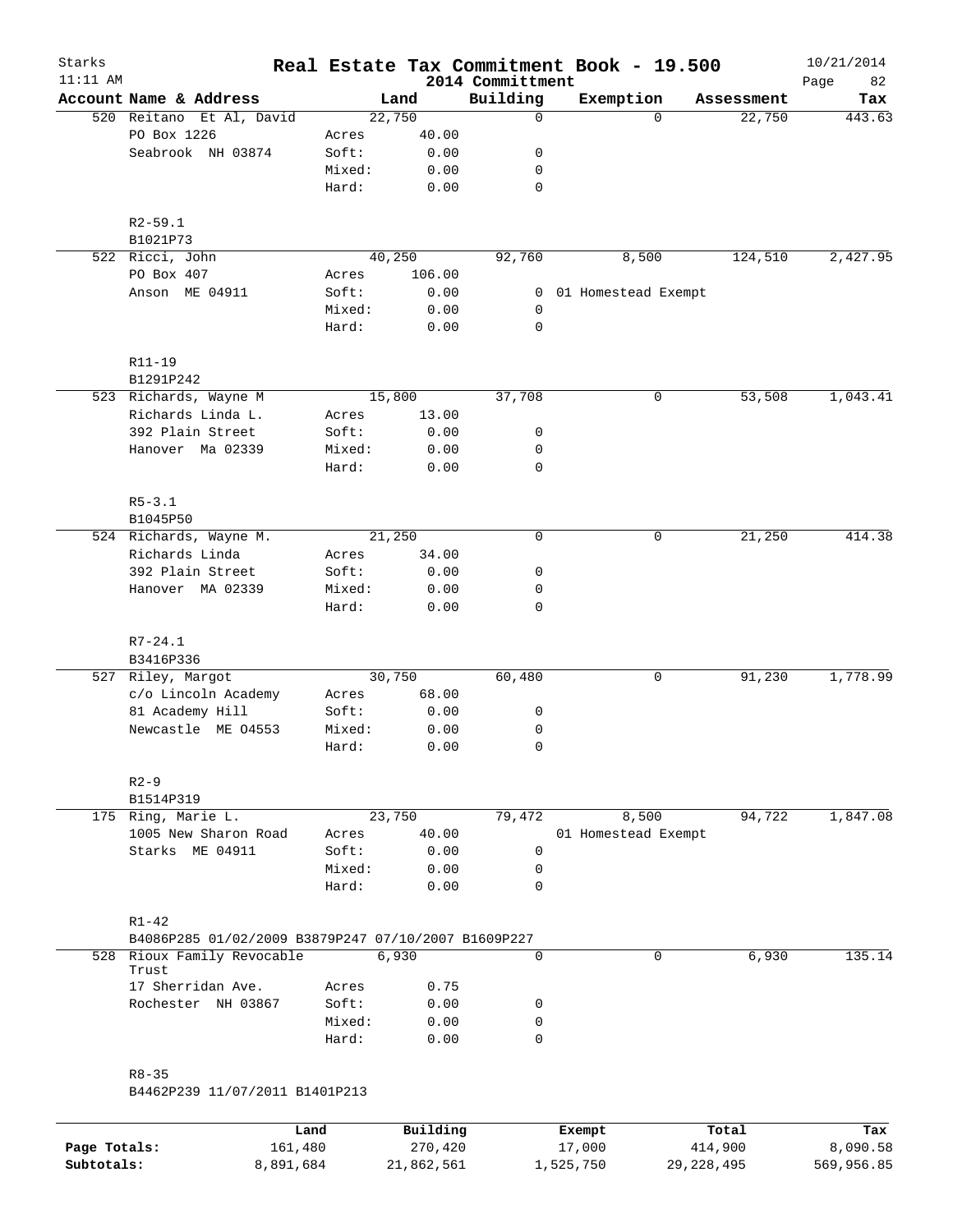| Starks       |                                                    |                 |              |                              | Real Estate Tax Commitment Book - 19.500 |            | 10/21/2014        |
|--------------|----------------------------------------------------|-----------------|--------------|------------------------------|------------------------------------------|------------|-------------------|
| $11:11$ AM   | Account Name & Address                             |                 | Land         | 2014 Committment<br>Building | Exemption                                | Assessment | Page<br>83<br>Tax |
|              | 529 Robbins, Gary L.                               |                 | 12,230       | 43,800                       | $\Omega$                                 | 56,030     | 1,092.59          |
|              | Robbins Laurie E.                                  | Acres           | 7.50         |                              |                                          |            |                   |
|              | 552 Sandy River Road                               | Soft:           | 0.00         | 0                            |                                          |            |                   |
|              | Starks ME 04911                                    | Mixed:          | 0.00         | 0                            |                                          |            |                   |
|              |                                                    | Hard:           | 0.00         | $\mathbf 0$                  |                                          |            |                   |
|              | $R10-24.2$                                         |                 |              |                              |                                          |            |                   |
|              | B4632P12 02/26/2013 B3008P117                      |                 |              |                              |                                          |            |                   |
|              | 530 Robinson, John                                 |                 | 36,020       | 81,360                       | 8,500                                    | 108,880    | 2,123.16          |
|              | 209 Sandy River Road                               | Acres           | 108.00       |                              |                                          |            |                   |
|              | Starks ME 04911                                    | Soft:           | 10.00        |                              | 1,107 01 Homestead Exempt                |            |                   |
|              |                                                    | Mixed:          | 15.00        | 1,674                        |                                          |            |                   |
|              |                                                    | Hard:           | 10.00        | 1,242                        |                                          |            |                   |
|              | River Rd                                           |                 |              |                              |                                          |            |                   |
|              | $R9-1$                                             |                 |              |                              |                                          |            |                   |
|              | B1839P50                                           |                 |              |                              |                                          |            |                   |
|              | 531 Rodin, George                                  |                 | 17,250       | 0                            | 0                                        | 17,250     | 336.38            |
|              | 11 Smith St.                                       | Acres           | 18.00        |                              |                                          |            |                   |
|              | Howell NJ 07731                                    | Soft:           | 0.00         | 0                            |                                          |            |                   |
|              |                                                    | Mixed:          | 0.00         | 0                            |                                          |            |                   |
|              |                                                    | Hard:           | 0.00         | 0                            |                                          |            |                   |
|              | $R5 - 21$                                          |                 |              |                              |                                          |            |                   |
|              | B4429P118 08/02/2011 B4102P295 02/18/2009 B843P744 |                 |              |                              |                                          |            |                   |
|              | 532 Rodin, George                                  |                 | 8,260        | 11,760                       | 0                                        | 20,020     | 390.39            |
|              | 11 Smith St.                                       | Acres           | 1.40         |                              |                                          |            |                   |
|              | Howell NJ 07731                                    | Soft:           | 0.00         | 0                            |                                          |            |                   |
|              |                                                    | Mixed:          | 0.00         | 0                            |                                          |            |                   |
|              |                                                    | Hard:           | 0.00         | 0                            |                                          |            |                   |
|              | $R4 - 24$                                          |                 |              |                              |                                          |            |                   |
|              | B4429P118 08/02/2011 B4102P295 02/18/2009 B840P179 |                 |              |                              |                                          |            |                   |
|              | 70 Rosie, Crystal                                  |                 | 8,980        | 19,656                       | 8,500                                    | 20,136     | 392.65            |
|              | 16 Chicken Street                                  | Acres           | 2.50         |                              | 01 Homestead Exempt                      |            |                   |
|              | Starks ME 04911                                    | Soft:           | 0.00         | 0                            |                                          |            |                   |
|              |                                                    | Mixed:<br>Hard: | 0.00<br>0.00 | 0<br>0                       |                                          |            |                   |
|              |                                                    |                 |              |                              |                                          |            |                   |
|              | $U2-7$                                             |                 |              |                              |                                          |            |                   |
|              | B4602P45 11/20/2012 B4383P29 04/06/2011 B1103P137  |                 |              |                              |                                          |            |                   |
|              | 535 Ross and Paula A. Day,<br>Edward H.            |                 | 40,500       | 83,960                       | 8,500                                    | 115,960    | 2,261.22          |
|              | 94 Waugh Road                                      | Acres           | 107.00       |                              |                                          |            |                   |
|              | Starks ME 04911                                    | Soft:           | 0.00         | $\mathbf{0}$                 | 01 Homestead Exempt                      |            |                   |
|              |                                                    | Mixed:          | 0.00         | 0                            |                                          |            |                   |
|              |                                                    | Hard:           | 0.00         | 0                            |                                          |            |                   |
|              | $R11 - 10$                                         |                 |              |                              |                                          |            |                   |
|              | B2043P31                                           |                 |              |                              |                                          |            |                   |
|              | 536 Russell, Franklin A                            |                 | 21,750       | 88,680                       | 8,500                                    | 101,930    | 1,987.64          |
|              | Kremer, Robyn R.                                   | Acres           | 32.00        |                              |                                          |            |                   |
|              | 869 Mayhew Road                                    | Soft:           | 0.00         | $\mathbf{0}$                 | 01 Homestead Exempt                      |            |                   |
|              | Starks ME 04911                                    | Mixed:<br>Hard: | 0.00<br>0.00 | 0<br>0                       |                                          |            |                   |
|              |                                                    |                 |              |                              |                                          |            |                   |
|              | $R6 - 15$<br>B3913P325 09/26/2007 B862P1109        |                 |              |                              |                                          |            |                   |
|              |                                                    |                 |              |                              |                                          |            |                   |
|              |                                                    | Land            | Building     |                              | Exempt                                   | Total      | Tax               |
| Page Totals: |                                                    | 144,990         | 329,216      |                              | 34,000                                   | 440,206    | 8,584.03          |

**Subtotals:** 9,036,674 22,191,777 1,559,750 29,668,701 578,540.88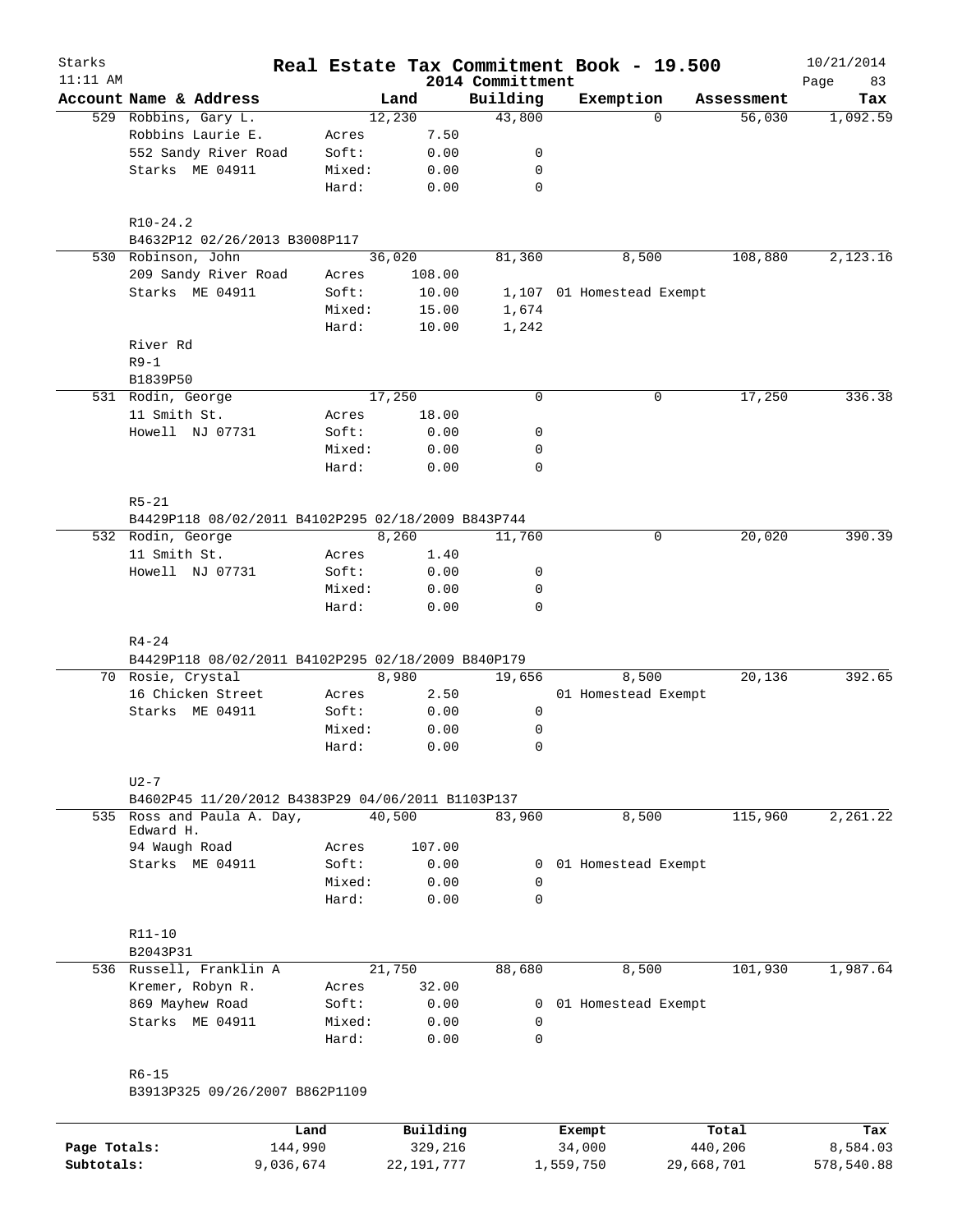| Starks     |                                        |        |        |                  | Real Estate Tax Commitment Book - 19.500 |                   | 10/21/2014 |
|------------|----------------------------------------|--------|--------|------------------|------------------------------------------|-------------------|------------|
| $11:11$ AM |                                        |        |        | 2014 Committment |                                          |                   | Page<br>84 |
|            | Account Name & Address                 |        | Land   | Building         | Exemption                                | Assessment        | Tax        |
|            | 666 Russo, Diane M.                    |        | 1,040  | 0                |                                          | $\Omega$<br>1,040 | 20.28      |
|            | 1660 New Sharon Road                   | Acres  | 1.60   |                  |                                          |                   |            |
|            | Starks ME 04911                        | Soft:  | 0.00   | 0                |                                          |                   |            |
|            |                                        | Mixed: | 0.00   | 0                |                                          |                   |            |
|            |                                        | Hard:  | 0.00   | 0                |                                          |                   |            |
|            | $R8 - 4$                               |        |        |                  |                                          |                   |            |
|            | 665 Russo, Diane M.                    |        | 20,000 | 51,816           | 8,500                                    | 63,316            | 1,234.66   |
|            | 1660 New Sharon Road                   | Acres  | 25.00  |                  |                                          |                   |            |
|            | Starks ME 04911                        | Soft:  | 0.00   |                  | $\overline{0}$<br>01 Homestead Exempt    |                   |            |
|            |                                        | Mixed: | 0.00   | 0                |                                          |                   |            |
|            |                                        | Hard:  | 0.00   | 0                |                                          |                   |            |
|            | $R2 - 46$                              |        |        |                  |                                          |                   |            |
|            | B868P482                               |        |        |                  |                                          |                   |            |
|            | 538 Russo, Robert G.                   |        | 20,250 | 2,400            |                                          | 22,650<br>0       | 441.68     |
|            | 400 E. 59Th St Apt.<br>3E              | Acres  | 26.00  |                  |                                          |                   |            |
|            | New York City NY 10012 Soft:           |        | 0.00   | 0                |                                          |                   |            |
|            |                                        | Mixed: | 0.00   | 0                |                                          |                   |            |
|            |                                        | Hard:  | 0.00   | 0                |                                          |                   |            |
|            | $R2 - 47$                              |        |        |                  |                                          |                   |            |
|            | B1076P253                              |        |        |                  |                                          |                   |            |
|            | 539 Ryan, Kathleen A                   |        | 16,100 | 0                |                                          | 16,100<br>0       | 313.95     |
|            | Blais David                            | Acres  | 15.00  |                  |                                          |                   |            |
|            | 203 Beans Corner Rd                    | Soft:  | 0.00   | 0                |                                          |                   |            |
|            | New Sharon Me 04955                    | Mixed: | 0.00   | 0                |                                          |                   |            |
|            |                                        | Hard:  | 0.00   | 0                |                                          |                   |            |
|            | Beans Cor. Rd.                         |        |        |                  |                                          |                   |            |
|            | R1-13.1, 13.2, 13.3                    |        |        |                  |                                          |                   |            |
|            | B1728P259                              |        |        |                  |                                          |                   |            |
|            | 543 Sanders Jr., Norman J              |        | 9,320  | 62,640           |                                          | 0<br>71,960       | 1,403.22   |
|            | Sanders Linda                          | Acres  | 3.03   |                  |                                          |                   |            |
|            | 16 Winter St.                          | Soft:  | 0.00   | 0                |                                          |                   |            |
|            | Everette MA 02149                      | Mixed: | 0.00   | 0                |                                          |                   |            |
|            |                                        | Hard:  | 0.00   | 0                |                                          |                   |            |
|            | Route #43                              |        |        |                  |                                          |                   |            |
|            | $R8 - 39.1$                            |        |        |                  |                                          |                   |            |
|            | B3272P162                              |        |        |                  |                                          |                   |            |
|            | 752 Santiago el al, Barbara            |        | 21,400 | 0                |                                          | 0<br>21,400       | 417.30     |
|            | Linda, Carolyn, Donna,<br>Darlene Gray | Acres  | 54.00  |                  |                                          |                   |            |
|            | 123 Madison Avenue                     | Soft:  | 30.00  | 0                |                                          |                   |            |
|            | Madison ME 04950                       | Mixed: | 6.00   | 0                |                                          |                   |            |
|            |                                        | Hard:  | 0.00   | $\mathbf 0$      |                                          |                   |            |
|            | R12 18                                 |        |        |                  |                                          |                   |            |
|            | B4236P353 01/22/2010                   |        |        |                  |                                          |                   |            |

|              | Land      | Building   | Exempt    | Total      | Tax        |
|--------------|-----------|------------|-----------|------------|------------|
| Page Totals: | 88,110    | 116,856    | 8,500     | 196,466    | 3,831.09   |
| Subtotals:   | 9,124,784 | 22,308,633 | 1,568,250 | 29,865,167 | 582,371.97 |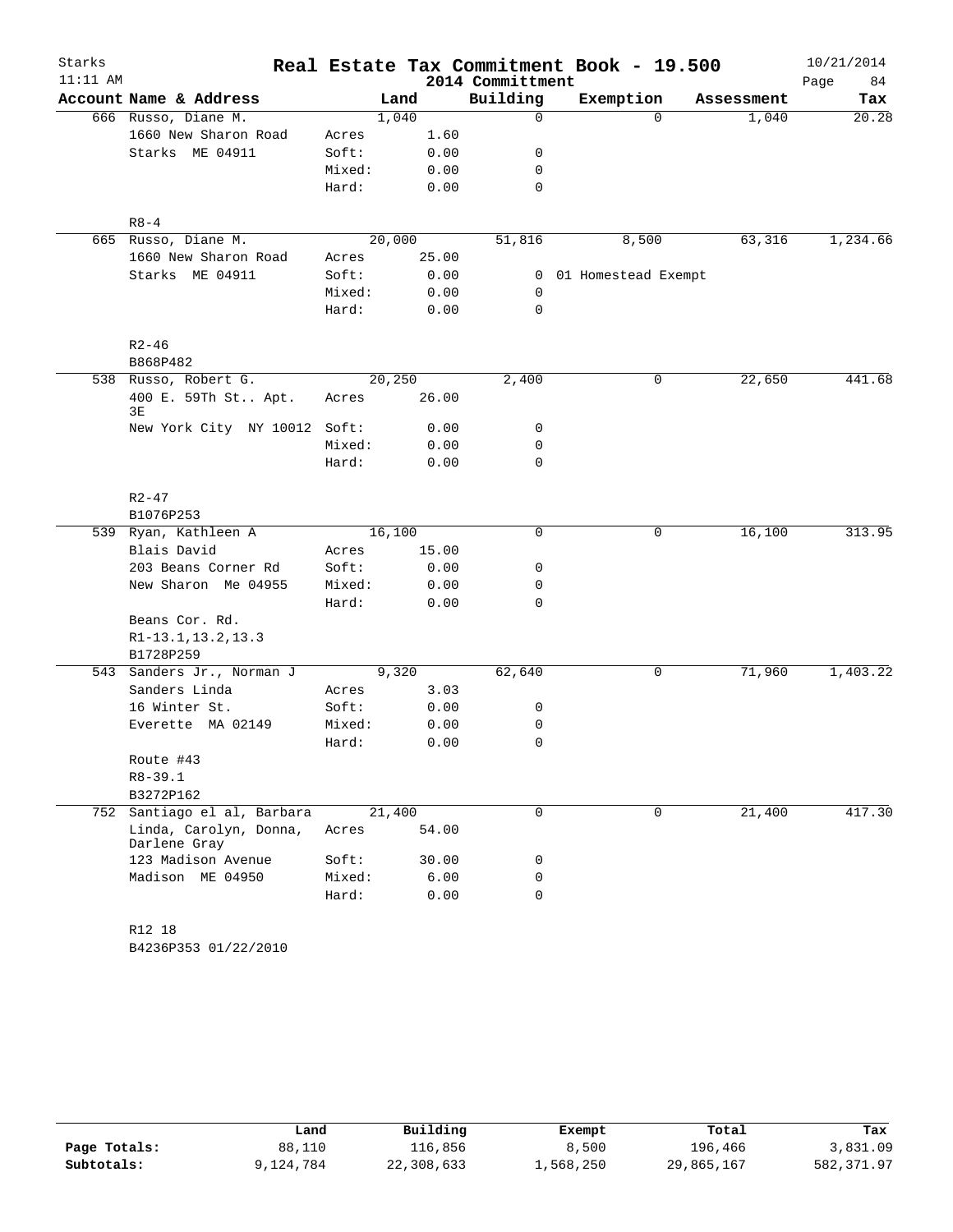| Starks<br>$11:11$ AM |                                                          |        |        | 2014 Committment | Real Estate Tax Commitment Book - 19.500 |            | 10/21/2014<br>Page<br>85 |
|----------------------|----------------------------------------------------------|--------|--------|------------------|------------------------------------------|------------|--------------------------|
|                      | Account Name & Address                                   |        | Land   | Building         | Exemption                                | Assessment | Tax                      |
|                      | 751 Santiago et al, Barbara                              | 40,480 |        | 0                | $\Omega$                                 | 40,480     | 789.36                   |
|                      | Linda Gray, Darlene<br>Gray, Carolyn Gray,<br>Donna Gray | Acres  | 253.00 |                  |                                          |            |                          |
|                      | 123 Madison Avenue                                       | Soft:  | 127.00 | 0                |                                          |            |                          |
|                      | Madison ME 04950                                         | Mixed: | 109.00 | 0                |                                          |            |                          |
|                      |                                                          | Hard:  | 8.00   | $\mathbf 0$      |                                          |            |                          |
|                      | R12 19, 23                                               |        |        |                  |                                          |            |                          |
|                      | B4237P3 01/22/2010                                       |        |        |                  |                                          |            |                          |
| 227                  | Santiago et al, Barbara                                  | 25,680 |        | 0                | $\mathbf 0$                              | 25,680     | 500.76                   |
|                      | Linda, Darlene,<br>Richard, Donna, Carolyn<br>Gray       | Acres  | 56.00  |                  |                                          |            |                          |
|                      | 123 Madison Ave.                                         | Soft:  | 2.00   | 5,775            |                                          |            |                          |
|                      | Madison ME 04950                                         | Mixed: | 8.00   | 2,905            |                                          |            |                          |
|                      |                                                          | Hard:  | 6.00   | $\mathbf 0$      |                                          |            |                          |
|                      | 6 Howard Lot west side<br>$R12 - 17$                     |        |        |                  |                                          |            |                          |
|                      | B4236P353 01/22/2010 B3910P240 09/21/2007                |        |        |                  |                                          |            |                          |
|                      | 736 Sanville Jr., Robert W.                              |        | 8,650  | 9,000            | 8,500                                    | 9,150      | 178.43                   |
|                      | 2635 Industry Road                                       | Acres  | 2.00   |                  | 01 Homestead Exempt                      |            |                          |
|                      | Starks ME 04911                                          | Soft:  | 0.00   | 0                |                                          |            |                          |
|                      |                                                          | Mixed: | 0.00   | 0                |                                          |            |                          |
|                      |                                                          | Hard:  | 0.00   | 0                |                                          |            |                          |
|                      | $R2 - 42.1B$<br>B4185P259 08/28/2009                     |        |        |                  |                                          |            |                          |
|                      | 765 Sanville, Andrew                                     |        | 8,000  | 14,000           | 8,500                                    | 13,500     | 263.25                   |
|                      | 21 Sanville Lane                                         | Acres  | 1.00   |                  | 01 Homestead Exempt                      |            |                          |
|                      | Starks ME 04911                                          | Soft:  | 0.00   | 0                |                                          |            |                          |
|                      |                                                          | Mixed: | 0.00   | 0                |                                          |            |                          |
|                      |                                                          | Hard:  | 0.00   | 0                |                                          |            |                          |
|                      | R2 42.1C                                                 |        |        |                  |                                          |            |                          |
|                      | B4525P219 05/16/2012                                     |        |        |                  |                                          |            |                          |
| 130                  | Sanville, Robert Sr                                      |        | 8,000  | 9,000            | 8,500                                    | 8,500      | 165.75                   |
|                      | 7 Sanville Lane                                          | Acres  | 1.00   |                  |                                          |            |                          |
|                      | Starks ME 04911                                          | Soft:  | 0.00   | 0                | 01 Homestead Exempt                      |            |                          |
|                      |                                                          | Mixed: | 0.00   | 0                |                                          |            |                          |
|                      |                                                          | Hard:  | 0.00   | 0                |                                          |            |                          |
|                      | $R2 - 42.1A - 1$                                         |        |        |                  |                                          |            |                          |
|                      | B4122P55 04/14/2009 B1455P349                            |        |        |                  |                                          |            |                          |
|                      | 544 Sasville, Norman A.                                  | 18,520 |        | 0                | 0                                        | 18,520     | 361.14                   |
|                      | PO Box 619                                               | Acres  | 23.07  |                  |                                          |            |                          |
|                      | Middleboro MA 02346                                      | Soft:  | 0.00   | 0                |                                          |            |                          |
|                      |                                                          | Mixed: | 0.00   | 0                |                                          |            |                          |
|                      |                                                          | Hard:  | 0.00   | 0                |                                          |            |                          |
|                      |                                                          |        |        |                  |                                          |            |                          |
|                      | $R8 - 38 - 9$                                            |        |        |                  |                                          |            |                          |
|                      | B2307P110                                                |        |        |                  |                                          |            |                          |
|                      |                                                          |        |        |                  |                                          |            |                          |
|                      |                                                          |        |        |                  |                                          |            |                          |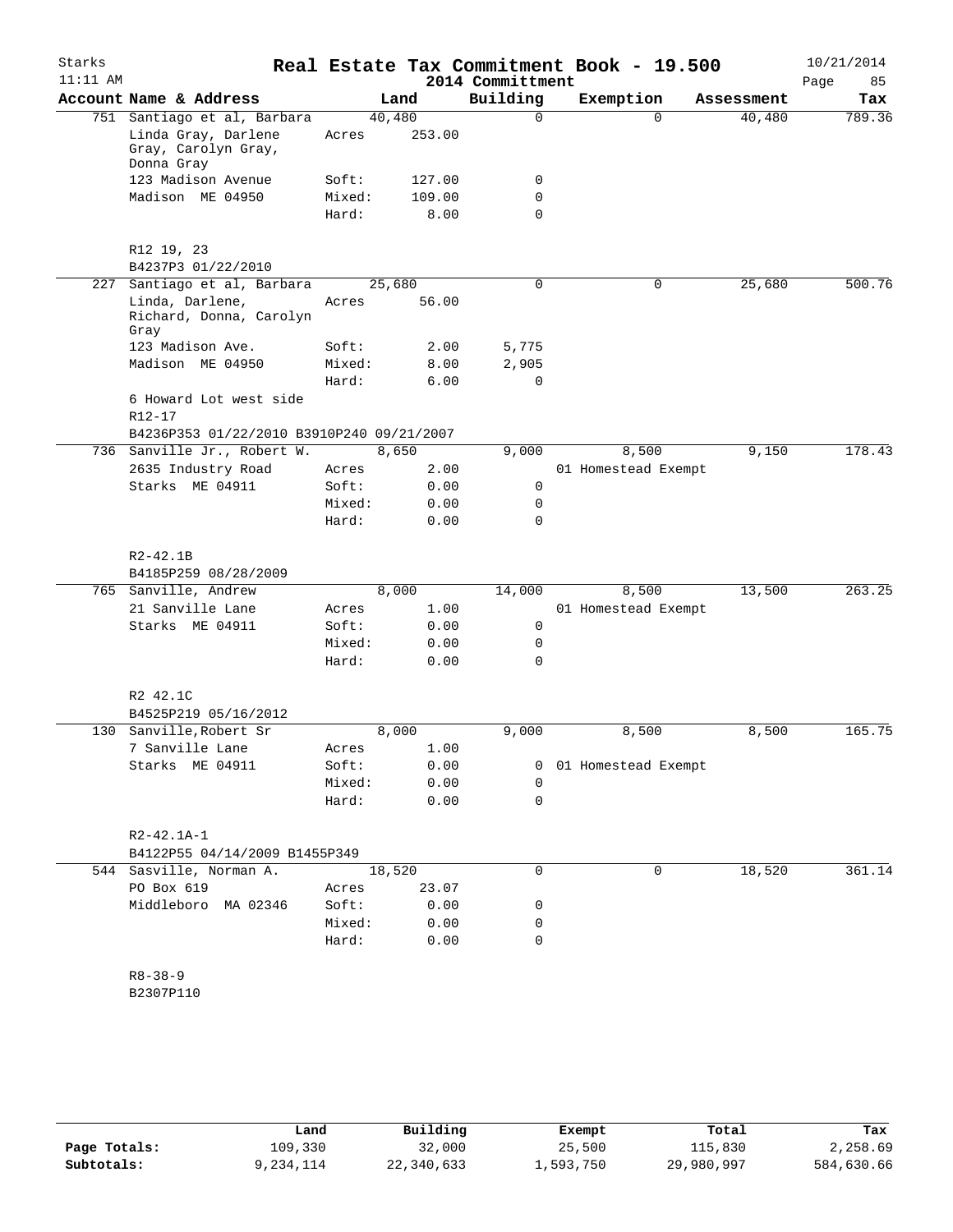| Starks       |                                              |                 |                 |                              |           | Real Estate Tax Commitment Book - 19.500 |              | 10/21/2014        |
|--------------|----------------------------------------------|-----------------|-----------------|------------------------------|-----------|------------------------------------------|--------------|-------------------|
| $11:11$ AM   | Account Name & Address                       |                 | Land            | 2014 Committment<br>Building |           | Exemption                                | Assessment   | 86<br>Page<br>Tax |
|              | 545 Schleier, Richard. &                     |                 | 12,550          | 37,200                       |           | 13,600                                   | 36,150       | 704.93            |
|              | Georgette M                                  |                 |                 |                              |           |                                          |              |                   |
|              | 735 Sandy River Road                         | Acres           | 8.00            |                              |           | 02 Veteran                               |              |                   |
|              | Starks ME 04911                              | Soft:           | 0.00            |                              |           | 0 01 Homestead Exempt                    |              |                   |
|              |                                              | Mixed:          | 0.00            | 0                            |           |                                          |              |                   |
|              |                                              | Hard:           | 0.00            | $\mathbf 0$                  |           |                                          |              |                   |
|              | R10-11, R10-12                               |                 |                 |                              |           |                                          |              |                   |
|              | B886P33                                      |                 |                 |                              |           |                                          |              |                   |
|              | 546 Scioscia, Eugene. M<br>Scioscia, Gail L. | Acres           | 17,120<br>15.03 | 17,210                       |           | 0                                        | 34,330       | 669.44            |
|              | 6 Gioioso Drive                              | Soft:           | 0.00            | 0                            |           |                                          |              |                   |
|              | Holbrook MA 02343                            | Mixed:          | 0.00            | $\mathbf 0$                  |           |                                          |              |                   |
|              |                                              | Hard:           | 0.00            | $\mathbf 0$                  |           |                                          |              |                   |
|              | West Mills Rd                                |                 |                 |                              |           |                                          |              |                   |
|              | R7-11.1                                      |                 |                 |                              |           |                                          |              |                   |
|              | B2546P86                                     |                 |                 |                              |           |                                          |              |                   |
|              | 578 Seamon, Alton G.                         |                 | 13,010          | 0                            |           | 0                                        | 13,010       | 253.70            |
|              | Seamon, Maryrose A.                          | Acres           | 8.70            |                              |           |                                          |              |                   |
|              | 1430 Twin Rivers Blvd.                       | Soft:           | 0.00            | 0                            |           |                                          |              |                   |
|              | Oviedo FL 32766                              | Mixed:          | 0.00            | 0                            |           |                                          |              |                   |
|              |                                              | Hard:           | 0.00            | 0                            |           |                                          |              |                   |
|              |                                              |                 |                 |                              |           |                                          |              |                   |
|              | $R1 - 38$                                    |                 |                 |                              |           |                                          |              |                   |
|              | B4745P63 12/24/2013 B838P458                 |                 |                 |                              |           | 0                                        | 21,830       | 425.69            |
|              | 547 Seamon, Daryl O.<br>1550 New Sharon Road |                 | 12,230          | 9,600                        |           |                                          |              |                   |
|              |                                              | Acres           | 7.50            |                              |           |                                          |              |                   |
|              | Starks ME 04911                              | Soft:<br>Mixed: | 0.00<br>0.00    | 0<br>0                       |           |                                          |              |                   |
|              |                                              | Hard:           | 0.00            | $\mathbf 0$                  |           |                                          |              |                   |
|              |                                              |                 |                 |                              |           |                                          |              |                   |
|              | $R8 - 10.3$                                  |                 |                 |                              |           |                                          |              |                   |
|              | B2708P164                                    |                 |                 |                              |           |                                          |              |                   |
|              | 548 Seamon, Daryl O.<br>1550 New Sharon Road |                 | 17,100          | 46,030                       |           | 8,500                                    | 54,630       | 1,065.29          |
|              | Starks ME 04911                              | Acres           | 15.00           |                              |           | 01 Homestead Exempt                      |              |                   |
|              |                                              | Soft:           | 0.00            | 0                            |           |                                          |              |                   |
|              |                                              | Mixed:          | 0.00<br>0.00    | 0<br>0                       |           |                                          |              |                   |
|              | Newsharon Rd                                 | Hard:           |                 |                              |           |                                          |              |                   |
|              | $R8-10.4, R8-10.5$                           |                 |                 |                              |           |                                          |              |                   |
|              | B2411P93                                     |                 |                 |                              |           |                                          |              |                   |
|              | 549 Seamon, Thomas J                         |                 | 11,810          | 0                            |           | 0                                        | 11,810       | 230.30            |
|              | 1550 New Sharon Road                         | Acres           | 8.40            |                              |           |                                          |              |                   |
|              | Starks Me 04911                              | Soft:           | 0.00            | 0                            |           |                                          |              |                   |
|              |                                              | Mixed:          | 0.00            | 0                            |           |                                          |              |                   |
|              |                                              | Hard:           | 0.00            | 0                            |           |                                          |              |                   |
|              | Rt.134 New Sharon Rd.                        |                 |                 |                              |           |                                          |              |                   |
|              | $R8 - 10.2$                                  |                 |                 |                              |           |                                          |              |                   |
|              | B3637P282 01/30/2006 B1485P77                |                 |                 |                              |           |                                          |              |                   |
|              | 654 Seamon, Thomas J.                        |                 | 11,030          | 9,000                        |           | 8,500                                    | 11,530       | 224.84            |
|              | 1550 New Sharon Road                         | Acres           | 7.20            |                              |           | 01 Homestead Exempt                      |              |                   |
|              | Starks ME 04911                              | Soft:           | 0.00            | 0                            |           |                                          |              |                   |
|              |                                              | Mixed:          | 0.00            | 0                            |           |                                          |              |                   |
|              |                                              | Hard:           | 0.00            | 0                            |           |                                          |              |                   |
|              | Rt.134 New Sharon Rd.                        |                 |                 |                              |           |                                          |              |                   |
|              | $R8 - 10.1$                                  |                 |                 |                              |           |                                          |              |                   |
|              | B3359P254 09/14/2005 B1936P46                |                 |                 |                              |           |                                          |              |                   |
|              |                                              | Land            | Building        |                              |           | Exempt                                   | Total        | Tax               |
| Page Totals: | 94,850                                       |                 | 119,040         |                              |           | 30,600                                   | 183,290      | 3,574.19          |
| Subtotals:   | 9,328,964                                    |                 | 22, 459, 673    |                              | 1,624,350 |                                          | 30, 164, 287 | 588,204.85        |
|              |                                              |                 |                 |                              |           |                                          |              |                   |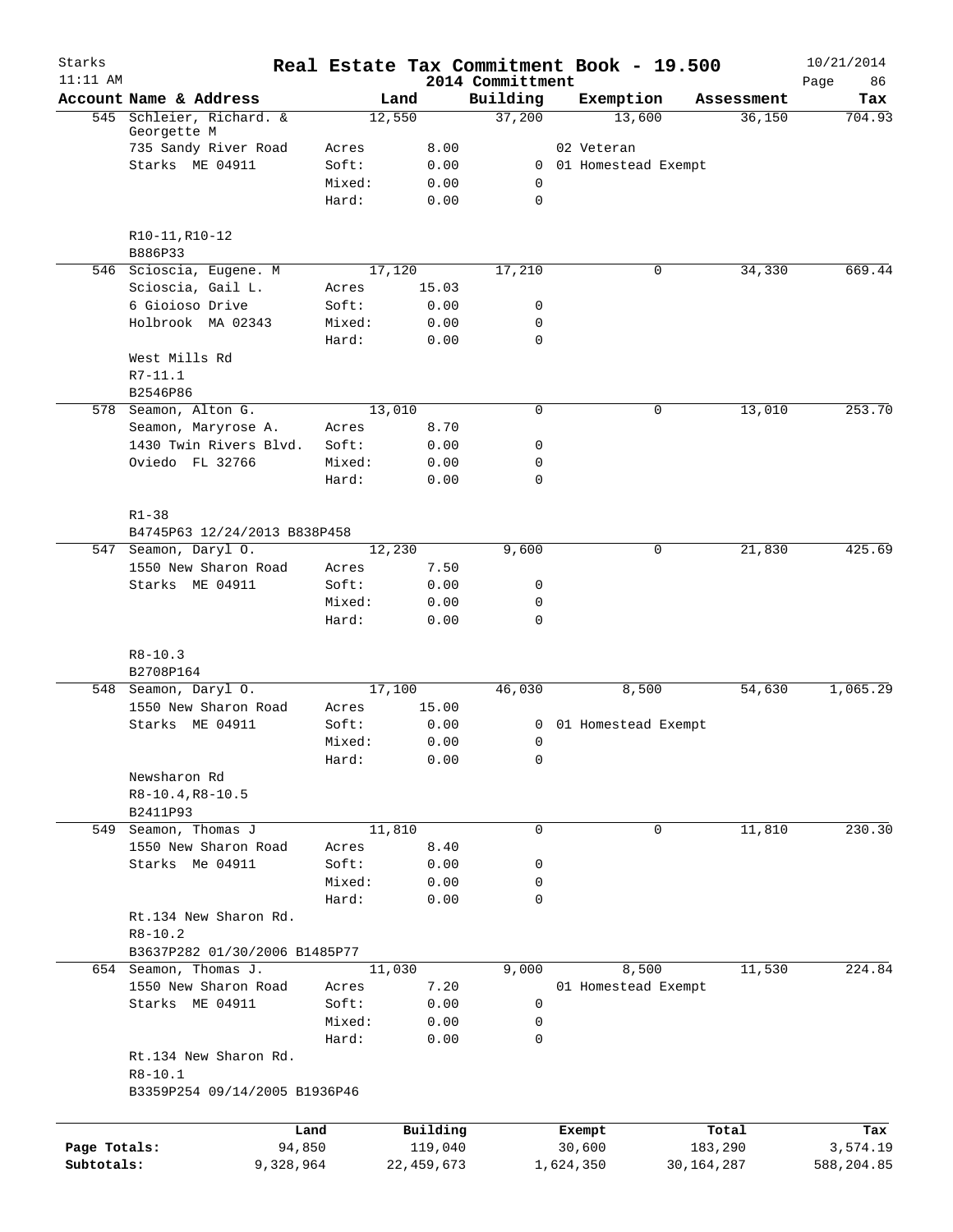| Starks<br>$11:11$ AM |                                                    |        |        |            | 2014 Committment |                     | Real Estate Tax Commitment Book - 19.500 |            | 10/21/2014        |
|----------------------|----------------------------------------------------|--------|--------|------------|------------------|---------------------|------------------------------------------|------------|-------------------|
|                      | Account Name & Address                             |        | Land   |            | Building         | Exemption           |                                          | Assessment | Page<br>87<br>Tax |
|                      | 708 Seeley, Donald                                 |        | 8,950  |            | $\mathbf 0$      |                     | $\Omega$                                 | 8,950      | 174.53            |
|                      | 477 Main Street                                    | Acres  |        | 4.00       |                  |                     |                                          |            |                   |
|                      | Madison ME 04950                                   | Soft:  |        | 0.00       | 0                |                     |                                          |            |                   |
|                      |                                                    | Mixed: |        | 0.00       | 0                |                     |                                          |            |                   |
|                      |                                                    | Hard:  |        | 0.00       | $\mathbf 0$      |                     |                                          |            |                   |
|                      |                                                    |        |        |            |                  |                     |                                          |            |                   |
|                      | $R3 - 43.2$                                        |        |        |            |                  |                     |                                          |            |                   |
|                      | B4383P263 02/28/2014                               |        |        |            |                  |                     |                                          |            |                   |
|                      | 707 Seeley, Donald                                 |        | 9,600  |            | $\mathbf 0$      |                     | 0                                        | 9,600      | 187.20            |
|                      | 477 Main Street                                    | Acres  |        | 5.00       |                  |                     |                                          |            |                   |
|                      | Madison ME 04950                                   | Soft:  |        | 0.00       | 0                |                     |                                          |            |                   |
|                      |                                                    | Mixed: |        | 0.00       | 0                |                     |                                          |            |                   |
|                      |                                                    | Hard:  |        | 0.00       | $\mathbf 0$      |                     |                                          |            |                   |
|                      | Thompson Bridge Road<br>$R3 - 43.1$                |        |        |            |                  |                     |                                          |            |                   |
|                      | B4761P25 04/12/2011 B4383P263 04/08/2011 B3749P111 |        |        |            |                  |                     |                                          |            |                   |
|                      | 09/22/2006                                         |        |        |            |                  |                     |                                          |            |                   |
|                      | 463 Semas Joseph, J                                |        | 16,910 |            | 40,920           |                     | 8,500                                    | 49,330     | 961.94            |
|                      | Semas Margaret, A                                  | Acres  |        | 14.70      |                  |                     | 01 Homestead Exempt                      |            |                   |
|                      | 248 Dill Road                                      | Soft:  |        | 0.00       | 0                |                     |                                          |            |                   |
|                      | Starks Me 04911                                    | Mixed: |        | 0.00       | 0                |                     |                                          |            |                   |
|                      |                                                    | Hard:  |        | 0.00       | $\Omega$         |                     |                                          |            |                   |
|                      | Dill Rd                                            |        |        |            |                  |                     |                                          |            |                   |
|                      | $R6 - 22.4A$                                       |        |        |            |                  |                     |                                          |            |                   |
|                      | B3755P79 09/22/2006 B1446P306                      |        |        |            |                  |                     |                                          |            |                   |
|                      | 551 Severn, Floyd K.                               |        | 9,470  |            | 84,444           |                     | 8,500                                    | 85,414     | 1,665.57          |
|                      | Hickey Maureen E                                   | Acres  |        | 12.00      |                  |                     |                                          |            |                   |
|                      | 535 Sawyers Mills Road                             | Soft:  |        | 0.00       | 0                | 01 Homestead Exempt |                                          |            |                   |
|                      | Starks ME 04911                                    | Mixed: |        | 0.00       | 0                |                     |                                          |            |                   |
|                      |                                                    | Hard:  |        | 11.00      | 1,453            |                     |                                          |            |                   |
|                      | $R5 - 20$                                          |        |        |            |                  |                     |                                          |            |                   |
|                      | B2228P347                                          |        |        |            |                  |                     |                                          |            |                   |
|                      | 550 Severn, Floyd K.                               |        | 2,000  |            | 0                |                     | 0                                        | 2,000      | 39.00             |
|                      | 535 Sawyers Mills Road                             | Acres  |        | 15.00      |                  |                     |                                          |            |                   |
|                      | Starks ME 04911                                    | Soft:  |        | 0.00       | 0                |                     |                                          |            |                   |
|                      |                                                    | Mixed: |        | 0.00       | 0                |                     |                                          |            |                   |
|                      |                                                    | Hard:  |        | 15.00      | 1,981            |                     |                                          |            |                   |
|                      |                                                    |        |        |            |                  |                     |                                          |            |                   |
|                      | $R5-19.1$<br>B1067P238                             |        |        |            |                  |                     |                                          |            |                   |
|                      | 552 Severn, Floyd. K                               |        | 1,740  |            | $\mathbf 0$      |                     | 0                                        | 1,740      | 33.93             |
|                      | Hickey Maureen E.                                  | Acres  |        | 13.00      |                  |                     |                                          |            |                   |
|                      | 535 Sawyers Mills Road                             | Soft:  |        | 0.00       | 0                |                     |                                          |            |                   |
|                      | Starks ME 04911                                    | Mixed: |        | 13.00      | 1,717            |                     |                                          |            |                   |
|                      |                                                    | Hard:  |        | 0.00       | 0                |                     |                                          |            |                   |
|                      | $R4 - 25.2$                                        |        |        |            |                  |                     |                                          |            |                   |
|                      | B1143P261                                          |        |        |            |                  |                     |                                          |            |                   |
|                      | 243 Shaw, Daniel C                                 |        | 12,350 |            | 29,520           |                     | 8,500                                    | 33,370     | 650.72            |
|                      | Shaw, Sylvia F.                                    | Acres  |        | 27.60      |                  |                     | 01 Homestead Exempt                      |            |                   |
|                      | 357 Sawyers Mills Road                             | Soft:  |        | 6.00       | 770              |                     |                                          |            |                   |
|                      | Starks ME 04911                                    | Mixed: |        | 12.00      | 1,849            |                     |                                          |            |                   |
|                      |                                                    | Hard:  |        | 5.00       | 660              |                     |                                          |            |                   |
|                      | West Mills Rd                                      |        |        |            |                  |                     |                                          |            |                   |
|                      | $R4 - 38$                                          |        |        |            |                  |                     |                                          |            |                   |
|                      | B4206P109 10/26/2100 B1890P18                      |        |        |            |                  |                     |                                          |            |                   |
|                      |                                                    |        |        |            |                  |                     |                                          |            |                   |
|                      |                                                    | Land   |        | Building   |                  | Exempt              |                                          | Total      | Tax               |
| Page Totals:         | 61,020                                             |        |        | 154,884    |                  | 25,500              |                                          | 190,404    | 3,712.89          |
| Subtotals:           | 9,389,984                                          |        |        | 22,614,557 |                  | 1,649,850           | 30, 354, 691                             |            | 591,917.74        |
|                      |                                                    |        |        |            |                  |                     |                                          |            |                   |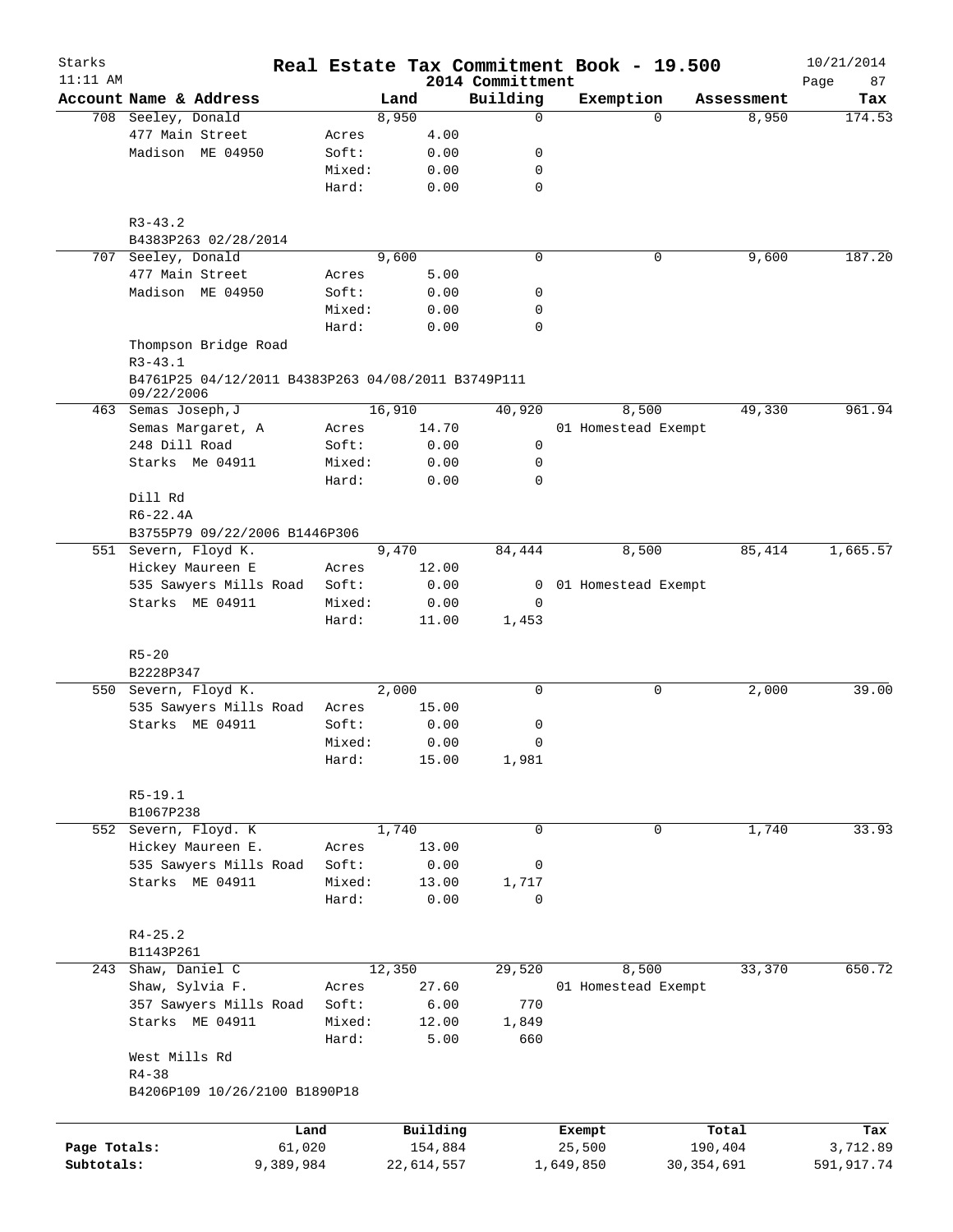| Starks     |                                         |                 |              |                              | Real Estate Tax Commitment Book - 19.500 |            | 10/21/2014        |
|------------|-----------------------------------------|-----------------|--------------|------------------------------|------------------------------------------|------------|-------------------|
| $11:11$ AM | Account Name & Address                  |                 | Land         | 2014 Committment<br>Building | Exemption                                | Assessment | Page<br>88<br>Tax |
|            | 554 Shaw, David J.                      |                 | 26, 250      | $\mathbf 0$                  | $\Omega$                                 | 26, 250    | 511.88            |
|            | Flagg-Shaw, Pamela                      | Acres           | 54.00        |                              |                                          |            |                   |
|            | PO Box 122                              | Soft:           | 0.00         | 0                            |                                          |            |                   |
|            | Gardiner ME 04345                       | Mixed:          | 0.00         | 0                            |                                          |            |                   |
|            |                                         | Hard:           | 0.00         | $\mathbf 0$                  |                                          |            |                   |
|            | $R10-7$                                 |                 |              |                              |                                          |            |                   |
|            | B3633P178 02/14/2006 B2291P238          |                 |              |                              |                                          |            |                   |
|            | 553 Shaw, David J.                      |                 | 25,380       | 3,960                        | 0                                        | 29,340     | 572.13            |
|            | Flagg-Shaw, Pamela<br>PO Box 122        | Acres           | 46.50        |                              |                                          |            |                   |
|            | Gardiner ME 04345                       | Soft:<br>Mixed: | 0.00<br>0.00 | 0<br>0                       |                                          |            |                   |
|            |                                         | Hard:           | 0.00         | $\mathbf 0$                  |                                          |            |                   |
|            | $R10-2.2, R10-2.6$                      |                 |              |                              |                                          |            |                   |
|            | B3633P178 02/14/2006 B2291P238          |                 |              |                              |                                          |            |                   |
|            | 555 Shaw, Kenneth                       |                 | 8,780        | 21,070                       | 13,600                                   | 16,250     | 316.88            |
|            | PO Box 34                               | Acres           | 2.20         |                              | 02 Veteran                               |            |                   |
|            | New Sharon ME 04955                     | Soft:           | 0.00         |                              | 0 01 Homestead Exempt                    |            |                   |
|            |                                         | Mixed:          | 0.00         | 0                            |                                          |            |                   |
|            |                                         | Hard:           | 0.00         | $\mathbf 0$                  |                                          |            |                   |
|            | $R1 - 10$                               |                 |              |                              |                                          |            |                   |
|            | B2018P38<br>556 Sheen, Albert & Jada F. |                 | 23,750       | $\mathbf 0$                  | 0                                        | 23,750     | 463.13            |
|            | P.O. Box 950                            | Acres           | 44.00        |                              |                                          |            |                   |
|            | Christiansted, St.<br>Croix VI 00821    | Soft:           | 0.00         | 0                            |                                          |            |                   |
|            |                                         | Mixed:          | 0.00         | $\mathbf 0$                  |                                          |            |                   |
|            |                                         | Hard:           | 0.00         | $\mathbf 0$                  |                                          |            |                   |
|            | $R2 - 59.2$                             |                 |              |                              |                                          |            |                   |
|            | B1022P73                                |                 |              |                              |                                          |            |                   |
|            | 557 Shepard, Stephen C.                 |                 | 20,250       | 19,800                       | 0                                        | 40,050     | 780.98            |
|            | 127 Riverside Dr.                       | Acres           | 26.00        |                              |                                          |            |                   |
|            | Auburn ME 04212                         | Soft:           | 0.00         | 0                            |                                          |            |                   |
|            |                                         | Mixed:          | 0.00         | $\mathbf 0$                  |                                          |            |                   |
|            |                                         | Hard:           | 0.00         | 0                            |                                          |            |                   |
|            | Brann Mills Road                        |                 |              |                              |                                          |            |                   |
|            | $R2-20, R2-21, R2-25$                   |                 |              |                              |                                          |            |                   |
|            | B897P791<br>558 Sherrer, Charles R.     |                 | 12,750       | 35,400                       | 0                                        | 48,150     | 938.93            |
|            | 235 NE 199 Lane                         | Acres           | 8.30         |                              |                                          |            |                   |
|            | Miami FL 33179                          | Soft:           | 0.00         | 0                            |                                          |            |                   |
|            |                                         | Mixed:          | 0.00         | 0                            |                                          |            |                   |
|            |                                         | Hard:           | 0.00         | $\mathbf 0$                  |                                          |            |                   |
|            | Chicken St                              |                 |              |                              |                                          |            |                   |
|            | $R3 - 41.5$                             |                 |              |                              |                                          |            |                   |
|            | B2452P128                               |                 |              |                              |                                          |            |                   |
|            | 559 Sherrer, Christopher                |                 | 11,360       | $\mathbf 0$                  | $\mathbf 0$                              | 11,360     | 221.52            |
|            | 21645 Fall River Dr.                    | Acres           | 7.70         |                              |                                          |            |                   |
|            | Boca Raton FL 33428                     | Soft:           | 0.00         | 0                            |                                          |            |                   |
|            |                                         | Mixed:          | 0.00         | 0                            |                                          |            |                   |
|            |                                         | Hard:           | 0.00         | 0                            |                                          |            |                   |
|            | $R3 - 41.2$                             |                 |              |                              |                                          |            |                   |
|            |                                         |                 |              |                              |                                          |            |                   |
|            |                                         | Land            | Building     |                              | Exempt                                   | Total      | Tax               |

**Page Totals:** 128,520 80,230 13,600 195,150 3,805.45 **Subtotals:** 9,518,504 22,694,787 1,663,450 30,549,841 595,723.19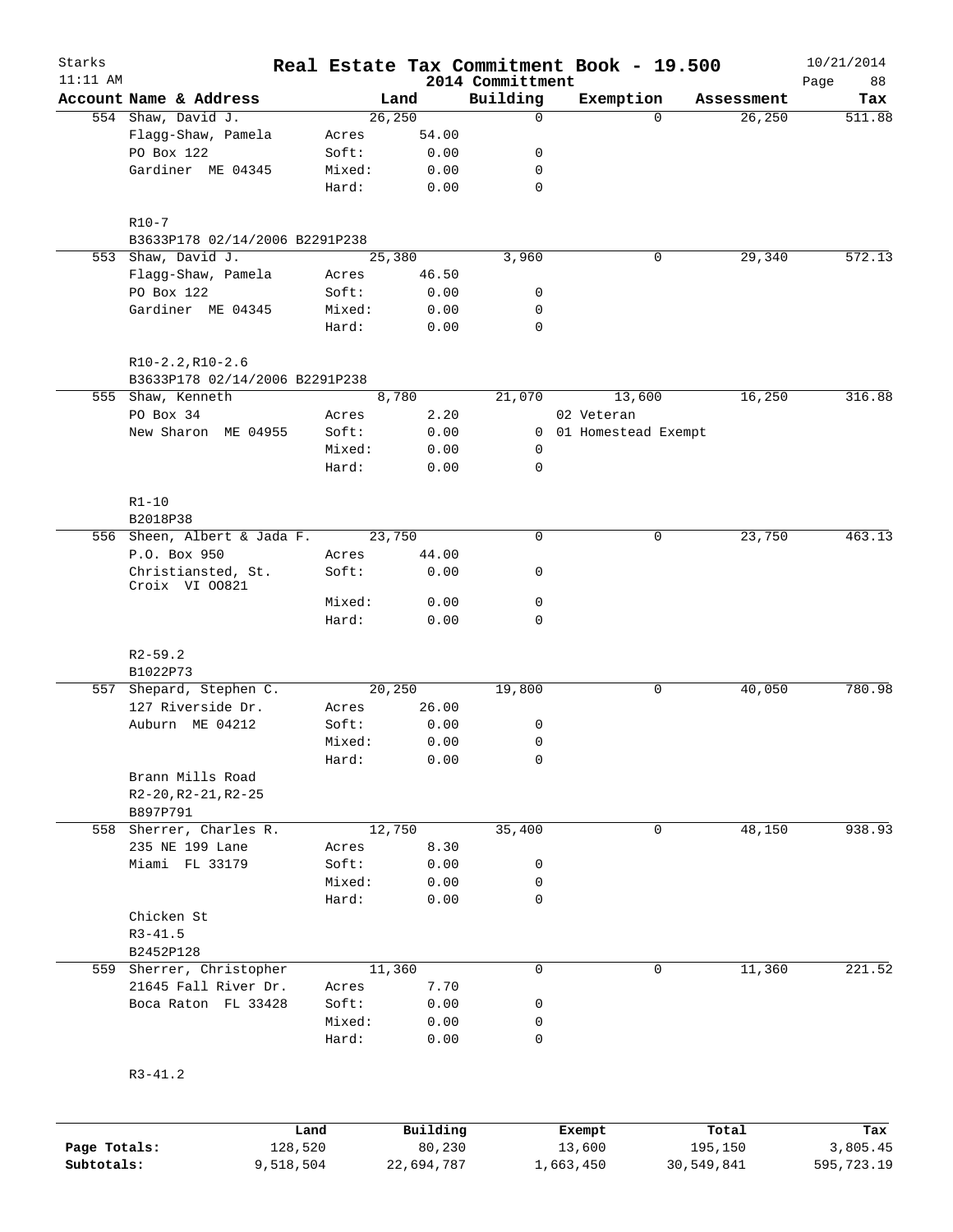| Starks<br>$11:11$ AM |                                                               |                 |               | 2014 Committment | Real Estate Tax Commitment Book - 19.500 |            | 10/21/2014<br>Page<br>89 |
|----------------------|---------------------------------------------------------------|-----------------|---------------|------------------|------------------------------------------|------------|--------------------------|
|                      | Account Name & Address                                        |                 | Land          | Building         | Exemption                                | Assessment | Tax                      |
|                      | 560 Sherrer, Earskin                                          |                 | 11,550        | $\mathbf 0$      | $\Omega$                                 | 11,550     | 225.23                   |
|                      | 12 Yale Ave                                                   | Acres           | 8.00          |                  |                                          |            |                          |
|                      | Dayton OH 45406                                               | Soft:           | 0.00          | 0                |                                          |            |                          |
|                      |                                                               | Mixed:          | 0.00          | 0                |                                          |            |                          |
|                      |                                                               | Hard:           | 0.00          | $\mathbf 0$      |                                          |            |                          |
|                      | $R3 - 41.6$<br>B3344P84                                       |                 |               |                  |                                          |            |                          |
|                      | 562 Sherrer, John                                             |                 | 12,070        | $\mathbf 0$      | 0                                        | 12,070     | 235.37                   |
|                      | 12 Yale Ave.                                                  | Acres           | 8.80          |                  |                                          |            |                          |
|                      | Dayton OH 45406                                               | Soft:           | 0.00          | 0                |                                          |            |                          |
|                      |                                                               | Mixed:          | 0.00          | 0                |                                          |            |                          |
|                      |                                                               | Hard:           | 0.00          | $\mathbf 0$      |                                          |            |                          |
|                      | $R3 - 41.4$                                                   |                 |               |                  |                                          |            |                          |
|                      | 563 Sherrer, Lucy Geneva                                      |                 | 19,750        | $\mathbf 0$      | $\mathsf{O}$                             | 19,750     | 385.13                   |
|                      | c/o John Sherrer                                              | Acres           | 28.00         |                  |                                          |            |                          |
|                      | 12 Yale Ave                                                   | Soft:           | 0.00          | 0                |                                          |            |                          |
|                      | Dayton Oh 45406                                               | Mixed:          | 0.00          | 0                |                                          |            |                          |
|                      |                                                               | Hard:           | 0.00          | $\mathbf 0$      |                                          |            |                          |
|                      | $R3 - 41$                                                     |                 |               |                  |                                          |            |                          |
|                      | B4242P226 09/28/2009 B1263P84                                 |                 |               |                  |                                          |            |                          |
|                      | 537 Shurtleff, Donna M.                                       |                 | 10,540        | 43,320           | 0                                        | 53,860     | 1,050.27                 |
|                      | 303 Wood Street                                               | Acres           | 20.00         |                  |                                          |            |                          |
|                      | New Bedford, MA 02745                                         | Soft:           | 0.00          | 0                |                                          |            |                          |
|                      |                                                               |                 |               | 2,509            |                                          |            |                          |
|                      |                                                               | Mixed:<br>Hard: | 19.00<br>0.00 | $\mathbf 0$      |                                          |            |                          |
|                      |                                                               |                 |               |                  |                                          |            |                          |
|                      | $R2 - 49$<br>B4268P35 01/29/2010 B3811P16 02/08/2007 B1486P44 |                 |               |                  |                                          |            |                          |
|                      | 566 Simone, Michael R                                         |                 | 4,000         | 34,320           | 8,500                                    | 29,820     | 581.49                   |
|                      | 3 Locke Hill Road                                             | Acres           | 0.25          |                  |                                          |            |                          |
|                      | Starks ME 04911                                               | Soft:           | 0.00          | $\mathbf{0}$     | 01 Homestead Exempt                      |            |                          |
|                      |                                                               | Mixed:          | 0.00          | 0                |                                          |            |                          |
|                      |                                                               | Hard:           | 0.00          | 0                |                                          |            |                          |
|                      | Locke Hill Rd                                                 |                 |               |                  |                                          |            |                          |
|                      | $U2-5$                                                        |                 |               |                  |                                          |            |                          |
|                      | B4146P150 05/14/2009 B2688P197                                |                 |               |                  |                                          |            |                          |
|                      | 155 Sjostrom , John W.Jr                                      |                 | 14,550        | 15,000           | $\mathbf 0$                              | 29,550     | 576.23                   |
|                      | Sjostrom Gail. J                                              | Acres           | 12.61         |                  |                                          |            |                          |
|                      | 93 Bridge Street                                              | Soft:           | 0.00          | 0                |                                          |            |                          |
|                      | Salem NH 03079                                                | Mixed:          | 0.00          | 0                |                                          |            |                          |
|                      |                                                               | Hard:           | 0.00          | $\mathbf 0$      |                                          |            |                          |
|                      | $R8 - 38 - 7$                                                 |                 |               |                  |                                          |            |                          |
|                      | B3823P233 03/10/2007 B2308P33                                 |                 |               |                  |                                          |            |                          |
| 705                  | Skillings, Joanne P.                                          |                 | 7,980         | 78,038           | 8,500                                    | 77,518     | 1,511.60                 |
|                      | 39 Freedom Way Lane                                           | Acres           | 2.50          |                  | 01 Homestead Exempt                      |            |                          |
|                      | Starks ME 04911                                               | Soft:           | 0.00          | 0                |                                          |            |                          |
|                      |                                                               | Mixed:          | 0.00          | 0                |                                          |            |                          |
|                      |                                                               | Hard:           | 0.00          | $\mathbf 0$      |                                          |            |                          |
|                      |                                                               |                 |               |                  |                                          |            |                          |
|                      | $R3 - 27.1$                                                   |                 |               |                  |                                          |            |                          |
|                      | B4703P1 08/26/2013 B3815P52 02/23/2007                        |                 |               |                  |                                          |            |                          |
|                      |                                                               |                 |               |                  |                                          |            |                          |

|              | Land      | Building   | Exempt    | Total      | Tax        |
|--------------|-----------|------------|-----------|------------|------------|
| Page Totals: | 80,440    | 170,678    | 17,000    | 234,118    | 4,565.32   |
| Subtotals:   | 9,598,944 | 22,865,465 | 1,680,450 | 30,783,959 | 600,288.51 |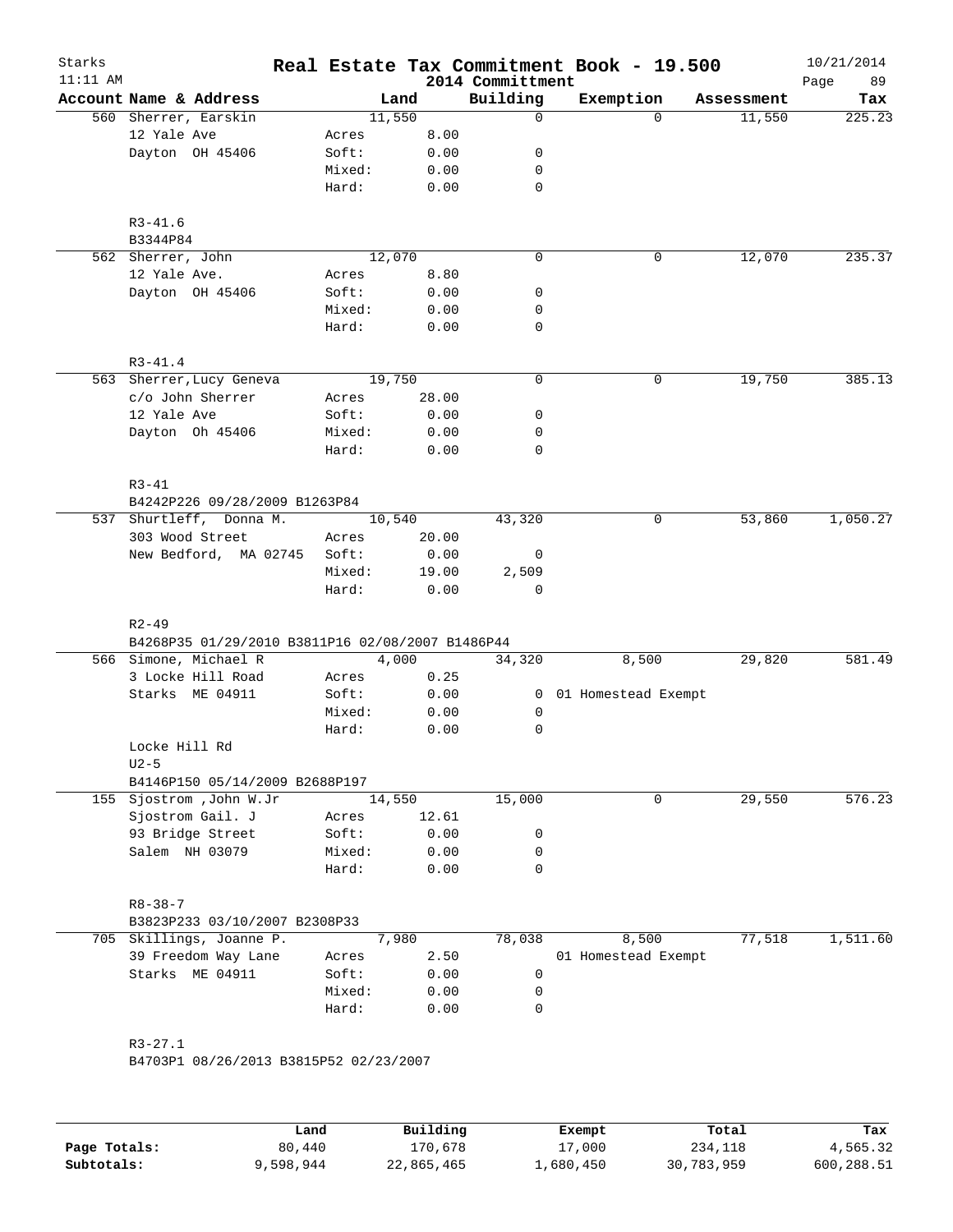| Starks<br>$11:11$ AM |                                               |        |        | Real Estate Tax Commitment Book - 19.500<br>2014 Committment |                       |            | 10/21/2014<br>Page<br>90 |
|----------------------|-----------------------------------------------|--------|--------|--------------------------------------------------------------|-----------------------|------------|--------------------------|
|                      | Account Name & Address                        |        | Land   | Building                                                     | Exemption             | Assessment | Tax                      |
|                      | 568 Slawson, John A.                          |        | 17,750 | 18,720                                                       | 8,500                 |            | 545.42<br>27,970         |
|                      | P.O. Box 471                                  | Acres  | 36.00  |                                                              |                       |            |                          |
|                      | Anson ME 04911                                | Soft:  | 0.00   |                                                              | 0 01 Homestead Exempt |            |                          |
|                      |                                               | Mixed: | 0.00   | 0                                                            |                       |            |                          |
|                      |                                               | Hard:  | 0.00   | 0                                                            |                       |            |                          |
|                      | Anson Road                                    |        |        |                                                              |                       |            |                          |
|                      | $R8 - 40$                                     |        |        |                                                              |                       |            |                          |
|                      | B2611P209                                     |        |        |                                                              |                       |            |                          |
|                      | 731 Smedberg, Elizabeth                       |        | 0      | 27, 392                                                      | 8,500                 |            | 18,892<br>368.39         |
|                      | 29 Abijah Hill Road                           |        |        |                                                              | 01 Homestead Exempt   |            |                          |
|                      | Starks ME 04911                               |        |        |                                                              |                       |            |                          |
|                      |                                               |        |        |                                                              |                       |            |                          |
|                      | R 2-410N                                      |        |        |                                                              |                       |            |                          |
|                      | 570 Smith, Michael, A.                        |        | 10,600 | 21,600                                                       | 0                     |            | 32,200<br>627.90         |
|                      | 1424 Industry Road                            | Acres  | 5.00   |                                                              |                       |            |                          |
|                      | Industry ME 04938                             | Soft:  | 0.00   | 0                                                            |                       |            |                          |
|                      |                                               | Mixed: | 0.00   | 0                                                            |                       |            |                          |
|                      |                                               | Hard:  | 0.00   | 0                                                            |                       |            |                          |
|                      | Sandy River Estates                           |        |        |                                                              |                       |            |                          |
|                      | $R1 - 34.5$                                   |        |        |                                                              |                       |            |                          |
|                      | B2114P150                                     |        |        |                                                              |                       |            |                          |
|                      | 31 Smith, Perry                               |        | 9,400  | 33,792                                                       | $\mathsf{O}$          |            | 43,192<br>842.24         |
|                      | Smith, Kimberly                               | Acres  | 19.00  |                                                              |                       |            |                          |
|                      | 457 Hubbard Road                              | Soft:  | 0.00   | 0                                                            |                       |            |                          |
|                      | Berwick ME 03901                              | Mixed: | 7.00   | 924                                                          |                       |            |                          |
|                      |                                               | Hard:  | 11.00  | 1,453                                                        |                       |            |                          |
|                      | $R3 - 46.3$<br>B3406P232 11/12/2004 B1961P137 |        |        |                                                              |                       |            |                          |
|                      | 114 Smith, Perry                              |        | 14,050 | 15,210                                                       | 0                     |            | 29,260<br>570.57         |
|                      | Smith, Kimberly                               | Acres  | 10.30  |                                                              |                       |            |                          |
|                      | 457 Hubbard Road                              | Soft:  | 0.00   | 0                                                            |                       |            |                          |
|                      | Berwick ME 03901                              | Mixed: | 0.00   | 0                                                            |                       |            |                          |
|                      |                                               | Hard:  | 0.00   | 0                                                            |                       |            |                          |
|                      | Thompson Bridge Road                          |        |        |                                                              |                       |            |                          |
|                      | $R3 - 46.4$                                   |        |        |                                                              |                       |            |                          |
|                      | B4449P142 10/07/2011 B2748P280                |        |        |                                                              |                       |            |                          |
| 599                  | Smith, Perry and                              |        | 17,750 | $\mathbf 0$                                                  | $\mathbf 0$           |            | 17,750<br>346.13         |
|                      | Kimberly                                      |        |        |                                                              |                       |            |                          |
|                      | 457 Hubbard Road                              | Acres  | 20.00  |                                                              |                       |            |                          |
|                      | Berwick ME 03901                              | Soft:  | 0.00   | 0                                                            |                       |            |                          |
|                      |                                               | Mixed: | 0.00   | 0                                                            |                       |            |                          |
|                      |                                               | Hard:  | 0.00   | 0                                                            |                       |            |                          |
|                      | Thompson Bridge Road                          |        |        |                                                              |                       |            |                          |
|                      | $R3 - 46.2$                                   |        |        |                                                              |                       |            |                          |
|                      | B4484P210 01/16/2012 B2073P194                |        |        |                                                              |                       |            |                          |
|                      | 102 Smith, Robert F.                          |        | 13,830 | 85,883                                                       | 8,500                 |            | 91,213<br>1,778.65       |
|                      | 282 Sawyers Mills Road                        | Acres  | 11.50  |                                                              | 01 Homestead Exempt   |            |                          |
|                      | Starks ME 04911                               | Soft:  | 0.00   | 0                                                            |                       |            |                          |
|                      |                                               | Mixed: | 0.00   | 0                                                            |                       |            |                          |
|                      |                                               | Hard:  | 0.00   | $\mathbf 0$                                                  |                       |            |                          |
|                      |                                               |        |        |                                                              |                       |            |                          |
|                      | $R3 - 14.4$                                   |        |        |                                                              |                       |            |                          |
|                      | B4561P306 08/10/2012 B3329P1                  |        |        |                                                              |                       |            |                          |
|                      |                                               |        |        |                                                              |                       |            |                          |

|              | Land      | Building   | Exempt    | Total      | Tax        |
|--------------|-----------|------------|-----------|------------|------------|
| Page Totals: | 83,380    | 202,597    | 25,500    | 260,477    | 5,079.30   |
| Subtotals:   | 9,682,324 | 23,068,062 | ⊥,705,950 | 31,044,436 | 605,367.81 |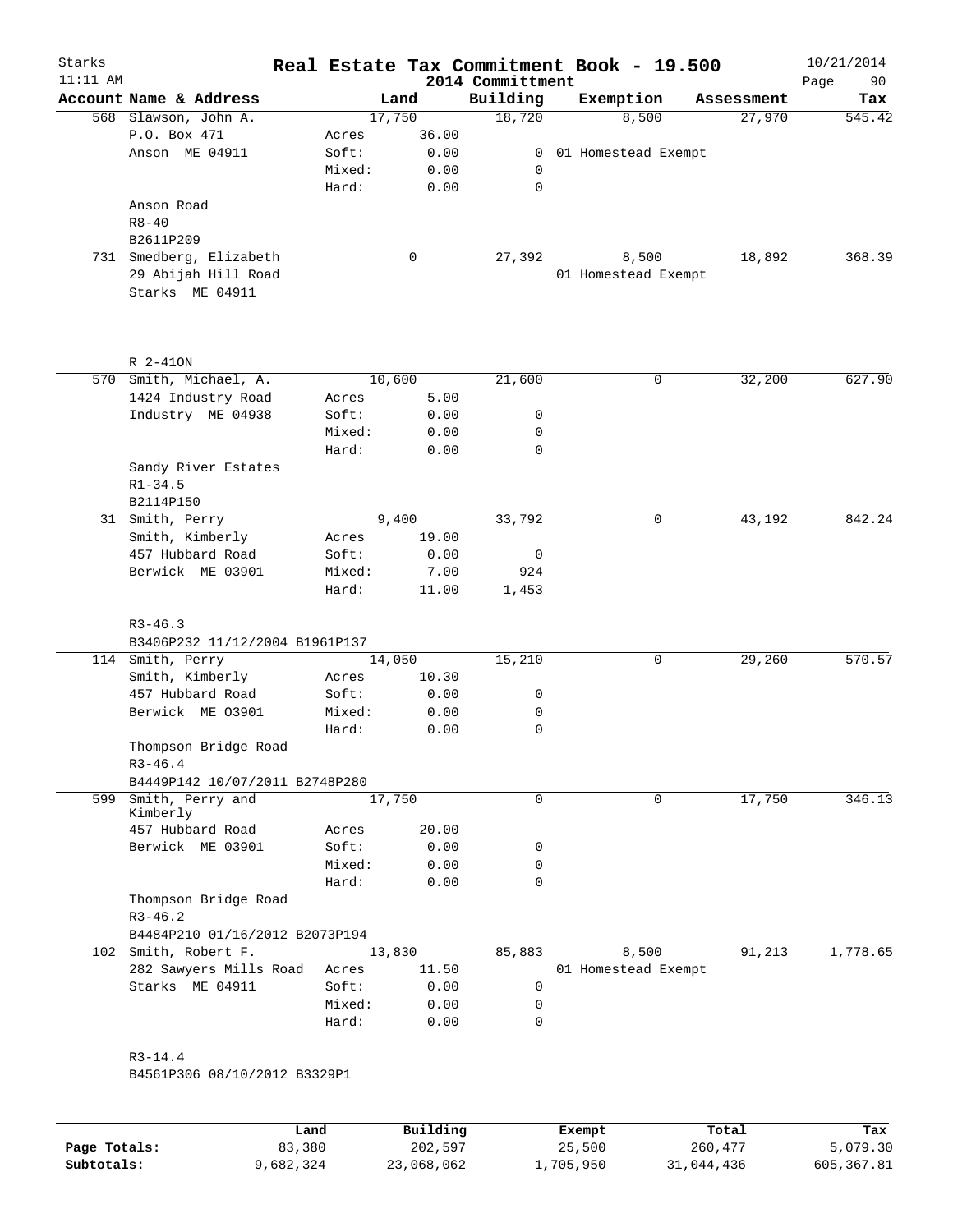| Starks<br>$11:11$ AM |                                                                                 |                 |        |              | 2014 Committment | Real Estate Tax Commitment Book - 19.500 |            | 10/21/2014<br>91<br>Page |
|----------------------|---------------------------------------------------------------------------------|-----------------|--------|--------------|------------------|------------------------------------------|------------|--------------------------|
|                      | Account Name & Address                                                          |                 | Land   |              | Building         | Exemption                                | Assessment | Tax                      |
|                      | 571 Smithers, Linda                                                             |                 | 36,910 |              | 162, 240         | 8,500                                    | 190,650    | 3,717.68                 |
|                      | 404 Sandy River Road                                                            | Acres           |        | 108.00       |                  |                                          |            |                          |
|                      | Starks ME 04911                                                                 | Soft:           |        | 0.00         |                  | 0 01 Homestead Exempt                    |            |                          |
|                      |                                                                                 | Mixed:          |        | 0.00         | 0                |                                          |            |                          |
|                      |                                                                                 | Hard:           |        | 33.00        | 3,754            |                                          |            |                          |
|                      | $9 - 6, 6.1, 7.8, 7.9, 7$<br>B4579P97 09/21/2012 B4225P264 12/18/2009 B1639P178 |                 |        |              |                  |                                          |            |                          |
|                      | 222 Sobczak, Wieslaw                                                            |                 | 9,170  |              | 64,085           | 0                                        | 73,255     | 1,428.47                 |
|                      | 100 Oakland Avenue                                                              | Acres           |        | 10.00        |                  |                                          |            |                          |
|                      | New Britain CT 06053                                                            | Soft:           |        | 0.00         | 0                |                                          |            |                          |
|                      |                                                                                 | Mixed:          |        | 0.00         | 0                |                                          |            |                          |
|                      |                                                                                 | Hard:           |        | 7.00         | 869              |                                          |            |                          |
|                      | Felker Hill Rd<br>$R8 - 38 - 16$                                                |                 |        |              |                  |                                          |            |                          |
|                      | B4410P210 07/01/2011 B2749P258                                                  |                 |        |              |                  |                                          |            |                          |
|                      | 223 Sobczak, Wieslaw                                                            |                 | 5,030  |              | $\mathbf 0$      | 0                                        | 5,030      | 98.09                    |
|                      | 100 Oakland Avenue                                                              | Acres           |        | 41.00        |                  |                                          |            |                          |
|                      | New Britain Ct 06053                                                            | Soft:           |        | 0.00         | 0                |                                          |            |                          |
|                      |                                                                                 | Mixed:          |        | 5.00         | 558              |                                          |            |                          |
|                      |                                                                                 | Hard:           |        | 36.00        | 4,471            |                                          |            |                          |
|                      | $R8 - 38 - 18$<br>B4410P212 07/03/2011 B3233P287                                |                 |        |              |                  |                                          |            |                          |
|                      | 38 Sontheimer, Edward C.                                                        |                 | 21,380 |              | 105,007          | 8,500                                    | 117,887    | 2,298.80                 |
|                      | 304 Sawyers Mills Rd.                                                           | Acres           |        | 30.50        |                  | 01 Homestead Exempt                      |            |                          |
|                      | Starks Me 04911                                                                 | Soft:           |        | 0.00         | $\mathbf 0$      |                                          |            |                          |
|                      |                                                                                 | Mixed:          |        | 0.00         | 0                |                                          |            |                          |
|                      |                                                                                 | Hard:           |        | 0.00         | 0                |                                          |            |                          |
|                      | West Millsroad                                                                  |                 |        |              |                  |                                          |            |                          |
|                      | $R3 - 14$                                                                       |                 |        |              |                  |                                          |            |                          |
|                      | B4220P54 11/23/2009 B2675P81                                                    |                 |        |              |                  |                                          |            |                          |
|                      | 9 Sours, Molly F.                                                               |                 | 8,200  |              | 9,000            | 8,500                                    | 8,700      | 169.65                   |
|                      | 54 Chicken St.                                                                  | Acres           |        | 1.30         |                  |                                          |            |                          |
|                      | Starks ME 04911                                                                 | Soft:           |        | 0.00         |                  | 0 01 Homestead Exempt                    |            |                          |
|                      |                                                                                 | Mixed:          |        | 0.00         | 0                |                                          |            |                          |
|                      |                                                                                 | Hard:           |        | 0.00         | 0                |                                          |            |                          |
|                      | Chicken St.                                                                     |                 |        |              |                  |                                          |            |                          |
|                      | $U2-15$                                                                         |                 |        |              |                  |                                          |            |                          |
|                      | B4274P51 05/25/2010 B4242P224 09/28/2009 B902P42                                |                 |        |              |                  |                                          |            |                          |
|                      | 521 Sours, Shane L.                                                             |                 | 4,160  |              | 29,400           | 0                                        | 33,560     | 654.42                   |
|                      | Walls, Dawn R.                                                                  | Acres           |        | 0.27         |                  |                                          |            |                          |
|                      | 26 Adams Street                                                                 | Soft:           |        | 0.00         | 0<br>0           |                                          |            |                          |
|                      | Skowhegan ME 04976                                                              | Mixed:<br>Hard: |        | 0.00<br>0.00 | 0                |                                          |            |                          |
|                      |                                                                                 |                 |        |              |                  |                                          |            |                          |
|                      | $U1-12$<br>B3819P229 09/22/2006 B825P380                                        |                 |        |              |                  |                                          |            |                          |
| 417                  | Sprague, Richard J.                                                             |                 | 8,890  |              | 6,443            | 0                                        | 15,333     | 298.99                   |
|                      | 109 Bradbury Hill Road                                                          | Acres           |        | 3.90         |                  |                                          |            |                          |
|                      | Minot ME 04258                                                                  | Soft:           |        | 0.00         | 0                |                                          |            |                          |
|                      |                                                                                 | Mixed:          |        | 0.00         | 0                |                                          |            |                          |
|                      |                                                                                 | Hard:           |        | 0.00         | 0                |                                          |            |                          |
|                      |                                                                                 |                 |        |              |                  |                                          |            |                          |
|                      | $R1-2$                                                                          |                 |        |              |                  |                                          |            |                          |
|                      | B3474P126 04/22/2005 B812P93                                                    |                 |        |              |                  |                                          |            |                          |
|                      |                                                                                 |                 |        |              |                  |                                          |            |                          |
|                      |                                                                                 |                 |        |              |                  |                                          |            |                          |

|              | Land      | Building     | Exempt    | Total      | Tax        |
|--------------|-----------|--------------|-----------|------------|------------|
| Page Totals: | 93,740    | 376,175      | 25,500    | 444,415    | 8,666.10   |
| Subtotals:   | 9,776,064 | 23, 444, 237 | 1,731,450 | 31,488,851 | 614,033.91 |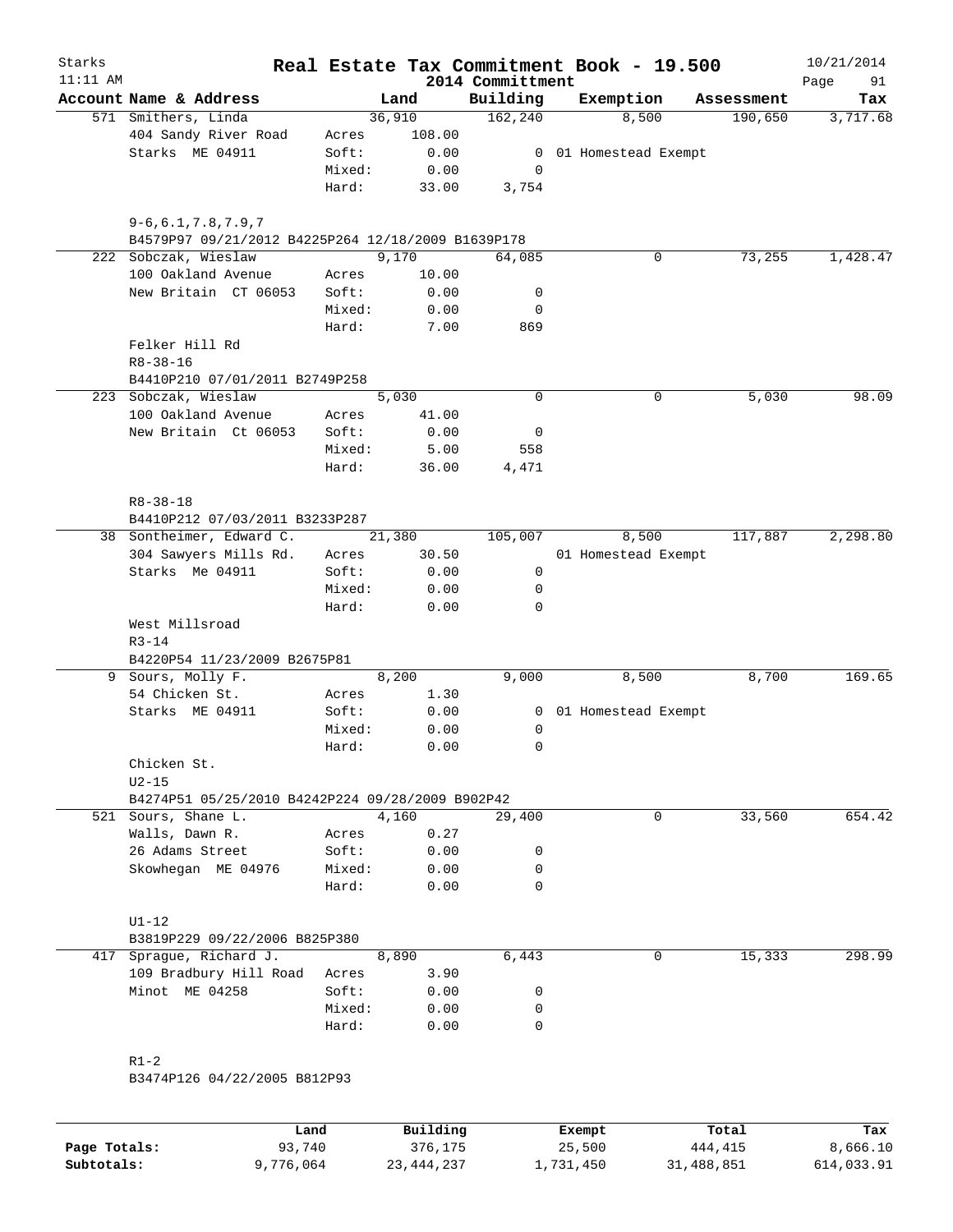| Starks     |                                     |        |        |                  | Real Estate Tax Commitment Book - 19.500 |             |            | 10/21/2014 |
|------------|-------------------------------------|--------|--------|------------------|------------------------------------------|-------------|------------|------------|
| $11:11$ AM |                                     |        |        | 2014 Committment |                                          |             |            | Page<br>92 |
|            | Account Name & Address              |        | Land   | Building         | Exemption                                |             | Assessment | Tax        |
|            | 576 Standley, Charles &             | 12,530 |        | $\mathbf 0$      |                                          | $\Omega$    | 12,530     | 244.34     |
|            | Virginia<br>23 Story Street         | Acres  | 9.50   |                  |                                          |             |            |            |
|            | Apt $1-4$                           | Soft:  | 0.00   | 0                |                                          |             |            |            |
|            | Essex MA 01929                      | Mixed: | 0.00   | $\mathbf 0$      |                                          |             |            |            |
|            |                                     | Hard:  | 0.00   | $\mathbf 0$      |                                          |             |            |            |
|            | $R5 - 32$                           |        |        |                  |                                          |             |            |            |
|            | B1033P171                           |        |        |                  |                                          |             |            |            |
|            | 137 Stanwood, Allan L.              |        | 8,850  | 70,050           | 13,600                                   |             | 65,300     | 1,273.35   |
|            | Marshall, Donna M.                  | Acres  | 2.30   |                  | 01 Homestead Exempt                      |             |            |            |
|            | PO Box 563                          | Soft:  | 0.00   | 0                | 02 Veteran                               |             |            |            |
|            | Anson ME 04911                      | Mixed: | 0.00   | $\mathbf 0$      |                                          |             |            |            |
|            |                                     | Hard:  | 0.00   | $\mathbf 0$      |                                          |             |            |            |
|            | $R8 - 43$                           |        |        |                  |                                          |             |            |            |
|            | B3641P267 03/03/2006 B788P1121      |        |        |                  |                                          |             |            |            |
|            | 579 Staph, Mike                     | 14,870 |        | 32,980           |                                          | 0           | 47,850     | 933.08     |
|            | Matta Kelly                         | Acres  | 11.57  |                  |                                          |             |            |            |
|            | 5 Plain Street                      | Soft:  | 0.00   | 0                |                                          |             |            |            |
|            | Middleboro Ma 02346                 | Mixed: | 0.00   | 0                |                                          |             |            |            |
|            |                                     | Hard:  | 0.00   | $\mathbf 0$      |                                          |             |            |            |
|            | Felker Hill Rd.                     |        |        |                  |                                          |             |            |            |
|            | $R8 - 38.17$                        |        |        |                  |                                          |             |            |            |
|            | B2752P288                           |        |        |                  |                                          |             |            |            |
|            | 581 Staples & Robert                | 19,000 |        | $\mathbf 0$      |                                          | $\mathbf 0$ | 19,000     | 370.50     |
|            | Sirois, Dana                        |        |        |                  |                                          |             |            |            |
|            | 249 Seamon Rd.                      | Acres  | 25.00  |                  |                                          |             |            |            |
|            | Farmington ME 04938                 | Soft:  | 0.00   | 0                |                                          |             |            |            |
|            |                                     | Mixed: | 0.00   | 0                |                                          |             |            |            |
|            |                                     | Hard:  | 0.00   | $\mathbf 0$      |                                          |             |            |            |
|            | $R1 - 25.1$                         |        |        |                  |                                          |             |            |            |
|            | B1692P80                            |        |        |                  |                                          |             |            |            |
|            | 582 Staples & Robert                | 14,150 |        | $\mathbf 0$      |                                          | 0           | 14,150     | 275.93     |
|            | Sirois, Dana E.                     |        |        |                  |                                          |             |            |            |
|            | 249 Seamon Rd.                      | Acres  | 12.00  |                  |                                          |             |            |            |
|            | Farmington ME 04938                 | Soft:  | 0.00   | 0                |                                          |             |            |            |
|            |                                     | Mixed: | 0.00   | 0                |                                          |             |            |            |
|            |                                     | Hard:  | 0.00   | $\mathbf 0$      |                                          |             |            |            |
|            | $R1 - 28$                           |        |        |                  |                                          |             |            |            |
|            | B1692P266                           |        |        |                  |                                          |             |            |            |
| 583        | Staples & Robert<br>Sirois, Dana E. | 34,100 |        | 0                |                                          | 0           | 34,100     | 664.95     |
|            | 249 Seamon Rd.                      | Acres  | 170.00 |                  |                                          |             |            |            |
|            | Farmington ME 04938                 | Soft:  | 30.00  | 3,850            |                                          |             |            |            |
|            |                                     | Mixed: | 60.00  | 7,924            |                                          |             |            |            |
|            |                                     | Hard:  | 70.00  | 9,244            |                                          |             |            |            |
|            | New Sharon Rd                       |        |        |                  |                                          |             |            |            |
|            | $R1 - 41$                           |        |        |                  |                                          |             |            |            |
|            | B1495P24                            |        |        |                  |                                          |             |            |            |
|            |                                     |        |        |                  |                                          |             |            |            |
|            |                                     |        |        |                  |                                          |             |            |            |

|              | Land      | Building   | Exempt    | Total      | Tax        |
|--------------|-----------|------------|-----------|------------|------------|
| Page Totals: | 103,500   | 103,030    | 13,600    | 192,930    | 3,762.15   |
| Subtotals:   | 9,879,564 | 23,547,267 | 1,745,050 | 31,681,781 | 617,796.06 |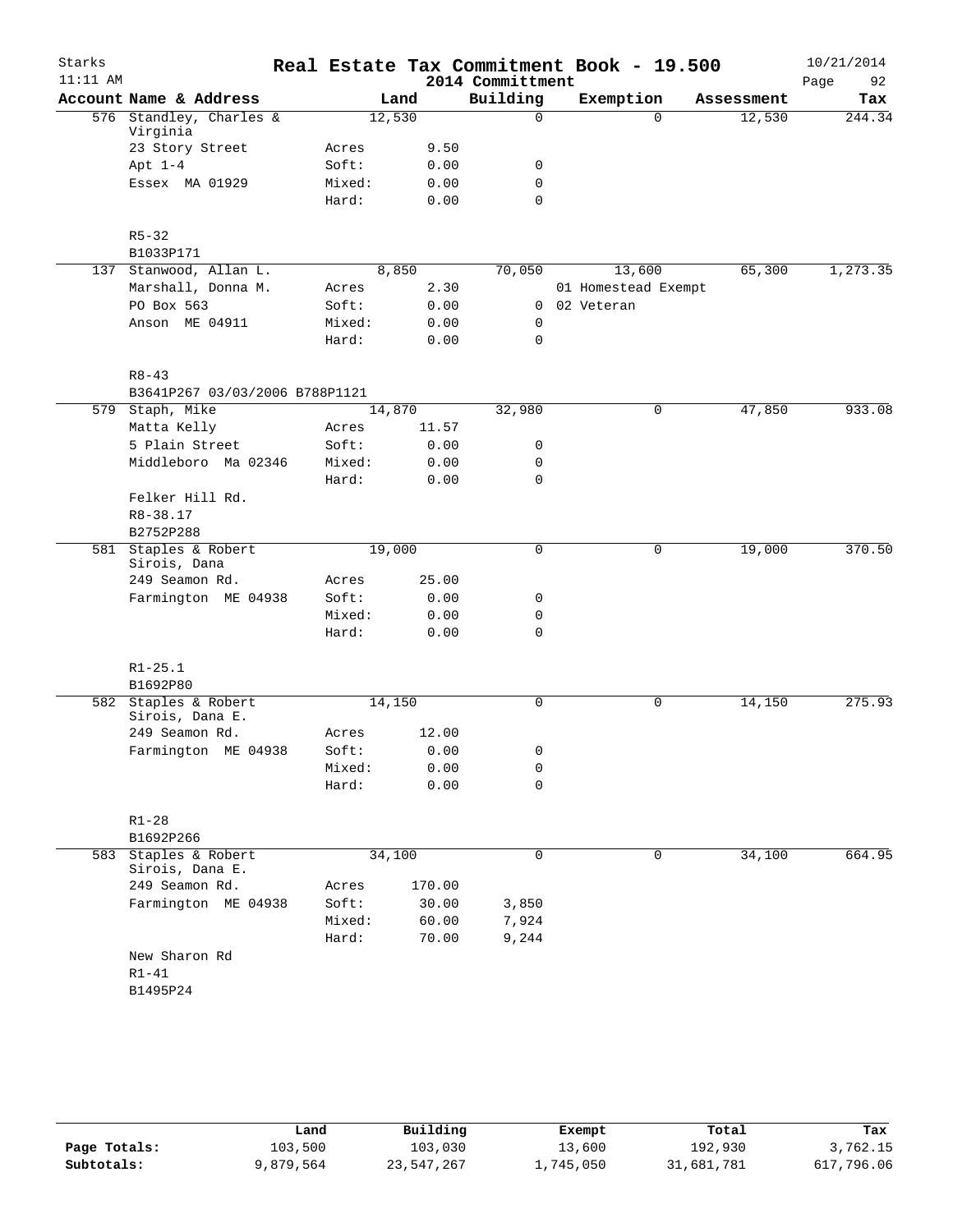| Starks<br>$11:11$ AM |                                                  |        |          | 2014 Committment | Real Estate Tax Commitment Book - 19.500 |            | 10/21/2014<br>Page<br>93 |
|----------------------|--------------------------------------------------|--------|----------|------------------|------------------------------------------|------------|--------------------------|
|                      | Account Name & Address                           | Land   |          | Building         | Exemption                                | Assessment | Tax                      |
|                      | 593 Sterry Earl R. Jr.                           | 8,130  |          | 25,920           | 8,500                                    | 25,550     | 498.23                   |
|                      | 111 Chicken Street                               | Acres  | 1.20     |                  | 01 Homestead Exempt                      |            |                          |
|                      | Starks ME 04911                                  | Soft:  | 0.00     | 0                |                                          |            |                          |
|                      |                                                  | Mixed: | 0.00     | 0                |                                          |            |                          |
|                      |                                                  | Hard:  | 0.00     | $\mathbf 0$      |                                          |            |                          |
|                      | Chicken Street<br>$R3 - 17$                      |        |          |                  |                                          |            |                          |
|                      | B3662P65 04/16/2006 B2602P316                    |        |          |                  |                                          |            |                          |
| 337                  | Sterry, Earl R.                                  | 12,940 |          | 55,968           | 0                                        | 68,908     | 1,343.71                 |
|                      | Coles, Carol R.                                  | Acres  | 8.60     |                  |                                          |            |                          |
|                      | 335 Sawyers Mills Road                           | Soft:  | 0.00     | 0                |                                          |            |                          |
|                      | Starks ME 04911                                  | Mixed: | 0.00     | 0                |                                          |            |                          |
|                      |                                                  | Hard:  | 0.00     | 0                |                                          |            |                          |
|                      | Sawyers Mills Rd<br>$R4 - 37$                    |        |          |                  |                                          |            |                          |
|                      | B4730P95 B4185P16 06/16/2009 B2791P24 11/12/2013 |        |          |                  |                                          |            |                          |
|                      | 743 Sterry, Earl R.                              | 9,430  |          | 73,410           | 8,500                                    | 74,340     | 1,449.63                 |
|                      | Coles, Carol                                     | Acres  | 3.20     |                  | 01 Homestead Exempt                      |            |                          |
|                      | 335 Sawyers Mills Road                           | Soft:  | 0.00     | 0                |                                          |            |                          |
|                      | Starks ME 04911                                  | Mixed: | 0.00     | 0                |                                          |            |                          |
|                      |                                                  | Hard:  | 0.00     | 0                |                                          |            |                          |
|                      | R4 39.2                                          |        |          |                  |                                          |            |                          |
|                      | B4348P170 11/17/2010                             |        |          |                  |                                          |            |                          |
|                      | 590 Sterry, Troy                                 | 11,120 |          | 54,464           | 8,500                                    | 57,084     | 1,113.14                 |
|                      | P.O.Box 381                                      | Acres  | 5.80     |                  |                                          |            |                          |
|                      | Farmington ME 04938                              | Soft:  | 0.00     | 0                | 01 Homestead Exempt                      |            |                          |
|                      |                                                  | Mixed: | 0.00     | 0                |                                          |            |                          |
|                      |                                                  | Hard:  | 0.00     | 0                |                                          |            |                          |
|                      | Anson Rd                                         |        |          |                  |                                          |            |                          |
|                      | $R8 - 45$                                        |        |          |                  |                                          |            |                          |
|                      | B2556P273                                        |        |          |                  |                                          |            |                          |
|                      | 770 Sterry, Troy R.                              | 10,860 |          | 73,543           | 0                                        | 84,403     | 1,645.86                 |
|                      | P.O. Box 381                                     | Acres  | 5.40     |                  |                                          |            |                          |
|                      | Farmington ME 04938                              | Soft:  | 0.00     | 0                |                                          |            |                          |
|                      |                                                  | Mixed: | 0.00     | 0                |                                          |            |                          |
|                      |                                                  | Hard:  | 0.00     | 0                |                                          |            |                          |
|                      | R8 46.2                                          |        |          |                  |                                          |            |                          |
|                      | B4745P93 12/26/2013                              |        |          |                  |                                          |            |                          |
|                      | 594 Stevens, Alan R.                             | 31,500 |          | 78,790           | 8,500                                    | 101,790    | 1,984.91                 |
|                      | Stevens Vicki R.                                 | Acres  | 71.00    |                  | 01 Homestead Exempt                      |            |                          |
|                      | 27 Remick Road                                   | Soft:  | 0.00     | 0                |                                          |            |                          |
|                      | Starks ME 04911                                  | Mixed: | 0.00     | 0                |                                          |            |                          |
|                      |                                                  | Hard:  | 0.00     | $\Omega$         |                                          |            |                          |
|                      | $R6 - 4$<br>B2228P290                            |        |          |                  |                                          |            |                          |
|                      | 691 Stevens, Charles L.                          | 12,790 |          | 25,786           | 8,500                                    | 30,076     | 586.48                   |
|                      | Stevens, Melissa S.                              | Acres  | 40.00    |                  | 01 Homestead Exempt                      |            |                          |
|                      | 56 State Park Road                               | Soft:  | 11.00    | 1,412            |                                          |            |                          |
|                      | Presque Isle ME 04769                            | Mixed: | 27.00    | 3,830            |                                          |            |                          |
|                      |                                                  | Hard:  | 0.00     | $\mathbf 0$      |                                          |            |                          |
|                      | $R6 - 22.2$                                      |        |          |                  |                                          |            |                          |
|                      | B3577P328 10/07/2005                             |        |          |                  |                                          |            |                          |
|                      |                                                  |        |          |                  |                                          |            |                          |
|                      |                                                  | Land   | Building |                  | Exempt                                   | Total      | Tax                      |

|              | Land      | Building   | Exempt    | Total      | Tax        |
|--------------|-----------|------------|-----------|------------|------------|
| Page Totals: | 96,770    | 387,881    | 42,500    | 442,151    | 8,621.96   |
| Subtotals:   | 9,976,334 | 23,935,148 | 1,787,550 | 32,123,932 | 626,418.02 |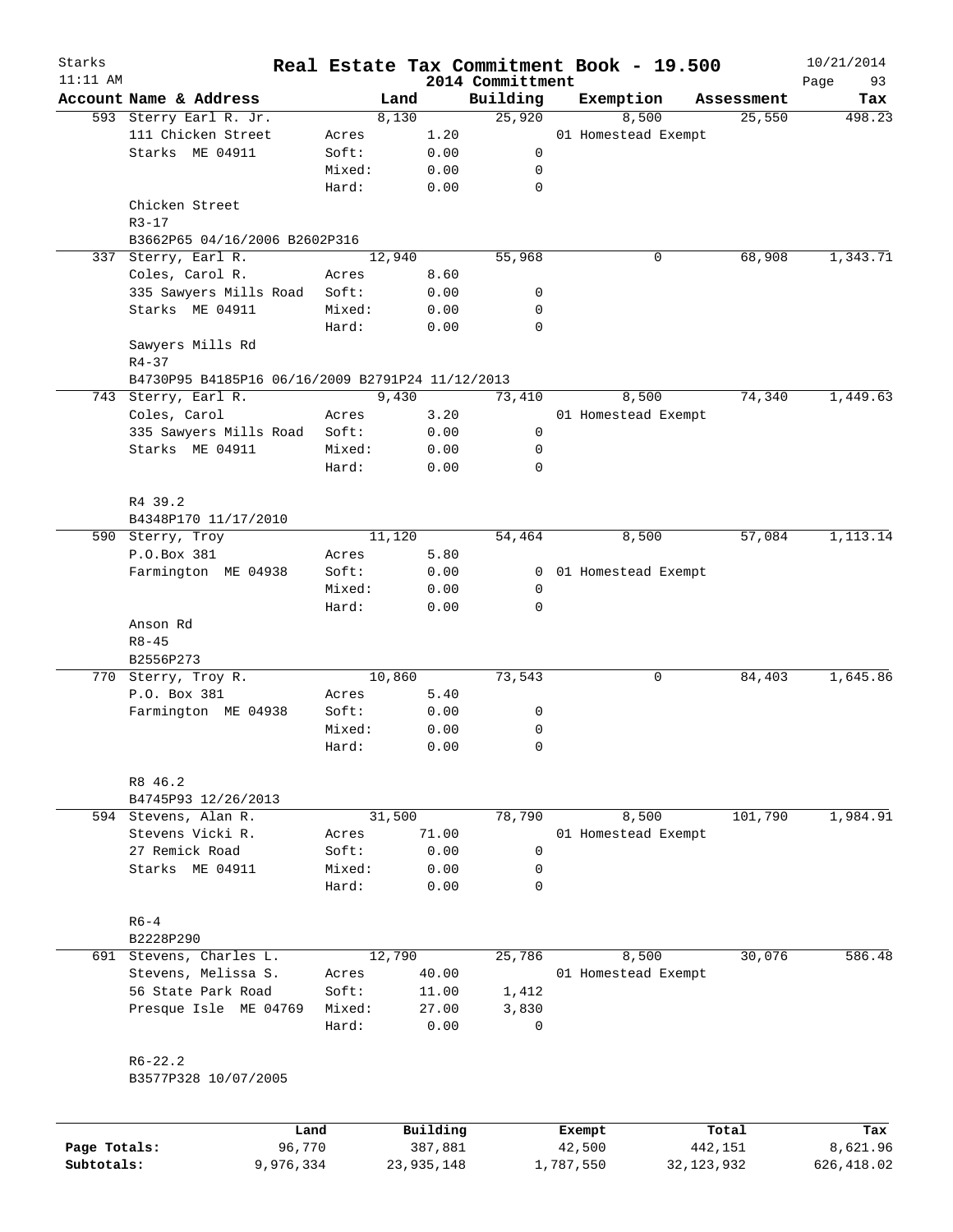| Starks<br>$11:11$ AM |                                |        |            | 2014 Committment | Real Estate Tax Commitment Book - 19.500 |              | 10/21/2014        |
|----------------------|--------------------------------|--------|------------|------------------|------------------------------------------|--------------|-------------------|
|                      | Account Name & Address         |        | Land       | Building         | Exemption                                | Assessment   | 94<br>Page<br>Tax |
|                      | 366 Stevens, Vicki and Alan    |        | 19,000     | 0                | $\Omega$                                 | 19,000       | 370.50            |
|                      | 27 Remick Road                 | Acres  | 25.00      |                  |                                          |              |                   |
|                      | Starks ME 04911                | Soft:  | 0.00       | 0                |                                          |              |                   |
|                      |                                | Mixed: | 0.00       | 0                |                                          |              |                   |
|                      |                                | Hard:  | 0.00       | $\mathbf 0$      |                                          |              |                   |
|                      | Locke Hill Rd                  |        |            |                  |                                          |              |                   |
|                      | $R2 - 56$                      |        |            |                  |                                          |              |                   |
|                      |                                |        |            |                  |                                          |              |                   |
|                      | B4592P295 10/26/2012 B2668P1   |        |            | $\mathbf 0$      |                                          |              |                   |
|                      | 11 Stewart, Gary M.            |        | 12,920     |                  | 0                                        | 12,920       | 251.94            |
|                      | 66 Park Street                 | Acres  | 10.10      |                  |                                          |              |                   |
|                      | Madison ME 04950               | Soft:  | 0.00       | 0                |                                          |              |                   |
|                      |                                | Mixed: | 0.00       | 0                |                                          |              |                   |
|                      |                                | Hard:  | 0.00       | $\mathbf 0$      |                                          |              |                   |
|                      | Mayhew Road                    |        |            |                  |                                          |              |                   |
|                      | $R6 - 2.3$                     |        |            |                  |                                          |              |                   |
|                      | B4761P27 02/28/2014 B2150P149  |        |            |                  |                                          |              |                   |
|                      | 64 Stoney Fields, LLC          |        | 17,750     | $\mathbf 0$      | 0                                        | 17,750       | 346.13            |
|                      | PO Box 373                     | Acres  | 20.00      |                  |                                          |              |                   |
|                      | East Wilton ME 04234           | Soft:  | 0.00       | 0                |                                          |              |                   |
|                      |                                | Mixed: | 0.00       | 0                |                                          |              |                   |
|                      |                                | Hard:  | 0.00       | $\mathbf 0$      |                                          |              |                   |
|                      | West Mills Rd.                 |        |            |                  |                                          |              |                   |
|                      | $R3 - 11$                      |        |            |                  |                                          |              |                   |
|                      | B4270P57 05/12/2010 B2410P122  |        |            |                  |                                          |              |                   |
|                      | 415 Strople, Charles H.        |        | 18,500     | 46,920           | 0                                        | 65,420       | 1,275.69          |
|                      |                                |        |            |                  |                                          |              |                   |
|                      | Strople, Ingrid E.             | Acres  | 19.00      |                  |                                          |              |                   |
|                      | 8 Phillips Avenue              | Soft:  | 0.00       | 0                |                                          |              |                   |
|                      | Rockport MA 01966-1122 Mixed:  |        | 0.00       | 0                |                                          |              |                   |
|                      |                                | Hard:  | 0.00       | $\mathbf 0$      |                                          |              |                   |
|                      | Brann Mills Rd                 |        |            |                  |                                          |              |                   |
|                      | $R1 - 32$                      |        |            |                  |                                          |              |                   |
|                      | B3709P301 07/12/2006 B1629P298 |        |            |                  |                                          |              |                   |
|                      | 596 Sullo, David A             |        | 33,380     | 10,560           | 0                                        | 43,940       | 856.83            |
|                      | 70 Kendrick Rd.                | Acres  | 78.50      |                  |                                          |              |                   |
|                      | Wakefield MA 01880             | Soft:  | 0.00       | 0                |                                          |              |                   |
|                      |                                | Mixed: | 0.00       | 0                |                                          |              |                   |
|                      |                                | Hard:  | 0.00       | 0                |                                          |              |                   |
|                      | Rt. 134 New Sharon Rd.         |        |            |                  |                                          |              |                   |
|                      | $R8 - 15$                      |        |            |                  |                                          |              |                   |
|                      | B2541P215                      |        |            |                  |                                          |              |                   |
| 597                  | Sullo, David A.                |        | 8,780      | 27,240           | 0                                        | 36,020       | 702.39            |
|                      | 70 Kendrick Rd                 | Acres  | 2.20       |                  |                                          |              |                   |
|                      | Wakefield MA 01880             | Soft:  | 0.00       | 0                |                                          |              |                   |
|                      |                                | Mixed: | 0.00       | 0                |                                          |              |                   |
|                      |                                |        |            | 0                |                                          |              |                   |
|                      |                                | Hard:  | 0.00       |                  |                                          |              |                   |
|                      |                                |        |            |                  |                                          |              |                   |
|                      | $R8 - 13$                      |        |            |                  |                                          |              |                   |
|                      | B1119P54                       |        |            |                  |                                          |              |                   |
| 598                  | Sullo, Ruth                    |        | 5,860      | 0                | 0                                        | 5,860        | 114.27            |
|                      | % David Sullo                  | Acres  | 0.70       |                  |                                          |              |                   |
|                      | 70 Kendrick Rd.                | Soft:  | 0.00       | 0                |                                          |              |                   |
|                      | Wakefield MA 01880             | Mixed: | 0.00       | 0                |                                          |              |                   |
|                      |                                | Hard:  | 0.00       | 0                |                                          |              |                   |
|                      |                                |        |            |                  |                                          |              |                   |
|                      | $R8 - 14$                      |        |            |                  |                                          |              |                   |
|                      | B809P376                       |        |            |                  |                                          |              |                   |
|                      |                                |        |            |                  |                                          |              |                   |
|                      |                                |        |            |                  |                                          |              |                   |
|                      | Land                           |        | Building   |                  | Exempt                                   | Total        | Tax               |
| Page Totals:         | 116,190                        |        | 84,720     |                  | 0                                        | 200,910      | 3,917.75          |
| Subtotals:           | 10,092,524                     |        | 24,019,868 |                  | 1,787,550                                | 32, 324, 842 | 630, 335.77       |
|                      |                                |        |            |                  |                                          |              |                   |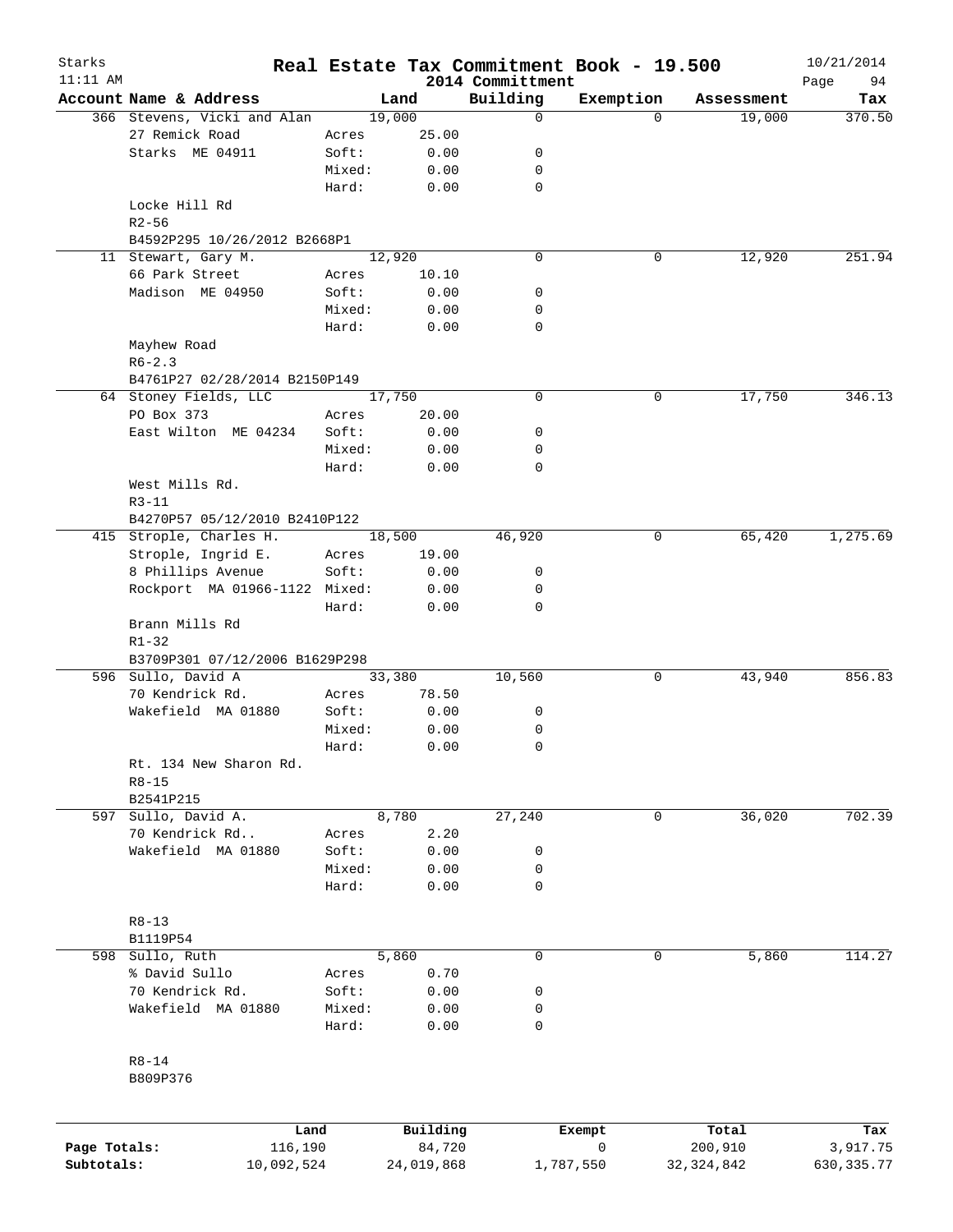| Starks<br>$11:11$ AM |                                                                            |                 |              |                              | Real Estate Tax Commitment Book - 19.500 |            | 10/21/2014        |
|----------------------|----------------------------------------------------------------------------|-----------------|--------------|------------------------------|------------------------------------------|------------|-------------------|
|                      | Account Name & Address                                                     | Land            |              | 2014 Committment<br>Building | Exemption                                | Assessment | 95<br>Page<br>Tax |
|                      | 574 Sweetser, Jeff A.                                                      | 10,020          |              | 24,960                       | 8,500                                    | 26,480     | 516.36            |
|                      | Sweetser, Karen                                                            | Acres           | 4.10         |                              | 01 Homestead Exempt                      |            |                   |
|                      | 307 Chicken Street                                                         | Soft:           | 0.00         | 0                            |                                          |            |                   |
|                      | Starks Me 04911                                                            | Mixed:          | 0.00         | 0                            |                                          |            |                   |
|                      |                                                                            | Hard:           | 0.00         | $\mathbf 0$                  |                                          |            |                   |
|                      | $R4 - 3$                                                                   |                 |              |                              |                                          |            |                   |
|                      | B4654P278 05/03/2013 B4171P195 07/30/2009 B3751P89<br>10/02/2006 B1139P150 |                 |              |                              |                                          |            |                   |
|                      | 722 Swisher, John R.                                                       | 9,600           |              | 0                            | 0                                        | 9,600      | 187.20            |
|                      | 454 Mile Hill Road                                                         | Acres           | 5.00         |                              |                                          |            |                   |
|                      | New Sharon ME 04955                                                        | Soft:           | 0.00         | 0                            |                                          |            |                   |
|                      |                                                                            | Mixed:          | 0.00         | 0                            |                                          |            |                   |
|                      |                                                                            | Hard:           | 0.00         | 0                            |                                          |            |                   |
|                      | $R3 - 38.1$                                                                |                 |              |                              |                                          |            |                   |
|                      | B3920P247 10/15/2007                                                       |                 |              |                              |                                          |            |                   |
|                      | 601 Talbot, Rosemarie                                                      | 23,750          |              | 26,240                       | 8,500                                    | 41,490     | 809.06            |
|                      | P.O. Box 125                                                               | Acres           | 40.00        |                              |                                          |            |                   |
|                      | Anson Me 04911                                                             | Soft:           | 0.00         |                              | 0 01 Homestead Exempt                    |            |                   |
|                      |                                                                            | Mixed:          | 0.00         | 0                            |                                          |            |                   |
|                      |                                                                            | Hard:           | 0.00         | 0                            |                                          |            |                   |
|                      | $R7 - 14$                                                                  |                 |              |                              |                                          |            |                   |
|                      | B1440P78                                                                   |                 |              |                              |                                          |            |                   |
|                      | 600 Talbot, Rosemarie                                                      | 10,900          |              | 0                            | 0                                        | 10,900     | 212.55            |
|                      | P.O. Box 125                                                               | Acres           | 7.00         |                              |                                          |            |                   |
|                      | Anson Me 04911                                                             | Soft:           | 0.00         | 0                            |                                          |            |                   |
|                      |                                                                            | Mixed:<br>Hard: | 0.00<br>0.00 | 0<br>0                       |                                          |            |                   |
|                      |                                                                            |                 |              |                              |                                          |            |                   |
|                      | $R7 - 14.1$<br>B1688P1                                                     |                 |              |                              |                                          |            |                   |
|                      | 602 Tanner, Richard A. &                                                   | 12,360          |              | 0                            | 0                                        | 12,360     | 241.02            |
|                      | Alice B.                                                                   |                 |              |                              |                                          |            |                   |
|                      | 97 Waites Corner Rd.                                                       | Acres           | 9.25         |                              |                                          |            |                   |
|                      | West Kingston RI 02892 Soft:                                               |                 | 0.00         | 0                            |                                          |            |                   |
|                      |                                                                            | Mixed:          | 0.00         | 0                            |                                          |            |                   |
|                      |                                                                            | Hard:           | 0.00         | 0                            |                                          |            |                   |
|                      | Mayhew Road                                                                |                 |              |                              |                                          |            |                   |
|                      | $R5 - 6.1$                                                                 |                 |              |                              |                                          |            |                   |
|                      | B1494P94                                                                   |                 |              |                              |                                          |            |                   |
|                      | 603 Taylor, Brandon                                                        | 25,000          |              | 76,630                       | 8,500                                    | 93,130     | 1,816.04          |
|                      | 1234 New Sharon Road                                                       | Acres           | 45.00        |                              |                                          |            |                   |
|                      | Starks ME 04911                                                            | Soft:           | 0.00         | 0                            | 01 Homestead Exempt                      |            |                   |
|                      |                                                                            | Mixed:          | 0.00         | 0                            |                                          |            |                   |
|                      |                                                                            | Hard:           | 0.00         | 0                            |                                          |            |                   |
|                      | Route 134                                                                  |                 |              |                              |                                          |            |                   |
|                      | $R2 - 38.1B$                                                               |                 |              |                              |                                          |            |                   |
|                      | B2086P176                                                                  |                 |              |                              |                                          |            |                   |
|                      | 604 Taylor, Darlene A.                                                     | 10,600          |              | 73,200                       | 8,500                                    | 75,300     | 1,468.35          |
|                      | 1226 New Sharon Road                                                       | Acres           | 5.00         |                              |                                          |            |                   |
|                      | Starks ME 04911                                                            | Soft:           | 0.00         | 0                            | 01 Homestead Exempt                      |            |                   |
|                      |                                                                            | Mixed:          | 0.00         | 0                            |                                          |            |                   |
|                      |                                                                            | Hard:           | 0.00         | 0                            |                                          |            |                   |
|                      | Route 134                                                                  |                 |              |                              |                                          |            |                   |
|                      | $R2 - 38.1A$                                                               |                 |              |                              |                                          |            |                   |
|                      | B2086P175                                                                  |                 |              |                              |                                          |            |                   |
|                      | Land                                                                       |                 | Building     |                              | Exempt                                   | Total      | Tax               |
| Page Totals:         | 102,230                                                                    |                 | 201,030      |                              | 34,000                                   | 269,260    | 5,250.58          |
| Subtotals:           | 10, 194, 754                                                               |                 | 24, 220, 898 |                              | 1,821,550                                | 32,594,102 | 635,586.35        |
|                      |                                                                            |                 |              |                              |                                          |            |                   |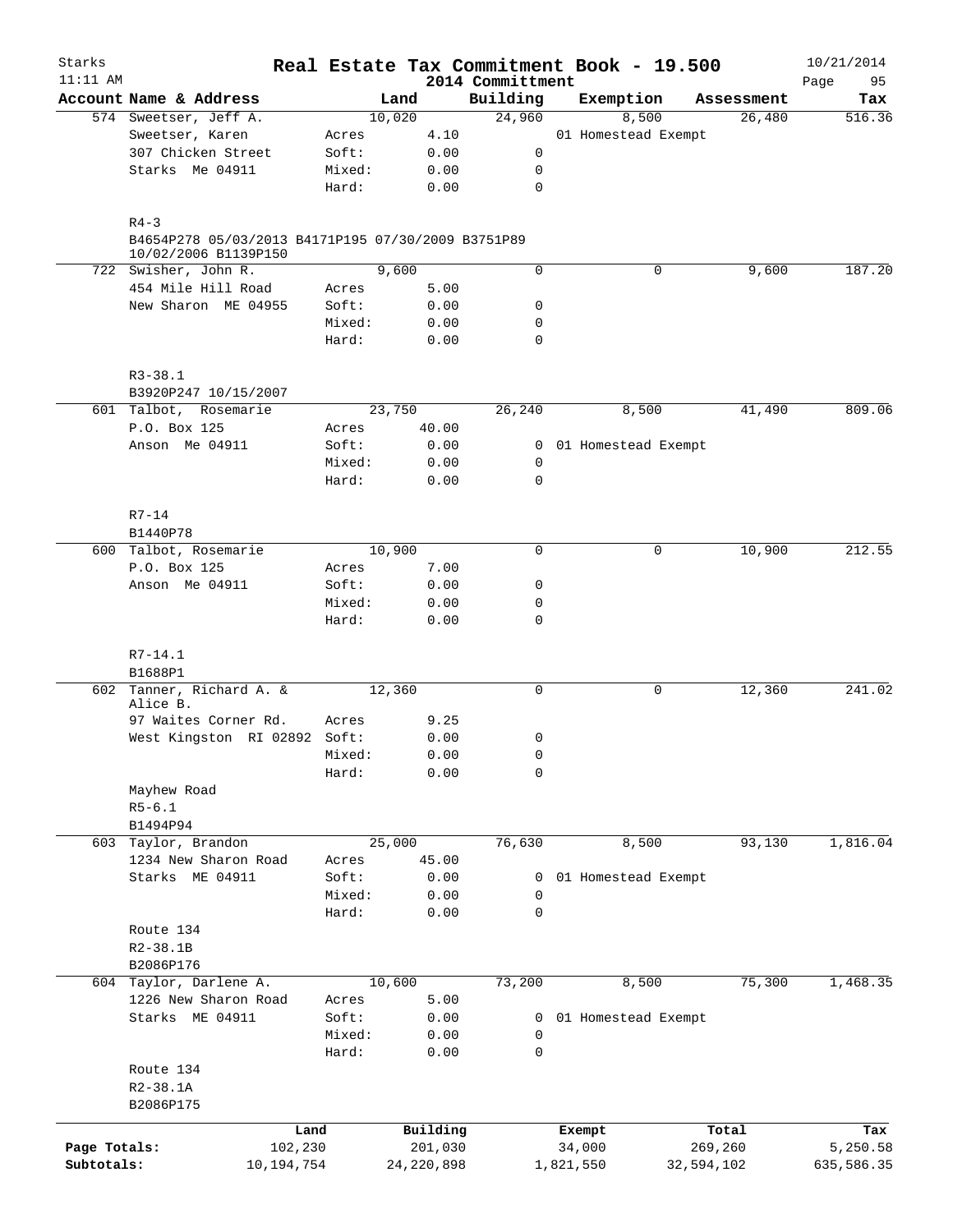| $11:11$ AM |                        |        |        | 2014 Committment | Real Estate Tax Commitment Book - 19.500 |            | 10/21/2014<br>96<br>Page |
|------------|------------------------|--------|--------|------------------|------------------------------------------|------------|--------------------------|
|            | Account Name & Address |        | Land   | Building         | Exemption                                | Assessment | Tax                      |
|            | 606 Taylor, Darlene A. |        | 14,800 | $\mathbf 0$      | $\Omega$                                 | 14,800     | 288.60                   |
|            | 1226 New Sharon Road   | Acres  | 13.00  |                  |                                          |            |                          |
|            | Starks ME 04911        | Soft:  | 0.00   | 0                |                                          |            |                          |
|            |                        | Mixed: | 0.00   | 0                |                                          |            |                          |
|            |                        | Hard:  | 0.00   | $\mathbf 0$      |                                          |            |                          |
|            | $R8 - 21.1$            |        |        |                  |                                          |            |                          |
|            | B3706P73 06/20/2006    |        |        |                  |                                          |            |                          |
|            | 605 Taylor, David E.   |        | 11,800 | 58,382           | 8,500                                    | 61,682     | 1,202.80                 |
|            | 274 Sawyers Mills Road | Acres  | 6.85   |                  | 01 Homestead Exempt                      |            |                          |
|            | Starks ME 04911        | Soft:  | 0.00   | 0                |                                          |            |                          |
|            |                        | Mixed: | 0.00   | 0                |                                          |            |                          |
|            |                        | Hard:  | 0.00   | $\mathbf 0$      |                                          |            |                          |
|            | $R3 - 14.3$            |        |        |                  |                                          |            |                          |
|            | B3760P204 10/16/2006   |        |        |                  |                                          |            |                          |
|            | 740 Taylor, Gary A.    |        | 9,300  | 0                | 0                                        | 9,300      | 181.35                   |
|            | 134 Main Street        | Acres  | 3.00   |                  |                                          |            |                          |
|            | Anson ME 04911         | Soft:  | 0.00   | 0                |                                          |            |                          |
|            |                        | Mixed: | 0.00   | 0                |                                          |            |                          |
|            |                        | Hard:  | 0.00   | $\mathbf 0$      |                                          |            |                          |
|            | R8 21.3                |        |        |                  |                                          |            |                          |
|            | B4378P68 03/18/2011    |        |        |                  |                                          |            |                          |
|            | 608 Taylor, Justine D  |        | 17,250 | $\mathbf 0$      | 0                                        | 17,250     | 336.38                   |
|            | 31 Poor Farm Road      | Acres  | 18.00  |                  |                                          |            |                          |
|            | Starks ME 04911        | Soft:  | 0.00   | 0                |                                          |            |                          |
|            |                        | Mixed: | 0.00   | 0                |                                          |            |                          |
|            |                        | Hard:  | 0.00   | $\mathbf 0$      |                                          |            |                          |
|            | $R2 - 31$              |        |        |                  |                                          |            |                          |
| 609        | Taylor, Justine D      |        | 22,000 | 0                | 0                                        | 22,000     | 429.00                   |
|            | 31 Poor Farm Road      | Acres  | 37.00  |                  |                                          |            |                          |
|            | Starks ME 04911        | Soft:  | 0.00   | 0                |                                          |            |                          |
|            |                        | Mixed: | 0.00   | 0                |                                          |            |                          |
|            |                        | Hard:  | 0.00   | 0                |                                          |            |                          |
|            | River Road             |        |        |                  |                                          |            |                          |
|            | $R8 - 21$              |        |        |                  |                                          |            |                          |
|            | B2076P3                |        |        |                  |                                          |            |                          |
| 607        | Taylor, Justine D      |        | 75,250 | 28,320           | 13,600                                   | 89,970     | 1,754.42                 |
|            | 31 Poor Farm Road      | Acres  | 246.00 |                  | 02 Veteran                               |            |                          |
|            | Starks ME 04911        | Soft:  | 0.00   | 0                | 01 Homestead Exempt                      |            |                          |
|            |                        | Mixed: | 0.00   | 0                |                                          |            |                          |
|            |                        | Hard:  | 0.00   | 0                |                                          |            |                          |
|            | $R2 - 38$              |        |        |                  |                                          |            |                          |
| 610        | Taylor, Justine D.     |        | 26,750 | 0                | 0                                        | 26,750     | 521.63                   |
|            | 31 Poor Farm Road      | Acres  | 56.00  |                  |                                          |            |                          |
|            | Starks ME 04911        | Soft:  | 0.00   | 0                |                                          |            |                          |
|            |                        | Mixed: | 0.00   | 0                |                                          |            |                          |
|            |                        | Hard:  | 0.00   | 0                |                                          |            |                          |
|            | $R8 - 21.2$            |        |        |                  |                                          |            |                          |
|            | B3264P86               |        |        |                  |                                          |            |                          |

|              | Land       | Building   | Exempt    | Total      | Tax        |
|--------------|------------|------------|-----------|------------|------------|
| Page Totals: | 177,150    | 86,702     | 22,100    | 241,752    | 4,714.18   |
| Subtotals:   | 10,371,904 | 24,307,600 | 1,843,650 | 32,835,854 | 640,300.53 |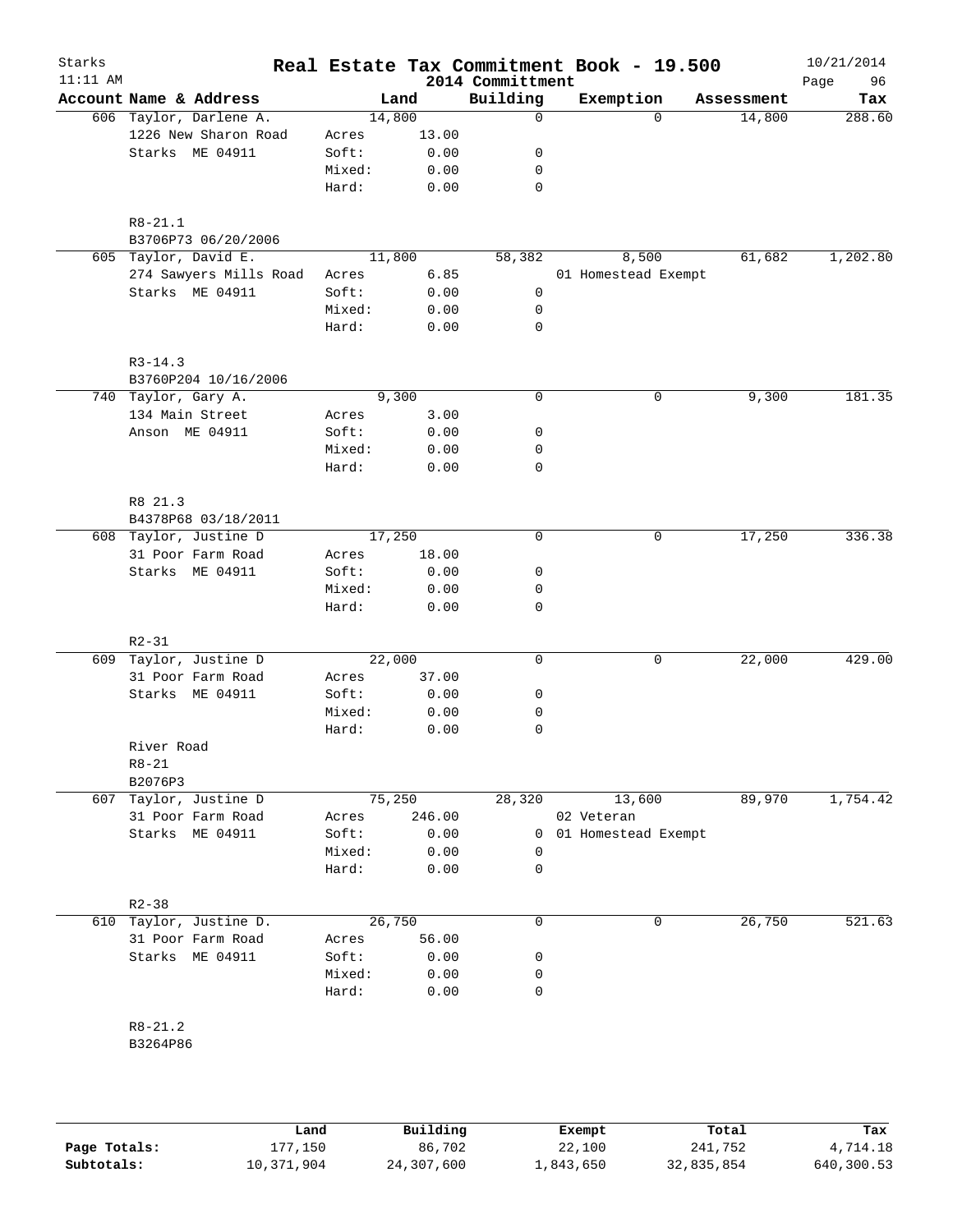| Starks     |                                                                            |        |       |                  | Real Estate Tax Commitment Book - 19.500 |             |            | 10/21/2014 |
|------------|----------------------------------------------------------------------------|--------|-------|------------------|------------------------------------------|-------------|------------|------------|
| $11:11$ AM |                                                                            |        |       | 2014 Committment |                                          |             |            | 97<br>Page |
|            | Account Name & Address                                                     |        | Land  | Building         | Exemption                                |             | Assessment | Tax        |
|            | 611 Taylor, Linnie                                                         | 14,500 |       | 36,780           |                                          | $\Omega$    | 51,280     | 999.96     |
|            | 1101 New Sharon Road                                                       | Acres  | 11.00 |                  |                                          |             |            |            |
|            | Starks ME 04911                                                            | Soft:  | 0.00  | 0                |                                          |             |            |            |
|            |                                                                            | Mixed: | 0.00  | 0                |                                          |             |            |            |
|            |                                                                            | Hard:  | 0.00  | $\mathbf 0$      |                                          |             |            |            |
|            | $R1 - 40$                                                                  |        |       |                  |                                          |             |            |            |
|            | B3736P55 08/03/0200 B1119P195                                              |        |       |                  |                                          |             |            |            |
|            | 612 Tedeschi, Albert M.                                                    | 21,000 |       | 0                |                                          | $\mathbf 0$ | 21,000     | 409.50     |
|            | Tedeschi Elizabeth A.                                                      | Acres  | 33.00 |                  |                                          |             |            |            |
|            | 55 Church St.                                                              | Soft:  | 0.00  | 0                |                                          |             |            |            |
|            | Cranston, RI 02920                                                         | Mixed: | 0.00  | 0                |                                          |             |            |            |
|            |                                                                            | Hard:  | 0.00  | $\mathbf 0$      |                                          |             |            |            |
|            | $R7 - 19.1$                                                                |        |       |                  |                                          |             |            |            |
|            | B995P350                                                                   |        |       |                  |                                          |             |            |            |
|            | 615 Thayer, Erika L.                                                       | 13,850 |       | 40,200           | 8,500                                    |             | 45,550     | 888.23     |
|            | 2056 Industry Road                                                         | Acres  | 10.00 |                  |                                          |             |            |            |
|            | Starks ME 04911                                                            | Soft:  | 0.00  | $\overline{0}$   | 01 Homestead Exempt                      |             |            |            |
|            |                                                                            | Mixed: | 0.00  | 0                |                                          |             |            |            |
|            |                                                                            | Hard:  | 0.00  | 0                |                                          |             |            |            |
|            | Farmington Rd                                                              |        |       |                  |                                          |             |            |            |
|            | $R2 - 24.1$                                                                |        |       |                  |                                          |             |            |            |
|            | B4699P267 08/19/2013 B3708P323 07/07/2006 B3093P92<br>11/11/2008 B2578P352 |        |       |                  |                                          |             |            |            |
|            | 613 Thayer, James & Elaine                                                 | 13,850 |       | 44,760           |                                          | 0           | 58,610     | 1,142.90   |
|            | 2072 Industry Road                                                         | Acres  | 10.00 |                  |                                          |             |            |            |
|            | Starks ME 04911                                                            | Soft:  | 0.00  | 0                |                                          |             |            |            |
|            |                                                                            | Mixed: | 0.00  | 0                |                                          |             |            |            |
|            |                                                                            | Hard:  | 0.00  | $\mathbf 0$      |                                          |             |            |            |
|            | $R2 - 24.2$                                                                |        |       |                  |                                          |             |            |            |
|            | B1589P150                                                                  |        |       |                  |                                          |             |            |            |
|            | 614 Thayer, James W. &<br>Elaine A.                                        | 12,850 |       | 31,320           | 8,500                                    |             | 35,670     | 695.57     |
|            | 2072 Industry Rd                                                           | Acres  | 10.00 |                  | 01 Homestead Exempt                      |             |            |            |
|            | Starks ME 04911                                                            | Soft:  | 0.00  | 0                |                                          |             |            |            |
|            |                                                                            | Mixed: | 0.00  | 0                |                                          |             |            |            |
|            |                                                                            | Hard:  | 0.00  | 0                |                                          |             |            |            |
|            | Industry Road                                                              |        |       |                  |                                          |             |            |            |
|            | $R2 - 24.3$                                                                |        |       |                  |                                          |             |            |            |
|            | B4398P132 05/31/2011 B1867P122                                             |        |       |                  |                                          |             |            |            |
|            | 616 The 184 Shawmut Ave.<br>Realty Trust                                   | 9,990  |       | 0                |                                          | 0           | 9,990      | 194.81     |
|            | 34 Burning Bush Road                                                       | Acres  | 5.60  |                  |                                          |             |            |            |
|            | Mashpee MA 02649                                                           | Soft:  | 0.00  | 0                |                                          |             |            |            |
|            |                                                                            | Mixed: | 0.00  | 0                |                                          |             |            |            |
|            |                                                                            | Hard:  | 0.00  | $\mathbf 0$      |                                          |             |            |            |
|            |                                                                            |        |       |                  |                                          |             |            |            |
|            | $R8 - 25$                                                                  |        |       |                  |                                          |             |            |            |
|            | B2902P206                                                                  |        |       |                  |                                          |             |            |            |

|              | Land       | Building   | Exempt    | Total      | Tax        |
|--------------|------------|------------|-----------|------------|------------|
| Page Totals: | 86,040     | 153,060    | 17,000    | 222,100    | 4,330.97   |
| Subtotals:   | 10,457,944 | 24,460,660 | ⊥,860,650 | 33,057,954 | 644,631.50 |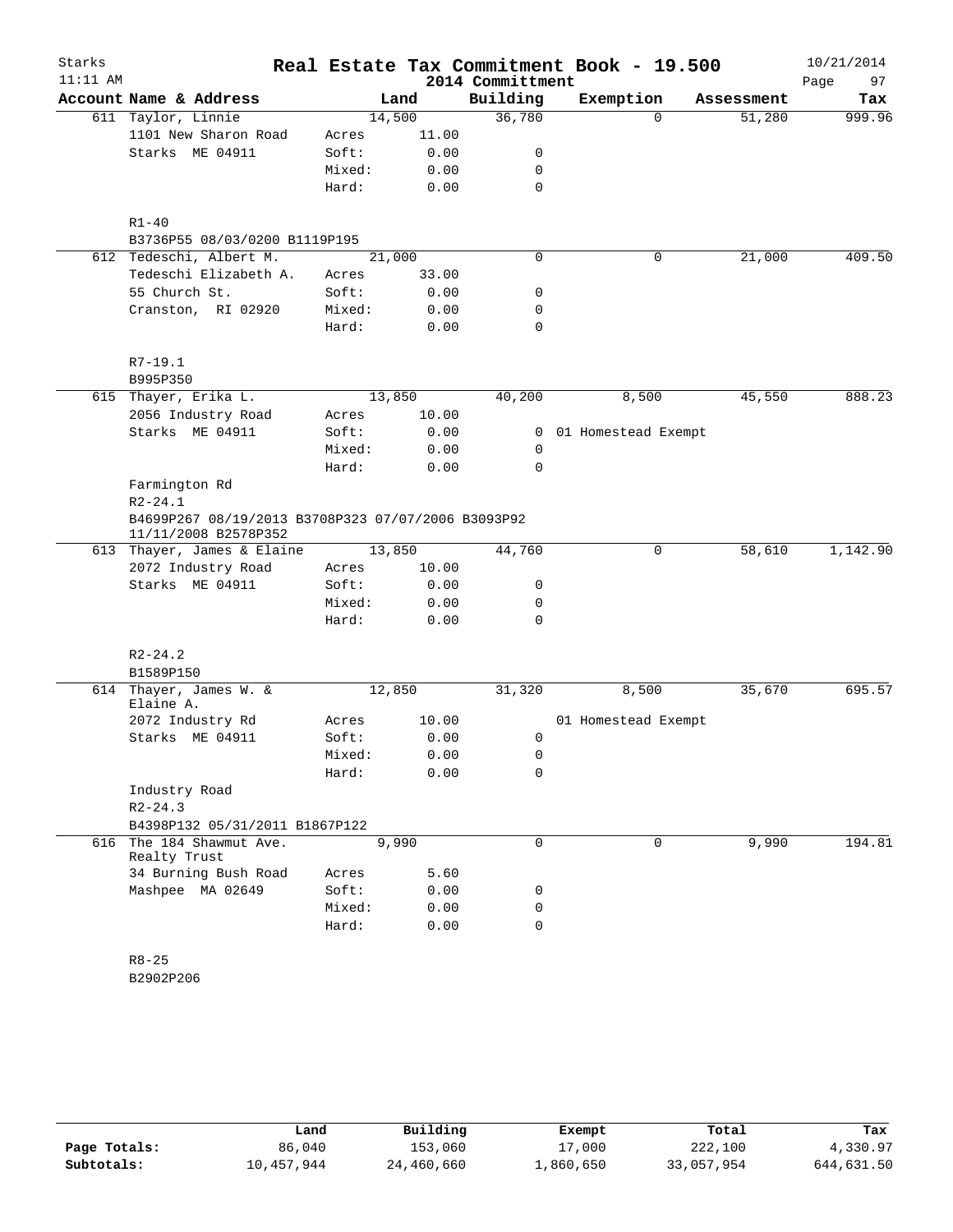| Starks<br>$11:11$ AM |                                                     |                 |            |              | 2014 Committment | Real Estate Tax Commitment Book - 19.500 |            | 10/21/2014<br>Page<br>98 |
|----------------------|-----------------------------------------------------|-----------------|------------|--------------|------------------|------------------------------------------|------------|--------------------------|
|                      | Account Name & Address                              |                 | Land       |              | Building         | Exemption                                | Assessment | Tax                      |
|                      | 617 Theberge, Andre &                               |                 | 8,980      |              | 133,560          | 8,500                                    | 134,040    | 2,613.78                 |
|                      | Patricia                                            |                 |            |              |                  |                                          |            |                          |
|                      | 113 Dill Road                                       | Acres           |            | 2.50         |                  |                                          |            |                          |
|                      | Starks ME 04911                                     | Soft:           |            | 0.00         |                  | 0 01 Homestead Exempt                    |            |                          |
|                      |                                                     | Mixed:          |            | 0.00         | 0                |                                          |            |                          |
|                      |                                                     | Hard:           |            | 0.00         | $\mathbf 0$      |                                          |            |                          |
|                      | $R6 - 23.2$                                         |                 |            |              |                  |                                          |            |                          |
|                      | B1610P272                                           |                 |            |              |                  |                                          |            |                          |
|                      | 618 Therrien, John Michael                          |                 | 15,280     |              | 12,480           | 0                                        | 27,760     | 541.32                   |
|                      | 409 Sandy River Road                                | Acres           | 12.20      |              |                  |                                          |            |                          |
|                      | Starks ME 04911                                     | Soft:           |            | 0.00         | 0                |                                          |            |                          |
|                      |                                                     | Mixed:          |            | 0.00         | 0                |                                          |            |                          |
|                      |                                                     | Hard:           |            | 0.00         | 0                |                                          |            |                          |
|                      | River Road                                          |                 |            |              |                  |                                          |            |                          |
|                      | $R9 - 7.7$                                          |                 |            |              |                  |                                          |            |                          |
|                      | B2719P245                                           |                 |            |              |                  |                                          |            |                          |
|                      | 734 Thomas, Jason                                   |                 | 11,770     |              | 132,792          | 8,500                                    | 136,062    | 2,653.21                 |
|                      | 22 Heald Street                                     | Acres           |            | 6.80         |                  | 01 Homestead Exempt                      |            |                          |
|                      | Madison ME 04950                                    | Soft:           |            | 0.00         | 0                |                                          |            |                          |
|                      |                                                     | Mixed:          |            | 0.00         | 0                |                                          |            |                          |
|                      |                                                     | Hard:           |            | 0.00         | $\Omega$         |                                          |            |                          |
|                      | $R12 - 2.1$                                         |                 |            |              |                  |                                          |            |                          |
|                      | B4621P318 07/27/2011 B4513P167 04/10/2012 B4426P223 |                 |            |              |                  |                                          |            |                          |
|                      | 07/27/2011 B4220P50 12/02/2009                      |                 |            |              |                  |                                          |            |                          |
|                      | 702 Thompson, Peter F.                              |                 | 10,600     |              | 40,080           | 0                                        | 50,680     | 988.26                   |
|                      | P.O. Box 258                                        | Acres           |            | 5.00         |                  |                                          |            |                          |
|                      | Kingfield ME 04947                                  | Soft:           |            | 0.00         | 0                |                                          |            |                          |
|                      |                                                     | Mixed:          |            | 0.00         | 0                |                                          |            |                          |
|                      |                                                     | Hard:           |            | 0.00         | $\mathbf 0$      |                                          |            |                          |
|                      | Saywer Mills Rd.                                    |                 |            |              |                  |                                          |            |                          |
|                      | $R7 - 8.1$                                          |                 |            |              |                  |                                          |            |                          |
|                      | B4425P326 08/01/2011 B3765P311 10/31/2006           |                 |            |              |                  |                                          |            |                          |
|                      | 620 Thornton, David J.                              |                 | 3,990      |              | 0                | 0                                        | 3,990      | 77.81                    |
|                      | Thornton, Catherine S.                              | Acres           | 30.00      |              |                  |                                          |            |                          |
|                      | 6342 Oak Square E                                   | Soft:           |            | 5.00         | 642              |                                          |            |                          |
|                      | Lakeland Fl 33813                                   | Mixed:          | 0.00       |              | $\mathbf 0$      |                                          |            |                          |
|                      |                                                     | Hard:           | 25.00      |              | 3,302            |                                          |            |                          |
|                      | Pease Rd                                            |                 |            |              |                  |                                          |            |                          |
|                      | $R12 - 11.3$                                        |                 |            |              |                  |                                          |            |                          |
|                      | B2597P217                                           |                 |            |              |                  |                                          |            |                          |
|                      | 621 Thurston, Becky J.                              |                 | 10,670     |              | 720              | 0                                        | 11,390     | 222.11                   |
|                      | 159 F Street                                        | Acres           |            | 5.11         |                  |                                          |            |                          |
|                      | Pittsfield ME 04967                                 | Soft:           |            | 0.00         | 0                |                                          |            |                          |
|                      |                                                     | Mixed:<br>Hard: |            | 0.00<br>0.00 | 0<br>0           |                                          |            |                          |
|                      | Rt. 43 Madison Rd.                                  |                 |            |              |                  |                                          |            |                          |
|                      | $R12-11.1-1$                                        |                 |            |              |                  |                                          |            |                          |
|                      | B2492P313                                           |                 |            |              |                  |                                          |            |                          |
|                      | 622 Toothaker, Nona L.                              |                 | 8,680      |              | 38,010           | 8,500                                    | 38,190     | 744.71                   |
|                      | 992 New Sharon Road                                 | Acres           |            | 2.05         |                  |                                          |            |                          |
|                      | Starks ME 04911                                     | Soft:           |            | 0.00         | 0                | 01 Homestead Exempt                      |            |                          |
|                      |                                                     | Mixed:          |            | 0.00         | 0                |                                          |            |                          |
|                      |                                                     | Hard:           |            | 0.00         | 0                |                                          |            |                          |
|                      |                                                     |                 |            |              |                  |                                          |            |                          |
|                      | $R1 - 44$                                           |                 |            |              |                  |                                          |            |                          |
|                      | B1359P210                                           |                 |            |              |                  |                                          |            |                          |
|                      |                                                     | Land            | Building   |              |                  | Exempt                                   | Total      | Tax                      |
| Page Totals:         | 69,970                                              |                 | 357,642    |              |                  | 25,500                                   | 402,112    | 7,841.20                 |
| Subtotals:           | 10,527,914                                          |                 | 24,818,302 |              |                  | 1,886,150<br>33,460,066                  |            | 652,472.70               |
|                      |                                                     |                 |            |              |                  |                                          |            |                          |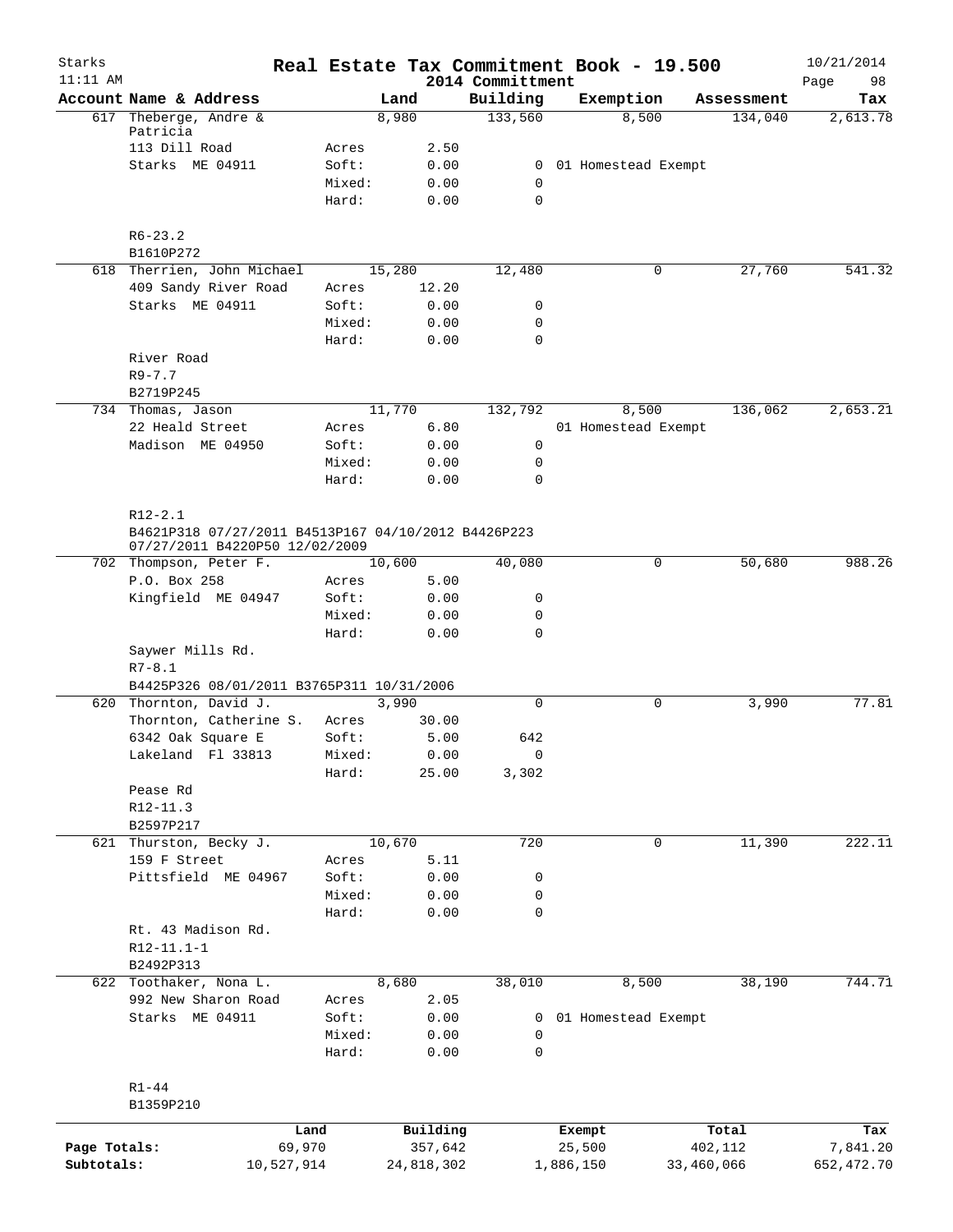| Starks<br>$11:11$ AM |                                          |                 |        |                | 2014 Committment           | Real Estate Tax Commitment Book - 19.500 |            |            | 10/21/2014<br>99<br>Page |
|----------------------|------------------------------------------|-----------------|--------|----------------|----------------------------|------------------------------------------|------------|------------|--------------------------|
|                      | Account Name & Address                   |                 | Land   |                | Building                   | Exemption                                |            | Assessment | Tax                      |
|                      | 627 Tracy, Alice C. and                  |                 | 3,500  |                | $\Omega$                   |                                          | 0          | 3,500      | 68.25                    |
|                      | Truman G.                                |                 |        |                |                            |                                          |            |            |                          |
|                      | 25 Chicken Street                        | Acres           |        | 0.25           |                            |                                          |            |            |                          |
|                      | Starks ME 04911                          | Soft:           |        | 0.00           | 0                          |                                          |            |            |                          |
|                      |                                          | Mixed:<br>Hard: |        | 0.00<br>0.00   | $\mathbf 0$<br>$\mathbf 0$ |                                          |            |            |                          |
|                      | Chicken St.                              |                 |        |                |                            |                                          |            |            |                          |
|                      | $U2 - 22$                                |                 |        |                |                            |                                          |            |            |                          |
|                      | B2688P12                                 |                 |        |                |                            |                                          |            |            |                          |
|                      | 628 Tracy, Alice C. and<br>Truman G.     |                 | 8,980  |                | 21,120                     | 8,500                                    |            | 21,600     | 421.20                   |
|                      | 25 Chicken Street                        | Acres           |        | 2.50           |                            |                                          |            |            |                          |
|                      | Starks ME 04911                          | Soft:           |        | 0.00           | $\overline{0}$             | 01 Homestead Exempt                      |            |            |                          |
|                      |                                          | Mixed:          |        | 0.00           | 0                          |                                          |            |            |                          |
|                      |                                          | Hard:           |        | 0.00           | $\mathbf 0$                |                                          |            |            |                          |
|                      | Chicken Street                           |                 |        |                |                            |                                          |            |            |                          |
|                      | $U2 - 21, U2 - 23$                       |                 |        |                |                            |                                          |            |            |                          |
|                      | B2688P15                                 |                 |        |                |                            |                                          |            |            |                          |
| 393                  | Tracy, Howard S.<br>P.O. Box 181         |                 | 22,350 |                | $\mathbf 0$                |                                          | 0          | 22,350     | 435.83                   |
|                      | New Sharon ME 04955                      | Acres<br>Soft:  |        | 38.40<br>0.00  | 0                          |                                          |            |            |                          |
|                      |                                          | Mixed:          |        | 0.00           | 0                          |                                          |            |            |                          |
|                      |                                          | Hard:           |        | 0.00           | $\mathbf 0$                |                                          |            |            |                          |
|                      | Branns Mills Rd                          |                 |        |                |                            |                                          |            |            |                          |
|                      | $R1 - 25, 26, 27$                        |                 |        |                |                            |                                          |            |            |                          |
|                      | B4746P319 01/02/2014 B1834P58            |                 |        |                |                            |                                          |            |            |                          |
|                      | 631 Tutt, Dawn                           |                 | 17,100 |                | 47,400                     |                                          | 0          | 64,500     | 1,257.75                 |
|                      | 34 Spring St.                            | Acres           |        | 15.00          |                            |                                          |            |            |                          |
|                      | Apt. 1                                   | Soft:           |        | 0.00           | 0                          |                                          |            |            |                          |
|                      | Saco ME 04072                            | Mixed:          |        | 0.00           | $\mathbf 0$                |                                          |            |            |                          |
|                      |                                          | Hard:           |        | 0.00           | $\mathbf 0$                |                                          |            |            |                          |
|                      | Anson Rd                                 |                 |        |                |                            |                                          |            |            |                          |
|                      | $R10-2.1$                                |                 |        |                |                            |                                          |            |            |                          |
|                      | B2654P231                                |                 |        |                |                            |                                          |            |            |                          |
| 632                  | Tweedie, Gene D. &<br>Pamela R.          |                 | 13,850 |                | 45,480                     | 13,600                                   |            | 45,730     | 891.74                   |
|                      | 713 Mayhew Road                          | Acres           |        | 10.00          |                            | 02 Veteran                               |            |            |                          |
|                      | Starks ME 04911                          | Soft:           |        | 0.00           |                            | 0 01 Homestead Exempt                    |            |            |                          |
|                      |                                          | Mixed:          |        | 0.00           | 0                          |                                          |            |            |                          |
|                      |                                          | Hard:           |        | 0.00           | $\mathbf 0$                |                                          |            |            |                          |
|                      |                                          |                 |        |                |                            |                                          |            |            |                          |
|                      | $R6 - 2.6$                               |                 |        |                |                            |                                          |            |            |                          |
|                      | B1364P48                                 |                 |        |                |                            |                                          |            |            |                          |
|                      | 585 United in Christ                     |                 | 5,445  |                | $\mathbf 0$                |                                          | 0          | 5,445      | 106.18                   |
|                      | Presbyterian Church<br>7 Locke Hill Road | Acres           |        | 41.00          |                            |                                          |            |            |                          |
|                      | Starks ME 04911                          | Soft:           |        | 10.00          | 1,283                      |                                          |            |            |                          |
|                      |                                          | Mixed:          |        | 31.00          | 4,094                      |                                          |            |            |                          |
|                      |                                          | Hard:           |        | 0.00           | $\mathbf 0$                |                                          |            |            |                          |
|                      |                                          |                 |        |                |                            |                                          |            |            |                          |
|                      | $R7 - 8$                                 |                 |        |                |                            |                                          |            |            |                          |
|                      | 586 United in Christ                     |                 | 16,220 |                | $\mathbf 0$                |                                          | 0          | 16,220     | 316.29                   |
|                      | Presbyterian Church                      |                 |        |                |                            |                                          |            |            |                          |
|                      | Mission at the Eastward Acres            |                 |        | 59.00          |                            |                                          |            |            |                          |
|                      | PO Box 460<br>Canton ME 04221            | Soft:           |        | 20.00          | 2,567                      |                                          |            |            |                          |
|                      |                                          | Mixed:<br>Hard: |        | 10.00<br>25.00 | 1,321<br>3,302             |                                          |            |            |                          |
|                      |                                          |                 |        |                |                            |                                          |            |            |                          |
|                      | $R3 - 10$                                |                 |        |                |                            |                                          |            |            |                          |
|                      | Land                                     |                 |        | Building       |                            | Exempt                                   |            | Total      | Tax                      |
| Page Totals:         | 87,445                                   |                 |        | 114,000        |                            | 22,100                                   | 179,345    |            | 3,497.24                 |
| Subtotals:           | 10,615,359                               |                 |        | 24,932,302     |                            | 1,908,250                                | 33,639,411 |            | 655,969.94               |
|                      |                                          |                 |        |                |                            |                                          |            |            |                          |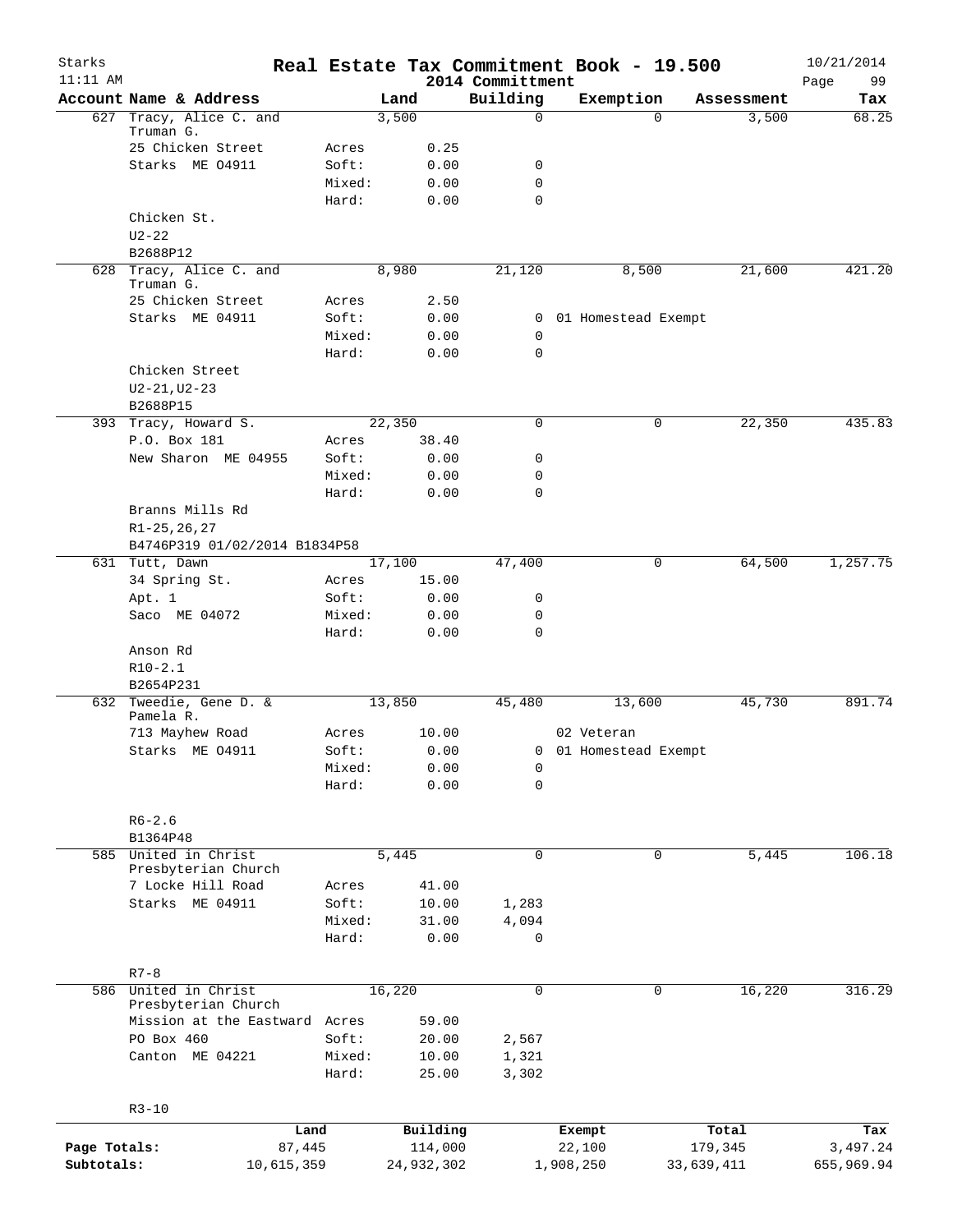| Starks       |                                                               |        |          |                              | Real Estate Tax Commitment Book - 19.500 |            | 10/21/2014         |
|--------------|---------------------------------------------------------------|--------|----------|------------------------------|------------------------------------------|------------|--------------------|
| $11:11$ AM   | Account Name & Address                                        |        | Land     | 2014 Committment<br>Building | Exemption                                | Assessment | Page<br>100<br>Tax |
|              | 635 Urquhart, Pearl J.                                        |        | 6,200    | 21,000                       | $\Omega$                                 | 27,200     | 530.40             |
|              | 20 Bean St                                                    | Acres  | 0.60     |                              |                                          |            |                    |
|              | Madison ME 04950                                              | Soft:  | 0.00     | 0                            |                                          |            |                    |
|              |                                                               | Mixed: | 0.00     | 0                            |                                          |            |                    |
|              |                                                               | Hard:  | 0.00     | $\mathbf 0$                  |                                          |            |                    |
|              | $R8 - 2$                                                      |        |          |                              |                                          |            |                    |
|              | B988P80                                                       |        |          |                              |                                          |            |                    |
|              | 726 Valvo, Karen R.                                           |        | 8,490    | 42,682                       | 0                                        | 51,172     | 997.85             |
|              | Rousseau, David A.                                            | Acres  | 1.75     |                              |                                          |            |                    |
|              | 106 Flowing Brook Road                                        | Soft:  | 0.00     | 0                            |                                          |            |                    |
|              | Farmington NH 03835                                           | Mixed: | 0.00     | 0                            |                                          |            |                    |
|              |                                                               | Hard:  | 0.00     | $\mathbf 0$                  |                                          |            |                    |
|              | River Road                                                    |        |          |                              |                                          |            |                    |
|              | $R9 - 5.4B$<br>B4397P7 05/25/2011 B4189P71 09/03/2009 B4112P4 |        |          |                              |                                          |            |                    |
|              | 03/19/2009                                                    |        |          |                              |                                          |            |                    |
|              | 636 Van Tol, Gary                                             |        | 6,350    | 14,520                       | 8,500                                    | 12,370     | 241.22             |
|              | 3633 13th Street North                                        | Acres  | 0.63     |                              |                                          |            |                    |
|              | St. Petersburg FL<br>33704                                    | Soft:  | 0.00     |                              | 0 01 Homestead Exempt                    |            |                    |
|              |                                                               | Mixed: | 0.00     | $\mathsf{O}$                 |                                          |            |                    |
|              |                                                               | Hard:  | 0.00     | $\Omega$                     |                                          |            |                    |
|              | $U2-11$                                                       |        |          |                              |                                          |            |                    |
|              | B1462P118                                                     |        |          |                              |                                          |            |                    |
|              | 638 Vessella, David A                                         |        | 13,850   | 47,850                       | 0                                        | 61,700     | 1,203.15           |
|              | Plante, Mabel E.                                              | Acres  | 10.00    |                              |                                          |            |                    |
|              | 168 Thunder Trail                                             | Soft:  | 0.00     | 0                            |                                          |            |                    |
|              | Cranston RI 02921                                             | Mixed: | 0.00     | 0                            |                                          |            |                    |
|              |                                                               | Hard:  | 0.00     | 0                            |                                          |            |                    |
|              | 2096 Industry Road                                            |        |          |                              |                                          |            |                    |
|              | $R2 - 24.4$                                                   |        |          |                              |                                          |            |                    |
|              | B4471P249 12/07/2011 B1023P209                                |        |          |                              |                                          |            |                    |
|              | 639 Vincent, Edward B.                                        |        | 8,170    | $\mathbf 0$                  | 0                                        | 8,170      | 159.32             |
|              | Brackett-Vincent<br>Cynthia                                   | Acres  | 2.80     |                              |                                          |            |                    |
|              | 423 Beans Corner Rd.                                          | Soft:  | 0.00     | 0                            |                                          |            |                    |
|              | New Sharon Me 04955                                           | Mixed: | 0.00     | 0                            |                                          |            |                    |
|              |                                                               | Hard:  | 0.00     | 0                            |                                          |            |                    |
|              | New Sharon Town Line                                          |        |          |                              |                                          |            |                    |
|              | $R1-4$                                                        |        |          |                              |                                          |            |                    |
|              | B2672P327                                                     |        |          |                              |                                          |            |                    |
|              | 253 Vining,<br>Melissa M                                      |        | 11,580   | 77,810                       | 8,500                                    | 80,890     | 1,577.36           |
|              | 93 Olde Ferry Road                                            | Acres  | 6.50     |                              |                                          |            |                    |
|              | Starks ME 04911                                               | Soft:  | 0.00     | 0                            | 01 Homestead Exempt                      |            |                    |
|              |                                                               | Mixed: | 0.00     | 0                            |                                          |            |                    |
|              |                                                               | Hard:  | 0.00     | 0                            |                                          |            |                    |
|              | Olde Ferry Road                                               |        |          |                              |                                          |            |                    |
|              | R12-10.5, R12-10.6                                            |        |          |                              |                                          |            |                    |
|              | B3864P205 05/18/2007                                          |        |          |                              |                                          |            |                    |
|              | 750 Vischer, Gary                                             |        | 13,850   | 41,930                       | 8,500                                    | 47,280     | 921.96             |
|              | Vischer, Barbara K.                                           | Acres  | 10.00    |                              | 01 Homestead Exempt                      |            |                    |
|              | 1222 Anson Road                                               | Soft:  | 0.00     | 0                            |                                          |            |                    |
|              | Starks ME 04911                                               | Mixed: | 0.00     | 0                            |                                          |            |                    |
|              |                                                               | Hard:  | 0.00     | 0                            |                                          |            |                    |
|              | R12 17.1                                                      |        |          |                              |                                          |            |                    |
|              | Land                                                          |        | Building |                              | Exempt                                   | Total      | Tax                |
| Page Totals: | 68,490                                                        |        | 245,792  |                              | 25,500                                   | 288,782    | 5,631.26           |
|              |                                                               |        |          |                              |                                          |            |                    |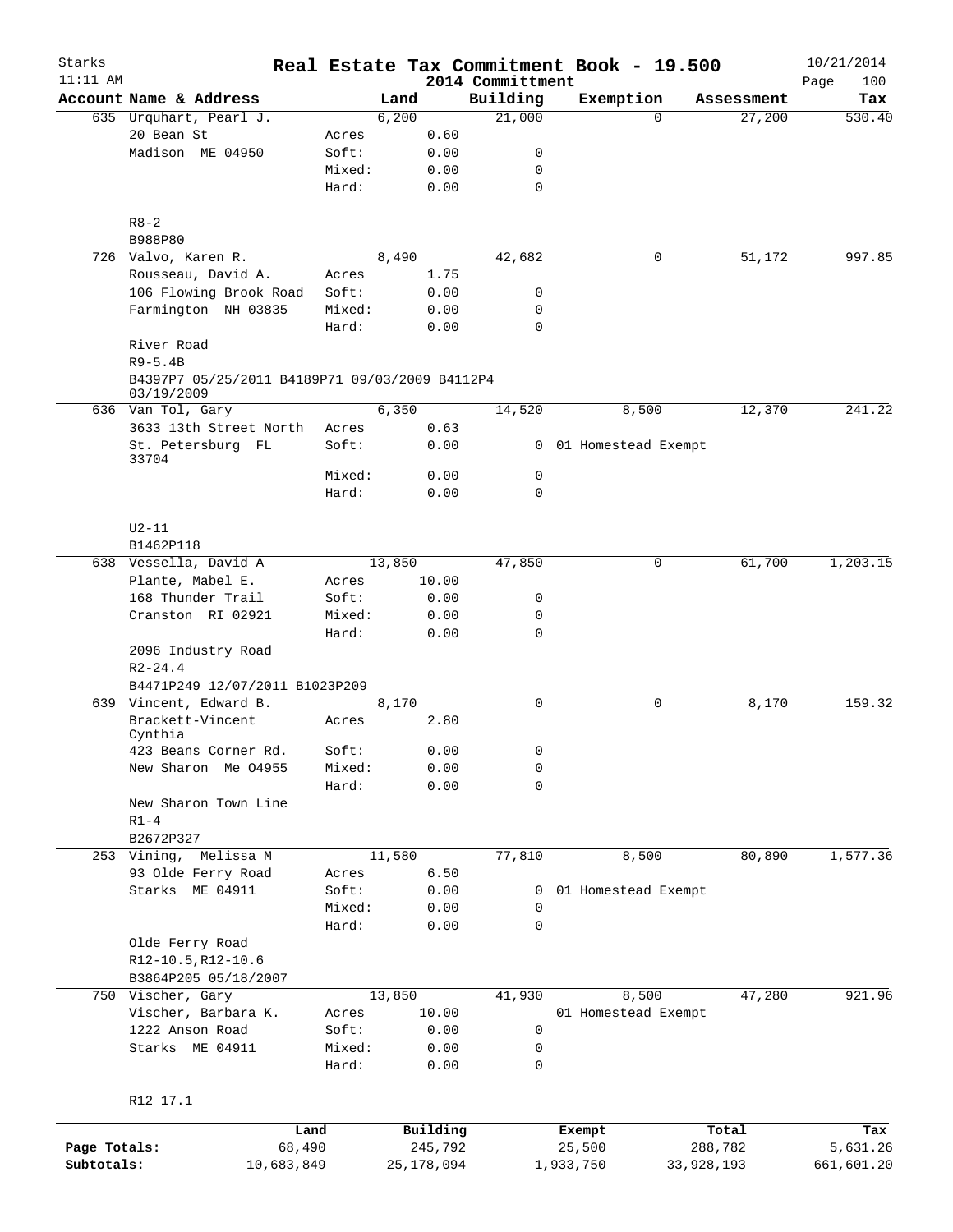| Starks<br>$11:11$ AM |                                                           |        |                     |                              | Real Estate Tax Commitment Book - 19.500 |                  | 10/21/2014         |
|----------------------|-----------------------------------------------------------|--------|---------------------|------------------------------|------------------------------------------|------------------|--------------------|
|                      | Account Name & Address                                    |        | Land                | 2014 Committment<br>Building | Exemption                                | Assessment       | Page<br>101<br>Tax |
|                      | 656 Vogel Jr., Frederick B.                               |        | 22,250              | $\mathbf 0$                  | $\Omega$                                 | 22,250           | 433.88             |
|                      | 253 Mayhew Road                                           | Acres  | 38.00               |                              |                                          |                  |                    |
|                      | Starks ME 04911                                           | Soft:  | 0.00                | 0                            |                                          |                  |                    |
|                      |                                                           | Mixed: | 0.00                | 0                            |                                          |                  |                    |
|                      |                                                           | Hard:  | 0.00                | $\mathbf 0$                  |                                          |                  |                    |
|                      | R7-21                                                     |        |                     |                              |                                          |                  |                    |
|                      | B4236P74 01/28/2010 B4049P163 09/02/2008 B1114P203        |        |                     |                              |                                          |                  |                    |
|                      | 640 Vogel, Jr.Frederick B                                 |        | 35,250              | 86,290                       | 8,500                                    | 113,040          | 2,204.28           |
|                      | 253 Mayhew Road                                           | Acres  | 86.00               |                              | 01 Homestead Exempt                      |                  |                    |
|                      | Starks Me 04911                                           | Soft:  | 0.00                | 0                            |                                          |                  |                    |
|                      |                                                           | Mixed: | 0.00                | 0                            |                                          |                  |                    |
|                      |                                                           | Hard:  | 0.00                | $\mathbf 0$                  |                                          |                  |                    |
|                      | $R7 - 22$                                                 |        |                     |                              |                                          |                  |                    |
|                      | B2822P130                                                 |        |                     |                              |                                          |                  |                    |
|                      | 641 Vogel, Jr.Frederick B                                 |        | 14,150              | $\mathbf 0$                  | 0                                        | 14,150           | 275.93             |
|                      | 253 Mayhew Road                                           | Acres  | 12.00               |                              |                                          |                  |                    |
|                      | Starks Me 04911                                           | Soft:  | 0.00                | 0                            |                                          |                  |                    |
|                      |                                                           | Mixed: | 0.00                | 0                            |                                          |                  |                    |
|                      |                                                           | Hard:  | 0.00                | $\mathbf 0$                  |                                          |                  |                    |
|                      | $R7 - 23$                                                 |        |                     |                              |                                          |                  |                    |
|                      | B2822P130<br>189 Wade, Jacob C.                           |        | 26,250              | 62,040                       | 8,500                                    | 79,790           | 1,555.91           |
|                      | 51 Thompson Bridge Road Acres                             |        | 50.00               |                              |                                          |                  |                    |
|                      | Starks ME 04911                                           | Soft:  | 0.00                | 0                            | 01 Homestead Exempt                      |                  |                    |
|                      |                                                           |        |                     |                              |                                          |                  |                    |
|                      |                                                           | Mixed: | 0.00                | 0                            |                                          |                  |                    |
|                      | Chin Rd.                                                  | Hard:  | 0.00                | $\mathbf 0$                  |                                          |                  |                    |
|                      | $R3 - 42$                                                 |        |                     |                              |                                          |                  |                    |
|                      | B4586P235 10/05/2012 B2010P164<br>643 Wallace Family Land |        | 15,800              | 53,616                       | 8,500                                    | 60,916           | 1,187.86           |
|                      | Trust                                                     |        |                     |                              |                                          |                  |                    |
|                      | 53 Jacob Lane                                             | Acres  | 13.00               |                              |                                          |                  |                    |
|                      | Starks ME 04911                                           | Soft:  | 0.00                | 0                            | 01 Homestead Exempt                      |                  |                    |
|                      |                                                           | Mixed: | 0.00                | 0                            |                                          |                  |                    |
|                      |                                                           | Hard:  | 0.00                | 0                            |                                          |                  |                    |
|                      | Locke Hill Road                                           |        |                     |                              |                                          |                  |                    |
|                      | $R3 - 4.3A$                                               |        |                     |                              |                                          |                  |                    |
|                      | B4699P116 08/16/2013 B2725P113                            |        |                     |                              |                                          |                  |                    |
|                      | 642 Wallace, Joseph C.                                    |        | 0                   | 6,000                        | 0                                        | 6,000            | 117.00             |
|                      | Wallace, Bernadette                                       |        |                     |                              |                                          |                  |                    |
|                      | 53 Jacob Lane                                             |        |                     |                              |                                          |                  |                    |
|                      | Starks ME 04911                                           |        |                     |                              |                                          |                  |                    |
|                      | Lockhill Road                                             |        |                     |                              |                                          |                  |                    |
|                      | $R3 - 4.30N$                                              |        |                     |                              |                                          |                  |                    |
|                      | 646 Ward, Robert                                          |        | 33,250              | 0                            | 0                                        | 33,250           | 648.38             |
|                      | 61 Heald St                                               | Acres  | 82.00               |                              |                                          |                  |                    |
|                      | Madison ME 04950                                          | Soft:  | 0.00                | 0                            |                                          |                  |                    |
|                      |                                                           | Mixed: | 0.00                | 0                            |                                          |                  |                    |
|                      |                                                           | Hard:  | 0.00                | 0                            |                                          |                  |                    |
|                      | Mt. Hungar Road                                           |        |                     |                              |                                          |                  |                    |
|                      | $R5 - 15$                                                 |        |                     |                              |                                          |                  |                    |
|                      | B2248P116                                                 |        |                     |                              |                                          |                  |                    |
|                      |                                                           |        |                     |                              |                                          |                  |                    |
| Page Totals:         | Land<br>146,950                                           |        | Building<br>207,946 |                              | Exempt<br>25,500                         | Total<br>329,396 | Tax<br>6,423.24    |
| Subtotals:           | 10,830,799                                                |        | 25,386,040          |                              | 1,959,250                                | 34, 257, 589     | 668,024.44         |
|                      |                                                           |        |                     |                              |                                          |                  |                    |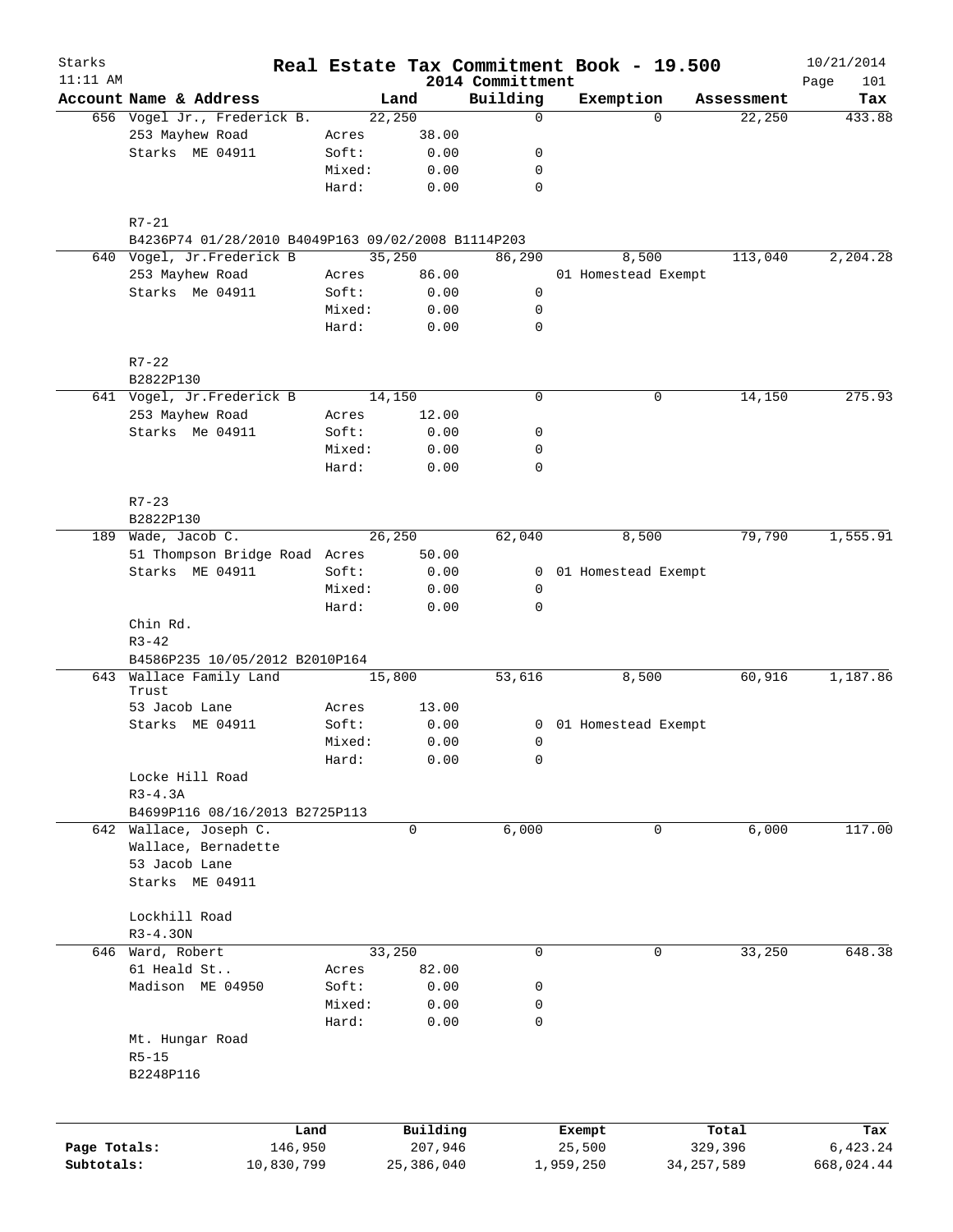| Starks<br>$11:11$ AM |                                                   |        |                | 2014 Committment | Real Estate Tax Commitment Book - 19.500 |                      | 10/21/2014<br>Page<br>102 |
|----------------------|---------------------------------------------------|--------|----------------|------------------|------------------------------------------|----------------------|---------------------------|
|                      | Account Name & Address                            |        | Land           | Building         | Exemption                                | Assessment           | Tax                       |
|                      | 645 Ward, Robert                                  |        | 20,750         | $\mathbf 0$      |                                          | 20,750<br>$\Omega$   | 404.63                    |
|                      | 61 Heald St                                       | Acres  | 32.00          |                  |                                          |                      |                           |
|                      | Madison ME 04950                                  | Soft:  | 0.00           | 0                |                                          |                      |                           |
|                      |                                                   | Mixed: | 0.00           | 0                |                                          |                      |                           |
|                      |                                                   | Hard:  | 0.00           | $\mathbf 0$      |                                          |                      |                           |
|                      | Mt. Hungar Road                                   |        |                |                  |                                          |                      |                           |
|                      | $R5 - 11$                                         |        |                |                  |                                          |                      |                           |
|                      | B2248P115                                         |        |                |                  |                                          |                      |                           |
| 647                  | Waters, Leona                                     |        | 25,000         | 58,488           | 8,500                                    | 74,988               | 1,462.27                  |
|                      | 1218 New Sharon Road                              | Acres  | 45.00          |                  |                                          |                      |                           |
|                      | Starks ME 04911                                   | Soft:  | 0.00           | 0                | 01 Homestead Exempt                      |                      |                           |
|                      |                                                   | Mixed: | 0.00           | 0                |                                          |                      |                           |
|                      |                                                   | Hard:  | 0.00           | $\mathbf 0$      |                                          |                      |                           |
|                      |                                                   |        |                |                  |                                          |                      |                           |
|                      | $R1 - 29.4$                                       |        |                |                  |                                          |                      |                           |
|                      | B3755P136 10/06/2006 B1524P236                    |        |                |                  |                                          |                      |                           |
|                      | 352 Webber, Archie L.                             |        | 8,300          | $\mathbf 0$      |                                          | $\mathbf 0$<br>8,300 | 161.85                    |
|                      | P.O. Box 215                                      | Acres  | 3.00           |                  |                                          |                      |                           |
|                      | Anson ME 04911                                    |        |                | 0                |                                          |                      |                           |
|                      |                                                   | Soft:  | 0.00           |                  |                                          |                      |                           |
|                      |                                                   | Mixed: | 0.00           | 0                |                                          |                      |                           |
|                      |                                                   | Hard:  | 0.00           | 0                |                                          |                      |                           |
|                      |                                                   |        |                |                  |                                          |                      |                           |
|                      | $R8 - 38$                                         |        |                |                  |                                          |                      |                           |
|                      | B4395P30 05/16/2011 B4242P225 09/28/2009          |        |                |                  |                                          |                      |                           |
|                      | 653 Welcome, Jeffrey W. &<br>Linda G.             |        | 11,620         | 64,872           | 8,500                                    | 67,992               | 1,325.84                  |
|                      | 254 Chicken Street                                | Acres  | 6.57           |                  |                                          |                      |                           |
|                      | Starks ME 04911                                   | Soft:  | 0.00           | $\overline{0}$   | 01 Homestead Exempt                      |                      |                           |
|                      |                                                   | Mixed: | 0.00           | $\mathbf 0$      |                                          |                      |                           |
|                      |                                                   | Hard:  |                | 0                |                                          |                      |                           |
|                      |                                                   |        | 0.00           |                  |                                          |                      |                           |
|                      | $R3 - 24.1$                                       |        |                |                  |                                          |                      |                           |
|                      | B2443P137                                         |        |                |                  |                                          |                      |                           |
|                      |                                                   |        |                |                  |                                          | 66, 250              | 1,291.88                  |
|                      | 467 Whipple, Charles Bruce                        |        | 13,330<br>9.20 | 52,920           |                                          | 0                    |                           |
|                      | Whipple, Cara                                     | Acres  |                |                  |                                          |                      |                           |
|                      | 733 Farmington Falls<br>Road                      | Soft:  | 0.00           | 0                |                                          |                      |                           |
|                      | New Sharon ME 04955                               | Mixed: | 0.00           | 0                |                                          |                      |                           |
|                      |                                                   | Hard:  | 0.00           | 0                |                                          |                      |                           |
|                      |                                                   |        |                |                  |                                          |                      |                           |
|                      | R8-38-15A                                         |        |                |                  |                                          |                      |                           |
|                      | B4407P92 06/17/2011 B4270P151 05/19/2010 B3680P46 |        |                |                  |                                          |                      |                           |
|                      | 05/19/2006 B3233P281                              |        |                |                  |                                          |                      |                           |
|                      | 658 Whipple, Charles Bruce                        |        | $\mathbf 0$    | 6,000            |                                          | 6,000<br>$\mathbf 0$ | 117.00                    |
|                      | Estate of Valerie                                 |        |                |                  |                                          |                      |                           |
|                      | Whipple                                           |        |                |                  |                                          |                      |                           |
|                      | 733 Farmington Falls                              |        |                |                  |                                          |                      |                           |
|                      | Road                                              |        |                |                  |                                          |                      |                           |
|                      | New Sharon ME 04955                               |        |                |                  |                                          |                      |                           |
|                      |                                                   |        |                |                  |                                          |                      |                           |
|                      |                                                   |        |                |                  |                                          |                      |                           |
|                      | R8-120N2                                          |        |                |                  |                                          |                      |                           |
|                      | B885P912                                          |        |                |                  |                                          |                      |                           |
|                      |                                                   |        |                |                  |                                          |                      |                           |
|                      |                                                   |        |                |                  |                                          |                      |                           |
|                      |                                                   |        |                |                  |                                          |                      |                           |
|                      |                                                   |        |                |                  |                                          |                      |                           |

|              | Land       | Building   | Exempt    | Total      | Tax        |
|--------------|------------|------------|-----------|------------|------------|
| Page Totals: | 79,000     | 182,280    | 17,000    | 244,280    | 4,763.47   |
| Subtotals:   | 10,909,799 | 25,568,320 | ⊥,976,250 | 34,501,869 | 672,787.91 |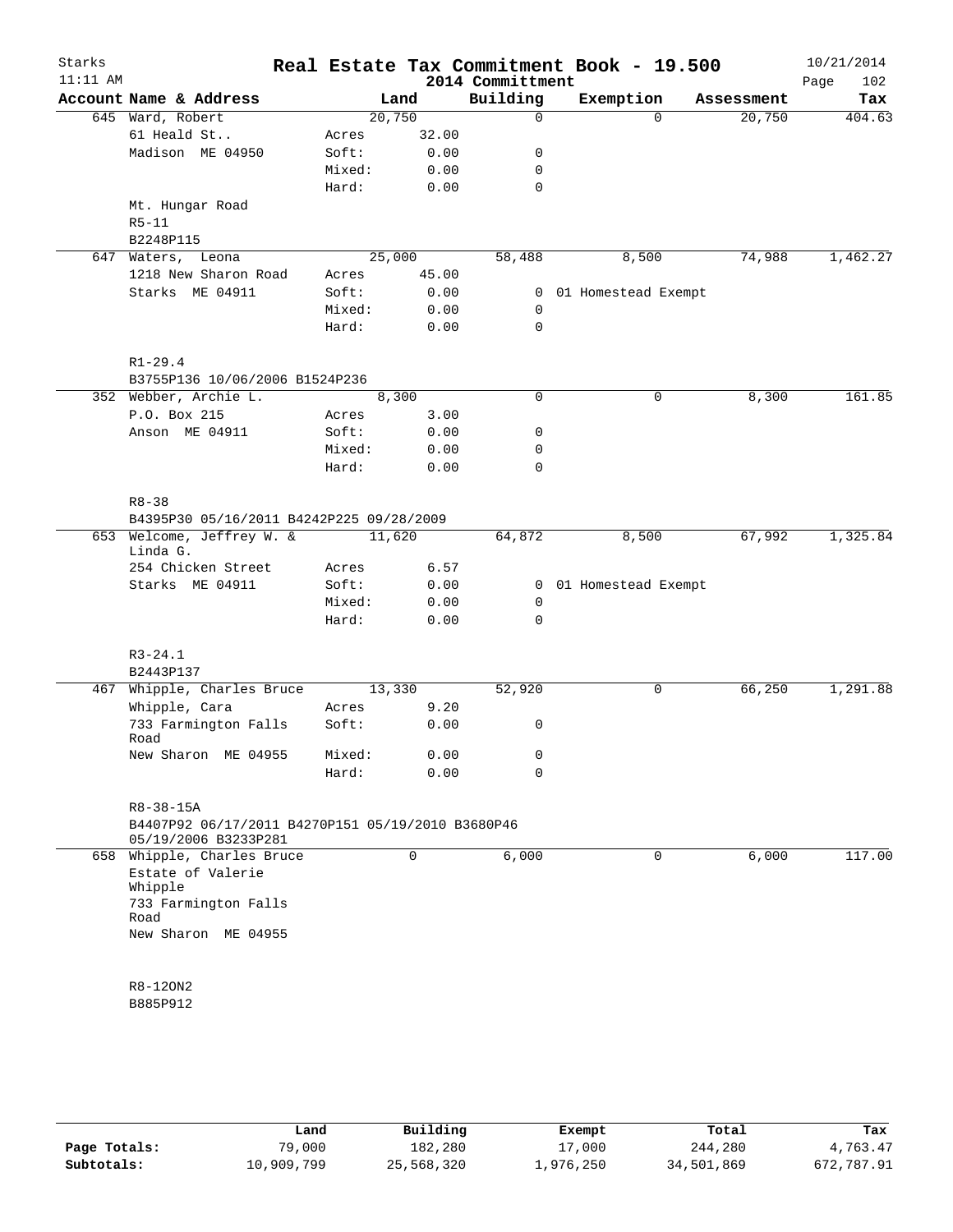| Starks     |                                |        |        |                  | Real Estate Tax Commitment Book - 19.500 |            | 10/21/2014  |
|------------|--------------------------------|--------|--------|------------------|------------------------------------------|------------|-------------|
| $11:11$ AM |                                |        |        | 2014 Committment |                                          |            | 103<br>Page |
|            | Account Name & Address         |        | Land   | Building         | Exemption                                | Assessment | Tax         |
|            | 657 Whipple, Darrin            |        | 0      | 12,740           | 8,500                                    | 4,240      | 82.68       |
|            | c/o Charlene Pressey           |        |        |                  |                                          |            |             |
|            | 29 Pressey Road                |        |        |                  | 01 Homestead Exempt                      |            |             |
|            | Starks ME 04911                |        |        |                  |                                          |            |             |
|            | R8-120N1                       |        |        |                  |                                          |            |             |
| 659        | Whipple, Charles Bruce         |        | 25,592 | 28,440           | 0                                        | 54,032     | 1,053.62    |
|            | Whipple, Valerie M<br>Estate   | Acres  | 5.45   |                  |                                          |            |             |
|            | 733 Farmington Falls<br>Rd.    | Soft:  | 0.00   | 0                |                                          |            |             |
|            | New Sharon ME 04955            | Mixed: | 0.00   | 0                |                                          |            |             |
|            |                                | Hard:  | 0.00   | 0                |                                          |            |             |
|            | New Sharon Rd                  |        |        |                  |                                          |            |             |
|            | $R8 - 12$                      |        |        |                  |                                          |            |             |
|            | B898P80                        |        |        |                  |                                          |            |             |
| 660        | White, Stephen                 |        | 22,500 | 3,000            | 0                                        | 25,500     | 497.25      |
|            | White, Michael                 | Acres  | 35.00  |                  |                                          |            |             |
|            | 4 White Ave.                   | Soft:  | 0.00   | 0                |                                          |            |             |
|            | Jay ME 04239                   | Mixed: | 0.00   | 0                |                                          |            |             |
|            |                                | Hard:  | 0.00   | 0                |                                          |            |             |
|            | $R7 - 20$                      |        |        |                  |                                          |            |             |
|            | B3700P323 06/16/2006 B1170P232 |        |        |                  |                                          |            |             |
|            | 661 Whitford, Henry W          |        | 13,850 | 24,960           | 0                                        | 38,810     | 756.80      |
|            | Whitford Patricia A            | Acres  | 10.00  |                  |                                          |            |             |
|            | 114 Maple Lane                 | Soft:  | 0.00   | 0                |                                          |            |             |
|            | Fort Myers FL 33908            | Mixed: | 0.00   | 0                |                                          |            |             |
|            |                                | Hard:  | 0.00   | 0                |                                          |            |             |
|            | $R2 - 39.1$                    |        |        |                  |                                          |            |             |
|            | B2042P319                      |        |        |                  |                                          |            |             |
| 177        | Whitmore, Christy Ann          |        | 38,250 | 31,320           | 8,500                                    | 61,070     | 1,190.87    |
|            | Whitmore, Samuel A.            | Acres  | 98.00  |                  |                                          |            |             |
|            | PO Box 597                     | Soft:  | 0.00   | 0                | 01 Homestead Exempt                      |            |             |
|            | Anson ME 04911                 | Mixed: | 0.00   | 0                |                                          |            |             |
|            |                                | Hard:  | 0.00   | $\mathbf 0$      |                                          |            |             |
|            | Faulker Hill Rd                |        |        |                  |                                          |            |             |
|            | $R8 - 36$                      |        |        |                  |                                          |            |             |
|            | B4341P75 11/15/2010 B2616P167  |        |        |                  |                                          |            |             |
|            | 580 Whitmore, Robert           |        | 13,980 | 6,600            | 0                                        | 20,580     | 401.31      |
|            | 216 Pinkham Brook Rd.          | Acres  | 10.20  |                  |                                          |            |             |
|            | Durham ME 04222                | Soft:  | 0.00   | 0                |                                          |            |             |
|            |                                | Mixed: | 0.00   | 0                |                                          |            |             |
|            |                                | Hard:  | 0.00   | 0                |                                          |            |             |
|            | Mayhew Road                    |        |        |                  |                                          |            |             |
|            | $R7 - 10.2$                    |        |        |                  |                                          |            |             |
|            | B4365P74 01/28/2011 B2501P82   |        |        |                  |                                          |            |             |

|              | Land       | Building   | Exempt    | Total      | Tax        |
|--------------|------------|------------|-----------|------------|------------|
| Page Totals: | 114.172    | 107,060    | 17,000    | 204,232    | 3,982.53   |
| Subtotals:   | 11,023,971 | 25,675,380 | ⊥,993,250 | 34,706,101 | 676,770.44 |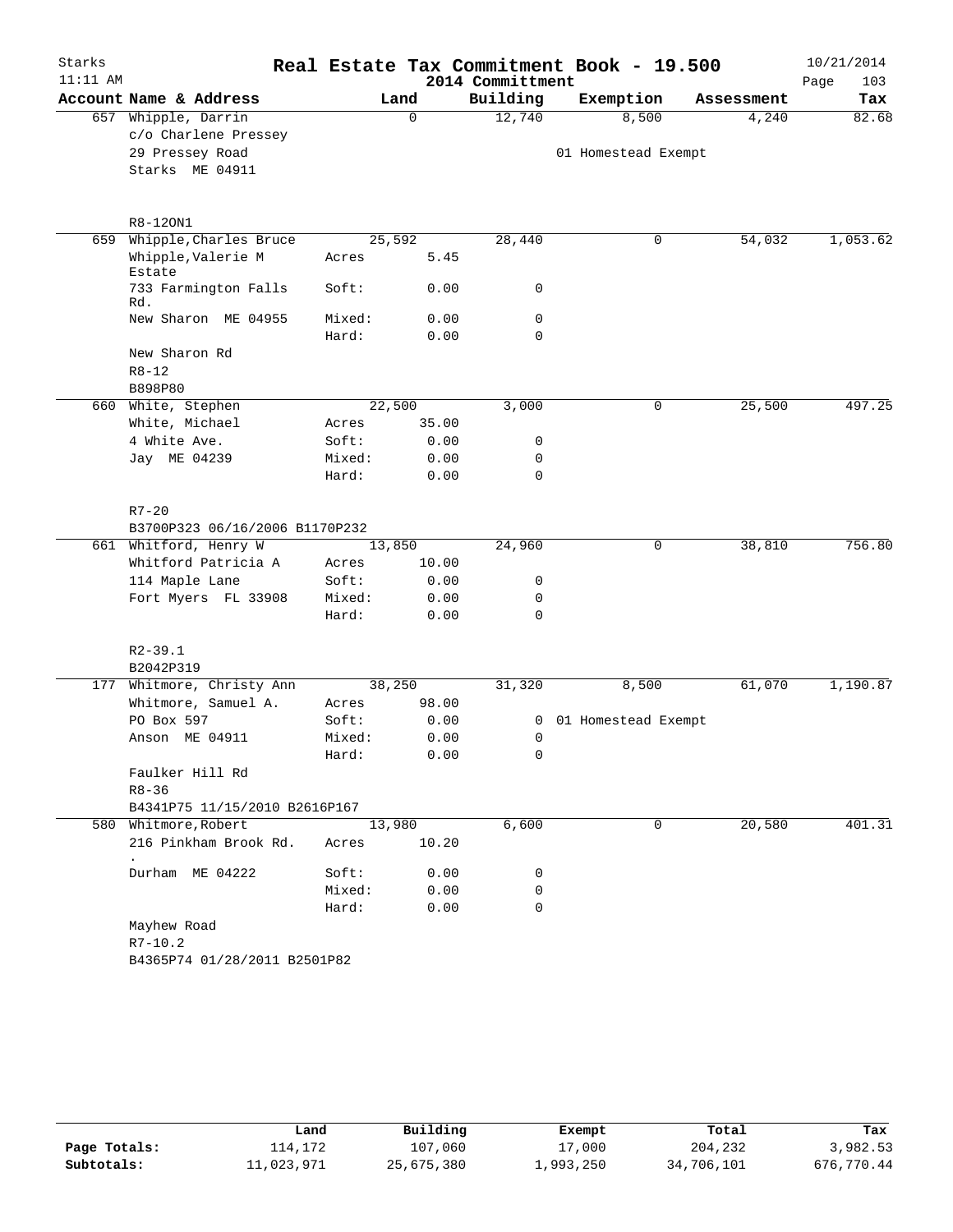| Starks<br>$11:11$ AM |                                   |        |       | 2014 Committment | Real Estate Tax Commitment Book - 19.500 |            | 10/21/2014<br>104<br>Page |
|----------------------|-----------------------------------|--------|-------|------------------|------------------------------------------|------------|---------------------------|
|                      | Account Name & Address            |        | Land  | Building         | Exemption                                | Assessment | Tax                       |
|                      | 662 Whittemore, Nicholas          | 13,500 |       | $\mathbf 0$      |                                          | $\Omega$   | 263.25<br>13,500          |
|                      | Box 96                            | Acres  | 11.00 |                  |                                          |            |                           |
|                      | Farmington Falls ME<br>04940      | Soft:  | 0.00  | 0                |                                          |            |                           |
|                      |                                   | Mixed: | 0.00  | 0                |                                          |            |                           |
|                      |                                   | Hard:  | 0.00  | $\mathbf 0$      |                                          |            |                           |
|                      | $R1 - 46$                         |        |       |                  |                                          |            |                           |
|                      | B1084P10                          |        |       |                  |                                          |            | 727.16                    |
|                      | 664 Willis, Neil E, & Susan<br>D. | 19,750 |       | 26,040           | 8,500                                    |            | 37,290                    |
|                      | 30 Anson Road                     | Acres  | 24.00 |                  |                                          |            |                           |
|                      | Starks ME 04911                   | Soft:  | 0.00  | 0                | 01 Homestead Exempt                      |            |                           |
|                      |                                   | Mixed: | 0.00  | 0                |                                          |            |                           |
|                      |                                   | Hard:  | 0.00  | 0                |                                          |            |                           |
|                      | $U2 - 30$                         |        |       |                  |                                          |            |                           |
|                      | B2055P123                         |        |       |                  |                                          |            |                           |
| 667                  | Winder, James And<br>Constance    | 11,550 |       | 0                |                                          | 0          | 225.23<br>11,550          |
|                      | 49 Church St.                     | Acres  | 8.00  |                  |                                          |            |                           |
|                      | Old Orchard Beach ME<br>04064     | Soft:  | 0.00  | 0                |                                          |            |                           |
|                      |                                   | Mixed: | 0.00  | $\mathbf 0$      |                                          |            |                           |
|                      |                                   | Hard:  | 0.00  | $\mathbf 0$      |                                          |            |                           |
|                      | Mayhew Road                       |        |       |                  |                                          |            |                           |
|                      | $R5-6$                            |        |       |                  |                                          |            |                           |
|                      | B2522P246                         |        |       |                  |                                          |            |                           |
|                      | 668 Winder, James W.              | 15,310 |       | 16,920           |                                          | 0          | 32,230<br>628.49          |
|                      | Winder, Constance E.              | Acres  | 12.25 |                  |                                          |            |                           |
|                      | 49 Church St                      | Soft:  | 0.00  | 0                |                                          |            |                           |
|                      | Old Orchard Beach ME<br>04064     | Mixed: | 0.00  | $\mathbf 0$      |                                          |            |                           |
|                      |                                   | Hard:  | 0.00  | $\mathbf 0$      |                                          |            |                           |
|                      | Mayhew Road                       |        |       |                  |                                          |            |                           |
|                      | $R5 - 6.2$                        |        |       |                  |                                          |            |                           |
|                      | B2174P132                         |        |       |                  |                                          |            |                           |
|                      | 669 Wing, Ronald                  | 22,750 |       | 0                |                                          | 0          | 22,750<br>443.63          |
|                      | Elizabeth Wing                    | Acres  | 40.00 |                  |                                          |            |                           |
|                      | 525 W. Mills Rd                   | Soft:  | 0.00  | 0                |                                          |            |                           |
|                      | Industry ME 04938                 | Mixed: | 0.00  | 0                |                                          |            |                           |
|                      |                                   | Hard:  | 0.00  | $\mathbf 0$      |                                          |            |                           |
|                      | $R1 - 49$                         |        |       |                  |                                          |            |                           |
|                      | B797P790                          |        |       |                  |                                          |            |                           |
| 670                  | Wing, Ronald D. &<br>Elizabeth M. | 30,000 |       | $\mathbf 0$      |                                          | 0          | 30,000<br>585.00          |
|                      | 525 W.Mills Rd.                   | Acres  | 69.00 |                  |                                          |            |                           |
|                      | Industry ME 04938                 | Soft:  | 0.00  | 0                |                                          |            |                           |
|                      |                                   | Mixed: | 0.00  | 0                |                                          |            |                           |
|                      |                                   | Hard:  | 0.00  | $\mathbf 0$      |                                          |            |                           |
|                      | $R1 - 36$                         |        |       |                  |                                          |            |                           |
|                      | B1378P9                           |        |       |                  |                                          |            |                           |
|                      |                                   |        |       |                  |                                          |            |                           |
|                      |                                   |        |       |                  |                                          |            |                           |

|              | Land         | Building   | Exempt    | Total      | Tax        |
|--------------|--------------|------------|-----------|------------|------------|
| Page Totals: | 112,860      | 42,960     | 8,500     | 147,320    | 2,872.76   |
| Subtotals:   | 11, 136, 831 | 25,718,340 | 2,001,750 | 34,853,421 | 679,643.20 |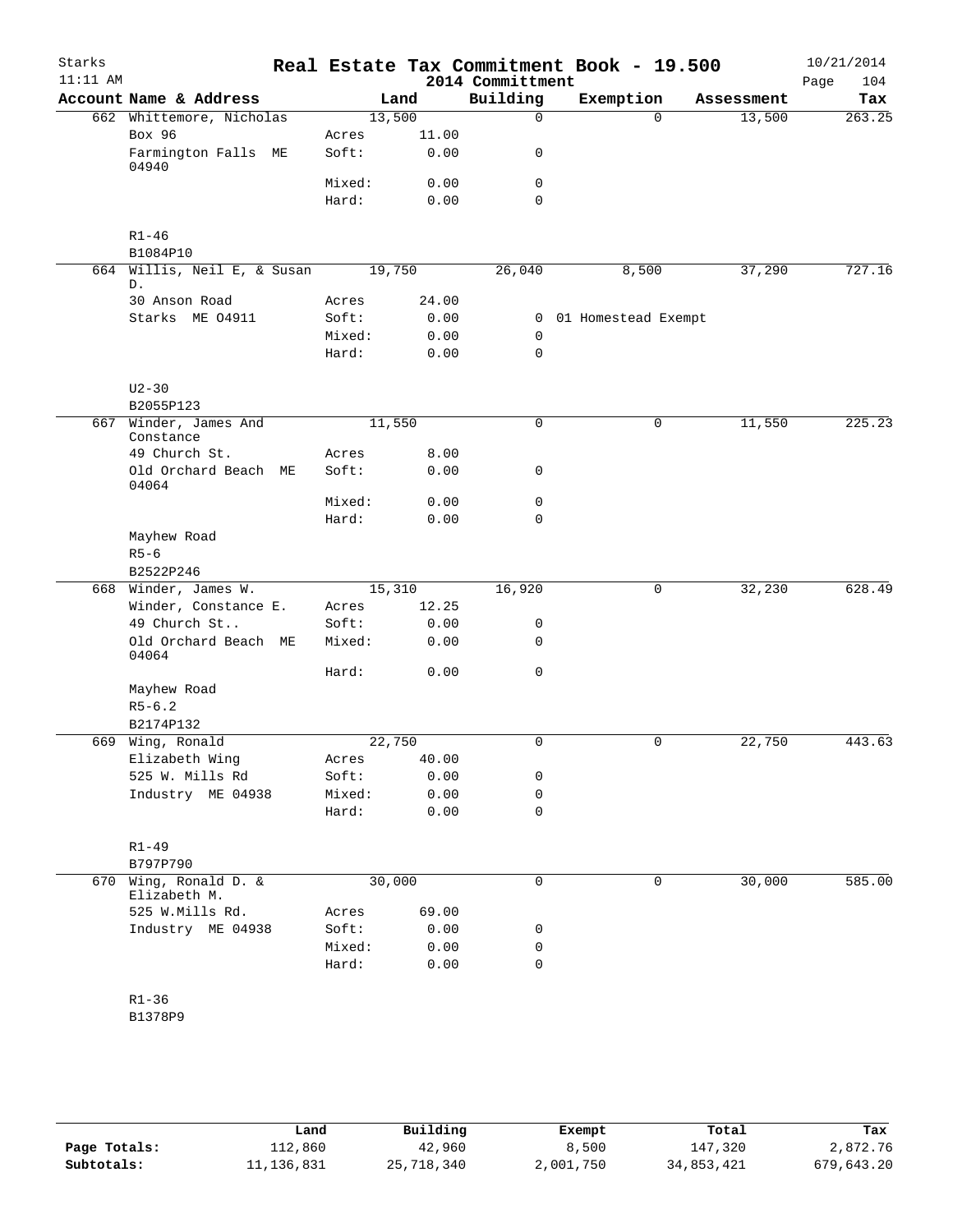| $11:11$ AM<br>2014 Committment<br>105<br>Page<br>Building<br>Account Name & Address<br>Exemption<br>Land<br>Tax<br>Assessment<br>34,750<br>671 Winslow, Barbara T.<br>$\mathbf 0$<br>$\Omega$<br>34,750<br>677.63<br>466 Smithfield Rd.<br>88.00<br>Acres<br>Norridgewock ME 04957<br>0.00<br>Soft:<br>0<br>0.00<br>Mixed:<br>0<br>$\mathbf 0$<br>Hard:<br>0.00<br>$R5 - 24$<br>B4699P144 08/19/2013 B3913P153 09/28/2007 B845P468<br>13,010<br>497.06<br>672 Winslow, Peter V. and<br>0<br>25,490<br>12,480<br>Michelle A.<br>258 Farmington Falls<br>8.70<br>Acres<br>Road<br>New Sharon ME 04955<br>Soft:<br>0.00<br>0<br>$\mathbf 0$<br>Mixed:<br>0.00<br>Hard:<br>$\mathbf 0$<br>0.00<br>River Rd<br>$R8 - 22$<br>B2727P141<br>472.10<br>5,490<br>18,720<br>24,210<br>673 Wong, Wing Wa<br>0<br>668 Lowell St<br>0.47<br>Acres<br>Carlisle MA 01741<br>Soft:<br>0.00<br>0<br>Mixed:<br>0.00<br>0<br>Hard:<br>$\mathbf 0$<br>0.00<br>$U2-14$<br>B1996P251<br>674 Woodward, Dana G.<br>9,950<br>53,520<br>8,500<br>54,970<br>39 Dill Road<br>4.00<br>Acres<br>Starks ME 04911<br>Soft:<br>0.00<br>01 Homestead Exempt<br>0<br>Mixed:<br>0.00<br>0<br>Hard:<br>$\mathbf 0$<br>0.00<br>$R12 - 5$<br>B1652P143<br>14,950<br>34,733<br>8,500<br>41,183<br>675<br>Wooster, James A.<br>Wooster, Nicole M.<br>50.00<br>Acres<br>321 Hollin Waite Hill<br>Soft:<br>30.00<br>3,850 01 Homestead Exempt<br>Road<br>Mixed:<br>10.00<br>1,321<br>Anson ME 04911<br>8.00<br>1,056<br>Hard:<br>Locke Hill Rd<br>$R2 - 57$<br>B2660P24<br>677 Worthley, Melinda<br>7,460<br>7,460<br>0<br>0<br>87 Emery Road<br>1.70<br>Acres<br>Starks ME 04911<br>0.00<br>Soft:<br>0<br>0.00<br>Mixed:<br>0<br>Hard:<br>0.00<br>0<br>emery road<br>$R4-9$<br>B2727P323 | Starks |  |  | Real Estate Tax Commitment Book - 19.500 | 10/21/2014 |
|-----------------------------------------------------------------------------------------------------------------------------------------------------------------------------------------------------------------------------------------------------------------------------------------------------------------------------------------------------------------------------------------------------------------------------------------------------------------------------------------------------------------------------------------------------------------------------------------------------------------------------------------------------------------------------------------------------------------------------------------------------------------------------------------------------------------------------------------------------------------------------------------------------------------------------------------------------------------------------------------------------------------------------------------------------------------------------------------------------------------------------------------------------------------------------------------------------------------------------------------------------------------------------------------------------------------------------------------------------------------------------------------------------------------------------------------------------------------------------------------------------------------------------------------------------------------------------------------------------------------------------------------------------------------------------------------------------------------------------------------------|--------|--|--|------------------------------------------|------------|
|                                                                                                                                                                                                                                                                                                                                                                                                                                                                                                                                                                                                                                                                                                                                                                                                                                                                                                                                                                                                                                                                                                                                                                                                                                                                                                                                                                                                                                                                                                                                                                                                                                                                                                                                               |        |  |  |                                          |            |
|                                                                                                                                                                                                                                                                                                                                                                                                                                                                                                                                                                                                                                                                                                                                                                                                                                                                                                                                                                                                                                                                                                                                                                                                                                                                                                                                                                                                                                                                                                                                                                                                                                                                                                                                               |        |  |  |                                          |            |
| 1,071.92<br>803.07                                                                                                                                                                                                                                                                                                                                                                                                                                                                                                                                                                                                                                                                                                                                                                                                                                                                                                                                                                                                                                                                                                                                                                                                                                                                                                                                                                                                                                                                                                                                                                                                                                                                                                                            |        |  |  |                                          |            |
|                                                                                                                                                                                                                                                                                                                                                                                                                                                                                                                                                                                                                                                                                                                                                                                                                                                                                                                                                                                                                                                                                                                                                                                                                                                                                                                                                                                                                                                                                                                                                                                                                                                                                                                                               |        |  |  |                                          |            |
|                                                                                                                                                                                                                                                                                                                                                                                                                                                                                                                                                                                                                                                                                                                                                                                                                                                                                                                                                                                                                                                                                                                                                                                                                                                                                                                                                                                                                                                                                                                                                                                                                                                                                                                                               |        |  |  |                                          |            |
|                                                                                                                                                                                                                                                                                                                                                                                                                                                                                                                                                                                                                                                                                                                                                                                                                                                                                                                                                                                                                                                                                                                                                                                                                                                                                                                                                                                                                                                                                                                                                                                                                                                                                                                                               |        |  |  |                                          |            |
|                                                                                                                                                                                                                                                                                                                                                                                                                                                                                                                                                                                                                                                                                                                                                                                                                                                                                                                                                                                                                                                                                                                                                                                                                                                                                                                                                                                                                                                                                                                                                                                                                                                                                                                                               |        |  |  |                                          |            |
|                                                                                                                                                                                                                                                                                                                                                                                                                                                                                                                                                                                                                                                                                                                                                                                                                                                                                                                                                                                                                                                                                                                                                                                                                                                                                                                                                                                                                                                                                                                                                                                                                                                                                                                                               |        |  |  |                                          |            |
|                                                                                                                                                                                                                                                                                                                                                                                                                                                                                                                                                                                                                                                                                                                                                                                                                                                                                                                                                                                                                                                                                                                                                                                                                                                                                                                                                                                                                                                                                                                                                                                                                                                                                                                                               |        |  |  |                                          |            |
|                                                                                                                                                                                                                                                                                                                                                                                                                                                                                                                                                                                                                                                                                                                                                                                                                                                                                                                                                                                                                                                                                                                                                                                                                                                                                                                                                                                                                                                                                                                                                                                                                                                                                                                                               |        |  |  |                                          |            |
|                                                                                                                                                                                                                                                                                                                                                                                                                                                                                                                                                                                                                                                                                                                                                                                                                                                                                                                                                                                                                                                                                                                                                                                                                                                                                                                                                                                                                                                                                                                                                                                                                                                                                                                                               |        |  |  |                                          |            |
|                                                                                                                                                                                                                                                                                                                                                                                                                                                                                                                                                                                                                                                                                                                                                                                                                                                                                                                                                                                                                                                                                                                                                                                                                                                                                                                                                                                                                                                                                                                                                                                                                                                                                                                                               |        |  |  |                                          |            |
|                                                                                                                                                                                                                                                                                                                                                                                                                                                                                                                                                                                                                                                                                                                                                                                                                                                                                                                                                                                                                                                                                                                                                                                                                                                                                                                                                                                                                                                                                                                                                                                                                                                                                                                                               |        |  |  |                                          |            |
|                                                                                                                                                                                                                                                                                                                                                                                                                                                                                                                                                                                                                                                                                                                                                                                                                                                                                                                                                                                                                                                                                                                                                                                                                                                                                                                                                                                                                                                                                                                                                                                                                                                                                                                                               |        |  |  |                                          |            |
|                                                                                                                                                                                                                                                                                                                                                                                                                                                                                                                                                                                                                                                                                                                                                                                                                                                                                                                                                                                                                                                                                                                                                                                                                                                                                                                                                                                                                                                                                                                                                                                                                                                                                                                                               |        |  |  |                                          |            |
|                                                                                                                                                                                                                                                                                                                                                                                                                                                                                                                                                                                                                                                                                                                                                                                                                                                                                                                                                                                                                                                                                                                                                                                                                                                                                                                                                                                                                                                                                                                                                                                                                                                                                                                                               |        |  |  |                                          |            |
|                                                                                                                                                                                                                                                                                                                                                                                                                                                                                                                                                                                                                                                                                                                                                                                                                                                                                                                                                                                                                                                                                                                                                                                                                                                                                                                                                                                                                                                                                                                                                                                                                                                                                                                                               |        |  |  |                                          |            |
|                                                                                                                                                                                                                                                                                                                                                                                                                                                                                                                                                                                                                                                                                                                                                                                                                                                                                                                                                                                                                                                                                                                                                                                                                                                                                                                                                                                                                                                                                                                                                                                                                                                                                                                                               |        |  |  |                                          |            |
|                                                                                                                                                                                                                                                                                                                                                                                                                                                                                                                                                                                                                                                                                                                                                                                                                                                                                                                                                                                                                                                                                                                                                                                                                                                                                                                                                                                                                                                                                                                                                                                                                                                                                                                                               |        |  |  |                                          |            |
|                                                                                                                                                                                                                                                                                                                                                                                                                                                                                                                                                                                                                                                                                                                                                                                                                                                                                                                                                                                                                                                                                                                                                                                                                                                                                                                                                                                                                                                                                                                                                                                                                                                                                                                                               |        |  |  |                                          |            |
|                                                                                                                                                                                                                                                                                                                                                                                                                                                                                                                                                                                                                                                                                                                                                                                                                                                                                                                                                                                                                                                                                                                                                                                                                                                                                                                                                                                                                                                                                                                                                                                                                                                                                                                                               |        |  |  |                                          |            |
|                                                                                                                                                                                                                                                                                                                                                                                                                                                                                                                                                                                                                                                                                                                                                                                                                                                                                                                                                                                                                                                                                                                                                                                                                                                                                                                                                                                                                                                                                                                                                                                                                                                                                                                                               |        |  |  |                                          |            |
|                                                                                                                                                                                                                                                                                                                                                                                                                                                                                                                                                                                                                                                                                                                                                                                                                                                                                                                                                                                                                                                                                                                                                                                                                                                                                                                                                                                                                                                                                                                                                                                                                                                                                                                                               |        |  |  |                                          |            |
|                                                                                                                                                                                                                                                                                                                                                                                                                                                                                                                                                                                                                                                                                                                                                                                                                                                                                                                                                                                                                                                                                                                                                                                                                                                                                                                                                                                                                                                                                                                                                                                                                                                                                                                                               |        |  |  |                                          |            |
|                                                                                                                                                                                                                                                                                                                                                                                                                                                                                                                                                                                                                                                                                                                                                                                                                                                                                                                                                                                                                                                                                                                                                                                                                                                                                                                                                                                                                                                                                                                                                                                                                                                                                                                                               |        |  |  |                                          |            |
|                                                                                                                                                                                                                                                                                                                                                                                                                                                                                                                                                                                                                                                                                                                                                                                                                                                                                                                                                                                                                                                                                                                                                                                                                                                                                                                                                                                                                                                                                                                                                                                                                                                                                                                                               |        |  |  |                                          |            |
|                                                                                                                                                                                                                                                                                                                                                                                                                                                                                                                                                                                                                                                                                                                                                                                                                                                                                                                                                                                                                                                                                                                                                                                                                                                                                                                                                                                                                                                                                                                                                                                                                                                                                                                                               |        |  |  |                                          |            |
|                                                                                                                                                                                                                                                                                                                                                                                                                                                                                                                                                                                                                                                                                                                                                                                                                                                                                                                                                                                                                                                                                                                                                                                                                                                                                                                                                                                                                                                                                                                                                                                                                                                                                                                                               |        |  |  |                                          |            |
|                                                                                                                                                                                                                                                                                                                                                                                                                                                                                                                                                                                                                                                                                                                                                                                                                                                                                                                                                                                                                                                                                                                                                                                                                                                                                                                                                                                                                                                                                                                                                                                                                                                                                                                                               |        |  |  |                                          |            |
|                                                                                                                                                                                                                                                                                                                                                                                                                                                                                                                                                                                                                                                                                                                                                                                                                                                                                                                                                                                                                                                                                                                                                                                                                                                                                                                                                                                                                                                                                                                                                                                                                                                                                                                                               |        |  |  |                                          |            |
|                                                                                                                                                                                                                                                                                                                                                                                                                                                                                                                                                                                                                                                                                                                                                                                                                                                                                                                                                                                                                                                                                                                                                                                                                                                                                                                                                                                                                                                                                                                                                                                                                                                                                                                                               |        |  |  |                                          |            |
|                                                                                                                                                                                                                                                                                                                                                                                                                                                                                                                                                                                                                                                                                                                                                                                                                                                                                                                                                                                                                                                                                                                                                                                                                                                                                                                                                                                                                                                                                                                                                                                                                                                                                                                                               |        |  |  |                                          |            |
|                                                                                                                                                                                                                                                                                                                                                                                                                                                                                                                                                                                                                                                                                                                                                                                                                                                                                                                                                                                                                                                                                                                                                                                                                                                                                                                                                                                                                                                                                                                                                                                                                                                                                                                                               |        |  |  |                                          |            |
|                                                                                                                                                                                                                                                                                                                                                                                                                                                                                                                                                                                                                                                                                                                                                                                                                                                                                                                                                                                                                                                                                                                                                                                                                                                                                                                                                                                                                                                                                                                                                                                                                                                                                                                                               |        |  |  |                                          |            |
| 145.47                                                                                                                                                                                                                                                                                                                                                                                                                                                                                                                                                                                                                                                                                                                                                                                                                                                                                                                                                                                                                                                                                                                                                                                                                                                                                                                                                                                                                                                                                                                                                                                                                                                                                                                                        |        |  |  |                                          |            |
|                                                                                                                                                                                                                                                                                                                                                                                                                                                                                                                                                                                                                                                                                                                                                                                                                                                                                                                                                                                                                                                                                                                                                                                                                                                                                                                                                                                                                                                                                                                                                                                                                                                                                                                                               |        |  |  |                                          |            |
|                                                                                                                                                                                                                                                                                                                                                                                                                                                                                                                                                                                                                                                                                                                                                                                                                                                                                                                                                                                                                                                                                                                                                                                                                                                                                                                                                                                                                                                                                                                                                                                                                                                                                                                                               |        |  |  |                                          |            |
|                                                                                                                                                                                                                                                                                                                                                                                                                                                                                                                                                                                                                                                                                                                                                                                                                                                                                                                                                                                                                                                                                                                                                                                                                                                                                                                                                                                                                                                                                                                                                                                                                                                                                                                                               |        |  |  |                                          |            |
|                                                                                                                                                                                                                                                                                                                                                                                                                                                                                                                                                                                                                                                                                                                                                                                                                                                                                                                                                                                                                                                                                                                                                                                                                                                                                                                                                                                                                                                                                                                                                                                                                                                                                                                                               |        |  |  |                                          |            |
|                                                                                                                                                                                                                                                                                                                                                                                                                                                                                                                                                                                                                                                                                                                                                                                                                                                                                                                                                                                                                                                                                                                                                                                                                                                                                                                                                                                                                                                                                                                                                                                                                                                                                                                                               |        |  |  |                                          |            |
|                                                                                                                                                                                                                                                                                                                                                                                                                                                                                                                                                                                                                                                                                                                                                                                                                                                                                                                                                                                                                                                                                                                                                                                                                                                                                                                                                                                                                                                                                                                                                                                                                                                                                                                                               |        |  |  |                                          |            |
|                                                                                                                                                                                                                                                                                                                                                                                                                                                                                                                                                                                                                                                                                                                                                                                                                                                                                                                                                                                                                                                                                                                                                                                                                                                                                                                                                                                                                                                                                                                                                                                                                                                                                                                                               |        |  |  |                                          |            |
|                                                                                                                                                                                                                                                                                                                                                                                                                                                                                                                                                                                                                                                                                                                                                                                                                                                                                                                                                                                                                                                                                                                                                                                                                                                                                                                                                                                                                                                                                                                                                                                                                                                                                                                                               |        |  |  |                                          |            |
|                                                                                                                                                                                                                                                                                                                                                                                                                                                                                                                                                                                                                                                                                                                                                                                                                                                                                                                                                                                                                                                                                                                                                                                                                                                                                                                                                                                                                                                                                                                                                                                                                                                                                                                                               |        |  |  |                                          |            |
|                                                                                                                                                                                                                                                                                                                                                                                                                                                                                                                                                                                                                                                                                                                                                                                                                                                                                                                                                                                                                                                                                                                                                                                                                                                                                                                                                                                                                                                                                                                                                                                                                                                                                                                                               |        |  |  |                                          |            |
|                                                                                                                                                                                                                                                                                                                                                                                                                                                                                                                                                                                                                                                                                                                                                                                                                                                                                                                                                                                                                                                                                                                                                                                                                                                                                                                                                                                                                                                                                                                                                                                                                                                                                                                                               |        |  |  |                                          |            |
|                                                                                                                                                                                                                                                                                                                                                                                                                                                                                                                                                                                                                                                                                                                                                                                                                                                                                                                                                                                                                                                                                                                                                                                                                                                                                                                                                                                                                                                                                                                                                                                                                                                                                                                                               |        |  |  |                                          |            |
|                                                                                                                                                                                                                                                                                                                                                                                                                                                                                                                                                                                                                                                                                                                                                                                                                                                                                                                                                                                                                                                                                                                                                                                                                                                                                                                                                                                                                                                                                                                                                                                                                                                                                                                                               |        |  |  |                                          |            |
|                                                                                                                                                                                                                                                                                                                                                                                                                                                                                                                                                                                                                                                                                                                                                                                                                                                                                                                                                                                                                                                                                                                                                                                                                                                                                                                                                                                                                                                                                                                                                                                                                                                                                                                                               |        |  |  |                                          |            |
|                                                                                                                                                                                                                                                                                                                                                                                                                                                                                                                                                                                                                                                                                                                                                                                                                                                                                                                                                                                                                                                                                                                                                                                                                                                                                                                                                                                                                                                                                                                                                                                                                                                                                                                                               |        |  |  |                                          |            |

|              | Land       | Building   | Exempt    | Total      | Tax         |
|--------------|------------|------------|-----------|------------|-------------|
| Page Totals: | 85,610     | 119,453    | 17,000    | 188,063    | 3,667.25    |
| Subtotals:   | 11,222,441 | 25,837,793 | 2,018,750 | 35,041,484 | 683, 310.45 |